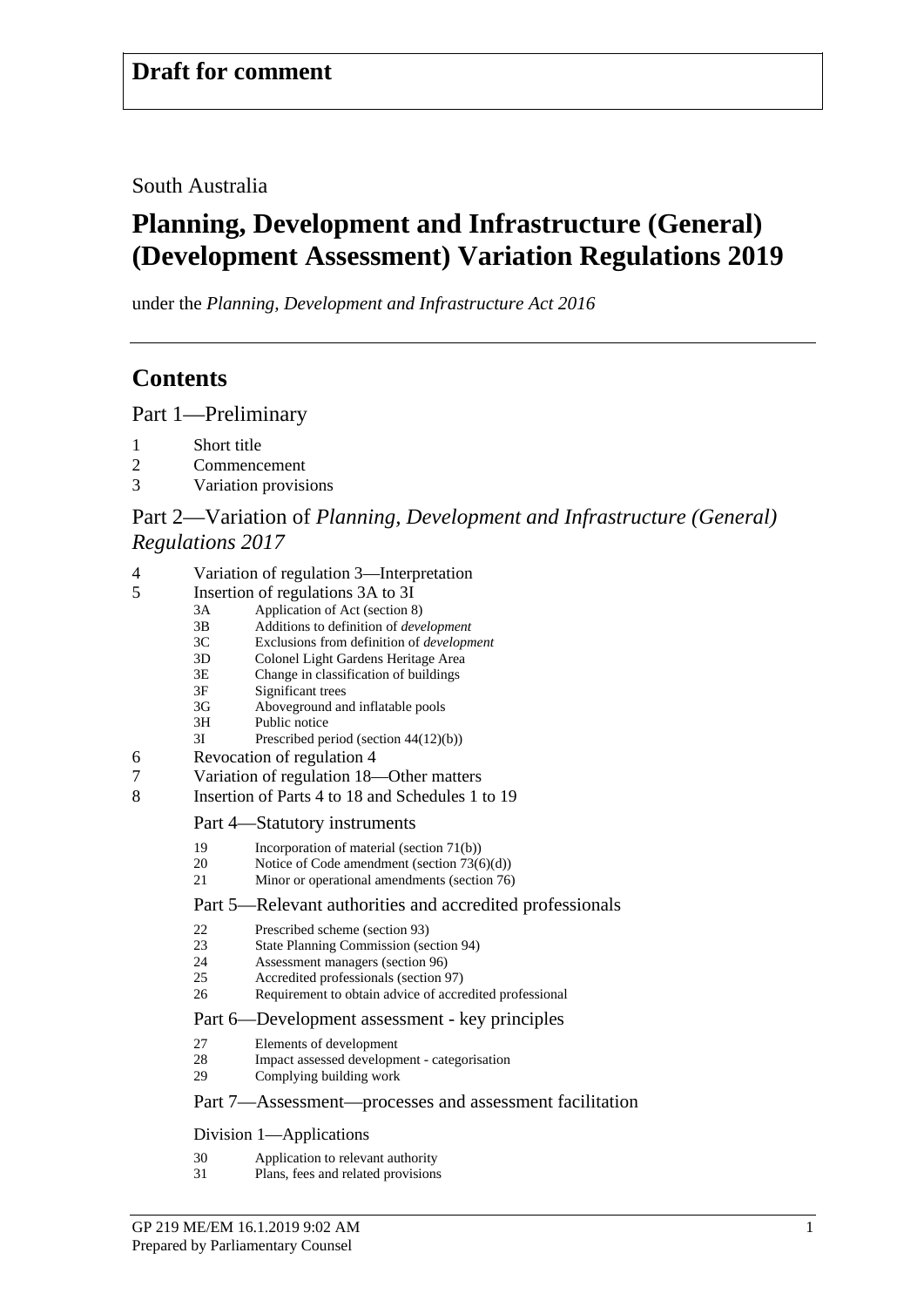#### **Planning, Development and Infrastructure (General) (Development Assessment) Variation Regulations 2019**

Contents

| 32 | Lodging application on SA planning portal on behalf of an applicant    |
|----|------------------------------------------------------------------------|
| 33 | Notification of acting (accredited professionals—planning)             |
| 34 | Notification of acting (accredited professionals—building)             |
| 35 | Verification of application and determination of nature of development |
| 36 | Application and further information                                    |
| 37 | Period for additional information and other matters                    |
| 38 | Amended applications                                                   |
| 39 |                                                                        |
|    | Certification of building industry insurance                           |
| 40 | Regulated and significant trees                                        |
| 41 | Withdrawing/lapsing applications                                       |
| 42 | Contravening development                                               |
|    | Division 2-Referrals                                                   |
| 43 | Referrals                                                              |
| 44 | Form of response                                                       |
| 45 | Additional information or amended plans                                |
| 46 | <b>River Murray</b>                                                    |
| 47 | Appeals                                                                |
|    |                                                                        |
| 48 | <b>Building matters</b>                                                |
| 49 | Preliminary advice and agreement (section 123)                         |
|    | Division 3—Notice requirements and consultation                        |
| 50 | Performance assessed development and restricted development            |
| 51 | Notification of application of tree-damaging activity to owner of land |
| 52 | Public inspection of applications                                      |
| 53 | Representations                                                        |
|    |                                                                        |
| 54 | Response by applicant                                                  |
| 55 | Notice of hearing of submissions                                       |
|    | Division 4—Determination of application                                |
| 56 | Time within which decision must be made (section $125(1)$ )            |
| 57 | Deemed consent notice (section $125(2)$ )                              |
| 58 | Notification of decision—accredited professionals (section 89)         |
| 59 | Issue of building consent by other bodies                              |
| 60 |                                                                        |
|    | Notice of decision (section $126(1)$ )                                 |
| 61 | Notice of decision to another relevant authority                       |
| 62 | Notice of decision to a prescribed body                                |
| 63 | Notification of decision to owner of land                              |
|    | Division 5—Conditions                                                  |
| 64 | Notice of conditions                                                   |
| 65 | Regulated and significant trees                                        |
|    | Division 6-Other matters                                               |
| 66 | Consideration of other development authorisations                      |
|    |                                                                        |
| 67 | Certificate of independent technical expert in certain cases           |
| 68 | Requirement to up-grade building in certain cases                      |
| 69 | Urgent work                                                            |
| 70 | Building work affecting other land                                     |
| 71 | Variation of authorisation (section 128)                               |
| 72 | Scheme descriptions—community titles                                   |
| 73 | Lapse of consents or approvals (section $126(2)$ )                     |
|    | Part 8—Impact assessed development                                     |
| 74 | Procedural matters (section 111(2))                                    |
|    |                                                                        |
| 75 | Level of detail—EIS (section $112(b)$ )                                |
| 76 | Level of detail—EIS (section $112(c)$ )                                |
| 77 | EIS processes (section $113(5)$ )                                      |
| 78 | Consultation (section 113(6))                                          |
|    | Notification of decision                                               |
| 79 |                                                                        |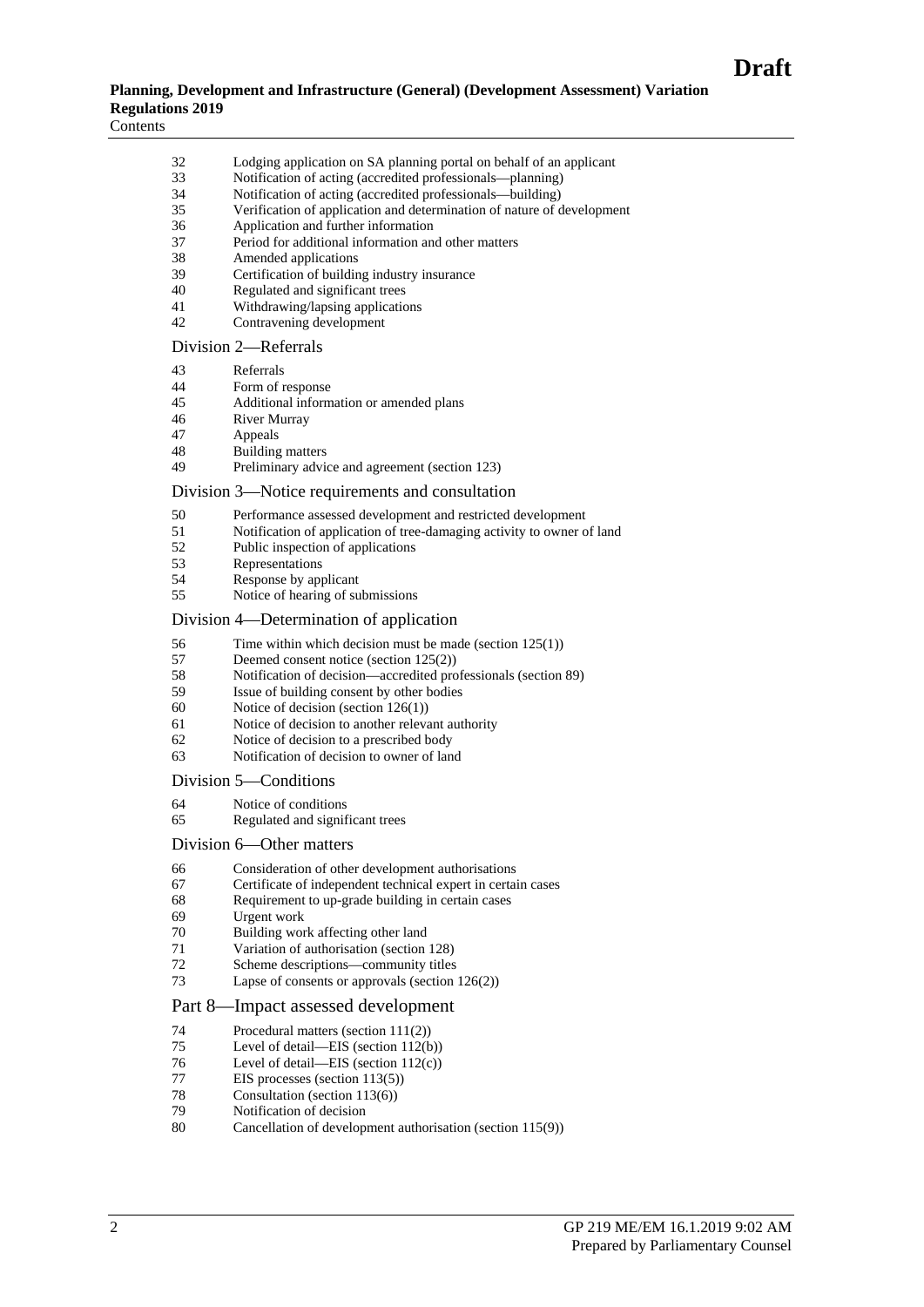|                           | Part 9—Special provisions relating to land division                                                     |  |  |
|---------------------------|---------------------------------------------------------------------------------------------------------|--|--|
|                           | Division 1-Preliminary                                                                                  |  |  |
| 81                        | Interpretation                                                                                          |  |  |
|                           | Division 2—Advice from Commission                                                                       |  |  |
| 82                        | <b>Advice from Commission</b>                                                                           |  |  |
|                           | Division 3—Presumption in respect of division of certain buildings                                      |  |  |
| 83                        | Presumption in respect of division of certain buildings                                                 |  |  |
|                           | Division 4—Underground mains areas                                                                      |  |  |
| 84                        | Underground mains areas                                                                                 |  |  |
|                           | Division 5—Assessment requirements—water and sewerage                                                   |  |  |
| 85                        | Assessment requirements-water and sewerage                                                              |  |  |
|                           | Division 6—Prescribed requirements—general land division                                                |  |  |
| 86                        | Prescribed requirements                                                                                 |  |  |
| 87<br>88                  | Width of roads and thoroughfares<br>Road widening                                                       |  |  |
| 89                        | Requirement as to forming of roads                                                                      |  |  |
| 90<br>91                  | Construction of roads, bridges, drains and services<br>Supplementary provisions                         |  |  |
|                           | Division 7-Certificate in respect of division of land                                                   |  |  |
| 92                        | Exclusion from requirement to obtain a certificate                                                      |  |  |
| 93<br>94                  | General land division<br>Division of land by strata title                                               |  |  |
| 95                        | General provisions                                                                                      |  |  |
|                           | Division 8-Notification of decision                                                                     |  |  |
| 96                        | Notification of decision                                                                                |  |  |
|                           | Part 10—Special provisions relating to buildings and building work                                      |  |  |
| Division 1-Preliminary    |                                                                                                         |  |  |
| 97<br>98                  | Interpretation<br>Commission to act outside council areas                                               |  |  |
|                           | Division 2—Notifications                                                                                |  |  |
| 99                        | Notifications during building work                                                                      |  |  |
|                           | Division 3—Safety, health and amenity                                                                   |  |  |
| 100<br>101<br>102         | Essential safety provisions<br>Fire safety requirements—smoke alarms in dwellings<br>Health and amenity |  |  |
|                           | Division 4—General                                                                                      |  |  |
| 103                       | Building Rules: bushfire prone areas                                                                    |  |  |
| 104<br>105                | <b>Construction Industry Training Fund</b><br>Fire safety relating to existing class 2 to 9 buildings   |  |  |
|                           | Part 11—Classification and occupation of buildings                                                      |  |  |
| 106                       | Preliminary                                                                                             |  |  |
| 107<br>108                | Classification of buildings<br>Certificates of occupancy                                                |  |  |
| 109                       | <b>Statement of Compliance</b>                                                                          |  |  |
| Part 12—Crown development |                                                                                                         |  |  |
| 110                       | Exclusions from the definition of State agency                                                          |  |  |
| 111<br>112                | Developments excluded from approval and notice<br>Development in Riverbank Zone                         |  |  |
|                           |                                                                                                         |  |  |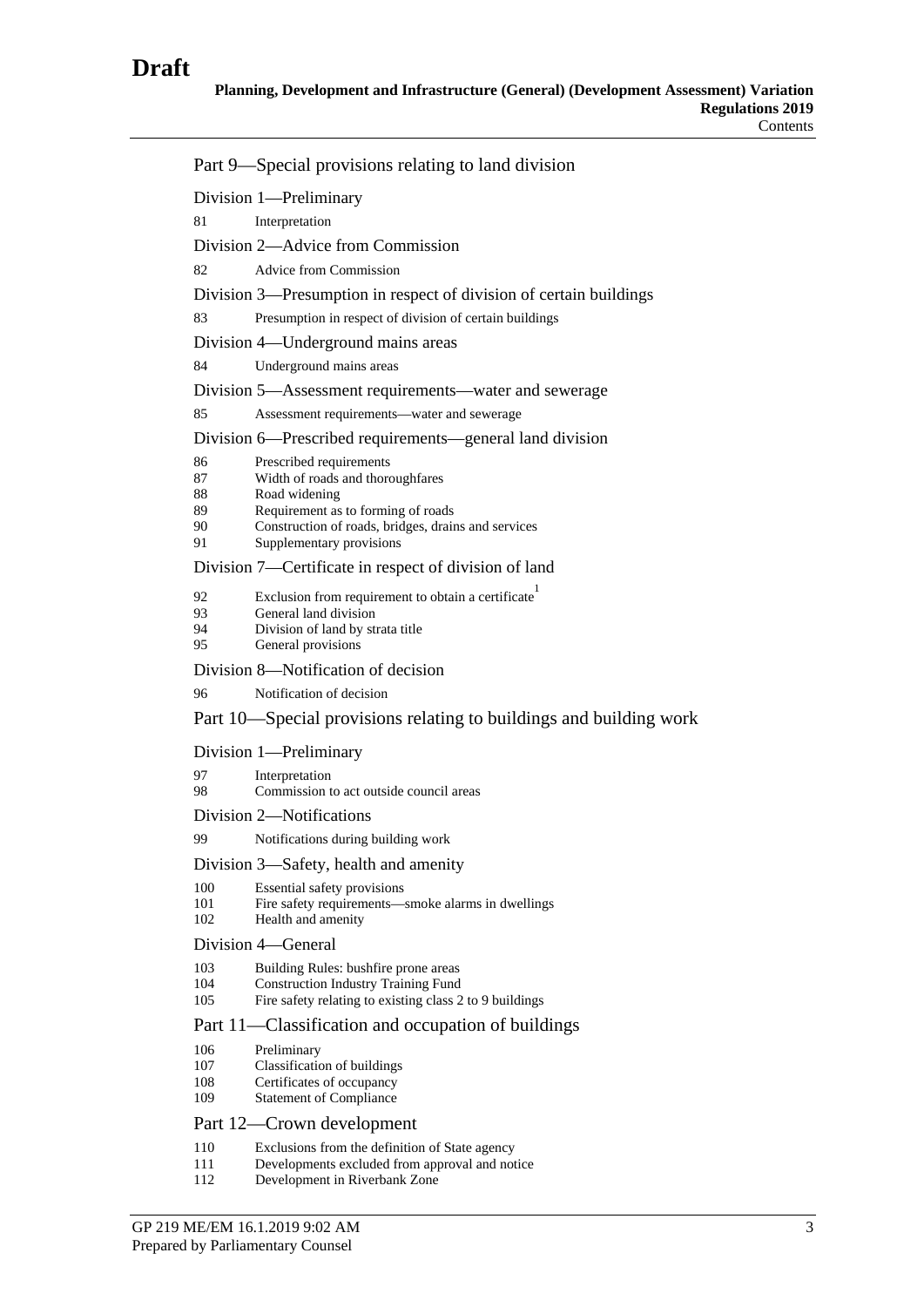| 113 | General scheme                                                                   |
|-----|----------------------------------------------------------------------------------|
| 114 | Lapse of approval                                                                |
|     | Part 13—Mining                                                                   |
| 115 | Mining production tenements                                                      |
|     | Part 14—Land management agreements                                               |
| 116 | Register of land management agreements (section 192)                             |
| 117 | Register of land management agreements (section 193)                             |
|     | Part 15—Performance of certain functions relating to buildings and building work |
|     |                                                                                  |

- 118 Authorised officers and inspections 119 Fire safety
- 

## Part 16—Enforcement

- 120 Civil penalties
- 121 Offences by bodies corporate—responsibilities of officers

#### Part 17—Rights of review and appeal

122 Rights of review and appeal

#### Part 18—Miscellaneous

- 123 Service of notices
- 124 Prescribed rate of interest<br>125 Application of Fund
- 125 Application of Fund<br>126 Register of application
- 126 Register of applications<br>127 Documents to be providently
- Documents to be provided by an accredited professional
- 128 Accreditation of building products
- 129 General offence<br>130 Declaration of c
- 130 Declaration of commercial competitive interest<br>131 Issue of expiation notices
- Issue of expiation notices
- 132 Limitation of time when action must be taken

#### Schedule 1—Register of interest—primary return

#### Schedule 2—Register of interest—ordinary return

#### Schedule 3—Additions to definition of development

- 1 Excavation or filling in identified zones or areas
- 2 Excavation or filling—local heritage places
- 3 Excavation or filling in identified zones or areas subject to inundation or flooding
- 4 Levee, mound over 3 metres height<br>5 Excavating or filling—coastal land
- 5 Excavating or filling—coastal land etc
- 6 Coastal protection structures
- 7 River Murray—infrastructure
- 8 Display of advertisements<br>9 Land division—certain Cr
- Land division—certain Crown lands

#### Schedule 4—Exclusions from definition of development

- 1 Advertising displays<br>2 Council works
- 2 Council works<br>3 Land division
- Land division
- 4 Sundry minor operations<br>5 Use of land and building
- 5 Use of land and buildings<br>6 Special cemetery building
- 6 Special cemetery buildings<br>7 Inground sewerage pumpin
- Inground sewerage pumping stations
- 8 Inground water valve chamber<br>9 Certain building work outside
- 9 Certain building work outside council areas<br>10 Demolition of single storey buildings Demolition of single storey buildings
- 
- 11 Dams<br>12 Amals Amalgamation of land
- 13 Aerials, towers etc
- 14 Railway activities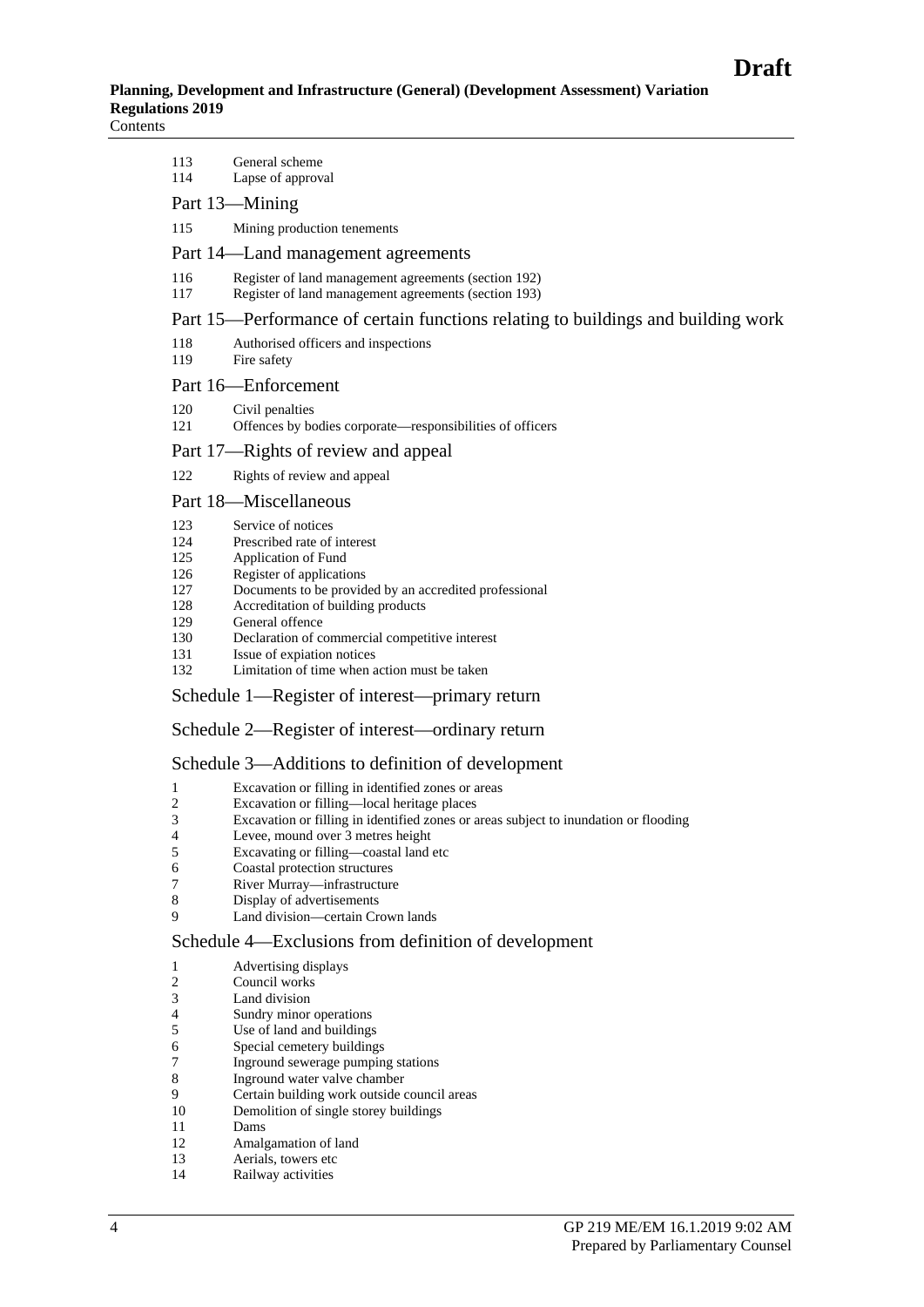

| 15<br>16<br>17<br>18<br>19<br>20<br>21          | Gas infrastructure<br>Solar photovoltaic panels<br>Aquaculture development<br>Removal of trees in certain cases<br>Cultana Training Area<br>Recreation paths<br>Car parks etc in Osborne area of City of Port Adelaide Enfield                                                                                                                                                                                                                                     |
|-------------------------------------------------|--------------------------------------------------------------------------------------------------------------------------------------------------------------------------------------------------------------------------------------------------------------------------------------------------------------------------------------------------------------------------------------------------------------------------------------------------------------------|
|                                                 | Schedule 5—Colonel Light Gardens Heritage Area                                                                                                                                                                                                                                                                                                                                                                                                                     |
| 1<br>2<br>3<br>4<br>5<br>6                      | Advertising displays<br>Council works<br>Retirement units<br>Sundry minor operations<br>Use of land and buildings<br>Painting                                                                                                                                                                                                                                                                                                                                      |
|                                                 | Schedule 6-Relevant authority-Commission                                                                                                                                                                                                                                                                                                                                                                                                                           |
| 1<br>2<br>3<br>4<br>5<br>6<br>7<br>8<br>9       | Areas of all councils<br><b>Adelaide Park Lands</b><br>City of Adelaide—developments over \$10m<br>Inner Metropolitan Area-buildings exceeding 4 storeys<br>City of Port Adelaide Enfield-developments over \$3m in identified area<br>City of Port Adelaide Enfield-development in identified zone<br><b>West Beach Recreation Reserve</b><br>Private Open Space<br>City of Charles Sturt—developments over \$3m in identified area                               |
| 10                                              | Certain electricity generators                                                                                                                                                                                                                                                                                                                                                                                                                                     |
| 11<br>12                                        | Railways<br>Show grounds                                                                                                                                                                                                                                                                                                                                                                                                                                           |
| 13<br>14                                        | Kangaroo Island—tourism development over \$3m in certain conservation areas<br>University developments over \$10m                                                                                                                                                                                                                                                                                                                                                  |
|                                                 | Schedule 7—Complying building work                                                                                                                                                                                                                                                                                                                                                                                                                                 |
| 1<br>2<br>3<br>4<br>5<br>6<br>7<br>8<br>9<br>10 | Dams<br>Pergolas<br>Alterations<br>Building work outside council area<br>Haysheds etc<br>Stockyards<br>Sundry minor operations<br>Aquaculture<br>Aerials, towers etc<br>Railways                                                                                                                                                                                                                                                                                   |
|                                                 | Schedule 8-Plans                                                                                                                                                                                                                                                                                                                                                                                                                                                   |
| 1<br>2<br>3<br>4<br>5<br>6<br>7<br>8            | Plans for certain types of development<br>Plans for residential alterations, additions and new dwellings<br>Plans for development for non-residential purposes<br>Plans for swimming pools<br>Plans for retaining walls<br>Plans for application for consent for tree-damaging activity<br>Plans for development involving advertising signs<br>Additional requirements for certain development in designated historic or conservation zone,<br>subzone or overlay |
| 9                                               | Plans for building work                                                                                                                                                                                                                                                                                                                                                                                                                                            |
| 10                                              | Requirements for development near the coast                                                                                                                                                                                                                                                                                                                                                                                                                        |
| 11<br>12                                        | Statement relating to electricity infrastructure<br>Requirements for general land division applications for development approval—proposal plans                                                                                                                                                                                                                                                                                                                    |
| 13                                              | Additional requirements for community plans                                                                                                                                                                                                                                                                                                                                                                                                                        |
| 14                                              | Land division certificates-final plan                                                                                                                                                                                                                                                                                                                                                                                                                              |
| 15<br>16                                        | Activities of environmental significance<br>Water resources requirements                                                                                                                                                                                                                                                                                                                                                                                           |
| 17                                              | Referrals with respect to River Murray Protection Areas                                                                                                                                                                                                                                                                                                                                                                                                            |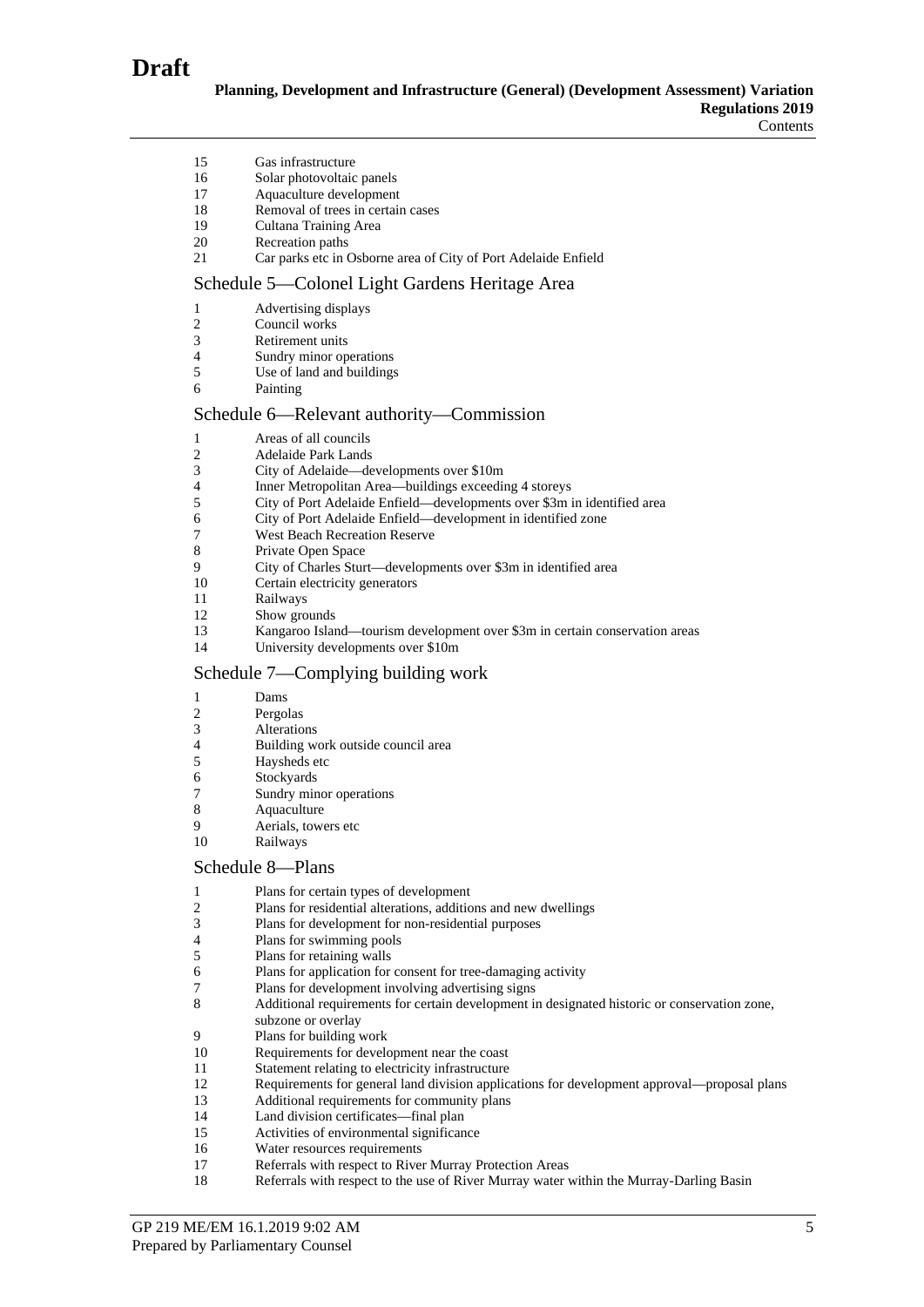19 Additional requirements for bushfire protection areas

20 Additional requirements for certain electricity generators

#### Schedule 9—Referrals

1 Interpretation 2 Table

Schedule 10—Work that affects stability of other land or premises

Schedule 11—Form of endorsement of scheme description—community titles

Schedule 12—Land division certificate—prescribed form

Schedule 13—Statement of compliance

Schedule 14—State agency development exempt from approval

| Interpretation |
|----------------|
|                |

- 2 General<br>3 Certain  $\frac{3}{4}$  Certain development in part of City of Mitcham
- 
- 4 River Murray area<br>5 Certain developme 5 Certain development within the Park Lands

Schedule 15—Mining production tenements

1 Adelaide and Environs

- 2 The Coast<br>3 Other Area
- **Other Areas**

Schedule 16—Civil penalties

1 Form of notice of right to elect to be prosecuted (regulation 120)

Schedule 17—Activities of environmental significance

Schedule 18—Activities of major environmental significance

#### Part 1—Activities

|   | Petroleum and Chemical               |
|---|--------------------------------------|
| 2 | Manufacturing and Mineral Processing |
| 3 | Waste Treatment and Disposal         |
|   | Activities in Specified Areas        |
|   | Animal Husbandry. Aquaculture and C  |

- 5 Animal Husbandry, Aquaculture and Other Activities
- 6 Food Production and Animal and Plant Product Processing
- 7 Materials Handling and Transportation

**Other** 

Part 2—Listed wastes

Schedule 19—Map of initial part of designated Osborne area

Schedule 20—Map of additional part of designated Osborne area

9 [Revocation of Schedules 1 and 2](#page-196-0)

# <span id="page-5-0"></span>**Part 1—Preliminary**

#### <span id="page-5-1"></span>**1—Short title**

These regulations may be cited as the *Planning, Development and Infrastructure (General) (Development Assessment) Variation Regulations 2019*.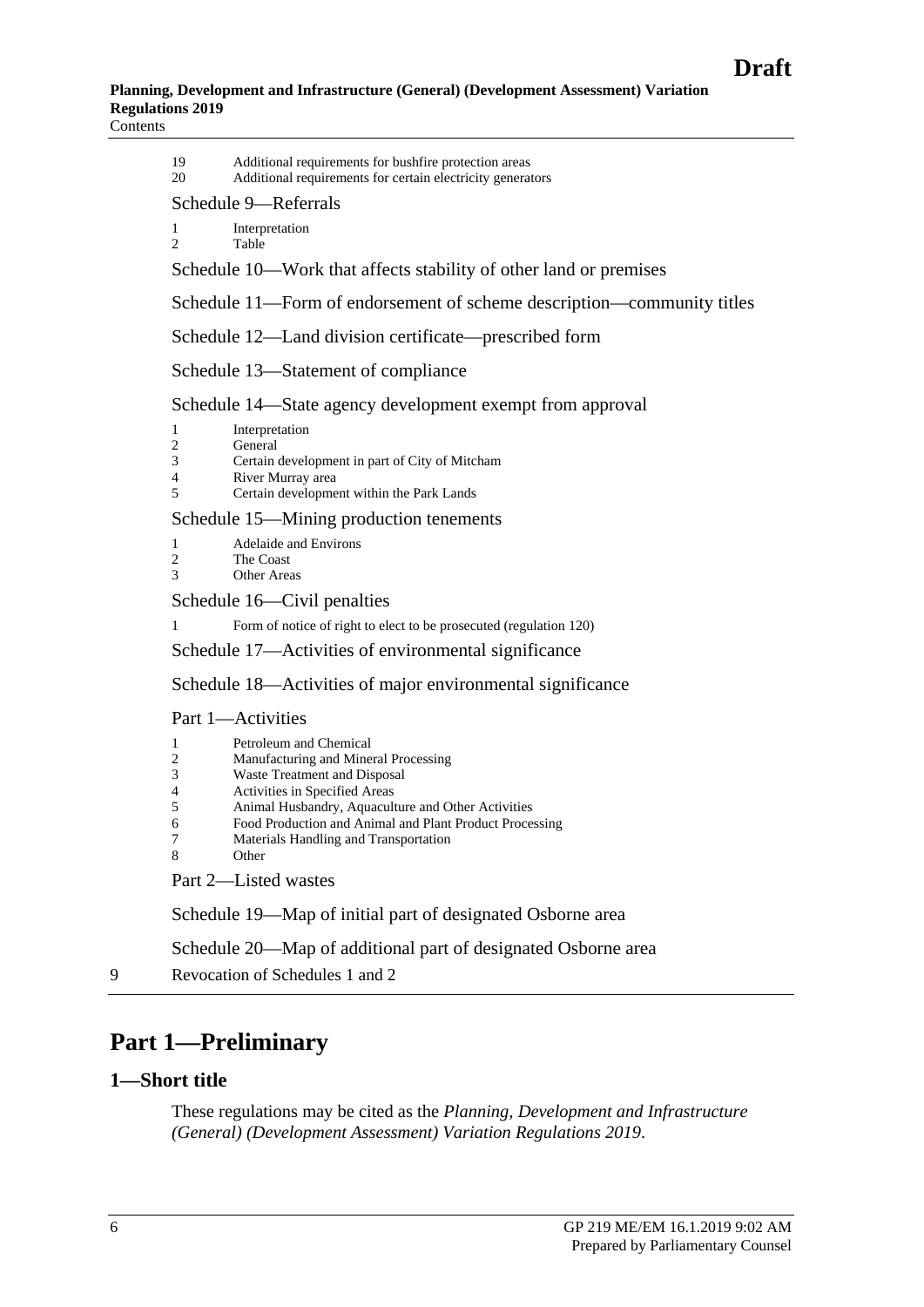## <span id="page-6-0"></span>**2—Commencement**

These regulations will come into operation on 1 July 2019.

#### <span id="page-6-1"></span>**3—Variation provisions**

In these regulations, a provision under a heading referring to the variation of specified regulations varies the regulations so specified.

# <span id="page-6-2"></span>**Part 2—Variation of** *Planning, Development and Infrastructure (General) Regulations 2017*

## <span id="page-6-3"></span>**4—Variation of regulation 3—Interpretation**

(1) Regulation 3—after the definition of *Act* insert:

*AHD*, in relation to the potential for inundation, means *Australian height datum*;

*ARI* means *average recurrence interval* of a flood event;

*designated airport building heights area* means an area identified under the Planning and Design Code (whether by use of an overlay or otherwise) as a designated airport building heights area;

*designated building* means a building, or class of building, designated by the Minister in a notice under Schedule 8, clause 4(1)(j);

*designated building product* means a building product, or kind of building product, designated by the Minister in a notice under Schedule 8, clause  $4(1)(i)$ ;

*designated environmental zone, subzone or overlay* means an environmental zone, subzone or overlay identified under the Planning and Design Code as a designated environmental zone, subzone or overlay

*designated flood zone, subzone or overlay* means a flood zone, subzone or overlay identified under the Planning and Design Code as a designated flood zone, subzone or overlay;

*designated historic or conservation zone, subzone or overlay* means a historic or conservation zone, subzone or overlay (howsoever described) identified under the Planning and Design Code as a designated historic or conservation zone, subzone or overlay;

*designated significant tree overlay* means a zone, subzone or overlay identified under the Planning and Design Code as a designated significant tree overlay;

*essential safety features* means—

(a) in relation to a building erected or altered after 17 June 1991—any safety systems, equipment or other provisions defined as such, or required to be installed under the Building Rules, any former regulations under the *[Development Act 1993](http://www.legislation.sa.gov.au/index.aspx?action=legref&type=act&legtitle=Development%20Act%201993)* or the *[Building Act](http://www.legislation.sa.gov.au/index.aspx?action=legref&type=act&legtitle=Building%20Act%201971)  [1971](http://www.legislation.sa.gov.au/index.aspx?action=legref&type=act&legtitle=Building%20Act%201971)*, or any Minister's Specification under the *[Development Act](http://www.legislation.sa.gov.au/index.aspx?action=legref&type=act&legtitle=Development%20Act%201993)  [1993](http://www.legislation.sa.gov.au/index.aspx?action=legref&type=act&legtitle=Development%20Act%201993)*; or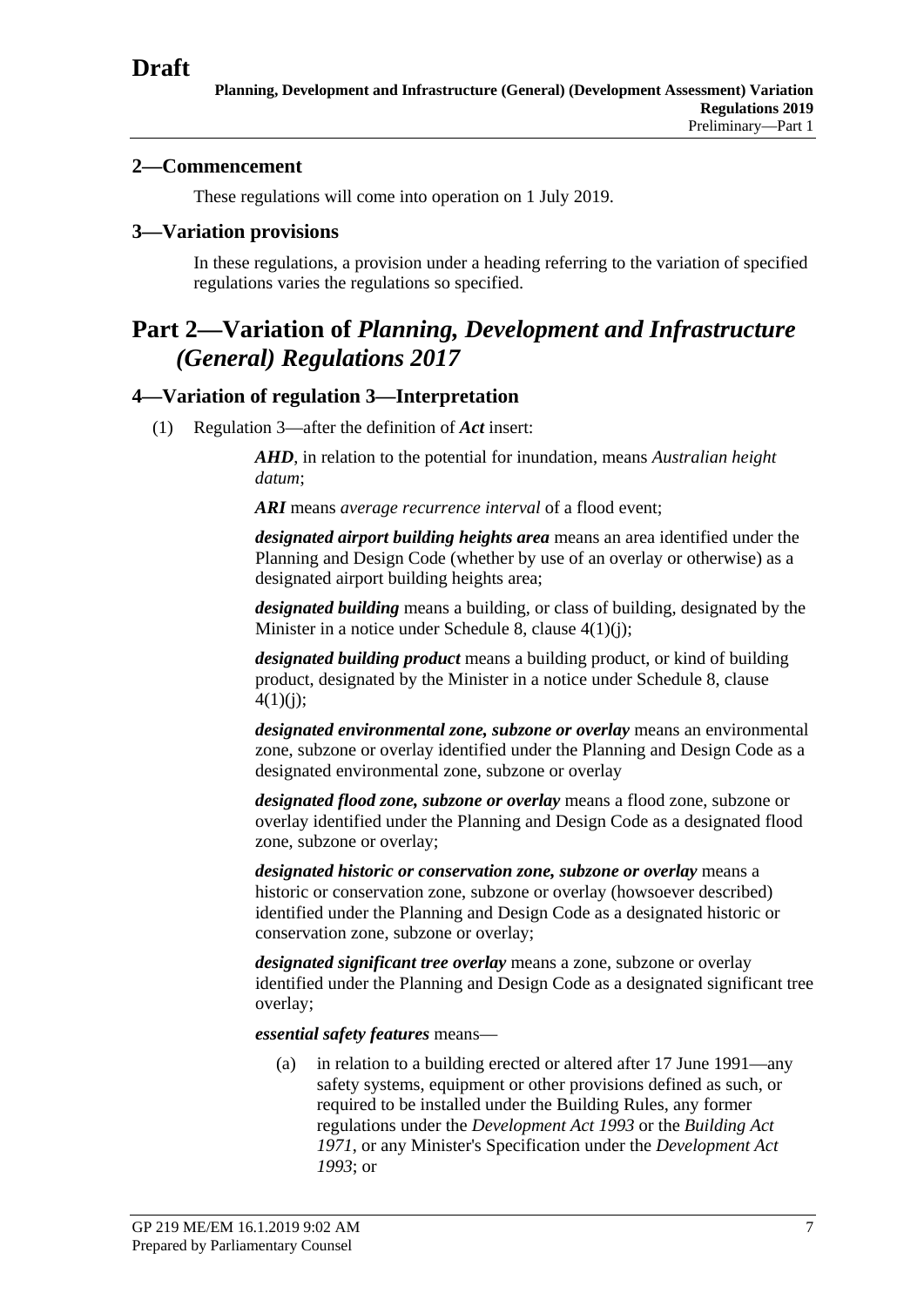(b) in relation to a building erected or altered after 1 January 1974 but before 17 June 1991—any safety systems, equipment or other provisions required under Part 59 of the revoked *[Building](http://www.legislation.sa.gov.au/index.aspx?action=legref&type=act&legtitle=Building%20Regulations%201973)  [Regulations 1973](http://www.legislation.sa.gov.au/index.aspx?action=legref&type=act&legtitle=Building%20Regulations%201973)* to be inspected, tested or maintained in good working order or submitted to a council, and in the case of log books, to be maintained and kept;

#### *fire authority* means—

- (a) in relation to any part of the State where the South Australian Metropolitan Fire Service has responsibility for the provision of fire-fighting services—the South Australian Metropolitan Fire Service;
- (b) in relation to any other part of the State—the South Australian Country Fire Service;

*Metropolitan Adelaide* means Metropolitan Adelaide as defined by GRO Plan 639/93;

*outbuilding* does not include a private bushfire shelter;

*private bushfire shelter* means a building, associated with a Class 1a building under the Building Code, that may as a last resort provide shelter for occupants from the immediate life threatening effects of a bushfire event;

*writing* in relation to an advertisement, means all modes of representing or reproducing in visible form (other than by means of any illuminating or self-illuminating devices) words, figures, emblems or other symbols or any combination of words, figures, emblems or other symbols.

- (2) Regulation 3—after its present contents as varied by this regulation (now to be designated as subregulation (1)) insert:
	- (2) The Planning and Design Code may identify—
		- (a) different airport building heights areas as designated airport building heights areas ; and
		- (b) different environmental zones, subzones or overlays as designated environmental zones, subzones or overlays; and
		- (c) different flood zones, subzones or overlays as designated flood zones, subzones or overlays; and
		- (d) different historic or conservation zones, subzones or overlays as designated historic or conservation zones, subzones or overlays,

in relation to different provisions of these regulations.

(3) Subject to these regulations and the Planning and Design Code, if requirements for minimum finished floor levels expressed by reference to ARI or AHD are set out under the Planning and Design Code in respect of a zone, subzone or overlay, the zone, subzone or overlay will be taken to be a designated flood zone, subzone or overlay for the purposes of these regulations.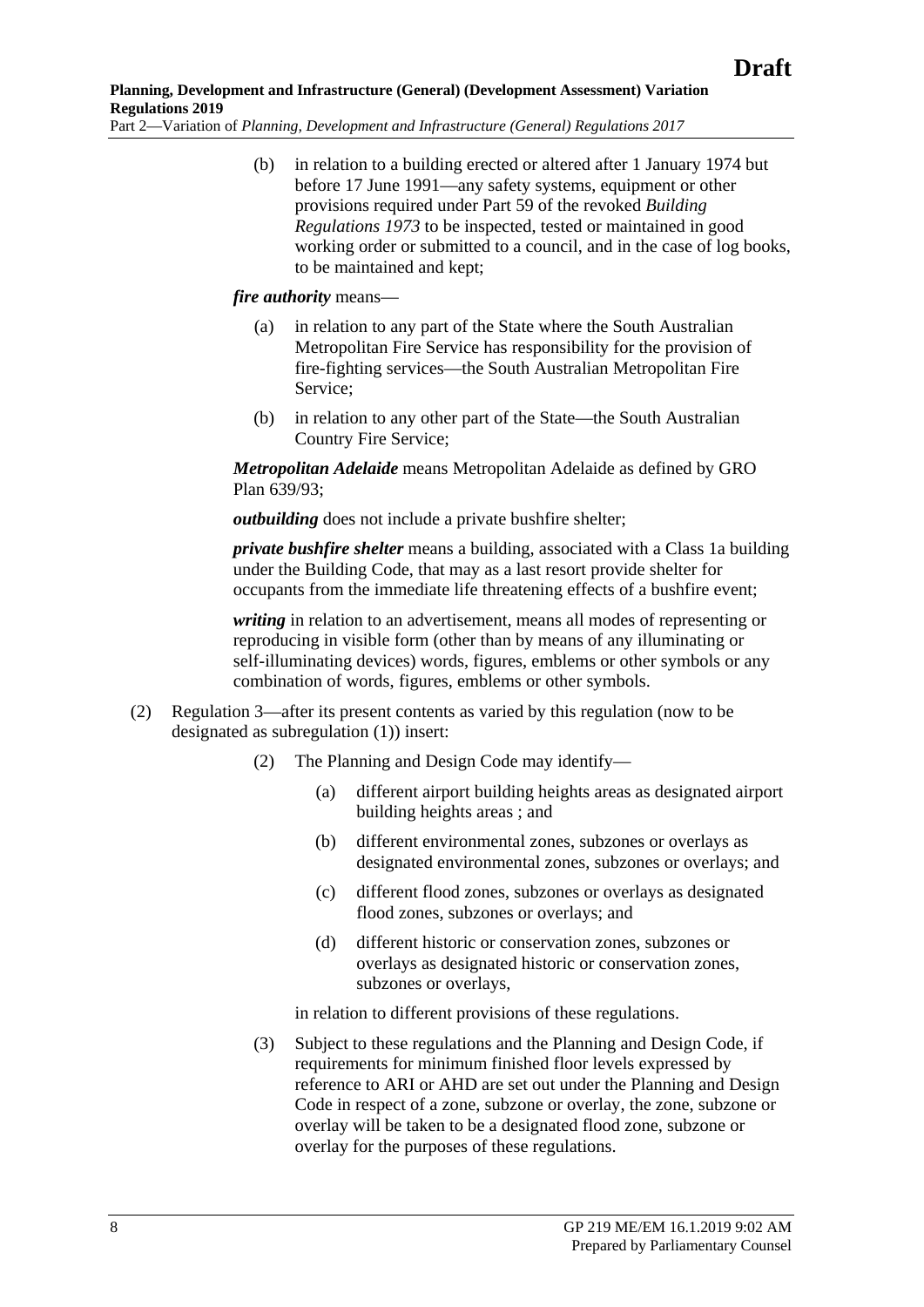(4) For the purposes of these regulations, a reference to a particular level or class of accredited professional is a reference to that level or class of accredited professional under the *[Planning, Development and](http://www.legislation.sa.gov.au/index.aspx?action=legref&type=act&legtitle=Planning%20Development%20and%20Infrastructure%20(Accredited%20Professionals)%20Regulations%202019)  [Infrastructure \(Accredited Professionals\) Regulations 2019](http://www.legislation.sa.gov.au/index.aspx?action=legref&type=act&legtitle=Planning%20Development%20and%20Infrastructure%20(Accredited%20Professionals)%20Regulations%202019)*.

## <span id="page-8-0"></span>**5—Insertion of regulations 3A to 3I**

#### **Drafting note—**

The following set of regulations are "preliminary" in nature and so will appear in Part 1 of the principal regulations. Current regulation 4 will not be included in these regulations. Any modification of the Building Code is to be effected by a Ministerial building standard under Part 5 Division 3 of the new Act. Ministerial building standards are published after consultation with the State Planning Commission. All current Ministerial Specifications (if still required) will be remade as Ministerial building standards under the new Act. This will coincide with the commencement of these regulations.

After regulation 3 insert:

## **3A—Application of Act (section 8)**

- (1) In accordance with section 8 of the Act, sections 151, 152 and 153 of the Act (relating to the classification and occupation of buildings) do not apply to any Class 1 or 10 building under the Building Code that is not within the area of a council.
- <span id="page-8-1"></span>(2) In accordance with section 8(2) of the Act, section  $102(1)(d)(viii)$  of the Act does not apply in respect of development that does not involve the creation of a new boundary—
	- (a) that separates 2 or more sole occupancy units within an existing building; or
	- (b) that bounds a public corridor within an existing building; or
	- (c) that is within a prescribed separation distance from an existing building.
- (3) In accordance with section 8(2) of the Act, subsection (9) of section 102 of the Act applies, in respect of development to which subsection  $(1)(d)(viii)$  of that section applies (taking into account the operation of [subregulation](#page-8-1) (2)), on the basis that a reference to the Building Rules is a reference to Section C of Volume 1, and P 2.3.1 of Volume 2, of the Building Code.
- (4) In this regulation—

*prescribed separation distance*, in relation to a building, means the separation distance that applies to the building under the Building Code for the purpose of determining requirements for fire-resistance of building elements under the Code;

*sole occupancy unit* has the same meaning as in the Building Code.

## **3B—Additions to definition of** *development*

An act or activity in relation to land specified in Schedule 3 is declared to constitute development for the purposes of the Act.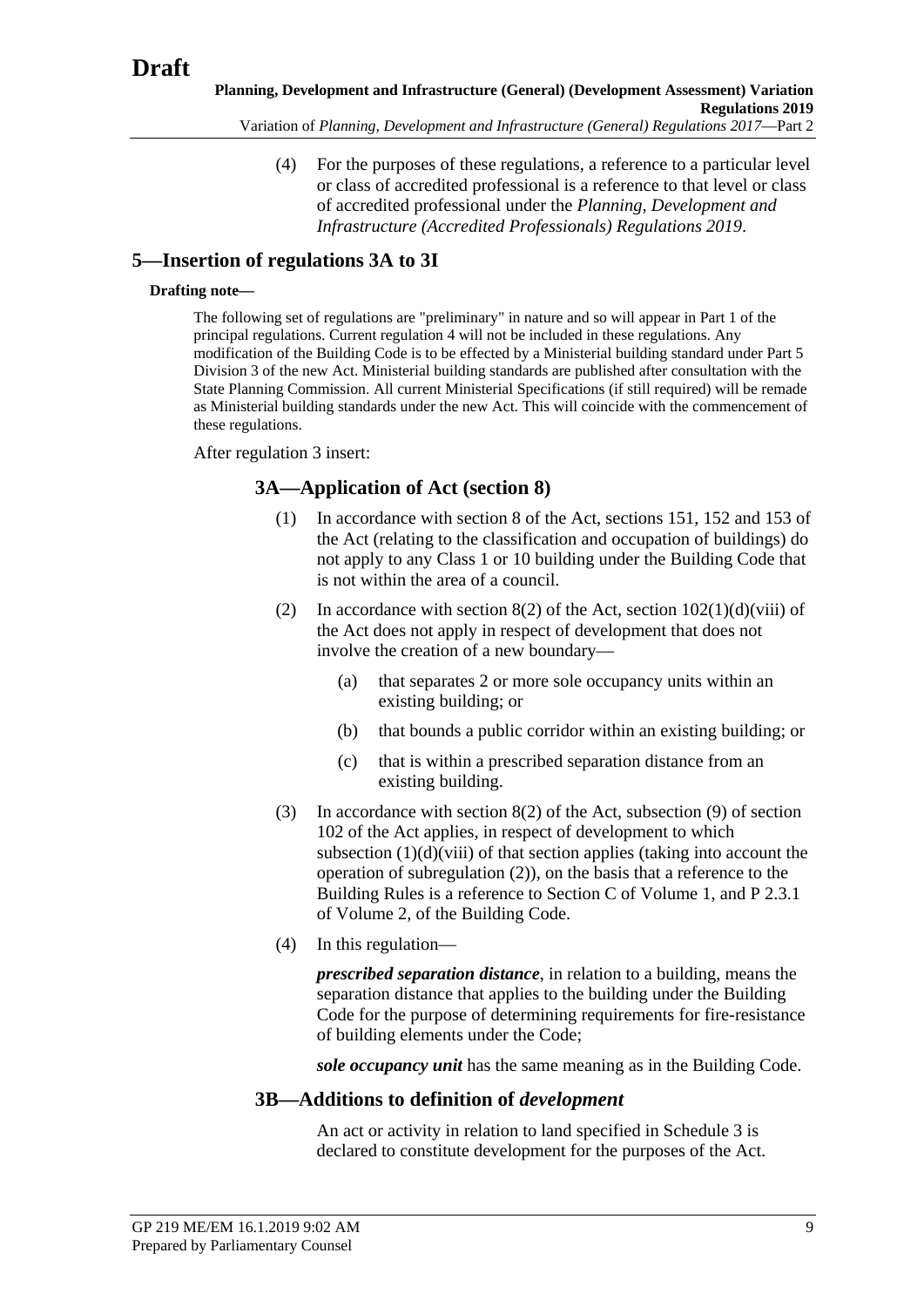#### **3C—Exclusions from definition of** *development*

- (1) Subject to this regulation, an act or activity specified in Schedule 4 is declared not to constitute development for the purposes of the Act.
- (2) An exclusion is subject to any condition or limitation prescribed by Schedule 4 for the relevant act or activity.
- (3) An exclusion under Schedule 4 does not apply in respect of a State heritage place.
- (4) An exclusion under Schedule 4 does not apply in respect of any work involving any repair to, or alteration or restoration of, a building that would cause the building not to comply with the Building Rules.
- (5) Nothing in this regulation or Schedule 4 affects the operation of Schedule 5.

#### **3D—Colonel Light Gardens Heritage Area**

- (1) Subject to this regulation, an act or activity specified in Schedule 5 in respect of the Colonel Light Gardens Heritage Overlay is declared not to constitute development for the purposes of the Act.
- (2) An exclusion is subject to any condition or limitation prescribed by Schedule 5 for the relevant act or activity.
- (3) An exclusion under Schedule 5 does not apply in respect of any work involving any repair to, or alternation or restoration of, a building that would cause the building not to comply with the Building Rules.
- (4) For the purposes of this regulation and Schedule 5, the *Colonel Light Gardens Heritage Overlay* is the Heritage Overlay in the Planning and Design Code that applies in relation to the suburb of Colonel Lights Gardens in the area of the City of Mitcham.

#### **3E—Change in classification of buildings**

Any work or activity that results in a change to the classification of a building under the Building Code is prescribed as building work for the purposes of the Act.

#### <span id="page-9-0"></span>**3F—Significant trees**

(1) Subject to this regulation, the following are declared to constitute classes of regulated trees for the purposes of the paragraph (a) of the definition of *regulated tree* in section 3(1) of the Act, namely trees within a designated significant tree overlay that have a trunk with a circumference of 2 metres or more or, in the case of trees that have multiple trunks, that have trunks with a total circumference of 2 metres or more and an average circumference of 625 millimetres or more, measured at a point 1 metre above natural ground level.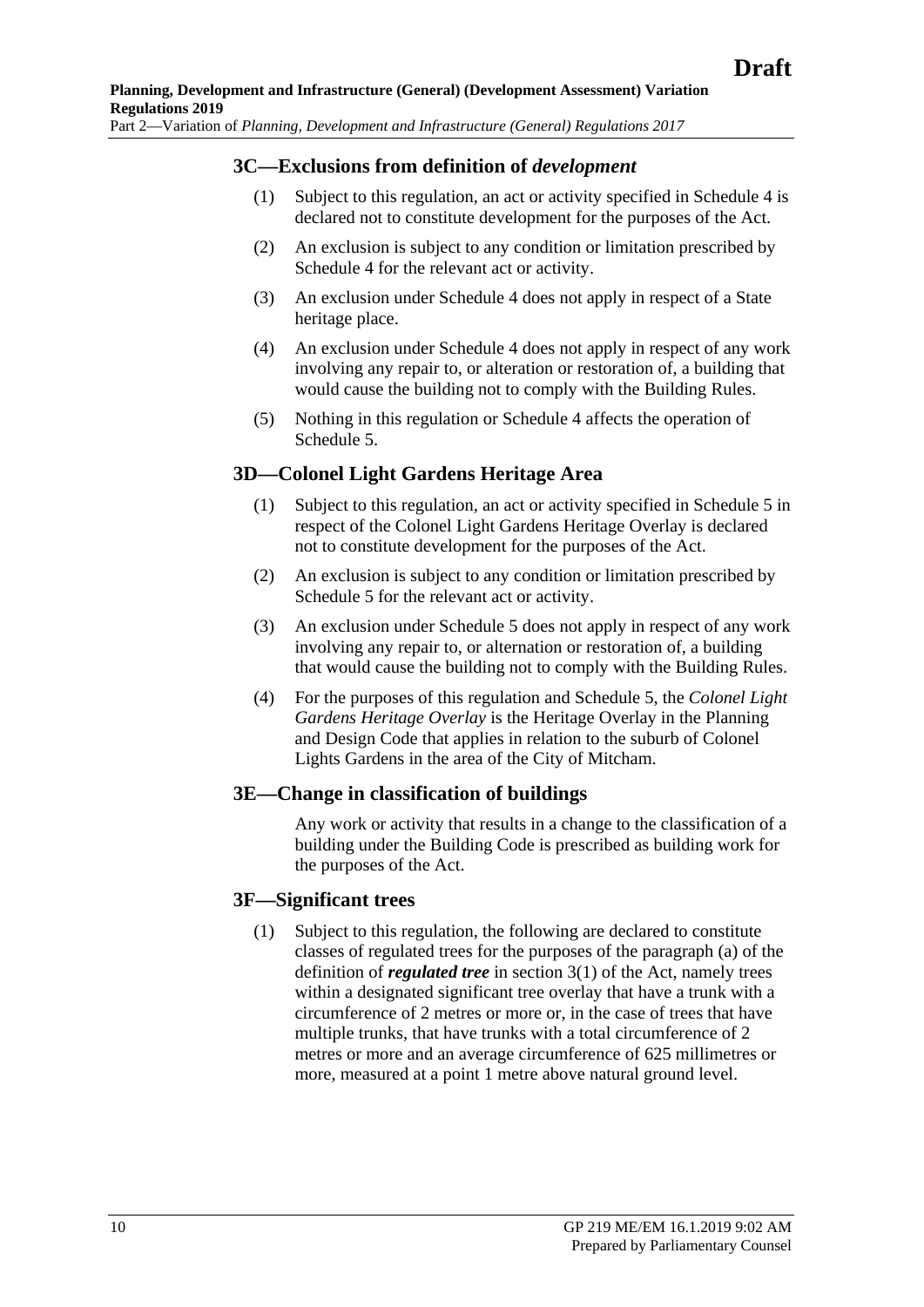- <span id="page-10-0"></span>(2) Subject to this regulation—
	- (a) a prescribed criterion for the purposes of paragraph (b) of the definition of *significant tree* in section 3(1) of the Act is that a regulated tree under [subregulation](#page-9-0) (1) has a trunk with a circumference of 3 metres or more or, in the case of a tree with multiple trunks, has trunks with a total circumference of 3 metres or more and an average circumference of 625 millimetres or more, measured at a point 1 metre above natural ground level; and
	- (b) regulated trees under [subregulation](#page-9-0) (1) that are within the prescribed criterion under paragraph (a) are to be taken to be significant trees for the purposes of the Act.
- (3) For the purposes of [subregulations](#page-9-0) (1) and [\(2\),](#page-10-0) the measurement of the circumference of the trunks of a tree with multiple trunks is to be undertaken on the basis of the actual circumference of each trunk and without taking into account any space between the trunks.
- <span id="page-10-1"></span>(4) [Subregulations](#page-9-0) (1) and [\(2\)](#page-10-0) do not apply—
	- (a) to a tree located within 10 metres of an existing dwelling or an existing in-ground swimming pool, other than a tree within 1 of the following species (or genus) of trees:

Agonis flexuosa (Willow Myrtle)

Eucalyptus (any tree of the genus); or

(b) to a tree within 1 of the following species of trees:

Acer negundo (Box Elder)

Acer saccharinum (Silver Maple)

Ailanthus altissima (Tree of heaven)

Alnus acuminate subsp. Glabrata (Evergreen Alder)

Celtis australis (European Nettle Tree)

Celtis sinensis (Chinese Nettle Tree)

Cinnamomum camphora (Camphor Laurel)

Cupressus macrocarpa (Monterey Cypress)

Ficus spp. (Figs), other than Ficus macrophylla (Morton bay fig) located more than 15 metres from a dwelling

Fraxinus angustifolia (Narrow-leaved Ash)

Fraxinus angustifolia ssp. Oxycarpa (desert ash)

Pinus Radiata (Radiata Pine / Monterey Pine)

Platanus x acerifolia (London Plane)

Populus alba (White poplar)

Populus nigra var. italica (Lombardy Poplar)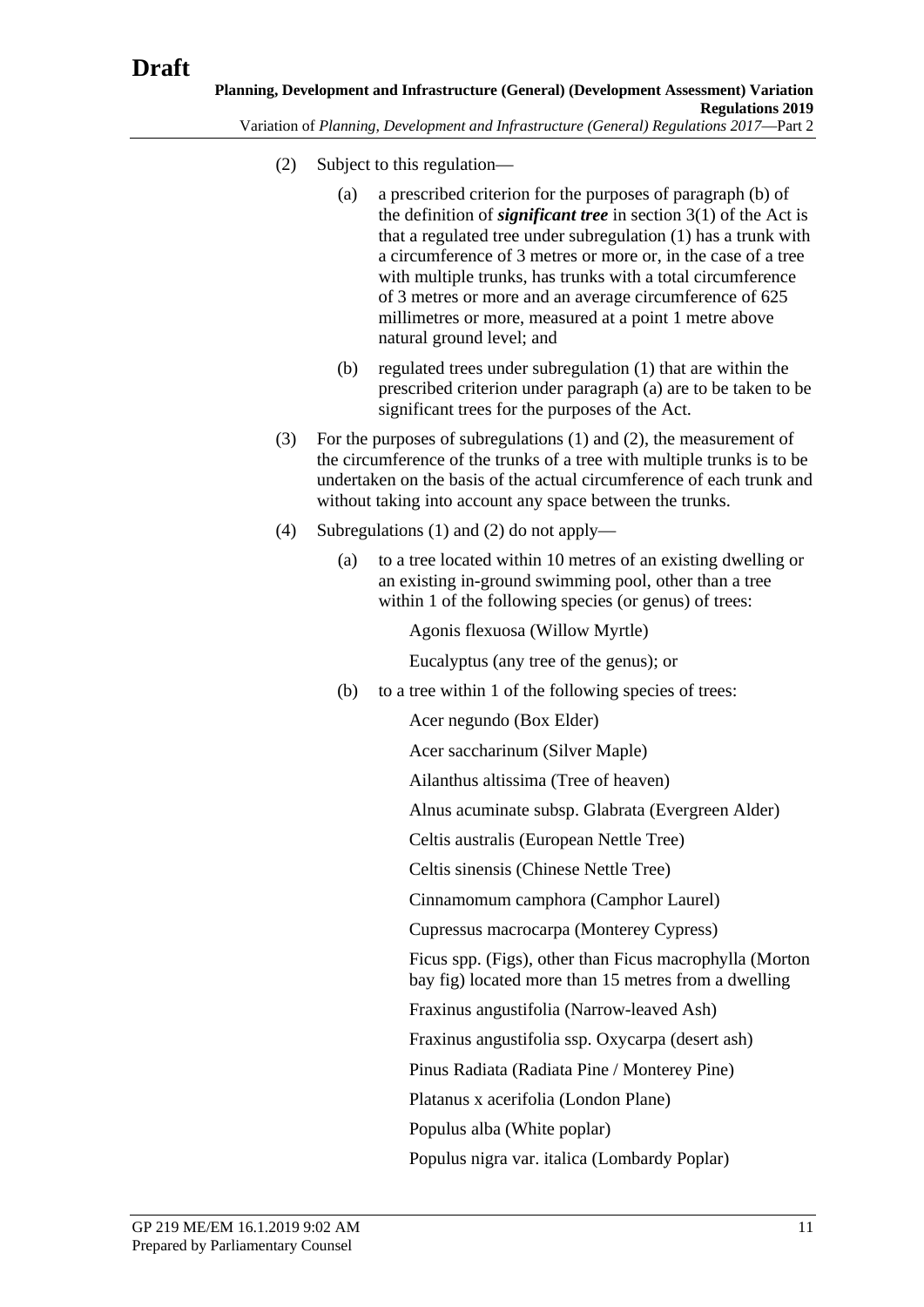Robinia pseudoacacia (Black Locust)

Salix babylonica (Weeping Willow)

Salix chilensis 'Fastigiata' (Chilean Willow, Evergreen Willow, Pencil Willow)

Salix fragilis (Crack Willow)

Salix X rubens (White Crack Willow, Basket Willow)

Salix X sepulcralis var. chrysocoma (Golden Weeping Willow)

Schinus areira (Peppercorn Tree); or

- (c) to a tree belonging to a class of plants to which a declaration by the Minister under Chapter 8 Part 1 of the *[Natural](http://www.legislation.sa.gov.au/index.aspx?action=legref&type=act&legtitle=Natural%20Resources%20Management%20Act%202004)  [Resources Management Act](http://www.legislation.sa.gov.au/index.aspx?action=legref&type=act&legtitle=Natural%20Resources%20Management%20Act%202004) 2004* applies; or
- (d) to a tree that may not be cleared without the consent of the Native Vegetation Council under the *[Native Vegetation](http://www.legislation.sa.gov.au/index.aspx?action=legref&type=act&legtitle=Native%20Vegetation%20Act%201991)  Act [1991](http://www.legislation.sa.gov.au/index.aspx?action=legref&type=act&legtitle=Native%20Vegetation%20Act%201991)*; or
- (e) to a tree planted as part of a woodlot, orchard or other form of plantation created for the purpose of growing and then harvesting trees or any produce.
- <span id="page-11-0"></span>(5) For the purposes of [subregulation](#page-10-1) (4), the distance between a dwelling or swimming pool and a tree will be measured from the base of the trunk of the tree (or the nearest trunk of the tree to the dwelling or swimming pool) to the nearest part of the dwelling or swimming pool at natural ground level.

**Note—**

The scheme set out in [subregulations](#page-9-0) (1) t[o \(5\)](#page-11-0) relates to the declaration of trees to be regulated trees or significant trees by regulations under the Act. A tree may also be declared to be a significant tree by the Planning and Design Code, and such a declaration has effect independently from those subregulations.

- (6) For the purposes of the definition of *tree damaging activity* in section 3(1) of the Act, pruning—
	- (a) that does not remove more than 30% of the crown of the tree; and
	- (b) that is required to remove—
		- (i) dead or diseased wood; or
		- (ii) branches that pose a material risk to a building; or
		- (iii) branches to a tree that is located in an area frequently used by people and the branches pose a material risk to such people,

is excluded from the ambit of that definition.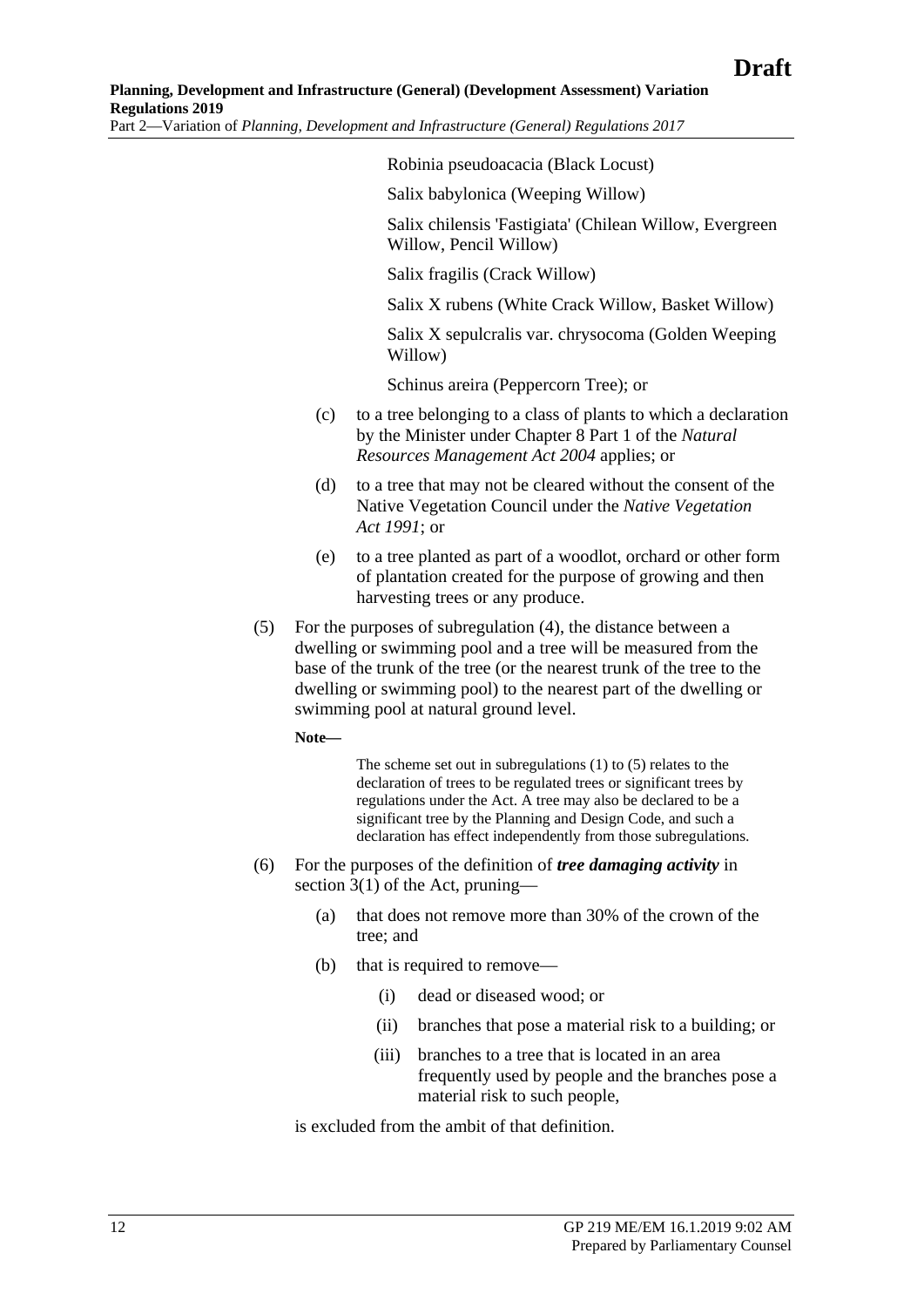## <span id="page-12-0"></span>**3G—Aboveground and inflatable pools**

- (1) Any work or activity involving the construction of an aboveground or inflatable swimming pool which is capable of being filled to a depth exceeding 300 millimetres is prescribed under paragraph (b) of the definition of *building work* in section 3(1) of the Act.
- (2) However—
	- (a) [subregulation](#page-12-0) (1) does not apply if—
		- (i) the swimming pool is being placed where, or approximately where, the pool, or another pool capable of being filled to a depth exceeding 300 millimetres, has been previously located within the last 2 years; and
		- (ii) the placing of the pool, or another pool, at that location (or approximately that location)—
			- (A) has been previously granted under this Act or the repealed Act, other than where any safety features required on account of that approval have been removed; or
			- (B) occurred before 1 January 2004, other than where the pool that was previously so located did not incorporate a filtration system; and
	- (b) [subregulation](#page-12-0) (1) applies subject to any exclusions from the ambit of the definition of *development* under Schedule 4 or 5.
- (3) In this regulation—

*swimming pool* includes—

- (a) a paddling pool; and
- (b) a spa pool (but not a spa bath).

## **3H—Public notice**

- <span id="page-12-1"></span>(1) For the purposes of the definition of *public notice* under the Act, public notice is a notice that is—
	- (a) published in a newspaper circulating generally in the area of the State that is relevant to the matter in relation to which public notice is to be given; and
	- (b) published on the SA planning portal; and
	- (c) for the purposes of section  $113(5)(b)$  and  $(10)(b)$  of the Act, published in a newspaper circulating generally throughout the State; and
	- (d) for the purposes of section  $131(13)$  of the Act, placed on the relevant land in accordance with the requirements of regulation 113(6).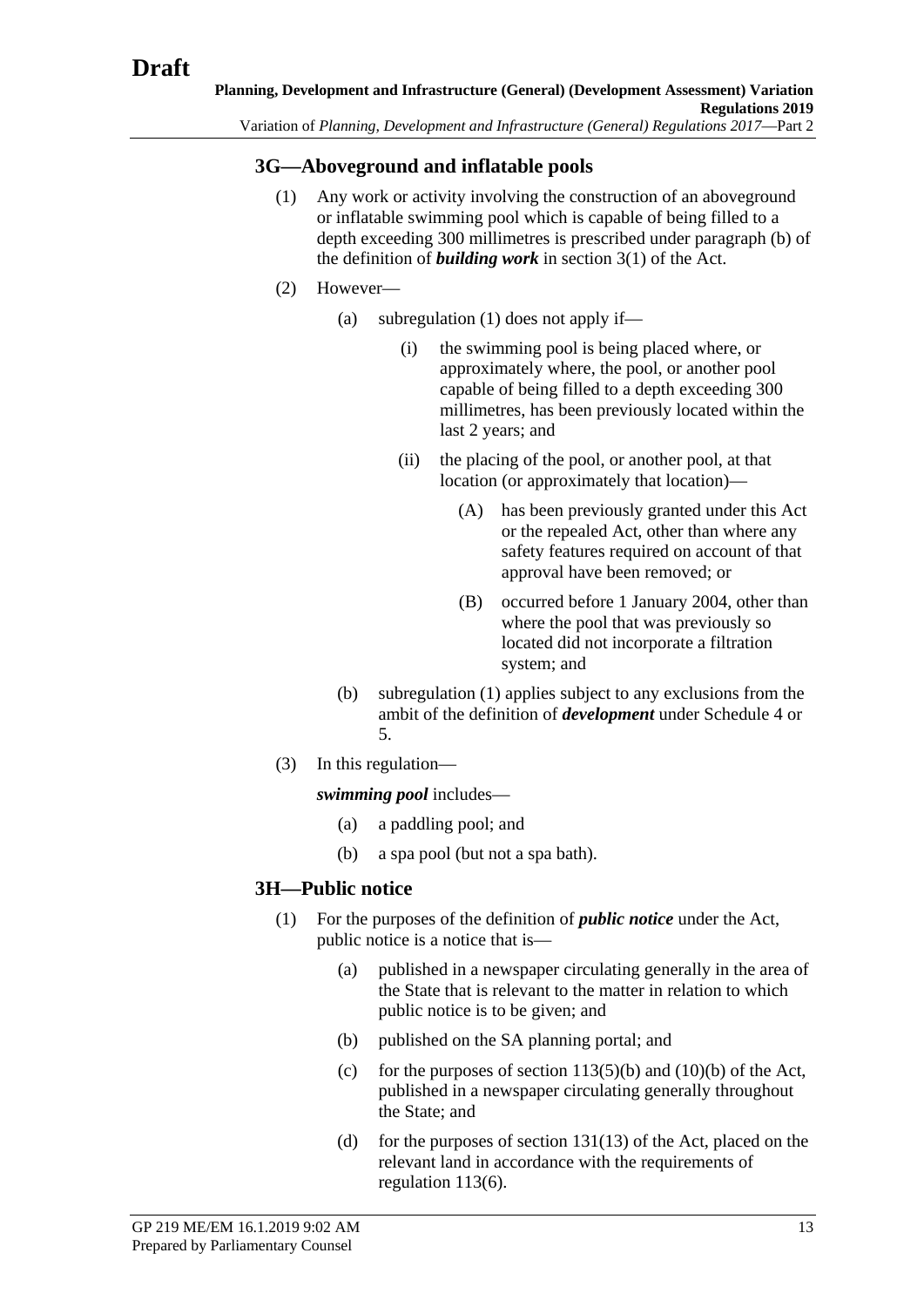- (2) [Subregulation](#page-12-1)  $(1)(d)$  does not apply—
	- (a) in relation to any part of the State that is not within the area of a council; or
	- (b) in relation to development that is to be carried out wholly on land covered by water.

#### **3I—Prescribed period (section 44(12)(b))**

For the purposes of section 44(12)(b) of the Act, the period of 21 days is prescribed.

#### <span id="page-13-0"></span>**6—Revocation of regulation 4**

Regulation 4—delete the regulation

#### <span id="page-13-1"></span>**7—Variation of regulation 18—Other matters**

Regulation 18—delete "not"

#### <span id="page-13-2"></span>**8—Insertion of Parts 4 to 18 and Schedules 1 to 19**

After Part 3 insert:

## **Part 4—Statutory instruments**

#### **19—Incorporation of material (section 71(b))**

For the purposes of section 71(b) of the Act, the following bodies are prescribed:

- (a) Standards Australia;
- (b) Australian Building Codes Board;
- (c) the Commonwealth Scientific and Industrial Research Organisation;
- (d) any body prescribed by these regulations for the purposes of section 122 of the Act;
- (e) the International Scientific Organisation;
- (f) the American Institute of Steel Construction Incorporated;
- (g) the American Society of Testing Materials;
- (h) Fire Research Station, Building Research Establishment, Department of Environment, Great Britain;
- (i) Fire Insurer's Research and Testing Organisation, Great Britain.

**Drafting note—**

This list is subject to review.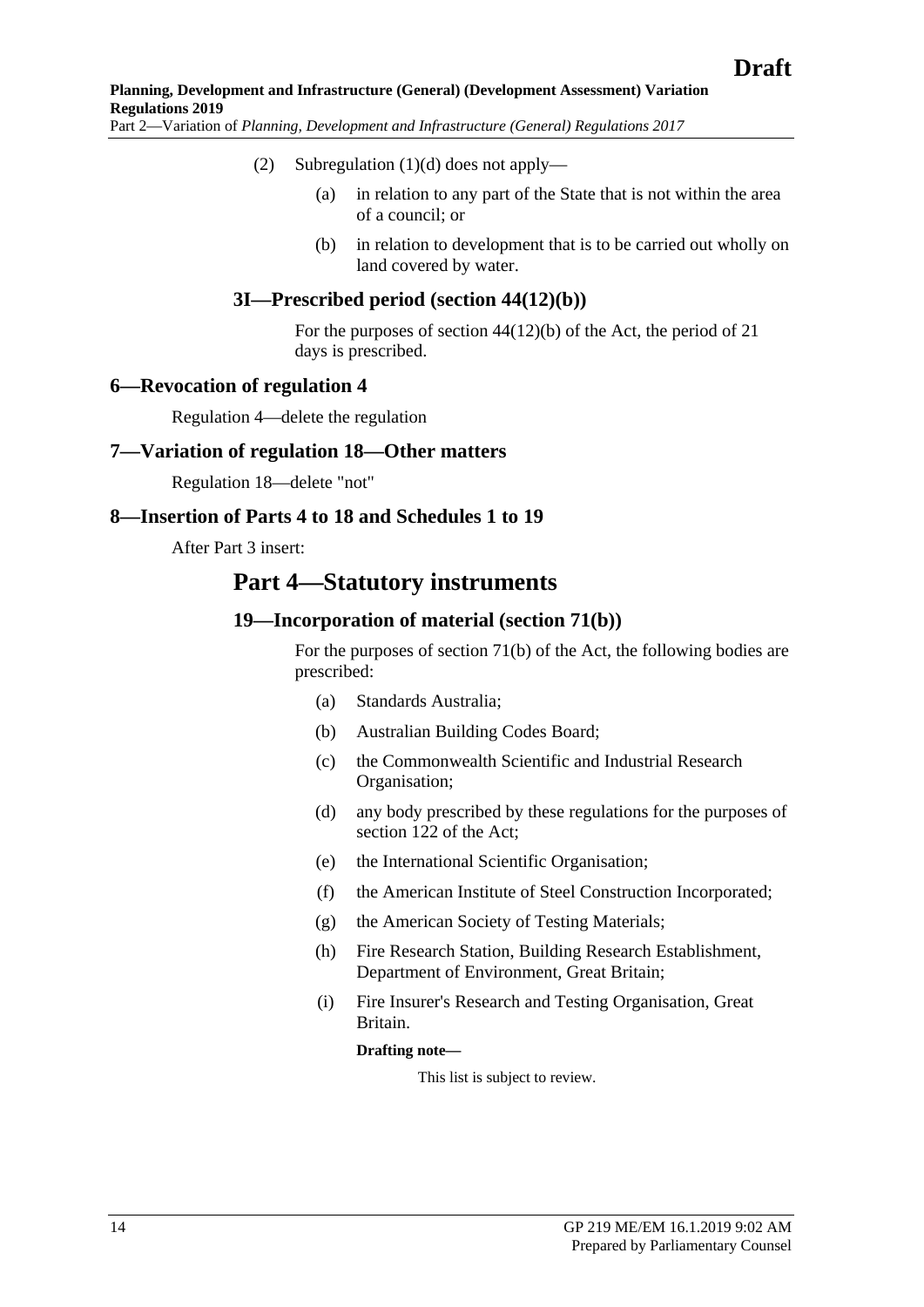## **20—Notice of Code amendment (section 73(6)(d))**

For the purposes of section 73(6)(d) of the Act, a notice must—

- (a) identify the piece or pieces of land in relation to which the specific impact will apply; and
- (b) describe the impact; and
- (c) indicate where and when the relevant amendment to the Planning and Design Code may be inspected; and
- (d) provide information about the consultation that is to occur under the Community Engagement Charter.

## **21—Minor or operational amendments (section 76)**

The following documents are prescribed for the purposes of section  $76(1)(d)(ii)$  of the Act:

- (a) a coastal management plan (or part of a coastal management plan) approved by the Governor under the *[Coast Protection](http://www.legislation.sa.gov.au/index.aspx?action=legref&type=act&legtitle=Coast%20Protection%20Act%201972)  Act [1972](http://www.legislation.sa.gov.au/index.aspx?action=legref&type=act&legtitle=Coast%20Protection%20Act%201972)*;
- (b) an environment protection policy (or part of an environment protection policy) under the *[Environment Protection](http://www.legislation.sa.gov.au/index.aspx?action=legref&type=act&legtitle=Environment%20Protection%20Act%201993)  Act [1993](http://www.legislation.sa.gov.au/index.aspx?action=legref&type=act&legtitle=Environment%20Protection%20Act%201993)*;
- (c) a management plan (or part of a management plan) for a park or reserve adopted under the *[National Parks and](http://www.legislation.sa.gov.au/index.aspx?action=legref&type=act&legtitle=National%20Parks%20and%20Wildlife%20Act%201972)  [Wildlife Act](http://www.legislation.sa.gov.au/index.aspx?action=legref&type=act&legtitle=National%20Parks%20and%20Wildlife%20Act%201972) 1972*;
- (d) the list or amendment to the list of places entered, either on a provisional or permanent basis, in the State Heritage Register under the *[Heritage Places Act](http://www.legislation.sa.gov.au/index.aspx?action=legref&type=act&legtitle=Heritage%20Places%20Act%201993) 1993*;
- (e) any regulation relating to the development of land under the *[Electricity Act](http://www.legislation.sa.gov.au/index.aspx?action=legref&type=act&legtitle=Electricity%20Act%201996) 1996*;
- (f) a management plan (or part of a management plan) under the *[Fisheries Management Act](http://www.legislation.sa.gov.au/index.aspx?action=legref&type=act&legtitle=Fisheries%20Management%20Act%202007) 2007*;
- (g) an aquaculture policy under the *[Aquaculture Act](http://www.legislation.sa.gov.au/index.aspx?action=legref&type=act&legtitle=Aquaculture%20Act%202001) 2001*;
- (h) an NRM plan (or a part of any such plan) prepared under Chapter 4 of the *[Natural Resources Management Act](http://www.legislation.sa.gov.au/index.aspx?action=legref&type=act&legtitle=Natural%20Resources%20Management%20Act%202004) 2004*.

# **Part 5—Relevant authorities and accredited professionals**

## **22—Prescribed scheme (section 93)**

- (1) For the purposes of section 93 of the Act—
	- (a) an assessment manager may act as a relevant authority for the purposes of giving planning consent in relation to—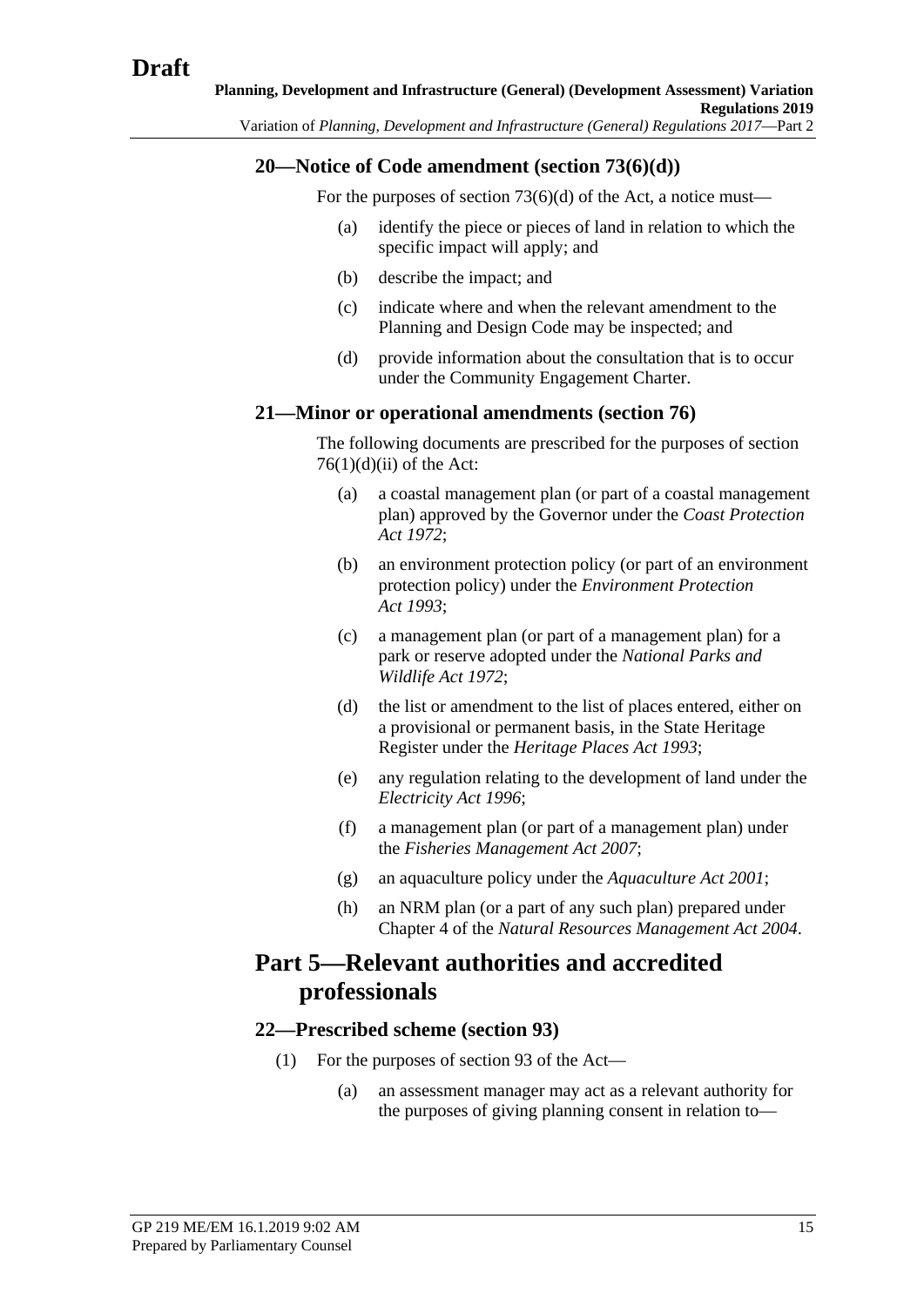- (i) development that may be assessed as deemed-to-satisfy development under section 106 of the Act (including where there may be 1 or more minor variations under section 106(2) of the Act); and
- <span id="page-15-0"></span>(ii) development that may be assessed as code assessed development under section 107 of the Act, other than where—
	- (A) notice of the application must be given under section 107(3) of the Act; or
	- (B) the total amount to be applied to any work, when all stages of the development are completed, is to exceed \$5 000 000; or
	- (C) the development involves the construction, alteration, enlargement or extension of a building that has, or will have when the development is completed, a rise in storeys exceeding 3 storeys; or
	- (D) the development includes a proposal to create more than 20 additional allotments; or
	- (E) the development has been referred to a design panel under section 121 of the Act; or
	- (F) the development includes a proposal to demolish, in whole or in part, a local heritage place or a State heritage place; or
	- (G) the development is in a zone, subzone or overlay identified by the Planning and Design Code for the purposes of this subsubparagraph and proposes—
		- the construction of a dwelling that is not a detached dwelling; or
		- the creation of 1 or more additional allotments; or
		- the construction of a new tourism facility (including accommodation), entertainment complex, cinema, hospital, shop, office, motel, hotel, petrol filling station or building to be used for an industrial purpose; or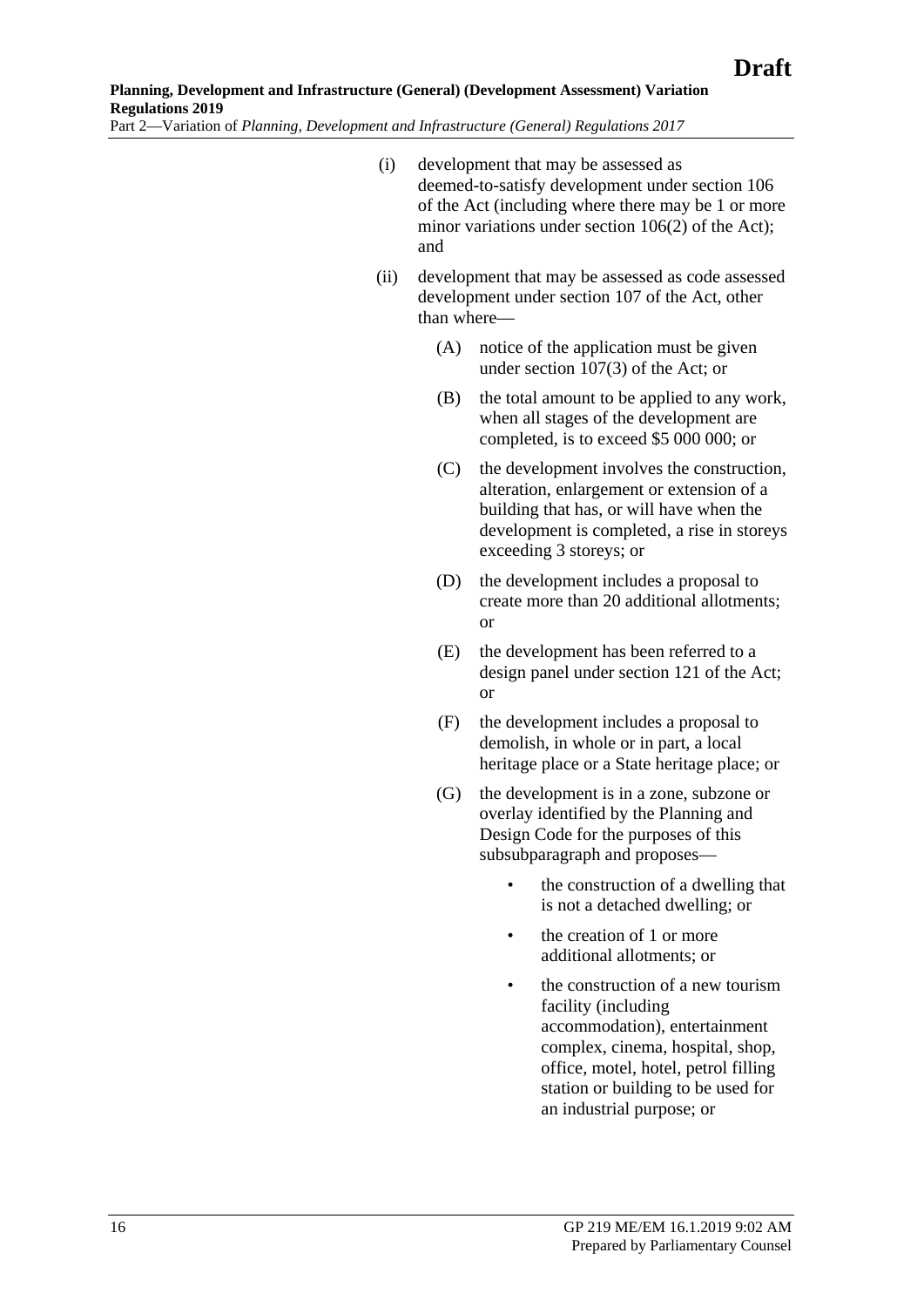- (H) the development involves an activity of environmental significance or major environment significance, as prescribed by Schedule 17 and Schedule 18; and
- (b) an Accredited professional—planning level 3 may act as a relevant authority for the purposes of giving planning consent in relation to development that may be assessed as deemed-to-satisfy development under section 106 of the Act (including where there may be 1 or more minor variations under section 106(2) of the Act); and
- (c) an Accredited professional—planning level 4 may act as a relevant authority for the purposes of giving planning consent in relation to development that may be assessed as deemed-to-satisfy development under section 106 of the Act, other than where there are 1 or more minor variations under section 106(2) of the Act; and
- (d) an Accredited professional—surveyor may act as a relevant authority for the purposes of giving planning consent in relation to development that is constituted solely by the division of 1 or more allotments and that may be assessed as deemed-to-satisfy development under section 106 of the Act, other than where there are 1 or more minor variations under section 106(2) of the Act; and
- (e) an assessment manager may act as a relevant authority for the purposes of giving consent under section  $102(1)(c)$  or (d) of the Act.
- (2) [Subregulation](#page-15-0)  $(1)(a)(ii)(D)$  does not apply in relation to the division of a building (and any related land) where the construction of the building and the division form part of the same development.

## **23—State Planning Commission (section 94)**

- (1) For the purposes of section  $94(1)(a)(ii)$  of the Act, the Commission is the relevant authority in relation to development of a class specified in Schedule 6.
- (2) If the Commission is the relevant authority under section 94(1) of the Act—
	- (a) in a case where the Minister has acted under section  $94(1)(h)$ of the Act—
		- (i) the entity that would otherwise be the relevant authority must forward to the Commission any application received by the relevant authority under the Act and these regulations in relation to the matter, together with any accompanying documentation or information and, as appropriate, fees, within 5 business days after receipt of a copy of the Minister's notice under that section; and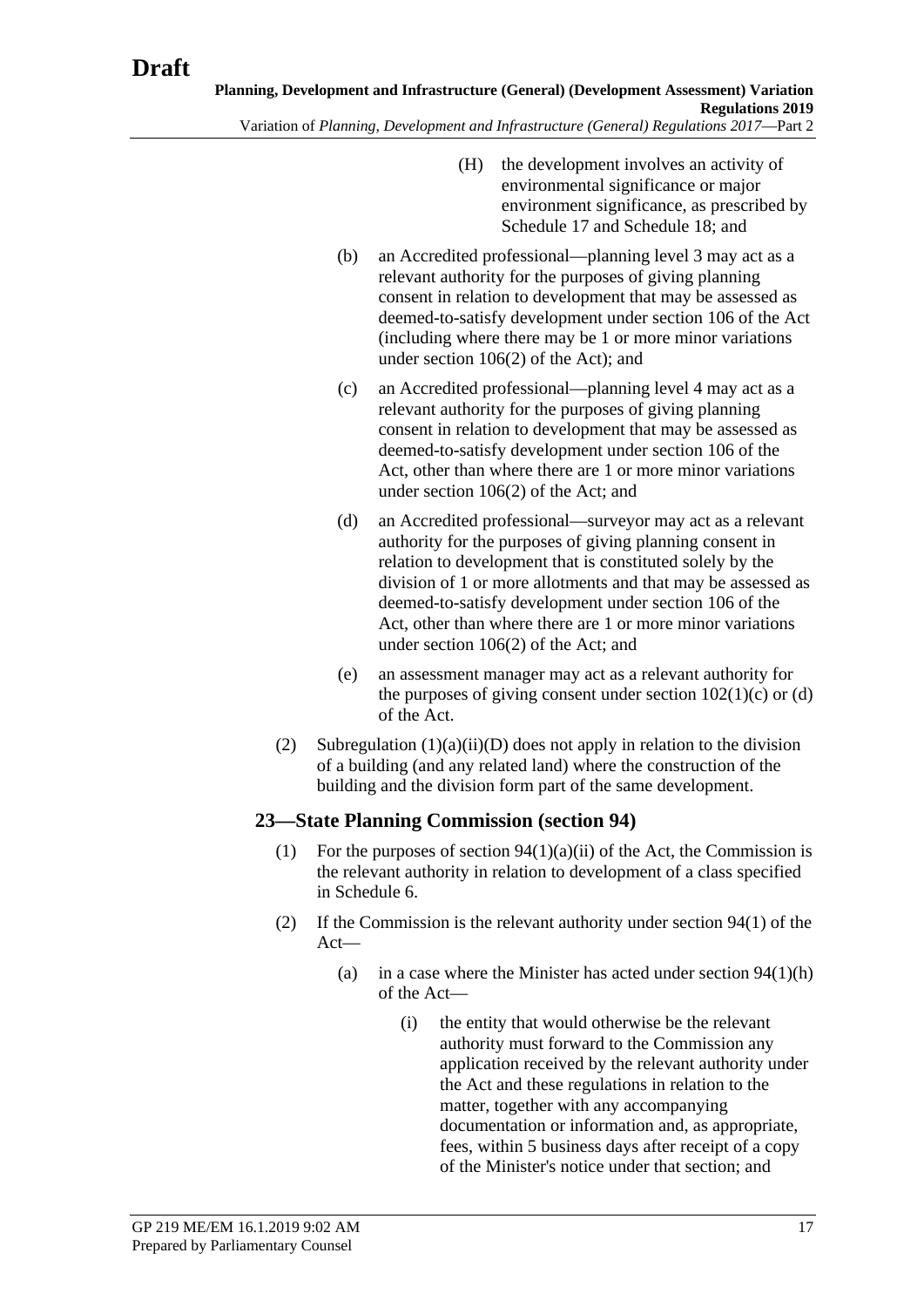- (ii) the Commission may, as it thinks fit—
	- (A) adopt any act or decision in relation to the assessment of the application that has already been made by a relevant authority (including an act or decision under Part 7 of these regulations);
	- (B) disregard or reject any act or decision of a relevant authority that has already been made in relation to the assessment of the application; and
- <span id="page-17-1"></span>(b) in any case relating to development within the area of a council—the Commission must give the chief executive officer of the council for the area in which the development is to be undertaken a reasonable opportunity to provide the Commission with a report (on behalf of the council) on any matter specified under [subregulation](#page-17-0) (3) that is relevant to the particular case (but if a report is not received by the Commission within 15 business days after the request is made to the chief executive officer, or within such longer period as the Commission may allow, the Commission may presume that the chief executive officer does not desire to provide a report).
- <span id="page-17-0"></span>(3) The following matters are specified for the purposes of a report under [subregulation](#page-17-1) (2)(b):
	- (a) the impact of the proposed development on the following at the local level:
		- (i) essential infrastructure;
		- (ii) traffic;
		- (iii) waste management;
		- (iv) stormwater;
		- (v) public open space;
		- (vi) other public assets and infrastructure;
	- (b) the impact of the proposed development on any local heritage place;
	- (c) any other matter determined by the Commission and specified by the Commission for the purposes of [subregulation](#page-17-1) (2)(b).
- (4) [Subregulation](#page-17-1) (2)(b) does not apply to an application in relation to a proposed development for which the Commission is the relevant authority under—
	- (a) Schedule 6 clause 3; or
	- (b) Schedule 6 clause 4; or
	- (c) Schedule 6 clause 5 or 6.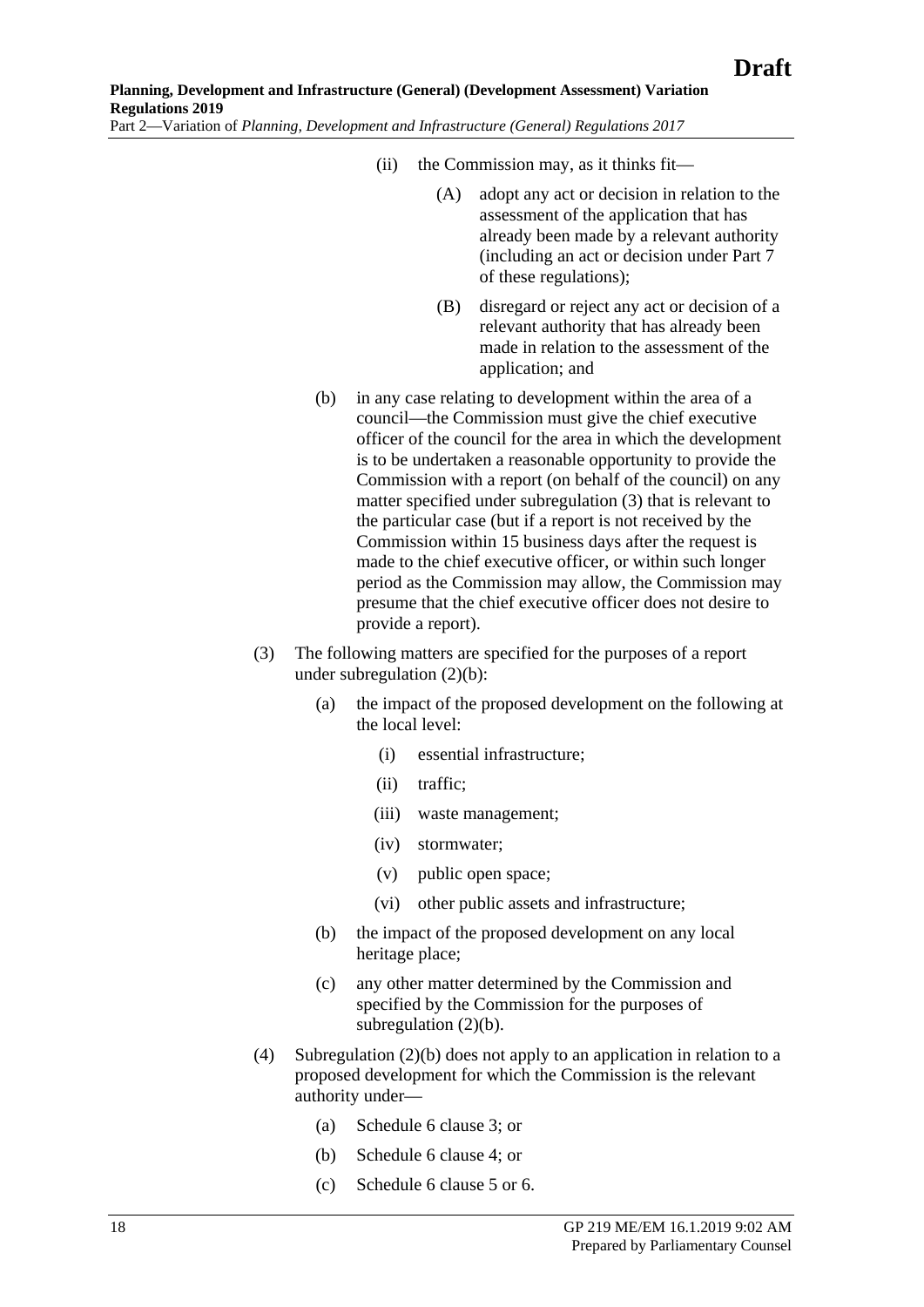#### **24—Assessment managers (section 96)**

- (1) This regulation applies in addition to the cases prescribed under regulation 22.
- (2) For the purposes of section 96 of the Act, and subject to these regulations, an assessment manager may act as a relevant authority for the purposes of giving consent under section  $102(1)(e)$  or (f) of the Act.

## **25—Accredited professionals (section 97)**

- (1) This regulation applies in addition to the cases prescribed under regulation 22.
- (2) For the purposes of section 97 of the Act, and subject to these regulations, an Accredited professional—building level 1 may act as a relevant authority—
	- (a) for the purposes of giving planning consent in relation to deemed-to-satisfy development of a class determined by the Minister (other than where there may be 1 or more variations); and
	- (b) for the purposes of giving building consent in relation to any class of development.
- <span id="page-18-1"></span>(3) For the purposes of section 97 of the Act, and subject to these regulations, if the requirement of [subregulation](#page-18-0) (5) is satisfied, an Accredited professional—building level 2 may act as a relevant authority for the purposes of giving building consent in relation to building work that relates to a building that does not have, or will not have when the development is completed—
	- (a) a rise in storeys exceeding 3; or
	- (b) a floor area exceeding 2 000 square metres.
- <span id="page-18-2"></span>(4) For the purposes of section 97 of the Act, and subject to these regulations, if the requirement of [subregulation](#page-18-0) (5) is satisfied, an Accredited professional—building level 3 may act as a relevant authority for the purposes of giving building consent in relation to building work that relates to a Class 1 or 10 building under the Building Code that does not have, or will not have when the development is completed—
	- (a) a rise in storeys exceeding 2; or
	- (b) a floor area exceeding 500 square metres.
- <span id="page-18-0"></span>(5) This subregulation requires that the calculations used for the purposes of the relevant building work referred to in [subregulation](#page-18-1) (3) or [\(4\)](#page-18-2) have been certified by an independent technical expert.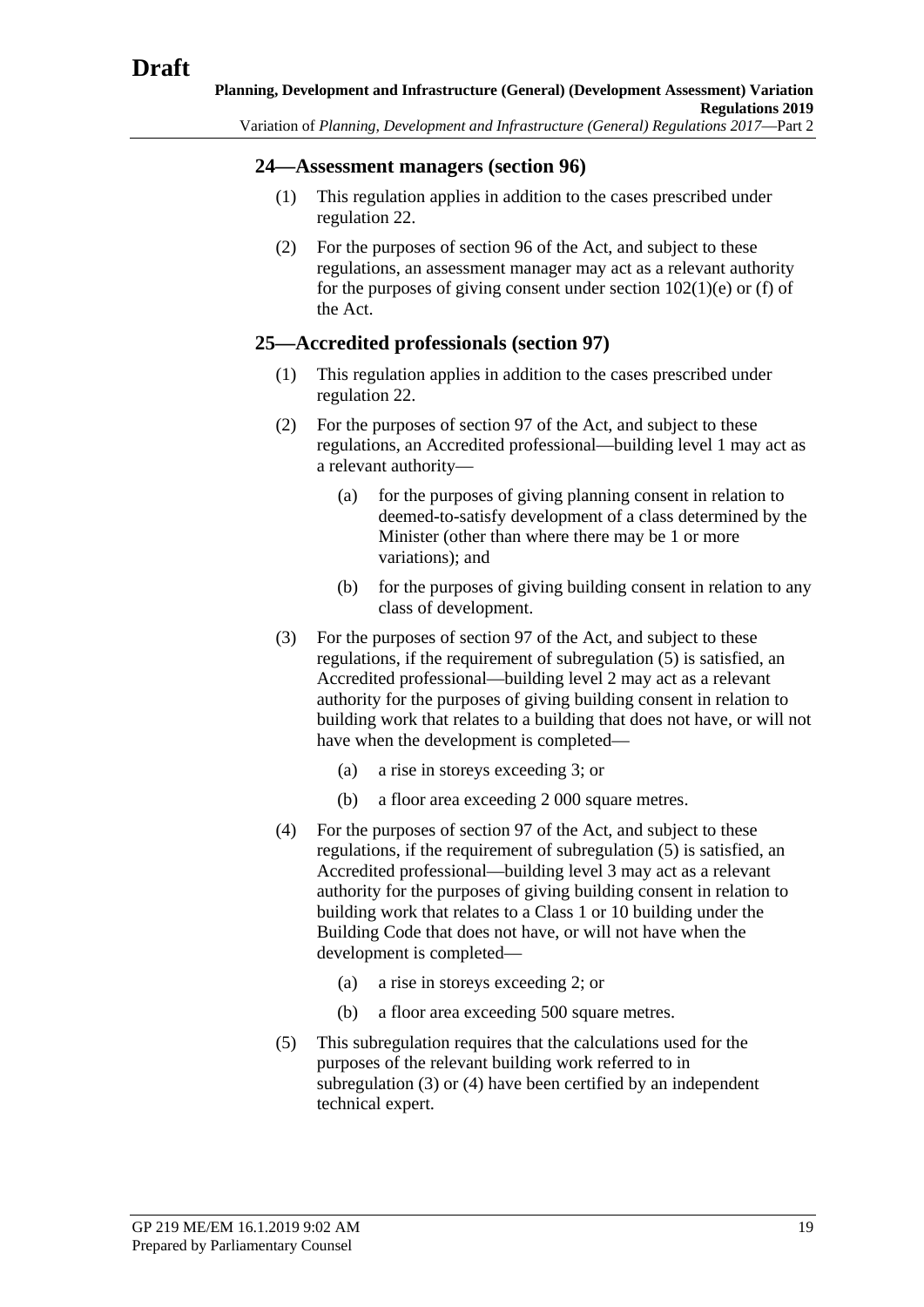- (6) In addition, for the purposes of section 97 of the Act, and subject to these regulations, an Accredited professional—building level 1, 2 or 3 may act as a relevant authority in relation to the following:
	- (a) the issue of a schedule of essential safety provisions;
	- (b) the assignment of a classification to a building under these regulations;
	- (c) the provision of a Statement of Compliance.
	- (7) In this regulation—

*independent technical expert* means a person who, in relation to building work—

- (a) is not the building owner or an employee of the building owner; and
- (b) has not—
	- (i) been involved in any aspect of the relevant development (other than through the provision of preliminary advice of a general nature); or
	- (ii) had a direct or indirect pecuniary interest in any aspect of the relevant development or any body associated with any aspect of the relevant development; and
- (c) has engineering or other qualifications that the relevant authority is satisfied, on the basis of advice received from the accreditation authority under the *[Planning, Development](http://www.legislation.sa.gov.au/index.aspx?action=legref&type=act&legtitle=Planning%20Development%20and%20Infrastructure%20(Accredited%20Professionals)%20Regulations%202019)  [and Infrastructure \(Accredited Professionals\) Regulations](http://www.legislation.sa.gov.au/index.aspx?action=legref&type=act&legtitle=Planning%20Development%20and%20Infrastructure%20(Accredited%20Professionals)%20Regulations%202019)  [2019](http://www.legislation.sa.gov.au/index.aspx?action=legref&type=act&legtitle=Planning%20Development%20and%20Infrastructure%20(Accredited%20Professionals)%20Regulations%202019)*, a relevant professional association, or another relevant registration or accreditation authority, qualify the person to act as a technical expert under this regulation.

#### **26—Requirement to obtain advice of accredited professional**

- (1) For the purposes of section 235(2) of the Act, if the Commission or an assessment panel does not act under section 99(1) of the Act in relation to development that involves the performance of building work, the Commission or assessment panel (as the case may be) must, in assessing the development in respect of the Building Rules, seek and consider the advice of an accredited professional who would be qualified to give building consent in relation to the building work if the accredited professional were acting as a relevant authority in the particular case.
- (2) For the purposes of section 235(2) of the Act, a council acting under section  $99(2)(a)(i)$  of the Act must, in assessing the development in respect of the Building Rules, seek and consider the advice of an accredited professional who would be qualified to give building consent in relation to the building work if the accredited professional were acting as a relevant authority in the particular case.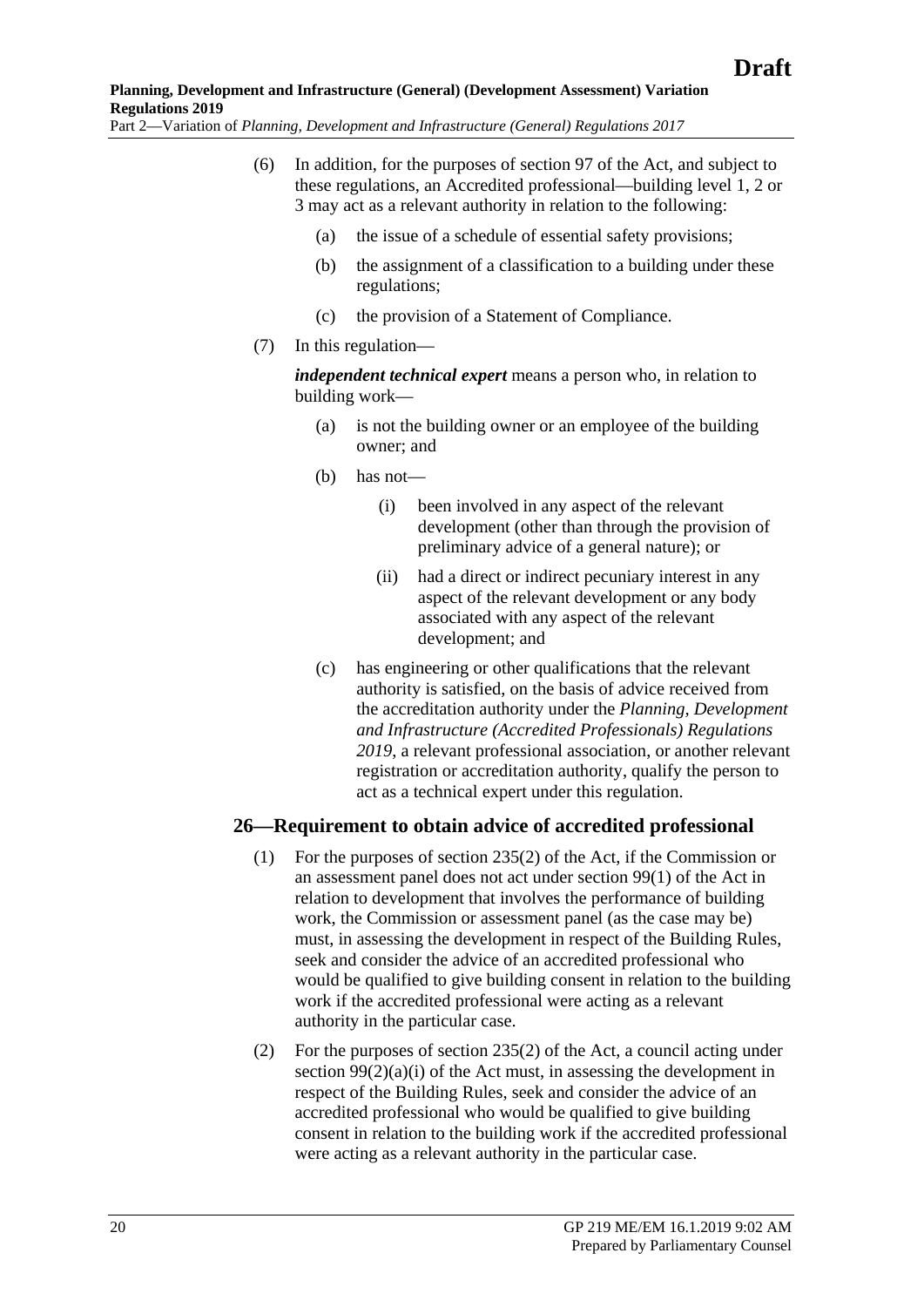# **Part 6—Development assessment - key principles**

## **27—Elements of development**

If an application under section 102 of the Act requires a relevant authority to assess a proposed development against the provisions of the Planning and Design Code, the relevant authority should determine whether the development involves 2 or more elements and, if so, clearly identify each element for the purposes of assessment against the provisions of the Planning and Design Code (and any related planning consent).

## **28—Impact assessed development - categorisation**

- (1) For the purposes of section 108(7) of the Act, the following sections of Division 2 of Part 7 will apply in relation to a project that is the subject of a declaration under section 108(1)(c) of the Act:
	- (a) section  $109(1)(b)$  and  $(2)(b)$ ;
	- (b) section  $111(2)(d)$  and (3);
	- (c) sections 113 and 114;
	- (d) section  $116(a)$ :
	- (e) section 117.
- <span id="page-20-0"></span>(2) For the purposes of section 108(9) of the Act, the following principles are prescribed:
	- (a) the character of the receiving environment;
	- (b) the potential social, economic and environmental impacts of the development or project;
	- (c) the resilience of the environment to cope with change;
	- (d) the degree of confidence in the prediction of impacts resulting from the development or project;
	- (e) the extent to which undesirable impacts which may occur are likely to be irreversible;
	- (f) the extent to which impacts, and requirements for monitoring and assessing impacts, will be ongoing;
	- (g) the presence of other statutory assessment or policy frameworks which provide other procedures or processes to address any issues of concern.
- (3) For the purposes of taking into account the principles prescribed by [subregulation](#page-20-0) (2), consideration must be given to—
	- (a) the extent of impacts by an analysis of their—
		- (i) type; and
		- (ii) size; and
		- (iii) scope; and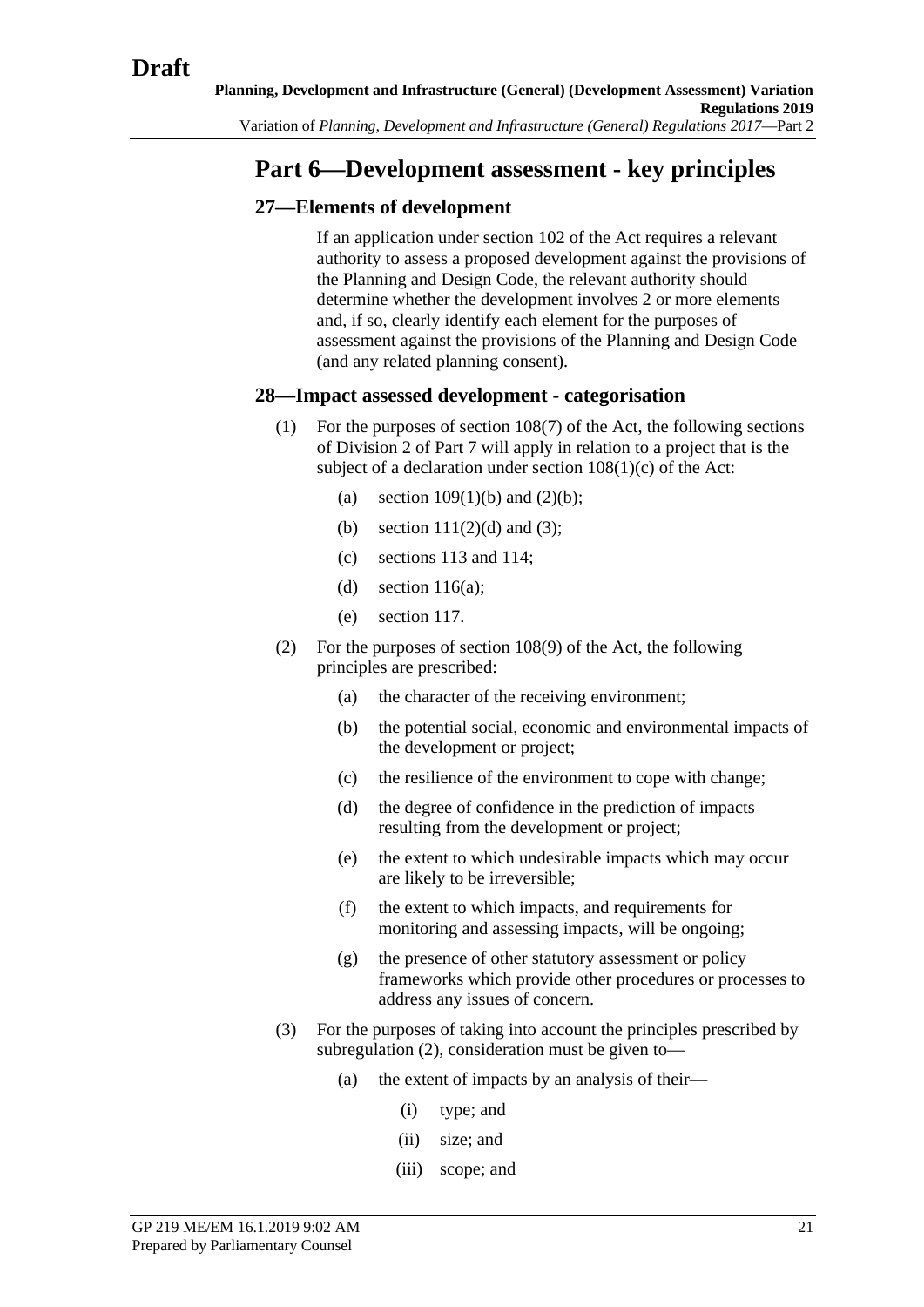- (iv) intensity; and
- (v) duration; and
- (b) the nature of impacts by an analysis of—
	- (i) the degree to which the impacts are predictable; and
	- (ii) the resilience of the environment to cope with change; and
	- (iii) the degree to which the impacts can be reversed; and
	- (iv) the degree to which the impacts can be managed or mitigated; and
	- (v) the degree to which performance criteria can be applied in the circumstances of the case; and
- (c) the significance of impacts by an analysis of—
	- (i) the degree to which the impacts adversely affect environmentally sensitive areas; and
	- (ii) the degree to which the impacts are acceptable considering the nature of the impacts; and
- (d) other factors determined to be relevant by the Minister.

#### <span id="page-21-0"></span>**29—Complying building work**

- (1) For the purposes of section 118(1) of the Act, building work assessed by a relevant authority as being in a form specified in Schedule 7 must be granted building consent.
- (2) [Subregulation](#page-21-0) (1) does not apply in relation to—
	- (a) building work that affects a State heritage place; or
	- (b) building work to the extent excluded under a provision of Schedule 7.

## **Part 7—Assessment—processes and assessment facilitation**

## **Division 1—Applications**

#### **30—Application to relevant authority**

- (1) Subject to these regulations, an application for a development authorisation under section 101 or 102(1) of the Act in relation to a proposed development may—
	- (a) be lodged electronically via the SA planning portal (and in accordance with any relevant requirements applying under Part 4 Division 2 of the Act); or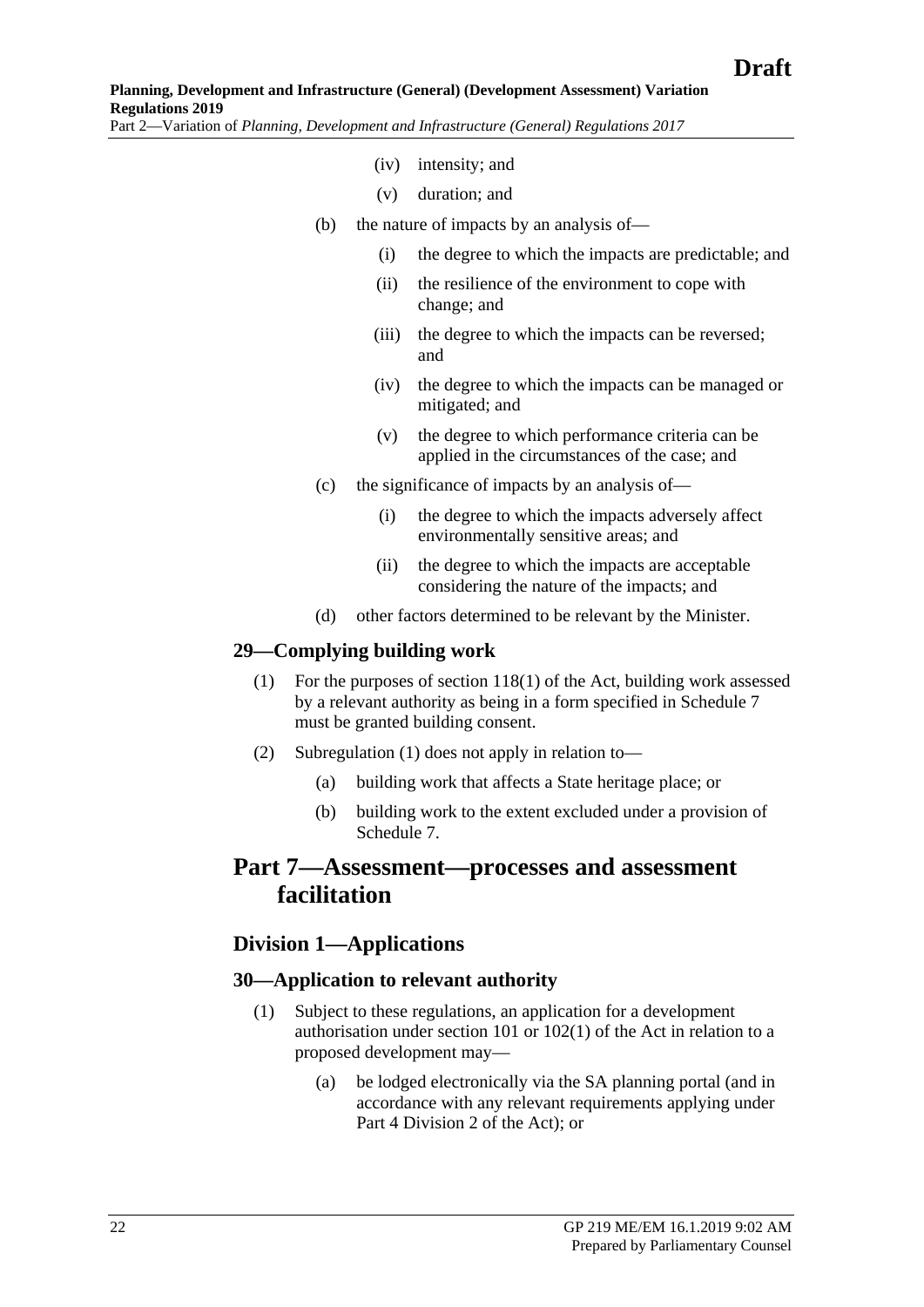<span id="page-22-0"></span>Variation of *Planning, Development and Infrastructure (General) Regulations 2017*—Part 2

- (b) be lodged with the relevant authority at the principal office of the relevant authority in accordance with the requirements of these regulations.
- <span id="page-22-1"></span>(2) An application to be lodged with an accredited professional (other than an assessment manager) will be lodged with the accredited professional in such manner as the accredited professional may require.
- (3) A person who is lodging an application must comply with any other relevant requirement specified by a practice direction.

## **31—Plans, fees and related provisions**

- (1) An application to a relevant authority under section 119(1) of the Act that is lodged electronically must be accompanied by an electronic copy of the plans, drawings, specifications and other documents and information relating to the proposed development required under Schedule 8 (prepared in accordance with the requirements of that Schedule).
- (2) An application to a relevant authority that is lodged other than electronically must be accompanied by a copy of the plans, drawings, specifications and other documents and information relating to the proposed development (or such additional number of copies as the entity receiving the application may require) required under Schedule 8 (prepared in accordance with the requirements of that Schedule).
- (3) However—
	- (a) an applicant must not be required to comply with a requirement under Schedule 8 or the *Planning, Development and Infrastructure (Fees, Charges and Contributions) Regulations 2019* unless the requirement is directly relevant to the application; and
	- (b) if the application seeks consent for some, but not all, of the relevant matters referred to in section 102(1) of the Act, the plans, drawings, specifications and other documents and information, and the fees, must accord with Schedule 8 and the *Planning, Development and Infrastructure (Fees, Charges and Contributions) Regulations 2019* to such extent as may be appropriate to the matters to which the consent is sought.
- (4) If a relevant authority permits an applicant to lodge an application without the provision of any information or document required under Schedule 8, the relevant authority must make a record of the reason for its decision to do so.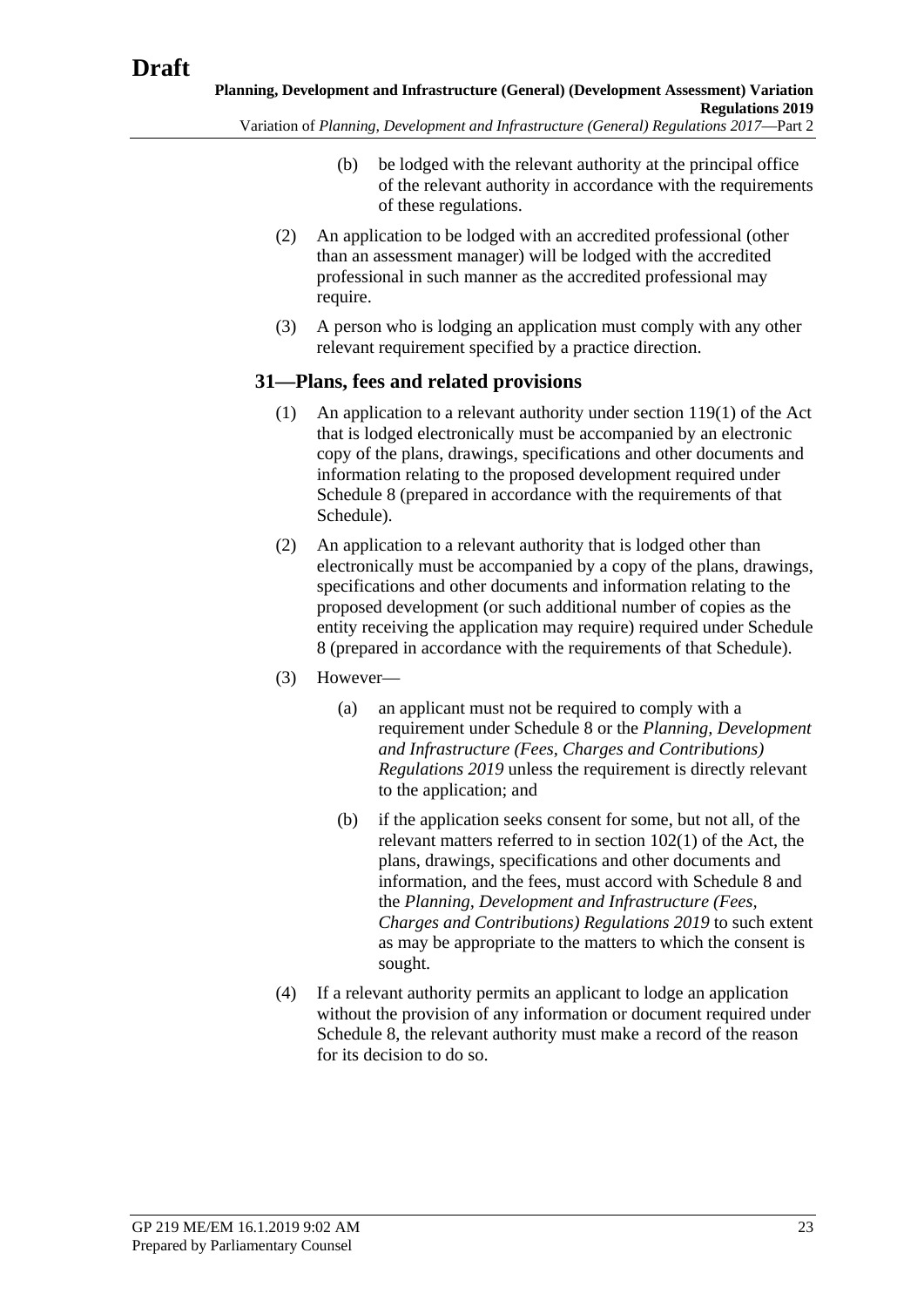## **32—Lodging application on SA planning portal on behalf of an applicant**

A relevant authority who receives an application under [regulation](#page-22-0) 30(1)(b) or [\(2\)](#page-22-1) must lodge the application on the SA planning portal within 5 business days after receipt of the application.

## <span id="page-23-0"></span>**33—Notification of acting (accredited professionals—planning)**

- $(1)$  If—
	- (a) an application is lodged with an accredited professional (other than an assessment manager) for the purposes of obtaining a planning consent; and
	- (b) the proposed development is to be undertaken in a part of the State that is within the area of a council,

the accredited professional must, within 5 business days after receiving the application, give notice of the application to the assessment panel for the area in which the development is to be undertaken (as described under section 93 of the Act).

- (2) A notice under [subregulation](#page-23-0) (1)—
	- (a) must be given via the SA planning portal (and in accordance with any relevant requirements applying under Part 4 Division 2 of the Act); and
	- (b) must be accompanied by an electronic copy of the application (including the plans, drawings, specifications and other documents and information that accompanied the application for the purposes of Schedule 8).
- (3) A notice under [subregulation](#page-23-0) (1) must comply with any relevant requirement specified by a practice direction.
- (4) An amount equal to the base amount payable under the *Planning, Development and Infrastructure (Fees, Charges and Contributions) Regulations 2019* is payable to the relevant assessment panel at the time that notice is given to it under [subregulation](#page-23-0) (1).

## <span id="page-23-1"></span>**34—Notification of acting (accredited professionals—building)**

- $(1)$  If—
	- (a) an application is lodged with an accredited professional (other than an assessment manager) for the purposes of obtaining a building consent; and
	- (b) the proposed development is to be undertaken in a part of the State that is within the area of a council,

the accredited professional must, within 5 business days after receiving the application, give notice of the application to the council.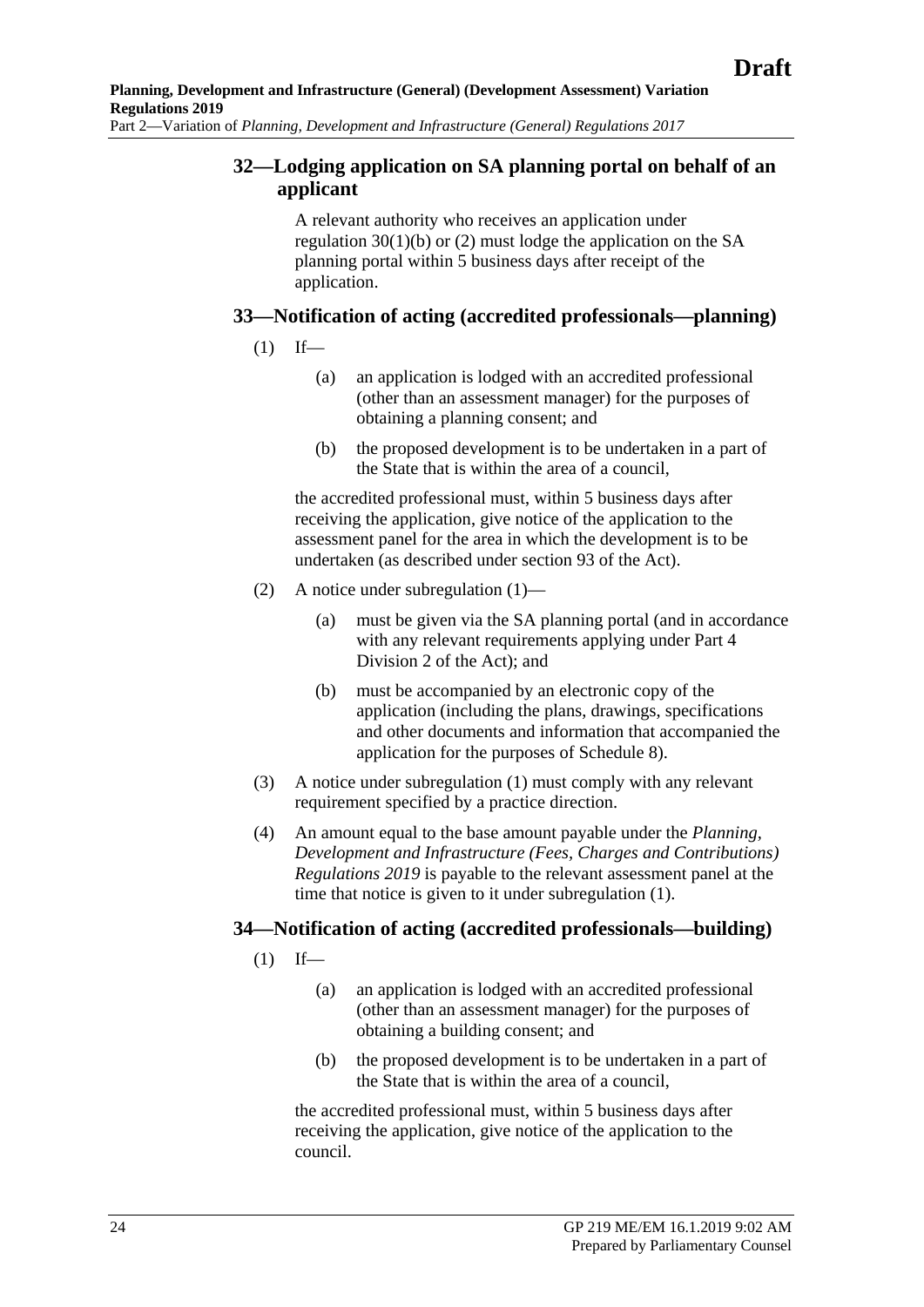- (2) The notice under [subregulation](#page-23-1) (1)—
	- (a) must be given via the SA planning portal (and in accordance with any relevant requirements applying under Part 4 Division 2 of the Act); and
	- (b) must be accompanied by an electronic copy of the application (including the plans, drawings, specifications and other documents and information that accompanied the application for the purposes of Schedule 8).
- (3) A notice under [subregulation](#page-23-1) (1) must comply with any relevant requirement specified by a practice direction.
- (4) An amount equal to the base amount payable under the *Planning, Development and Infrastructure (Fees, Charges and Contributions) Regulations 2019* is payable to the relevant council at the time that notice is given under [subregulation](#page-23-0) (1).

## **35—Verification of application and determination of nature of development**

- (1) On the receipt of an application under section 119 of the Act (and, if relevant under [subregulation](#page-24-0) (3)), and in addition to any other requirement of these regulations, a relevant authority that has received the application (either electronically or otherwise) must, within 5 business days after receiving the application:
	- (a) determine whether all plans, drawings, specifications and other documents and information required to be lodged with the application have been so lodged; and
	- (b) determine whether the relevant authority is the correct entity to assess the application under the Act.
- (2) If the relevant authority is the correct entity to assess the application under this Act, the relevant authority must—
	- (a) confirm the fees required to be paid at that point under the *Planning, Development and Infrastructure (Fees, Charges and Contributions) Regulations 2019*; and
	- (b) lodge an appropriate notice on the SA planning portal; and
	- (c) if the application will require the relevant authority to assess the proposed development against the provisions of the Planning and Design Code, determine the nature of the development (and proceed to deal with the application according to that determination).
- <span id="page-24-0"></span>(3) If the relevant authority is not the correct entity to assess the application under this Act, the relevant authority must—
	- (a) transmit the application to the entity that it considers to be the correct relevant authority in accordance with any practice direction; and
	- (b) lodge an appropriate notice on the SA planning portal.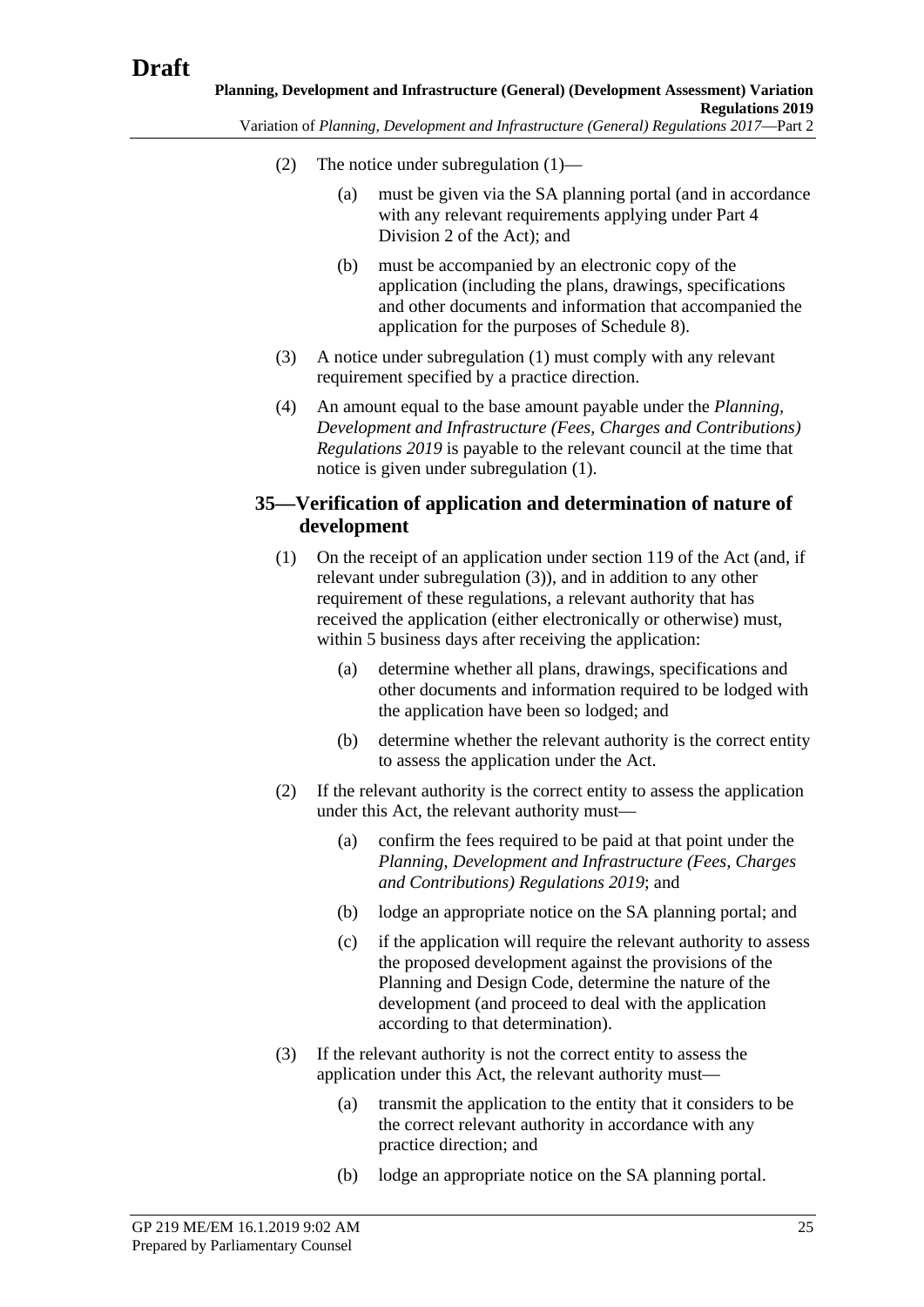- (4) An entity that receives an application under [subregulation](#page-24-0) (3) must take the steps set out in the preceding subregulations in relation to the application.
- (5) If the relevant authority determines that the development falls within the category of accepted development, the relevant authority must—
	- (a) advise the applicant accordingly; and
	- (b) if the application has been lodged in written form, return to the applicant the application, and the plans, drawings, specifications and other documents provided by the applicant.

#### <span id="page-25-0"></span>**36—Application and further information**

- (1) For the purposes of section 119(4) of the Act (but subject to this regulation), deemed-to-satisfy development that only comprises 1 or more of the following elements is prescribed:
	- (a) the construction of 1 or more dwellings;
	- (b) an alteration or addition to an existing dwelling;
	- (c) the construction of an outbuilding, garage, verandah, pergola, retaining wall or swimming pool associated with residential development.
- <span id="page-25-1"></span>(2) For the purposes of section 119(5) of the Act (but subject to this regulation), the following classes are prescribed:
	- (a) deemed-to-satisfy development that does not fall within the ambit of [subregulation](#page-25-0) (1);
	- (b) development that will be assessed under section 107 of the Act.
- (3) [Subregulations](#page-25-0) (1) and [\(2\)](#page-25-1) do not apply to the extent that the relevant authority, acting under section 119(9)(a) of the Act, permits an applicant—
	- (a) to vary an application; or
	- (b) to vary any plans, drawings, specifications or other documents that accompanied the application.
- (4) [Subregulations](#page-25-0) (1) and [\(2\)](#page-25-1) do not apply in relation to seeking clarification about any document or information that has been provided by the applicant.
- (5) For the purposes of section  $119(5)(d)$ , the period of 10 business days from the date of the application being lodged with the relevant authority is prescribed.
- (6) This regulation does not apply in relation to any documents or information that the applicant determines or agrees to provide in any event.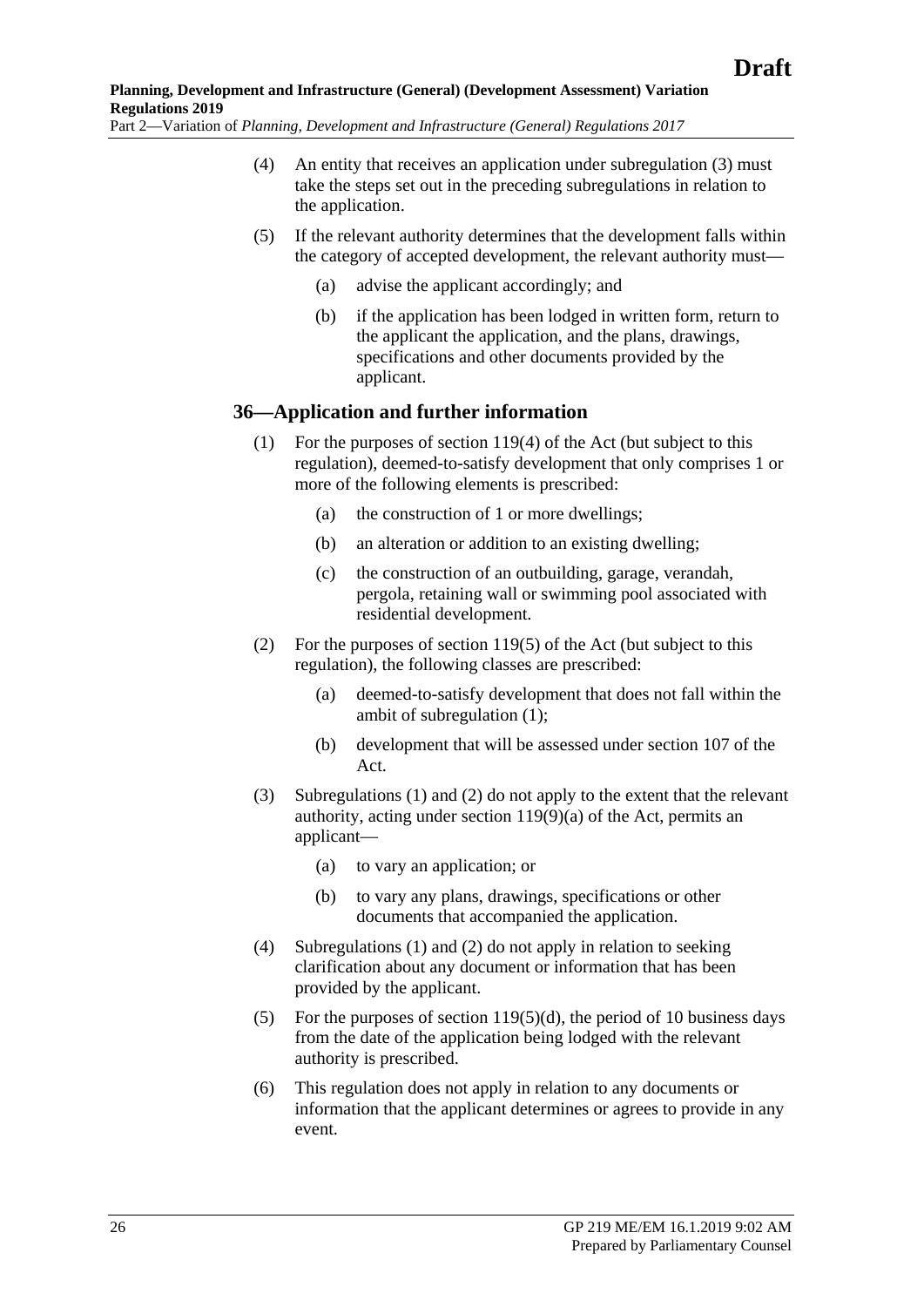## **37—Period for additional information and other matters**

- (1) In accordance with section 119(6)(b) of the Act, if a request is made by a relevant authority under section 119(3) of the Act, the request must be complied with by the applicant within the period of 60 business days from the date of the request.
- (2) For the purposes of section 119(11) of the Act, any period of time in excess of 1 year required by the applicant to act as contemplated by that subsection is to be included in the time within which the relevant authority is required to decide the application.

## <span id="page-26-0"></span>**38—Amended applications**

- (1) If a relevant authority permits an applicant to vary an application under section 119(9) of the Act, the date of receipt of the application as so varied (together with any amended plans, drawings, specifications or other documents or information, and appropriate fee) will, for the purposes of the time limits prescribed in Division 4, be taken to be the date of receipt of the application.
- (2) However, [subregulation](#page-26-0) (1) does not apply if the variations to the application are not substantial.
- (3) If an application is varied following referral under Division 2 or giving of notice under Division 3, the relevant authority may, if the variations are not substantial, consider the application without the need to repeat an action otherwise required under Division 2 or Division 3.
- (4) If a variation would change the essential nature of a proposed development (as referred to in section 119(9)(a) of the Act), the relevant authority and the applicant may, by agreement, proceed with the variation on the basis that the application (as so varied) will be treated as a new application under these regulations.

## **39—Certification of building industry insurance**

(1) In this regulation—

*certificate of insurance*, in relation to domestic building work, means the certificate required under Division 3 of Part 5 of the *[Building Work Contractors Act](http://www.legislation.sa.gov.au/index.aspx?action=legref&type=act&legtitle=Building%20Work%20Contractors%20Act%201995) 1995* evidencing the taking out of a policy of insurance in accordance with that Division in relation to that work;

*domestic building work* means building work—

- (a) that constitutes domestic building work performed by a building work contractor under a domestic building work contract or on the building work contractor's own behalf under the *[Building Work Contractors Act](http://www.legislation.sa.gov.au/index.aspx?action=legref&type=act&legtitle=Building%20Work%20Contractors%20Act%201995) 1995*; and
- (b) in relation to which a policy of insurance is required to be taken out in accordance with Division 3 of Part 5 of that Act.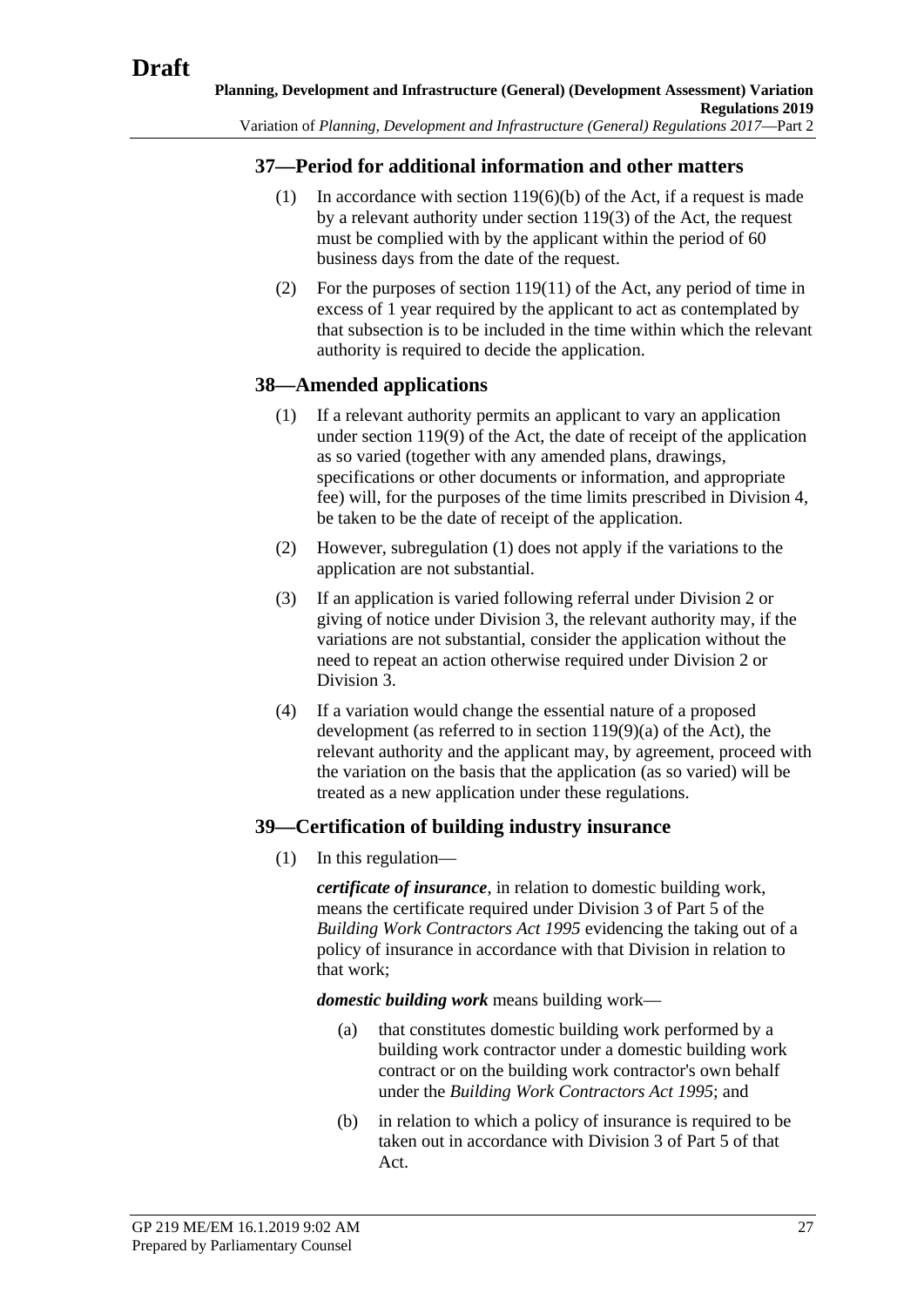<span id="page-27-0"></span>Part 2—Variation of *Planning, Development and Infrastructure (General) Regulations 2017*

- (2) The owner of land on which domestic building work is to be performed must ensure that a copy of a certificate of insurance in relation to that work is lodged with the relevant authority—
	- $(a)$
- (i) if a domestic building work contract for that building work has been entered into before the lodgment of an application for building consent under section 102(1)(b) of the Act; or
- (ii) if the domestic building work is to be performed by a builder on the builder's own behalf,

at the same time as the application for building consent is lodged under these regulations; or

- (b) in any other case—on or before the giving of notice of the intended commencement of the building work under Part 10 Division 2 of these regulations.
- (3) A person must not commence domestic building work unless or until a copy of a certificate of insurance in relation to that work has been lodged in accordance with [subregulation](#page-27-0) (2).

#### **40—Regulated and significant trees**

For the purposes of subsections (7) and (8) of section 39 of the Act, the qualifications of a person providing an expert or technical report within the contemplation of either subsection is a Diploma in Arboriculture, or a comparable or higher qualification.

#### **41—Withdrawing/lapsing applications**

- (1) If an application is withdrawn by the applicant under section 119(14) of the Act, the relevant authority must notify—
	- (a) any agency to which the application has been referred under Division 2; and
	- (b) any person who has made a representation in relation to the application under Division 3,

of the withdrawal.

- <span id="page-27-1"></span>(2) A relevant authority may lapse an application for a development authorisation under Part 7 of the Act if at least 1 year has passed since the date on which the application was lodged with the relevant authority under the Act.
- (3) A relevant authority must, before it takes action to lapse an application under [subregulation](#page-27-1) (2)—
	- (a) take reasonable steps to notify the applicant of the action under consideration; and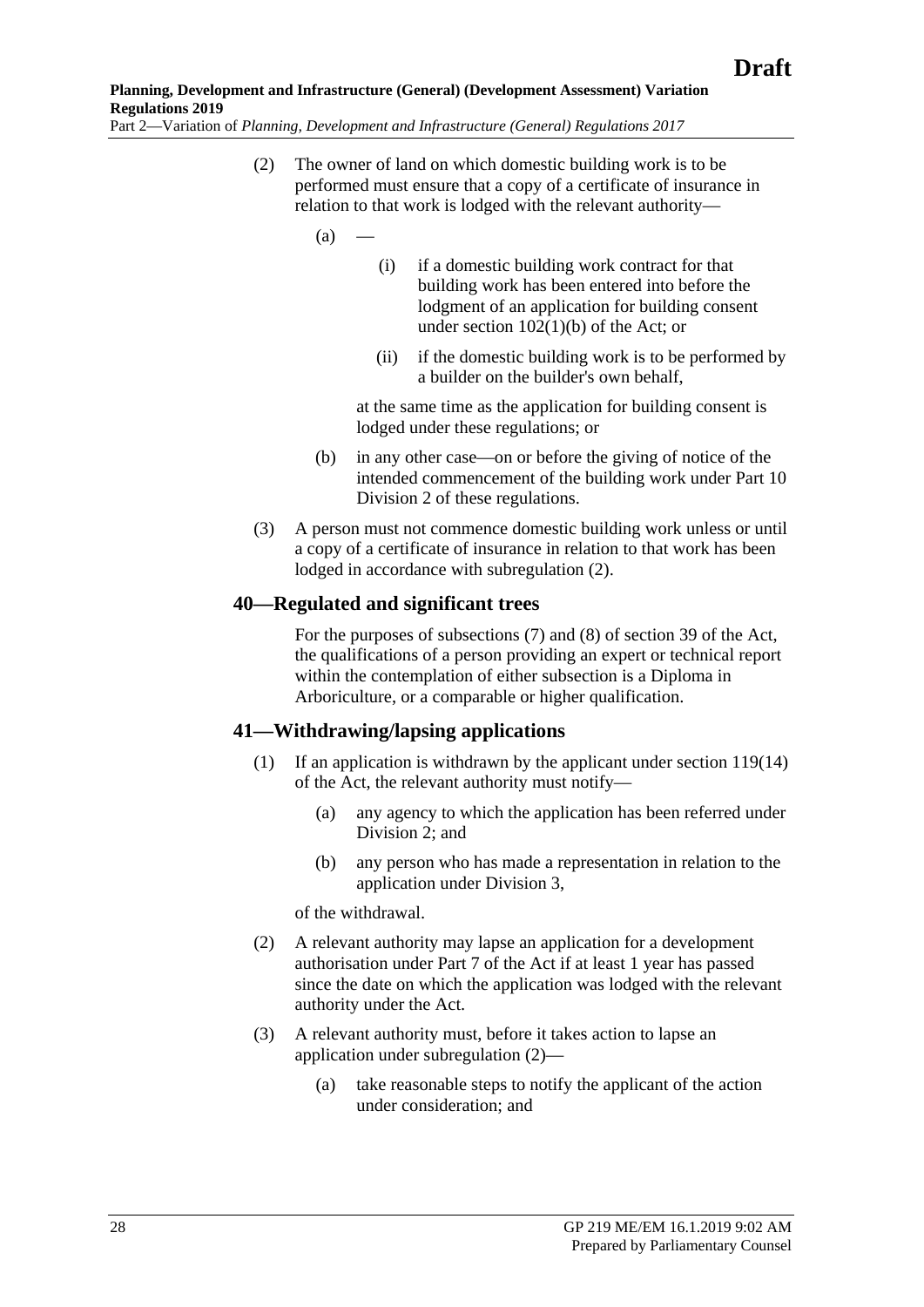- Variation of *Planning, Development and Infrastructure (General) Regulations 2017*—Part 2
	- (b) allow the applicant a reasonable opportunity to make submissions to the relevant authority (in a manner and form determined by the relevant authority) about the proposed course of action.
	- (4) An applicant is not entitled to a refund of any fees if an application is lapsed under this regulation.
	- $(5)$  If—
		- (a) an application relates to development that is to be assessed under section 107 of the Act, or to development classified as restricted development; and
		- (b) at least 1 year has passed since the date on which notice of the application was given under section  $107(3)(a)$  or  $110$  of the Act (as the case may be),

the relevant authority must not give a planning consent under section 102(1) of the Act unless a new notice of the application has been given under section 107(3) or 110 of the Act.

## **42—Contravening development**

An application for consent or approval may be made under these regulations notwithstanding that the development has been commenced or undertaken, or is continuing, in contravention of the Act.

## **Division 2—Referrals**

## **43—Referrals**

- (1) For the purposes of section 122 of the Act—
	- (a) the classes of development set out in Schedule 9 are prescribed; and
	- (b) the bodies set out in Schedule 9 are prescribed in relation to the respective classes of development; and
	- (c) the relevant periods set out in Schedule 9 are prescribed in relation to the respective bodies.
- (2) A prescribed body must, immediately after making a request under section 122(3) of the Act, notify the relevant authority of the request via the SA planning portal (and, in doing so, provide reasonable information about what is requested).
- (3) A request under section 122(3) of the Act must be made within 10 business days after the prescribed body receives the application.

#### **44—Form of response**

(1) 2 or more prescribed bodies may provide a joint response for the purposes of section 122 of the Act.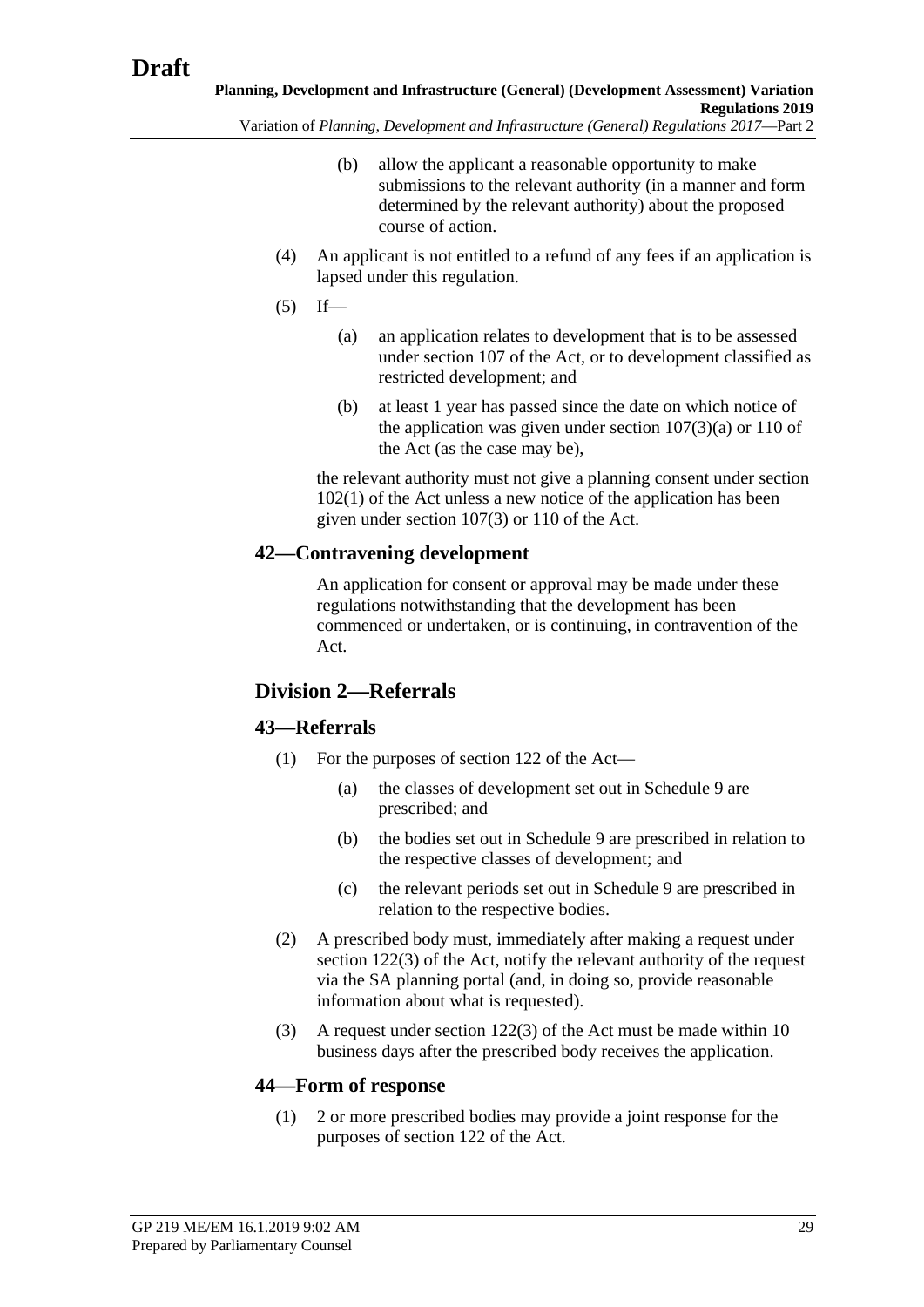(2) A response for the purposes of section 122 of the Act may be made by providing the response electronically via the SA planning portal (and in accordance with any relevant requirements applying under Part 4 Division 2 of the Act).

#### <span id="page-29-0"></span>**45—Additional information or amended plans**

- (1) If a relevant authority has referred an application to a prescribed body under this Division and the relevant authority subsequently receives additional information, or an amended plan, drawing or specification, which is materially relevant to the referral, or to any report obtained as part of the referral process, it may repeat the referral process, and must do so if it appears that the additional information or amendment is significant.
- (2) Any action taken by a prescribed body as a result of additional information, or a plan, drawing or specification, received under [subregulation](#page-29-0) (1) will, to the extent of any inconsistency with any previous action taken by the prescribed body, override that previous action.

## **46—River Murray**

(1) In this regulation—

*related operational Act* means a related operational Act under the *[River Murray Act](http://www.legislation.sa.gov.au/index.aspx?action=legref&type=act&legtitle=River%20Murray%20Act%202003) 2003*.

- <span id="page-29-1"></span>(2) If an application for the consent or approval of a proposed development must be referred under Schedule 9 to the Minister for the time being administering the *[River Murray Act](http://www.legislation.sa.gov.au/index.aspx?action=legref&type=act&legtitle=River%20Murray%20Act%202003) 2003*, that Minister—
	- (a) must, in considering the application, take into account any matter raised by another Minister or other authority responsible for, or involved in, the administration of a related operational Act that is provided to that Minister in response to the referral of the application by that Minister to the other Minister or authority for comment and that is provided to that Minister within a period specified by that Minister; and
	- (b) may, in providing a response to the relevant authority under section 122 of the Act, make that response on the basis of a matter referred to in [paragraph](#page-29-1) (a).

## **47—Appeals**

(1) In accordance with section 122(6) of the Act, no appeal lies against a condition imposed by a relevant authority in accordance with a direction by the Commissioner of Highways under item x of Schedule 9.

#### **Drafting note—**

The item number will be specified when Schedule 9 is settled.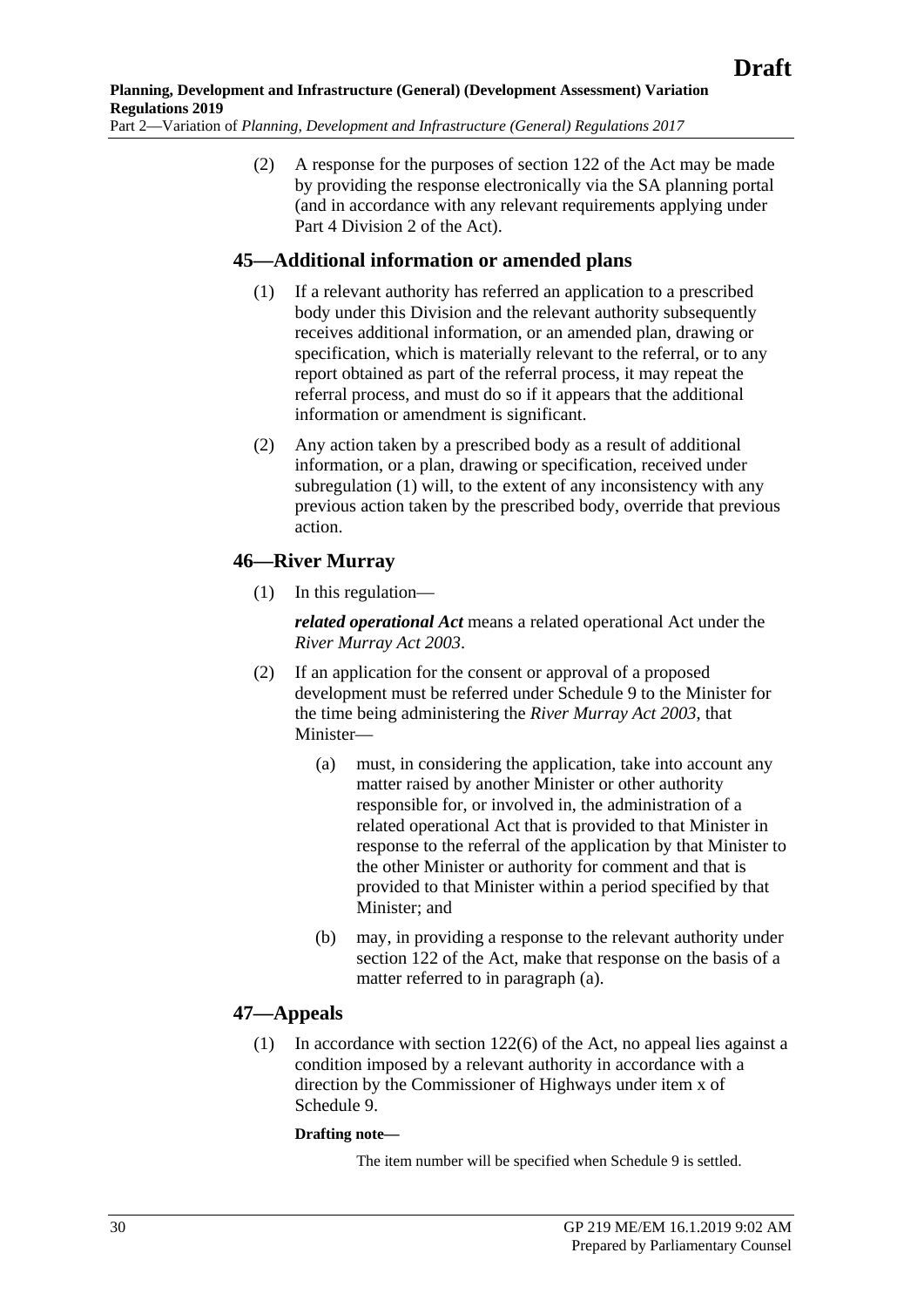- (2) In accordance with section 122(6) of the Act, no appeal lies against—
	- (a) a refusal of an application if the relevant authority is acting at the direction of the Technical Regulator under item y of Schedule 9; or
	- (b) a condition imposed by a relevant authority in accordance with a direction by the Technical Regulator under item z of Schedule 9.

#### **Drafting note—**

The item numbers will be specified when Schedule 9 is settled.

#### <span id="page-30-0"></span>**48—Building matters**

- (1) If a relevant authority, in assessing an application for building consent, considers that—
	- (a) a proposed alternative solution within the meaning of the Building Code requires assessment against a performance requirement of the Building Code which provides for fire fighting operations of a fire authority; or
	- (b) the proposed development is at variance with a performance requirement of the Building Code which provides for fire fighting operations of a fire authority; or
	- (c) special problems for fire fighting could arise due to hazardous conditions of a kind described in Section E of the Building Code,

then the relevant authority must refer the application to the relevant fire authority for comment and report unless the fire authority indicates to the relevant authority that a referral is not required.

- (2) If a report is not received from the fire authority on a referral under [subregulation](#page-30-0) (1) within 20 business days, the relevant authority may presume that the fire authority does not desire to make a report.
- (3) The relevant authority must have regard to any report received from a fire authority under this regulation.
- <span id="page-30-2"></span><span id="page-30-1"></span>(4) If, in respect of an application referred to a fire authority under this regulation, the fire authority—
	- (a) recommends against the granting of building consent; or
	- (b) concurs in the granting of consent on conditions specified in its report,

but the relevant authority—

(c) proposes to grant building consent despite a recommendation referred to in [paragraph](#page-30-1) (a); or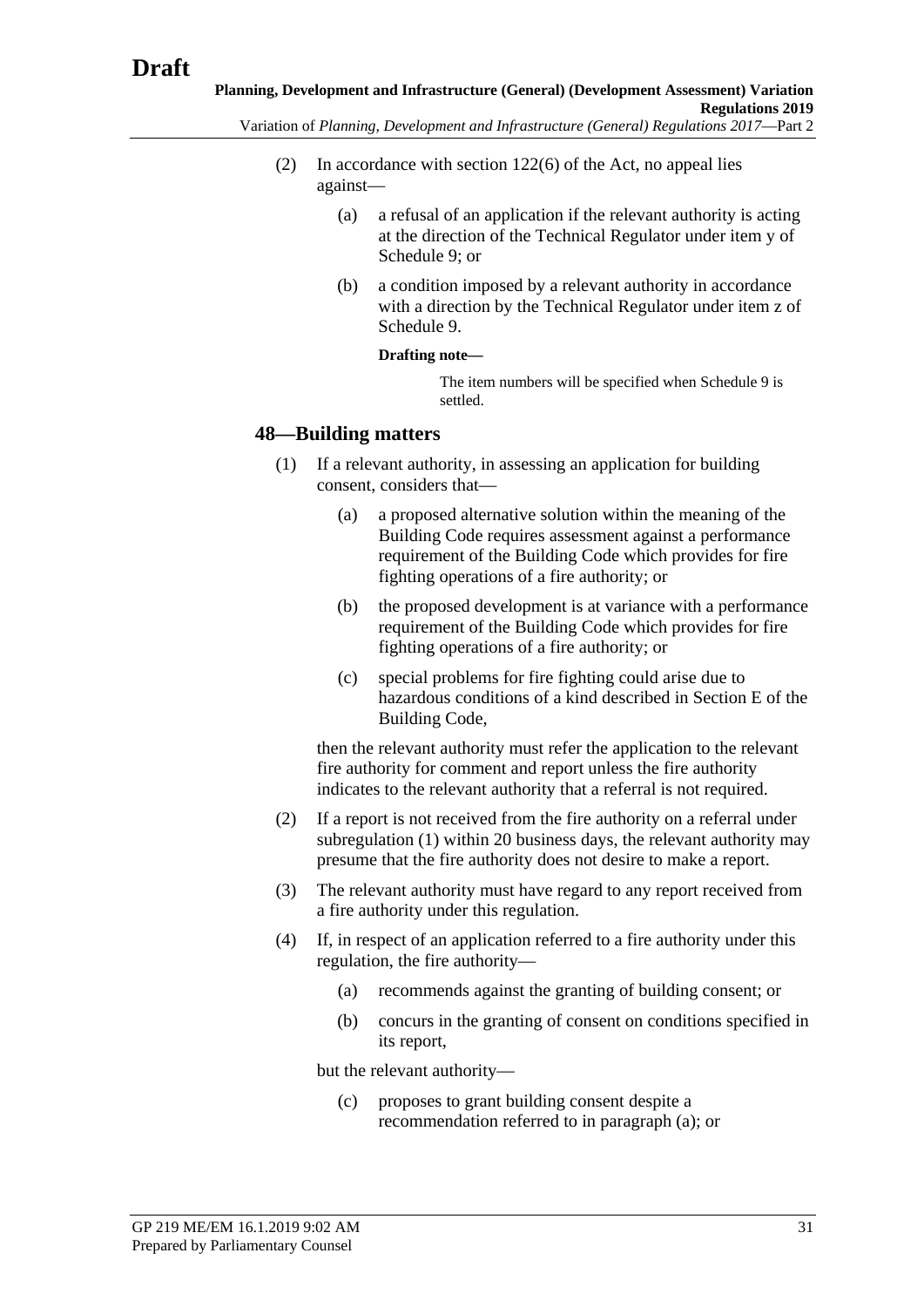(d) does not propose to impose the conditions referred to in [paragraph](#page-30-2) (b), or proposes to impose the conditions in varied form, on the grant of consent,

the relevant authority—

- (e) must refer the application to the Commission; and
- (f) must not grant consent unless the Commission concurs in the granting of the consent.
- (5) A relevant authority must provide to the Commission a copy of any report received from a fire authority under [subregulation](#page-30-0) (1) that relates to an application that is referred to the Commission under the Act.
- (6) For the purposes of section 118(5) of the Act, building work comprising or including the construction or installation of a private bushfire shelter must not be granted a building consent unless the Commission concurs in the granting of the consent.

#### **49—Preliminary advice and agreement (section 123)**

(1) In this regulation—

*prescribed body* means a prescribed body under section 123 of the Act.

- <span id="page-31-0"></span>(2) An application to a prescribed body for the purposes of section 123 of the Act—
	- (a) must be made in a form determined by the Minister for the purposes of this regulation (being a form published by the Minister in the Gazette); and
	- (b) must be accompanied by such plans, drawings, specifications or other documents as may be determined by the Minister in publishing a form under [paragraph](#page-31-0) (a).
- <span id="page-31-2"></span><span id="page-31-1"></span>(3) For the purposes of section  $123(2)(c)$  of the Act, an agreement of a prescribed body—
	- (a) must be in writing endorsed and stamped by the prescribed body; and
	- (b) must be accompanied by such plans, drawings, specifications or other documents submitted under [subregulation](#page-31-1) (2)(b) that are relevant to the agreement, being documents endorsed or stamped by the prescribed body.
- (4) For the purposes of section  $123(3)(a)$  of the Act, the prescribed fee is equal to the fee that would be payable under the *Planning, Development and Infrastructure (Fees, Charges and Contributions) Regulations 2019* for a referral to a prescribed body had the application been for planning consent rather than under section 123 of the Act.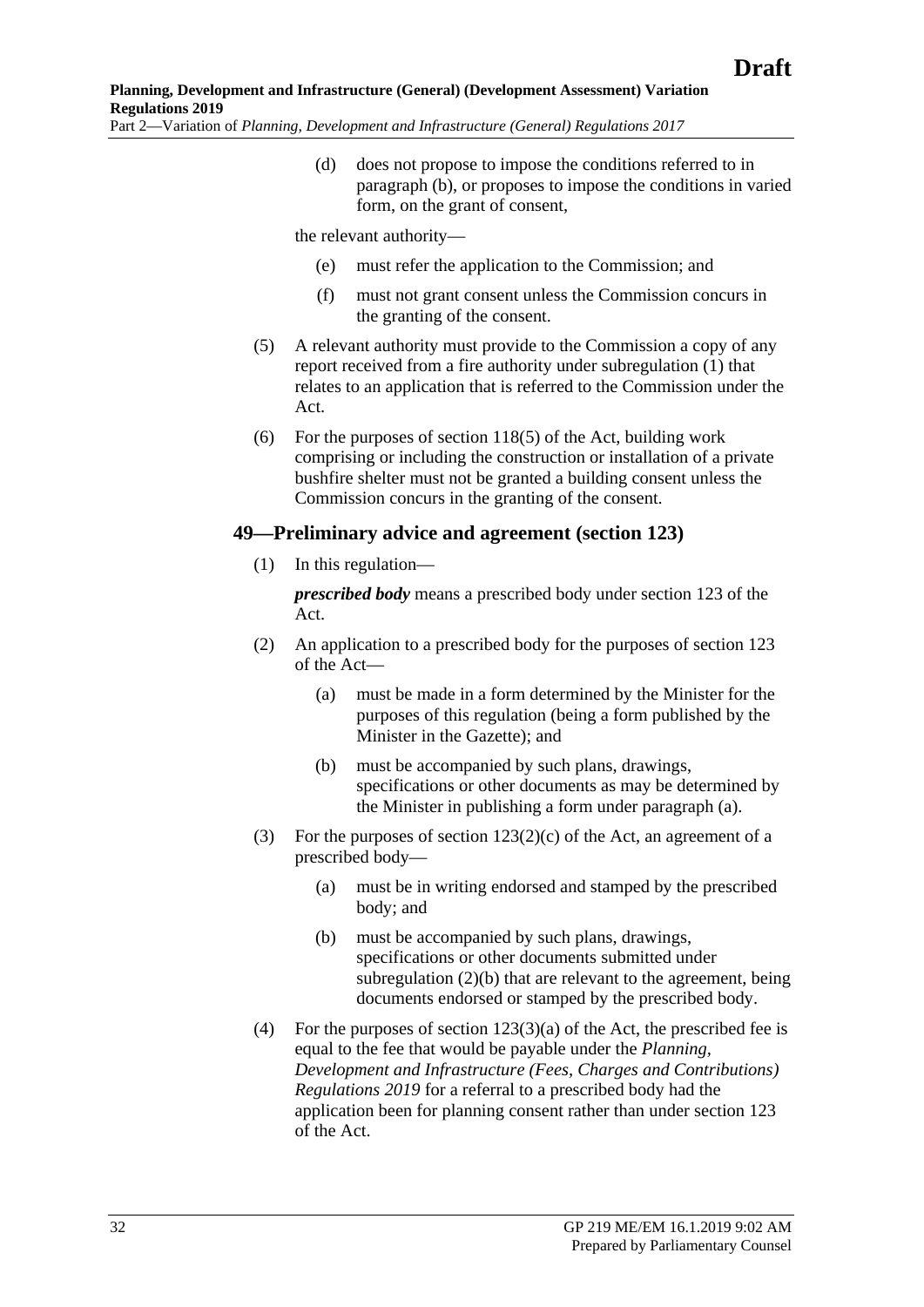Variation of *Planning, Development and Infrastructure (General) Regulations 2017*—Part 2

- (5) If an applicant for planning consent proposes to rely on an agreement under section 123 of the Act, the applicant must ensure that the application lodged under regulation 30 is accompanied by copies of the agreement and other documents endorsed and stamped under [subregulation](#page-31-2) (3).
- $(6)$  If—
	- (a) a relevant authority permits an applicant to vary an application under section 119(9) of the Act; and
	- (b) the relevant authority determines that the application no longer accords with the agreement indicated by the prescribed body,

then the application must (unless withdrawn) be referred to the prescribed body—

- (c) to obtain a variation to the agreement under section 123 of the Act; or
- (d) to obtain a response from the prescribed body for the purposes of section 122 of the Act (and the requirements of that section, and these regulations in relation to such a referral, other than for the payment of a fee under the *Planning, Development and Infrastructure (Fees, Charges and Contributions) Regulations 2019*, will then apply).
- $(7)$  If—
	- (a) an application is withdrawn by the applicant; and
	- (b) the applicant sought to rely on an agreement under section 123 of the Act in connection with the application,

the relevant authority must notify the relevant prescribed body of the withdrawal.

- $(8)$  If—
	- (a) an application is lapsed by a relevant authority under regulation 41; and
	- (b) the applicant sought to rely on an agreement under section 123 of the Act in connection with the application,

the relevant authority must notify the relevant prescribed body of the lapsing.

- $(9)$  If—
	- (a) an applicant seeks to rely on an agreement under section 123 of the Act in connection with the application; and
	- (b) a notice of a decision on the application is issued by the relevant authority under regulation 62,

the relevant authority must send a copy of the notice to the prescribed body within 5 business days after the notice is given to the applicant under regulation 62.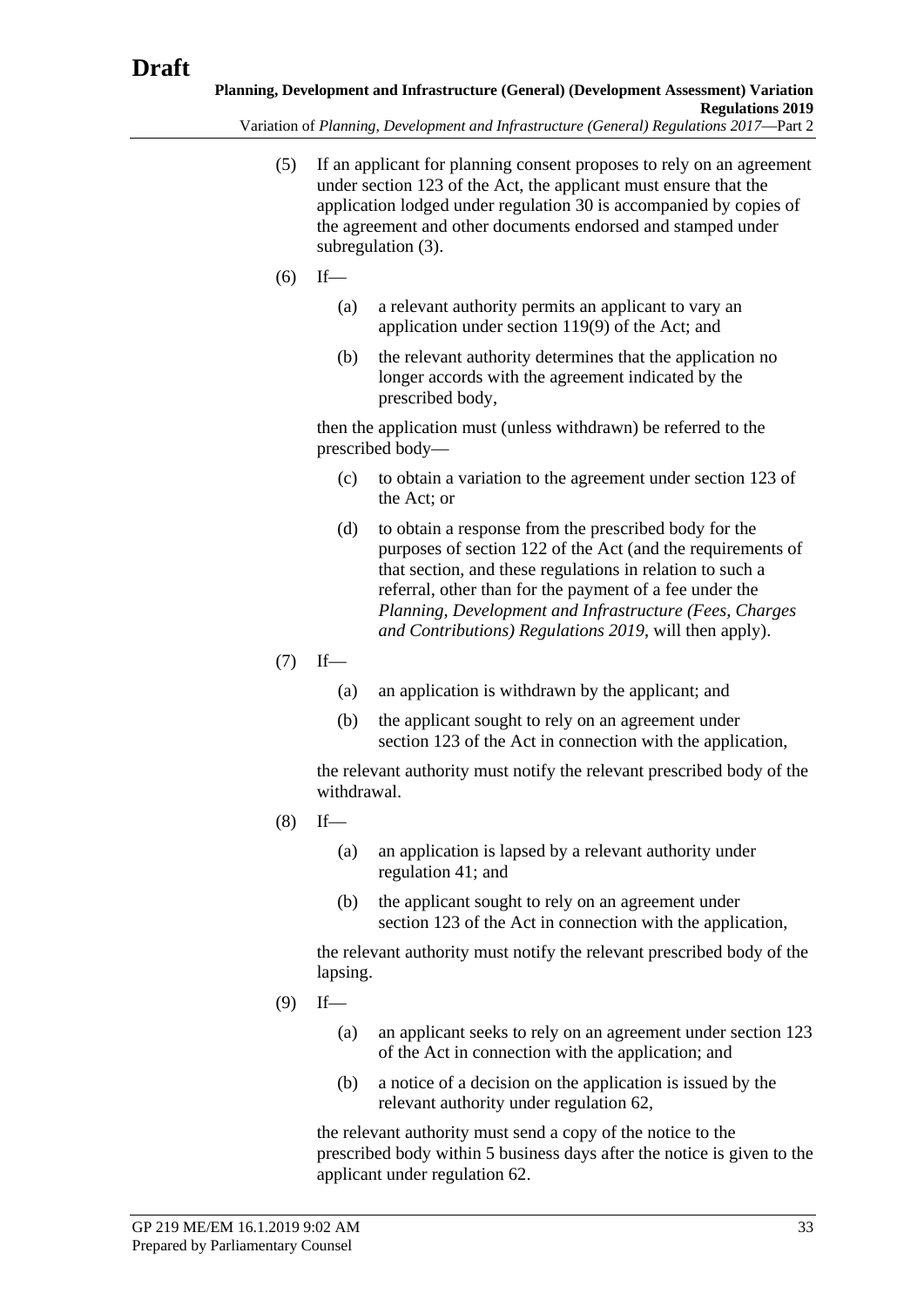## **Division 3—Notice requirements and consultation**

## **50—Performance assessed development and restricted development**

- (1) For the purposes of sections  $107(3)(a)(i)$  and  $110(2)(a)(i)$  or (ii) of the Act, a notice to the owner or occupier of each piece of relevant land (being adjacent land and, if relevant, directly affected land) must—
	- (a) be in writing sent to the address of the land (or to another address used by the owner or occupier known to the relevant authority); and
	- (b) identify the land on which the development is proposed; and
	- (c) describe the nature of the proposed development; and
	- (d) indicate where and when the relevant application may be inspected.
- <span id="page-33-1"></span>(2) For the purposes of sections  $107(3)(a)(ii)$  and  $110(2)(a)(iv)$  of the Act, a notice to the public placed on the relevant land must—
	- (a) be in a form determined by the Commission for the purposes of this regulation; and
	- (b) be placed in a prominent position as close as is reasonably practicable to a public road and in accordance with any other requirement specified by a relevant practice direction (if any); and
	- (c) comply with any requirements specified by a relevant practice direction (if any) relating to how any such notice is to be displayed and protected from the weather (if it is to be placed in the open).
- (3) Subject to [subregulation](#page-33-0) (4), the applicant is responsible for ensuring compliance with the requirements of [subregulation](#page-33-1) (2).
- <span id="page-33-0"></span> $(4)$  If—
	- (a) the applicant, in accordance with a procedure specified by a practice direction, requests the relevant authority to place a notice on land under [subregulation](#page-33-1) (2); and
	- (b) pays the fee prescribed by the *Planning, Development and Infrastructure (Fees, Charges and Contributions) Regulations 2019*,

the relevant authority will be responsible for placing the notice on the land.

(5) [Subregulation](#page-33-0) (4) does not apply if the relevant authority is the Minister or the Commission.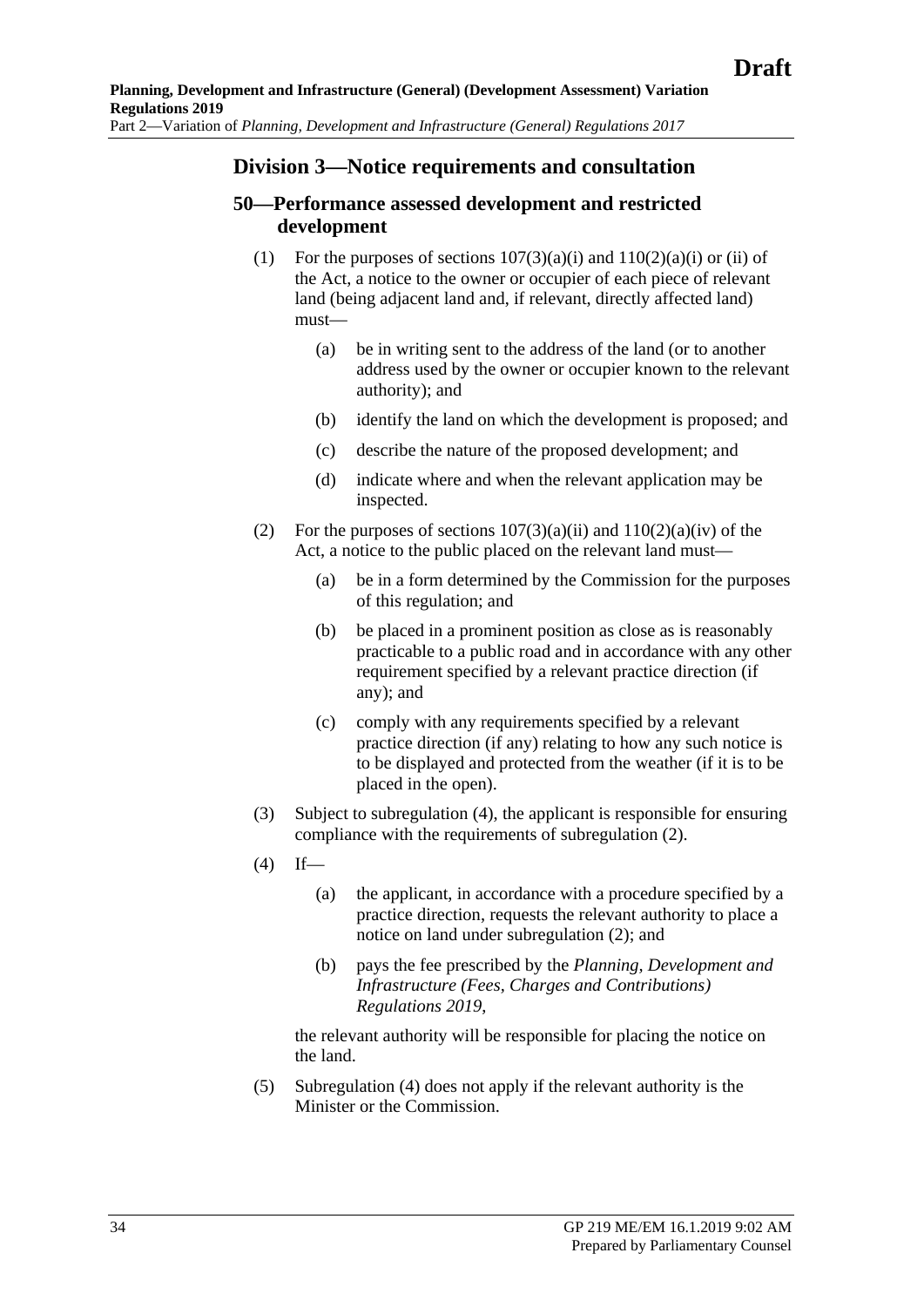- (6) The requirement to place a notice on the relevant land under section  $107(3)(a)(ii)$  or  $110(2)(a)(iv)$  of the Act does not apply—
	- (a) in any part of the State that is not within the area of a council; or
	- (b) in relation to development that is to be carried out wholly on land covered with water.
- (7) A person must not damage, destroy, obscure or remove a notice placed on land under section  $107(3)(a)(ii)$  or  $110(2)(a)(iv)$  of the Act during the period that applies under section 107(3)(b) or 110(2)(b) (as the case may be).

Maximum penalty: \$2 500.

Expiation fee: \$500.

- (8) For the purposes of section  $110(2)(a)(iv)$ , a notice to the public generally must also be given by publishing a notice on the SA planning portal.
- (9) This regulation applies subject to the operation of section 107(6) of the Act.

## <span id="page-34-0"></span>**51—Notification of application of tree-damaging activity to owner of land**

If an owner of land to which an application for a tree-damaging activity in relation to a regulated tree relates is not a party to the application, the relevant authority must—

- (a) give the owner notice of the application within 5 business days after the application is made; and
- (b) give due consideration in its assessment of the application to any submission made by the owner within 10 business days after the giving of notice under [paragraph](#page-34-0) (a).

## <span id="page-34-1"></span>**52—Public inspection of applications**

- (1) For the purposes of sections 107(3) and 110(2) of the Act, the relevant authority must ensure that copies of—
	- (a) the application; and
	- (b) any supporting plans, drawings, specifications and other documents or information provided to the relevant authority under section 119 of the Act,

are reasonably available for inspection (without charge) by the public at the principal office of the relevant authority for the period commencing on the day on which notice of the application is first given under this Division and ending on the day on which representations must be lodged with the relevant authority under these regulations.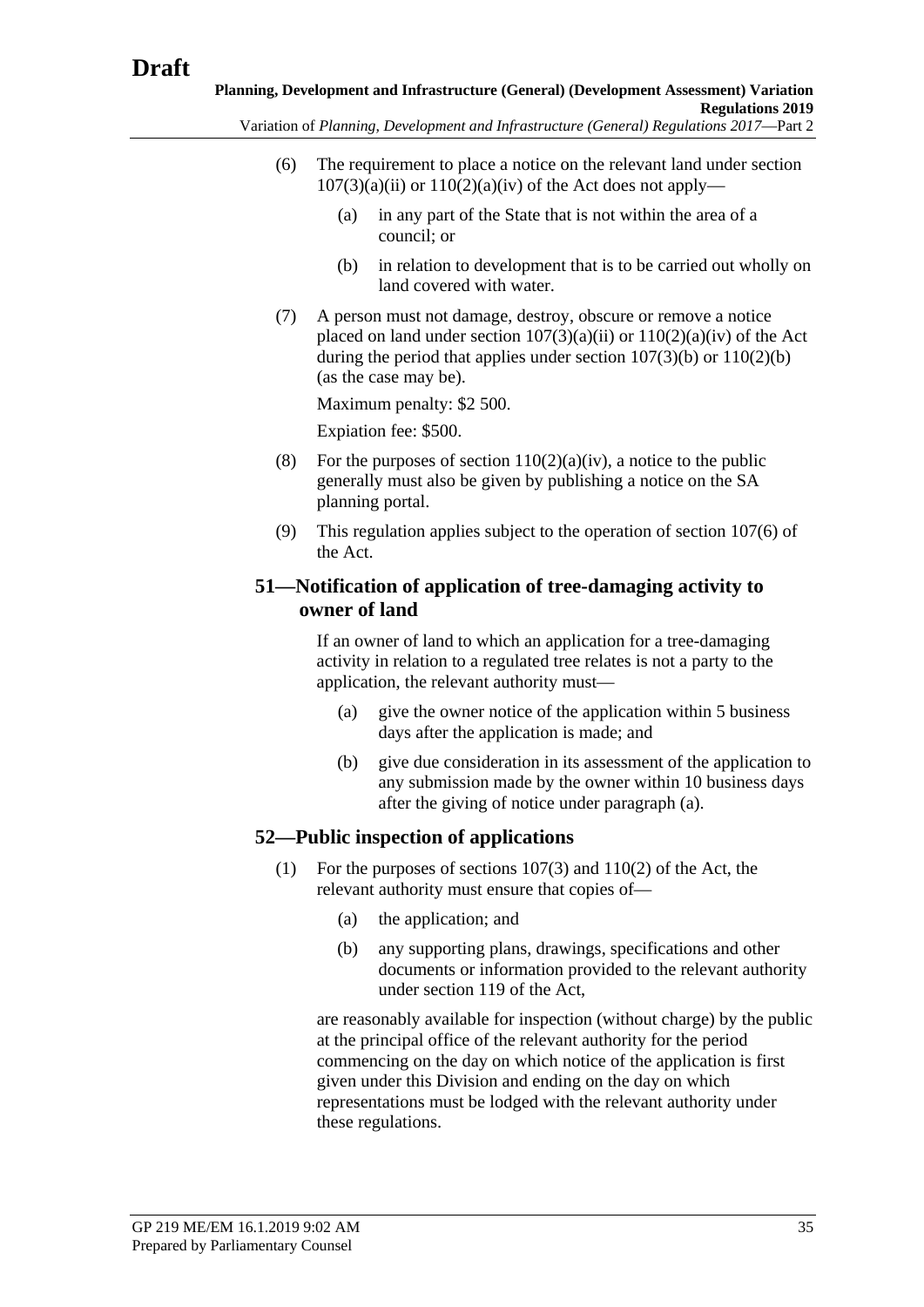- <span id="page-35-0"></span>(2) The relevant authority must, pursuant to a request made within the period that applies under [subregulation](#page-34-1) (1), on payment of a fee fixed by the relevant authority, provide to a member of the public a copy of any document or information available under that subregulation.
- (3) A person who makes a request under [subregulation](#page-35-0) (2) must, at the time of making the request, provide to the relevant authority the following information, namely the person's name, address and contact details, and must, at the request of the relevant authority, verify this information in such manner as the relevant authority thinks fit.
- (4) In addition, the relevant authority must ensure that any document or information required to be available under [subregulation](#page-34-1) (1) is also available on the SA planning portal.
- (5) The preceding subregulations apply subject to the following qualifications:
	- (a) the relevant authority is not required to make available any plans, drawings, specifications and other documents or information which relate to the assessment of the proposed development against the Building Rules and which are not reasonably necessary for determining whether planning consent should be granted;
	- (b) the relevant authority is not required to make available any plans, drawings, specifications and other documents or information if to do so would, in the opinion of the relevant authority, unreasonably jeopardise the present or future security of a building.

## **53—Representations**

- (1) For the purposes of sections  $107(3)(b)$  and  $110(2)(b)$  of the Act—
	- (a) a representation to a relevant authority must be lodged with the relevant authority—
		- (i) in relation to section  $107(3)(b)$  of the Act—within 15 business days after the day on which the notice under section  $107(3)(a)(i)$  would be expected to be received by the owner or occupier of land in the ordinary course of postage under [subregulation](#page-36-0) (2), or the day on which the notice under section  $107(3)(a)(ii)$  was placed on the relevant land, which ever is the later; and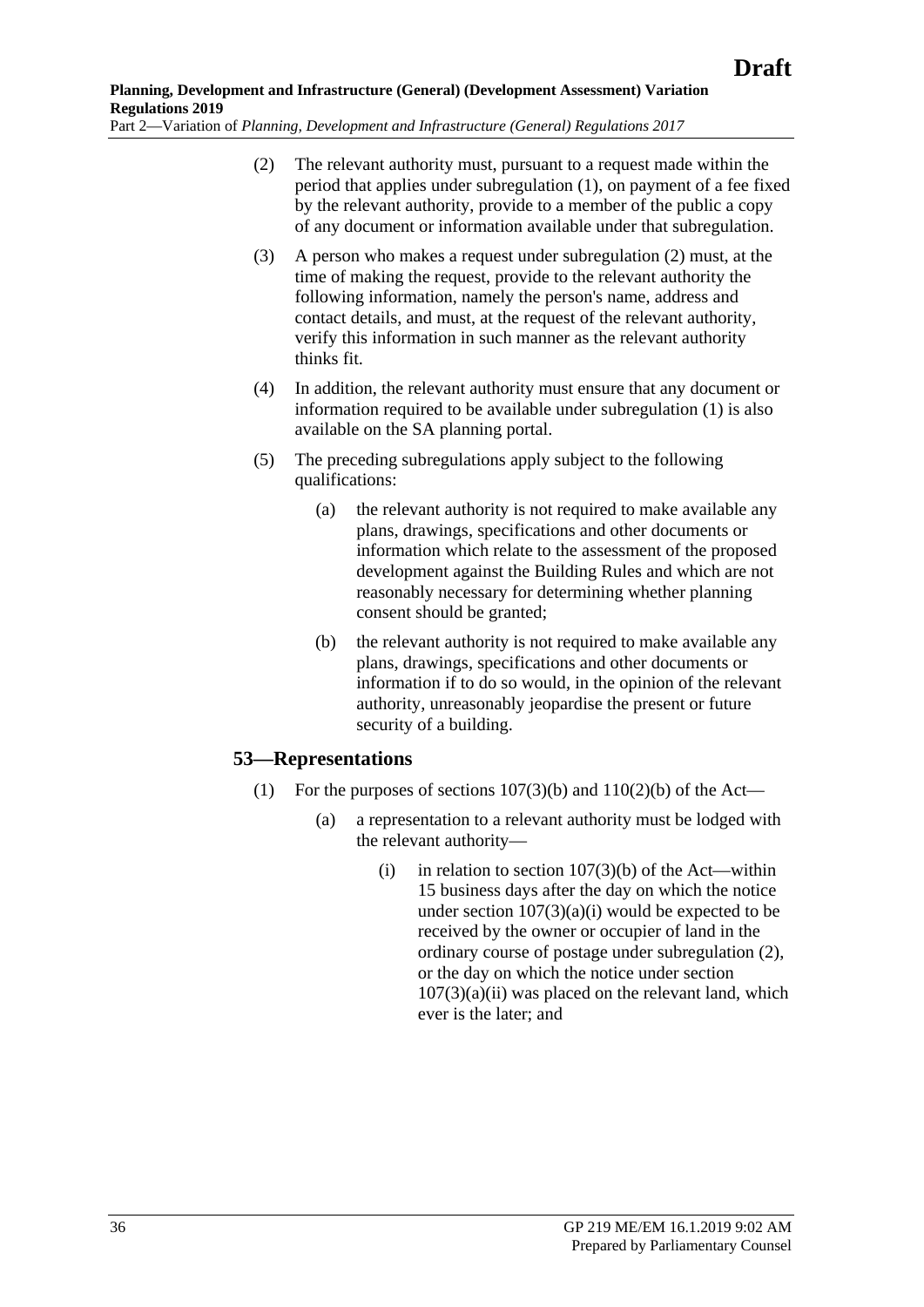- <span id="page-36-1"></span><span id="page-36-0"></span>Variation of *Planning, Development and Infrastructure (General) Regulations 2017*—Part 2
	- (ii) in relation to section  $110(2)(b)$  of the Act—within 20 business days after the day on which the notice under section  $110(2)(a)(i)$  would be expected to be received by the owner or occupier of land in the ordinary course of postage under [subregulation](#page-36-0) (2), or the day on which the notice under section  $110(2)(a)(ii)$  was place on the relevant land, which ever is the later; and
	- (b) a representation must include the name and address of the person (or persons) who are making the representation; and
	- (c) a representation must set out, with reasonable particularity, the reasons for the representation; and
	- (d) if a representation is made by 2 or more persons under section 110(2)(b)—the representation should nominate a person who will be taken to be making the representation for the purposes of any subsequent step or proceedings under section 110 of the Act.
	- (2) For the purposes of [subregulation](#page-35-0) (1), the ordinary course of postage will be taken to be 3 business days from the day on which the notice is sent.
	- (3) If [subregulation](#page-36-1) (1)(d) applies but a nomination is not made as envisaged by that subregulation, it will be taken that the first person named in, or otherwise indicated by, the representation as being a party to the representation is nominated as the person who will be taken to be making the representation for the purposes of any subsequent step or proceedings under section 110 of the Act.
	- (4) A representation under [subregulation](#page-35-0) (1) must be in writing.
	- (5) A relevant authority may also, if it considers that it would assist the relevant authority in making a decision on the application, allow a person—
		- (a) who has made a representation under [subregulation](#page-35-0) (1) in relation to development being assessed under section 107 of the Act; and
		- (b) who has indicated an interest in appearing before the relevant authority,

<span id="page-36-2"></span>an opportunity (at a time determined by the relevant authority) to appear personally or by representative before it to be heard in support of the representation that has been made under [subregulation](#page-35-0)  $(1)$ .

(6) If a relevant authority decides to allow a person to appear under [subregulation](#page-36-2) (5), the relevant authority must also give the applicant notice of the place and time where the person has been invited to appear under that subregulation and, if the applicant appears personally or by representative, allow the applicant a reasonable opportunity, on request, to respond to any relevant matter.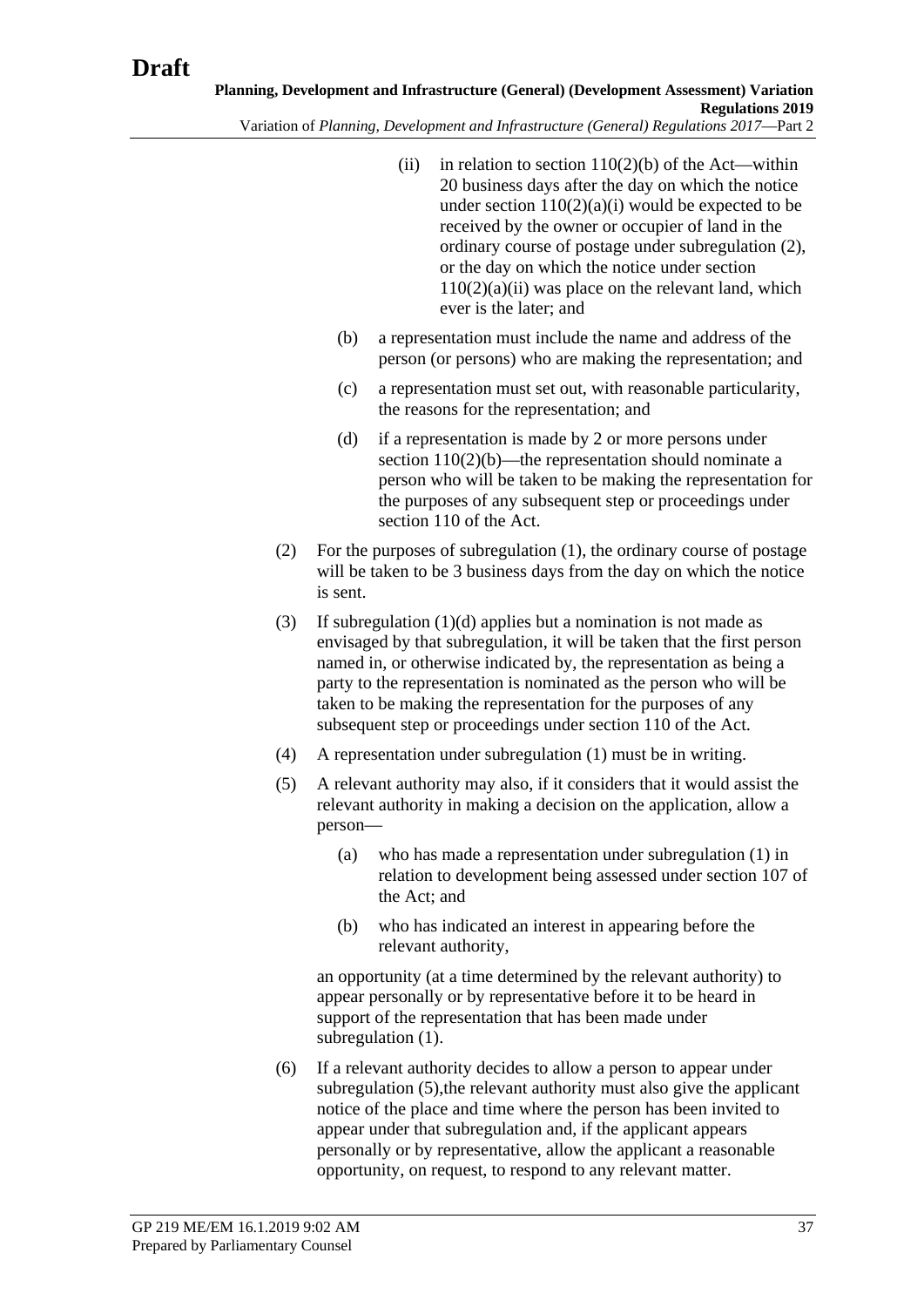(7) This regulation applies subject to the operation of section 107(6) of the Act.

### <span id="page-37-0"></span>**54—Response by applicant**

- (1) In accordance with sections  $107(3)(c)$  and  $110(2)(c)$  of the Act, a response to a representation must be made by the applicant within 10 business days after the relevant material is forwarded to the applicant, or within such longer period as the relevant authority may allow.
- (2) An extension of time allowed by the relevant authority under [subregulation](#page-37-0) (1) is not to be included in the time within which the relevant authority is required to decide the relevant application under these regulations.

### **55—Notice of hearing of submissions**

If in accordance with section  $110(2)(c)(ii)$  of the Act a person is to be allowed to appear personally or by representative before the Commission to be heard in support of a representation, or to respond to any matter, the Commission must, unless the person otherwise agrees, give the person at least 5 business days notice of the place and time at which the person should appear.

## **Division 4—Determination of application**

### **56—Time within which decision must be made (section 125(1))**

- (1) In accordance with section 125 of the Act, and subject to these regulations, a relevant authority should deal with an application under Part 7 of the Act (other than where the Minister is the relevant authority under Subdivision 4 of Division 2 of that Part) within the following periods, calculated from when the relevant authority has made its determination under regulation 35 and lodged an appropriate notice on the SA planning portal and the appropriate fee or fees have been paid by the applicant:
	- $(a)$  if—
		- (i) the application seeks planning consent; and
		- (ii) the proposed development is of a kind prescribed as *deemed-to-satisfy* development under the Planning and Design Code,

#### **10 business days**;

- (b) if—
	- (i) the application seeks planning consent; and
	- (ii) the proposed development is to be assessed under section 107 of the Act,

#### **20 business days**;

 $(c)$  if—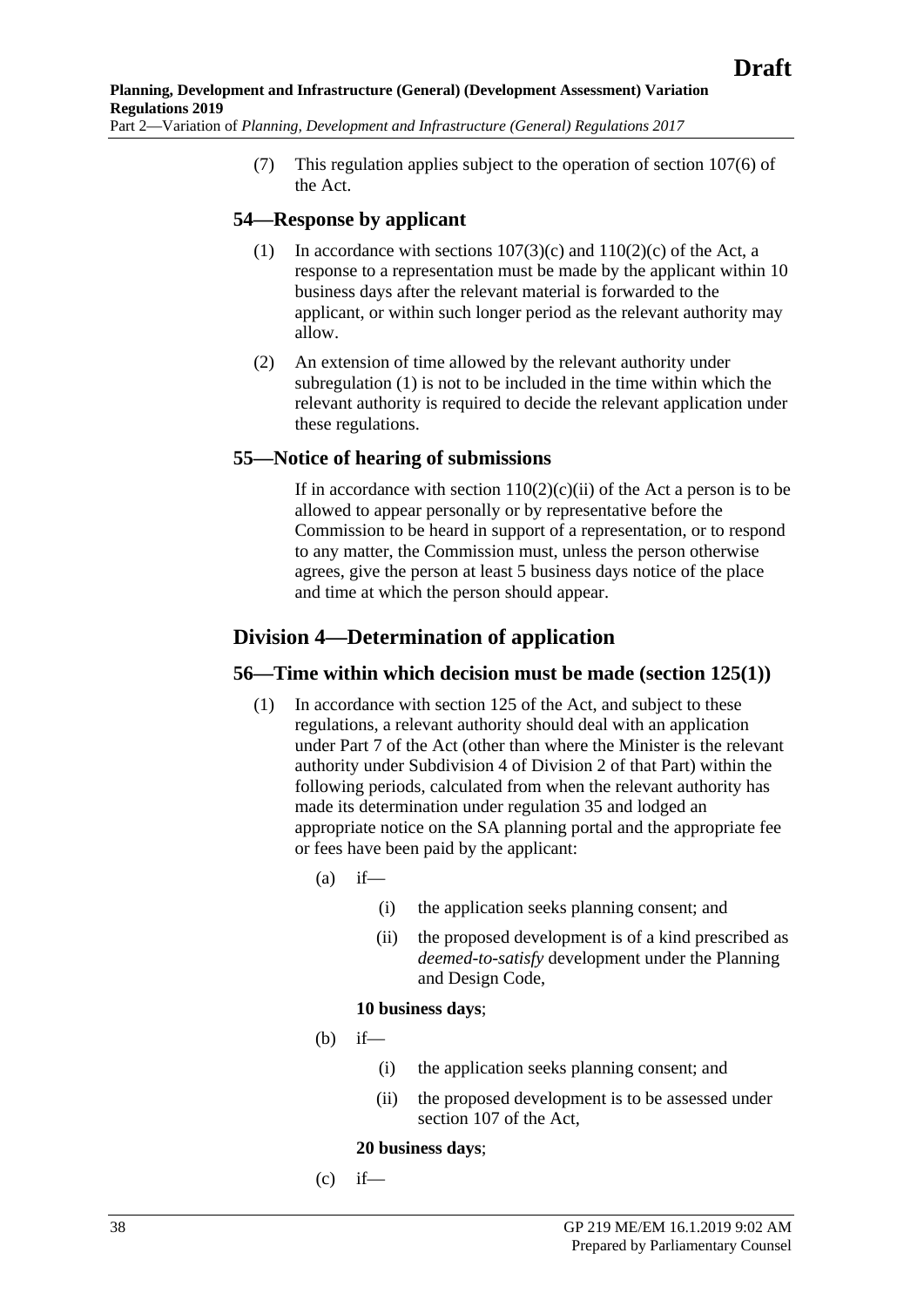- (i) the application seeks planning consent; and
- (ii) the proposed development is to be assessed under section 110 of the Act,

#### **60 business days**;

- $(d)$  if—
	- (i) the application seeks building consent; and
	- (ii) the building falls within the Class 1 or 10 classification under the Building Code,

#### **20 business days**;

(e) in any other case—**60 business days**,

subject to the qualifications that—

- (f) if paragraph (b) applies and the relevant authority is an assessment panel or the Commission, **an additional period of 20 business days** must be added to the period that applies under that paragraph; and
- (g) if paragraph (b) or (c) applies and notice of the application for planning consent must be given under section 107(3) or 110(2) of the Act, **an additional period** equal to the period of consultation under regulation 53, and for the receipt of any response from the applicant under regulation 54, must be added to the relevant period that applies under paragraph (b) or (c) (and, if relevant, paragraph (f)); and
- (h) if paragraph (b) or (c) applies and the application must be referred to a prescribed body under section 122(1) of the Act, **an additional period of 30 business days plus** any period applying under section 122(4) of the Act (or, if more than 1 period, the longest period), must be added to the relevant period that applies under paragraph (b) or (c) (and, if relevant, paragraph (f)); and
- (i) if the application must be referred to the Commission under section 118 of the Act—**an additional period of 10 business days** must be added to the period that applies under paragraph (c) or (e) (as the case may be); and
- (j) if the application must otherwise be referred to another body for a report under these regulations, or another body is entitled to report on the application under these regulations—an additional period equal to the time within which a report must be made by the body under these regulations in order to be taken into account for the purposes of any assessment must be added to the period that applies under paragraph  $(a)$ ,  $(b)$ ,  $(c)$ ,  $(d)$  or  $(e)$  (as the case may be) (and, if relevant, paragraph (f)); and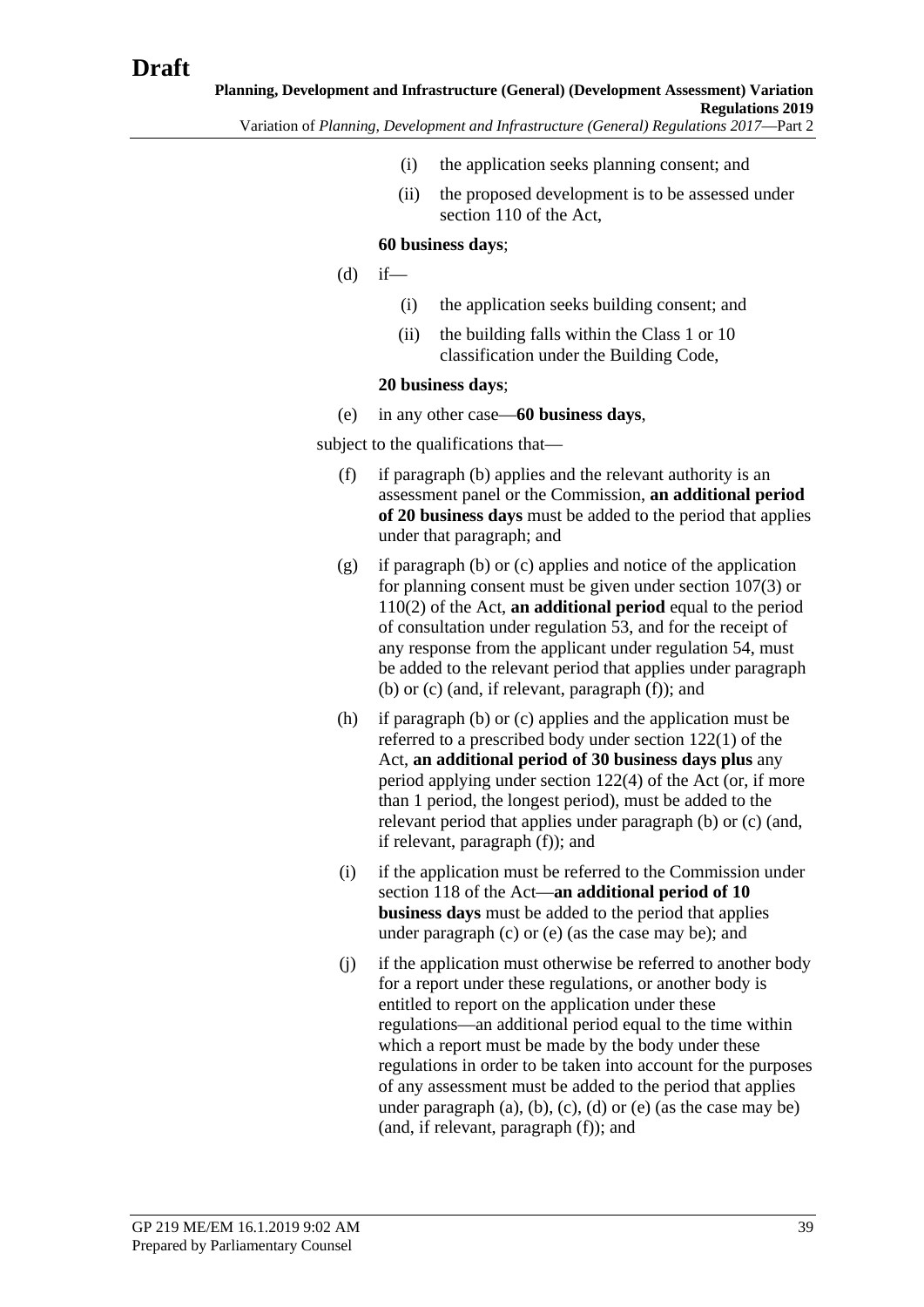- (k) if the application is the subject of proceedings before the Court before it is decided by the relevant authority—an additional period equal to the time taken by the Court to determine the matter plus an additional period of 10 business days or such longer period as the Court may direct in the particular case.
- <span id="page-39-0"></span>(2) If 2 or more periods apply by virtue of the operation of subregulation  $(1)(g)$ , (h) or (j) in a particular case, they will run concurrently.
- (3) In connection with [subregulation](#page-39-0)  $(1)(k)$ , and subject to section 214(14) of the Act, a relevant authority which has received an application under these regulations may, by notice in writing to the applicant, decline to deal with the application until any proceedings under the Act have been concluded.
- (4) In addition, if an application seeks more than 1 consent under the Act from the same relevant authority at the same time, the time within which the relevant authority should deal with the application under subregulation (1) will be—
	- (a) unless paragraph (b) applies—the total of the relevant time periods that apply under that subregulation in relation to each consent; or
	- (b) if the application is for planning consent and 1 or more consents required under section  $102(1)(c)$ , (d), (e) or (f) f the Act—the longest time period that applies under that subregulation in relation to any 1 consent.
- (5) Despite a preceding subregulation but subject to subregulation (6), the period that applies where a council is acting as the relevant authority for the purpose of granting the final development approval under the Act is 5 business days from when the council has received notice, via a scheme applying under the SA planning portal, that all relevant consents have been granted under Part 7 of the Act (and that none of those consents have lapsed).
- (6) If 2 or more consents are inconsistent with each other, the time applying under subregulation (5) does not start to run until steps are taken so that those consents are consistent.

## **57—Deemed consent notice (section 125(2))**

- (1) For the purposes of section 125(2) of the Act, a deemed consent notice will be in a form determined by the Commission for the purposes of this regulation (being in a form published by the Commission on the SA planning portal).
- (2) A deemed consent notice may be given to the relevant authority—
	- (a) by notice lodged on the SA planning portal (and in accordance with any relevant requirements applying under Part 4 Division 2 of the Act); or
	- (b) by registered post.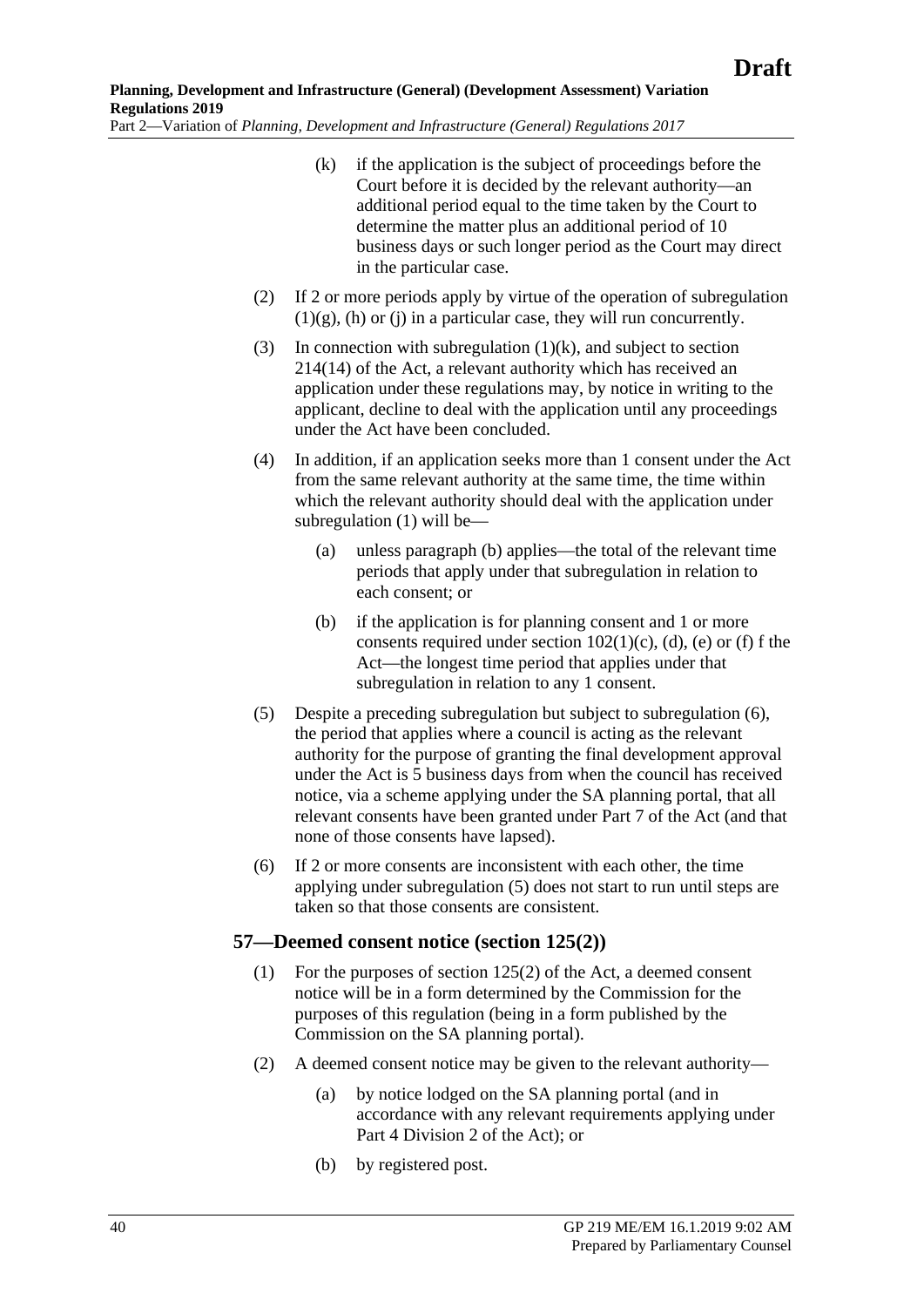### **58—Notification of decision—accredited professionals (section 89)**

- <span id="page-40-0"></span>(1) For the purposes of section 89 of the Act, the following decisions are prescribed:
	- (a) a decision to grant a planning consent or a building consent;
	- (b) a decision to approve a variation to a planning consent or a building consent under regulation 71.
- (2) For the purposes of section 89(a) of the Act, in relation to proposed development that is to be undertaken in a part of the State that is within an area of a council, the council for that area is prescribed.
- (3) For the purposes of section 89(b) of the Act, the following information or documentation must be provided to the prescribed body in a case where [subregulation](#page-40-0)  $(1)(a)$  applies:
	- (a) 1 copy of the plans, drawings, specifications and other documents and information lodged by the applicant, stamped or otherwise endorsed with the accredited professional's consent;
	- (b) 1 copy of any certificate, opinion or other document submitted to the accredited professional in connection with the application;
	- (c) in relation to building consent—if the accredited professional has determined under section 118(2) of the Act that is appropriate to grant the consent despite the fact that the development is at variance with the Building Rules—
		- (i) written notice specifying the variance and the grounds on which the determination is made; and
		- (ii) if relevant, evidence of any concurrence of the Commission;
	- (d) in relation to building consent—a certificate that the consent is consistent with any planning consent already issued in relation to the development and any conditions or notes that apply in relation to the planning consent;
	- (e) if relevant, a schedule of essential safety provisions in the appropriate form which sets out the matters to be specified under these regulations.
- <span id="page-40-1"></span>(4) A certificate under [subregulation](#page-40-1) (3)(d) must be in a form determined by the Minister for the purposes of this subregulation (being a form published by the Minister in the Gazette).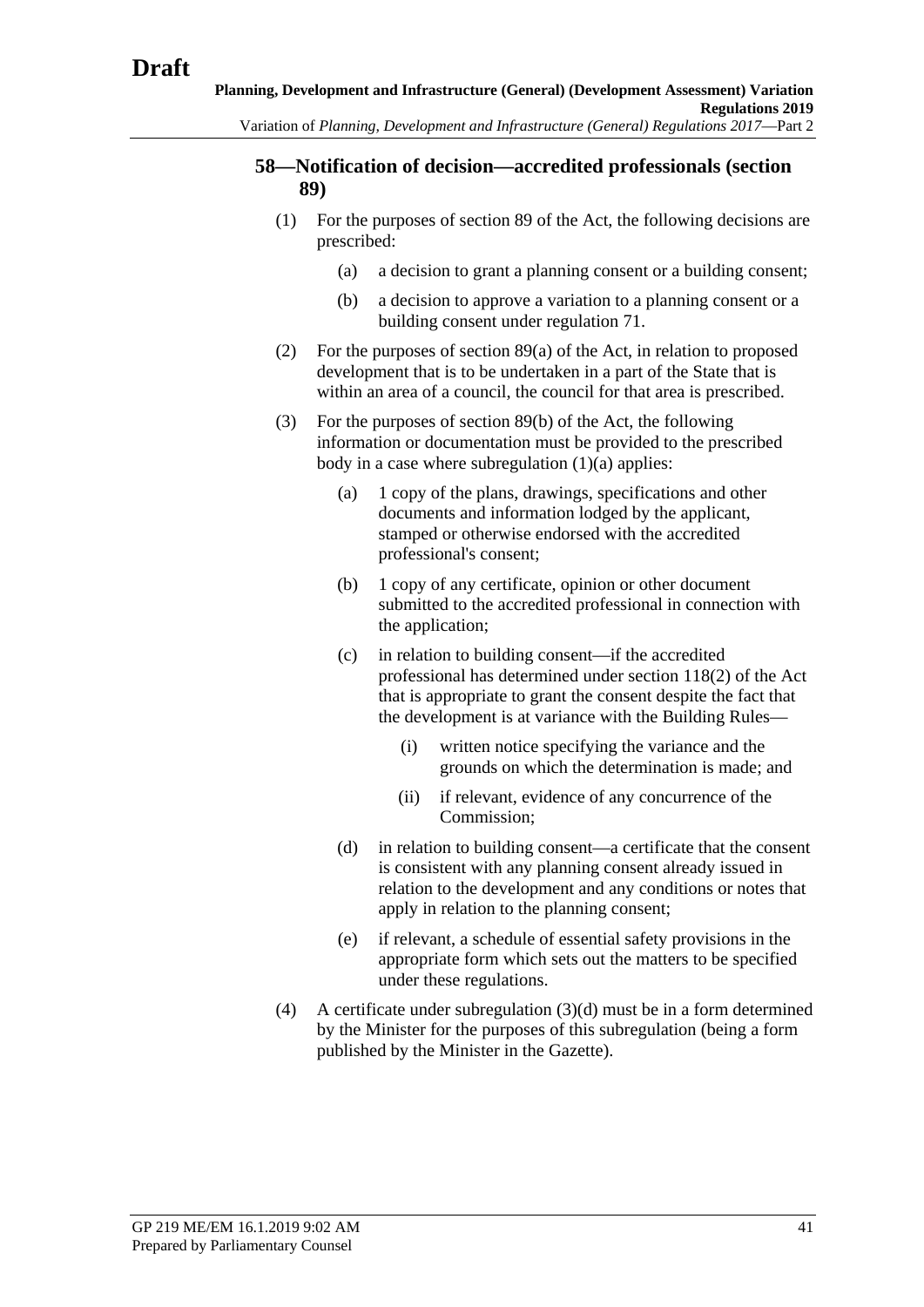- (5) If an accredited professional assigns a classification to a building, or assigns a new classification to a building, the accredited professional must—
	- (a) if the assignment is made in conjunction with the assessment of a development against the Building Rules and the granting of a building consent—at the time that the accredited professional notifies the council of the decision to grant the building consent; or
	- (b) in any other case—within 5 business days after making the assignment,

provide to the council written notification of the classification assigned by the accredited professional, including information on—

- (c) the address or location of the building; and
- (d) if relevant—
	- (i) the maximum number of persons who may occupy the building; and
	- (ii) if the building has more than 1 classification—the part of the building to which the classification relates and the classifications currently assigned to other parts of the building.
- (6) If an accredited professional issues a certificate of occupancy for a building, the accredited professional must, within 5 business days after issuing the certificate, provide to the council a copy of the certificate of occupancy, together with a copy of any documentation provided under [regulation](#page-68-0) 108(2).
- (7) If an accredited professional receives a Statement of Compliance under regulation 109 and a certificate of occupancy is not issued, the accredited professional must, within 5 business days receiving the statement, provide to the council a copy of the statement together with a copy of any documentation provided for the purposes of that regulation.

### **59—Issue of building consent by other bodies**

If the Minister, the Commission or an assessment panel issues a building consent, it must forward to the council for the area in which the development is to be undertaken (if any)—

- (a) 1 copy of the plans, drawings, specifications and other documents and information lodged by the applicant, stamped or otherwise endorsed with the relevant consent; and
- (b) if relevant, a schedule of essential safety provisions in the appropriate form which sets out the matters to be specified under these regulations.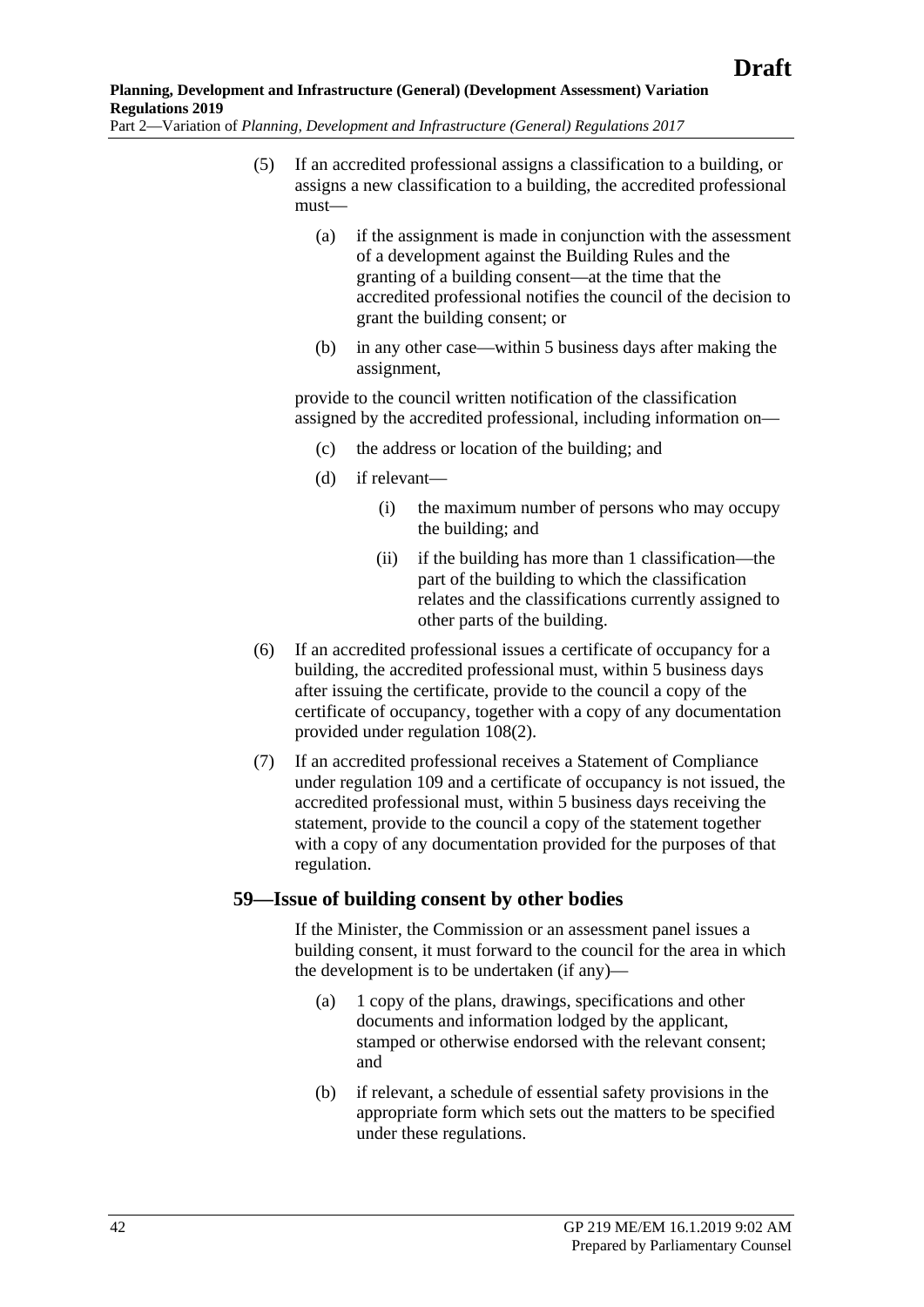## <span id="page-42-0"></span>**60—Notice of decision (section 126(1))**

- (1) In accordance with section 126 of the Act, notice of a decision on an application under Part 7 of the Act (other than Subdivision 4 of Division 2 of that Part) must be given in a form determined by the Minister for the purposes of this regulation (being a form published by the Minister in the Gazette).
- <span id="page-42-1"></span>(2) A notice under [subregulation](#page-42-0) (1) must be given—
	- (a) unless [paragraph](#page-42-1) (b) applies—within 5 business days after the decision is made on the application; or
	- (b) in the case of a decision under section 99(3) of the Act—within 2 business days after the decision is made on the application.
- (3) If the decision provides for a planning consent or building consent, the notice must include a statement advising the applicant that building work cannot commence unless or until the development has been approved under the Act.
- <span id="page-42-2"></span>(4) The relevant authority must endorse a set of any approved plans and other relevant documentation with a stamp or other appropriate form of authentication.
- (5) Subregulation [subregulation](#page-42-2) (4) does not apply to a council is acting as a relevant authority under section 99(3) of the Act.
- (6) If the decision is in respect of a development approval that has required a building consent, the relevant authority must, in acting under [subregulation](#page-42-2) (4), return to the successful applicant a copy of the plans, drawings, specifications and other documents and information lodged by the applicant in accordance with the requirements of these regulations (endorsed as required by [subregulation](#page-42-2) (4)).
- (7) A notice under this regulation may include any classification assigned to a building under section 151 of the Act.
- <span id="page-42-3"></span>(8) If the decision is or includes a consent with respect to proposed building work for which a Statement of Compliance will be required, the notice must be accompanied by a notice indicating—
	- (a) that the statement will need to be completed in accordance with the requirements of these regulations; and
	- (b) that a blank copy of a Statement of Compliance is available on the SA planning portal; and
	- (c) what (if any) certificates, reports or other documents will need to be furnished at the time of the provision of the statement.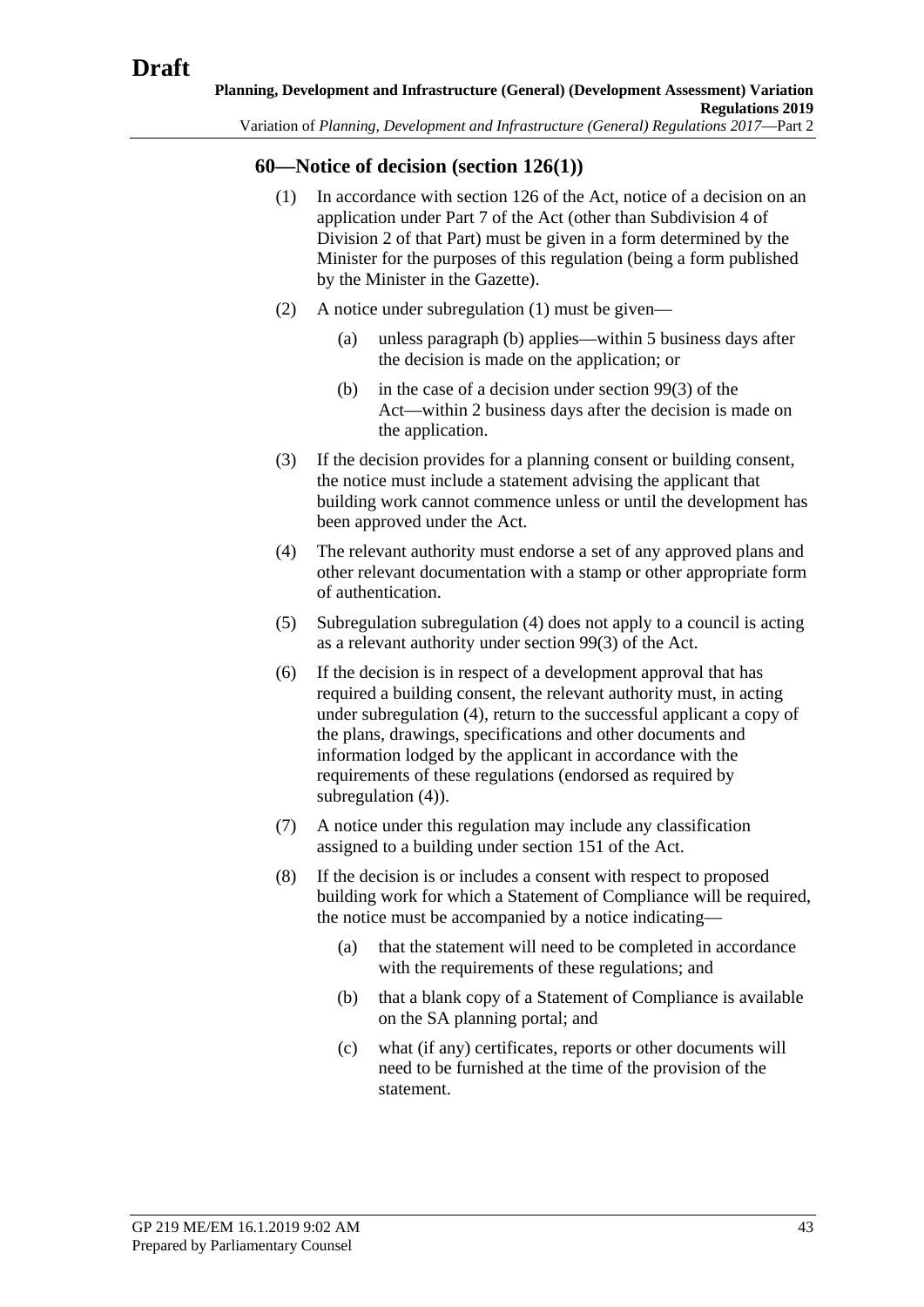### <span id="page-43-0"></span>**61—Notice of decision to another relevant authority**

- (1) The relevant authority under regulation 60 must send a copy of the notice issued by the relevant authority under that regulation to any other relevant authority—
	- (a) that has already given another development authorisation that relates to the same development; or
	- (b) that is considering an application for another development authorisation that relates to the same development.
- (2) The relevant authority should comply with [subregulation](#page-43-0) (1) within 5 business days after the notice is given to the applicant under regulation 60.

### <span id="page-43-1"></span>**62—Notice of decision to a prescribed body**

- (1) If an application for consent or approval of a proposed development has been referred to a prescribed body under section 122 of the Act, the relevant authority must send a copy of the notice issued by the relevant authority under regulation 60 to the prescribed body.
- (2) The relevant authority should comply with [subregulation](#page-43-1) (1) within 5 business days after the notice is given to the applicant under regulation 60.

### <span id="page-43-2"></span>**63—Notification of decision to owner of land**

- (1) If an owner of the land to which a decision on an application under Part 7 of the Act relates is not a party to the application, the relevant authority must send a copy of any notice issued by the relevant authority under regulation 60 to that owner.
- (2) The relevant authority should comply with [subregulation](#page-43-2) (1) within 5 business days after the notice is given under regulation 60.

# **Division 5—Conditions**

### **64—Notice of conditions**

In accordance with section 126 of the Act, notice of a decision on an application under Part 7 of the Act must be accompanied by details of any condition to which the decision is subject, and of the reason for the imposition of the condition (and, if any condition is imposed on the basis of a direction of a prescribed body under section 122 of the Act, the relevant authority must identify the prescribed body).

## **65—Regulated and significant trees**

- (1) For the purposes of section 127(4) of the Act, the prescribed number of trees is—
	- (a) if the development authorisation relates to a regulated tree—2 trees to replace the regulated tree; or
	- (b) if the development authorisation relates to a significant tree—3 trees to replace the significant tree.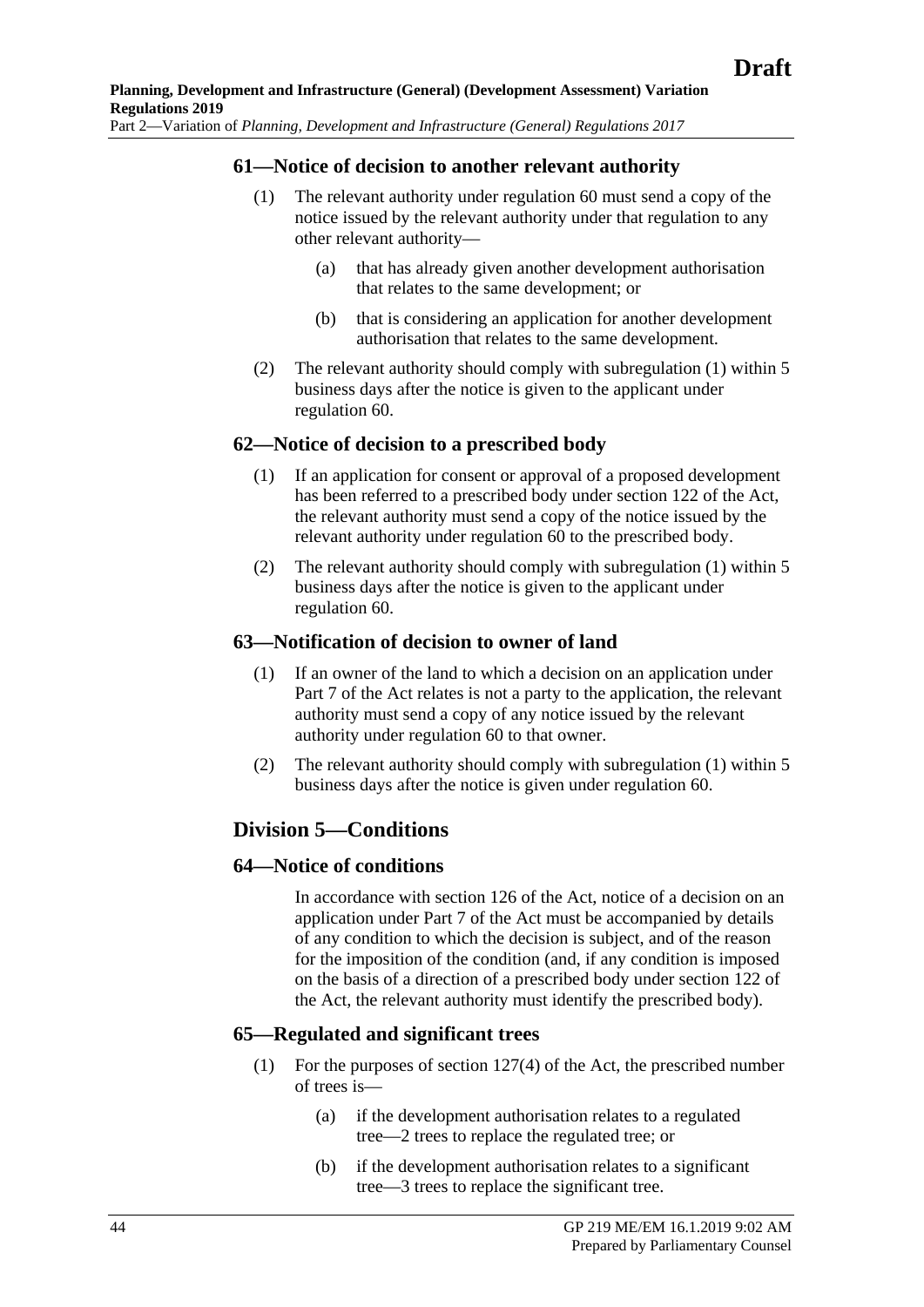- (2) For the purposes of section 127(5), the following criteria are prescribed:
	- (a) the tree cannot be a tree within a species specified under regulation 3F(5)(b);
	- (b) the tree cannot be planted within 10 metres of an existing dwelling or an existing in-ground swimming pool.
- (3) For the purposes of section 127(6) of the Act, the amount payable will be  $x$  for each replacement tree that is not planted.

**Note—**

This fee will ultimately be transferred to the *Planning, Development and Infrastructure (Fees, Charges and Contributions) Regulations 2019*.

# **Division 6—Other matters**

### **66—Consideration of other development authorisations**

A relevant authority must, in deciding whether to grant a development authorisation, take into account any prior development authorisation that relates to the same proposed development under the Act, and any conditions or notes that apply in relation to that prior development authorisation.

### **67—Certificate of independent technical expert in certain cases**

- (1) This regulation applies to the assessment of a proposed development against the Building Rules in respect of—
	- (a) materials and forms of construction to which Part B1 of Volume 1, or Part 2.1 of Volume 2, of the Building Code applies; or
	- (b) the matters referred to in Section E of Volume 1 of the Building Code; or
	- (c) the matters referred to in Section J of Volume 1, or Part 2.6 of Volume 2, of the Building Code.
- (2) For the purposes of section 118(8)(a) of the Act, a relevant authority must, in a circumstance where this regulation applies, accept that building work complies with the Building Rules to the extent that such compliance is certified by the provision of technical details, particulars, plans, drawings or specifications prepared and certified by an independent technical expert who—
	- (a) certifies that the materials, forms of construction and systems to which the details, particulars, plans, drawings or specifications relate will, if installed or carried out in accordance with the details, particulars, plans, drawings or specifications, comply with the requirements of the Building Code; and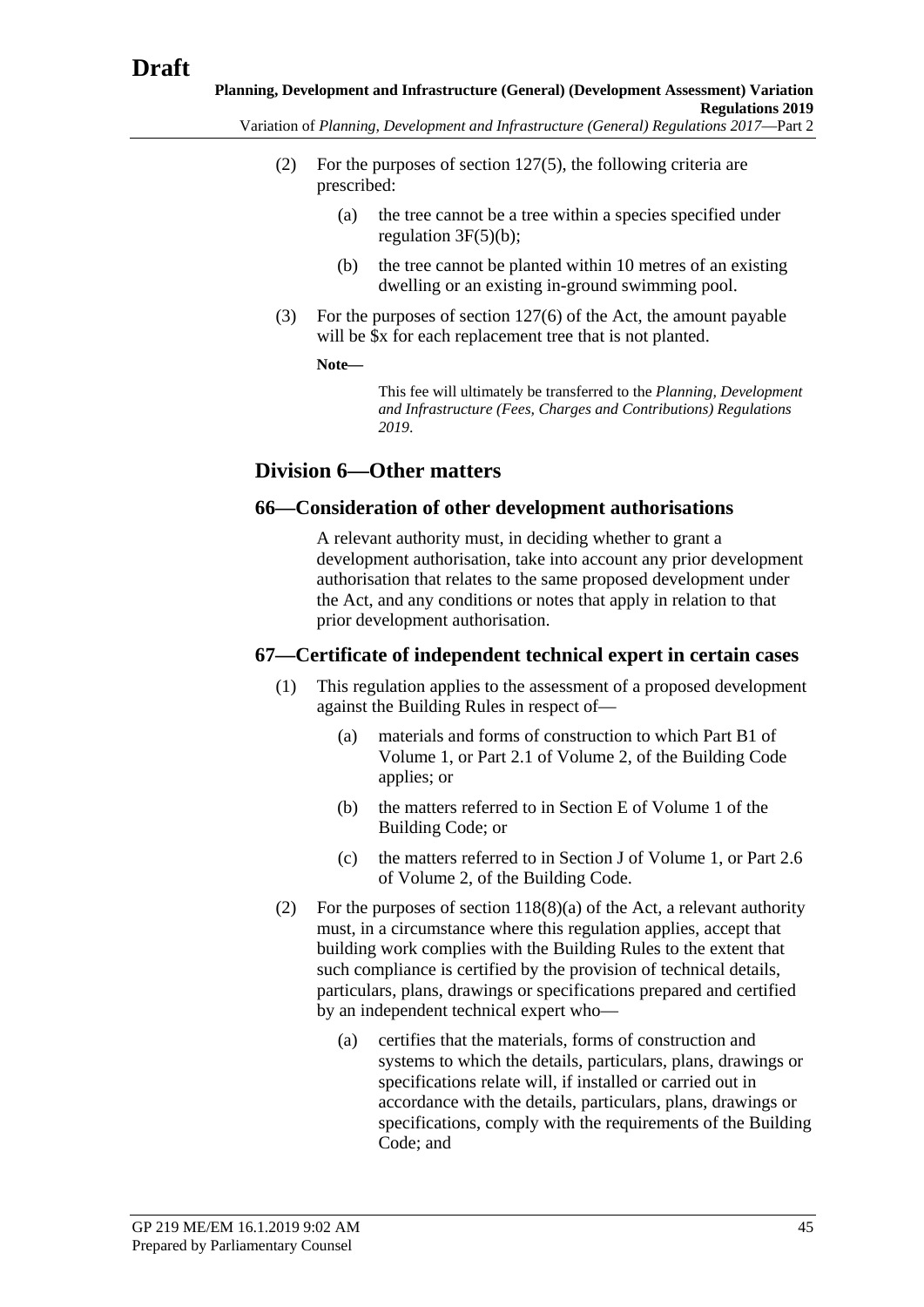- (b) sets out in detail the basis on which the certificate is given and the extent to which the person giving the certificate has relied on relevant tests, specifications, rules, standards, codes of practice or other publications.
- (3) For the purposes of section 235(1) of the Act, a relevant authority, authorised officer, assessment manager or accredited professional may rely on a certificate of an independent technical expert in a circumstance to which this regulation applies.
- (4) In this regulation—

*independent technical expert* means a person who, in relation to building work—

- (a) is not the building owner or an employee of the building owner; and
- (b) has not—
	- (i) been involved in any aspect of the relevant development (other than through the provision of preliminary advice of a routine or general nature); or
	- (ii) had a direct or indirect pecuniary interest in any aspect of the relevant development or any body associated with any aspect of the relevant development; and
- (c) has engineering or other qualifications that the relevant authority is satisfied, on the basis of advice received from the accreditation authority under the *[Planning, Development](http://www.legislation.sa.gov.au/index.aspx?action=legref&type=act&legtitle=Planning%20Development%20and%20Infrastructure%20(Accredited%20Professionals)%20Regulations%202019)  [and Infrastructure \(Accredited Professionals\) Regulations](http://www.legislation.sa.gov.au/index.aspx?action=legref&type=act&legtitle=Planning%20Development%20and%20Infrastructure%20(Accredited%20Professionals)%20Regulations%202019)  [2019](http://www.legislation.sa.gov.au/index.aspx?action=legref&type=act&legtitle=Planning%20Development%20and%20Infrastructure%20(Accredited%20Professionals)%20Regulations%202019)*, a relevant professional association, or another relevant registration or accreditation authority, qualify the person to act as a technical expert under this regulation.

## **68—Requirement to up-grade building in certain cases**

- (1) For the purposes of section  $134(1)(a)(i)$  of the Act, 1 January 2002 is prescribed.
- (2) For the purposes of section  $8(2)(a)$  of the Act. section 134(1) of the Act does not apply in relation to a Class 1a or 10 building under the Building Code.
- (3) For the purposes of section 134(4)(a) of the Act, an alteration that involves assessment by the relevant authority of the building work against the access provisions of the Building Code or a Ministerial building standard is an alteration of a prescribed class.
- (4) In this regulation—

*access provisions* of the Building Code or a Ministerial building standard are the requirements within the Building Code or Ministerial building standard relating to access to buildings, or facilities and services within buildings, for people with a disability.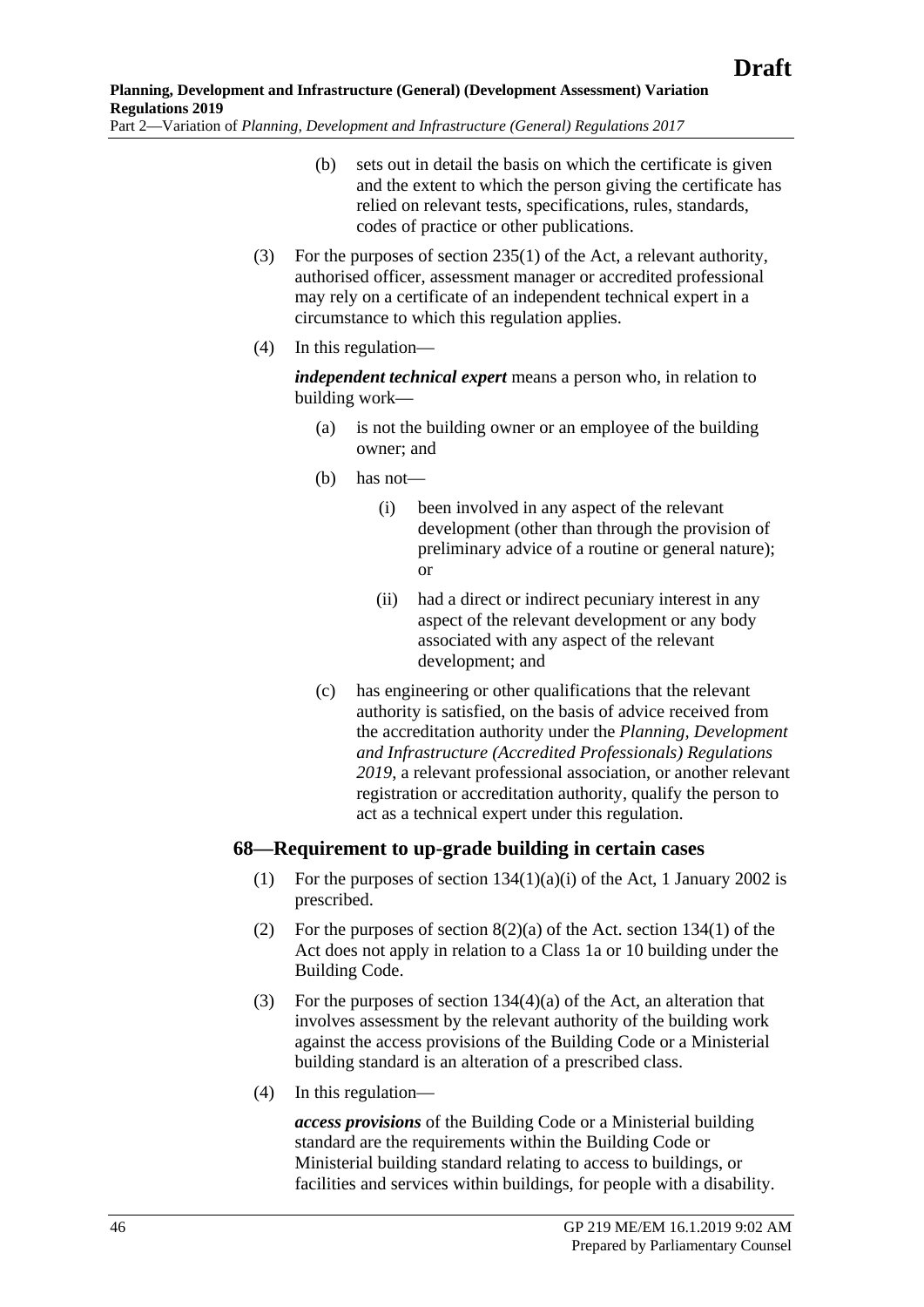## **69—Urgent work**

- (1) For the purposes of section  $135(2)(a)$  or  $136(2)(a)$  of the Act, the relevant notification must be given—
	- (a) by telephone, using the main telephone number at the principal office of the relevant authority, or a number determined by the relevant authority for the purposes of this paragraph; or
	- (b) by email, using the main email address of the relevant authority, or an email address determined by the relevant authority for the purposes of this paragraph.
- (2) For the purposes of section  $135(2)(c)$  of the Act, the period of 28 days from the commencement of the relevant work, or such longer period as the relevant authority may allow, is prescribed.
- (3) For the purposes of section  $136(2)(c)$  of the Act, the period of 28 days from the performance of the relevant tree-damaging activity, or such longer period as the relevant authority may allow, is prescribed.

## **70—Building work affecting other land**

- (1) It must be assumed in designing, and assessing the design of, a building that it is possible that an excavation which intersects (but does not extend beyond) a notional plane extending downwards from the boundary at the site at a slope of 1 vertical to 2 horizontal from a point 600 millimetres below natural ground level at the boundary could be undertaken on an adjoining site.
- (2) For the purposes of section 139 of the Act, work of the following nature is prescribed as building work which is to be treated for the purposes of that section as building work that affects the stability of other land or premises, namely:
	- (a) an excavation which intersects a notional plane extending downwards at a slope of 1 vertical to 2 horizontal from a point 600 millimetres below natural ground level at a boundary with an adjoining site (as depicted by the example shown as figure 1 in Schedule 10);
	- (b) an excavation which intersects any notional plane extending downwards at a slope of 1 vertical to 2 horizontal from a point at natural ground level at any boundary between 2 sites (not being a boundary with the site of the excavation), where the boundary is within a distance equal to twice the depth of the excavation (as depicted by the example shown as figure 2 in Schedule 10);
	- (c) any fill which is within 600 millimetres of an adjoining site, other than where the fill is not greater than 200 millimetres in depth (or height) and is for landscaping, gardening or other similar purposes.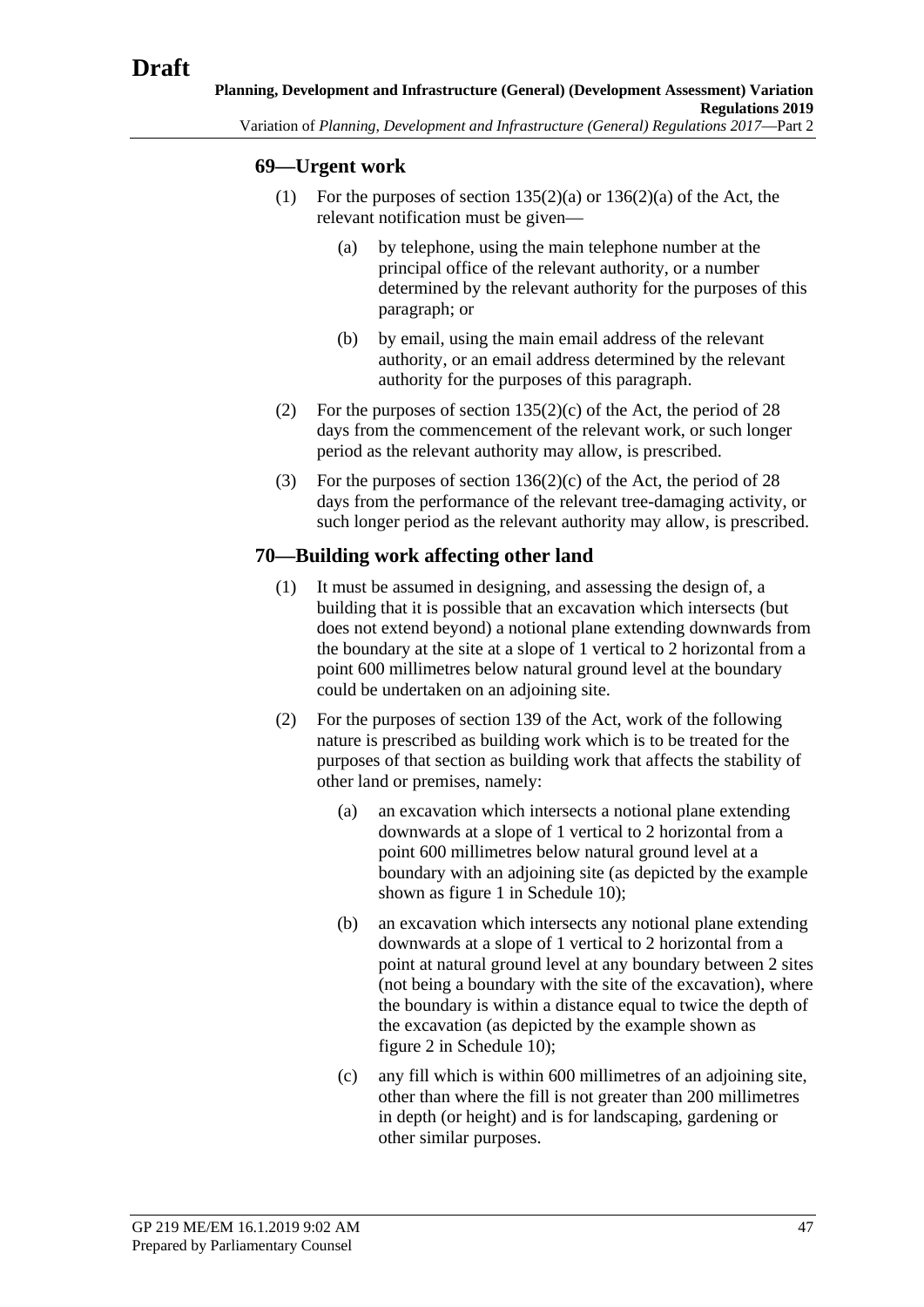- <span id="page-47-0"></span>(3) For the purposes of section 139(1)(b) of the Act, the owner of the affected land or premises may require the building owner to shore up any excavation or to underpin, stabilise or otherwise strengthen the foundations of any building to the extent specified by a professional engineer engaged by the owner of the affected land or premises.
- <span id="page-47-1"></span>(4) The building owner must pay the reasonable costs of obtaining a report and plans and specifications from a professional engineer for the purposes of [subregulation](#page-47-0) (3).
- (5) In [subregulations](#page-47-0) (3) and [\(4\)—](#page-47-1)

*professional engineer* means a person who is—

- (a) a corporate member of the Institution of Engineers, Australia who has appropriate experience and competence in the field of civil or geotechnical engineering; or
- (b) a person who is registered on the National Professional Engineers Register administered by the Institution of Engineers, Australia and who has appropriate experience and competence in the field of civil or geotechnical engineering.

## <span id="page-47-2"></span>**71—Variation of authorisation (section 128)**

- (1) An application to which section 128(1) of the Act applies must be lodged with the relevant authority which granted the development authorisation that is sought to be varied.
- (2) However, an applicant is not required to comply with [subregulation](#page-47-2) (1) if the development authorisation was granted by an accredited professional.
- <span id="page-47-3"></span>(3) For the purposes of section 128(2)(b) of the Act, if a person requests the variation of a development authorisation previously given under the Act (including by seeking the variation of a condition imposed with respect to the development authorisation) and the relevant authority is satisfied that the variation is minor in nature—
	- (a) the relevant authority may approve the variation; and
	- (b) the request is not to be treated as a new application for development authorisation; and
	- (c) unless the variation is such that the result is an inconsistency with another consent, no further step need be taken in relation to a development approval already given (and no new approval needs to be given) but the relevant authority—
		- (i) must endorse the notice that was given for the original development authorisation, including by noting the date of the minor variation and the nature of the variation; and
		- (ii) must—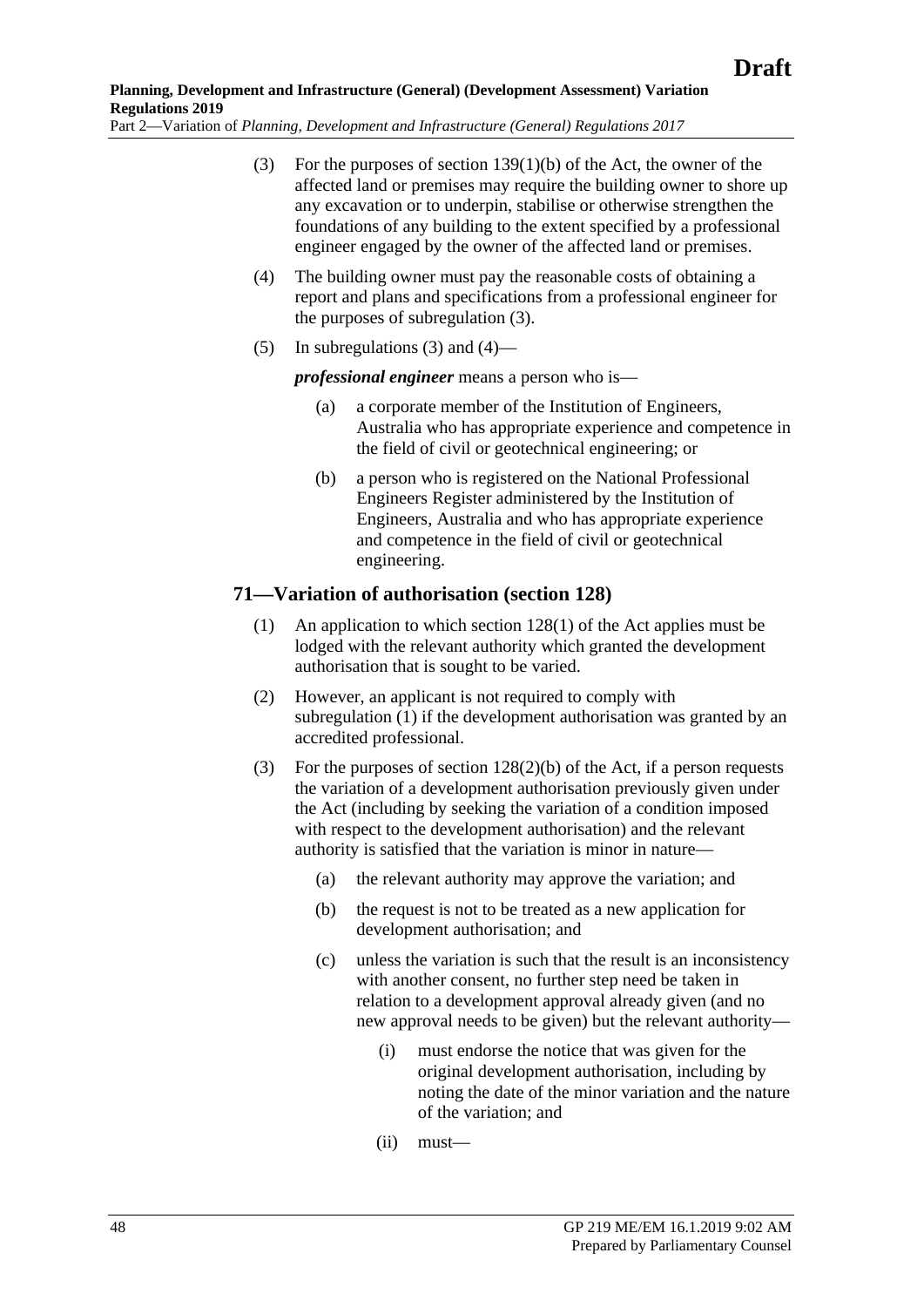- (A) make any consequential changes to any plans, drawings, specifications or other documents or information that were endorsed at the time that the original development authorisation was given, note the date of the minor variation, and make a further endorsement; or
- (B) in the case of any new plans, drawings, specifications or other documents or information, note the minor variation and make an endorsement.
- (4) In connection with [subregulation](#page-47-3) (3)—
	- (a) nothing in that subregulation prevents a person seeking more than 1 variation of a development authorisation of a kind referred to in that subregulation (whether simultaneously or at different times); and
	- (b) the fee prescribed by the *[Planning, Development and](http://www.legislation.sa.gov.au/index.aspx?action=legref&type=act&legtitle=Planning%20Development%20and%20Infrastructure%20(Fees%20Charges%20and%20Contributions)%20Regulations%202019)  [Infrastructure \(Fees, Charges and Contributions\)](http://www.legislation.sa.gov.au/index.aspx?action=legref&type=act&legtitle=Planning%20Development%20and%20Infrastructure%20(Fees%20Charges%20and%20Contributions)%20Regulations%202019)  [Regulations 2019](http://www.legislation.sa.gov.au/index.aspx?action=legref&type=act&legtitle=Planning%20Development%20and%20Infrastructure%20(Fees%20Charges%20and%20Contributions)%20Regulations%202019)* for the purposes of that regulation will be payable.

### **72—Scheme descriptions—community titles**

- (1) If an application under Part 7 of the Act relates to the division of land by a plan of community division and the relevant authority has endorsed a scheme description in accordance with the *[Community](http://www.legislation.sa.gov.au/index.aspx?action=legref&type=act&legtitle=Community%20Titles%20Act%201996)  [Titles Act](http://www.legislation.sa.gov.au/index.aspx?action=legref&type=act&legtitle=Community%20Titles%20Act%201996) 1996*—
	- (a) a notice under [regulation](#page-42-0) 60(1) must be accompanied by a copy of the endorsed scheme description; and
	- (b) a copy of any notice under regulation 62 or 63 must be accompanied by a copy of the endorsed scheme description.
- (2) An endorsement of a scheme description by a relevant authority under section 3 of the *[Community Titles Act](http://www.legislation.sa.gov.au/index.aspx?action=legref&type=act&legtitle=Community%20Titles%20Act%201996) 1996* should be in the form set out in Schedule 11 Form 1.

## **73—Lapse of consents or approvals (section 126(2))**

- <span id="page-48-0"></span>(1) Subject to this or any other regulation, any consent or approval under Part 7 of the Act (whether subject to conditions or not) will lapse at the expiration of—
	- (a) subject to the operation of [paragraph](#page-48-0) (b)—12 months from the operative date of the consent or approval;
	- (b) if—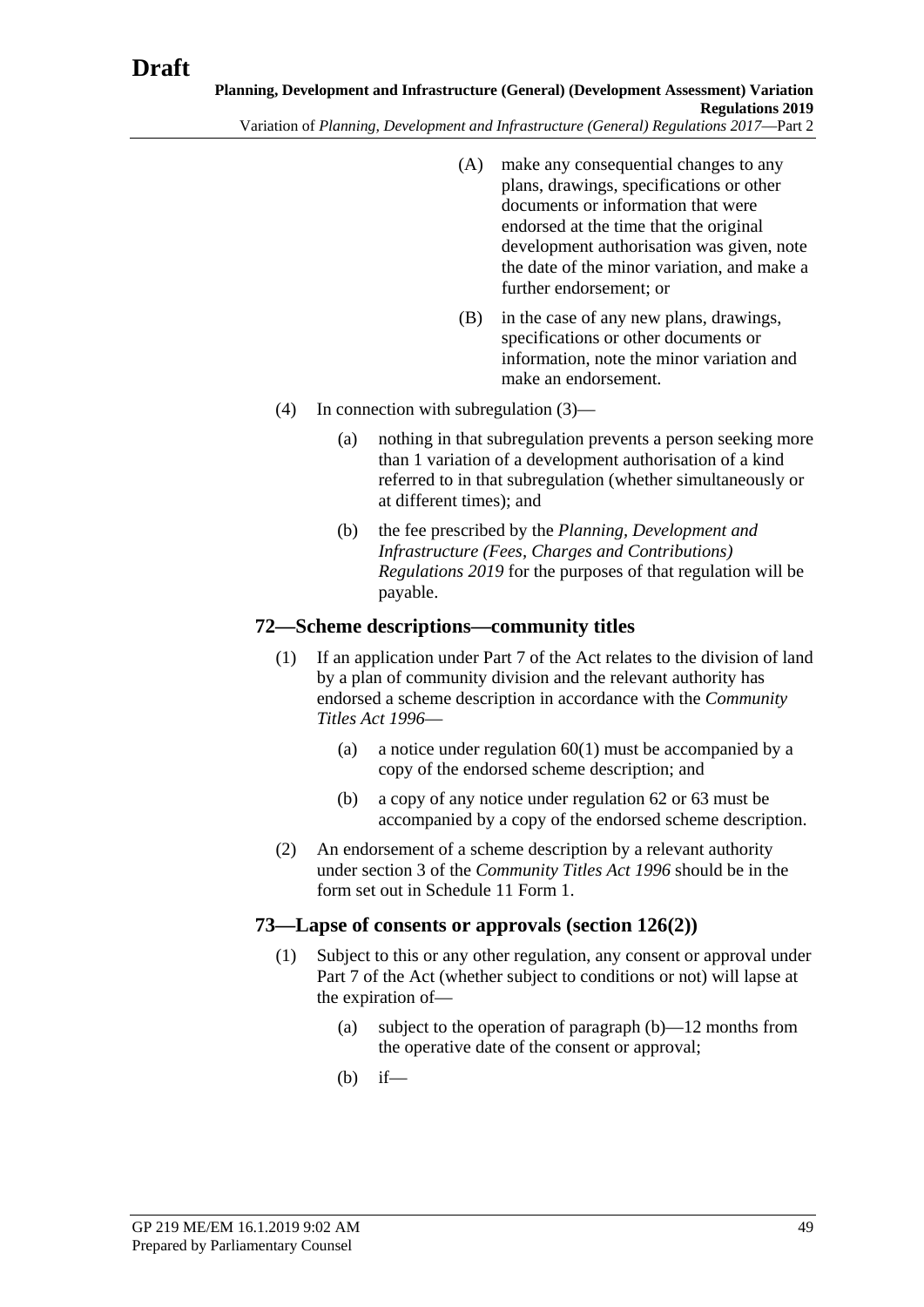- (i) the relevant development has been lawfully commenced by substantial work on the site of the development within 12 months from the operative date of the approval—3 years from the operative date of the approval, unless the development has been substantially or fully completed within those 3 years (in which case the approval will not lapse); or
- (ii) if the relevant development involves the division of land and an application for a certificate under section 138 of the Act has been lodged with the Commission, accompanied by the Certificate of Approval Fee under the *Planning, Development and Infrastructure (Fees, Charges and Contributions) Regulations 2019*, within 12 months from the operative date of the relevant consent—3 years from the operative date of the consent.

# **Part 8—Impact assessed development**

# <span id="page-49-0"></span>**74—Procedural matters (section 111(2))**

- (1) For the purposes of section  $111(2)(a)$  of the Act, a relevant authority must transmit to the Minister any relevant documentation (including the application and any accompanying documentation or information lodged by the proponent with the relevant authority under Division 4 of Part 7 of the Act)—
	- (a) in a case where section  $108(1)(b)$  of the Act applies—within 10 business days after being requested to do so by the Minister; or
	- (b) in a case where section  $108(1)(c)$  of the Act applies—within 10 business days after the notice is published on the SA planning portal.
- (2) A relevant authority must, at the time that documents are transmitted to the Minister under [subregulation](#page-49-0) (1), also transmit to the Minister any fees that have been paid by the proponent under (reference to fees) (less any amount that the Minister determines should be retained by the relevant authority).
- $(3)$  If—
	- (a) a proposed development is to be assessed by the Minister under section 115 of the Act; and
	- (b) the Minister indicates that an assessment of the development in respect of the Building Rules is to be referred to the council for the area in which the development is to be undertaken or to a building certifier under section 99(1) of the Act,

then, unless otherwise directed by the Minister—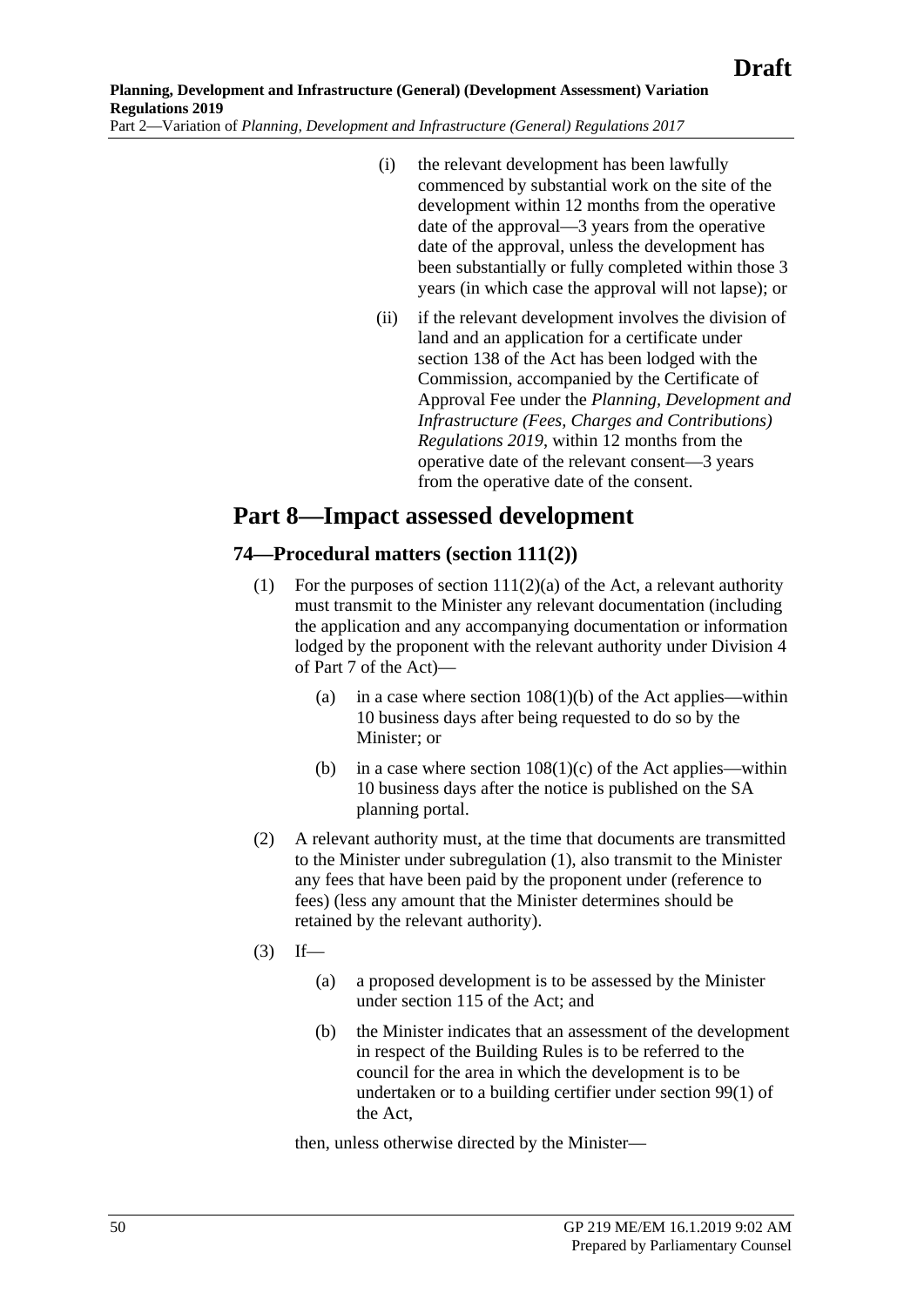- Variation of *Planning, Development and Infrastructure (General) Regulations 2017*—Part 2
	- (c) the application lodged with the Minister must be accompanied by a copy of the plans, drawings, specifications and other documents and information required by Schedule 8 (in accordance with the requirements of that Schedule); and
	- (d) the applicant must, at the appropriate time, also provide a copy of those plans, drawings, specifications and other documents and information to the council or building certifier (as the case may be).

# **75—Level of detail—EIS (section 112(b))**

For the purposes of section 112(b) of the Act, the following persons and bodies are prescribed:

- (a) the Environment Protection Authority;
- (b) if the EIS relates to a proposed development that is to be undertaken within the Murray-Darling Basin, the Minister to whom the administration of the *[River Murray Act 2003](http://www.legislation.sa.gov.au/index.aspx?action=legref&type=act&legtitle=River%20Murray%20Act%202003)* is committed;
- (c) if the EIS relates to a proposed development that is to be undertaken within, or is likely to have a direct impact on, the Adelaide Dolphin Sanctuary, the Minister to whom the administration of the *[Adelaide Dolphin Sanctuary Act 2005](http://www.legislation.sa.gov.au/index.aspx?action=legref&type=act&legtitle=Adelaide%20Dolphin%20Sanctuary%20Act%202005)* is committed;
- (d) if the EIS relates to a proposed development that is to be undertaken within, or is likely to have a direct impact on, a marine park, the Minister to whom the administration of the *[Marine Parks Act 2007](http://www.legislation.sa.gov.au/index.aspx?action=legref&type=act&legtitle=Marine%20Parks%20Act%202007)* is committed;
- (e) if the EIS relates to proposed development that is to be undertaken within the area of the council, the council for that area.

# **76—Level of detail—EIS (section 112(c))**

For the purposes of section 112(c) of the Act, the Commission must—

- (a) by written notice, provide an invitation to the proponent to express any view on the level of detail required in the EIS; and
- (b) allow the proponent at least 20 business days to respond to that invitation in such manner as the Commission may determine

# **77—EIS processes (section 113(5))**

For the purposes of section 113(5) of the Act, the period of 30 business days from the date of referral of the EIS to the authority or body is prescribed.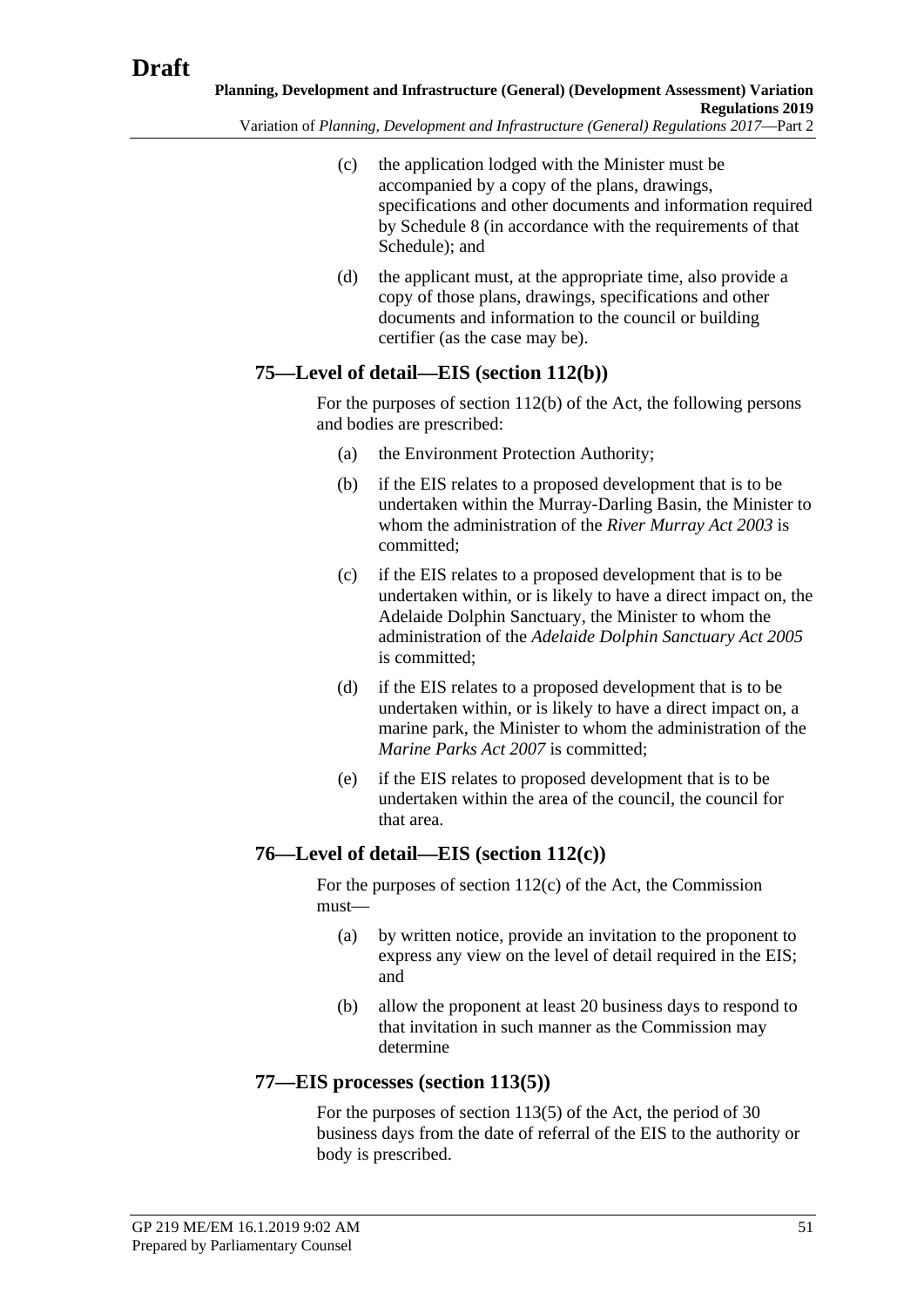## **78—Consultation (section 113(6))**

In acting under section 113(6) of the Act with respect to consultation in relation to an EIS, the Minister should have regard to the principles applying under the Community Engagement Charter for public participation in planning processes (insofar as they may be appropriately adapted to an EIS processes).

### **79—Notification of decision**

- (1) The Minister must ensure that the council for the relevant area receives notification of the outcome of the Minister's decision on a proposed development under Part 7 Division 2 Subdivision 4 of the Act.
- (2) If a Minister's decision under Part 7 Division 2 Subdivision 4 of the Act relates to a development or project that involves or is for the purposes of a prescribed activity of environmental significance as defined by the *[Environment Protection Act](http://www.legislation.sa.gov.au/index.aspx?action=legref&type=act&legtitle=Environment%20Protection%20Act%201993) 1993*, the Minister must ensure that the Environment Protection Authority receives notification of the decision.
- (3) A notification under this regulation may be given—
	- (a) via the SA planning portal; or
	- (b) in such other manner as the Minister may determine to be appropriate.

### **80—Cancellation of development authorisation (section 115(9))**

For the purposes of section 115(9) of Act, the period of 2 years from the date of the development authorisation is prescribed.

# **Part 9—Special provisions relating to land division**

## **Division 1—Preliminary**

### **81—Interpretation**

In this Part—

*council* means, in relation to any division of land that is not wholly within the area of a council, the Commission.

# **Division 2—Advice from Commission**

## **82—Advice from Commission**

(1) If an application relates to a proposed development that involves the division of land, the relevant authority must not, subject to [subregulation](#page-52-0) (2), make a decision on the application until it has received a report from the Commission in relation to the matters under section 102(1) (as relevant).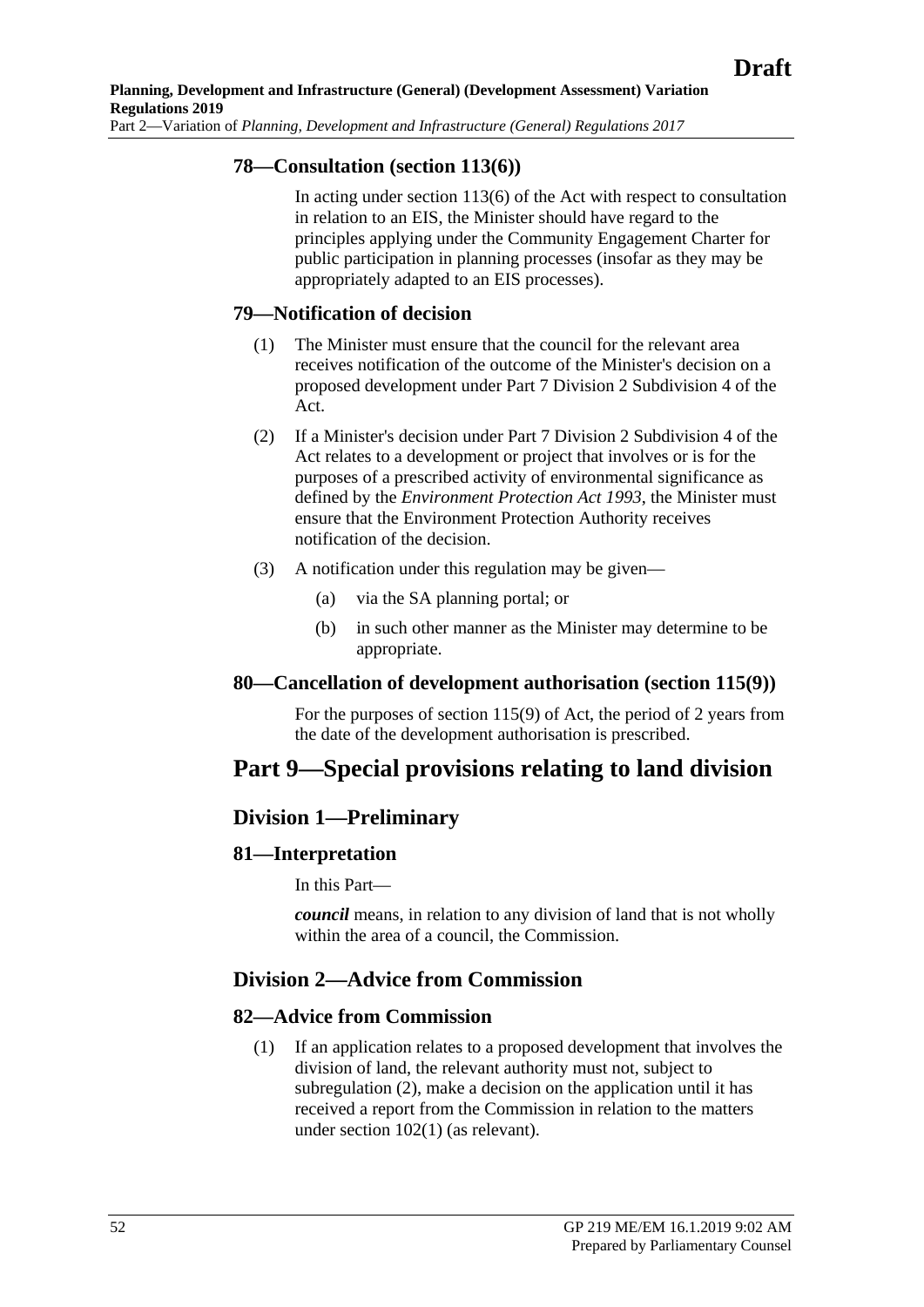<span id="page-52-0"></span>Variation of *Planning, Development and Infrastructure (General) Regulations 2017*—Part 2

- (2) If a report is not received from the Commission within 30 business days from the day on which the application is lodged under regulation 30 or within such longer period as the Commission may require by notice to the relevant authority, it may presume that the Commission does not desire to make a report.
- (3) A notice under [subregulation](#page-52-0) (2) may be given—
	- (a) via the SA planning portal; or
	- (b) in such other manner as the Commission may determine to be appropriate.
- (4) The Commission may, in relation to an application which relates to a proposed development that involves the division of land, consult with any other agency and may impose a time limit of 15 business days for a response from that agency.

# **Division 3—Presumption in respect of division of certain buildings**

# **83—Presumption in respect of division of certain buildings**

For the purposes of section  $102(1)(c)(v)$  of the Act, if a proposed division of land relates to an existing Class 1 or 2 building under the Building Code, walls of the building exposed to a fire source feature as a result of the proposed division must comply with Section C of Volume 1 and P 2.3.1 of Volume 2, of the Building Code as in force at the time the application for consent is made (and the Commission may not issue a certificate in respect of the division under section 138 of the Act unless or until it is satisfied (in such manner as it thinks fit) that such compliance exists).

# **Division 4—Underground mains areas**

# **84—Underground mains areas**

- (1) If a council considers that an area should be declared an underground mains area, the council may seek a report from the relevant electricity authority in relation to the matter.
- (2) The council may, after having received and considered a report from the electricity authority, declare the area to be an underground mains area.
- (3) If an application relates to a proposed development that involves the division of land within, or partly within, an underground mains area (even if the area is declared as such after the application is lodged with the relevant authority), a relevant authority may require, as a condition on its decision on the application, that any electricity mains be placed underground.
- (4) In this regulation—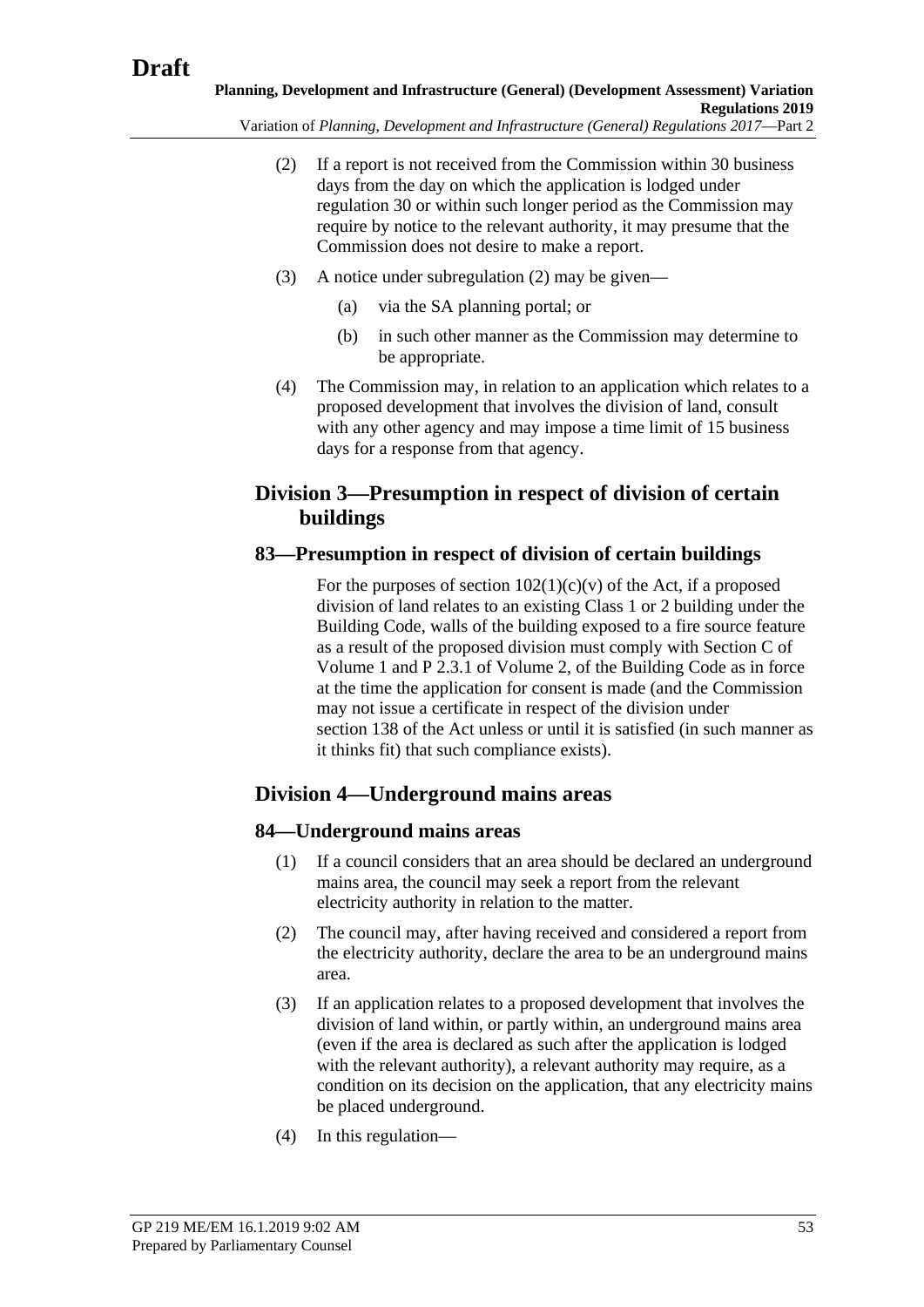*relevant electricity authority*, in relation to an area, means a person who is authorised to operate an electricity mains in the area in accordance with a licence under the *[Electricity Act](http://www.legislation.sa.gov.au/index.aspx?action=legref&type=act&legtitle=Electricity%20Act%201996) 1996* or an exemption from the requirement to hold such a licence.

## **Division 5—Assessment requirements—water and sewerage**

#### **85—Assessment requirements—water and sewerage**

- (1) For the purposes of section  $102(1)(c)(iii)$  and  $(1)(d)(vii)$  of the Act, the South Australian Water Corporation (being a water industry entity under the *[Water Industry Act](http://www.legislation.sa.gov.au/index.aspx?action=legref&type=act&legtitle=Water%20Industry%20Act%202012) 2012*) is identified.
- (2) For the purposes of section  $102(1)(c)(iii)$  and  $(1)(d)(vii)$  of the Act, the South Australian Water Corporation may make and provide an assessment of the requirements of the Corporation in relation to the provision of water supply and sewerage services to land that is proposed to be divided.
- (3) An assessment, or the update of an assessment, may be updated from time to time.
- (4) An assessment, or the update of an assessment, is valid for a period of 40 business days after it is delivered to the person who proposes to divide the land.
- <span id="page-53-0"></span>(5) The fees specified for the purposes of this regulation by the *Planning, Development and Infrastructure (Fees, Charges and Contributions) Regulations 2019* are payable in relation to an assessment, or the update of an assessment, by the person who proposes to divide the land.
- (6) The payment of a fee referred to in [subregulation](#page-53-0) (5) for the original assessment of the requirements of the Corporation in relation to the division of land must be credited against liability for a fee, charge or other amount set out in the assessment as being payable by the person who proposes to divide the land.

# **Division 6—Prescribed requirements—general land division**

### **86—Prescribed requirements**

The requirements set out in this Division are prescribed for the purposes of sections  $102(1)(c)(v)$  and  $138(1)$  of the Act.

### <span id="page-53-1"></span>**87—Width of roads and thoroughfares**

(1) Subject to [subregulations](#page-54-0) (2) and [\(4\),](#page-54-1) the width of any proposed road within the relevant division of land must be not less than 12.4 metres or more than 35 metres.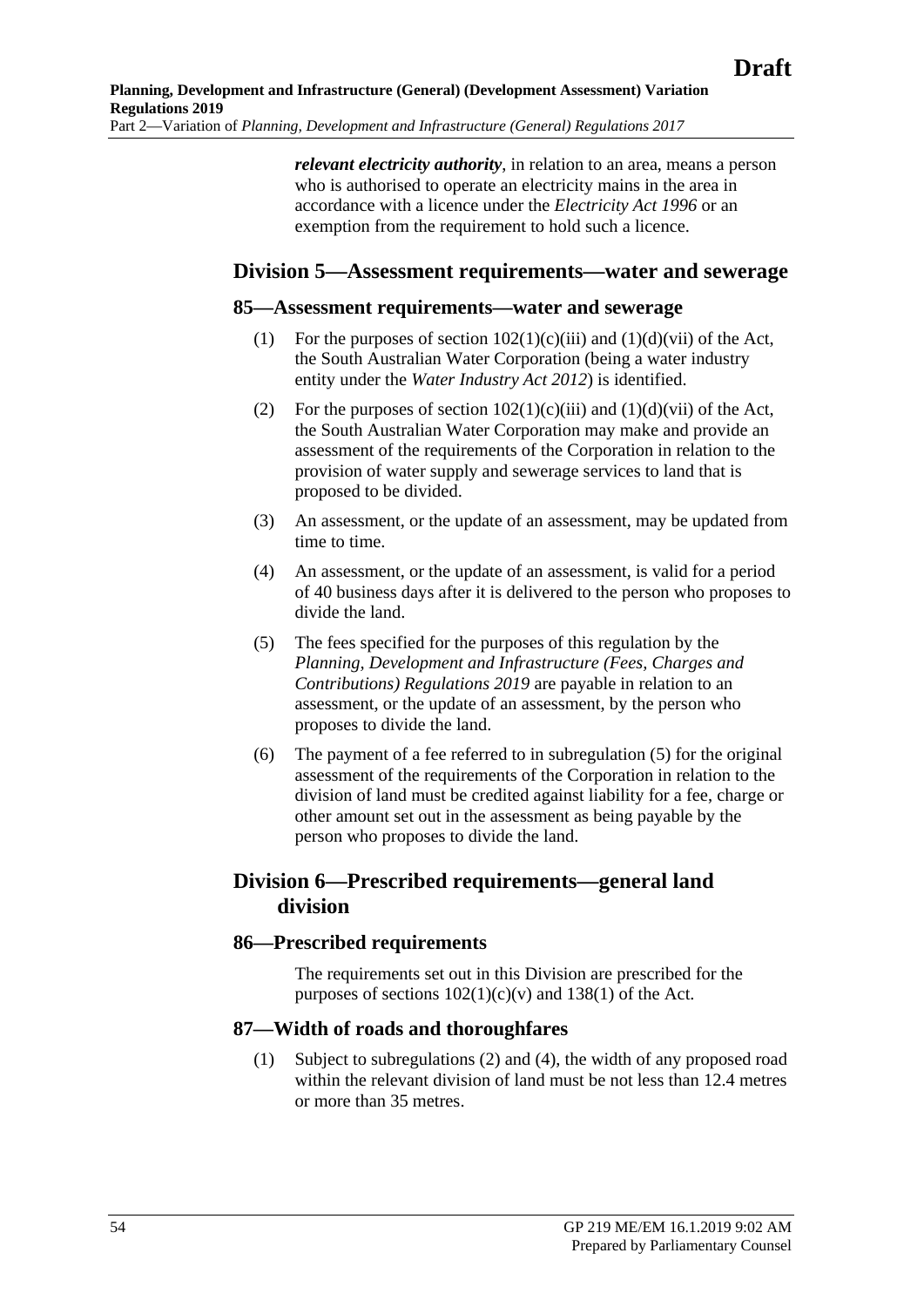<span id="page-54-0"></span>Variation of *Planning, Development and Infrastructure (General) Regulations 2017*—Part 2

- (2) Subject to section 38 of the *[Roads \(Opening and Closing\) Act](http://www.legislation.sa.gov.au/index.aspx?action=legref&type=act&legtitle=Roads%20(Opening%20and%20Closing)%20Act%201991) 1991*, the width of any proposed road which is likely to be used regularly or extensively by commercial vehicles must be not less than 20 metres.
- <span id="page-54-2"></span>(3) Subject to [subregulation](#page-54-1) (4), the width of every proposed thoroughfare, not being a road, must be not less than 2 metres.
- <span id="page-54-1"></span>(4) The council may dispense with a width prescribed by [subregulation](#page-53-1) (1) or [\(3\)](#page-54-2) (and specify a different width) if it is of the opinion that the width so prescribed is not necessary for the safe and convenient movement of vehicles or pedestrians, or for underground services.
- <span id="page-54-4"></span>(5) Subject to [subregulation](#page-54-3) (6), the width of the road at the head of every cul-de-sac must be at least 25 metres for a length of not less than 25 metres, or such other dimensions as may be acceptable to the council.
- <span id="page-54-3"></span>(6) The council may dispense with a requirement under [subregulation](#page-54-4) (5) if it appears to the council that the cul-de-sac is likely to become a through road.

# <span id="page-54-6"></span>**88—Road widening**

- (1) Subject to [subregulation](#page-54-5) (2), if an existing road abuts land which is proposed to be divided and the council considers that the road should be widened in order to provide a road of adequate width having regard to existing and future requirements of the area, the proposed division of land must make provision for that widening.
- <span id="page-54-5"></span>(2) The abutting road referred to in [subregulation](#page-54-6) (1) cannot be required to be widened—
	- (a) if the relevant plan delineates more than 5 allotments—by more than 15 metres; or
	- (b) if the relevant plan delineates 5 allotments or less—
		- (i) to a total width in excess of 15 metres; or
		- (ii) by an area in excess of 23 square metres from the corner allotment abutting a junction of 2 or more roads shown on the relevant plan for the purpose of improving visibility; or
	- (c) in any case—if a building suitable for occupation exists on any part of the land considered necessary for road widening purposes, if the plan makes some other provision for road widening which will accord with the objectives of this regulation.

# <span id="page-54-7"></span>**89—Requirement as to forming of roads**

(1) Subject to [subregulation](#page-55-0) (2), the roadway of every proposed road on a plan of division must be formed to a width specified by the council, and in a manner satisfactory to the council.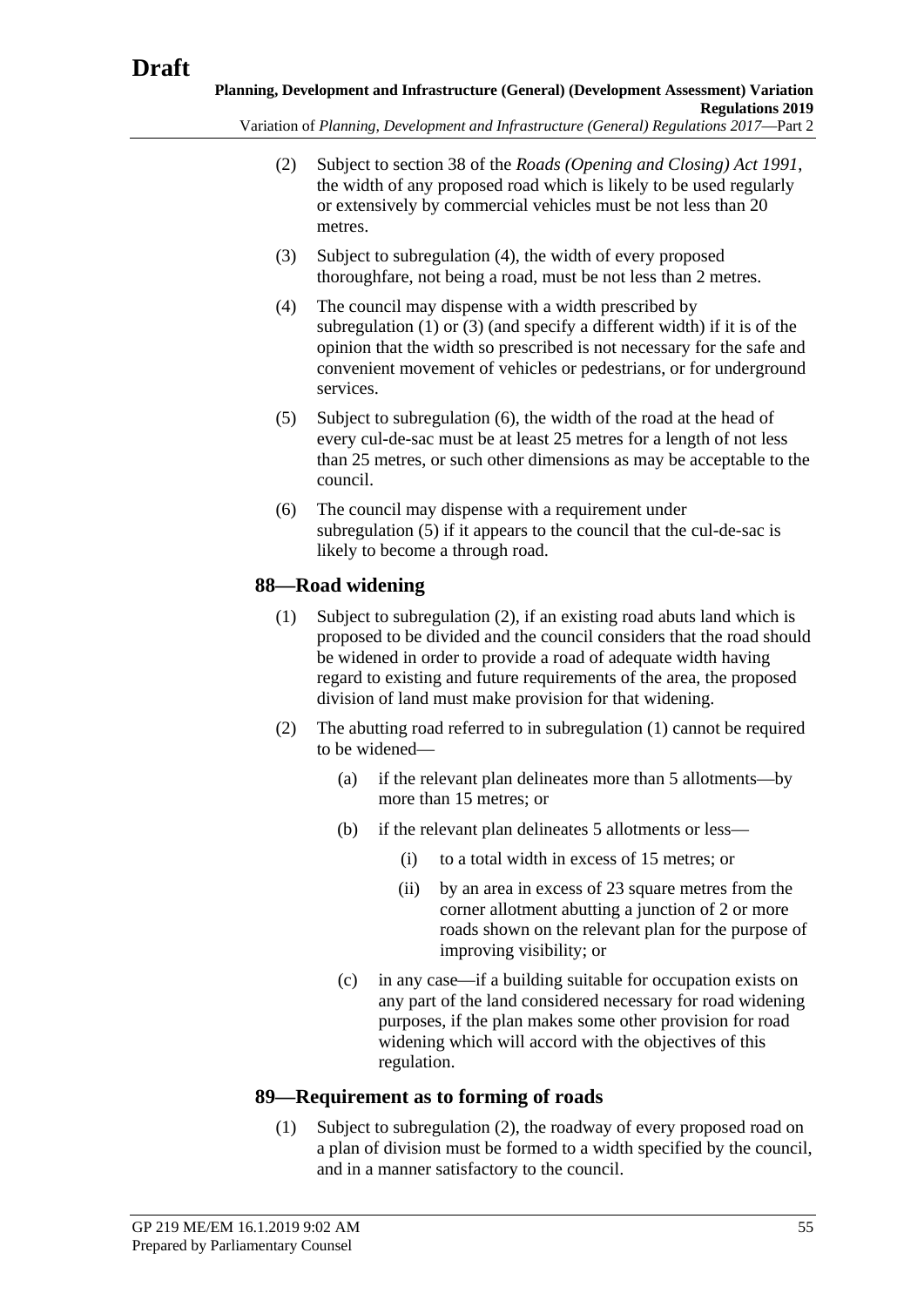- <span id="page-55-0"></span>(2) The council must not, when specifying a width for a roadway to be formed under [subregulation](#page-54-7) (1), specify a width in excess of 7.4 metres unless, in the opinion of the council, that specification is necessary in view of the volume or type of traffic that is likely to traverse that road.
- <span id="page-55-1"></span>(3) Adequate provision must be made for the turning of vehicles at the head of a cul-de-sac.
- (4) The council may dispense with the requirements under [subregulation](#page-55-1) (3) if it is of the opinion that the cul-de-sac is likely to become a through road.
- <span id="page-55-3"></span>(5) Subject to [subregulation](#page-55-2) (6), every footpath, water-table, kerbing, culvert and drain of every proposed road must be formed in a manner satisfactory to the council.
- (6) The council may dispense with a requirement under [subregulation](#page-55-3) (5).

### <span id="page-55-2"></span>**90—Construction of roads, bridges, drains and services**

- (1) The roadway of every proposed road within the relevant division must be constructed and where required by the council, paved and sealed with bitumen, tar or asphalt or other material approved by the council.
- (2) Any bridge, culvert, or underground drain or inlet which is reasonably necessary for a proposed road in accordance with recognised engineering design practice must be constructed.
- (3) Any footpath, water-table, kerbing, culvert or drain of a proposed road required to be formed by the council must be constructed.
- (4) Any drain which is necessary in accordance with recognised engineering practice for the safe and efficient drainage of the land and for the safe and efficient disposal of stormwater and effluent from the land must be provided and constructed.
- <span id="page-55-5"></span>(5) Electrical services must be installed in accordance with recognised engineering practice, and where relevant, in accordance with any requirement imposed under Division 4.

## **91—Supplementary provisions**

- (1) The manner of forming any proposed road, footpath, water-table, kerbing, culvert or drain required under this Division must be in conformity with a road location and grading plan signed by a licensed surveyor and approved by the council before the commencement of the work.
- <span id="page-55-4"></span>(2) Subject to [subregulation](#page-56-0) (4), all work referred to in regulation 89 and 90 must be carried out in a manner satisfactory to the council and in conformity with detailed construction plans and specifications signed by a professional engineer or, at the discretion of the council, a licensed surveyor, and approved by the council before the commencement of the work.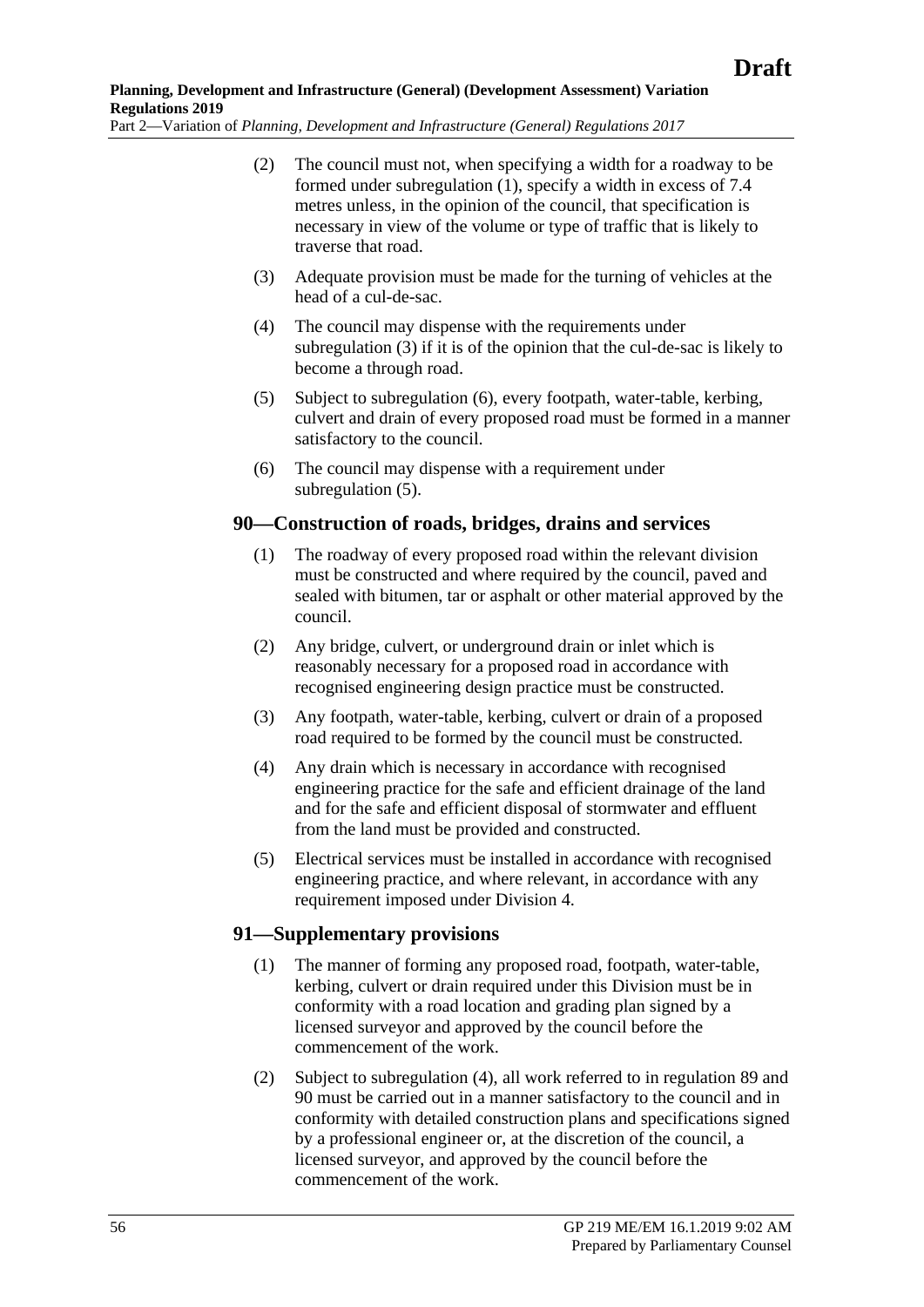(3) In [subregulation](#page-55-4) (2)—

*professional engineer* means a person who is—

- (a) a corporate member of the Institution of Engineers, Australia who has appropriate experience and competence in the field of civil engineering; or
- (b) a person who is registered on the National Professional Engineers Register administered by the Institution of Engineers, Australia and who has appropriate experience and competence in the field of civil engineering.
- <span id="page-56-0"></span>(4) Before the roadway of any proposed road is sealed, the applicant must satisfy the council that all connections for water supply and sewerage services to any allotment delineated on the plan which, in the opinion of the Chief Executive of the South Australian Water Corporation are necessary and need to be laid under the surface of the proposed road, have been made.

# **Division 7—Certificate in respect of division of land**

### **92—Exclusion from requirement to obtain a certificate<sup>1</sup>**

In accordance with section 138(1) of the Act, a certificate in respect of the division of land is not required if the division comprises a lease or licence to occupy part only of an allotment.

**Note—**

1 A certificate is also not required in a case involving a Crown development approved by the Minister under section 131 of the Act (see section 131(24)).

## <span id="page-56-1"></span>**93—General land division**

- (1) In accordance with section 138(1) of the Act, the Commission may issue a certificate under that section notwithstanding that the requirements under Division 6 have not been fully satisfied if the council advises the Commission—
	- (a) that the applicant has entered into a binding arrangement with the council for the satisfaction of those requirements (other than a requirement under [regulation](#page-55-5) 90(5)) and that the arrangement is supported by adequate security; and
	- (b) in a case where a requirement under [regulation](#page-55-5) 90(5) has not been fully satisfied—that the applicant has entered into a binding arrangement with the appropriate electricity authority for the satisfaction of the requirement and that the arrangement is supported by adequate security.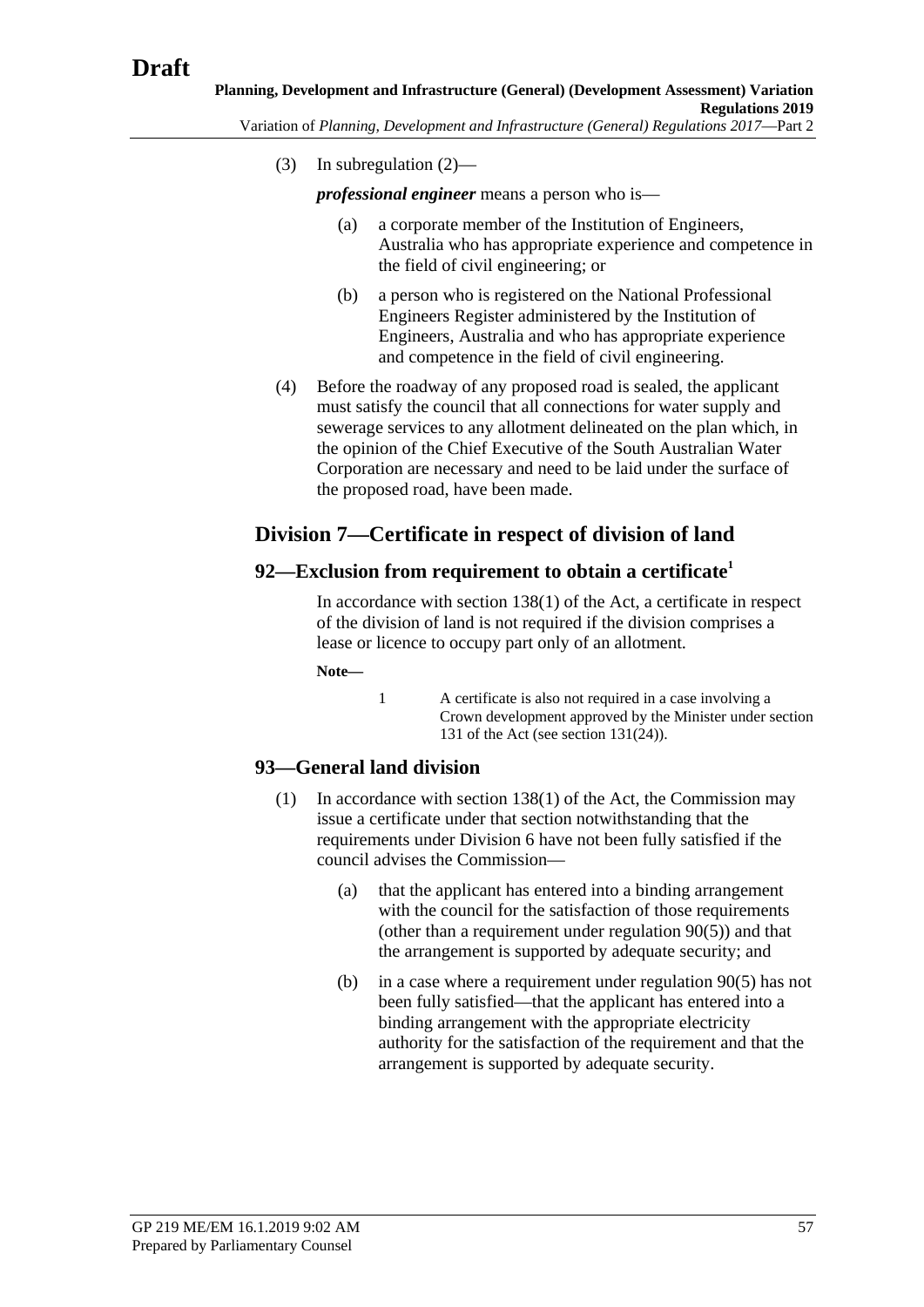- <span id="page-57-0"></span>(2) In accordance with section 138(1) of the Act, the Commission may issue a certificate under that section notwithstanding that the requirements of the relevant responsible Minister relating to the provision of water supply and sewerage services have not been fully satisfied if that Minister advises the Commission that the applicant has entered into a binding arrangement with the Minister for the satisfaction of those requirements and that the arrangement is supported by adequate security.
- (3) A document approved by the Minister for the purposes of this regulation by notice published on the SA planning portal (and any alterations or amendments to any such document approved by the Minister from time to time by notice published on the SA planning portal) is recognised as a model for binding arrangements under [subregulation](#page-56-1) (1) or [\(2\),](#page-57-0) and an agreement that conforms with any such model will, to the extent that the agreement provides for the matters referred to in section 102(1)(c) of the Act, be taken to be a sufficient agreement, and to provide adequate security, for the purposes of section 138(1) of the Act in its applications to the division of the land.
- (4) In this regulation—

*electricity authority* means a person who holds a licence under the *[Electricity Act](http://www.legislation.sa.gov.au/index.aspx?action=legref&type=act&legtitle=Electricity%20Act%201996) 1996* authorising the operation of a transmission or distribution network or a person exempted from the requirement to hold such a licence.

## <span id="page-57-1"></span>**94—Division of land by strata title**

- (1) In accordance with section 138(1) of the Act, the Commission may issue a certificate under that section in relation to the division of land by strata plan under the *[Community Titles Act](http://www.legislation.sa.gov.au/index.aspx?action=legref&type=act&legtitle=Community%20Titles%20Act%201996) 1996* or the *[Strata](http://www.legislation.sa.gov.au/index.aspx?action=legref&type=act&legtitle=Strata%20Titles%20Act%201988)  [Titles Act](http://www.legislation.sa.gov.au/index.aspx?action=legref&type=act&legtitle=Strata%20Titles%20Act%201988) 1988* notwithstanding that the requirements of section 102(1)(d) of the Act have not been fully satisfied if the council advises the Commission that the applicant has entered into a binding arrangement with the council for the satisfaction of those requirements and that the arrangement is supported by adequate security.
- (2) A document approved by the Minister from time to time by notice published on the SA planing portal (and any alterations or amendments to any such document approved by the Minister from time to time by notice published on the SA planning portal), is recognised as a model for binding arrangements under [subregulation](#page-57-1) (1) (insofar as they are relevant to the particular kind of strata plan), and an agreement that conforms with any such model will, to the extent that the agreement provides for the matters referred to in section  $102(1)(d)$  of the Act, be taken to be a sufficient agreement, and to provide adequate security, for the purposes of section 138(1) of the Act in its application to the division of land by strata plan under the *[Community Titles](http://www.legislation.sa.gov.au/index.aspx?action=legref&type=act&legtitle=Community%20Titles%20Act%201996) Act 1996* or the *[Strata Titles](http://www.legislation.sa.gov.au/index.aspx?action=legref&type=act&legtitle=Strata%20Titles%20Act%201988)  Act [1988](http://www.legislation.sa.gov.au/index.aspx?action=legref&type=act&legtitle=Strata%20Titles%20Act%201988)*.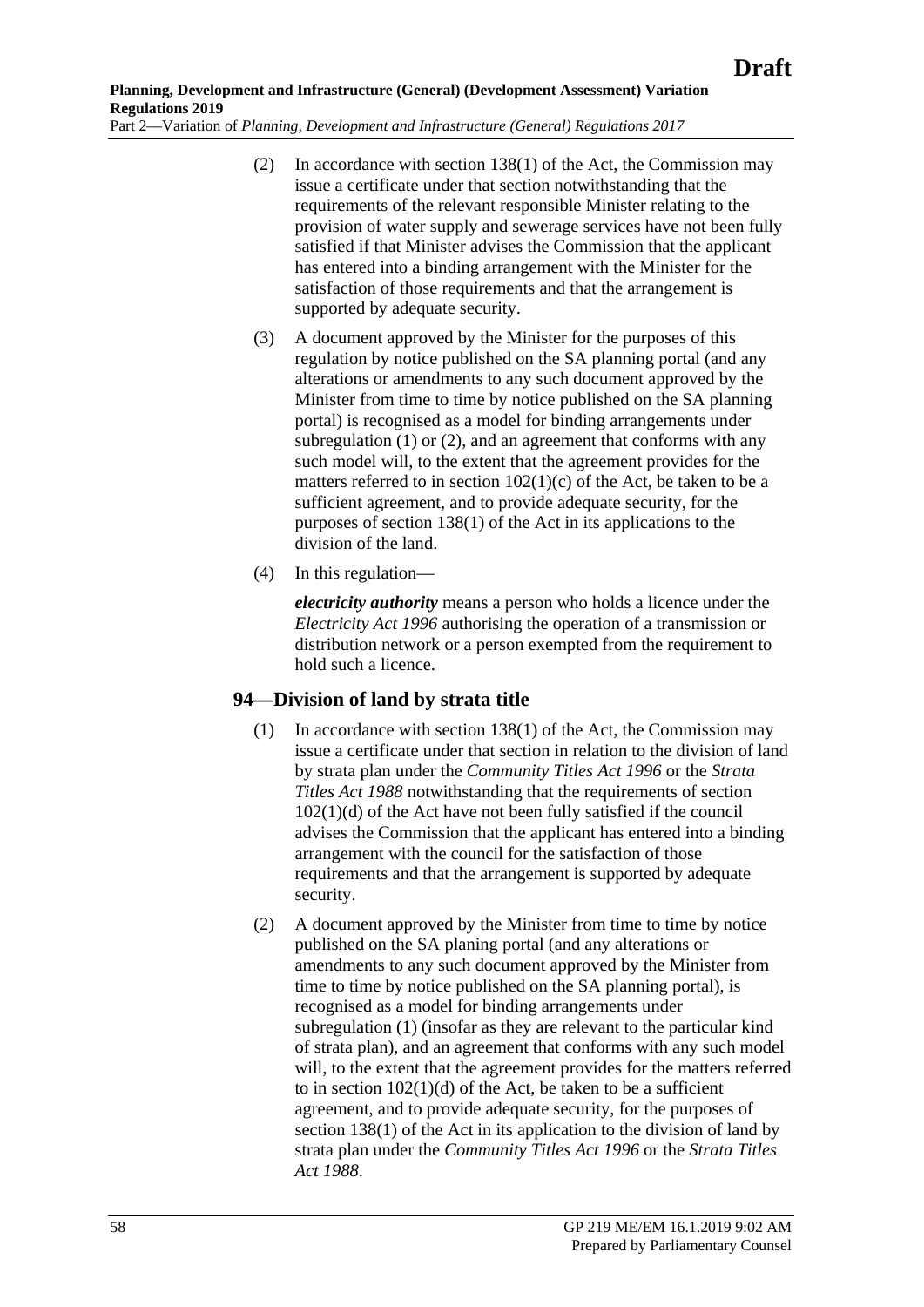## **95—General provisions**

- (1) The approval of a model for binding arrangements by the Minister under this Division does not limit the ability of an applicant to enter into any other form of arrangement, to the satisfaction of the Commission and the relevant council, for the purposes of section 138(1) of the Act.
- (2) In addition to the requirements of section 138(1) of the Act, the Commission must not issue a certificate on an application under this Division unless the Commission is satisfied—
	- (a) that any relevant development authorisation under the Act has not lapsed; and
	- (b) that the amount required under the open space contribution scheme under section 198 of the Act (if any) has been paid.
- <span id="page-58-0"></span>(3) A certificate under section 138 of the Act must—
	- $(a)$
- (i) be in the form of Schedule 12 and accompanied by a copy of the final approved land division plan, prepared in accordance with Schedule 8, signed and dated by a duly authorised officer of the Commission, and bearing the certification approved by the Commission for the purposes of this subparagraph; or
- (ii) be in the form of a notation on a copy of the final approved land division plan and signed and dated by a duly authorised officer of the Commission; and
- (b) in the case of a certificate for the division of land by community plan under the *[Community Titles Act](http://www.legislation.sa.gov.au/index.aspx?action=legref&type=act&legtitle=Community%20Titles%20Act%201996) 1996* or by the strata plan under the *[Strata Titles Act](http://www.legislation.sa.gov.au/index.aspx?action=legref&type=act&legtitle=Strata%20Titles%20Act%201988) 1988*, incorporate, or be accompanied by, a certificate in a form approved by the Registrar-General from the relevant council (if any) which—
	- (i) evidences any necessary consent of the council to an encroachment by a building over other land; and
	- (ii) sets out—
		- (A) the date on which any relevant building was erected (if known); and
		- (B) the postal address of the site.
- (4) Certificates may be issued under this Division for the division of land in stages, provided that the provisions of the Act and these regulations are complied with in relation to each stage.
- (5) For the purposes of [subregulation](#page-58-0) (3)—
	- (a) a certificate may be created and held as an electronic document; and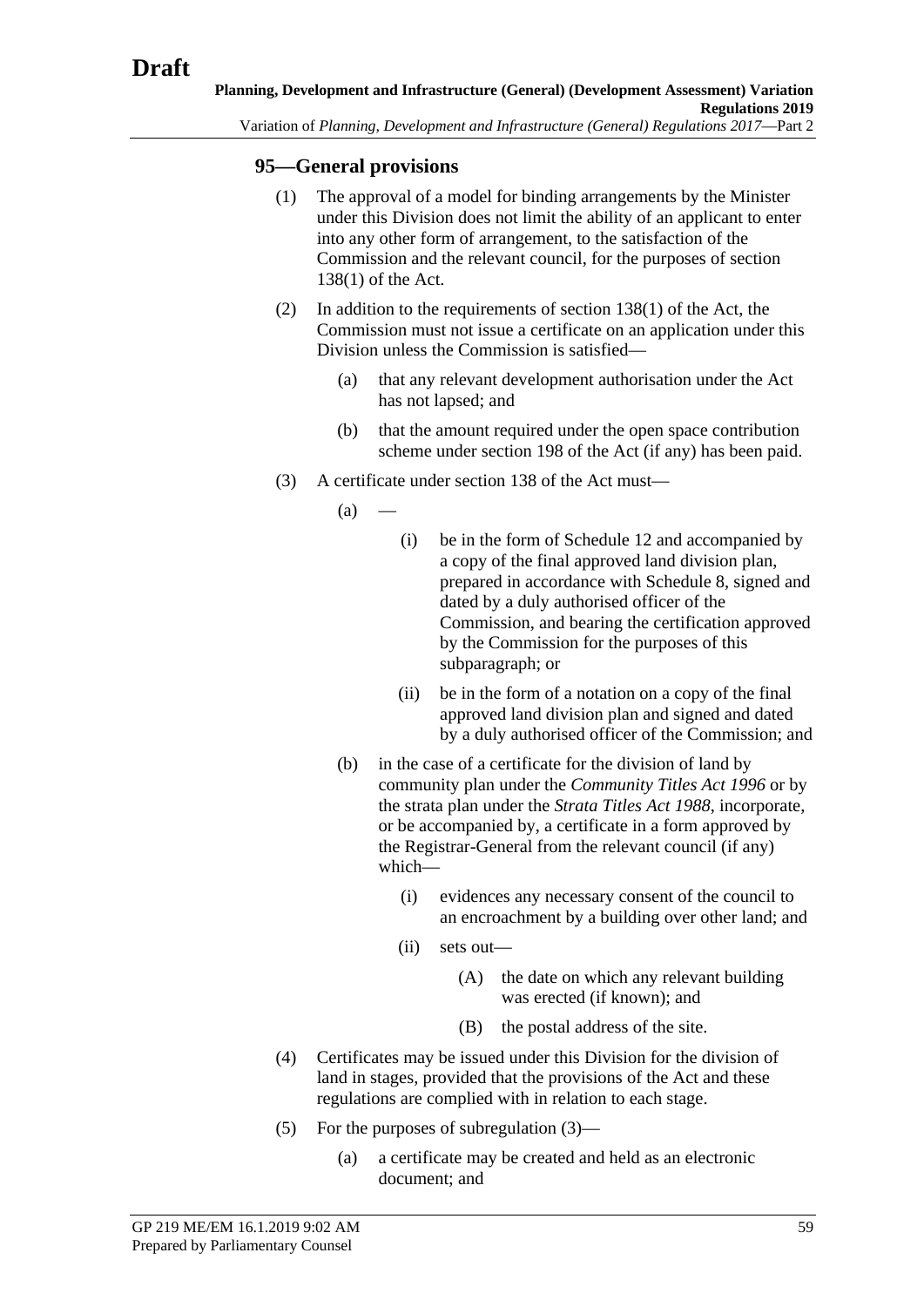- (b) a signature of a duly authorised officer may be provided by an electronic method that indicates the officer's certification in a way that is reasonably reliable.
- (6) For the purposes of section 138(4) of the Act, a copy of the certificate and plan (or certificates and plans) referred to in [subregulation](#page-58-0) (3) must be furnished to the relevant council—
	- (a) by providing the council with electronic access to the relevant documents via the SA planning portal; or
	- (b) at the request of the council (provided in such manner as may be determined by the Commission), by sending a written copy to the council.
- <span id="page-59-0"></span>(7) A certificate lapses at the expiration of 12 months following its issue (unless lodged with the Registrar-General under the *[Real Property](http://www.legislation.sa.gov.au/index.aspx?action=legref&type=act&legtitle=Real%20Property%20Act%201886)  Act [1886](http://www.legislation.sa.gov.au/index.aspx?action=legref&type=act&legtitle=Real%20Property%20Act%201886)* before its expiration, or extended by the Commission in response to an application made prior to the lapse of the certificate).
- (8) The Commission must consult with the relevant council (if any) before it grants an extension of the period prescribed by [subregulation](#page-59-0) (7).
- (9) For the purposes of [subregulation](#page-59-0) (7), a certificate will be taken to have been lodged with the Registrar-General if the Registrar-General has been provided with electronic access to the certificate via the SA planning portal under a scheme agreed between the Registrar-General and the Commission in connection with the operation of this regulation.

# **Division 8—Notification of decision**

## <span id="page-59-1"></span>**96—Notification of decision**

- (1) If a relevant authority (other than the Commission) issues a development authorisation in relation to development which involves (wholly or in part) a proposed division of land, the relevant authority must provide a copy of its notice of the decision to the Commission via the SA planning portal.
- (2) The relevant authority should comply with [subregulation](#page-59-1) (1) within 5 business days after the notice is given to the applicant under regulation 60.

# **Part 10—Special provisions relating to buildings and building work**

# **Division 1—Preliminary**

## **97—Interpretation**

In this Part—

*council* has the same meaning as in Part 11 of the Act.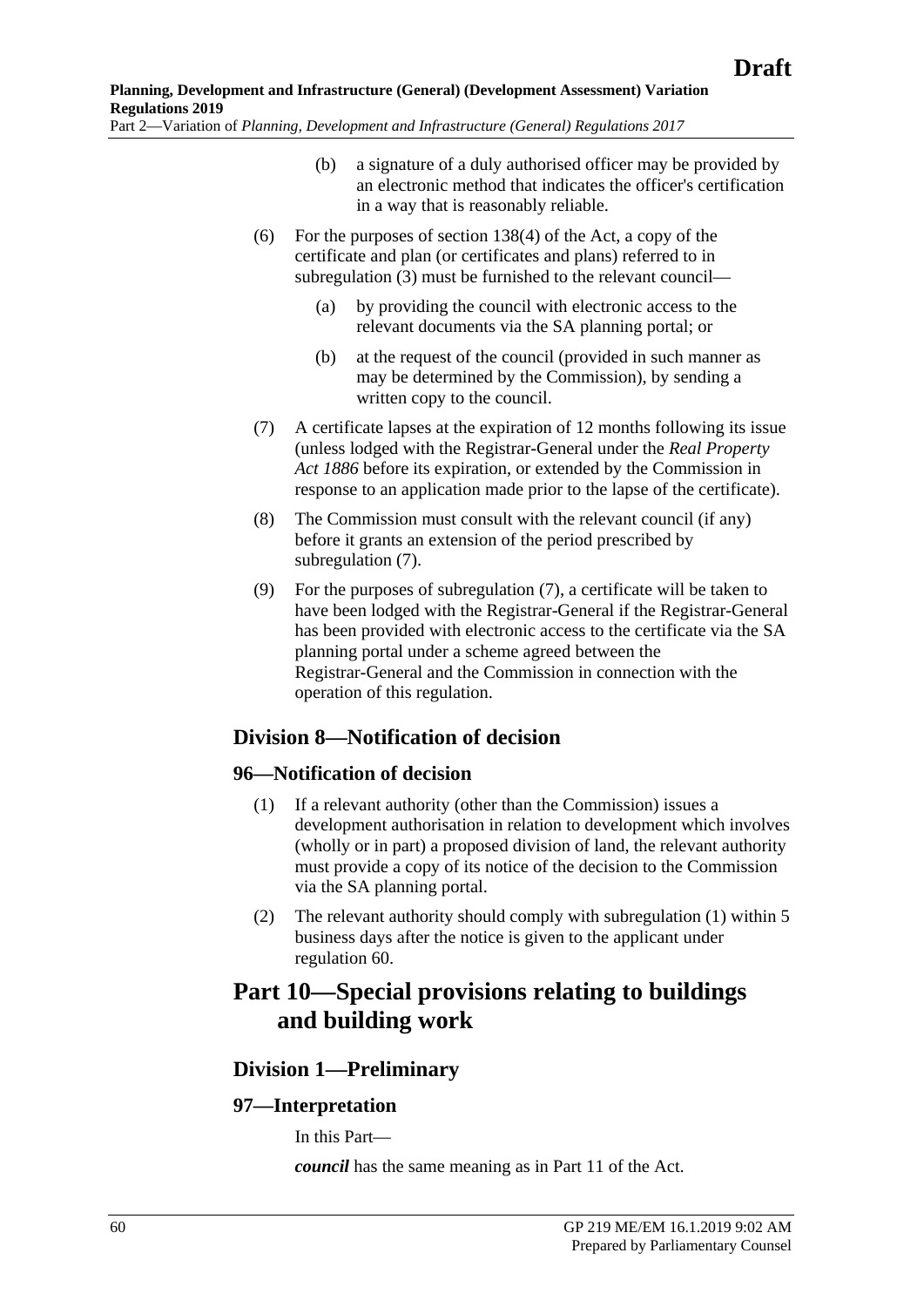### **98—Commission to act outside council areas**

Pursuant to section 145 of the Act, the Commission is prescribed for the purposes of the definition of *council* under that section.

# **Division 2—Notifications**

### <span id="page-60-1"></span><span id="page-60-0"></span>**99—Notifications during building work**

- (1) The following periods and stages are prescribed for the purposes of section 146(1) of the Act:
	- (a) 1 business day's notice of the intended commencement of building work on the site;
	- (b) in relation to the intended commencement of any stage of the building work specified by the council by notice in writing to the building owner on or before development approval is granted in respect of the work—
		- (i) in the case of development being undertaken within Metropolitan Adelaide—1 business day's notice; and
		- (ii) in the case of development being undertaken outside Metropolitan Adelaide—2 business day's notice;
	- (c) 1 business day's notice of the intended completion of any stage of the building work specified by the council by notice in writing to the building owner on or before development approval is granted in respect of the work;
	- (d) without limiting a preceding paragraph—in relation to building work involving the use of a designated building product on a designated building, 1 business day's notice of the intended commencement of the installation of the designated building product;
	- (e) 1 business day's notice of completion of the building work.
- <span id="page-60-3"></span><span id="page-60-2"></span>(2) A notice under [subregulation](#page-60-0)  $(1)(a)$  must include—
	- (a) the name, business address, email address, telephone number and builder's licence number of the licensed building work contractor responsible for carrying out the relevant building work (if any); and
	- (b) the name, residential or business address, email address and telephone number of the persons who are proposed to sign Parts A and B of the Statement of Compliance under Schedule 13 (if relevant).
- (3) A notice by a person under [subregulation](#page-60-1) (1) may be given—
	- (a) by notice lodged on the SA planning portal (and in accordance with any relevant requirements applying under Part 4 Division 2 of the Act); or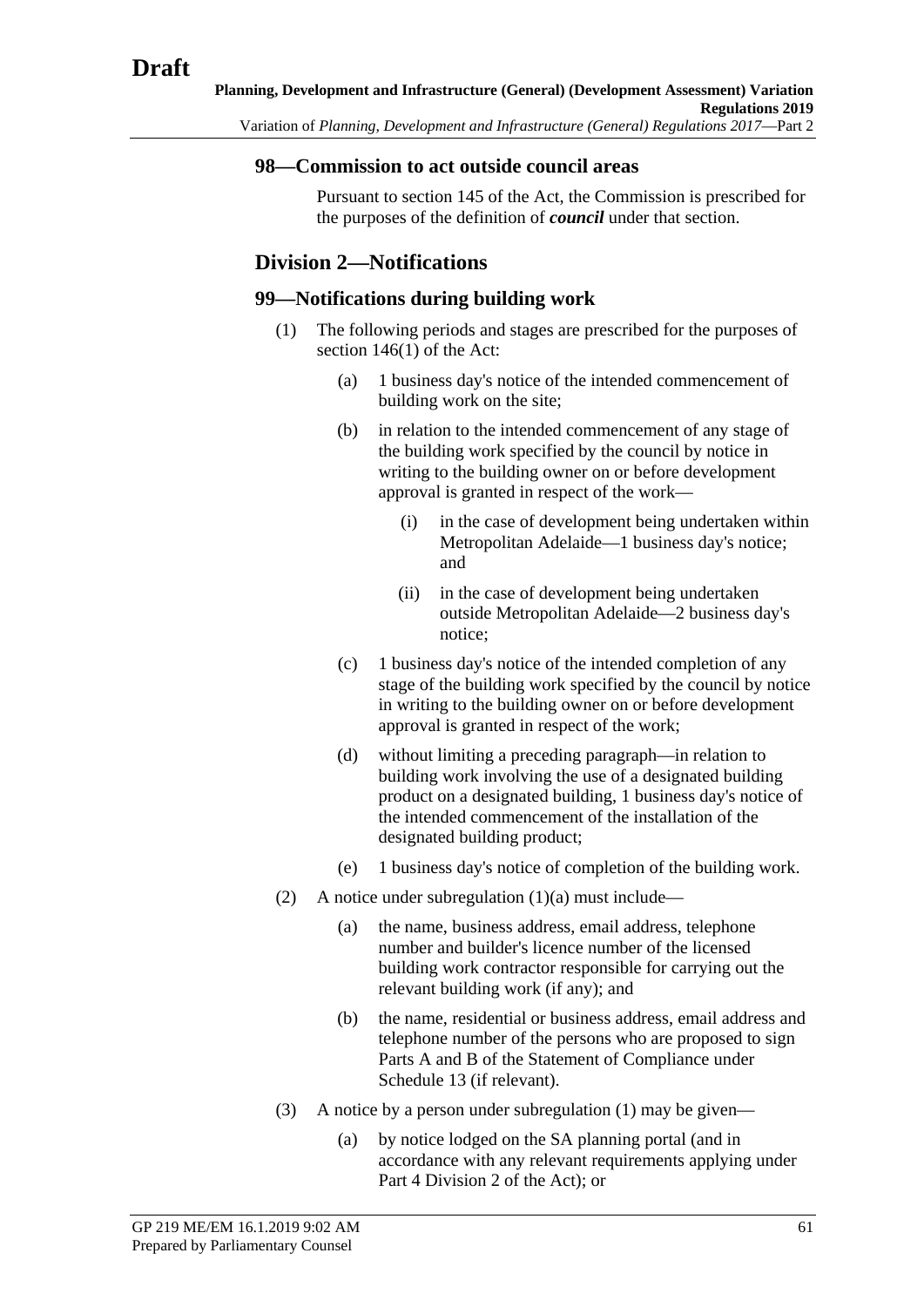- (b) by registered post; or
- (c) by leaving a written notice with a duly authorised officer of the council.
- <span id="page-61-0"></span>(4) If a notice is given under [subregulation](#page-60-2)  $(1)(d)$ , the person who gives the notice must, within 1 business day after the notice is given, provide to the council a duly completed prescribed supervisor's checklist relating to the installation of the designated building product, signed by a registered building work supervisor.
- (5) A person who breaches a requirement under [subregulation](#page-60-1) (1) or [\(4\)](#page-61-0) is guilty of an offence.

Maximum penalty: \$10 000.

Expiation fee: \$750.

(6) In this regulation—

*prescribed supervisor's checklist* means a checklist published by the Chief Executive on the SA planning portal for the purposes of [subregulation](#page-61-0)  $(4)$ .

## **Division 3—Safety, health and amenity**

### **100—Essential safety provisions**

- (1) This regulation applies in relation to a building in which essential safety provisions are installed or required to be installed or to be inspected, tested or maintained under the Building Code or any former regulations under the *[Building Act](http://www.legislation.sa.gov.au/index.aspx?action=legref&type=act&legtitle=Building%20Act%201971) 1971* or the *[Development](http://www.legislation.sa.gov.au/index.aspx?action=legref&type=act&legtitle=Development%20Act%201993)  [Act 1993](http://www.legislation.sa.gov.au/index.aspx?action=legref&type=act&legtitle=Development%20Act%201993)*.
- (2) This regulation does not apply if the building is a Class 1a or 10 building under the Building Code.
- (3) In this regulation, a reference to maintenance in respect of essential safety provisions includes a reference to replacing the safety provisions, and to keeping records relating to the carrying out of maintenance work on the safety provisions.
- (4) A relevant authority or council must—
	- (a) on granting a building rules consent in relation to the construction of a building to which this regulation applies; or
	- (b) on the assignment of a change in the classification of a building to which this regulation applies in a case where there is no building work; or
	- (c) on application by the owner of a building to which this regulation applies and payment of the appropriate fee set out in the *Planning, Development and Infrastructure (Fees, Charges and Contributions) Regulations 2019*; or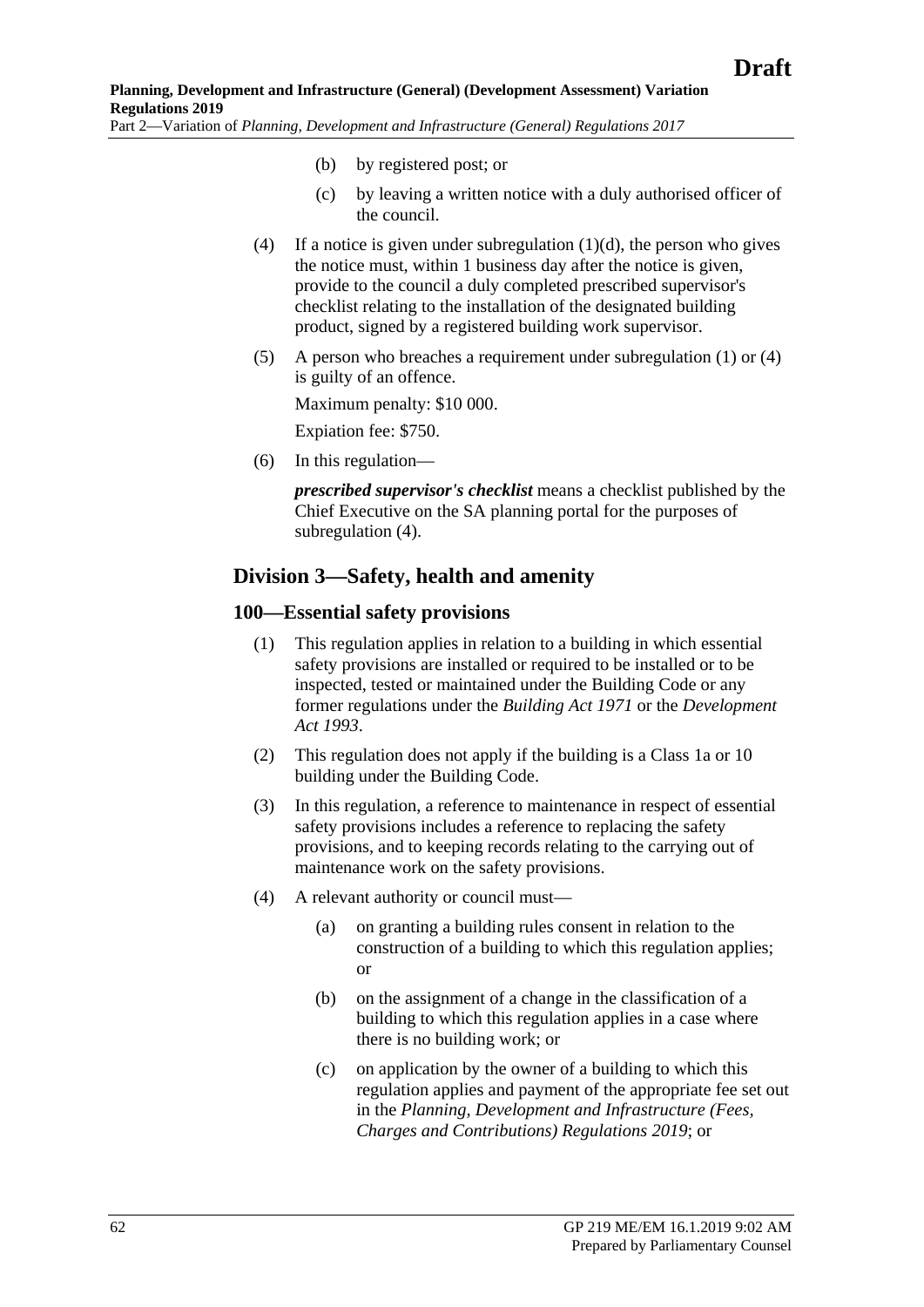(d) on issuing any other certification with respect to building work complying with the Building Rules in a case where this regulation applies,

issue a schedule in the form determined by the Chief Executive for the purposes of this regulation (being a form published by the Chief Executive on the SA planning portal) that specifies—

- (e) the essential safety provisions for the building; and
- (f) the standards or other requirements for maintenance and testing in respect of each of those essential safety provisions as set out in any relevant Ministerial building standard.
- <span id="page-62-3"></span>(5) The owner of a building in which essential safety provisions must be installed must, within 20 business days after installation of those provisions, provide to the council a certificate of compliance for each essential safety provision, in the form determined by the Chief Executive for the purposes of this regulation (being a form published by the Chief Executive on the SA planning portal), signed in accordance with the requirements of the form.
- <span id="page-62-0"></span>(6) The owner must not use or permit the use of a building to which this regulation applies unless maintenance and testing have been carried out in respect of each essential safety provision of the building in accordance with any relevant Ministerial building standard as in force at the time of the consent in respect of the building work in the course of which the essential safety provision was installed or, in the case of a building in which essential safety provisions were required under any former regulations under the *[Development Act](http://www.legislation.sa.gov.au/index.aspx?action=legref&type=act&legtitle=Development%20Act%201993) 1993*, in accordance with the requirements that applied to that building under those regulations.
- <span id="page-62-1"></span>(7) The owner of a building in relation to which a schedule of essential safety provisions has been issued must, within 60 business days after the end of each calendar year, provide to the council adequate proof of the carrying out of maintenance and testing in respect of those safety provisions for that calendar year as required under [subregulation](#page-62-0) (6).
- <span id="page-62-4"></span>(8) An owner complies with [subregulation](#page-62-1) (7) if a certificate in the form determined by the Chief Executive and signed by the owner or the manager of the building, and by the person responsible for carrying out the maintenance and testing, is lodged with the council certifying that maintenance and testing have been carried out in respect of the essential safety provisions of the building for the relevant calendar year as required under [subregulation](#page-62-0) (6).
- <span id="page-62-2"></span>(9) [Subregulation](#page-62-1) (7) does not apply if—
	- (a) the building is a Class 1b building under the Building Code; or
	- (b) the building is a Class 2 building under the Building Code that does not have a rise in storeys exceeding 3 and does not have a floor area exceeding 2 000 square metres; or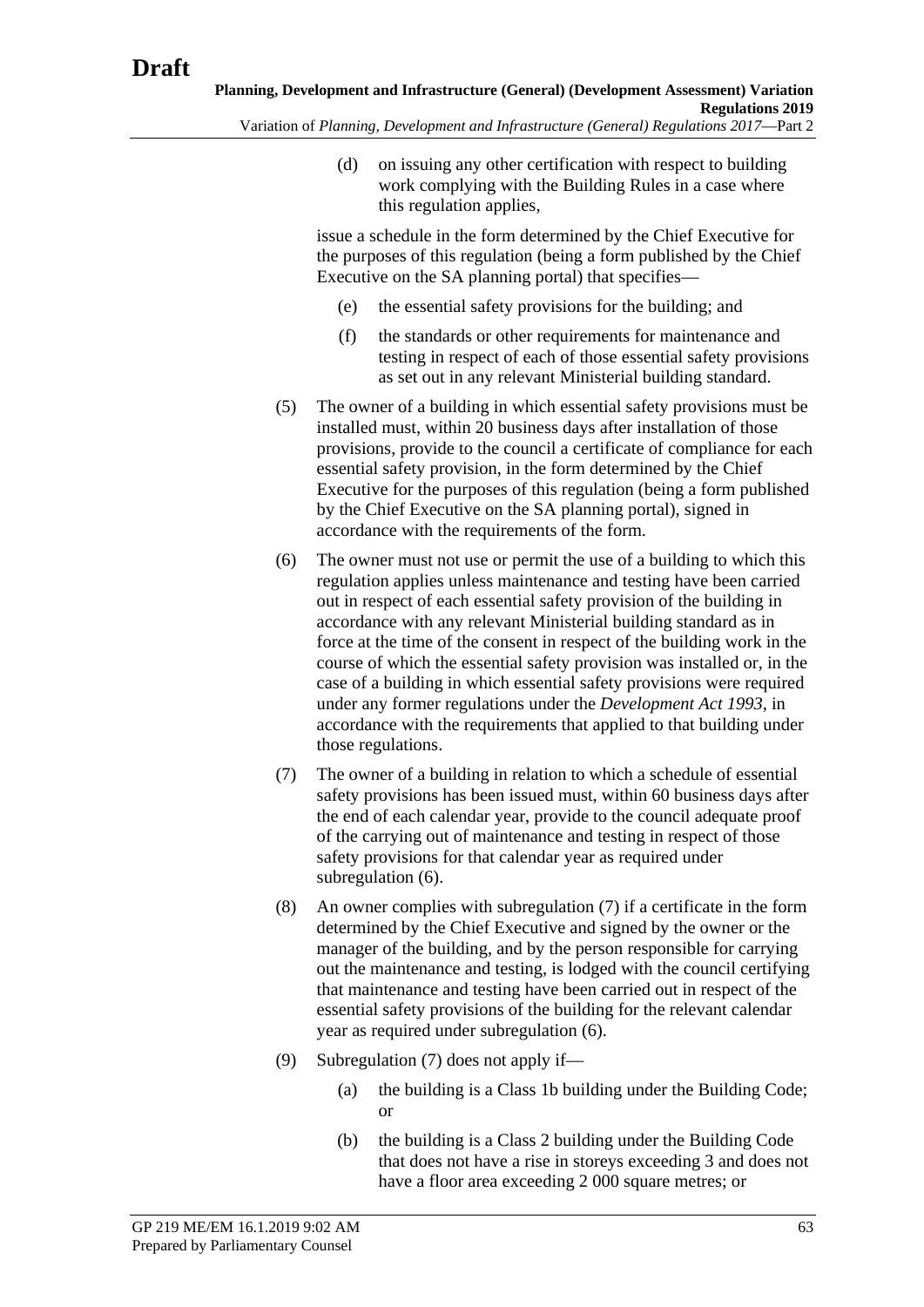(c) the building is a Class 3, 4, 5, 6, 7, 8 or 9b building under the Building Code that does not have a rise in storeys exceeding 2 and does not have a floor area exceeding 500 square metres.

and the building is not subject to a requirement under [subregulation](#page-63-0) (10).

- <span id="page-63-0"></span>(10) Despite [subregulation](#page-62-2) (9), the council may require compliance with [subregulation](#page-62-1) (7) if—
	- (a) the essential safety provisions were installed—
		- (i) under a condition attached to a consent or approval that is expressed to apply by virtue of a variance with the performance requirements of the Building Code; or
		- (ii) as part of a performance solution under the Building Code; or
	- (b) the building has been the subject of a notice under section 157 of the Act.
- (11) A person who fails to comply with a requirement under [subregulation](#page-62-3)  $(5)$ ,  $(6)$ ,  $(7)$  or  $(8)$  is guilty of an offence. Maximum penalty: \$10 000. Expiation fee: \$750.

## **101—Fire safety requirements—smoke alarms in dwellings**

(1) In this regulation—

*approved standard* means—

- (a) Australian Standard 3786 (as in force from time to time); or
- (b) a Ministerial building standard published for the purposes of this regulation.
- (2) This regulation applies to Class 1 and 2 buildings under the Building Code (whenever constructed).
- <span id="page-63-1"></span>(3) Subject to any other requirement in the Building Code, 1 or more smoke alarms complying with an approved standard must be installed in each dwelling that is, or forms part of, a building to which this regulation applies in locations that will provide reasonable warning to occupants of bedrooms in that dwelling so that they may safely evacuate in the event of fire.
- (4) If title of land on which a building to which this regulation applies is situated is transferred, then, within 6 months from the day on which title is transferred, each dwelling that is, or forms part of, the building must have a smoke alarm or smoke alarms in accordance with the requirements of [subregulation](#page-63-1) (3) that are powered through a mains source of electricity (unless the building is not connected to a mains source of electricity) or powered by 10 year life non-replaceable, non-removable permanently connected batteries.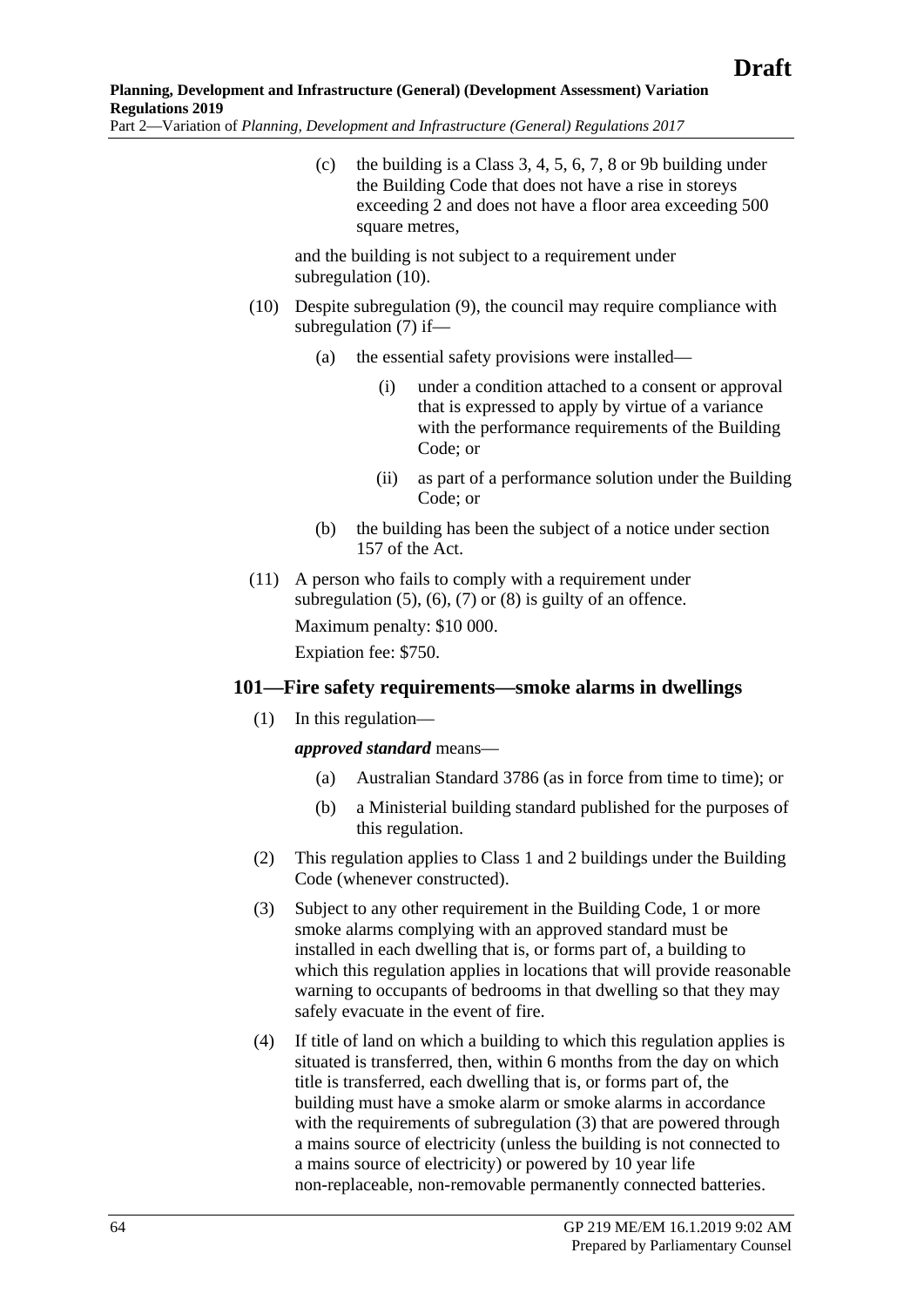Variation of *Planning, Development and Infrastructure (General) Regulations 2017*—Part 2

(5) If a smoke alarm or smoke alarms are not installed in a building to which this regulation applies in accordance with the requirements of this regulation, the owner of the building is guilty of an offence. Maximum penalty: \$750.

Expiation fee: \$150.

- (6) For the purposes of this regulation—
	- (a) the transfer of the interest of—
		- (i) a unit holder of a unit under the *[Strata Titles](http://www.legislation.sa.gov.au/index.aspx?action=legref&type=act&legtitle=Strata%20Titles%20Act%201988)  Act [1988](http://www.legislation.sa.gov.au/index.aspx?action=legref&type=act&legtitle=Strata%20Titles%20Act%201988)*; or
		- (ii) an owner of a community lot under the *[Community](http://www.legislation.sa.gov.au/index.aspx?action=legref&type=act&legtitle=Community%20Titles%20Act%201996)  [Titles Act](http://www.legislation.sa.gov.au/index.aspx?action=legref&type=act&legtitle=Community%20Titles%20Act%201996) 1996*; or
		- (iii) an occupant of a unit in a building unit scheme,

will be taken to be a transfer of title of land; and

- (b) land will be taken to include a unit under the *[Strata Titles](http://www.legislation.sa.gov.au/index.aspx?action=legref&type=act&legtitle=Strata%20Titles%20Act%201988)  Act [1988](http://www.legislation.sa.gov.au/index.aspx?action=legref&type=act&legtitle=Strata%20Titles%20Act%201988)*, a community lot under the *[Community Titles](http://www.legislation.sa.gov.au/index.aspx?action=legref&type=act&legtitle=Community%20Titles%20Act%201996)  Act [1996](http://www.legislation.sa.gov.au/index.aspx?action=legref&type=act&legtitle=Community%20Titles%20Act%201996)* and a unit in a building unit scheme (and to the extent that such a unit or community lot comprises a building, it will be taken that the building is situated on that unit or lot); and
- (c) a unit holder of a unit under the *[Strata Titles Act](http://www.legislation.sa.gov.au/index.aspx?action=legref&type=act&legtitle=Strata%20Titles%20Act%201988) 1988*, an owner of a community lot under the *[Community Titles](http://www.legislation.sa.gov.au/index.aspx?action=legref&type=act&legtitle=Community%20Titles%20Act%201996)  Act [1996](http://www.legislation.sa.gov.au/index.aspx?action=legref&type=act&legtitle=Community%20Titles%20Act%201996)* or an occupant of a unit in a building unit scheme will be taken to be the owner of any building comprising the unit or lot.

# **102—Health and amenity**

(1) In this regulation—

*public sewer* has the same as in the *[Water Industry Act 2012](http://www.legislation.sa.gov.au/index.aspx?action=legref&type=act&legtitle=Water%20Industry%20Act%202012)*.

- (2) The owner of a building must ensure that all sewage and sullage discharged from the building is treated and disposed of in such a manner that the sewage or sullage does not endanger the health of any person or affect the foundation of any building on the site, or any adjacent site.
- (3) A person will be taken to have complied with if—
	- (a) the building is connected to a public sewer; or
	- (b) sewage or sullage discharged from the building is collected, treated and disposed of by means of a waste control system which complies with the requirements of the *[South](http://www.legislation.sa.gov.au/index.aspx?action=legref&type=act&legtitle=South%20Australian%20Public%20Health%20Act%202011)  [Australian Public Health Act 2011](http://www.legislation.sa.gov.au/index.aspx?action=legref&type=act&legtitle=South%20Australian%20Public%20Health%20Act%202011)* and which is installed in a manner approved by the council.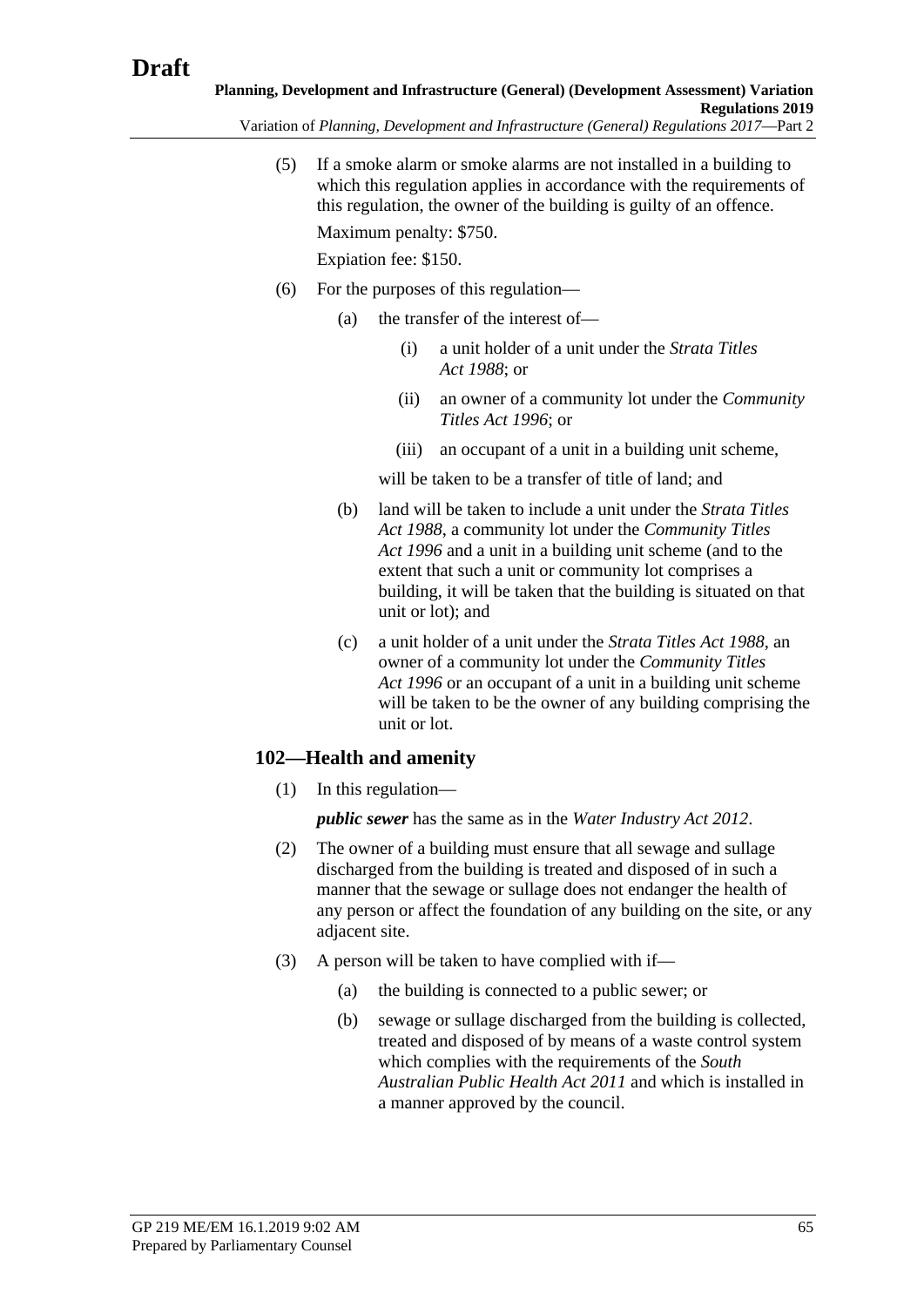## **Division 4—General**

### **103—Building Rules: bushfire prone areas**

For the purposes of Performance Requirement GP5.1 of Volume 1, and P2.3.4 of Volume 2, of the Building Code, a building is in a bushfire prone area if—

- (a) it is in an area identified by the Planning and Design Code for the purposes of this paragraph; or
- (b) it is in an area identified as a general, medium or high bushfire risk area by the Planning and Design Code, or is in an area identified by the Planning and Design Code as an excluded area and is within 500 metres of an area identified as a high bushfire risk area.

### **104—Construction Industry Training Fund**

(1) In this regulation—

*government authority* has the same meaning as in the *[Construction](http://www.legislation.sa.gov.au/index.aspx?action=legref&type=act&legtitle=Construction%20Industry%20Training%20Fund%20Act%201993)  [Industry Training Fund Act](http://www.legislation.sa.gov.au/index.aspx?action=legref&type=act&legtitle=Construction%20Industry%20Training%20Fund%20Act%201993) 1993*.

- <span id="page-65-0"></span>(2) A relevant authority must not issue a building rules consent unless it is satisfied—
	- (a) that the appropriate levy has been paid under the *[Construction Industry Training Fund Act](http://www.legislation.sa.gov.au/index.aspx?action=legref&type=act&legtitle=Construction%20Industry%20Training%20Fund%20Act%201993) 1993*; or
	- (b) that no such levy is payable.
- (3) [Subregulation](#page-65-0) (2) does not apply if—
	- (a) the building work is to be carried out for or on behalf of a government authority by a person or body other than—
		- (i) an officer or employee of a government authority; or
		- (ii) another government authority; and
	- (b) at the time that building rules consent is sought the government authority has not engaged the person or body to carry out that work.
- <span id="page-65-1"></span>(4) If after assessing a proposed development against the building rules the relevant authority is yet to be satisfied that the appropriate levy has been paid under the *[Construction Industry Training Fund](http://www.legislation.sa.gov.au/index.aspx?action=legref&type=act&legtitle=Construction%20Industry%20Training%20Fund%20Act%201993)  Act [1993](http://www.legislation.sa.gov.au/index.aspx?action=legref&type=act&legtitle=Construction%20Industry%20Training%20Fund%20Act%201993)* or is not payable, the relevant authority may notify the applicant that it cannot issue a building rules consent until it is satisfied that the levy has been paid or is not payable.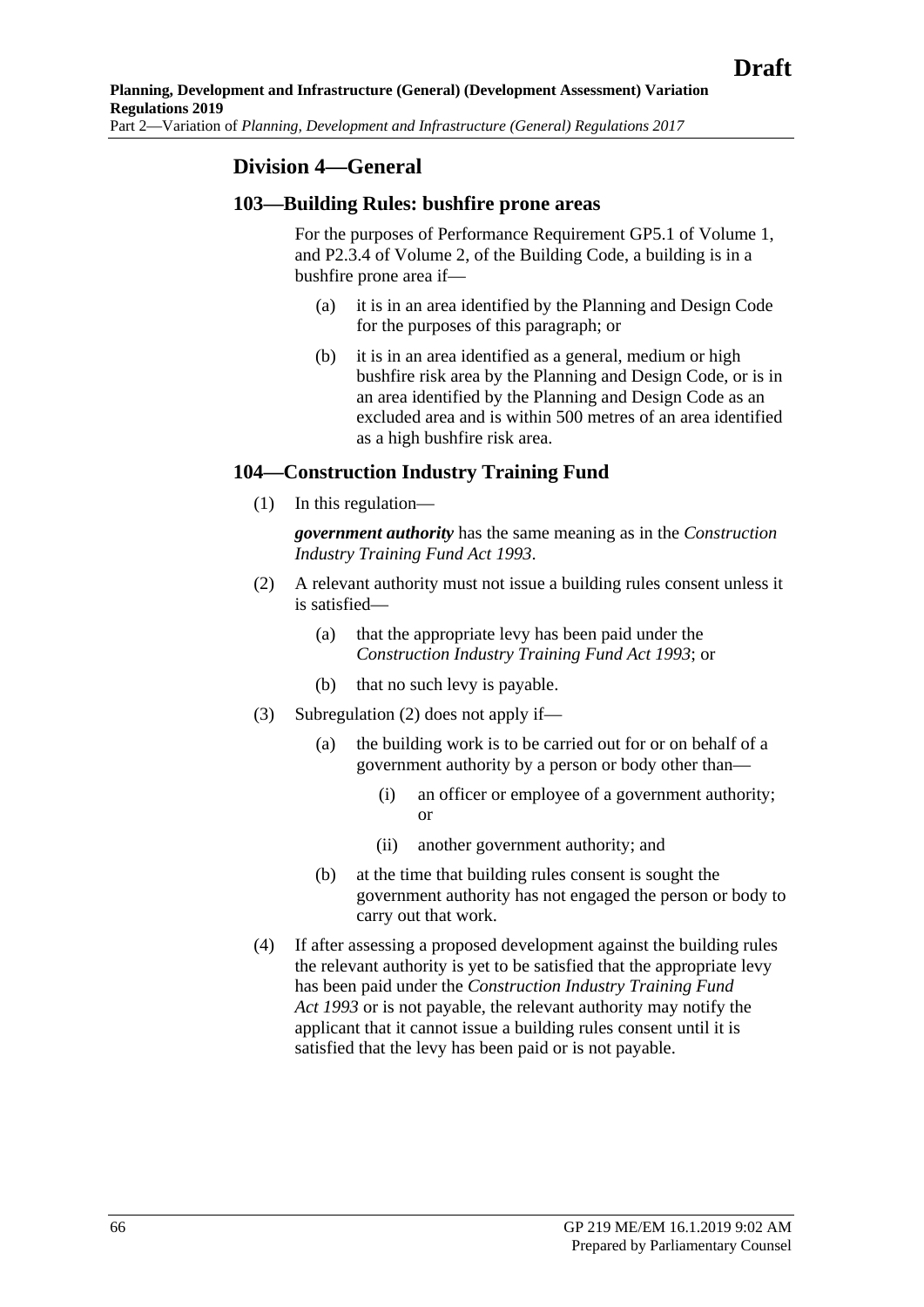- (5) If a notification is given under [subregulation](#page-65-1) (4)—
	- (a) any period between the date of the notification and the date on which satisfactory evidence is provided to the relevant authority pursuant to the notification is not to be included in the time within which the relevant authority is required to decide the application; and
	- (b) if such evidence is not provided to the relevant authority within 20 business days after the date of the notification, the relevant authority may, if it thinks fit, determine that the application has lapsed.

### **105—Fire safety relating to existing class 2 to 9 buildings**

Pursuant to section  $8(2)(b)$  of the Act, section 157 of the Act applies in relation to a class 2 to class 9 building in existence on 19 September 2017 as if it were modified as follows:

- (a) insert after subsection (3):
	- (3a) Despite a preceding subsection, the fire safety of an existing class 2 to class 9 building will be taken to be adequate for the purposes of this section if it complies with the provisions of a Ministerial building standard relating to upgrading health and safety in existing buildings (including any provisions of such a standard that assist in the interpretation or construction of those provisions) to the extent reasonably applicable to the building.
- (b) delete subsection (14) and substitute:
	- (14) Any action taken under this section in relation to an existing class 2 to class 9 building should seek to achieve compliance with the provisions of a Ministerial building standard relating to upgrading health and safety in existing buildings (including any provisions of such a standard that assist in the interpretation or construction of those provisions) to the extent reasonably applicable to the building.

# **Part 11—Classification and occupation of buildings**

## **106—Preliminary**

In this Part—

*council* has the same meaning as in Part 11 of the Act;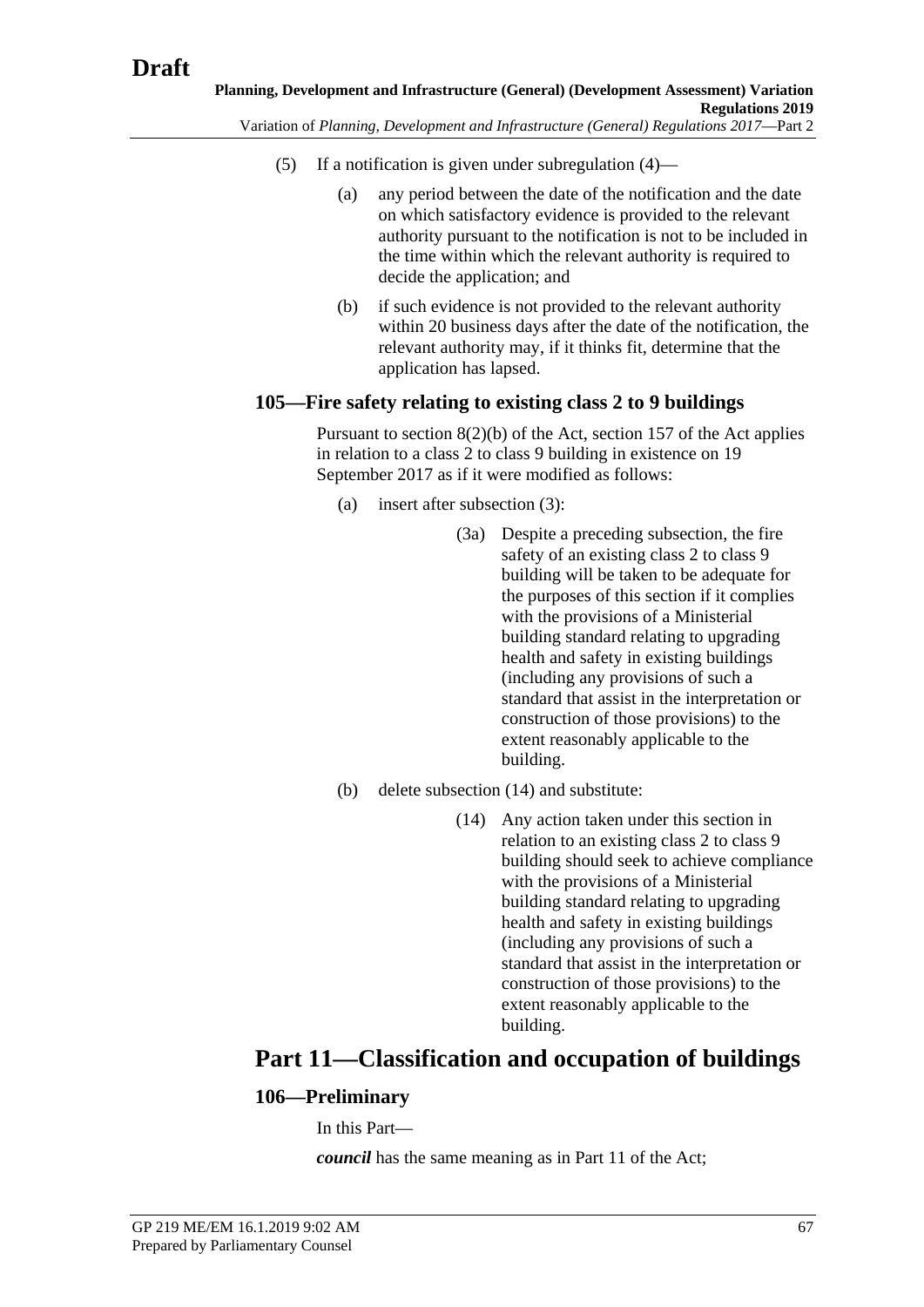#### *designated relevant authority* means any of the following:

- (a) an Accredited professional—building level 1;
- (b) an Accredited professional—building level 2;
- (c) an Accredited professional—building level 3.

### <span id="page-67-0"></span>**107—Classification of buildings**

- (1) The owner of a building to which a classification has not been assigned may apply to the council or a designated relevant authority for assignment of a classification to the building in accordance with the Building Code.
- <span id="page-67-1"></span>(2) An owner of a building may apply for a change in classification of that building (but an application may be subject to the need to obtain an appropriate consent or approval in respect of any associated development).
- (3) An application under [subregulation](#page-67-0) (1) or [\(2\)](#page-67-1) must—
	- (a) specify the existing classification (if any), and the classification which is being sought; and
	- (b) be accompanied by—
		- (i) such details, particulars, plans, drawings, specifications, certificates and other documents as the council or designated relevant authority may reasonably require to determine the building's classification; and
		- (ii) the appropriate fee under the *Planning, Development and Infrastructure (Fees, Charges and Contributions) Regulations 2019*.
- (4) Subject to [subregulation](#page-67-2) (5), a council or a designated relevant authority must assign the appropriate classification under the Building Code to a building if satisfied, on the basis of the owner's application, and accompanying documentation, that the building, in respect of the classification applied for, possesses the attributes appropriate to its present or intended use.
- <span id="page-67-2"></span>(5) If an application under this regulation is made in respect of an existing class 2 to class 9 building, the council or designated relevant authority may require the applicant to satisfy it that the provisions of any relevant Ministerial building standard relating to upgrading health and safety in existing buildings has been complied with (to the extent reasonably applicable to the building and its present or intended use).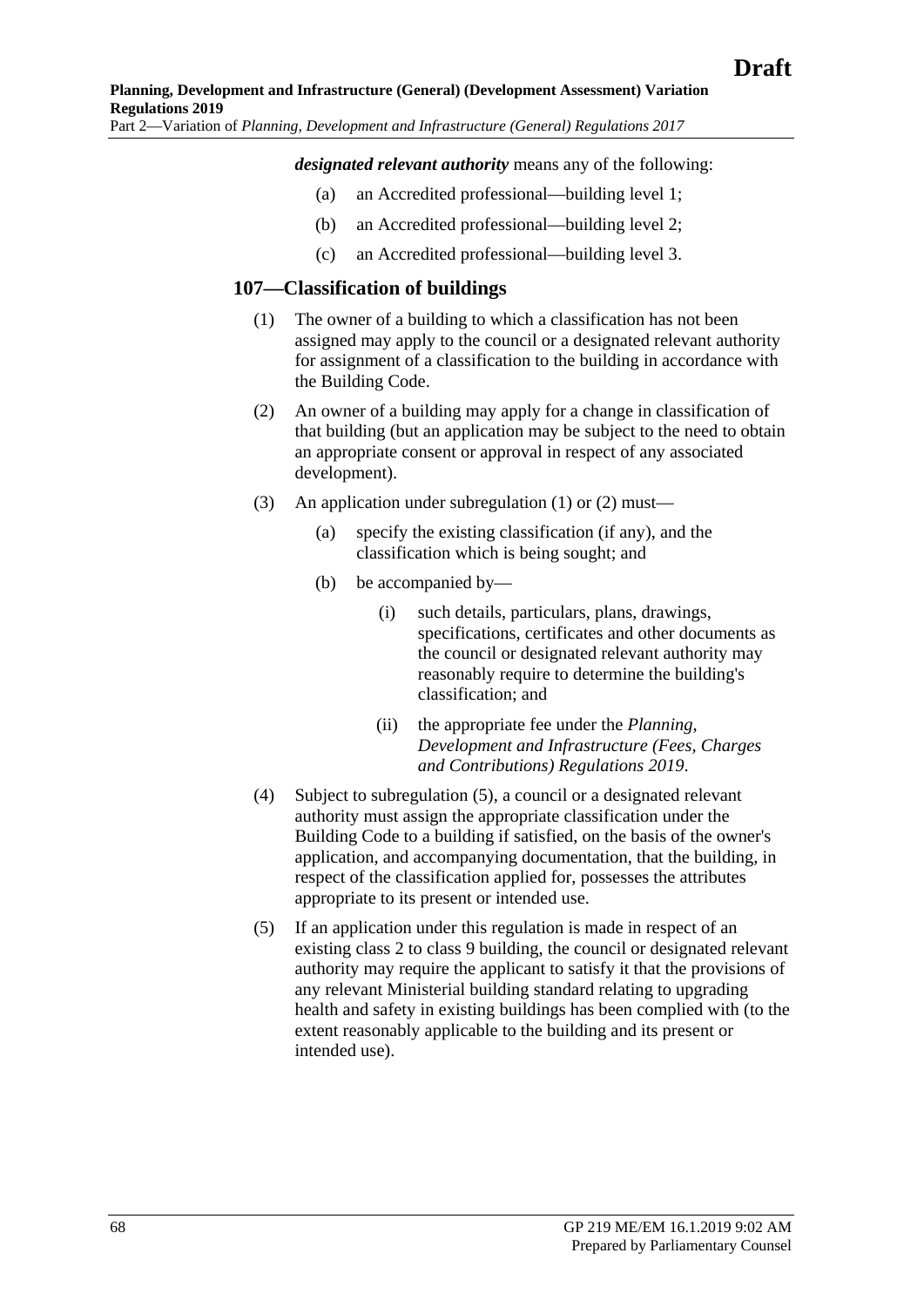Variation of *Planning, Development and Infrastructure (General) Regulations 2017*—Part 2

- (6) On assigning a classification to a building (or part of a building), a council or designated relevant authority must, if relevant, determine and specify in the notice to the owner under section 151(3) of the Act—
	- (a) the maximum number of persons who may occupy the building (or part of the building); and
	- (b) if the building has more than 1 classification—the part or parts of the building to which each classification relates and the classifications currently assigned to the other parts of the building.

## **108—Certificates of occupancy**

- (1) Pursuant to section  $152(1)(a)$  of the Act, a certificate of occupancy is not required in respect of a Class 10 building under the Building Code.
- <span id="page-68-1"></span><span id="page-68-0"></span>(2) Pursuant to section 152(3)(b) of the Act, the following documentation is required:
	- (a) a copy of a Statement of Compliance, duly completed in accordance with the requirements of Schedule 13, that relates to any relevant building work, together with any documentation required under [regulation](#page-42-3) 60(8)(c);
	- (b) unless already provided—a copy of any certificate of compliance under [regulation](#page-62-3) 100(5) (if relevant);
	- (c) if the development has been approved subject to conditions, such evidence as the council may reasonably require to show that the conditions have been satisfied;
	- (d) if the application relates to the construction or alteration of part of a building and further building work is envisaged in respect of the remainder of the building, such evidence as the council may reasonably require to show—
		- (i) in the case of a building more than 1 storey—that the requirements of any relevant Ministerial building standard have been complied with; or
		- (ii) in any other case—that the building is suitable for occupation.
- <span id="page-68-2"></span>(3) A council may, other than in relation to a designated building on which building work involving the use of a designated building product is carried out after 12 March 2018, dispense with the requirement to provide a Statement of Compliance under [subregulation](#page-68-1)  $(2)(a)$  if—
	- (a) the council is satisfied that a person required to complete 1 or both parts of the statement has refused or failed to complete that part and that the person seeking the issuing of the certificate of occupancy has taken reasonable steps to obtain the relevant certification or certifications; and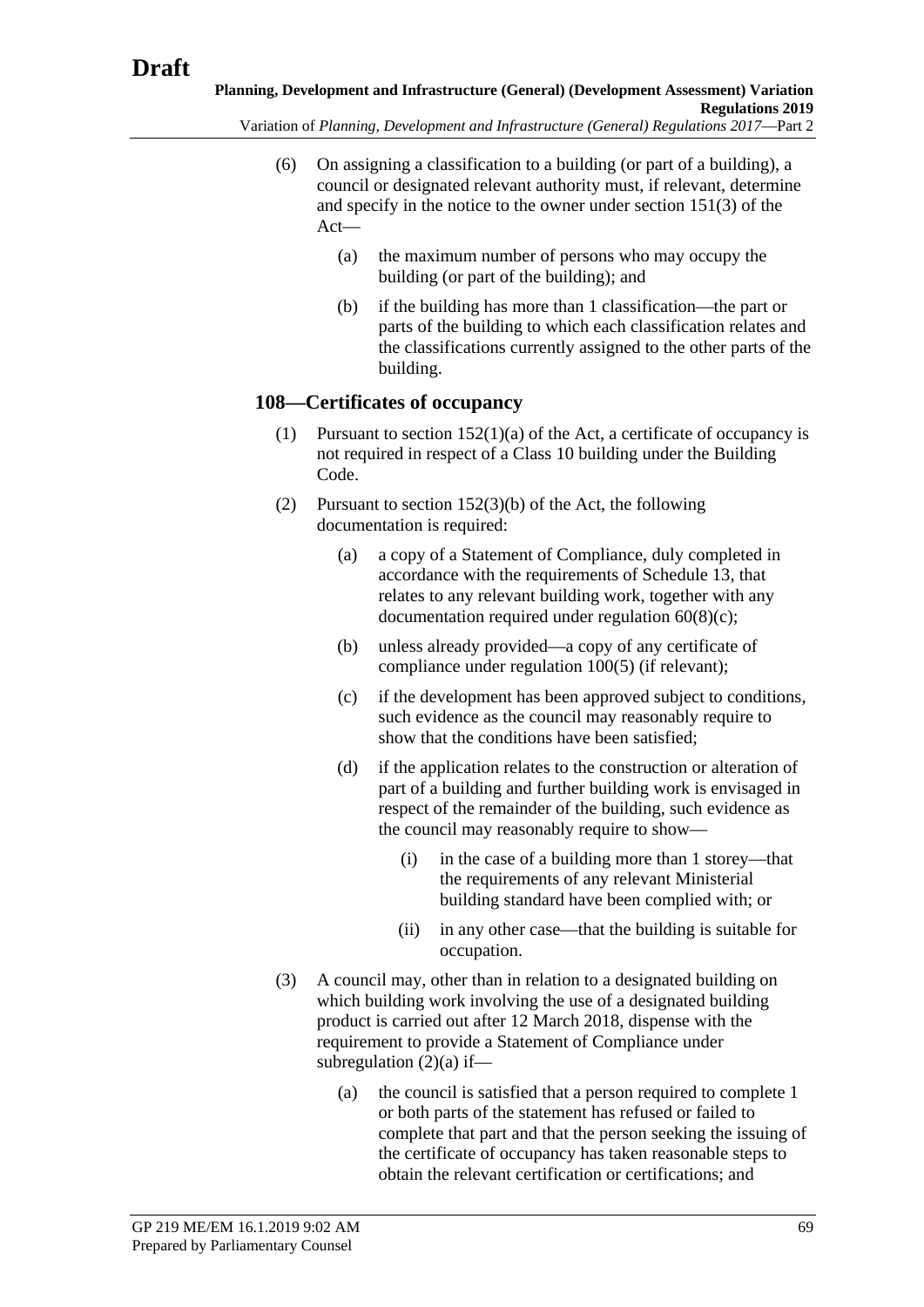- (b) it appears to the council, after undertaking an inspection, that the relevant building is suitable for occupation.
- <span id="page-69-0"></span> $(4)$  If—
	- (a) a building is—
		- (i) to be equipped with a booster assembly for use by a fire authority; or
		- (ii) to have installed a fire alarm that transmits a signal to a fire station or to a monitoring service approved by the relevant authority; and
	- (b) facilities for fire detection, fire fighting or the control of smoke must be installed in the building pursuant to an approval under the Act,

the council must not grant a certificate of occupancy unless or until it has sought a report from the fire authority as to whether those facilities have been installed and operate satisfactorily.

- (5) If a report is not received from the fire authority within 15 business days, the council may presume that the fire authority does not desire to make a report.
- (6) The council must have regard to any report received from a fire authority under [subregulation](#page-69-0) (4) before it issues a certificate of occupancy.
- (7) Pursuant to section 152(8) of the Act, an application for the issue of a certificate of occupancy should be decided—
	- (a) unless [paragraph](#page-69-1) (b) applies—within 5 business days from the day on which all documentation required by the council under [subregulation](#page-68-0) (2) is received by the council; or
	- (b) if the council must seek a report from a fire authority under [subregulation](#page-69-0) (4)—within 20 business days from the day on which all documentation required by the council under [subregulation](#page-68-0) (2) is received by the council.
- <span id="page-69-1"></span>(8) A certificate of occupancy will be in the form determined by the Chief Executive for the purposes of this regulation (being a form published by the Chief Executive on the SA planning portal).
- <span id="page-69-2"></span>(9) Pursuant to section 152(13) of the Act, a council may revoke a certificate of occupancy—
	- $(a)$  if—
		- (i) there is a change in the use of the building; or
		- (ii) the classification of the building changes; or
		- (iii) building work involving an alteration or extension to the building that will increase the floor area of the building by more than 300 square metres is about to commence, or is being or has been carried out; or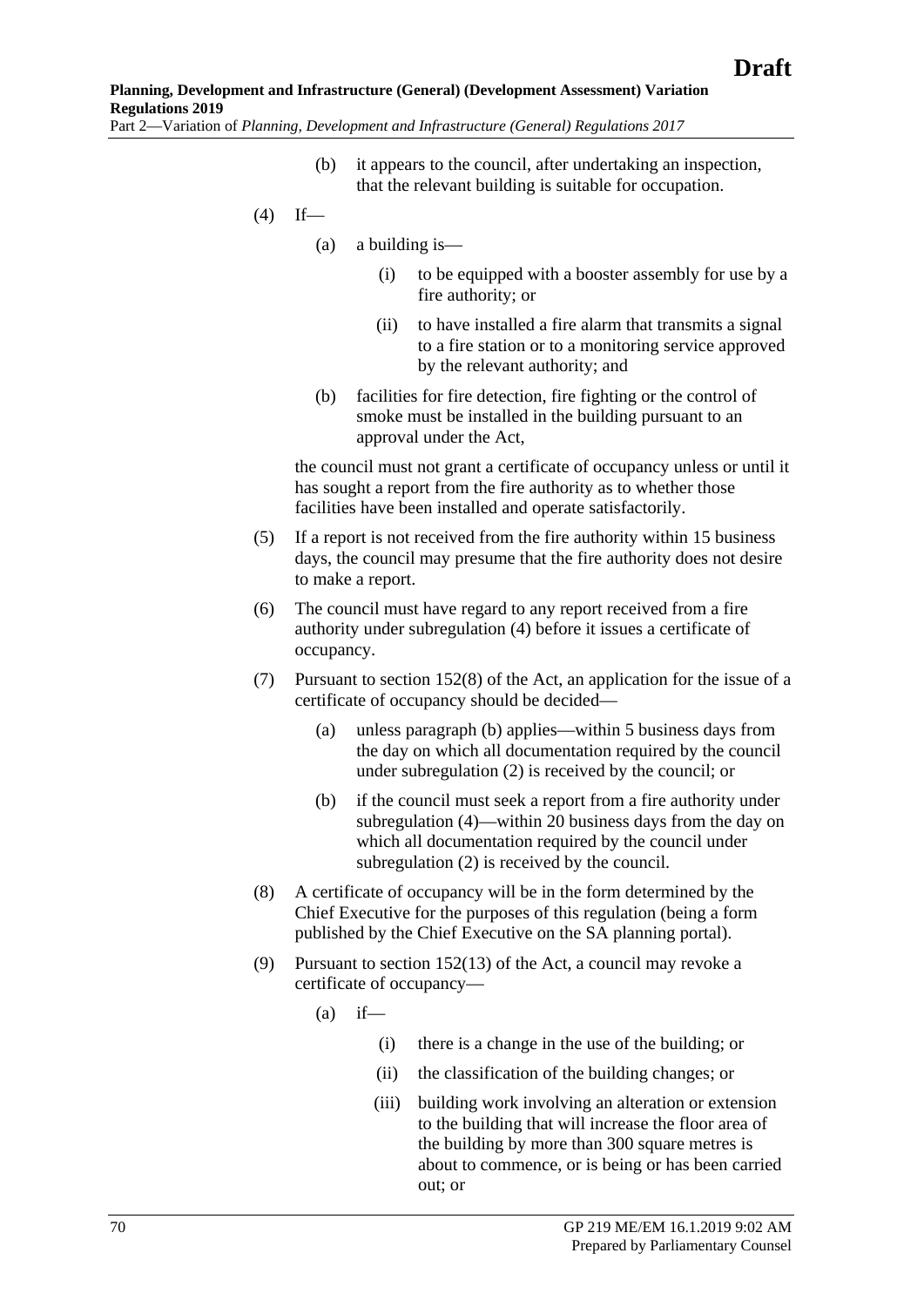(iv) the building is about to undergo, or is undergoing or

has undergone, major refurbishment,

and the council considers that in the circumstances the certificate should be revoked and a new certificate sought; or

- (b) if the council considers that the building is no longer suitable for occupation because of building work undertaken, or being undertaken, on the building, or because of some other circumstance; or
- (c) if a schedule of essential safety provisions has been issued in relation to the building and the owner of the building has failed to comply with the requirements of [regulation](#page-62-1) 100(7); or
- (d) if the council considers—
	- (i) that a condition attached to a relevant development authorisation has not been met, or has been contravened, and that, in the circumstances, the certificate should be revoked; or
	- (ii) that a condition attached to the certificate of occupancy has not been met, or has been contravened, or is no longer appropriate.
- (10) Subject to [subregulation](#page-70-0) (11), a reference in this regulation to a council will be taken to include a reference to a building certifier acting pursuant to section 154 of the Act.
- (11) [Subregulations](#page-68-2) (3) and [\(9\)](#page-69-2) only apply to councils.

## <span id="page-70-0"></span>**109—Statement of Compliance**

(1) In this regulation—

*notice of completion* means a notice of completion of building work under [regulation](#page-60-3) 99(1)(e).

- (2) This regulation does not apply to a Class 10 building under the Building Code.
- <span id="page-70-2"></span>(3) Subject to [subregulation](#page-70-1) (4), if building work is carried out in a case where this regulation applies, a duly completed Statement of Compliance under Schedule 13 must be provided to the relevant authority under [subregulation](#page-71-0) (5) when a notice of completion with respect to the building work is given.
- <span id="page-70-1"></span>(4) If a Class 1a building under the Building Code (or part of such a building) has not been previously occupied and the building (or part) is occupied before a notice of completion with respect to the building work has been given, a duly completed Statement of Compliance must be provided to the relevant authority under [subregulation](#page-71-0) (5) within 10 business days after the building (or part) is occupied.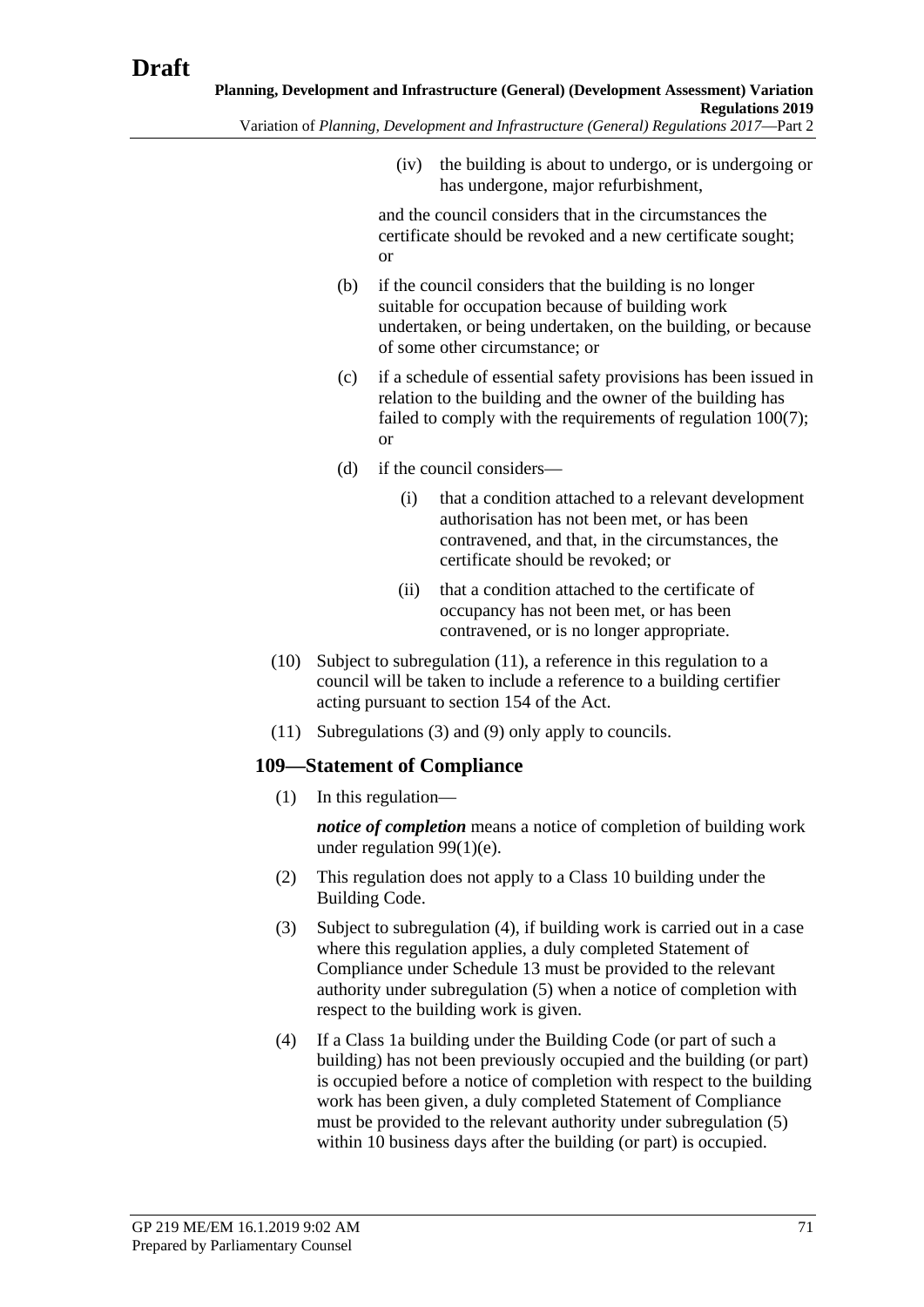- <span id="page-71-0"></span>(5) For the purposes of [subregulation](#page-70-2) (3) or [\(4\),](#page-70-1) the relevant authority is—
	- (a) if a building certifier was the relevant authority for the purposes of the assessment of the building work against the provisions of the Building Rules—that building certifier; or
	- (b) in any other case—the council.
- (6) A Statement of Compliance provided under this regulation must be accompanied by any certificates, reports or other documents that the relevant authority, by written notice issued at the time that the relevant building rules consent was given, indicated would need to be furnished at the time of the provision of the statement under this regulation.
- <span id="page-71-1"></span>(7) A Statement of Compliance must be completed as follows:
	- (a) Part A of the statement must be signed by the licensed building work contractor responsible for carrying out the relevant building work or, if there is no such person, by a registered building work supervisor or a building certifier;
	- (b) Part B must be signed by the owner of the relevant land, or by someone acting on his or her behalf.
- (8) For the purposes of [subregulation](#page-71-1)  $(7)(a)$ , a licensed building work contractor (the *contractor*) will be taken to be responsible for carrying out building work if the contractor has responsibility for—
	- (a) performing the work; or
	- (b) engaging another person to perform the work in a situation where the contractor retains overall responsibility for the work.
- (9) For the purposes of Part A of the Statement of Compliance, *service connections* are connections to any of the following:
	- (a) a public electricity source;
	- (b) water/sewerage infrastructure (within the meaning of the *[Water Industry Act](http://www.legislation.sa.gov.au/index.aspx?action=legref&type=act&legtitle=Water%20Industry%20Act%202012) 2012*);
	- (c) a sewerage system or waste control system which complies with the requirements of the *[South Australian Public Health](http://www.legislation.sa.gov.au/index.aspx?action=legref&type=act&legtitle=South%20Australian%20Public%20Health%20Act%202011)  Act [2011](http://www.legislation.sa.gov.au/index.aspx?action=legref&type=act&legtitle=South%20Australian%20Public%20Health%20Act%202011)*;
	- (d) a public telecommunications system;
	- (e) any other public service or facility provided by an authority or utility.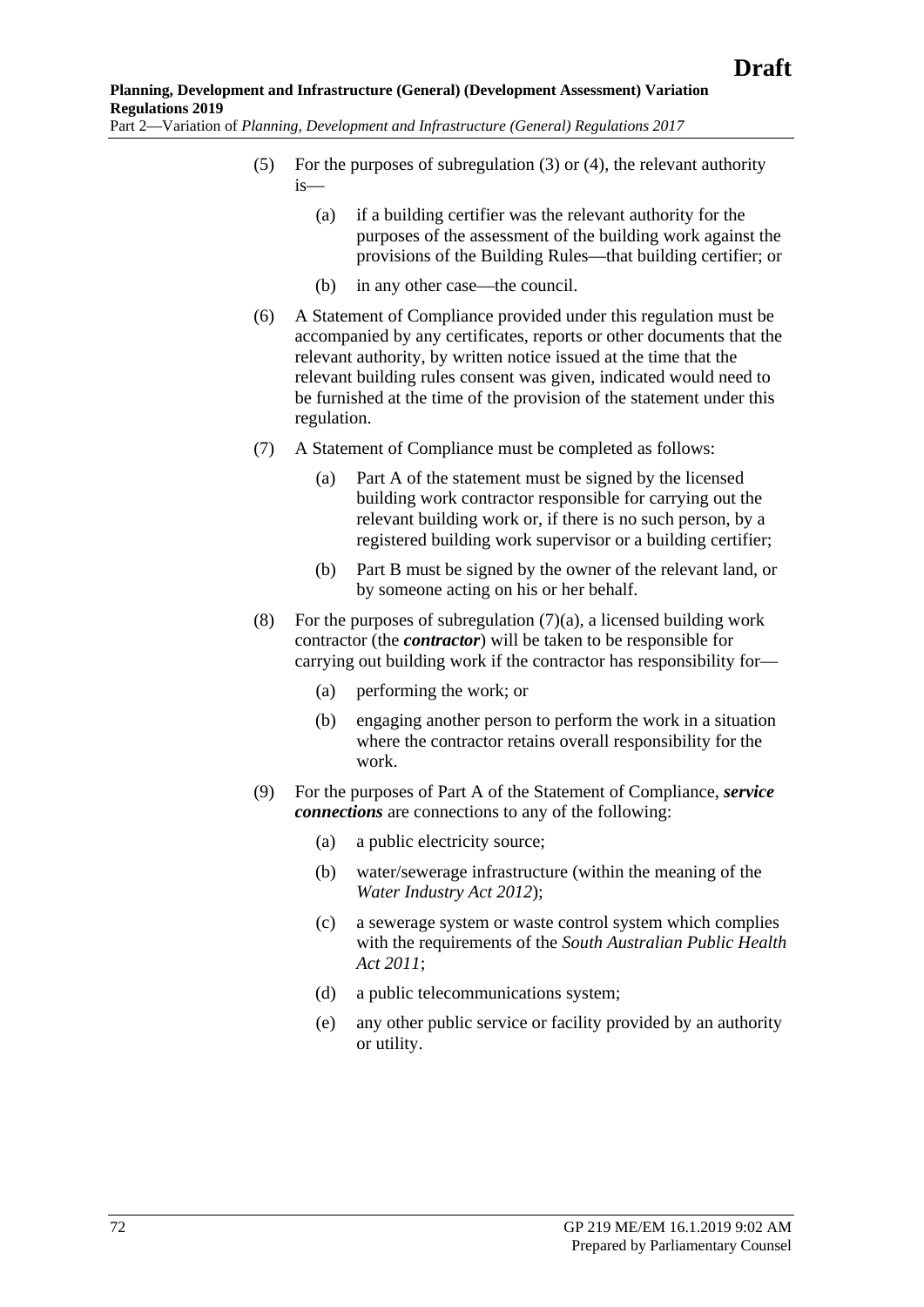(10) If a requirement of this regulation is not complied with, the owner of the relevant land is guilty of an offence unless they establish that the failure to comply with the relevant requirement is due to the act or omission of another person.

Maximum penalty: \$10 000.

Expiation fee: \$750.

**Note—**

1 See definition of *construct* under the Act.

# **Part 12—Crown development**

### **110—Exclusions from the definition of State agency**

For the purposes of section 131(1) of the Act, the following bodies are excluded from the ambit of the definition of *State agency*:

- (a) The South Australian Housing Trust;
- (b) The South Australian Totalizator Agency Board

**Drafting note—**

This list is subject to review.

### **111—Developments excluded from approval and notice**

- (1) For the purposes of section 131(4) of the Act (but subject to this regulation), the various forms of development specified in Schedule 14, when carried on by a prescribed agency, are excluded from the provisions of section 131 of the Act.
- (2) For the purposes of section 131(28)(a) of the Act, the various forms of development set out in Schedule 14 clause 5are declared to be minor works of a prescribed kind.
- <span id="page-72-0"></span>(3) If a prescribed agency proposes to undertake any building work which is within the ambit of Schedule 14 and to be undertaken within the area of a council, the prescribed agency must, before commencing that building work—
	- (a) give notice of the proposed building work to the council for the area in which the building work is to be undertaken; and
	- (b) furnish the council with—
		- (i) a description of the nature of the proposed work; and
		- (ii) so far as may be relevant, details of the location, siting, layout and appearance of the proposed work.
- (4) [Subregulation](#page-72-0) (3) does not apply if the building work is within the ambit of Schedule 4, Schedule 5 or Schedule 7.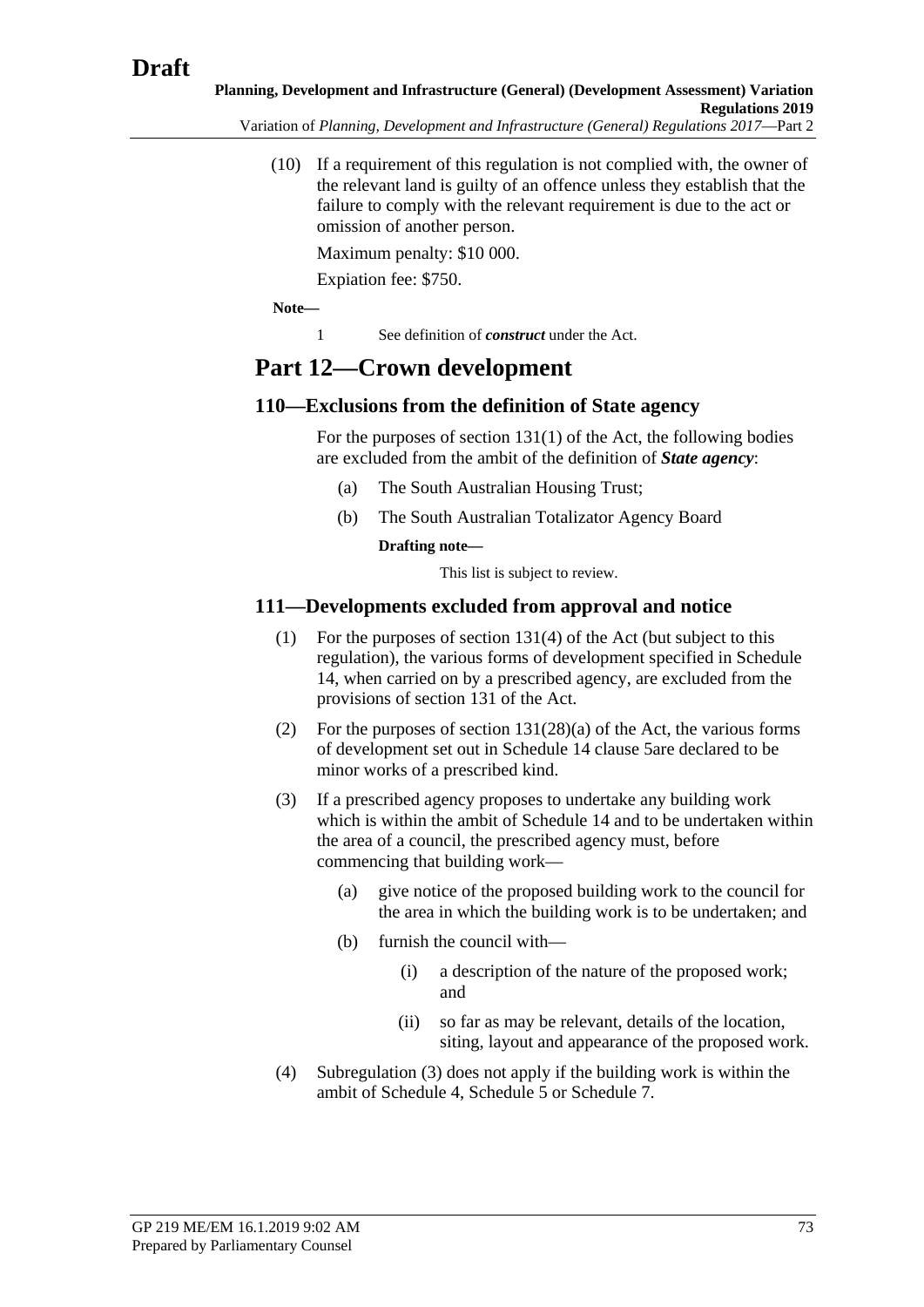(5) In this regulation—

*prescribed agency* means—

- (a) a State agency within the meaning of section 131 of the Act; or
- (b) a person who is acting under a specific endorsement of a State agency under section  $131(2)(c)$  of the Act.

#### **112—Development in Riverbank Zone**

For the purposes of section 131(28)(b) of the Act, the part of the *Institutional District* of the City of Adelaide constituted by the whole of the Riverbank Zone is identified.

**Note—**

Section 131(30) of the Act provides that a regulation under section 131(28)(b) cannot apply with respect to any part of the Institutional District of the City of Adelaide that is under the care, control or management of The Corporation of the City of Adelaide.

#### <span id="page-73-0"></span>**113—General scheme**

- (1) An application under section 131(2) of the Act must be in a form determined by the Minister.
- (2) For the purposes of section 131(2) and (6) of the Act, the prescribed particulars are—
	- (a) a description of the nature of the proposed development; and
	- (b) details of the location, siting, layout and appearance of the proposed work; and
	- (c) if the proposed development is for the purposes of the provision of electricity generating plant with a generating capacity of more than 5 MW that is to be connected to the State's power system—a certificate from the Technical Regulator certifying that the proposed development conplies with the requirements of the Technical Regulator in relation to the security and stability of the State's power system.
- (3) In [subregulation](#page-73-0) (2)—
	- (a) a reference to *electricity generating plant* is a reference to electricity generating plant within the ambit of paragraph (a) of the definition of *electricity infrastructure* in section 4(1) of the *[Electricity Act 1996](http://www.legislation.sa.gov.au/index.aspx?action=legref&type=act&legtitle=Electricity%20Act%201996)*; and
	- (b) *power system* has the same meaning as in the *[Electricity Act](http://www.legislation.sa.gov.au/index.aspx?action=legref&type=act&legtitle=Electricity%20Act%201996)  [1996](http://www.legislation.sa.gov.au/index.aspx?action=legref&type=act&legtitle=Electricity%20Act%201996)*.
- (4) A notice under section 131(6) of the Act must be given to the council within 3 business days after the relevant application is lodged with the Commission.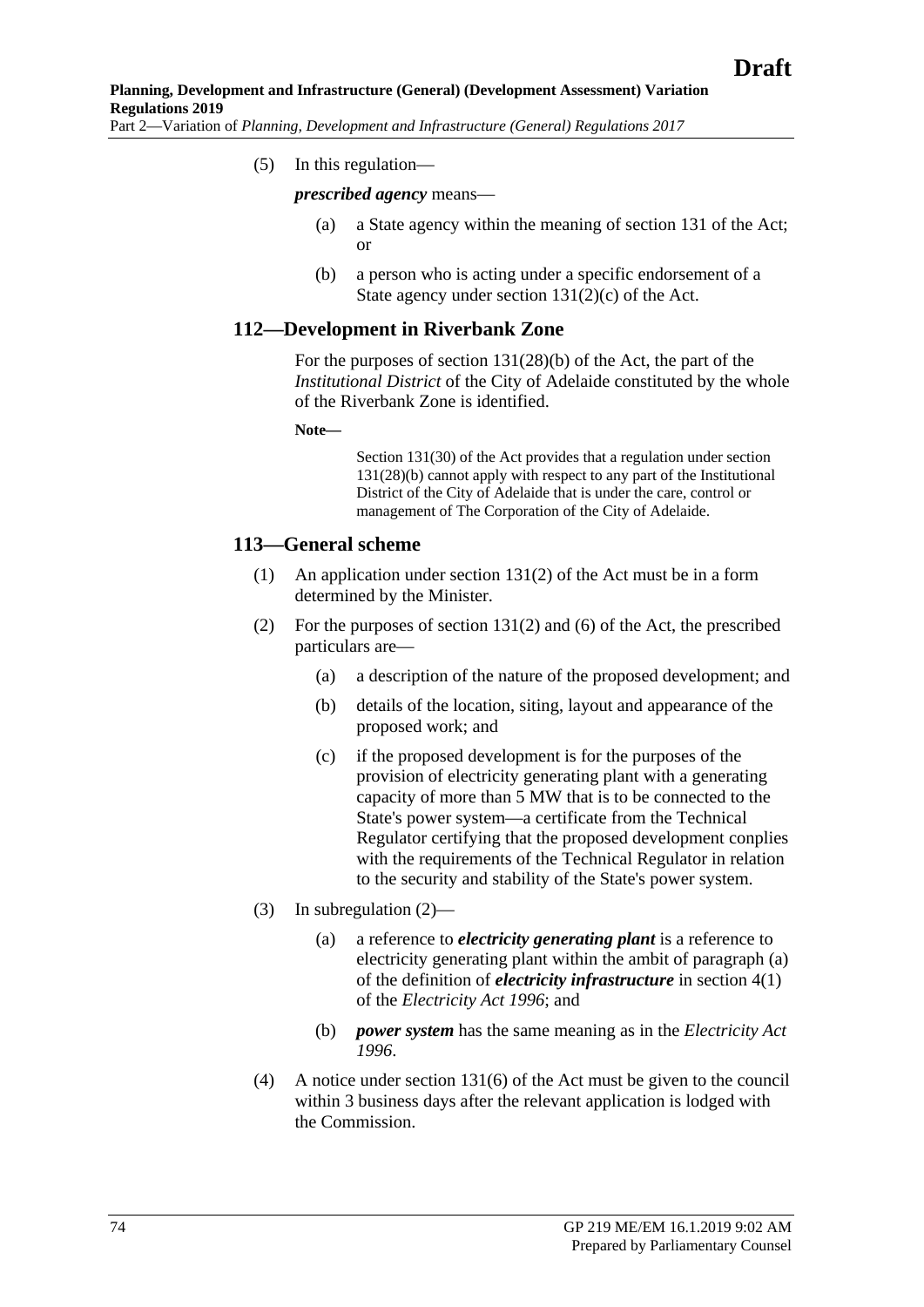- (5) For the purposes of section 131(10) of the Act, if an application relates to development of a class prescribed under Schedule 9, the Commission must refer the application, together with a copy of any relevant information provided by the State agency, to the relevant body under that Schedule for comment and report within the period of 30 business days (and this period will also be the period that applies under section 131(12) of the Act).
- (6) For the purposes of section  $131(13)(a)$  of the Act, the requirement to give public notice includes the requirement to place a notice on the land, in a form determined by the Commission, as soon as may be reasonably possible after the relevant notice under regulation 3H(b) is published on the SA planning portal (and the Commission may then cause the sign to be removed at a later time determined by the Commission).
- (7) For the purposes of section 131(17) of the Act, the period of 3 months is prescribed.
- (8) A building certifier must not act under section 131(20) of the Act unless the building certifier is an accredited professional who would be qualified to give building consent in relation to the building work if the accredited professional were acting as a relevant authority in the particular case.
- <span id="page-74-0"></span>(9) For the purposes of section 131(22)(b) of the Act, the following are prescribed criteria when considering a variance with the Building Rules:
	- (a) that the provisions of the Building Rules are inappropriate to the particular building or building work, or that the proposed building work fails to conform with the Building Rules only in minor respects;
	- (b) that the variance is justifiable having regard to the performance requirements of the Building Code and would achieve the objects of the Act as effectively, or more effectively, than if the variance were not to be allowed.
- (10) Despite [subregulation](#page-74-0) (9), if in considering a matter under section 131(21) of the Act an inconsistency exists between the Building Rules and the Planning and Design Code in relation to a State heritage place or a local heritage place—
	- (a) the Planning and Design Code prevails and the Building Rules must not be applied to the extent of the inconsistency; but
	- (b) the person acting under that subsection must ensure, so far as is reasonably practicable, that standards of building soundness, occupant safety and amenity are achieved that are as good as can reasonably be achieved in the circumstances.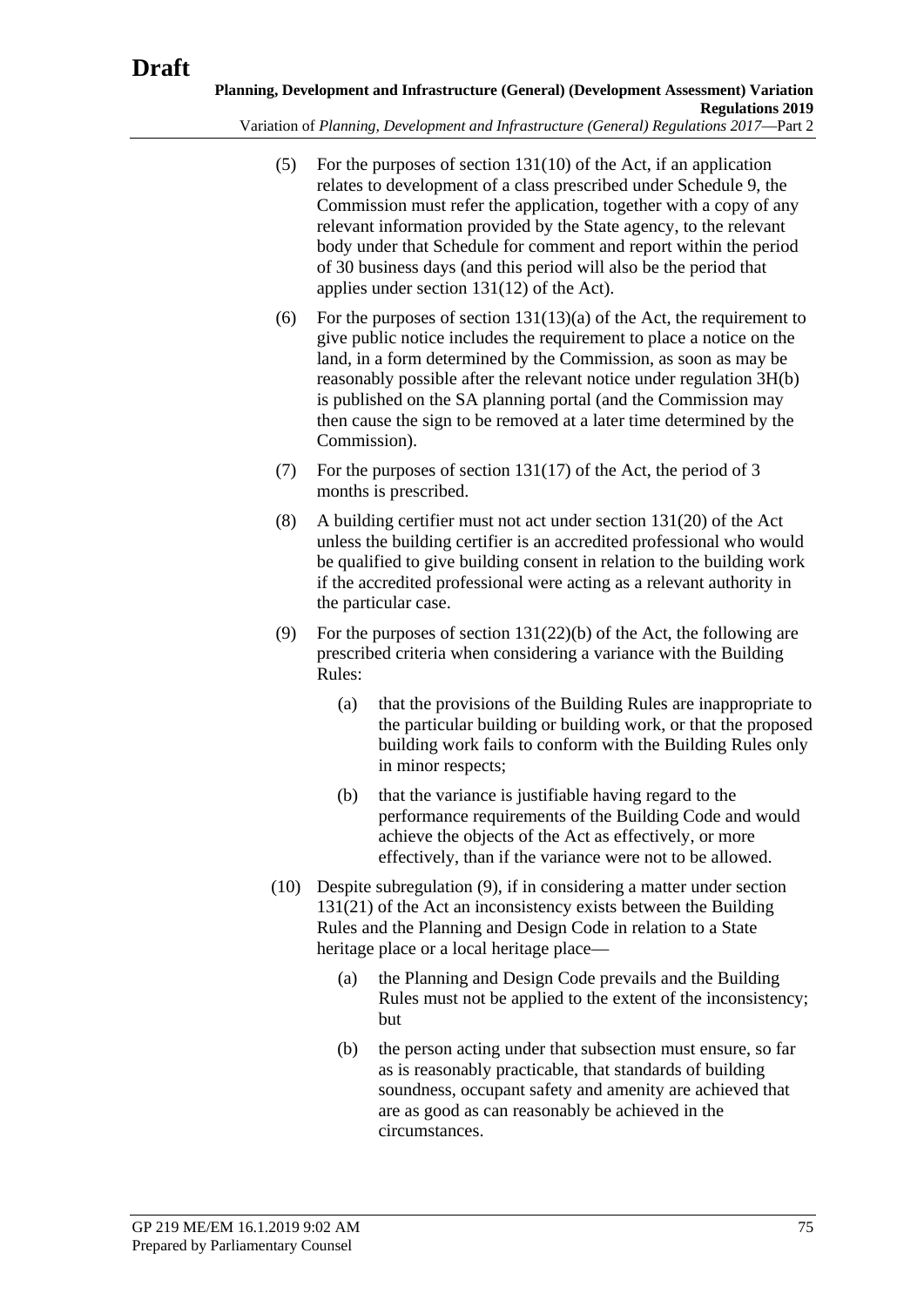### <span id="page-75-1"></span>**114—Lapse of approval**

- <span id="page-75-0"></span>(1) Subject to this regulation, an approval under section 131 of the Act (whether subject to conditions or not) will lapse at the expiration of—
	- (a) subject to the operation of [paragraph](#page-75-0) (b)—12 months from the date of the approval; or
	- (b) if the relevant development has been lawfully commenced by substantial work on the site of the development within 12 months from the date of the approval—3 years from the date of the approval, unless the development has been substantially or fully completed within those 3 years (in which case the approval will not lapse).
- <span id="page-75-2"></span>(2) Subject to this regulation, an approval for the proposed division of land will lapse at the expiration of 3 years from the date of the approval.
- (3) A period prescribed under [subregulation](#page-75-1) (1) or [\(2\)](#page-75-2) may be extended by the Minister—
	- (a) when the relevant approval is given; or
	- (b) at such later time as may be appropriate.

## **Part 13—Mining**

#### <span id="page-75-5"></span><span id="page-75-3"></span>**115—Mining production tenements**

- (1) Pursuant to section 160(2) of the Act, the appropriate Authority must refer an application for a mining production tenement to the Minister for advice if the land to be comprised in the tenement is situated in—
	- (a) those parts of the State described in Schedule 15, other than in a regional reserve under the *[National Parks and Wildlife](http://www.legislation.sa.gov.au/index.aspx?action=legref&type=act&legtitle=National%20Parks%20and%20Wildlife%20Act%201972)  Act [1972](http://www.legislation.sa.gov.au/index.aspx?action=legref&type=act&legtitle=National%20Parks%20and%20Wildlife%20Act%201972)*; or
	- (b) an area of a council not described in Schedule 15 and the council, after consultation with the appropriate Authority, objects to the granting of the tenement within a period of 30 business days from the date on which the council receives notice of the application.
- <span id="page-75-6"></span><span id="page-75-4"></span>(2) For the purposes of section 160(2) of the Act, the appropriate Authority must refer a proposed statement of environmental objectives under the *[Petroleum and Geothermal Energy Act](http://www.legislation.sa.gov.au/index.aspx?action=legref&type=act&legtitle=Petroleum%20and%20Geothermal%20Energy%20Act%202000) 2000* to the Minister for advice if an area to which the statement of environmental objectives would apply is within a part of the State described in Schedule 15, other than in a regional reserve under the *[National Parks and Wildlife Act](http://www.legislation.sa.gov.au/index.aspx?action=legref&type=act&legtitle=National%20Parks%20and%20Wildlife%20Act%201972) 1972*.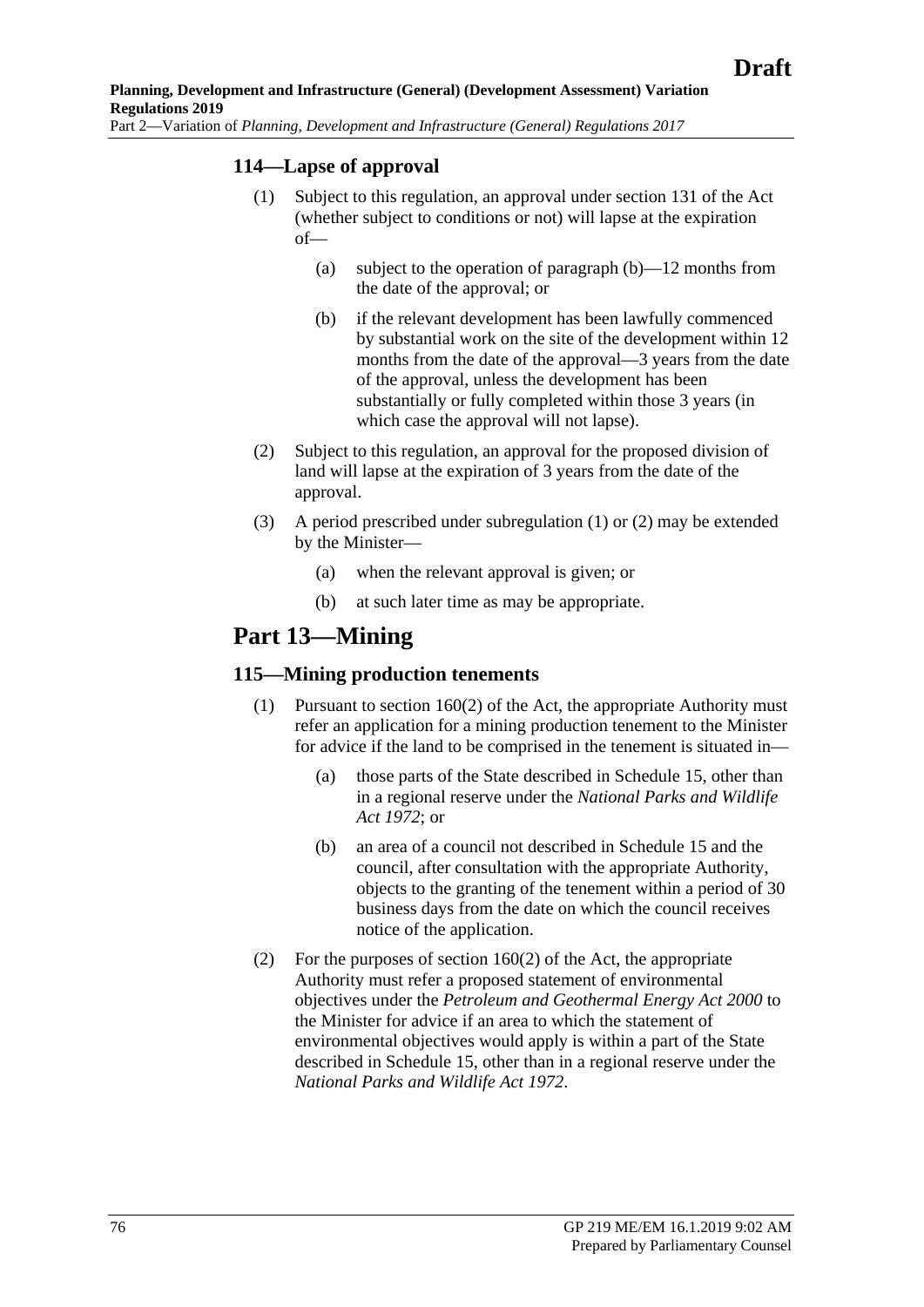- <span id="page-76-0"></span>(3) However, in a case arising under the *[Petroleum and Geothermal](http://www.legislation.sa.gov.au/index.aspx?action=legref&type=act&legtitle=Petroleum%20and%20Geothermal%20Energy%20Act%202000)  [Energy Act](http://www.legislation.sa.gov.au/index.aspx?action=legref&type=act&legtitle=Petroleum%20and%20Geothermal%20Energy%20Act%202000) 2000*, [subregulations](#page-75-3) (1) and [\(2\)](#page-75-4) operate subject to the
	- following qualifications: (a) the appropriate Authority may determine not to refer an application for a mining production tenement to the Minister under [subregulation](#page-75-5)  $(1)(a)$  if a proposed statement of environmental objectives that covers the activities to be undertaken under the tenement has already been, or is to be, referred to the Minister under this regulation;
		- (b) the appropriate Authority may determine not to provide an application for a mining production tenement to a council for the purposes of [subregulation](#page-75-6) (1)(b) and accordingly not to refer such an application to the Minister under that subregulation if a proposed statement of environmental objectives that covers the activities to be undertaken under the tenement has already been, or is to be, referred to the council by the appropriate Authority for consultation purposes;
		- (c) the appropriate Authority may determine not to refer a proposed statement of environmental objectives to the Minister under [subregulation](#page-75-4) (2) if any mining production tenement that is to be covered by the statement of environmental objectives has already been, or is to be, referred to the Minister under this regulation.
	- (4) For the purposes of section 160(5) of the Act, a report of the Commission is prescribed.
	- (5) For the purposes of section 161(5) of the Act, the Building Rules apply to building work in the area of a council if the building is intended to provide—
		- (a) housing or other forms of shelter; or
		- (b) office accommodation; or
		- (c) work areas or other amenities which are not directly involved in the performance of operations carried on in pursuance of any of the Mining Acts.
	- (6) If the Building Rules apply to building work under [subregulation](#page-76-0) (5), the building work must not be undertaken unless it has been granted a building consent by the council or an appropriate accredited professional.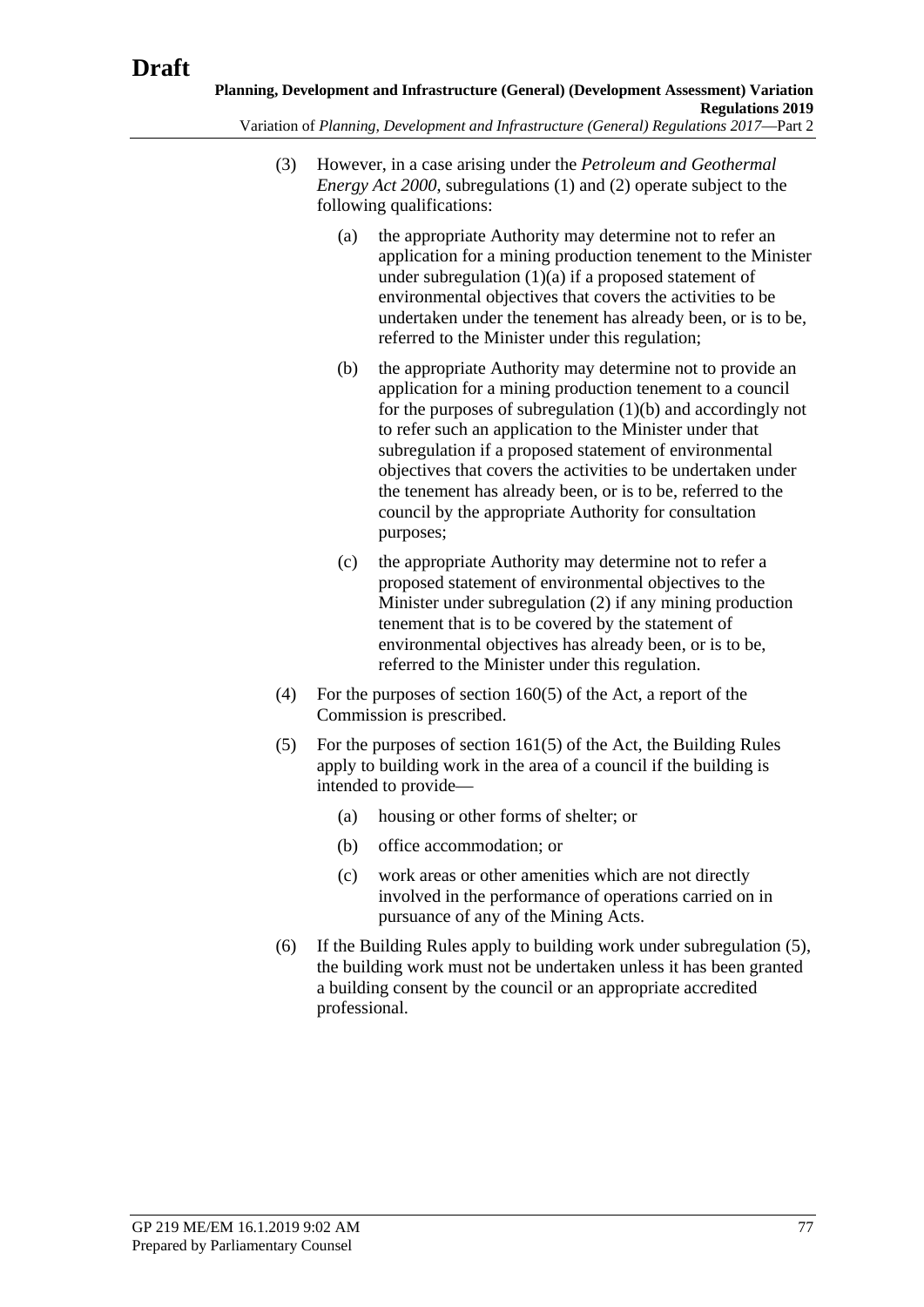## **Part 14—Land management agreements**

#### <span id="page-77-0"></span>**116—Register of land management agreements (section 192)**

- (1) For the purposes of section 192(5) of the Act—
	- (a) a designated authority or greenway authority must provide to the Minister a copy of any agreement to which it is a party within 20 business days after the agreement is entered into under section 192 of the Act; and
	- (b) the Chief Executive must ensure that the agreement is entered in a register kept on the SA planning portal for the purposes of that section within 10 business days after the agreement is received by the Minister under [paragraph](#page-77-0) (a).
- (2) For the purposes of section 192(6) of the Act—
	- (a) the register must be kept available on the SA planning portal; and
	- (b) the register, and a copy of any agreement registered on the register, must be available for inspection at the principal office of the Department during normal office hours.

#### **117—Register of land management agreements (section 193)**

- (1) The Minister must establish a register of agreements entered into by the Minister, or any other designated Minister, under section 193 of the Act.
- (2) A council must establish a register of agreements entered into by the council under section 193 of the Act.
- (3) A register must contain a copy of each agreement entered into by a Minister or the council (as the case may be) under section 193 of the Act and may contain other information the Minister or the council (as the case may be) considers appropriate.
- (4) The register established by the Minister must be kept at the principal office of the Department.
- (5) A register established by a council must be kept at the principal office of the council.
- (6) A register must be kept available for public inspection during normal office hours for the office where the register is situated.
- <span id="page-77-1"></span>(7) For the purposes of section 193(16) of the Act, the period of 9 months from the operative date of the relevant development approval is prescribed.
- <span id="page-77-2"></span>(8) A notice given by the relevant authority under section 193(16) of the Act—
	- (a) must be in writing; and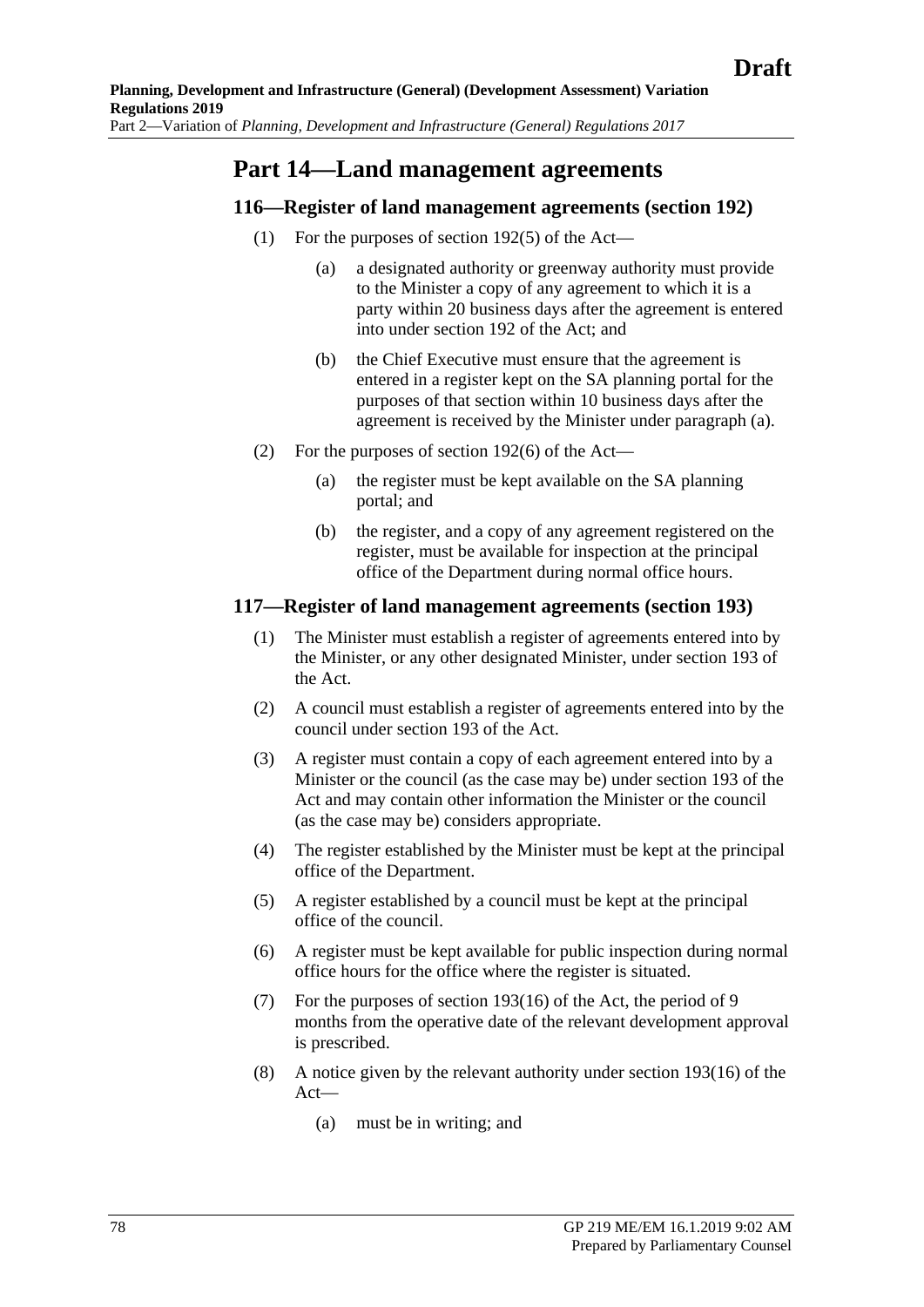- (b) must identify the relevant development approval according to the site of the proposed development and the date on which the approval is given; and
- (c) must state that the relevant authority has decided to lapse the development approval because the agreement has not been noted against the relevant instrument of title or land (as the case may be) under section 193 of the Act within the period that applies under [subregulation](#page-77-1) (7).
- (9) The relevant authority must also give a copy of a notice under [subregulation](#page-77-2) (8) to—
	- (a) any owner of the land who is not a party to the agreement; and
	- (b) if the council for the area where the relevant land is situated is not a party to the agreement—the council.
- (10) In this regulation—

*operative date* of an approval means—

- (a) the date on which the approval is given; or
- (b) if the decision to grant the approval has been the subject of an appeal under the Act, the date on which any appeal is dismissed, struck out or withdrawn, or all questions relating to any appeal have been finally determined (other than as to costs),

whichever is the later.

# **Part 15—Performance of certain functions relating to buildings and building work**

## <span id="page-78-0"></span>**118—Authorised officers and inspections**

- (1) Each council must appoint at least 1 authorised officer under section  $210(1)(b)$  of the Act-
	- (a) who is an accredited professional who is—
		- (i) an Accredited professional—building level 1: or
		- (ii) an Accredited professional—building level 2; or
		- (iii) an Accredited professional—building level 3; or
		- (iv) an Accredited professional—building level 4; or
	- (b) who holds—
		- (i) a current accreditation as a Building Surveyor issued by a building industry accreditation authority approved by the Chief Executive for the purposes of this regulation; or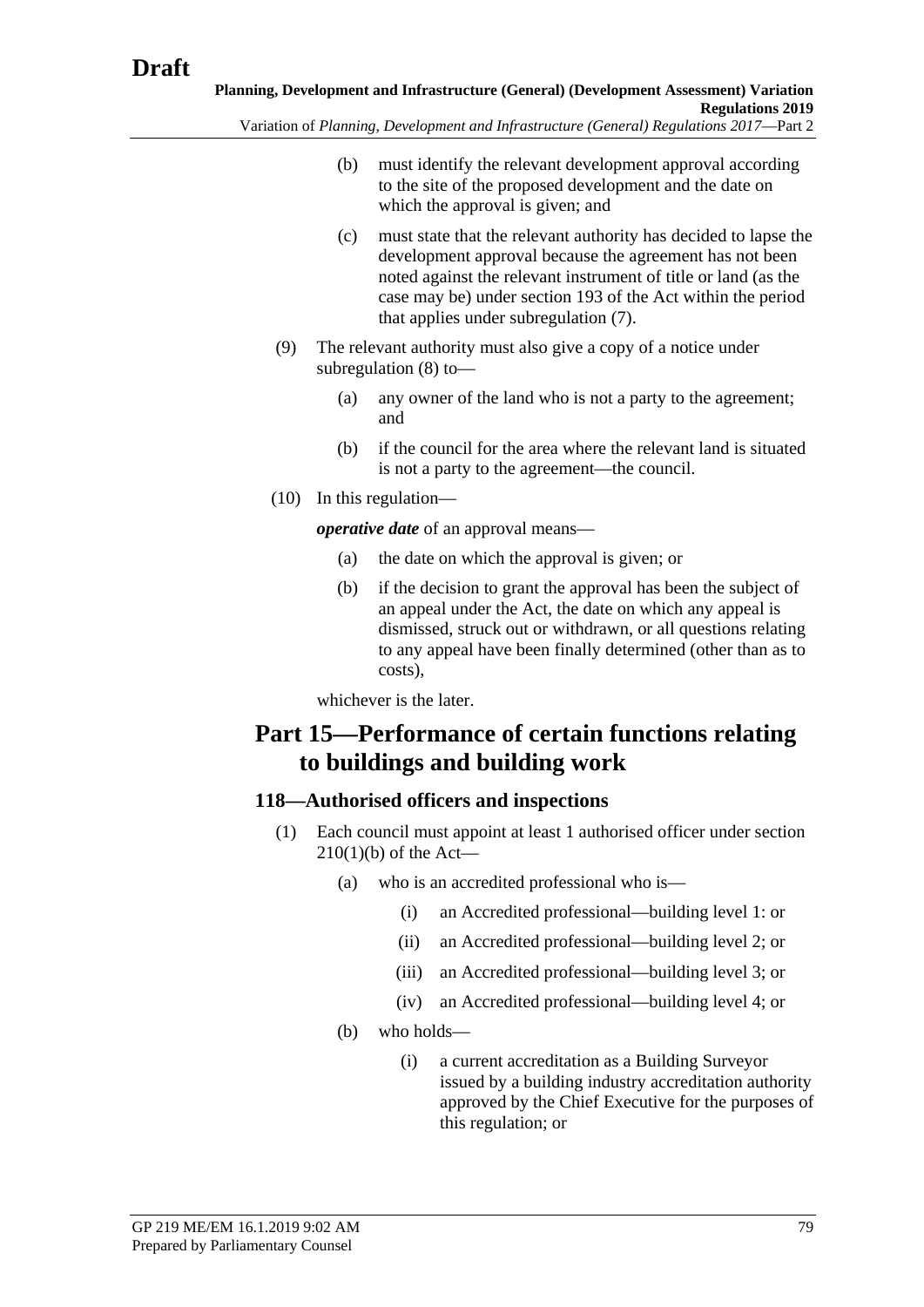- (ii) a current as an Assistant Building Surveyor issued by a building industry accreditation authority approved by the Chief Executive for the purposes of this regulation; or
- (c) who holds an approval from the Chief Executive.
- (2) A person who is appointed under [subregulation](#page-78-0)  $(1)$ 
	- (a) is authorised to carry out inspections for the purposes of section 144 of the Act; and
	- (b) is brought within the definition of *designated authority* under section 212(1) of the Act.

#### **119—Fire safety**

For the purposes of section 157(1), (2) and  $(17)(a)(i)$  of the Act, the prescribed qualifications are—

- (a) the qualifications that apply for the purposes of gaining accreditation as an accredited professional who is—
	- (i) an Accredited professional—building level 1: or
	- (ii) an Accredited professional—building level 2: or
	- (iii) an Accredited professional—building level 3: or
	- (iv) an Accredited professional—building level 4: or
- (b) the qualifications that allow a person to hold—
	- (i) a current accreditation as a Building Surveyor issued by a building industry accreditation authority approved by the Chief Executive for the purposes of this regulation; or
	- (ii) a current as an Assistant Building Surveyor issued by a building industry accreditation authority approved by the Chief Executive for the purposes of this regulation; or
- (c) qualifications that are approved by the Chief Executive.

### **Part 16—Enforcement**

#### **120—Civil penalties**

For the purposes of section  $225(3)(a)$  of the Act, a notice to be served by the designated entity must be in the form of Schedule 16.

#### **121—Offences by bodies corporate—responsibilities of officers**

- (1) For the purposes of section 220(1) of the Act, a prescribed offence is an offence against section 115, 130, 131, 141, 155(13), 157(12), 193, 215, 216 or 228(8) of the Act.
- (2) For the purposes of section 220(3) of the Act, an offence against section [section references to be inserted] of the Act is prescribed (being an offence to which section 220(2) does not apply).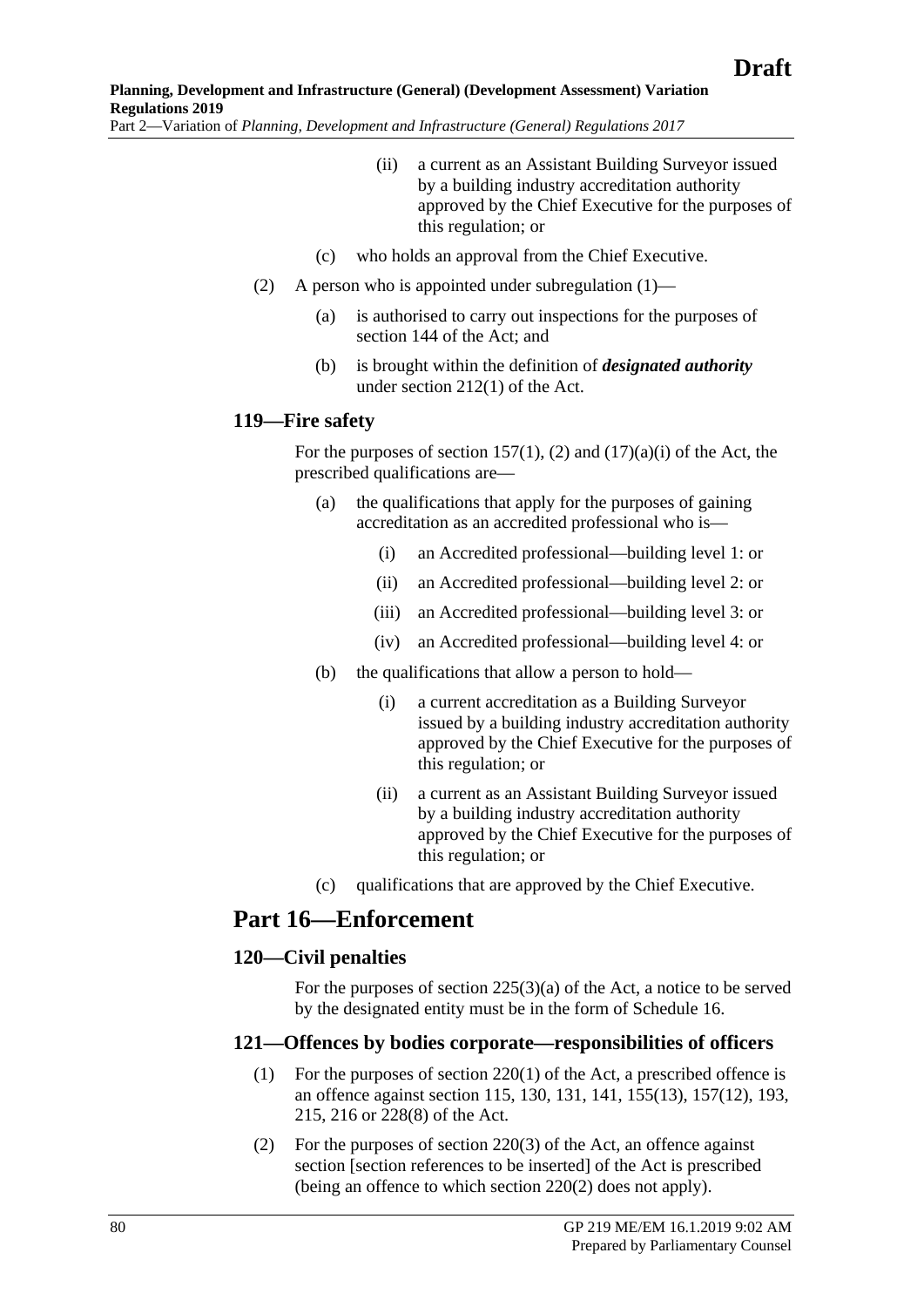# **Part 17—Rights of review and appeal**

### <span id="page-80-2"></span>**122—Rights of review and appeal**

- (1) Subject to [subregulations](#page-80-0) (2) and [\(3\),](#page-80-1) the following are prescribed matters under section 202(1)(b) of the Act:
	- (a) any assessment, request, decision, direction or act of a relevant authority under the Act that is relevant to any aspect of the determination of the application;
	- (b) a refusal to grant the development authorisation;
	- (c) the imposition of conditions in relation to the authorisation;
	- (d) any other assessment, request, decision, direction or act of a relevant authority under the Act in relation to the authorisation.
- <span id="page-80-0"></span>(2) For the purposes of section  $202(1)(b)(i)(A)$  of the Act, a prescribed matter is any matter referred to in [subregulation](#page-80-2) (1) that relates to an application for planning consent.
- <span id="page-80-1"></span>(3) This regulation does not apply in relation to any case under section 110(19) or 115(10) of the Act.
- (4) An application under section  $202(1)(b)(i)(A)$  must be made in a form determined by the Minister and published on the SA planning portal.

## **Part 18—Miscellaneous**

#### <span id="page-80-3"></span>**123—Service of notices**

- (1) Subject to [subregulation](#page-81-0) (2), and without derogating from any other regulation relating to the service of a notice or notification, or a document, which is required to be given or served on a person, or otherwise provided, under the Act or these regulations may be so given, served or provided as follows:
	- (a) by personal service on the person or an agent of the person; or
	- (b) by leaving it for the person at his or her usual or last known place of residence or business, or at any address for the service of notices or documents—
		- (i) with a person apparently over the age of 16 years; or
		- (ii) by placing it in a letter box, or in a conspicuous place; or
	- (c) by posting it in an envelope addressed to the person at his or her usual or last known place of residence or business, or at any address for the service of notices or documents; or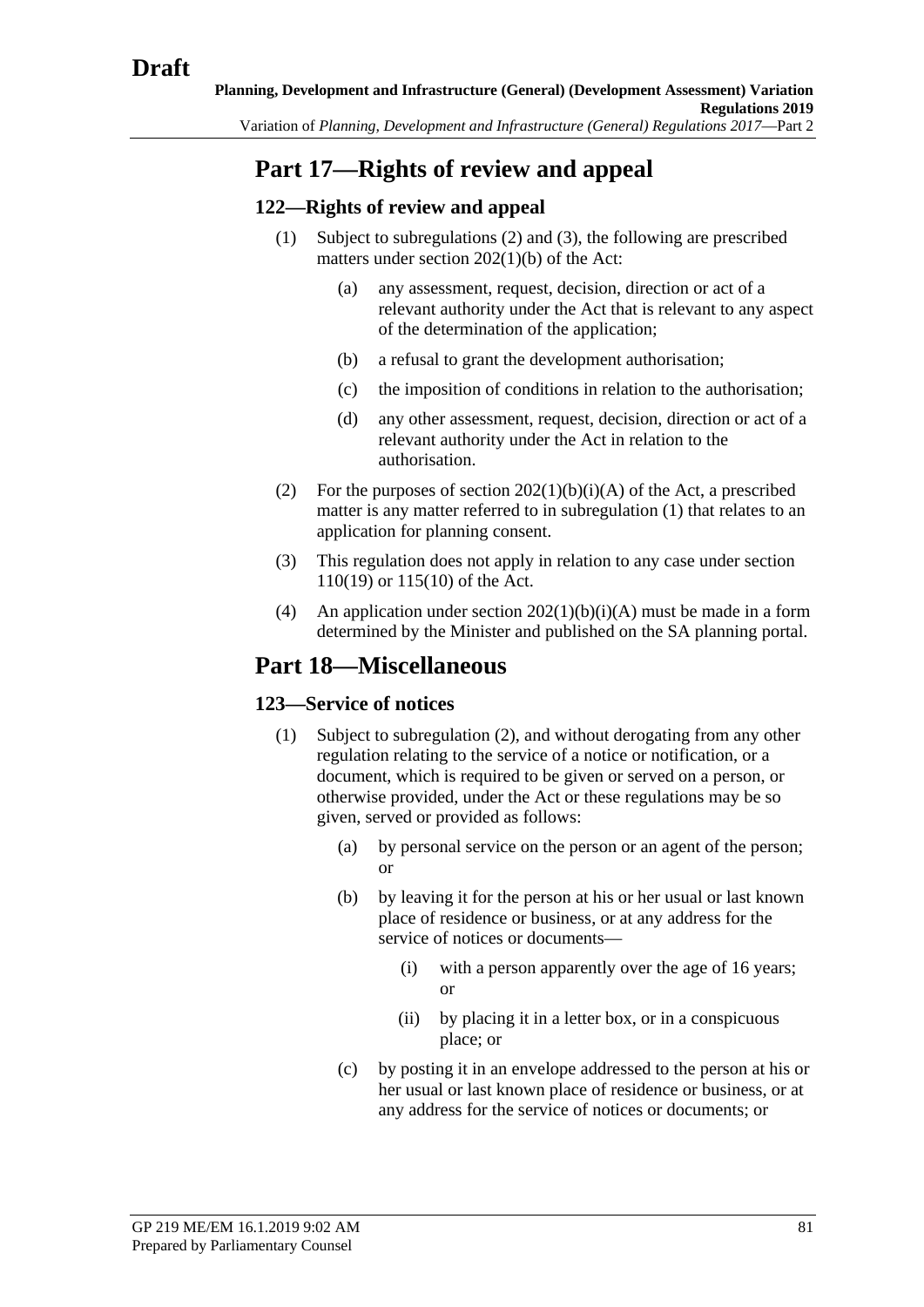- (d) in the case of a person who is the owner or occupier of a unit within a strata scheme under the *[Strata Titles Act](http://www.legislation.sa.gov.au/index.aspx?action=legref&type=act&legtitle=Strata%20Titles%20Act%201988) 1988*—by posting it to the person care of the strata corporation at the postal address of the strata corporation; or
	- (e) in the case of a person who is the owner or occupier of a community lot within a community scheme under the *[Community Titles Act](http://www.legislation.sa.gov.au/index.aspx?action=legref&type=act&legtitle=Community%20Titles%20Act%201996) 1996*—by posting it to the person care of the community corporation at the postal address of the community corporation; or
	- (f) in the case of an incorporated body—by leaving it at its registered or principal office, or at any address for the service of notices or documents, with a person apparently over the age of 16 years, or by posting it in an envelope addressed to the body at its registered or principal office, or at any address for the service of notices or documents; or
	- (g) by sending it by using an email address known to be used by the person (in which case the notice or document will be taken to have been given or served at the time of transmission); or
	- (h) via the SA planning portal in cases contemplated by these regulations or provided for service under a facility established as part of the SA planning portal by the Chief Executive.
- <span id="page-81-0"></span>(2) For the purposes of [subregulation](#page-80-3) (1)—
	- (a) the person or authority which must give, serve or provide a notice or document may assume that the address of an owner or occupier of land entered in the assessment book of the council for the area in which the land is situated, or shown in the certificate of title register book for the land, is the owner's or occupier's address for the service or provision of notices or documents; and
	- (b) if a notice or document must be given or provided to, or served on, 2 or more persons who appear to have the same place of residence or business, or who have the same address for the service of notices or documents, it will be taken that the notice or document has been provided to, or served on, each of them if 1 notice or document, addressed to all of them, is given or served in accordance with this regulation; and
	- (c) if a notice or document must be given or provided to, or served on, 2 or more persons who are the owners or occupiers of units within the same strata scheme under the *[Strata Titles Act](http://www.legislation.sa.gov.au/index.aspx?action=legref&type=act&legtitle=Strata%20Titles%20Act%201988) 1988*, it will be taken that the notice or document has been provided to, or served on, each of them if 1 notice or document, addressed to all of them as the owners or occupiers of the relevant units, is posted to the postal address of the strata corporation; and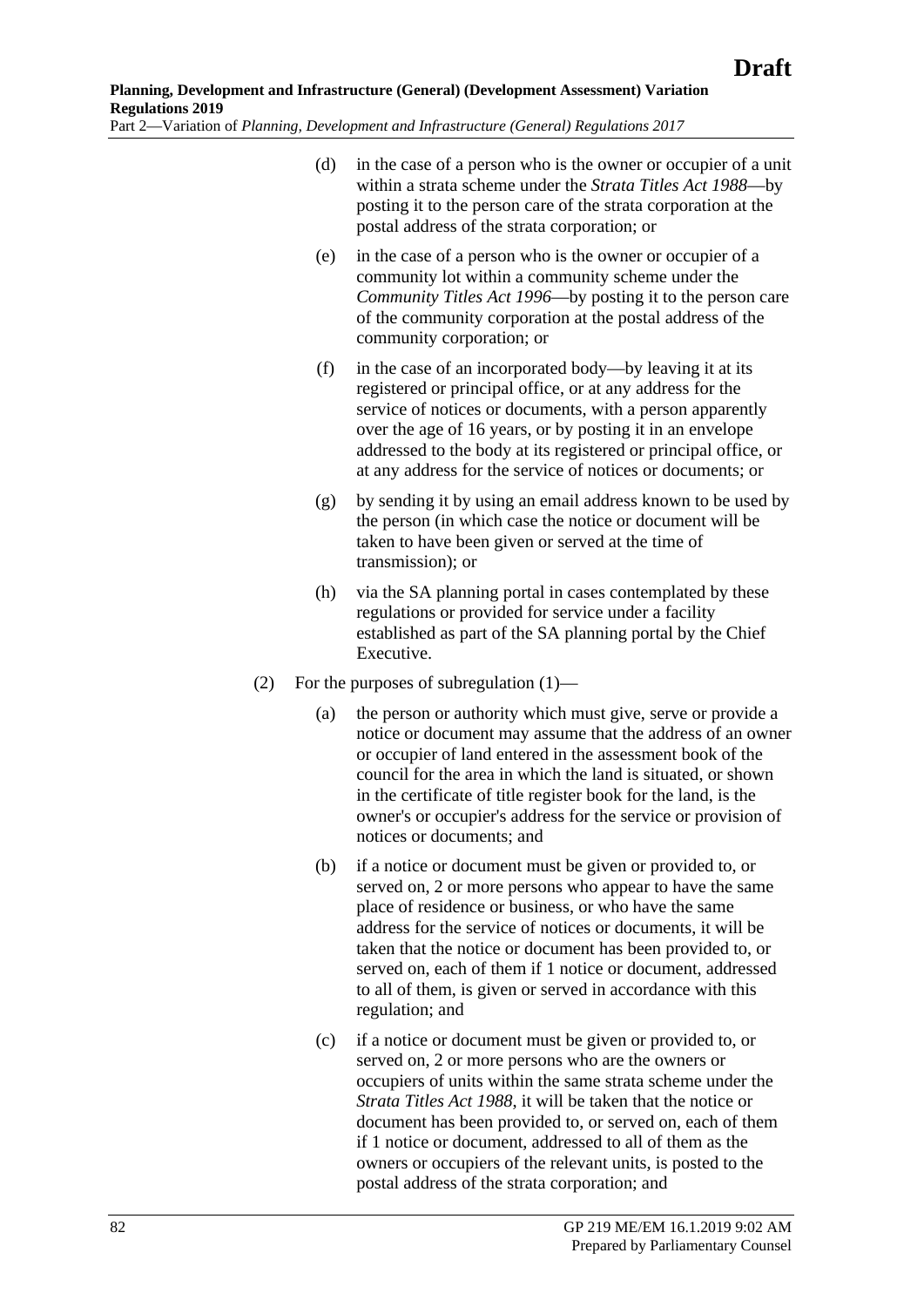(d) if a notice or document must be given or provided to, or served on, 2 or more persons who are the owners or occupiers of community lots within the same community scheme under the *[Community Titles Act](http://www.legislation.sa.gov.au/index.aspx?action=legref&type=act&legtitle=Community%20Titles%20Act%201996) 1996*, it will be taken that the notice or document has been provided to, or served on, each of them if 1 notice or document, addressed to all of them as the owners or occupiers of the relevant lots, is posted to the postal address of the community corporation.

### **124—Prescribed rate of interest**

- (1) For the purposes of section  $141(6)(a)$ ,  $142(4)(a)$ ,  $155(7)(a)$ ,  $213(7)$ and 214(13)(a) of the Act, the rate of interest is the prescribed bank rate for the financial year in which the liability to pay the interest first arises.
- (2) In this regulation—

*prescribed bank rate*, for a financial year, means the 1 year fixed (non comparison) rate applied by the Commonwealth Bank of Australia at the commencement of the financial year.

### **125—Application of Fund**

For the purposes of section  $195(g)$  of the Act, a public work or public purpose that promotes or complements a policy or strategy contained in a state planning policy is authorised as a purpose for which the Planning and Development Fund may be applied.

### <span id="page-82-0"></span>**126—Register of applications**

- (1) A relevant authority (other than an accredited professional exercising the powers of a relevant authority under the Act) must keep available for public inspection without fee during its normal office hours a register of applications for consent, approval, or the assignment of building classifications under the Act.
- <span id="page-82-2"></span><span id="page-82-1"></span>(2) The following matters must be recorded in a register under [subregulation](#page-82-0) (1) in respect of each application:
	- (a) the name and address of the applicant (or of each applicant);
	- (b) the date of the application;
	- (c) the date on which the application was received by the relevant authority;
	- (d) a description of the land which is the subject of the application;
	- (e) a brief summary of the matters, acts or things in respect of which any consent or approval is sought;
	- (f) details of any referral or concurrence on the application;
	- (g) in the case of an application lodged with an accredited professional and provided to the relevant authority under these regulations—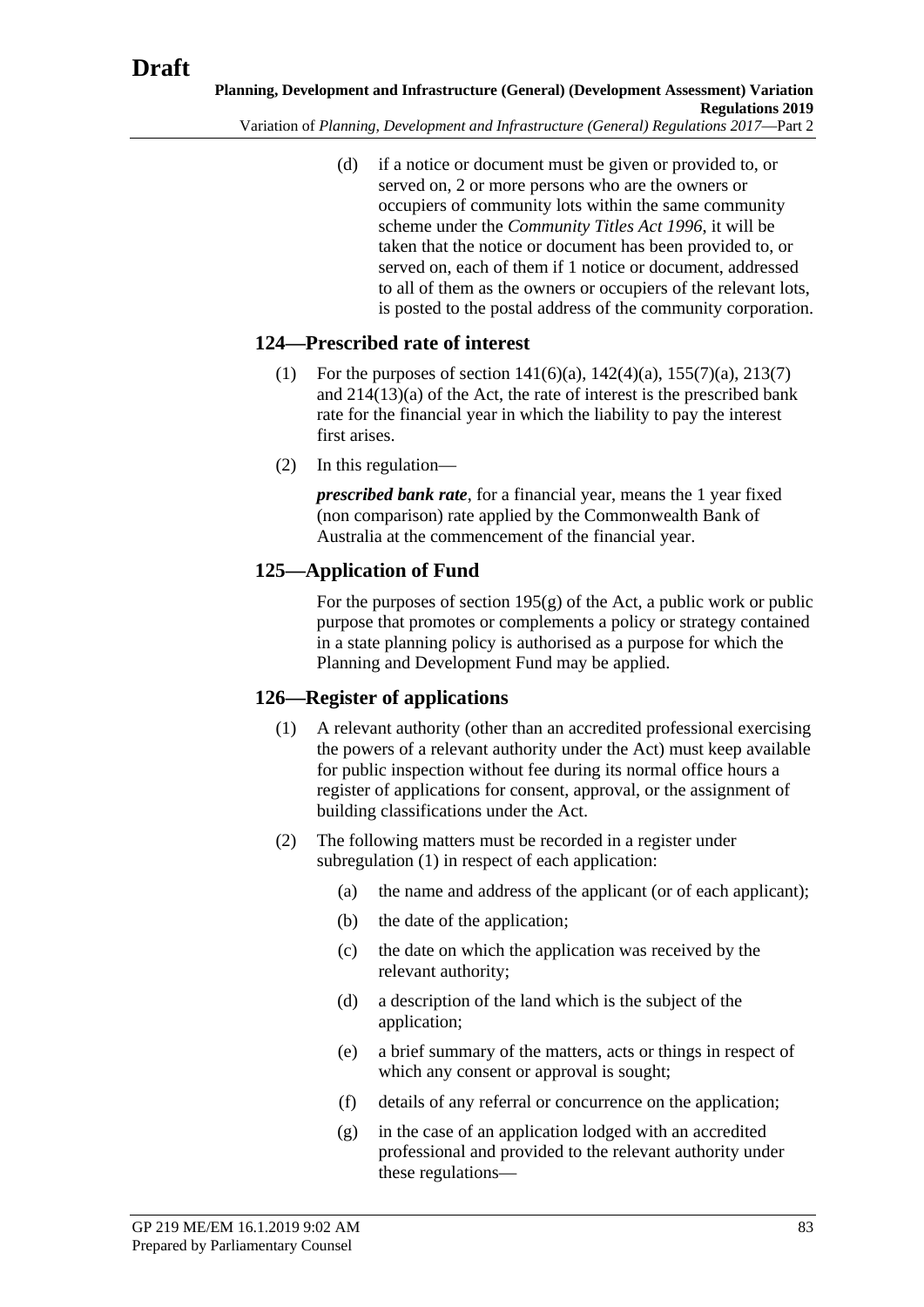- (i) the name of the accredited professional; and
- (ii) the date on which the application was received by the accredited professional (as notified under these regulations);
- (h) details of any other decision made on the application by another entity exercising a power under this Act that has been notified to the relevant authority in accordance with these regulations;
- (i) any decision on the application (including the date of the decision and any conditions that are imposed);
- (j) the date of the commencement of any building work, and the date of the completion of any building work, as notified under regulation 99;
- (k) if any decision on the application is the subject of an appeal, the result of the appeal.
- (3) [Subregulation](#page-82-1) (2) (other than [paragraph](#page-82-2) (c)) extends to applications lodged with an accredited professional (and, insofar as may be relevant, a relevant authority may rely on information provided by an accredited professional for the purposes of recording matters under this regulation).
- (4) A relevant authority may, on payment of a fee fixed by the relevant authority, make available to a member of the public a copy of any part of a register or document kept for the purposes of [subregulation](#page-82-0) (1).
- <span id="page-83-0"></span>(5) An accredited professional must keep a register that records, in respect of each application made to the accredited professional under the Act—
	- (a) the name and address of the applicant (or of each applicant); and
	- (b) the date of the application; and
	- (c) a description of the land which is the subject of the application; and
	- (d) a brief summary of the matters, acts or things in respect of which any consent or decision is sought; and
	- (e) details of any referral or concurrence on the application; and
	- (f) any decision on the application (including the date of the decision and any conditions that are imposed); and
	- (g) in the case of an application for a building consent—the fee payable under item x of the *Planning, Development and Infrastructure (Fees, Charges and Contributions) Regulations 2019*; and

#### **Drafting note—**

The item number will be included in due course.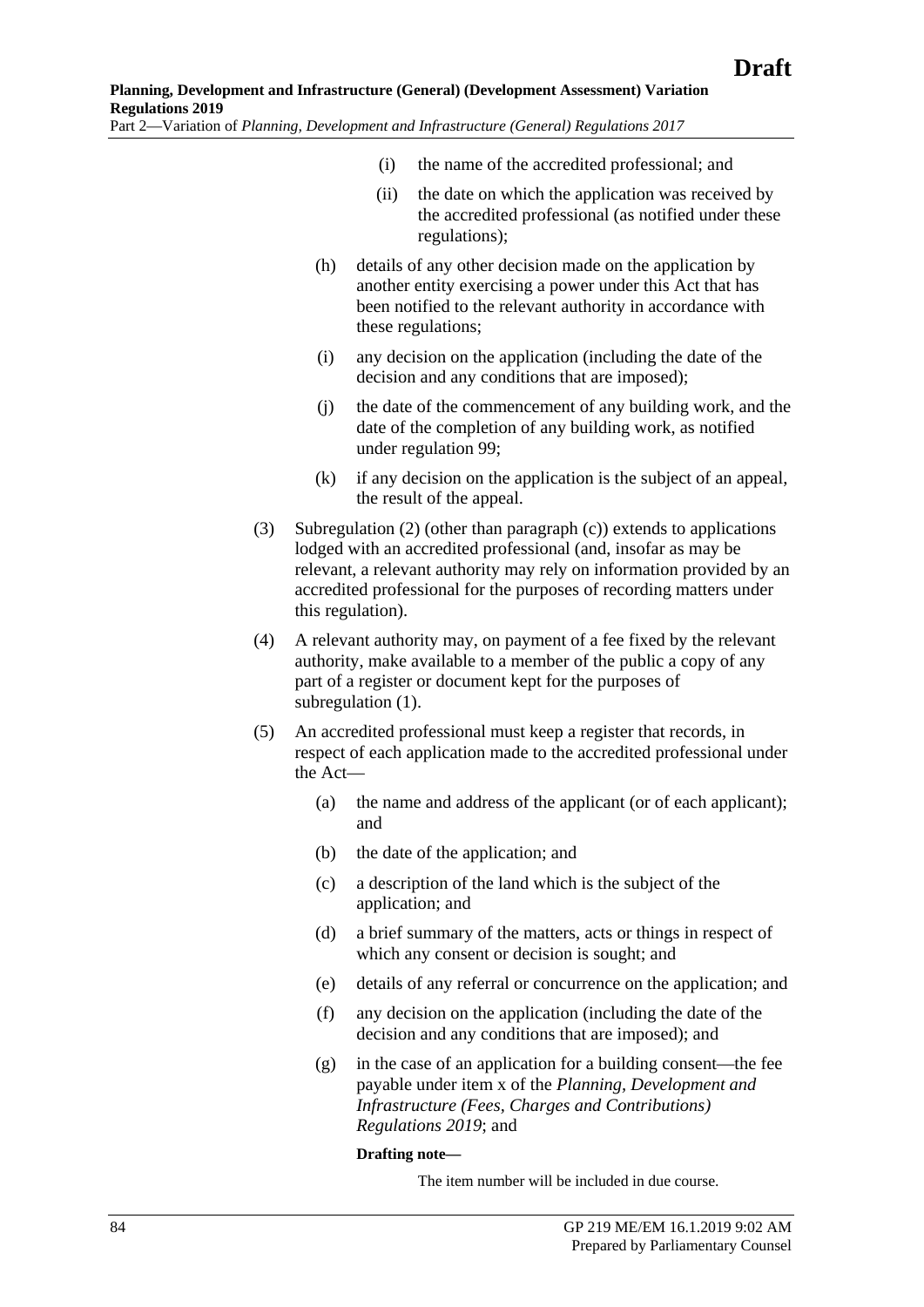- (h) if any decision on the application is the subject of an appeal, the result of the appeal.
- (6) An accredited professional must keep a record required under [subregulation](#page-83-0) (5) for not less than 3 years after the date on which the relevant application is determined by the accredited professional.

#### **127—Documents to be provided by an accredited professional**

- (1) An accredited professional must ensure that he or she is able to produce to an authorised officer within a reasonable period (on request) a copy of any of the following documents:
	- (a) any notification of engagement given by the accredited professional under regulation 33 or 34;
	- (b) any technical details, particulars, plans, drawings, specifications or other documents or information considered by the accredited professional on an application for a development authorisation;
	- (c) any certificates, opinions or other documents submitted to the accredited professional in connection with an application for a development authorisation;
	- (d) any document that the accredited professional is required to provide under regulation 58;
	- (e) any statement required under [regulation](#page-42-0) 60(3).
- <span id="page-84-0"></span>(2) An accredited professional must produce to a council within 5 business days, on request, a copy of any document that has been submitted to the accredited professional for the purposes of an application for planning consent (and that is not already held by the council under these regulations) so that the council can respond to a request from a member of the public for access to such a document.
- (3) An accredited professional is not required to make available any document under [subregulation](#page-84-0) (2) if to do so would—
	- (a) in the opinion of the accredited professional, unreasonably jeopardise the present or future security of a building; or
	- (b) involve an infringement of copyright in matter contained in a document; or
	- (c) constitute a breach of any other law.

#### **128—Accreditation of building products**

For the purposes of section 237(1) of the Act, the following entities are prescribed:

- (a) the Minister;
- (b) a person or body duly authorised under the *Code Mark Scheme* administered by the Australian Building Codes Board.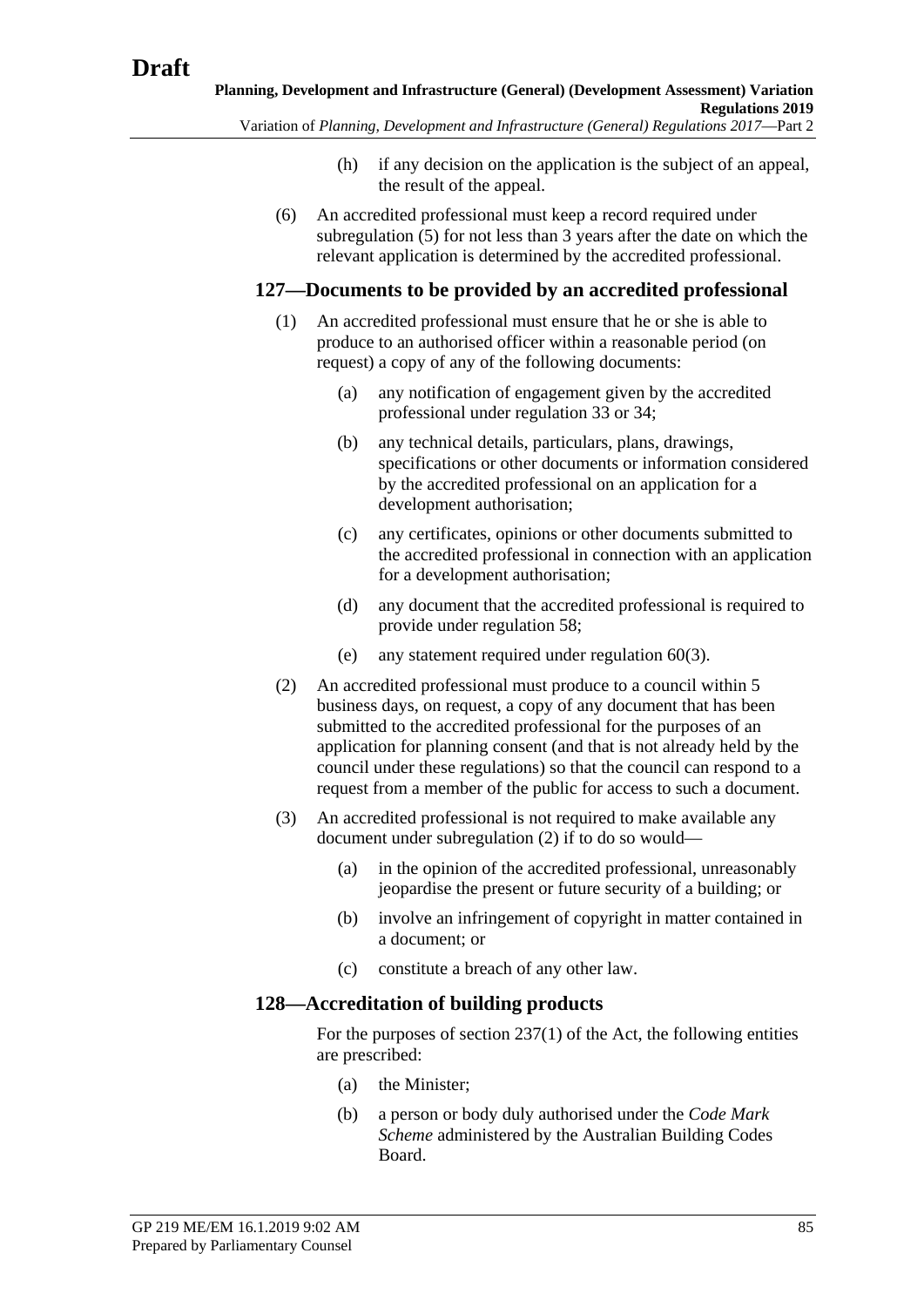#### <span id="page-85-0"></span>**129—General offence**

- (1) A person who contravenes or fails to comply with these regulations is guilty of an offence.
- (2) A person who is guilty of an offence against these regulations for which no penalty is specifically prescribed is liable to a fine not exceeding \$2 500.
- (3) [Subregulation](#page-85-0) (1) does not render the Minister, the Commission, a council, or any other authority referred to in these regulations, or any of their staff or officers, or a person acting on their behalf, liable to prosecution for an act or omission related to the administration or operation of these regulations.

#### <span id="page-85-1"></span>**130—Declaration of commercial competitive interest**

- (1) For the purposes of subsection (3) of section 208 of the Act, a disclosure of a commercial competitive interest under that section must be in the form determined by the Minister for the purposes of this regulation (being a form published by the Minister in the Gazette).
- (2) The form required under [subregulation](#page-85-1) (1) must be given by the person required to make the relevant disclosure—
	- (a) to the registrar of the relevant court—
		- (i) in the case of a person who has commenced proceedings—at the time of lodging the application or other documentation that commences the proceedings; or
		- (ii) in the case of a person who becomes a party to the proceedings—within 10 business days after becoming a party to the proceedings; or
		- (iii) in the case of a person who provides financial assistance to another person who commences or becomes a party to any relevant proceedings—within 10 business days after the commencement of the proceedings or the date on which the other person becomes a party to the proceedings (as the case may be); and
	- (b) to each of the other parties to the proceedings—
		- (i) in the case of a person who has commenced proceedings—within 10 business days after commencing the proceedings; or
		- (ii) in the case of a person who becomes a party to the proceedings—within 10 business days after becoming a party to the proceedings; or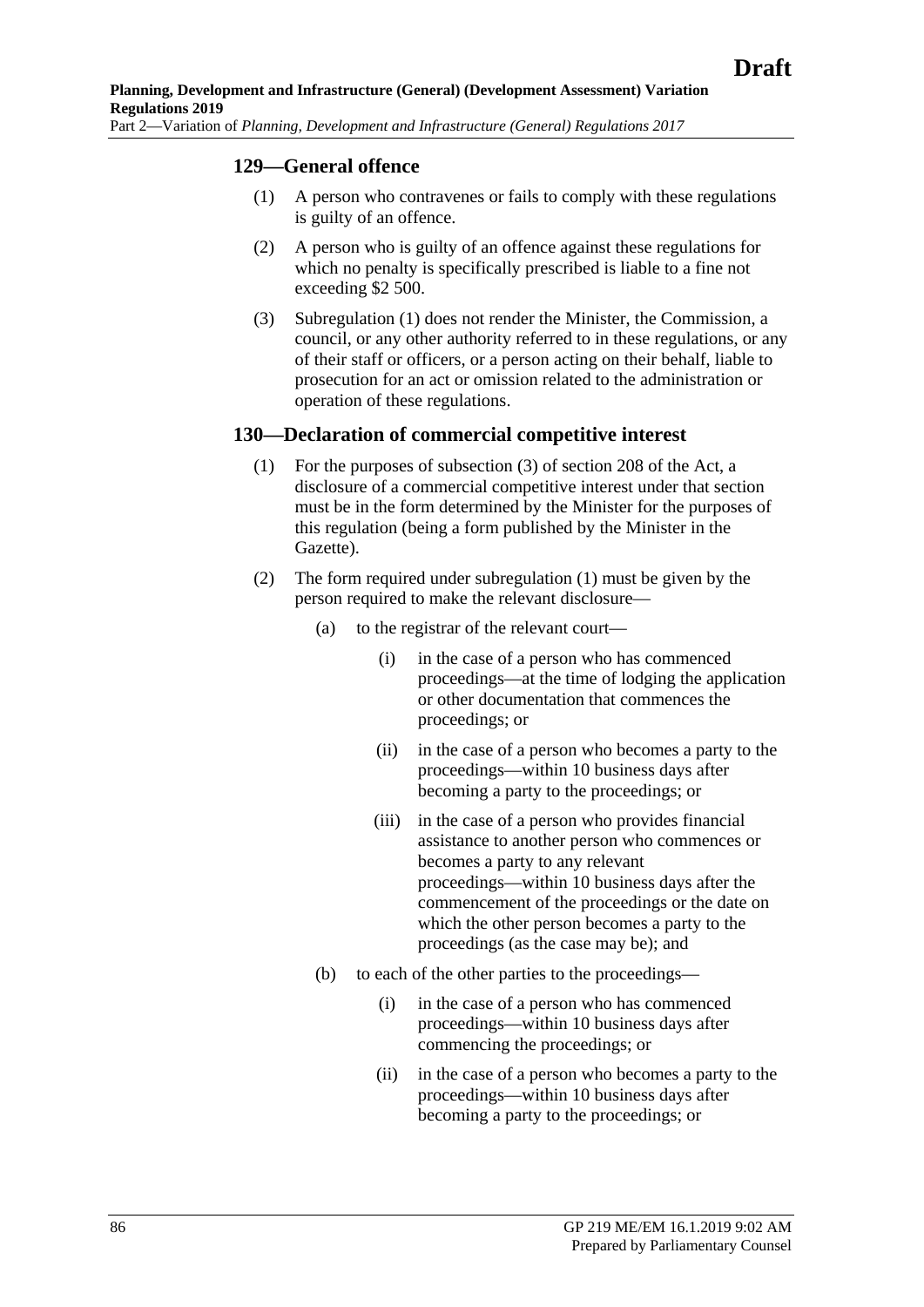(iii) in the case of a person who provides financial assistance to another person who commences or becomes a party to any relevant proceedings—within 10 business days after the commencement of the proceedings or the date on which the other person becomes a party to the proceedings (as the case may be).

#### **131—Issue of expiation notices**

Authorised officers are designated persons who may give expiation notices under the Act or these regulations.

#### **132—Limitation of time when action must be taken**

Pursuant to section 8(3)(b) of the Act, section 159 of the Act does not apply to any defective building work—

- (a) carried out before the commencement of the *[Development](http://www.legislation.sa.gov.au/index.aspx?action=legref&type=act&legtitle=Development%20Act%201993)  [Act 1993](http://www.legislation.sa.gov.au/index.aspx?action=legref&type=act&legtitle=Development%20Act%201993)*; or
- (b) carried out after the commencement of the *[Development Act](http://www.legislation.sa.gov.au/index.aspx?action=legref&type=act&legtitle=Development%20Act%201993)  [1993](http://www.legislation.sa.gov.au/index.aspx?action=legref&type=act&legtitle=Development%20Act%201993)* pursuant to an approval granted under another Act before the commencement of that Act; or
- (c) carried out after the commencement of the *[Development Act](http://www.legislation.sa.gov.au/index.aspx?action=legref&type=act&legtitle=Development%20Act%201993)  [1993](http://www.legislation.sa.gov.au/index.aspx?action=legref&type=act&legtitle=Development%20Act%201993)* pursuant to an approval granted under the *Building Act 1971* after the commencement of the *[Development Act 1993](http://www.legislation.sa.gov.au/index.aspx?action=legref&type=act&legtitle=Development%20Act%201993)* by virtue of section 24 of the *Statutes Repeal and Amendment (Development) Act 1993*.

## **Schedule 1—Register of interest—primary return**

Please read instructions and notes below before completing this return.

SURNAME OTHER NAMES OFFICE HELD **Registrable interests Details** 1 Provide a statement of any income source<sup>2</sup> that you have or a person related to you<sup>3</sup> has or expects to have in the period of 12 months after the date of the primary return. 2 State the name of any company or other body, corporate or unincorporate, in which you hold, or a member of your family<sup>4</sup> holds, any office whether as director or otherwise, for the purpose of obtaining financial gain (including at some time in the future). 3 State the name or description of any company, partnership, association or other body in which you or a person related to you<sup>3</sup> is an investor<sup>5</sup>.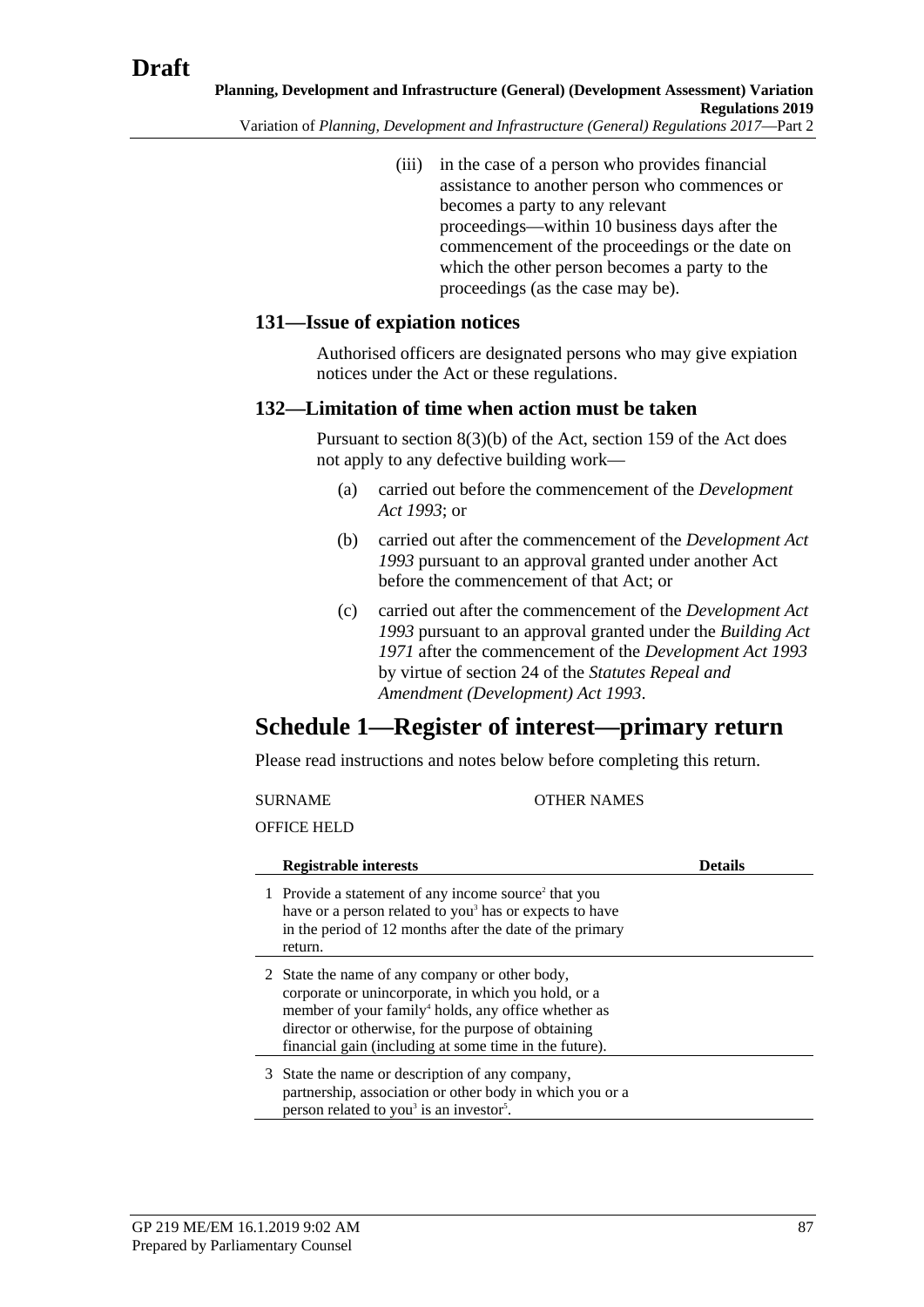#### **Planning, Development and Infrastructure (General) (Development Assessment) Variation Regulations 2019**

Part 2—Variation of *Planning, Development and Infrastructure (General) Regulations 2017*

|   | <b>Registrable interests</b>                                                                                                                                                                                                                                                                                                                     | <b>Details</b> |
|---|--------------------------------------------------------------------------------------------------------------------------------------------------------------------------------------------------------------------------------------------------------------------------------------------------------------------------------------------------|----------------|
|   | 4 Provide a concise description of any trust (other than a<br>testamentary trust) of which you or a person related to<br>you <sup>3</sup> is a beneficiary or trustee, and the name and<br>address of each trustee.                                                                                                                              |                |
|   | 5 Provide the address or description of any land in which<br>you have or a person related to you <sup>3</sup> has any beneficial<br>interest <sup>6</sup> other than by way of security for any debt.                                                                                                                                            |                |
|   | 6 Provide details of any fund in which you or a person<br>related to you <sup>3</sup> has an actual or prospective interest to<br>which contributions are made by a person other than<br>you or a person related to you <sup>3</sup> .                                                                                                           |                |
|   | 7 If you are or a person related to you <sup>3</sup> is indebted to<br>another person (not being related by blood or marriage)<br>in an amount of or exceeding \$7 500—state the name<br>and address of that other person.                                                                                                                       |                |
|   | 8 If you are or a person related to you <sup>3</sup> is owed money by<br>a natural person (not being related by blood or<br>marriage) in an amount of or exceeding \$10 000—state<br>the name and address of that person.                                                                                                                        |                |
| 9 | Declare any other substantial interest of yours or of a<br>person related to you whether of a pecuniary nature or<br>not, of which you are aware and which you consider<br>might appear to raise a material conflict between your<br>private interest and the duty that you have or may<br>subsequently have as a member of a designated entity. |                |
|   | 10 Provide any other additional information which you<br>think fit.                                                                                                                                                                                                                                                                              |                |

Signature

Date

#### **Instructions/notes**

- 1 This return is to be completed in block letters except for signatures. If there is not sufficient space on this return for all of the information you are required to provide, you may attach additional papers for that purpose. Each such paper must be signed and dated.
- 2 Under the regulations—

*income source*, in relation to a person, means—

- (a) any person or body of persons with whom the person entered into a contract of service or held any paid office; and
- (b) any trade, vocation, business or profession engaged in by the person.

#### 3.1 A *person related to a member* means—

- (a) a member of the member's family;
- (b) a family company of the member;
- (c) a trustee of a family trust of the member.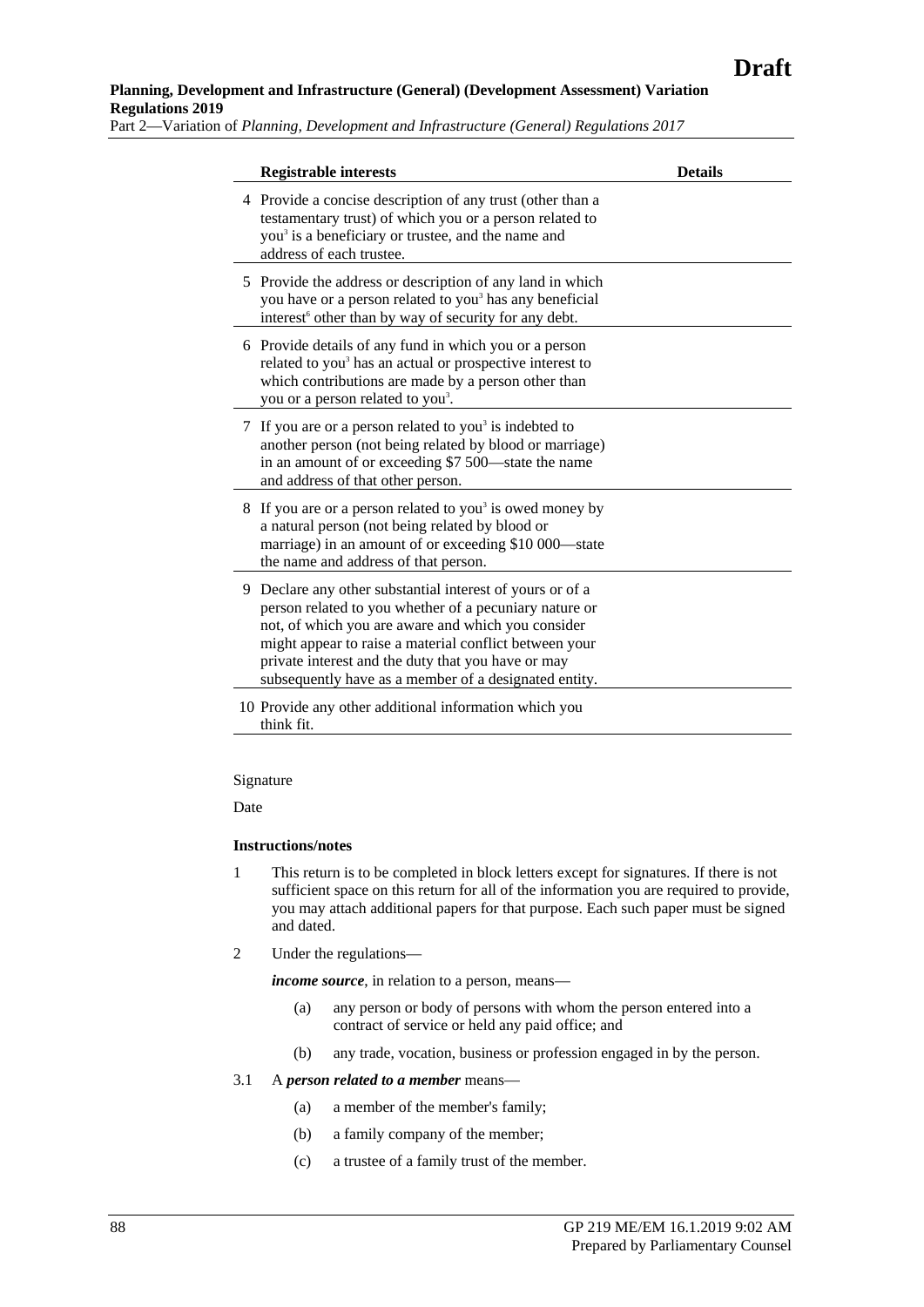- 3.2 A *family company* of a member means a proprietary company—
	- (a) in which the member or a member of the member's family is a shareholder; and
	- (b) in respect of which the member or a member of the member's family, or any such persons together, are in a position to cast, or control the casting or, more than one-half of the maximum number of votes that might be cast at a general meeting of the company.
- 3.3 A *family trust* of a member means a trust (other than a testamentary trust)—
	- (a) of which the member or a member of the member's family is a beneficiary; and
	- (b) which is established or administered wholly or substantially in the interests of the member or a member of the member's family, or any such persons together.
- 4 Under the Act—

*family*, in relation to a member, means–

- (a) a spouse or domestic partner of the member; and
- (b) a child of the member who is under the age of 18 years and normally resides with the member.
- 5 For the purpose of this return, a person is an investor in a body if—
	- (a) the person has deposited money with, or lent money to, the body that has not been repaid and the amount not repaid equals or exceeds \$10 000; or
	- (b) the person holds, or has a beneficial interest in, shares in, or debentures of, the body or a policy of life insurance issued by the body.
- 6 A *beneficial interest* in property includes a right to re-acquire the property.

**Note—**

- 1 A member is required only to disclose information that is known to the member or ascertainable by the member by the exercise of reasonable diligence.
- 2 A member is not required to disclose information relating to a person as trustee of a trust unless the information relates to the person in the person's capacity as trustee of a trust by reason of which the person is related to the member.
- 3 A member may include in a return such additional information as the member thinks fit.
- 4 Nothing in this return will be taken to prevent a member from disclosing information in such a way that no distinction is made between information relating to the member personally and information relating to a person related to the member.
- 5 A member is not required to disclose the actual amount or extent of a financial benefit or interest.

## **Schedule 2—Register of interest—ordinary return**

Please read instructions and notes below before completing this return.

SURNAME OTHER NAMES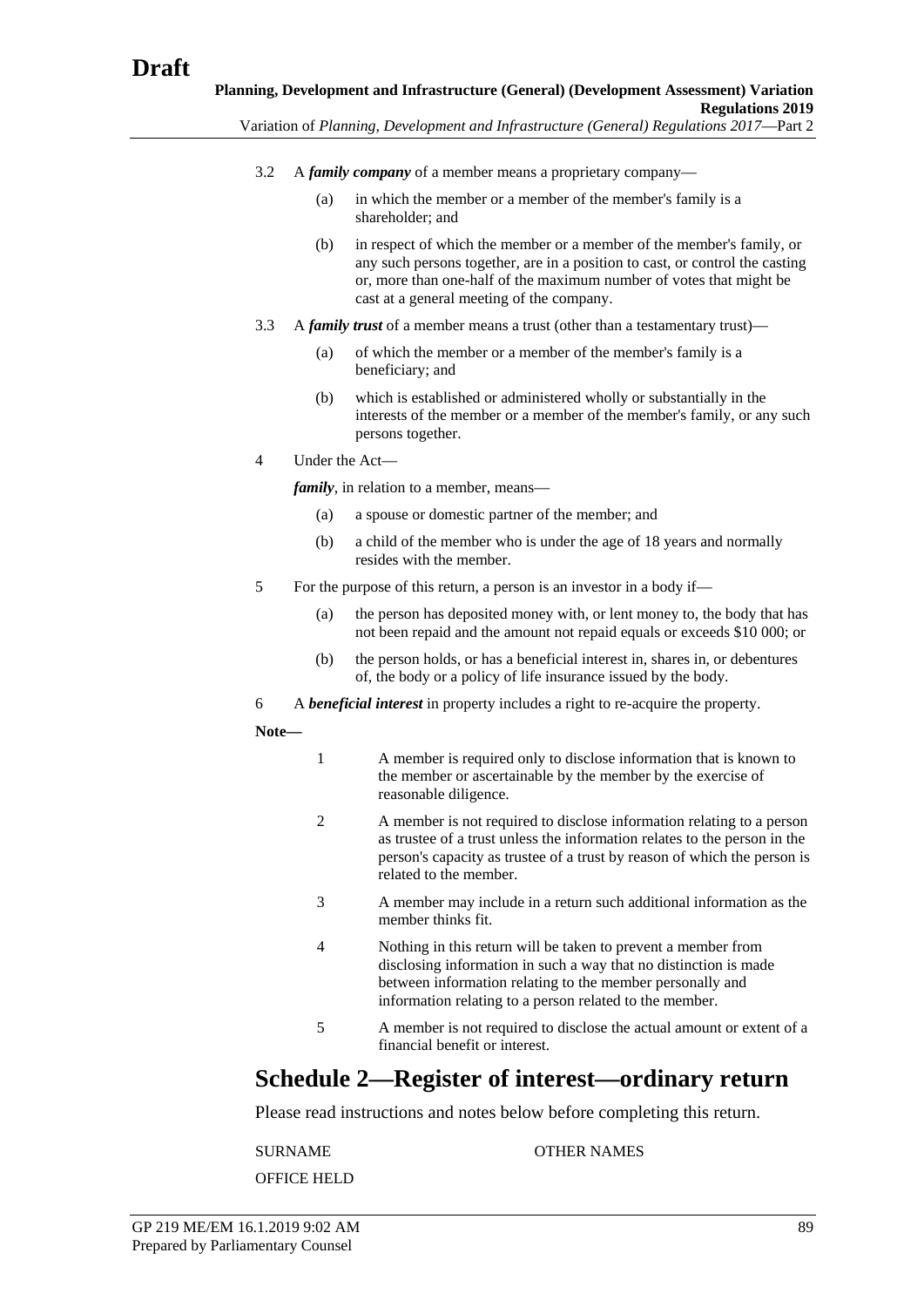#### **Planning, Development and Infrastructure (General) (Development Assessment) Variation Regulations 2019**

Part 2—Variation of *Planning, Development and Infrastructure (General) Regulations 2017*

| <b>Registrable interests</b>                                                                                                                                                                                                                                                                                                                       | <b>Details</b> |
|----------------------------------------------------------------------------------------------------------------------------------------------------------------------------------------------------------------------------------------------------------------------------------------------------------------------------------------------------|----------------|
| 1 Provide a statement of any income source of a financial<br>benefit <sup>2</sup> that you have or a person related to you <sup>3</sup> has<br>received, or was entitled to receive, during the return<br>period.                                                                                                                                  |                |
| 2 State the name of any company or other body,<br>corporate or unincorporate, in which you held, or a<br>member of your family <sup>4</sup> held, any office during the<br>return period whether as director or otherwise, for the<br>purpose of obtaining financial gain (including at some<br>time in the future).                               |                |
| 3 State the name or description of any company,<br>partnership, association or other body in which you or a<br>person related to you <sup>3</sup> is an investor <sup>5</sup> .                                                                                                                                                                    |                |
| 4 Provide a concise description of any trust (other than a<br>testamentary trust) of which you or a person related to<br>you <sup>3</sup> is a beneficiary or trustee, and the name and<br>address of each trustee.                                                                                                                                |                |
| 5 Provide the address or description of any land in which<br>you have or a person related to you <sup>3</sup> has any beneficial<br>interest <sup>6</sup> other than by way of security for any debt.                                                                                                                                              |                |
| 6 Provide details of any fund in which you or a person<br>related to you <sup>3</sup> has an actual or prospective interest to<br>which contributions are made by a person other than<br>you or a person related to you <sup>3</sup> .                                                                                                             |                |
| 7 If you are or a person related to you <sup>3</sup> is indebted to<br>another person (not being related by blood or marriage)<br>in an amount of or exceeding \$7 500—state the name<br>and address of that other person.                                                                                                                         |                |
| 8 If you are or a person related to you <sup>3</sup> is owed money by<br>a natural person (not being related by blood or<br>marriage) in an amount of or exceeding \$10 000—state<br>the name and address of that person.                                                                                                                          |                |
| 9 Declare any other substantial interest of yours or of a<br>person related to you whether of a pecuniary nature or<br>not, of which you are aware and which you consider<br>might appear to raise a material conflict between your<br>private interest and the duty that you have or may<br>subsequently have as a member of a designated entity. |                |
| 10 Provide any other additional information which you<br>think fit.                                                                                                                                                                                                                                                                                |                |

Signature

Date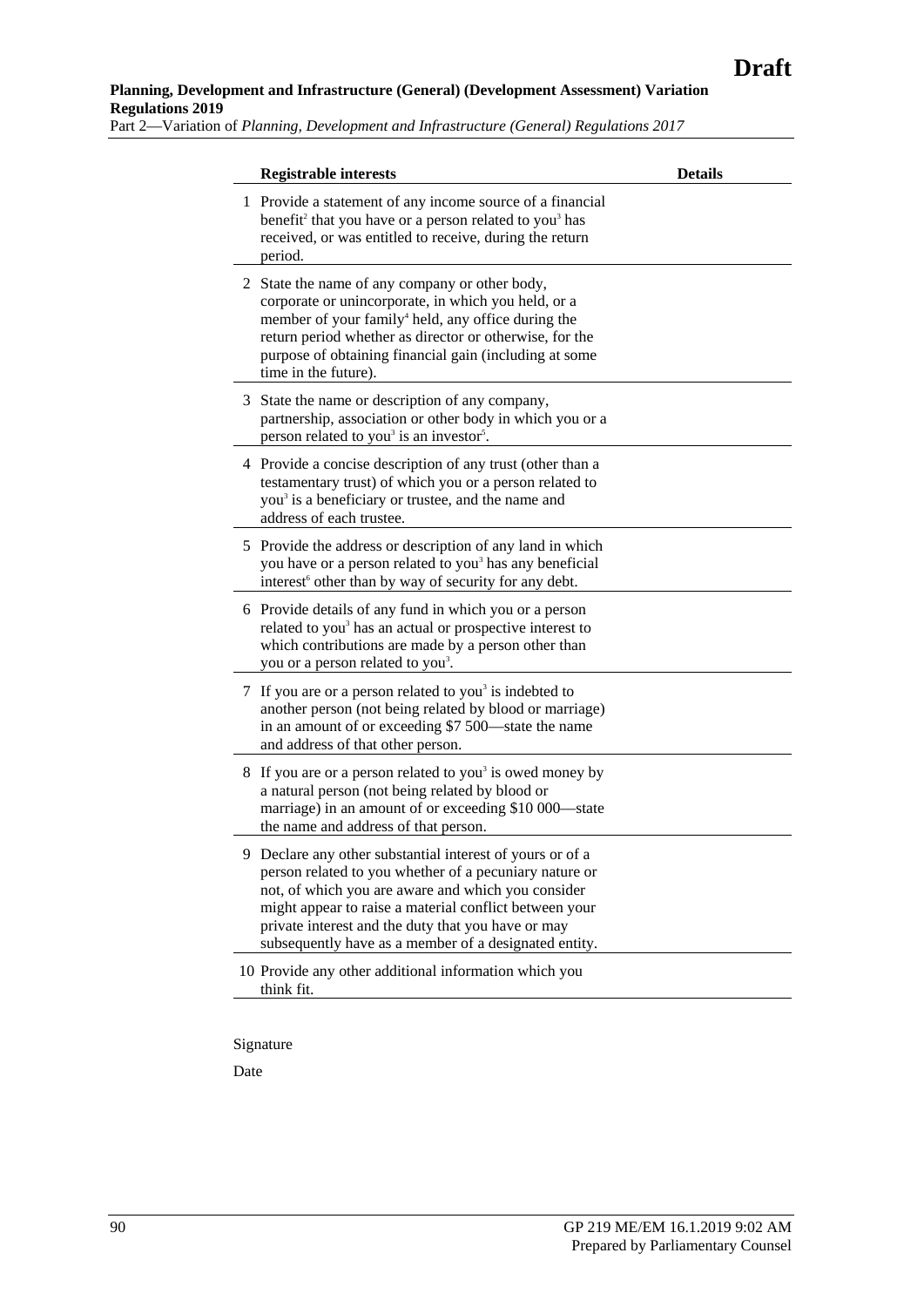#### **Instructions/notes**

- 1.1 This return is to be completed in block letters except for signatures. If there is not sufficient space on this return for all of the information you are required to provide, you may attach additional papers for that purpose. Each such paper must be signed and dated.
- 1.2 The *return period* for the purposes of this return is as follows:
	- (a) if your last return was a *primary return* under the Act—the period between the date of the primary return and 30 June next following;
	- (b) in any other case—the period of 12 months expiring on 30 June, or within 60 days after 30 June in any year.
- 2.1 Under the regulations—

*income source*, in relation to a person, means—

- (a) any person or body of persons with whom the person entered into a contract of service or held any paid office; and
- (b) any trade, vocation, business or profession engaged in by the person.
- 2.2 Under the regulations—

*financial benefit*, in relation to a person, means—

- (a) any remuneration, fee or other pecuniary sum exceeding \$1 000 received by the person in respect of a contract of service entered into, or paid office held by, the person; and
- (b) the total of all remuneration, fees or other pecuniary sums received by the person in respect of a trade, profession, business or vocation engaged in by the person where the total exceeds \$1 000,

but does not include an annual allowance, fees, expenses or other financial benefit payable to the person under the Act.

- 3.1 A *person related to a member* means—
	- (a) a member of the member's family;
	- (b) a family company of the member;
	- (c) a trustee of a family trust of the member.
- 3.2 A *family company* of a member means a proprietary company—
	- (a) in which the member or a member of the member's family is a shareholder; and
	- (b) in respect of which the member or a member of the member's family, or any such persons together, are in a position to cast, or control the casting or, more than one-half of the maximum number of votes that might be cast at a general meeting of the company.
- 3.3 A *family trust* of a member means a trust (other than a testamentary trust)—
	- (a) of which the member or a member of the member's family is a beneficiary; and
	- (b) which is established or administered wholly or substantially in the interests of the member or a member of the member's family, or any such persons together.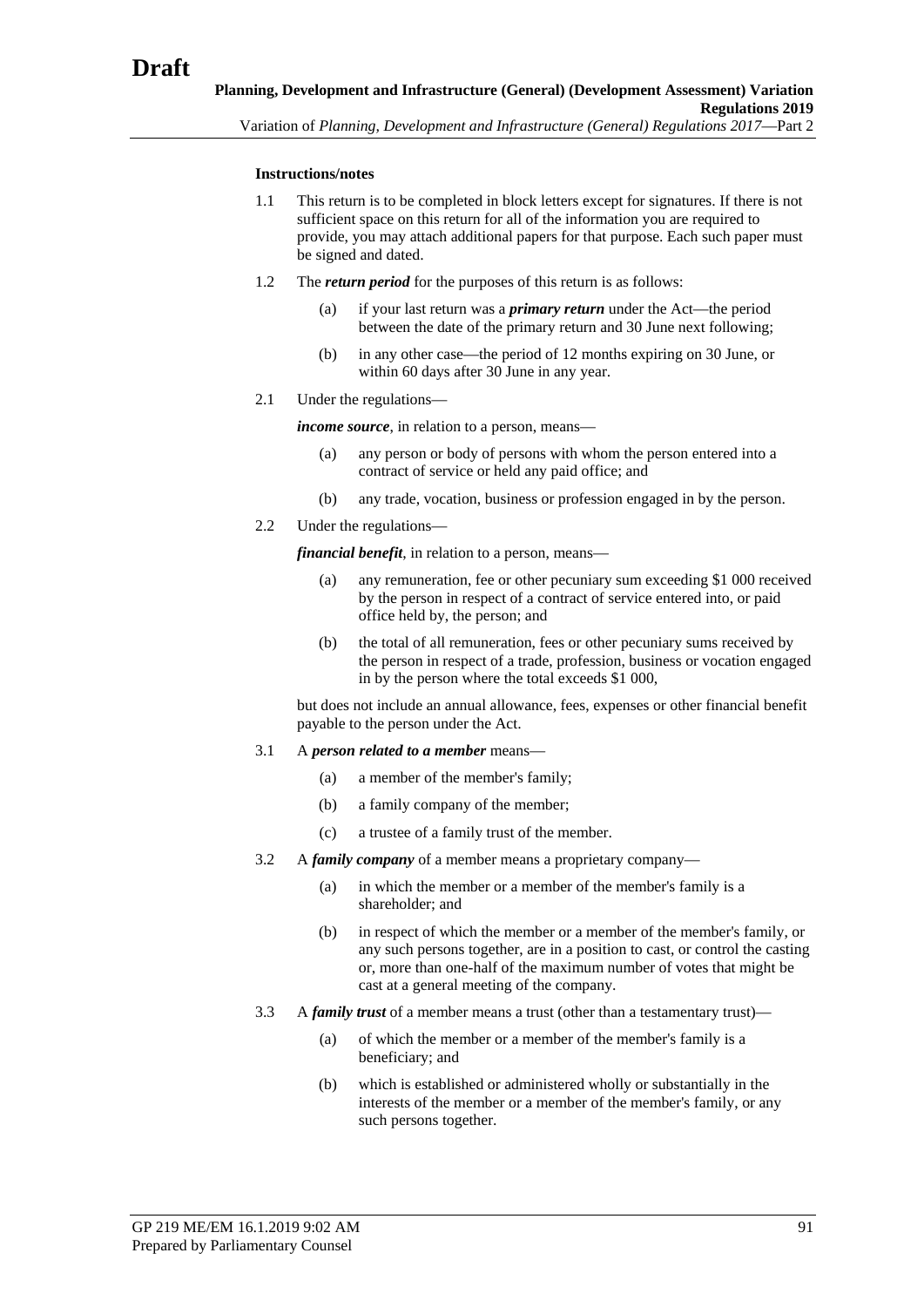4 Under the Act—

*family*, in relation to a member, means—

- (a) a spouse or domestic partner of the member; and
- (b) a child of the member who is under the age of 18 years and normally resides with the member.
- 5 For the purpose of this return, a person is an investor in a body if—
	- (a) the person has deposited money with, or lent money to, the body that has not been repaid and the amount not repaid equals or exceeds \$10 000; or
	- (b) the person holds, or has a beneficial interest in, shares in, or debentures of, the body or a policy of life insurance issued by the body.
- 6 A *beneficial interest* in property includes a right to re-acquire the property.

#### **Note—**

- 1 A member is required only to disclose information that is known to the member or ascertainable by the member by the exercise of reasonable diligence.
- 2 A member is not required to disclose information relating to a person as trustee of a trust unless the information relates to the person in the person's capacity as trustee of a trust by reason of which the person is related to the member.
- 3 A member may include in a return such additional information as the member thinks fit.
- 4 Nothing in this return will be taken to prevent a member from disclosing information in such a way that no distinction is made between information relating to the member personally and information relating to a person related to the member.
- 5 A member is not required to disclose the actual amount or extent of a financial benefit or interest.

### **Schedule 3—Additions to definition of development**

**Note—**

The acts or activities set out in this Schedule constitute development.

#### **1—Excavation or filling in identified zones or areas**

- (1) Any excavating or filling (or excavating and filling) of land in a zone or area identified under the Planning and Design Code for the purposes of this clause which involves the excavating or filling (or excavating and filling) of a volume of material which exceeds 9 cubic metres in total, but not including the excavating of filling (or excavating and filling) of land—
	- (a) incidental to the ploughing or tilling of land for the purpose of agriculture; or
	- (b) incidental to the installation, repair or maintenance of any underground services; or
	- (c) on or within a public road or public road reserve; or
	- (d) in the event of an emergency in order—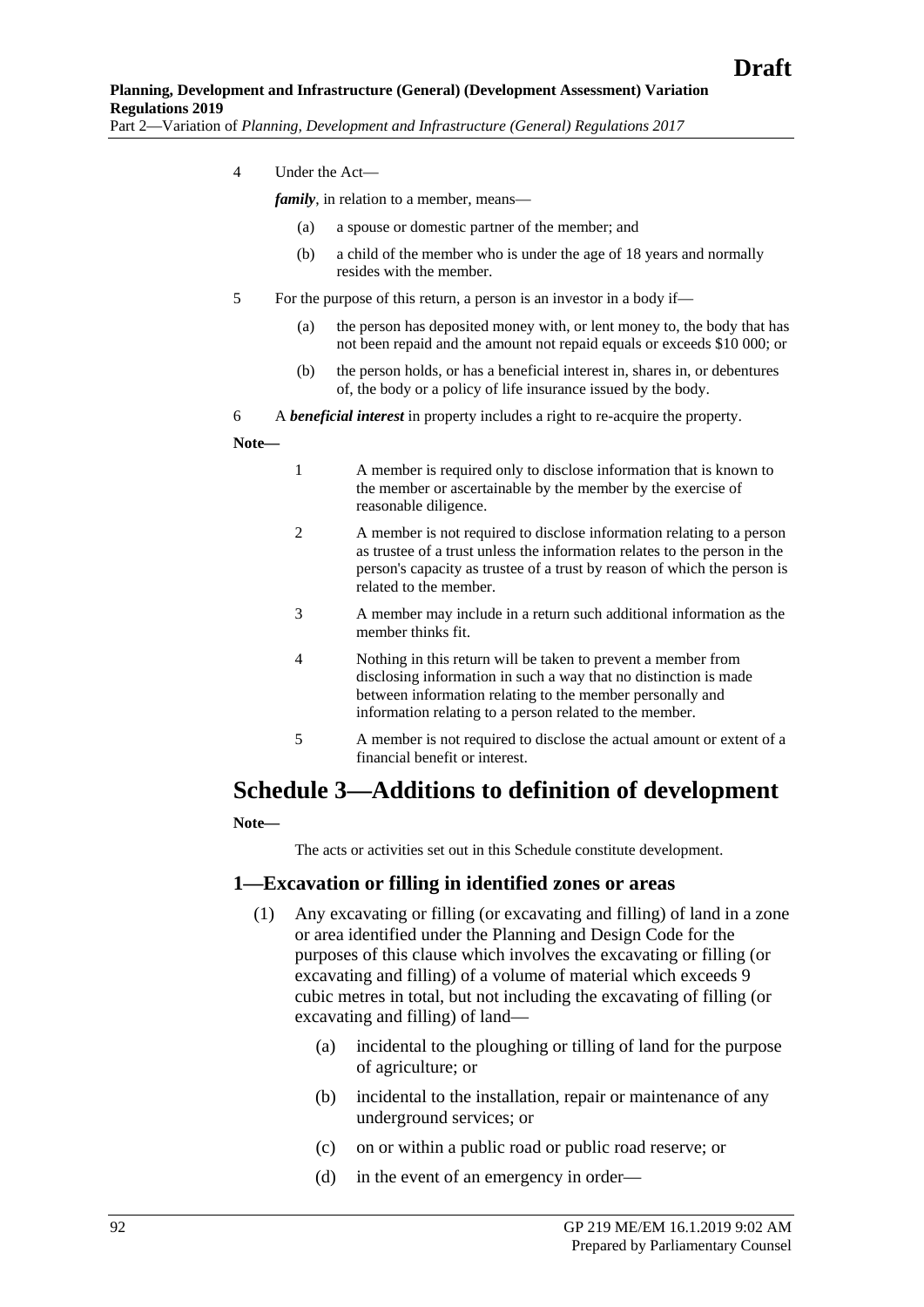- (i) to protect life or property; or
- (ii) to protect the environment where authority to undertake the activity is given by or under another Act.

#### **2—Excavation or filling—local heritage places**

Any excavating or filling (or excavating and filling) of land in a local heritage place which involves the excavating or filling (or excavating and filling) of a volume of material which exceeds 9 cubic metres in total.

#### **3—Excavation or filling in identified zones or areas subject to inundation or flooding**

Any excavating or filling (or excavation and filling) of land, or the forming of a levee or mound, in a designated flood zone, subzone or overlay, or any other zone, subzone or overlay identified under the Planning and Design Code for the purposes of this clause, but not including the excavation or filling (or excavating and filling) of land—

- (a) incidental to the ploughing or tilling of land for the purpose of agriculture; or
- (b) incidental to the installation, repair or maintenance of any underground services; or
- (c) on or within a public road or public road reserve; or
- (d) in the event of an emergency in order—
	- (i) to protect life or property; or
	- (ii) to protect the environment where authority to undertake the activity is given by or under another Act.

#### **4—Levee, mound over 3 metres height**

Without limiting any other clause, the forming of a levee or mound with a finished height greater than 3 metres above the natural surface of the ground.

#### **5—Excavating or filling—coastal land etc**

- (1) Any excavating or filling (or excavating and filling)—
	- (a) within coastal land; or
	- (b) within 3 nautical miles seaward of the coast measured from mean high water mark on the sea shore at spring tide,

which involves the excavating or filling (or excavating and filling) of a volume of material which exceeds 9 cubic metres in total.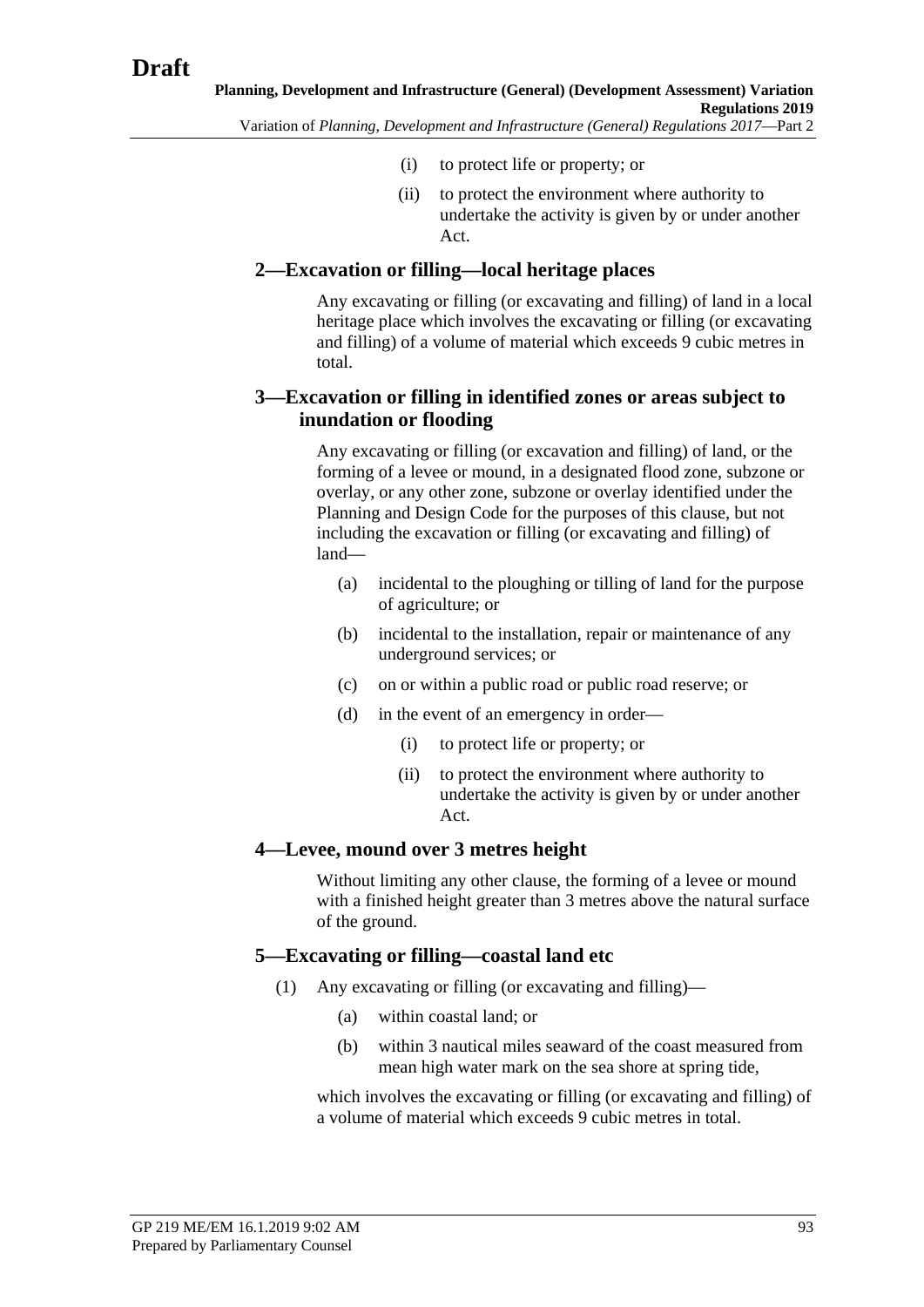<span id="page-93-0"></span>(2) In this clause—

*coastal land*—the following is coastal land:

- (a) land situated in a zone, subzone or overlay identified under the Planning and Design Code as coastal land for the purposes of this paragraph;
- (b) if [paragraph](#page-93-0) (a) does not apply—
	- (i) land that is situated in an area that, in the opinion of the relevant authority, comprises a township or an urban area and that is within 100 metres of the coast measured mean high water mark on the sea shore at spring tide; or
	- (ii) land that is situated in an area that, in the opinion of the relevant authority, comprises rural land and that is within 500 metres landward of the coast from mean high water mark on the sea shore at spring tide,

if there is no zone or area of a kind referred to in [paragraph](#page-93-0) (a) between the land and the coast;

(c) an area 3 nautical miles seaward of mean high water mark on the sea shore at spring tide.

#### **Drafting note—**

This definition is the subject of review.

#### **6—Coastal protection structures**

The placing or making of any structure or works for coastal protection, including the placement of rocks, stones or other substances designed to control coastal erosion, within 100 metres landward of the coast measured from mean high water mark on the sea shore at spring tide or within 1 kilometre seaward of the coast measured from mean high water mark on the sea shore at spring tide.

#### <span id="page-93-1"></span>**7—River Murray—infrastructure**

- (1) Without limiting the operation of any other clause, the construction, installation or placement of any infrastructure for—
	- (a) the taking of water from any part of the River Murray system within the River Murray Floodplain Area; or
	- (b) the draining or depositing of any water or other substance or material into any part of the River Murray system within the River Murray Floodplain Area,

other than—

(c) where the infrastructure is being constructed, installed or placed by the Minister for the River Murray (or by a person who is undertaking works for or on behalf of that Minister); or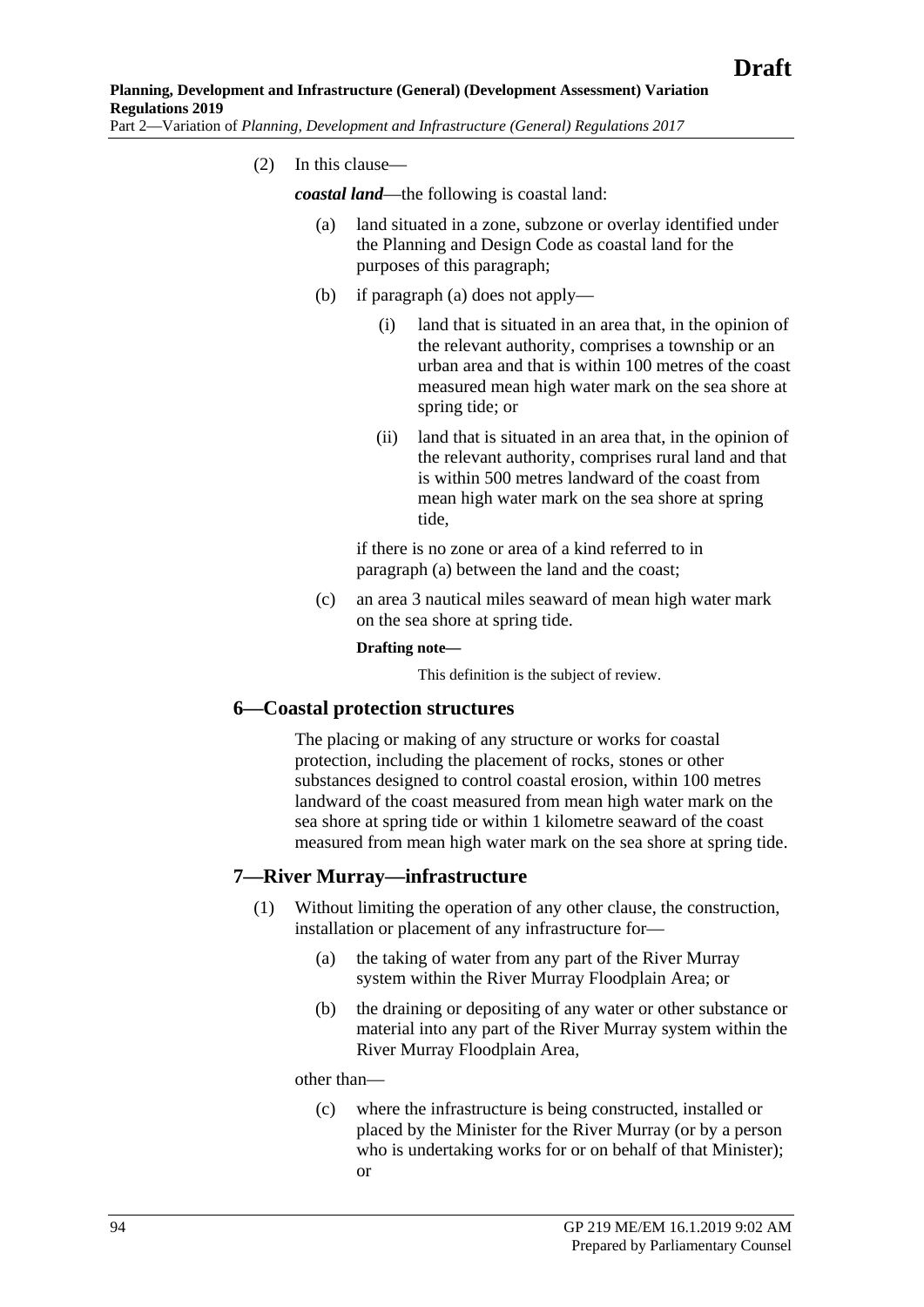- (d) where the infrastructure is to be used for domestic purposes within a zone, subzone or overlay designated under the Planning and Design Code as a prescribed zone, subzone or overlay under [Schedule 9 clause](#page-160-0) 1(4) (in connection with the referral of development within the River Murray Floodplain Area).
- (2) For the purposes of [subclause](#page-93-1) (1), a reference to the River Murray Floodplain Area is a reference to the River Murray Protection Area so designated under the *[River Murray Act](http://www.legislation.sa.gov.au/index.aspx?action=legref&type=act&legtitle=River%20Murray%20Act%202003) 2003*.
- (3) In [subclause](#page-93-1)  $(1)$ —

*infrastructure* has the same meaning as in the *[River Murray](http://www.legislation.sa.gov.au/index.aspx?action=legref&type=act&legtitle=River%20Murray%20Act%202003)  Act [2003](http://www.legislation.sa.gov.au/index.aspx?action=legref&type=act&legtitle=River%20Murray%20Act%202003)*;

*River Murray system* has the same meaning as in the *[River Murray](http://www.legislation.sa.gov.au/index.aspx?action=legref&type=act&legtitle=River%20Murray%20Act%202003)  Act [2003](http://www.legislation.sa.gov.au/index.aspx?action=legref&type=act&legtitle=River%20Murray%20Act%202003)*.

## <span id="page-94-0"></span>**8—Display of advertisements**

- (1) The commencement of the display of an advertisement.
- (2) For the purposes of [subclause](#page-94-0) (1), a change made to the type or contents of an existing advertisement will be taken not to constitute the commencement of the display of an advertisement if—
	- (a) the advertisement area is not increased; and
	- (b) the change does not involve the addition of animation or illumination.

## **9—Land division—certain Crown lands**

The division of land subject to a lease under the *[Crown Land](http://www.legislation.sa.gov.au/index.aspx?action=legref&type=act&legtitle=Crown%20Land%20Management%20Act%202009)  [Management Act](http://www.legislation.sa.gov.au/index.aspx?action=legref&type=act&legtitle=Crown%20Land%20Management%20Act%202009) 2009* or the *[Irrigation Act](http://www.legislation.sa.gov.au/index.aspx?action=legref&type=act&legtitle=Irrigation%20Act%202009) 2009* where an application has been made to the Minister responsible for the administration of the relevant Act to surrender the lease for freehold title on the basis that the land will be granted in fee simple and then divided.

# **Schedule 4—Exclusions from definition of development**

**Note—**

An act or activity specified in this Schedule is declared not to constitute development for the purposes of the Act, subject to the limitations set out in regulation 3C. For example, that regulation provides that an exclusion under Schedule 4 does not apply in respect of a State heritage place

## **1—Advertising displays**

The commencement of an advertising display containing an advertisement—

(a) that is a traffic control device displayed and erected under the *[Road Traffic Act](http://www.legislation.sa.gov.au/index.aspx?action=legref&type=act&legtitle=Road%20Traffic%20Act%201961) 1961*; or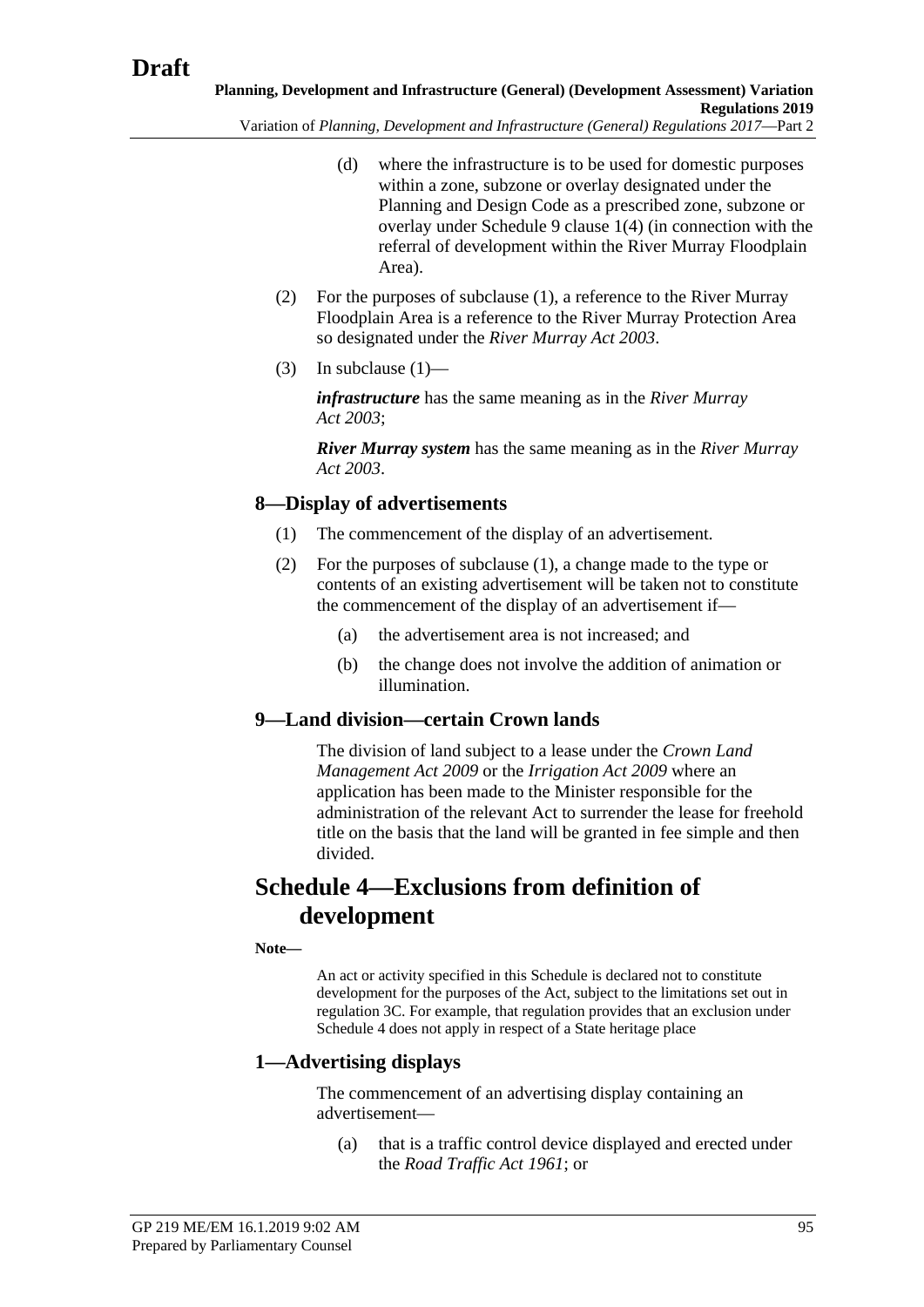- (b) that is displayed by reason of a statutory obligation on the Crown, a Minister of the Crown, an agency or instrumentality of the Crown, a council, or a person requiring such display; or
- (c) that is on enclosed land or within a building and is not readily visible from land outside the enclosure or the building; or
- (d) that is displayed for the purposes of identification, direction, warning or other information in relation to a detached, semi-detached, row or multiple dwelling or residential flat building (including an advertisement displayed for the purposes of a home activity (within the meaning of the Planning and Design Code), subject to the following conditions:
	- (i) that the advertisement area is not more than 0.2 square metres;
	- (ii) that the advertising display—
		- (A) does not move; and
		- (B) does not flash; and
		- (C) does not reflect light so as to be an undue distraction to motorists; and
		- (D) is not internally illuminated;
	- (iii) that not more than 2 such advertisements are displayed in relation to the same building; or
- (e) that is displayed on a building or a building in separate occupation (other than the side or rear walls of the building) used primarily for retail, commercial, office or business purposes, subject to the following conditions:
	- (i) that the advertisement is not displayed or erected above any verandah or the fascia of a verandah or, in a case where there is no verandah, that no part of the advertisement is more than 3.7 metres above ground level;
	- (ii) that the advertising display—
		- (A) does not move; and
		- (B) does not flash; and
		- (C) does not reflect light so as to be an undue distraction to motorists; and
		- (D) is not internally illuminated; or
- (f) that announces a local event of a religious, educational, cultural, social or recreational character, or that relates to an event of a political character, subject to the following conditions: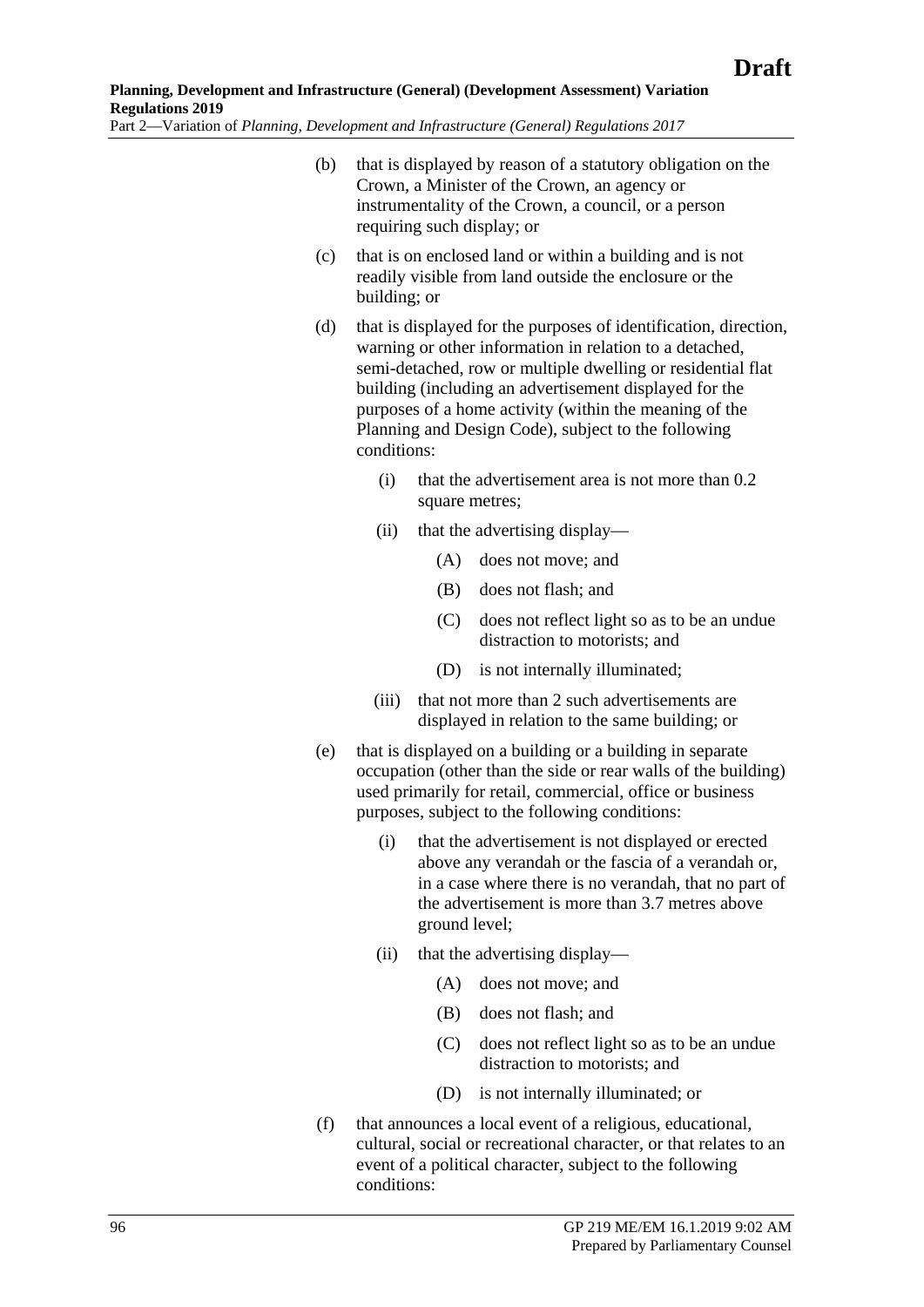- Variation of *Planning, Development and Infrastructure (General) Regulations 2017*—Part 2
	- (i) that the total advertisement area of all advertisements of that kind displayed on 1 building or site is not more than 2 square metres;
	- (ii) except for an advertisement that relates to a federal, State or local government election, that the advertisement is displayed for a period not exceeding 1 month prior to the event and 1 week after the conclusion of the event;
	- (iii) that the advertising display—
		- (A) does not move; and
		- (B) does not flash; and
		- (C) does not reflect light so as to be an undue distraction to motorists; and
		- (D) is not internally illuminated; or
	- (g) that is on land on which building work is being lawfully undertaken, subject to the following conditions:
		- (i) that the information in the advertisement refers to the work being undertaken;
		- (ii) that the advertising display—
			- (A) does not move; and
			- (B) does not flash; and
			- (C) does not reflect light so as to be an undue distraction to motorists; and
			- (D) is not internally illuminated;
		- (iii) that the advertisement area is not more than 3 square metres; or
	- (h) that constitutes a moveable sign under the *[Local](http://www.legislation.sa.gov.au/index.aspx?action=legref&type=act&legtitle=Local%20Government%20Act%201999)  [Government Act](http://www.legislation.sa.gov.au/index.aspx?action=legref&type=act&legtitle=Local%20Government%20Act%201999) 1999* and is placed on a public street, road or footpath within an area of a council under that Act; or
	- (i) that is a real estate "for sale" or "for lease" sign, subject to the following conditions:
		- (i) that the sign is situated on the land which is for sale or for lease;
		- (ii) that the sign—
			- (A) does not move; and
			- (B) does not flash; and
			- (C) does not reflect light so as to be an undue distraction to motorists; and
			- (D) is not internally illuminated;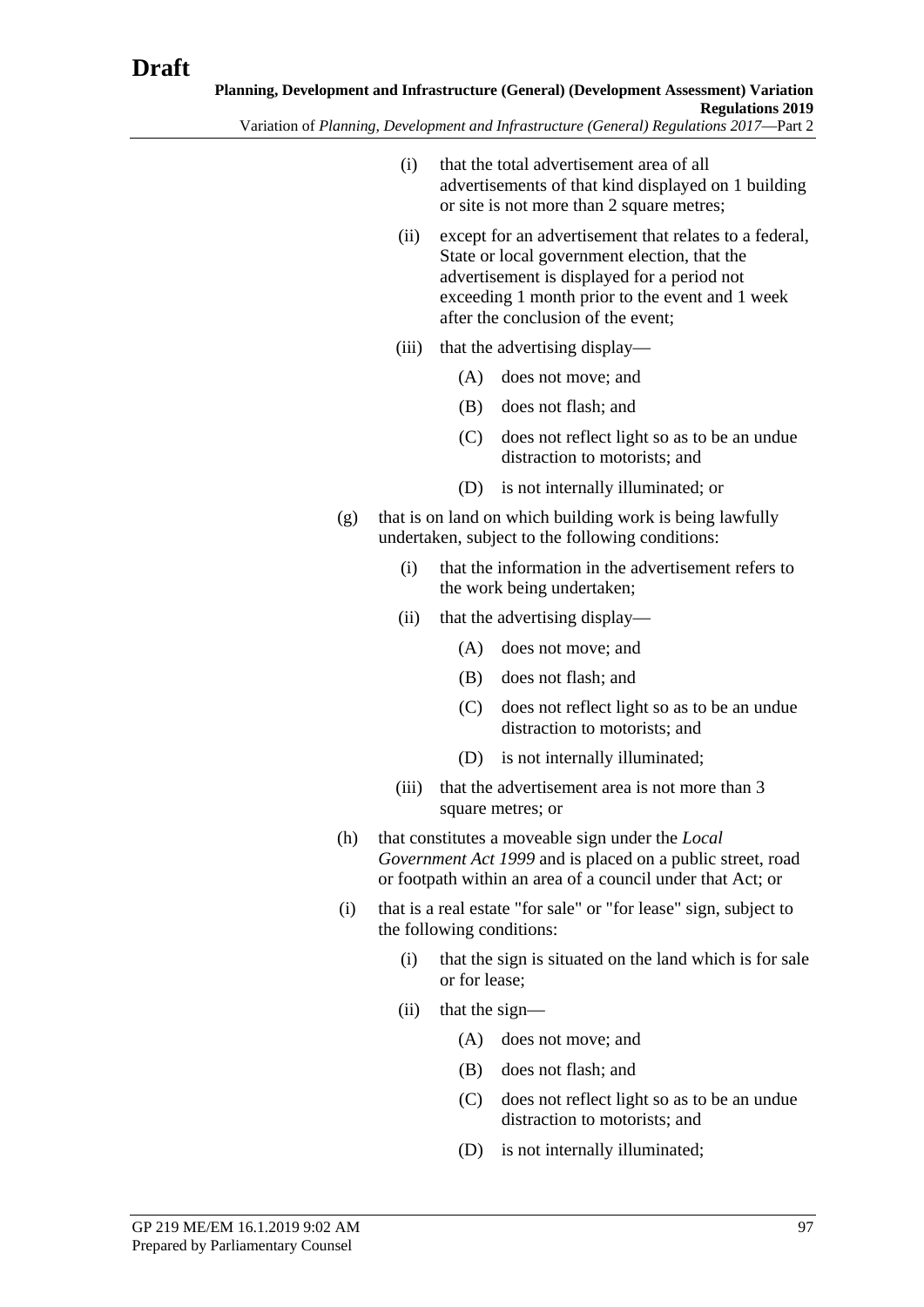- (iii) that the sign is not more than 4 square metres in advertisement area;
- (iv) that the sign is removed within 2 weeks after the completion of the sale or the entering into of the lease.

#### **2—Council works**

- (1) The construction, reconstruction, alteration, repair or maintenance by a council of—
	- (a) a road, drain or pipe, other than the construction of a new road, drain or pipe within 100 metres of the coast, measured from mean high water mark on the sea shore at spring tide; or
	- (b) an effluent drainage scheme, but not including any effluent pond or lagoon; or
	- (c) a structure or equipment used for or associated with the supply, conversion, transformation or control of electricity, other than—
		- (i) the construction of an electricity generating station, an electricity substation, a transmission line, a distribution main or a single wire earthed return electricity line; or
		- (ii) within a designated airport building heights area; or
	- (d) a single wire earthed return electricity line, other than any such activity—
		- (i) in areas of the Flinders Ranges identified under the Planning and Design Code as environmental areas for the purposes of this subparagraph, excluding townships; or
		- $(ii)$
- (A) in any zone, subzone or overlay identified under the Planning and Design Code for the purposes of this subsubparagraph; or
- (B) where no such zone or area has been identified under the Planning and Design Code—in any of the following:
	- rural land which is within 500 metres of the coast measured from mean high water mark on the sea shore at spring tide;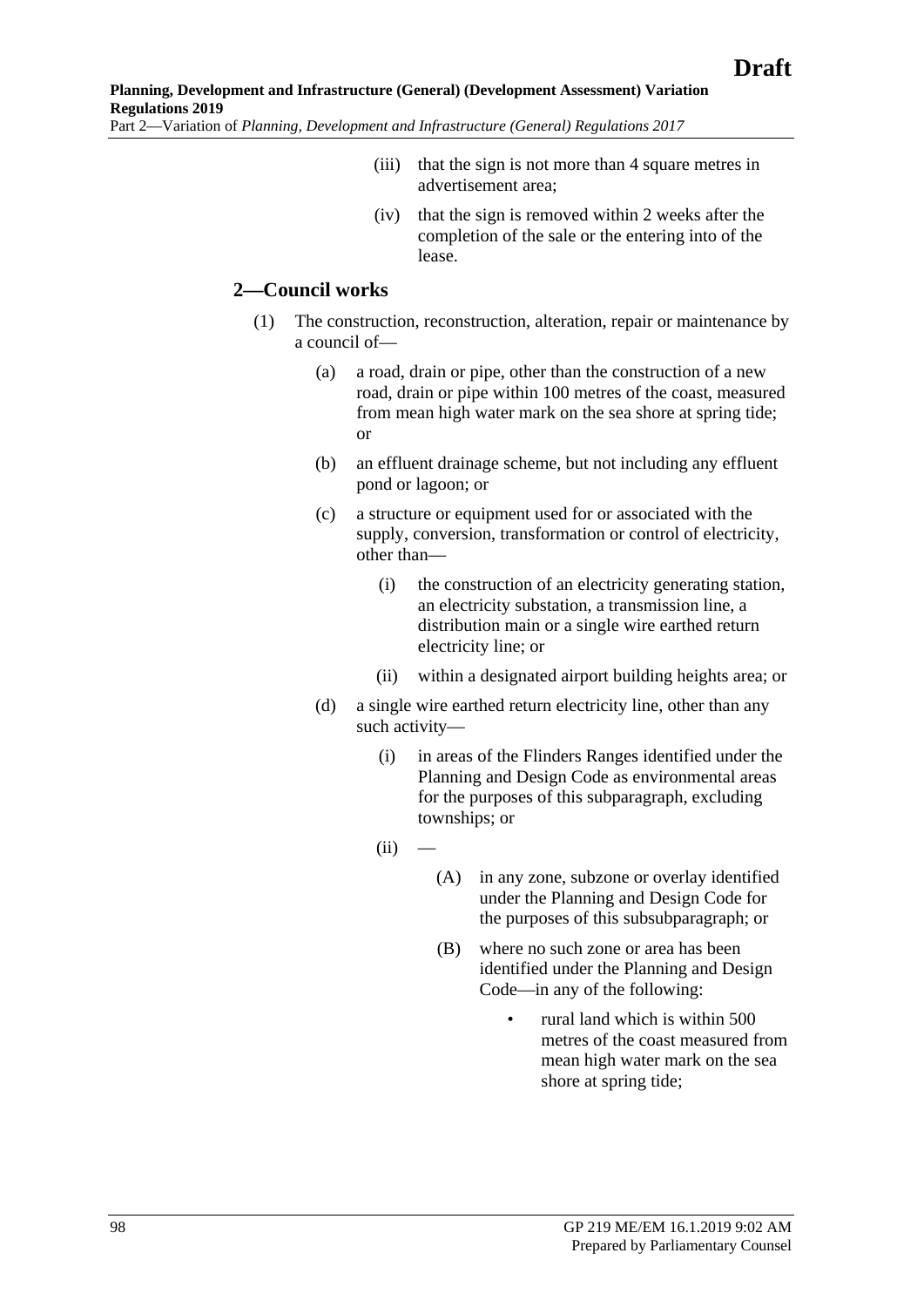- land within a country township. developed urban area or proposed urban area the Planning and Design Code which is within 100 metres of the coast measured from mean high water mark on the sea shore at spring tide; or
- (e) a recreation area, or a building in a recreation area, other than—
	- (i) the construction of a new building exceeding 30 square metres in total floor area on a recreation area; or
	- (ii) an alteration or extension to an existing building on a recreation area which will result in the total floor of the building exceeding 30 square metres; or
	- (iii) the construction or alteration of, or an extension to, any building within 100 metres of the coast (landward or seaward), measured from mean high water mark on the sea shore at spring tide; or
	- (iv) the placing or making of any structure or works for coastal protection, including the placement of rocks, stones or other substances designed to control coastal erosion, within 100 metres landward of the coast measured from mean high water mark on the sea shore at spring tide or within 100 metres of the seaward boundary of the recreation area where the recreation area extends seaward from the mean high water mark on the sea shore at spring tide; or
- (f) the placement, installation or construction of playground equipment on or in a recreation area; or
- (g) an item of street furniture (including directional signs, lighting, seating and weather shelters), other than the construction of street lighting within a designated airport building heights area; or
- (h) a building within an existing council works depot which is consistent with the continued use of the area as a council works depot, other than—
	- (i) the construction of a new building exceeding 200 square metres in total floor area, or 10 metres in height; or
	- (ii) an alteration or extension to an existing building which will result in the total floor area of the building exceeding 200 square metres, or the total height of the building exceeding 10 metres; or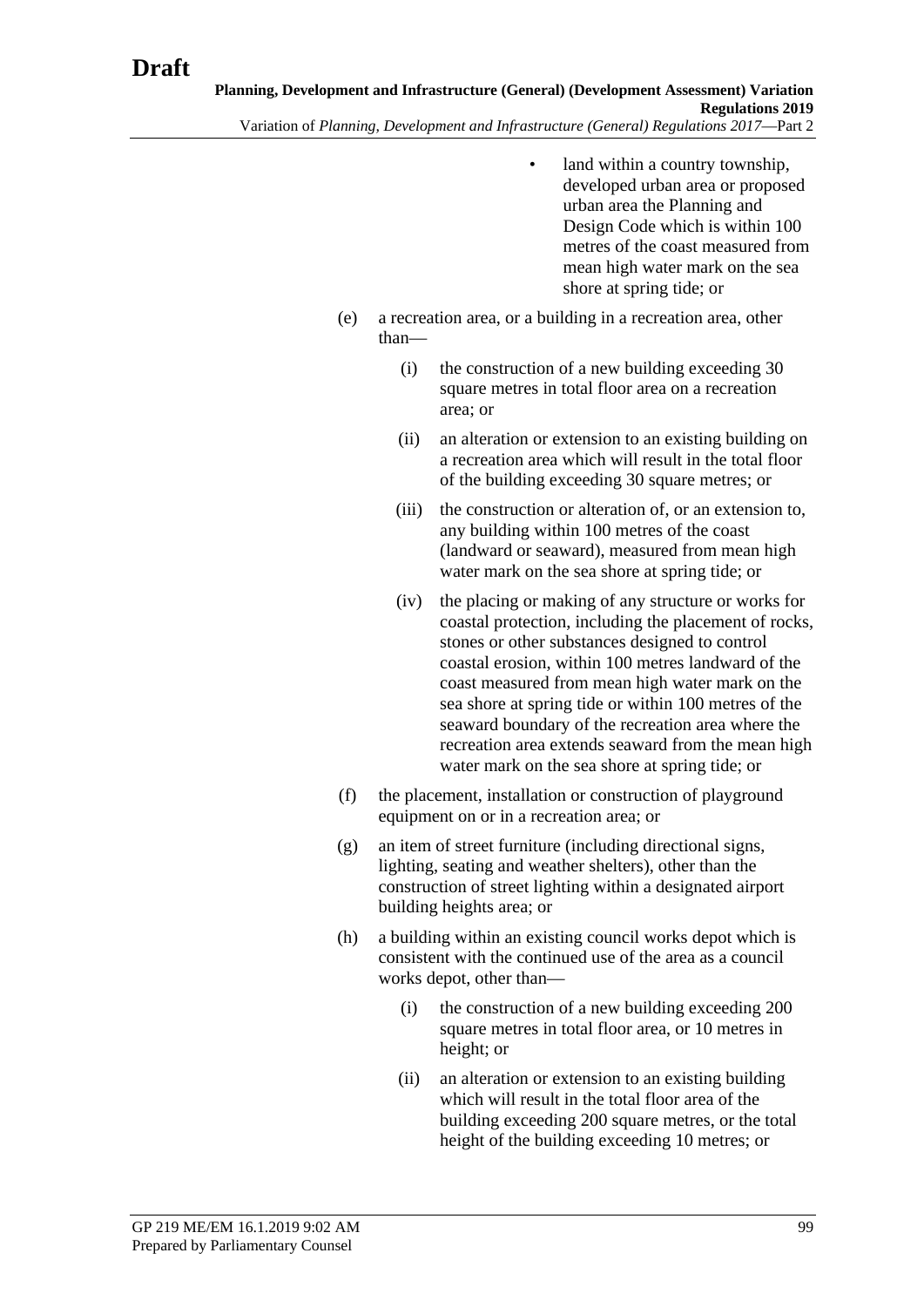- (iii) the performance of work within 10 metres of a boundary of the depot.
- (2) The erection, alteration or replacement by a council of a sign or advertisement (including in a case that involves the commencement of the display of an advertisement) on an item of street furniture located on a road or road reserve (but not on a part of a carriageway), subject to the following conditions:
	- (a) that the size of the display area does not exceed 3 square metres;
	- (b) that the sign or advertisement—
		- (i) does not incorporate a moving display or message; and
		- (ii) does not flash; and
		- (iii) is not internally illuminated;
	- (c) that the sign or advertisement is not within 100 metres of a signalised intersection or a pedestrian actuated crossing;
	- (d) that the erection or display of the sign or advertisement is not classified as restricted development under the Planning and Design Code.
- (3) If the work is certified by a building certifier as complying with the Building Rules (or the Building Rules to the extent that is appropriate in the circumstances after taking into account the requirements of the Building Rules)—
	- (a) excavating or filling (or excavating and filling) of up to 1 500 cubic metres of material for the purpose of providing proper access to an existing wharf, jetty or mooring, but excluding excavating or filling where more than 1 500 cubic metres of material has been excavated or filled at the particular place within the previous 12 months; and
	- (b) the installation or construction of renewable energy infrastructure associated with a building or facility that is situated on council or community land, or on land of which a council has the care, control or management.
- <span id="page-99-0"></span>(4) In [subclause](#page-99-0)  $(3)(b)$ —

*renewable energy infrastructure* includes infrastructure or facilities for the purposes of generating or storing renewable energy or designed to reduce energy consumption or output, but does not include such infrastructure or facilities that the detrimentally affect the amenity of the locality by reason of the emission of noise.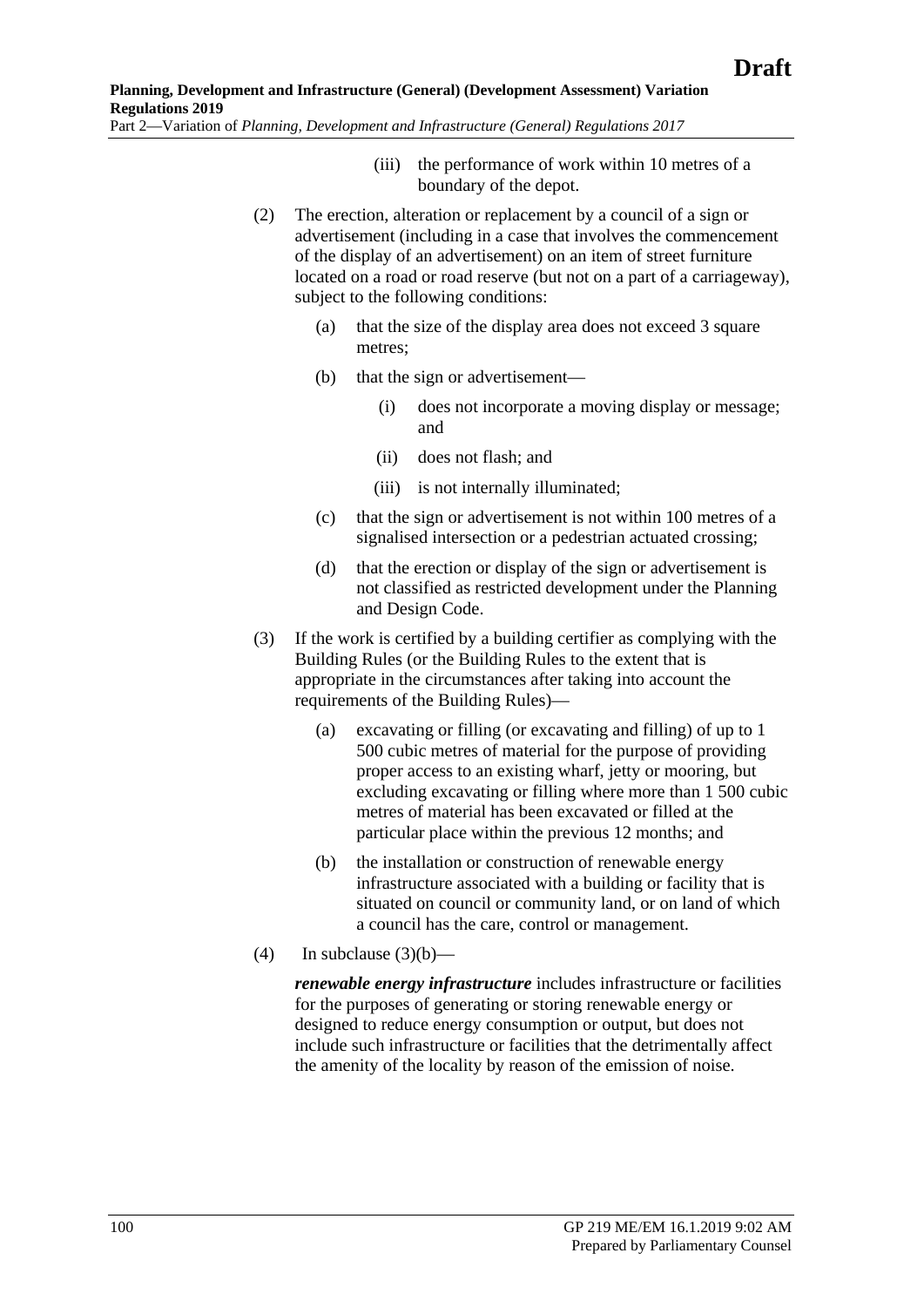### **3—Land division**

- (1) For the purpose of giving effect to a proposal approved or authorised under the provisions of the *[Roads \(Opening and Closing\) Act](http://www.legislation.sa.gov.au/index.aspx?action=legref&type=act&legtitle=Roads%20(Opening%20and%20Closing)%20Act%201991) 1991*, the division of a single allotment into 2 allotments or the adjustment of an allotment boundary.
- (2) The grant or acceptance of a lease or licence, or the making of an agreement for a lease or licence, under—
	- (a) the *[Aboriginal Lands Trust Act](http://www.legislation.sa.gov.au/index.aspx?action=legref&type=act&legtitle=Aboriginal%20Lands%20Trust%20Act%202013) 2013*; or
	- (b) the *[Anangu Pitjantjatjara Yankunytjatjara Land Rights](http://www.legislation.sa.gov.au/index.aspx?action=legref&type=act&legtitle=Anangu%20Pitjantjatjara%20Yankunytjatjara%20Land%20Rights%20Act%201981)  Act [1981](http://www.legislation.sa.gov.au/index.aspx?action=legref&type=act&legtitle=Anangu%20Pitjantjatjara%20Yankunytjatjara%20Land%20Rights%20Act%201981)*; or
	- (c) the *[Maralinga Tjarutja Land Rights Act](http://www.legislation.sa.gov.au/index.aspx?action=legref&type=act&legtitle=Maralinga%20Tjarutja%20Land%20Rights%20Act%201984) 1984*,

by virtue of which the Crown (or an agency or instrumentality of the Crown) becomes, or may become, entitled to possession or occupation of part only of an allotment.

- (3) The grant or acceptance of a lease or licence, or the making of an agreement for a lease or licence, by virtue of which a person becomes, or may become, entitled to possession or occupation of part only of an allotment, other than a lease or licence over land—
	- (a) that comprises a dwelling or a dwelling and curtilage; or
	- (b) which permits or is varied to permit the use of the leased or licensed land and any part of it for residential purposes.
- (4) The grant or acceptance of a lease or licence, or the making of an agreement for a lease or licence, related to the installation or alteration of telecommunications facilities or wind turbine generators, including any infrastructure associated with such facilities or generators.
- (5) The division of an allotment pursuant to an order under the *[Encroachments Act](http://www.legislation.sa.gov.au/index.aspx?action=legref&type=act&legtitle=Encroachments%20Act%201944) 1944*.
- (6) The amendment of an existing strata plan under the *[Community](http://www.legislation.sa.gov.au/index.aspx?action=legref&type=act&legtitle=Community%20Titles%20Act%201996)  [Titles Act](http://www.legislation.sa.gov.au/index.aspx?action=legref&type=act&legtitle=Community%20Titles%20Act%201996) 1996* or the *[Strata Titles Act](http://www.legislation.sa.gov.au/index.aspx?action=legref&type=act&legtitle=Strata%20Titles%20Act%201988) 1988* where the delineation of strata lots or strata units, and common property, is not altered.
- (7) The division of an allotment for the purpose of widening or adding to an existing road, road reserve or drainage reserve, subject to the condition that any land that is being added to the road, road reserve or drainage reserve is, or is to be, vested in the Crown, a Minister of the Crown, an instrumentality or agency of the Crown, or a council.
- (8) The division of an allotment—
	- (a) for the purpose of widening or adding to an existing rail corridor or rail reserve, subject to the condition that any land that is being added to the rail corridor or rail reserve is, or is to be, vested in an owner or operator of the relevant railway; or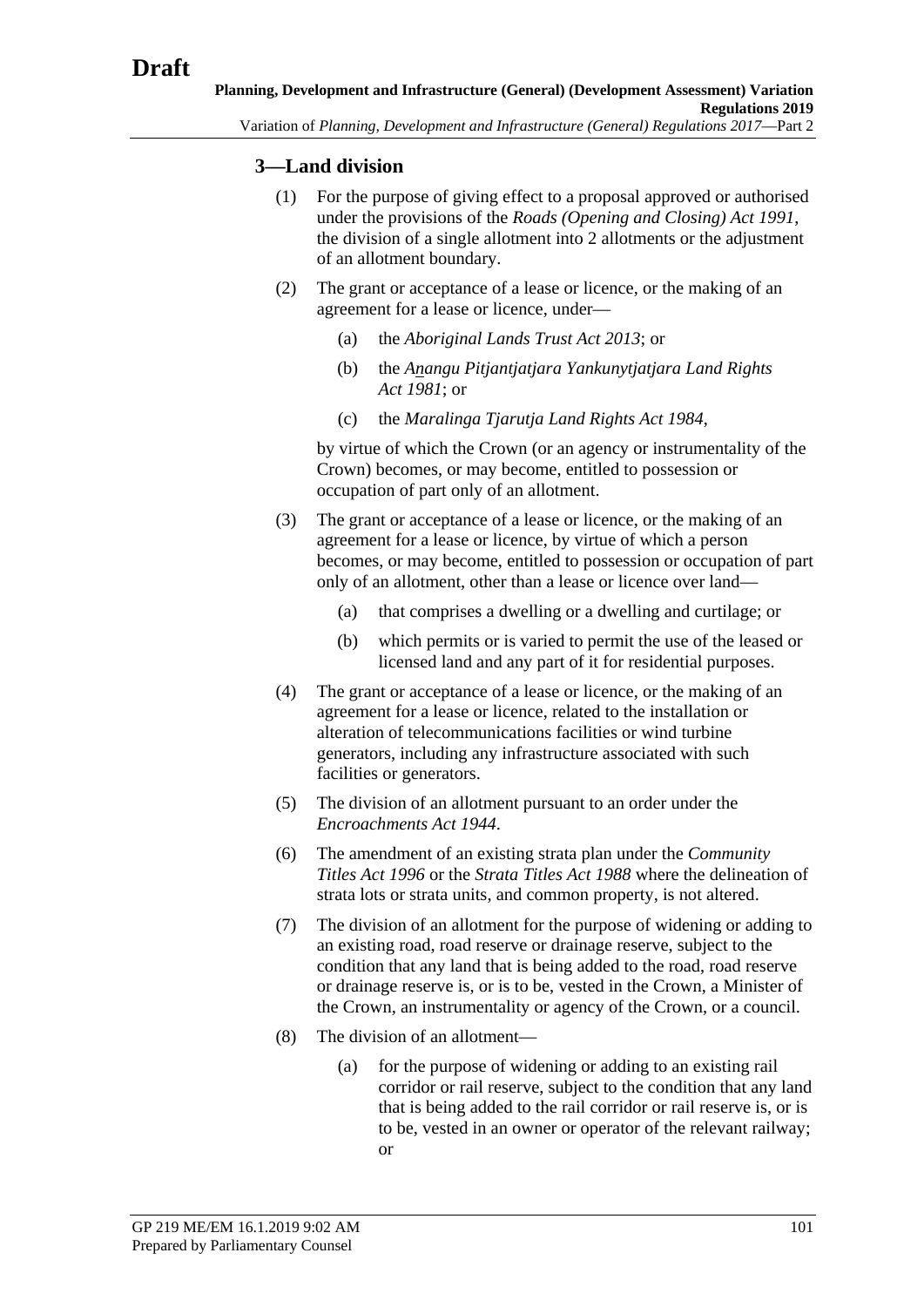(b) for purposes associated with the construction, use, alteration, extension, repair or maintenance of any form of infrastructure, or with gaining access to any form of infrastructure\* , located on a rail corridor or rail reserve.

**Note—**

The infrastructure need not be rail infrastructure.

(9) The conferral of a right to occupy a residential unit under the *[Retirement Villages Act](http://www.legislation.sa.gov.au/index.aspx?action=legref&type=act&legtitle=Retirement%20Villages%20Act%202016) 2016*.

#### **4—Sundry minor operations**

- (1) The construction or alteration of, or addition to, any of the following (including any incidental excavation or filling), other than in respect of a local heritage place:
	- (a) an outbuilding (other than in a designated flood zone, subzone or overlay or in any other zone, subzone or overlay identified under the Planning and Design Code for the purposes of this paragraph) in which human activity is secondary, and which—
		- (i) is detached from and ancillary to another building which is erected on the site, or for which consent has been granted by the relevant authority, or which is classified as accepted development or deemed-to-satisfy development; and
		- (ii) has a total floor area not exceeding—
			- (A) in the case of an outbuilding in a designated historic or conservation zone, subzone or overlay—10 square metres; or
			- (B) in any other case—15 square metres; and
		- (iii) has no roof span (being the horizontal distance between supporting walls, posts or columns of the outbuilding) exceeding 3 metres, and no part of the building being higher than 2.5 metres above the natural surface of the ground; and
		- (iv) is not being constructed, added to or altered so that any portion of the building is situated—
			- (A) in front of any part of the building line of the building to which it is ancillary that faces the primary street; or
			- (B) within 900 millimetres of a boundary of the land with a secondary street (if the land has boundaries on 2 or more roads); and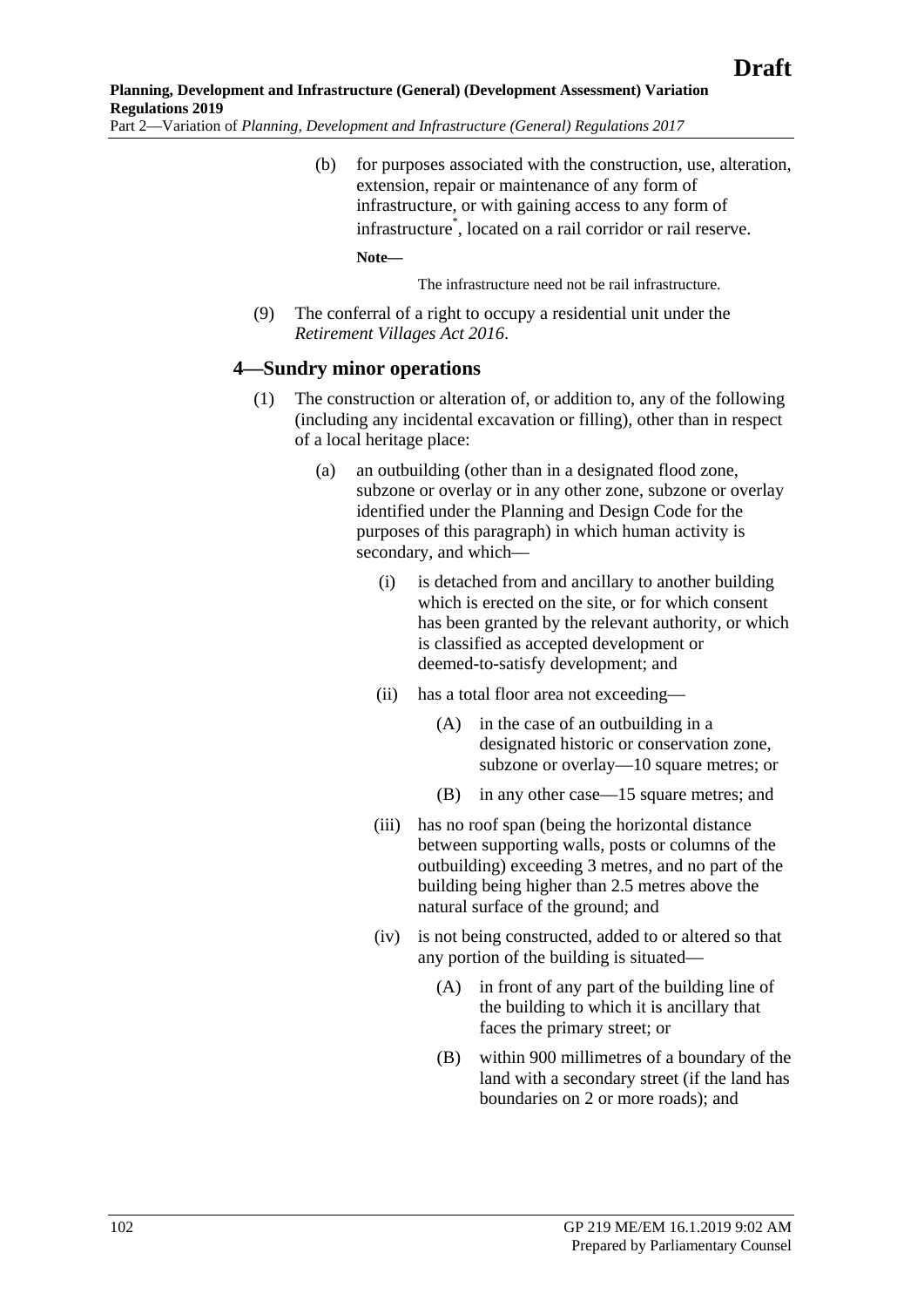- Variation of *Planning, Development and Infrastructure (General) Regulations 2017*—Part 2
	- (v) is not within 6 metres of the intersection of 2 boundaries of the land where those boundaries both face a road, other than where a 4 x 4 metre corner cut-off has already been provided (and is to be preserved);
	- $(b)$
- (i) a windmill, other than a windmill in a designated airport building heights are; or
- (ii) a flagpole,

which is not attached to a building and is not more than 10 metres in height, or which is attached to a building and is not more than 4 metres in height above the topmost point of attachment to the building, exclusive of guy wires;

- (c) a swimming pool (other than in a designated flood zone, subzone or overlay or in any other zone subzone or overlay identified under the Planning and Design Code for the purposes of this paragraph) which is constructed in association with a dwelling and intended primarily for use by the occupants of that dwelling, and which—
	- (i) does not have a depth exceeding 300 millimetres; or
	- (ii) in the case of an aboveground or inflatable swimming pool, does not incorporate a filtration system;
- (d) a spa pool which is constructed in association with a dwelling and intended primarily for use by the occupants of that dwelling, and which does not have a maximum capacity exceeding 680 litres;
- (e) a detached incinerator not exceeding 0.5 cubic metres in overall volume;
- (f) a fence not exceeding 2.1 metres in height (measured from the lower of the 2 adjoining finished ground levels), other than—
	- (i) a fence in—
		- (A) a designated historic or conservation zone, subzone or overlay; or
		- (B) a designated flood zone, subzone or overlay; or
		- (C) in any other zone, subzone or overlay identified under the Planning and Design Code for the purposes of this subparagraph; or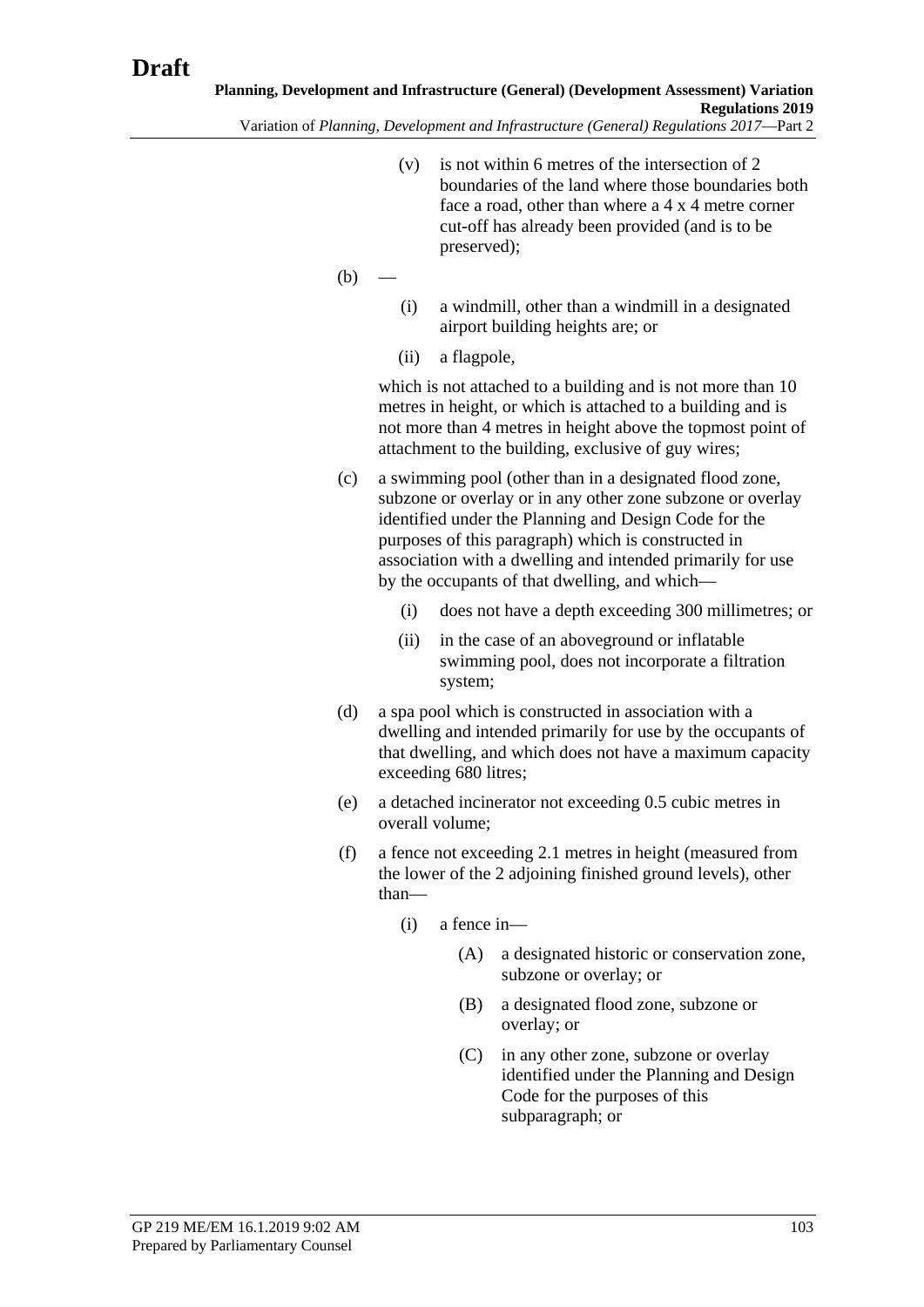- (ii) a fence in a designated historic or conservation zone, subzone or overlay that is situated on the boundary of the relevant allotment with a road (other than a laneway); or
- (iii) a fence that exceeds (or would exceed) 1 metre in height within 6 metres of the intersection of 2 boundaries of land where those boundaries both face a road, other than where a 4 x 4 metre corner cut-off has already been provided (and is to be preserved); or
- $(iv)$  –
- (A) a masonry fence; or
- (B) a fence any part of which is formed from masonry (including, for example, a fence that includes masonry piers or columns),

that exceeds (or would exceed) 1 metre in height (measured (if relevant) from the lower of the 2 adjoining finished ground levels); or

- (v) a fence that is (or is to be) a safety fence for a swimming pool which is approved for construction, or requires approval for construction, on or after 1 July 1993; or
- (vi) a brush fence that is (or is to be) closer than 3 metres to an existing or proposed Class 1 or 2 building under the Building Code, with the distance to be measured from any part of the brush fence and from any part of an external wall of the building (being an external wall within the meaning of the Building Code) and with this subparagraph not extending to a repair of an existing brush fence that does not enlarge or extend the brush fence;
- (g) a post and wire fence, other than a chain mesh fence, in a designated flood zone, subzone or overlay;
- (h) a structure (other than in a designated flood zone, subzone or overlay, or within 100 metres of the coast measured from mean high water mark on the sea shore at spring tide) comprised of a combination of—
	- (i) a retaining wall which retains a difference in ground levels not exceeding 1 metre (measured from the lower of the 2 adjoining finished ground levels); and
	- (ii) a fence,

if the total combined height of the structure is less than 3.1 metres in height (measured from the lower of the 2 adjoining finished ground levels);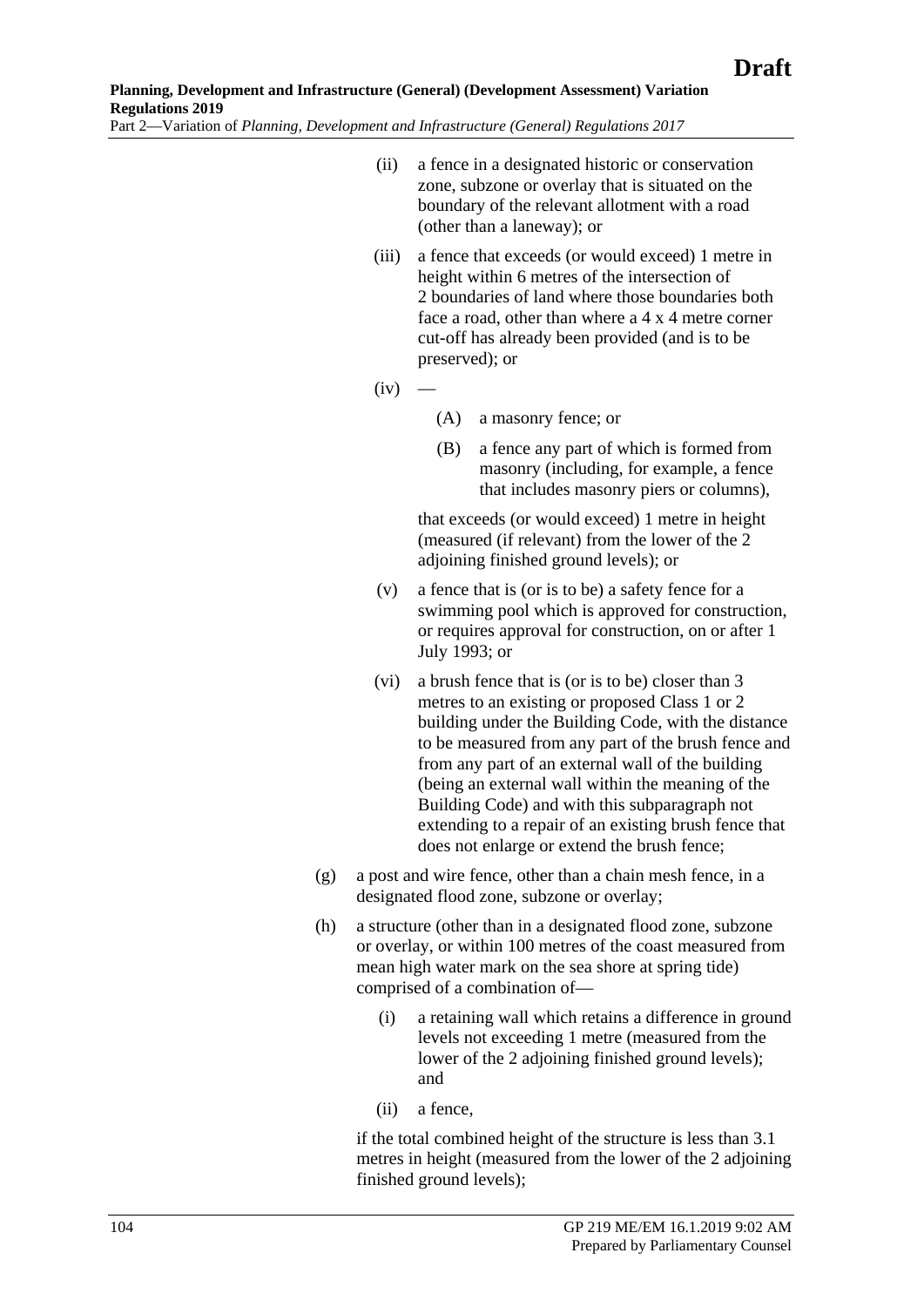- (i) a retaining wall (other than in a designated flood zone, subzone or overlay, or within 100 metres of the coast measured from mean high water mark on the sea shore at spring tide) which retains a difference in ground levels not exceeding 1 metre;
- (j) a water tank (and any supporting structure) which—
	- (i) is part of a roof-drainage system; and
	- (ii) has—
		- (A) in the case of a tank in Metropolitan Adelaide—a total floor area not exceeding 10 square metres and a total volume not exceeding 40 000 litres; or
		- (B) in any other case—a total floor area not exceeding 15 square metres and a total volume not exceeding 60 000 litres; and
	- (iii) is located wholly above ground; and
	- (iv) has no part higher than 4 metres above the natural surface of the ground;
- (k) a temporary builder's office, shed, store or other similar building—
	- (i) that is used for the purpose of storing materials or documents, providing amenities for workers, or for any other purpose connected with the performance of building work, other than to provide overnight accommodation; and
	- (ii) that is to be removed at the completion of the relevant building work; and
	- (iii) that is positioned on the ground and totally within the site of the building work;
- (l) a deck (other than in a bushfire prone area under regulation 103, a designated historic or conservation zone, subzone or overlay or any other zone, subzone or overlay identified under the Planning and Design Code for the purposes of this paragraph) which is used (or to be used) in association with an existing dwelling and which—
	- (i) will not have any point on the floor of the deck that is higher than 500 millimetres above the natural surface of the ground; and
	- (ii) will not have any portion of the deck situated within 900 millimetres of a boundary of the land;
- (m) a tree house (being a structure that is intended to be used primarily by children for recreational purposes) that is ancillary to a dwelling and that has a total floor area not exceeding 5 square metres;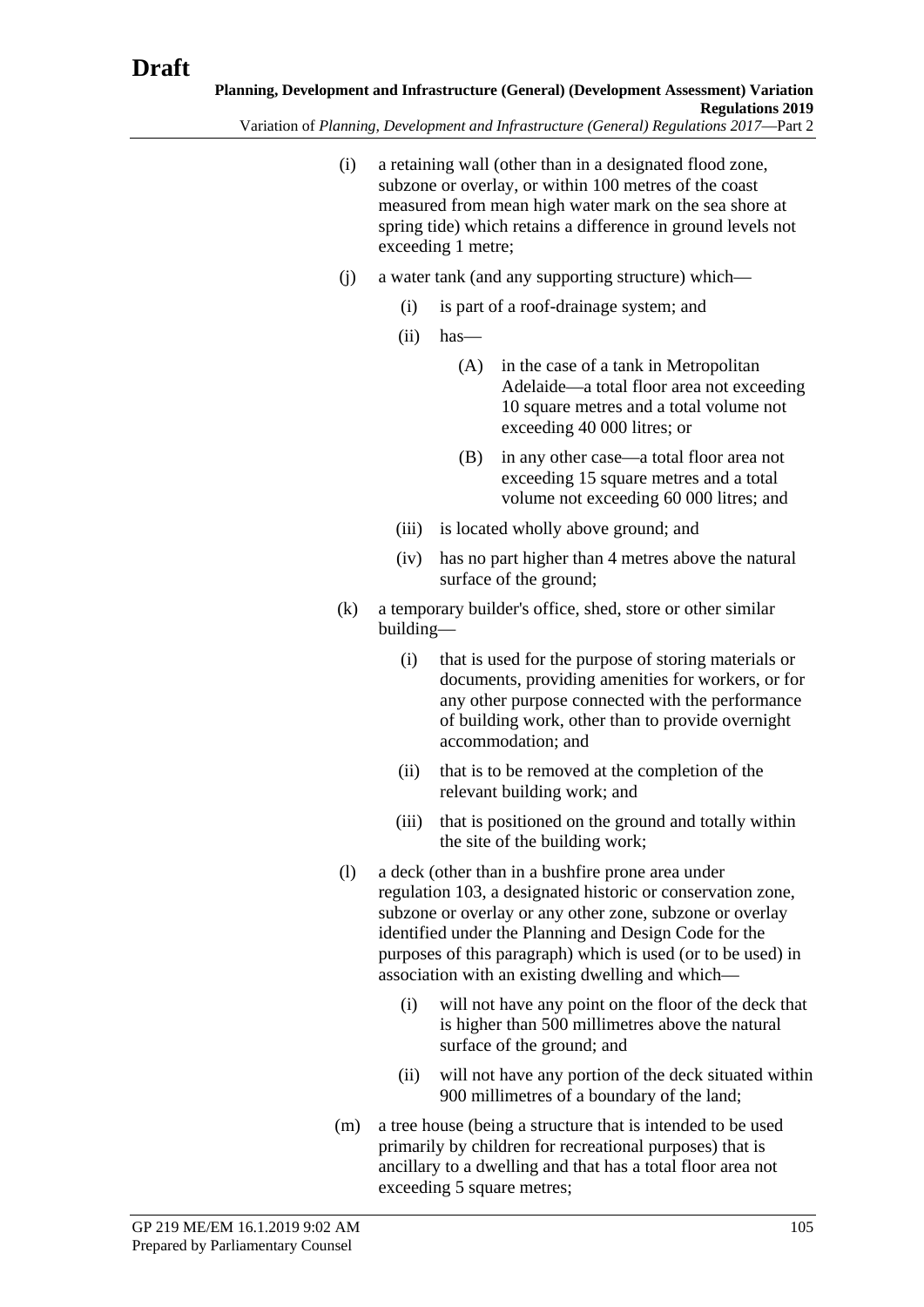- (n) the installation of a screen to 1 or more sides of a structure for the purposes of privacy if—
	- (i) the screen comprises a permeable material (such as lattice or shadecloth); and
	- (ii) neither the height nor the length of the screen exceeds the dimensions of the structure to which it is fixed;
- (o) the installation or construction of a masonry oven or similar structure used for the purpose of outdoor domestic cooking that does not exceed a total height of 2.0 metres (excluding any flue or chimney).
- (2) Other than in respect of a local heritage place or in a designated historic or conservation zone, subzone or overlay, the installation of a garage or carport door (of any kind or style) if the garage or carport—
	- (a) already exists on the site; and
	- (b) is ancillary to another building which is erected on the site or for which consent has been granted by the relevant authority; and
	- (c) does not have any portion in front of any part of the building line of the building to which it is ancillary that faces the primary street.
- (3) Other than in respect of a local heritage place or in a designated historic or conservation zone, subzone or overlay, the construction of a shade sail if—
	- (a) the shade sail is to consist of permeable material; and
	- (b) the area of the sail will not exceed 20 square metres; and
	- (c) no part of the sail will be more than 3 metres above ground or floor level (depending on where it is to be situated); and
	- (d) no part of the sail will be in front of any part of the building line of the building to which it is ancillary that faces the primary street.
- (4) Other than in respect of a local heritage place, the repair, maintenance or internal alteration of a building—
	- (a) that does not involve demolition of any part of the building (other than the removal of fixtures, fittings or non load-bearing partitions); and
	- (b) that will not adversely affect the structural soundness of the building or the health or safety of any person occupying or using it; and
	- (c) that is not inconsistent with any other provision of this Schedule.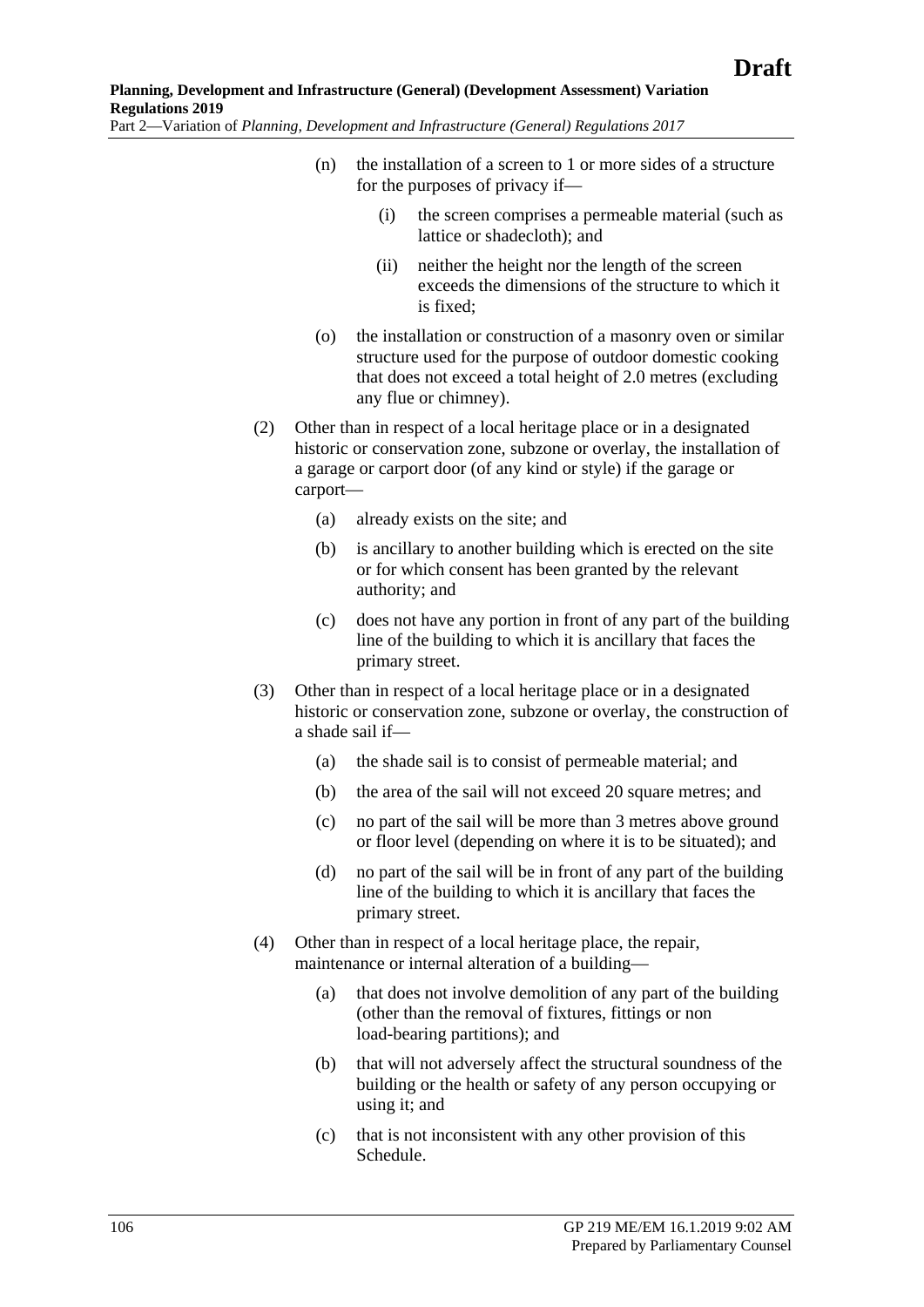- (5) Other than in respect of a local heritage place—
	- (a) the installation of, or any alteration of or addition to, a building that is necessary for or incidental to the installation of—
		- (i) an individual air handling unit mounted on a wall, window or domestic floor; or
		- (ii) a ceiling or roof fan or fan coil section of air conditioning systems not exceeding 100 kilograms and installed within the ceiling space; or
		- (iii) an exhaust fan,

where the item being installed does not encroach on a public street or affect the ability of the building to resist the spread of fire; or

- (b) the installation or alteration of a building or the making of any excavation or filling, that is necessary for or incidental to the installation of, any electrical, gas, water, sewage and sullage, or telecommunications service (including appliances and fittings), and which does not affect the ability of the building in which it is installed to resist the spread of fire; or
- (c) the construction of a pergola or similar structure designed to provide shade associated with an existing dwelling (whether attached to the building or freestanding)—
	- (i) which does not have a solid roof; and
	- (ii) each freestanding side of which is open (that is, not enclosed with a solid material); and
	- (iii) no part of which is higher than 4 metres above the ground; and
	- (iv) which is not being constructed so that any part of the pergola or structure will be in front of any part of the building line of the dwelling to which it is ancillary that faces the primary street.
- (6) In respect of a local heritage place, the installation of, or an alteration of or addition to a building that is necessary for or incidental to the installation of—
	- (a) an individual air handling unit mounted on a wall, window or floor; or
	- (b) a ceiling or roof fan or fan coil section of air conditioning systems not exceeding 100 kilograms and installed within the ceiling space; or
	- (c) an exhaust fan; or
	- (d) any electrical, gas, water, sewage and sullage, or telecommunications service (including appliances and fittings),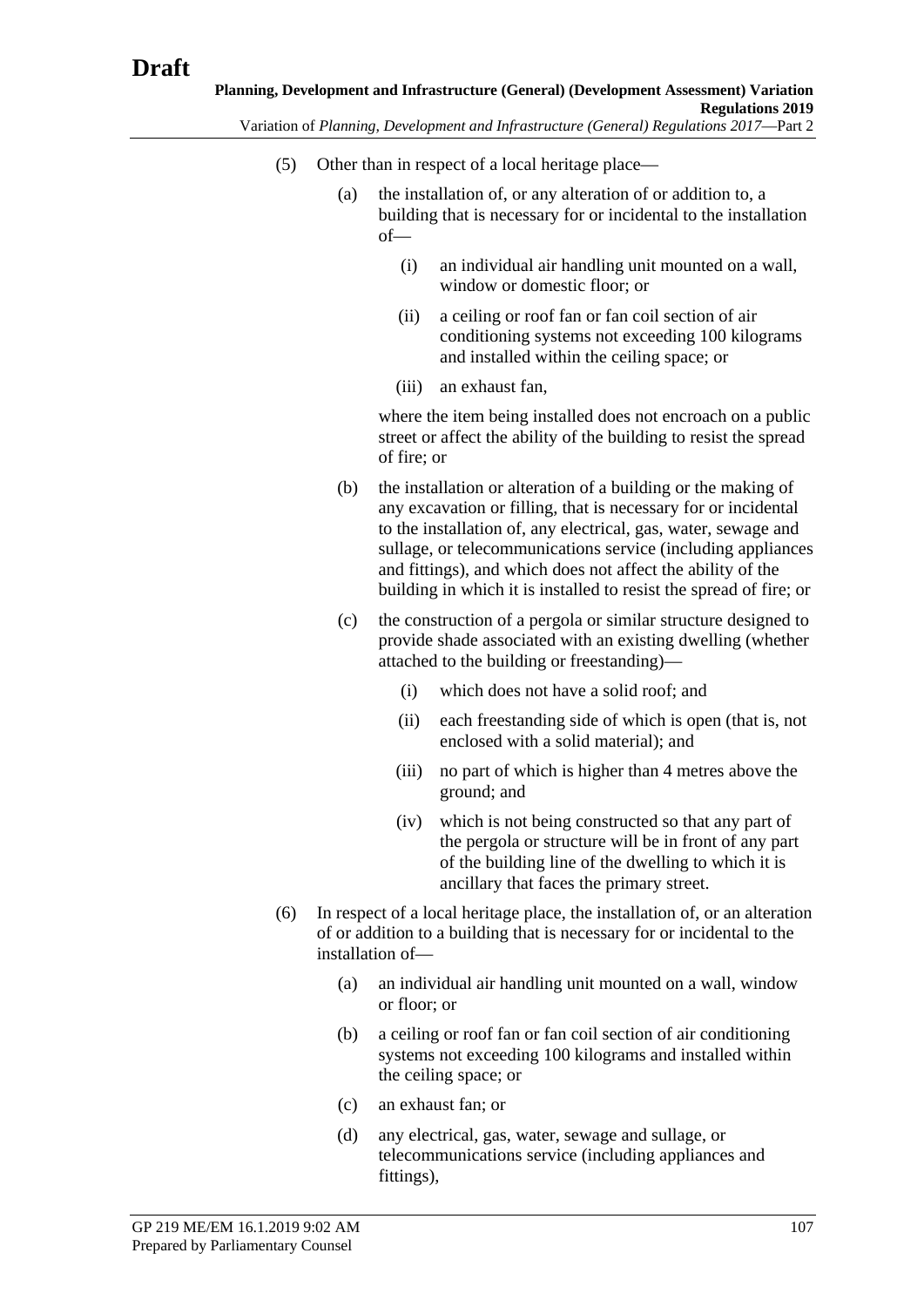where the item being installed—

- (e) does not encroach on a public street or affect the ability of the place to resist the spread of fire; and
- (f) will not, when installed, be able to be seen by a person standing at ground level in a public street.
- <span id="page-107-1"></span><span id="page-107-0"></span>(7) The external painting of a local heritage place—
	- (a) where the painting involves the repainting of an existing painted surface in the same or similar colours and so as to provide the same or similar texture, finish and effect; or
	- (b) without limiting [paragraph](#page-107-0) (a), where the painting does not materially affect the heritage value of the place.
- (8) [Subclause](#page-107-1) (7) does not apply in relation to painting of any building that is also within the ambit of Schedule 5 clause 6.
- (9) External painting of a building within an area identified under the Planning and Design Code for the purposes of paragraph (g) of the definition of *development* under section 3(1) of the Act where the painting involves the repainting of an existing painted surface in the same or similar colours and so as to provide the same or similar texture, finish and effect.
- (10) The repair, maintenance or replacement of an existing seawall, levee bank or other structure associated with coast protection where there is no change to the materials used for the purposes of the structure and no change to the form or dimensions of the structure.
- (11) The construction of a temporary building by, or with the authorisation of, a council where the building—
	- (a) does not remain on the site for more than 30 days; and
	- (b) is erected for the use of the council, or for some other public or community purpose approved by the council; and
	- (c) does not carry any advertising material (other than material which is incidental to the purpose for which the building is erected).
- (12) Any work undertaken solely for the purposes of fitting a smoke alarm in accordance with the requirements under regulation 101.
- (13) For the purposes of this clause—
	- (a) the primary street in relation to a building is the road that forms part of the street address of the building, as determined by the council for the relevant area when it is allocating numbers to buildings and allotments under section 220 of the *[Local Government Act](http://www.legislation.sa.gov.au/index.aspx?action=legref&type=act&legtitle=Local%20Government%20Act%201999) 1999*; and
	- (b) a secondary street in relation to a building is any road, other than the primary street, that shares a boundary with the land where the building is situated (or to be situated); and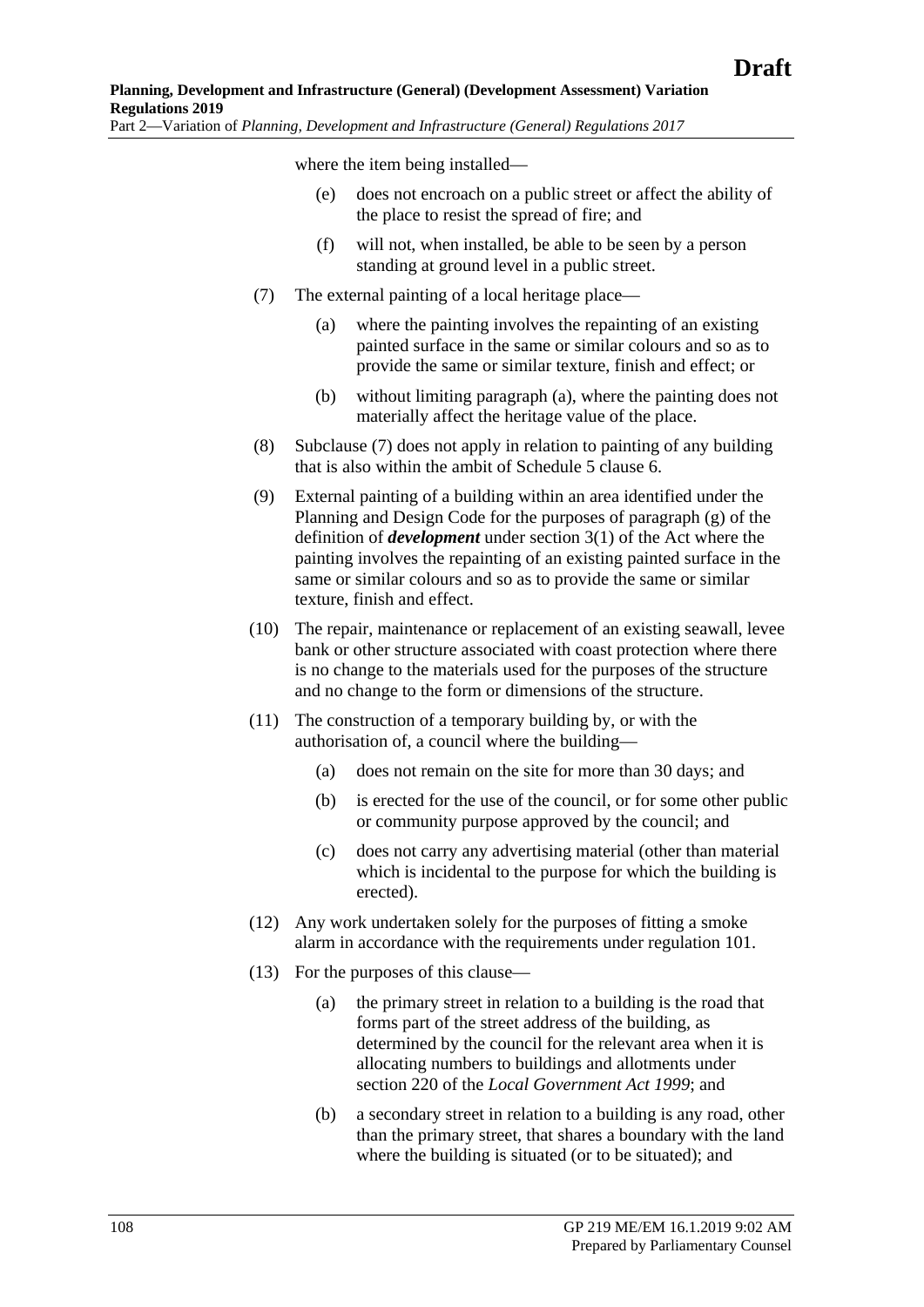- - (c) a reference to a *fence* includes any privacy screening attached to the fence.
- (14) In this clause—

*brush* means—

- (a) Broombrush (Melaleuca uncinata); and
- (b) any other form of dried vegetation material that has similar fire characteristics to Broombrush;

*brush fence* includes—

- (a) a fence that is predominantly constituted by brush; and
- (b) a gate that is predominantly constituted by brush;

*masonry* means stone, brick, terracotta or concrete block or any other similar building unit or material, or a combination of any such materials;

*road* has the same meaning as in the *[Local Government Act](http://www.legislation.sa.gov.au/index.aspx?action=legref&type=act&legtitle=Local%20Government%20Act%201999) 1999* but does not include an alley, lane or right of way;

*swimming pool* includes a paddling pool.

#### <span id="page-108-0"></span>**5—Use of land and buildings**

- (1) The use of land and the use of any lawfully-erected building which is ordinarily regarded as (and is in fact) reasonably incidental to any particular use of the land and the building, or the land or the building, and which is for the substantial benefit of the person or persons who, in any capacity, are making use of the land and the building, or the land or the building.
- <span id="page-108-1"></span>(2) The following uses of land or buildings (whether or not within the ambit of [subclause](#page-108-0) (1)):
	- (a) the carrying on of a home activity on land used for residential purposes;
	- (b) without limiting [paragraph](#page-108-1) (a), the use of any land or building for the display and sale of food produce if—
		- (i) the total floor area of the display does not exceed 30 square metres; and
		- (ii) the use of the land for the display and sale of food produce does not have a significant detrimental effect on the amenity of the locality or any part of the locality;
	- (c) the use of any land or building for the supply, conversion, transformation or control of electricity by 1 or more transformers or by any switchgear or other equipment used wholly or partly for supplying electricity to any part of such land or building;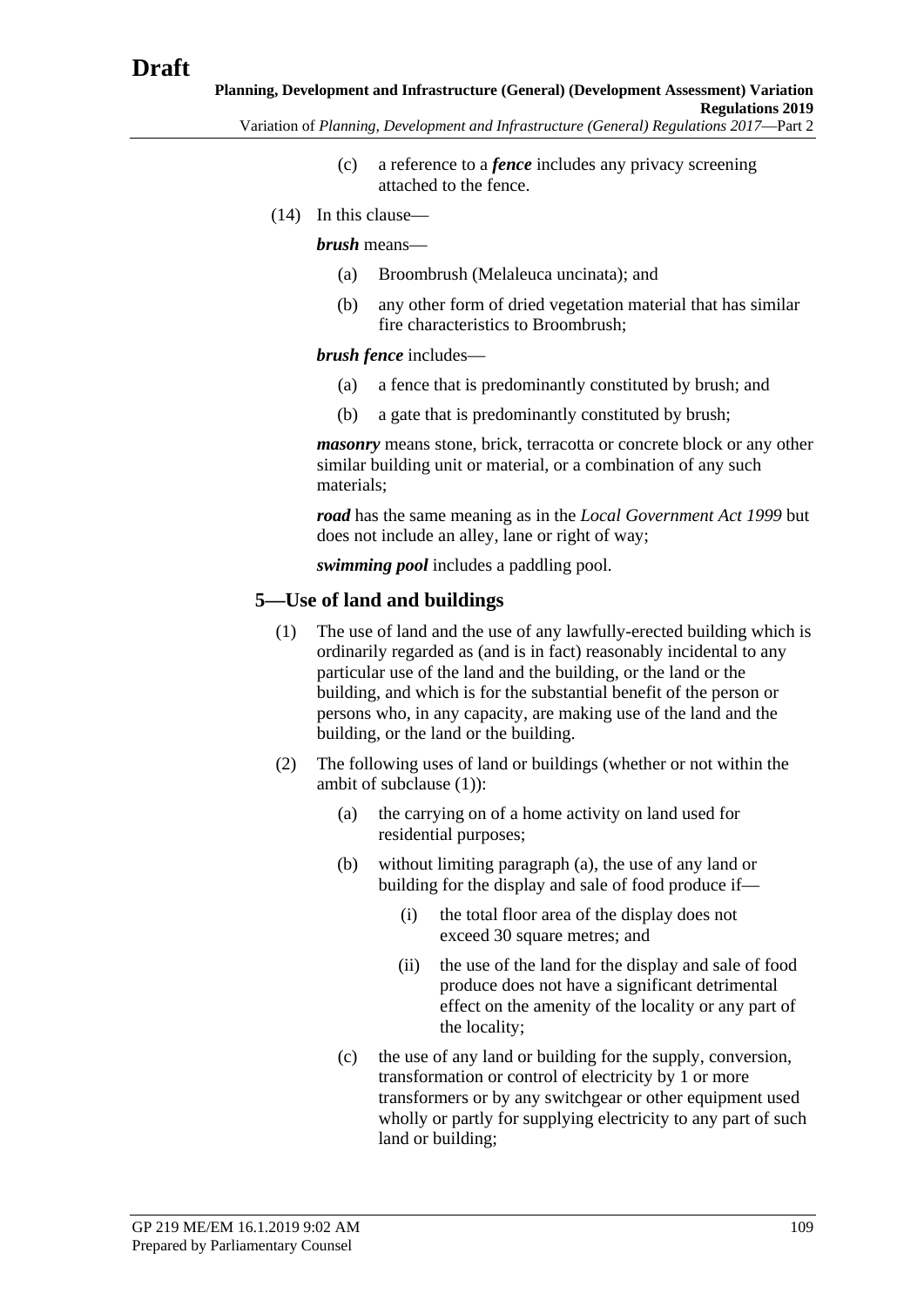(d) the keeping of animals, birds, or other livestock (other than horses, sheep, alpacas, cattle, pigs, goats, donkeys and wild animals) solely for the domestic needs or enjoyment of the occupants of a dwelling (and land appurtenant to a dwelling), other than the use of land for the keeping of free-flying birds within a designated airport building heights area;

- (e) the parking of any vehicle not exceeding 3 000 kilograms in weight (including the weight of any attached trailer) on land used for residential purposes;
- (f) the parking of a caravan or motor-home of any weight on land used for residential purposes by a person who is an occupant of a dwelling situated on that land;
- (g) the carrying on of low impact entertainment on premises other than residential premises.
- (3) In this clause—

*low impact entertainment*, in relation to premises, means live entertainment that is carried on—

- (a) inside a building; and
- (b) in accordance with the lawful use and occupation of the premises; and
- (c) in compliance with the *[Environment Protection Act](http://www.legislation.sa.gov.au/index.aspx?action=legref&type=act&legtitle=Environment%20Protection%20Act%201993) 1993*,

but does not include—

- (d) prescribed entertainment within the meaning of section 105 of the *[Liquor Licensing Act](http://www.legislation.sa.gov.au/index.aspx?action=legref&type=act&legtitle=Liquor%20Licensing%20Act%201997) 1997*; or
- (e) entertainment that is to be carried on in connection with a proposed change of use of the premises.

#### **6—Special cemetery buildings**

The construction of a mausoleum in a public cemetery where—

- (a) the mausoleum is located more than 50 metres from the boundaries of the cemetery; and
- (b) no part of the mausoleum is higher than 3 metres above the natural surface of the ground; and
- (c) the mausoleum is not internally accessible to the public (including any relative of a deceased person).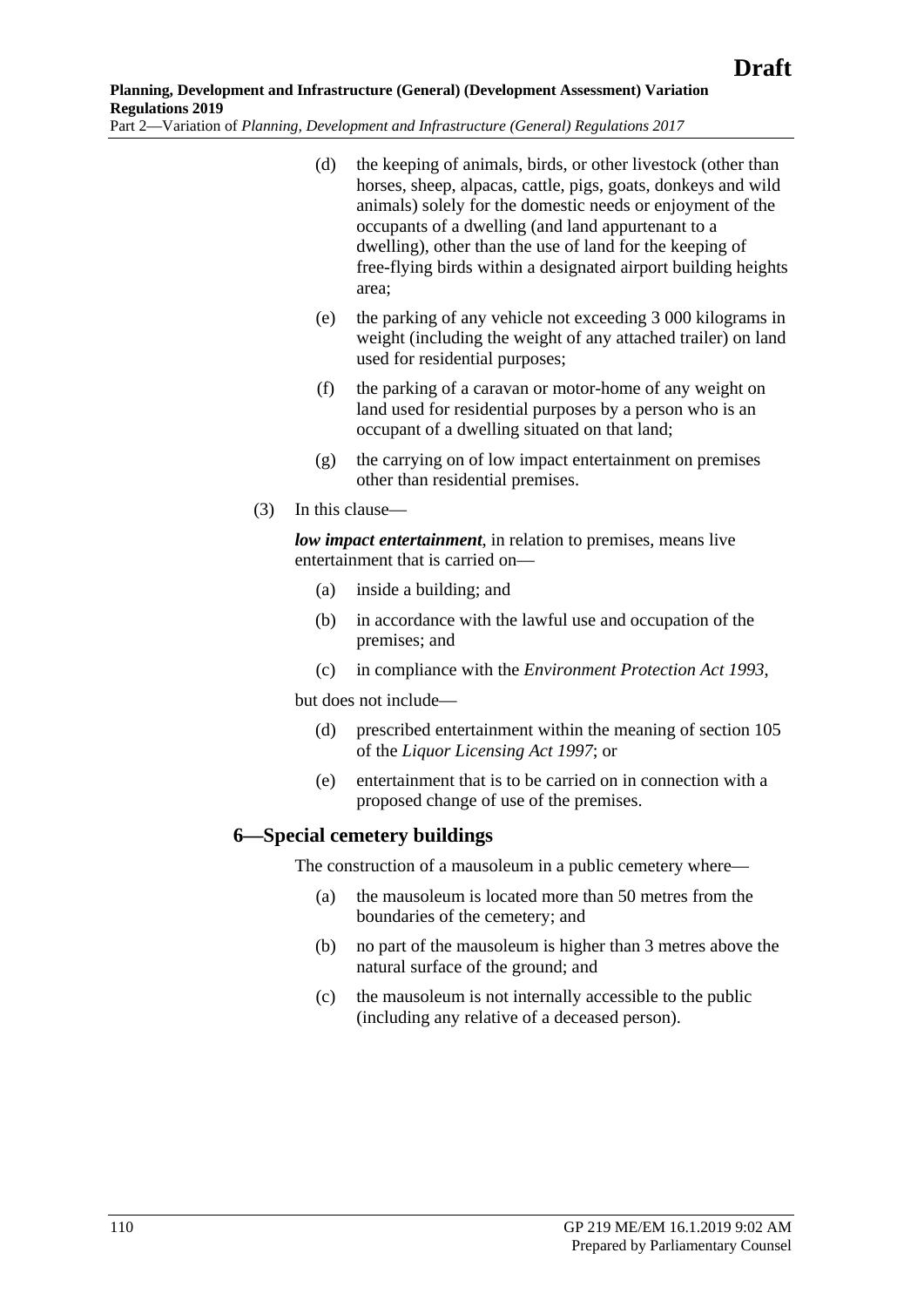#### <span id="page-110-0"></span>**7—Inground sewerage pumping stations**

- (1) The construction of an inground sewerage pumping station (including any associated value chamber, electrical control or switching gear, and flue extending not more than 15 metres above ground level)—
	- (a) that has a total floor area not exceeding 8 square metres and a depth not exceeding 10 metres; and
	- (b) that is designed and constructed in accordance with specifications approved by the Minister responsible for the administration of the *[Water Industry Act](http://www.legislation.sa.gov.au/index.aspx?action=legref&type=act&legtitle=Water%20Industry%20Act%202012) 2012*.
- (2) [Subclause](#page-110-0) (1) does not apply to the construction of an inground sewerage pumping station with flue within a designated airport building heights area.

#### **8—Inground water valve chamber**

The construction of an inground water valve chamber—

- (a) that has a total floor area not exceeding 15 square metres and a depth not exceeding 4 metres; and
- (b) that is designed and constructed with specifications approved by the Minister responsible for the administration of the *[Water Industry Act](http://www.legislation.sa.gov.au/index.aspx?action=legref&type=act&legtitle=Water%20Industry%20Act%202012) 2012*.

# **9—Certain building work outside council areas**

Building work in relation to a Class 10 building under the Building Code that is not within the area of a council, other than building work—

- (a) in a zone, subzone or overlay designated for retail, office, commercial, industrial or extractive industry use under the Planning and Design Code; or
- (b) in respect of a local heritage place; or
- (c) in a designated environmental zone, subzone or overlay; or
- (d) within 1 kilometre of the coast measured from mean high water mark on the sea shore at spring tide; or
- (e) within 1 kilometre of the River Murray; or
- (f) within 500 metres of an arterial road, primary road, primary arterial road or secondary arterial road (as delineated in the Planning and Design Code or online atlas); or
- (g) within a township, or within 50 metres of the boundaries of a township; or
- (h) on land that is subject to the *[National Parks and Wildlife](http://www.legislation.sa.gov.au/index.aspx?action=legref&type=act&legtitle=National%20Parks%20and%20Wildlife%20Act%201972)  Act [1972](http://www.legislation.sa.gov.au/index.aspx?action=legref&type=act&legtitle=National%20Parks%20and%20Wildlife%20Act%201972)*; or
- (i) within part of the State described in Schedule 15; or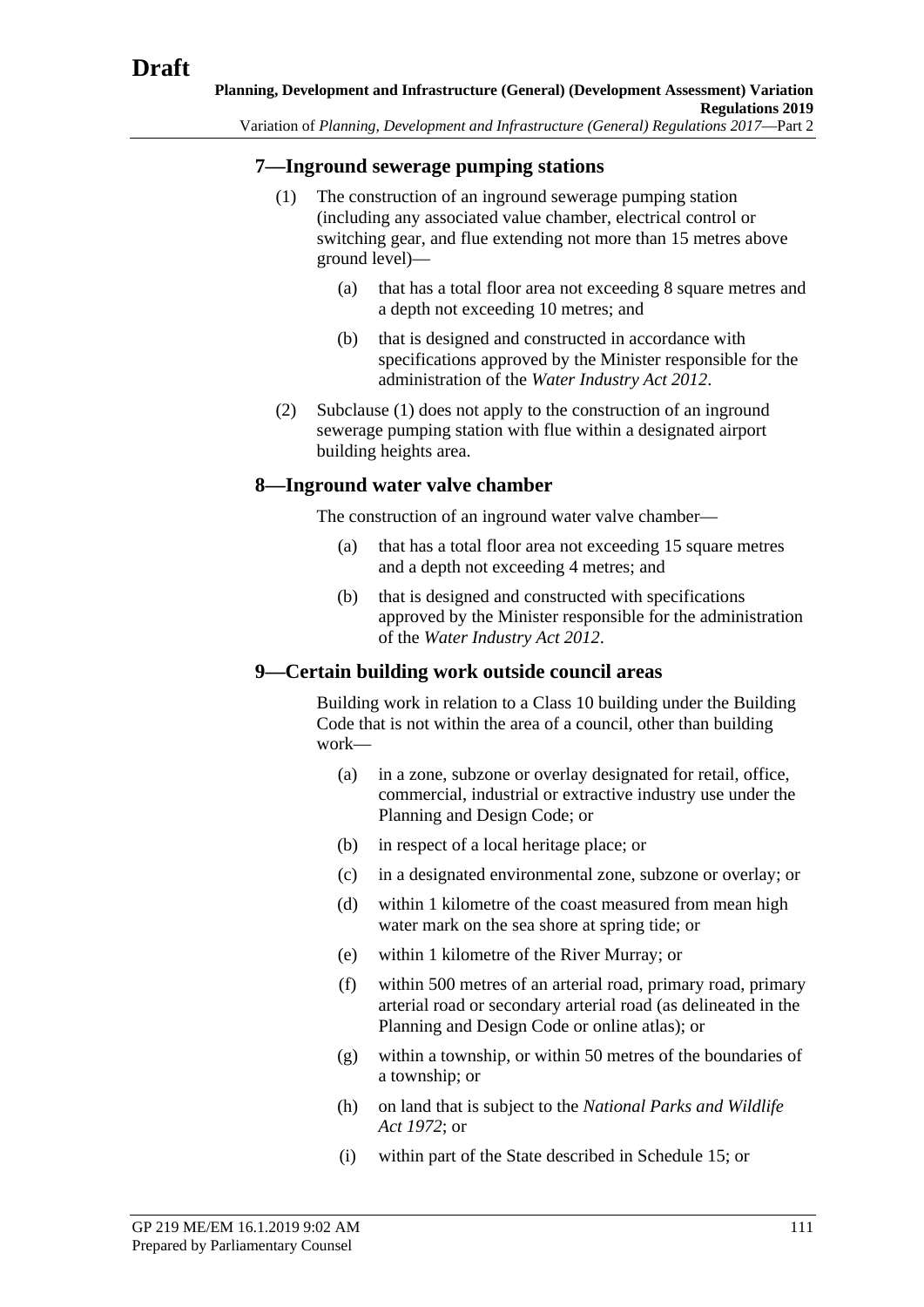(j) that consists of prescribed infrastructure within the meaning of clause 13 to the extent that it constitutes development under that clause.

#### **10—Demolition of single storey buildings**

The demolition of the whole of a single storey building, other than in respect of—

- (a) a local heritage place; or
- (b) a building in a zone, subzone or overlay identified under the Planning and Design Code for the purposes of this paragraph; or
- (c) a building that has a party wall.

#### **11—Dams**

The excavation or filling (or excavation and filling) of land for the purposes of a dam, other than—

- (a) where a levee or mound with a finished height greater than 3 metres above the natural surface of the ground is to be formed; or
- (b) where a retaining wall which retains a difference in ground levels exceeding 1 metre is to be used or formed; or
- (c) where the dam is in—
	- (i) a designated flood zone, subzone or overlay; or
	- (ii) in any other zone subzone or overlay identified under the Planning and Design Code for the purposes of this subparagraph; or
- (d) where the dam is to have a capacity exceeding 5 megalitres.

#### **12—Amalgamation of land**

- (1) The amalgamation of 2 or more contiguous allotments.
- (2) For the purposes of this clause, allotments separated only by a road or a road reserve will be regarded as contiguous.

#### **13—Aerials, towers etc**

- (1) Other than in respect of a local heritage place or in any other zone, subzone or overlay identified under the Planning and Design Code for the purposes of this subclause, the construction, alteration or extension of prescribed infrastructure (including any incidental excavation or filling) if—
	- (a) the total height of the prescribed infrastructure, when constructed, altered or extended, will not exceed (taking into account attachments (if any))—
		- (i) in the case of prescribed infrastructure not attached to a building—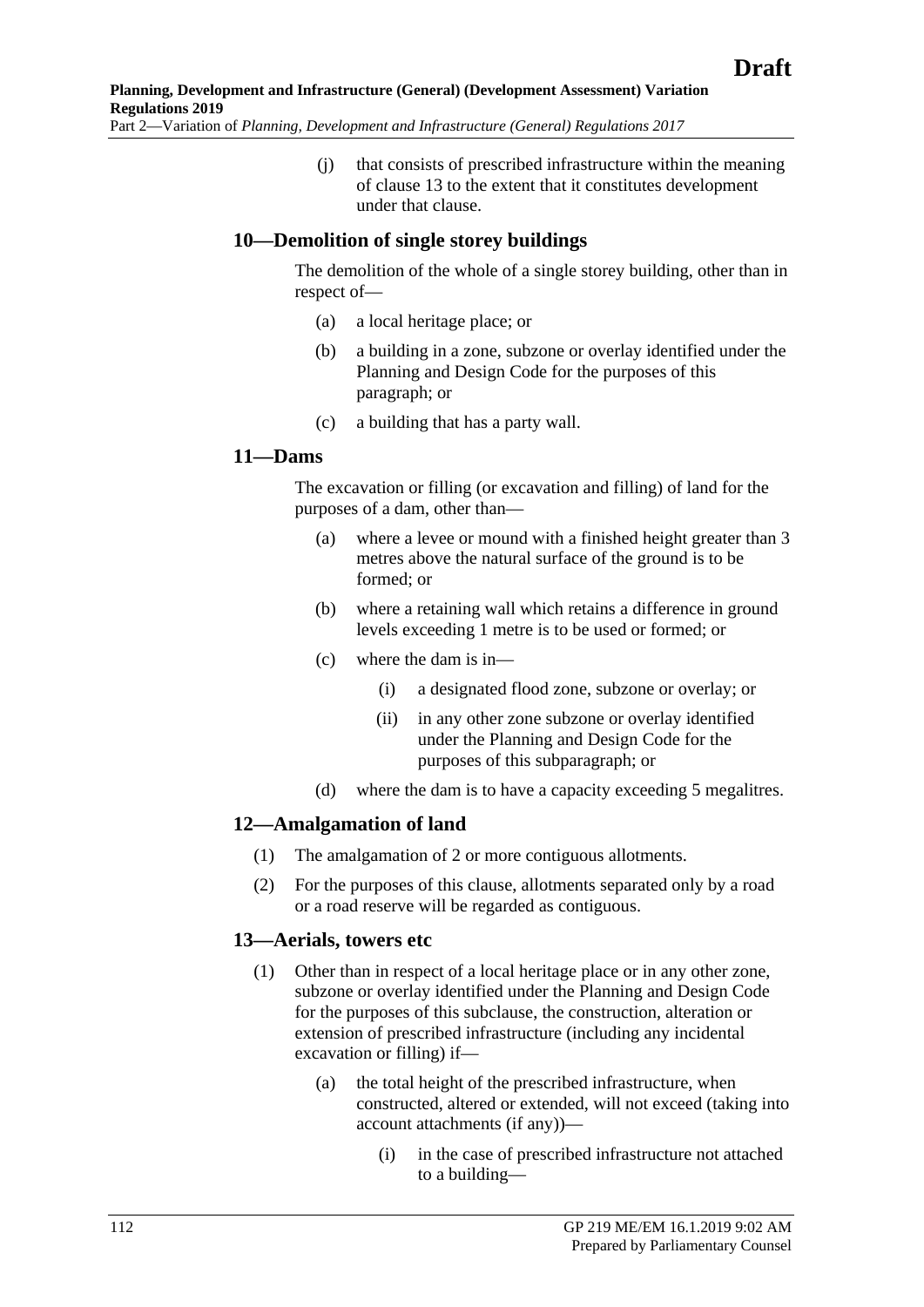- Variation of *Planning, Development and Infrastructure (General) Regulations 2017*—Part 2
	- (A) in Metropolitan Adelaide—7.5 metres or, in the case of prescribed infrastructure to be used solely by a person who holds an amateur licence under the *Radiocommunications Act 1992* of the Commonwealth, 10 metres; or
	- (B) in any other case—10 metres; or
	- (ii) in the case of prescribed infrastructure attached to a building—
		- (A) in a residential zone in Metropolitan Adelaide—2 metres; or
		- (B) in any other case—4 metres,

above the topmost point of attachment to the building, disregarding any attachment by guy wires; and

- (b) in the case of prescribed infrastructure that is or incorporates, or has as an attachment, a microwave, satellite or other form of communications dish—the diameter of the dish will not exceed—
	- (i) in a zone, subzone or overlay primarily designated for residential use under the Planning and Design Code or in a designated historic or conservation zone, subzone or overlay—1.2 metres; or
	- (ii) in any other case—2.6 metres.
- (2) In a zone, subzone or overlay identified under the Planning and Design Code for the purposes of this subclause, other than in respect of a local heritage place, the construction, alteration or extension of prescribed infrastructure attached to a building if—
	- (a) the total height of the prescribed infrastructure, when constructed, altered or extended, will not exceed (taking into account attachments (if any)) 2 metres above the topmost point of attachment to the building, disregarding any attachment by guy wires; and
	- (b) in the case of prescribed infrastructure that is or incorporates, or has as an attachment, a microwave, satellite or other form of communications dish—the diameter of the dish will not exceed 1.2 metres.
- (3) The construction, alteration or extension of prescribed subscriber connection telecommunications infrastructure at premises occupied or used by the subscriber, or in the immediate vicinity of those premises, where the infrastructure is located (or to be located) at a place that is not within the area of a council, other than infrastructure (or proposed infrastructure)—
	- (a) at a local heritage place; or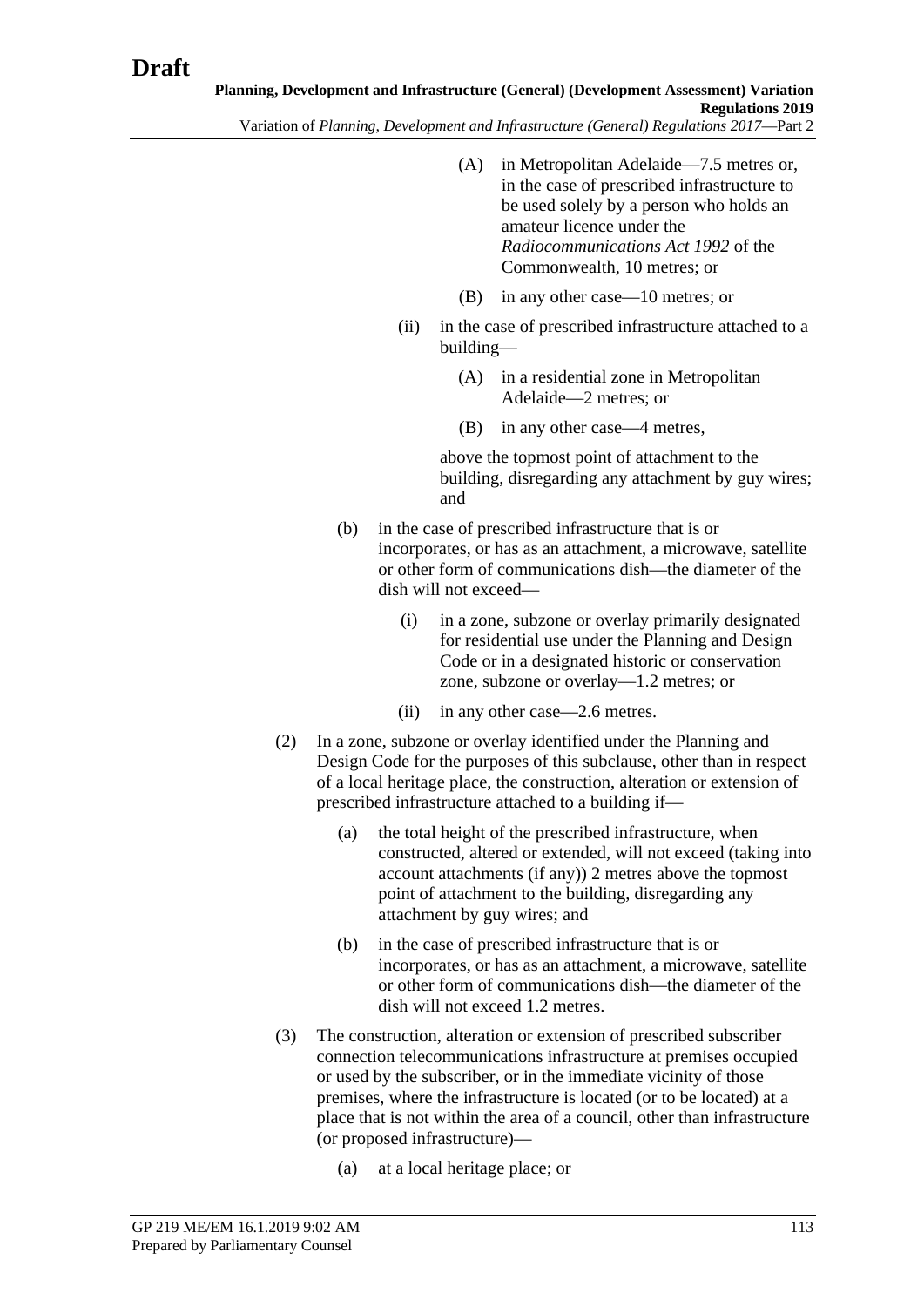- (b) in a zone, subzone or overlay primarily designated for retail, office, commercial, industrial or extractive industry use under the Planning and Design Code; or
- (c) in a designated environmental zone, subzone or overlay; or
- (d) within 1 kilometre of the coast measured from mean high water mark on the sea shore at spring tide; or
- (e) within 1 kilometre of the River Murray; or
- (f) within 500 metres of an arterial road, primary road, primary arterial road or secondary arterial road (as delineated in the Planning and Design Code); or
- (g) within a township, or within 50 metres of the boundaries of a township; or
- (h) on land that is subject to the *[National Parks and Wildlife](http://www.legislation.sa.gov.au/index.aspx?action=legref&type=act&legtitle=National%20Parks%20and%20Wildlife%20Act%201972)  Act [1972](http://www.legislation.sa.gov.au/index.aspx?action=legref&type=act&legtitle=National%20Parks%20and%20Wildlife%20Act%201972)*; or
- (i) within part of the State described in Schedule 15.
- (4) In this clause—

**building** does not include prescribed infrastructure;

*prescribed infrastructure* means a non load-bearing aerial, antenna, mast or open-framed tower, or other similar structure (but not including an advertising hoarding);

#### *prescribed subscriber connection telecommunications infrastructure* means any of the following when used (or to be used) in order to provide telecommunications facilities to a particular subscriber:

- (a) an aerial, antenna, mast, tower or pole if—
	- (i) the total height of the structure (including attachments (if any)) does not (or will not) exceed 20 metres; and
	- (ii) in the case of a structure that is or incorporates, or has an attachment, a microwave, satellite or other form of communications dish—the diameter of the dish does not (or will not) exceed 2.4 metres;
- (b) an equipment shelter or housing if—
	- (i) its total floor area does not (or will not) exceed 10 square metres; and
	- (ii) its height does not (or will not) exceed 3.5 metres;
- (c) an open-lattice frame or pole mounted with a solar panel or panels if—
	- (i) the total height of the frame or pole does not (or will not) exceed 4.5 metres; and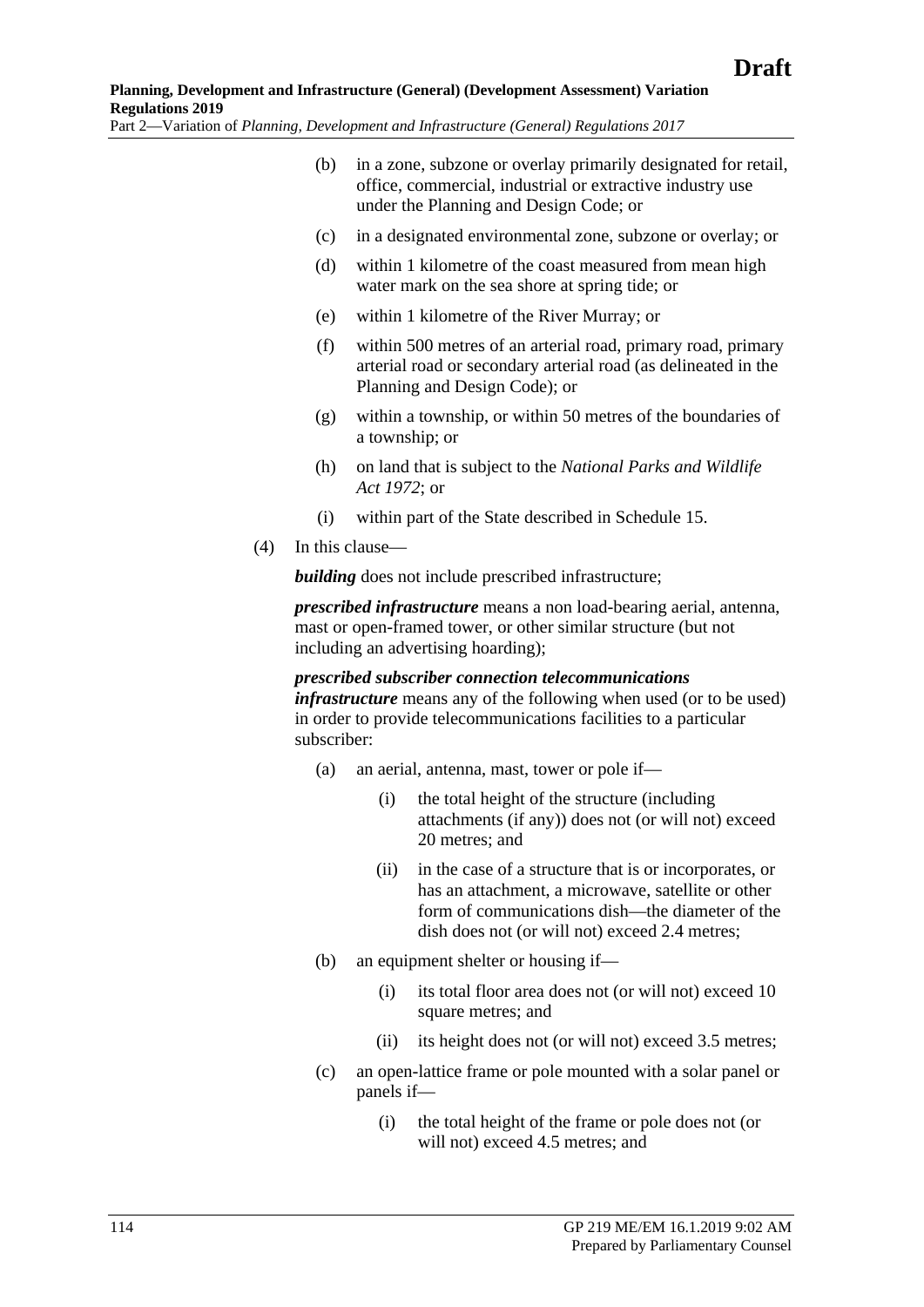(ii) the total area of the panels does not (or will not) exceed 20 square metres;

*subscriber* means a subscriber to a telecommunications service.

#### **14—Railway activities**

- (1) Other than in respect of a local heritage place, the construction, alteration, extension, repair or maintenance (including any incidental excavation or filling) of any of the following:
	- (a) railway track, other than—
		- (i) track for a new railway line, but not including a siding or passing or crossing loop outside Metropolitan Adelaide that is to be less than 1 kilometre in length; or
		- (ii) track for an extension to an existing railway line where the length of new track is to be at least—
			- (A) within Metropolitan Adelaide—500 metres;
			- (B) outside Metropolitan Adelaide—2 kilometres;
	- (b) infrastructure associated with a railway;
	- (c) if associated with a railway—
		- (i) a culvert or drain not more than 1 metre deep; or
		- (ii) a pipe not more than 1 metre in diameter.
- (2) The construction, alteration, extension, repair or maintenance (including any incidental excavation or filling) of any of the following:
	- (a) tram or light rail track on—
		- (i) a public street or road; or
		- (ii) land owned by, or under the care, control and management of a Crown agency or instrumentality; or
		- (iii) unalienated Crown land;
	- (b) infrastructure associated with a tramway or light railway;
	- (c) if associated with a tramway or light railway—
		- (i) a culvert or drain not more than 1 metre deep; or
		- (ii) a pipe not more than 1 metre in diameter.
- (3) Building work in relation to a Class 10 building under the Building Code on railway land which is not within the area of a council, other than where the building is, or is to be, within a township or 50 metres from the boundary of a township.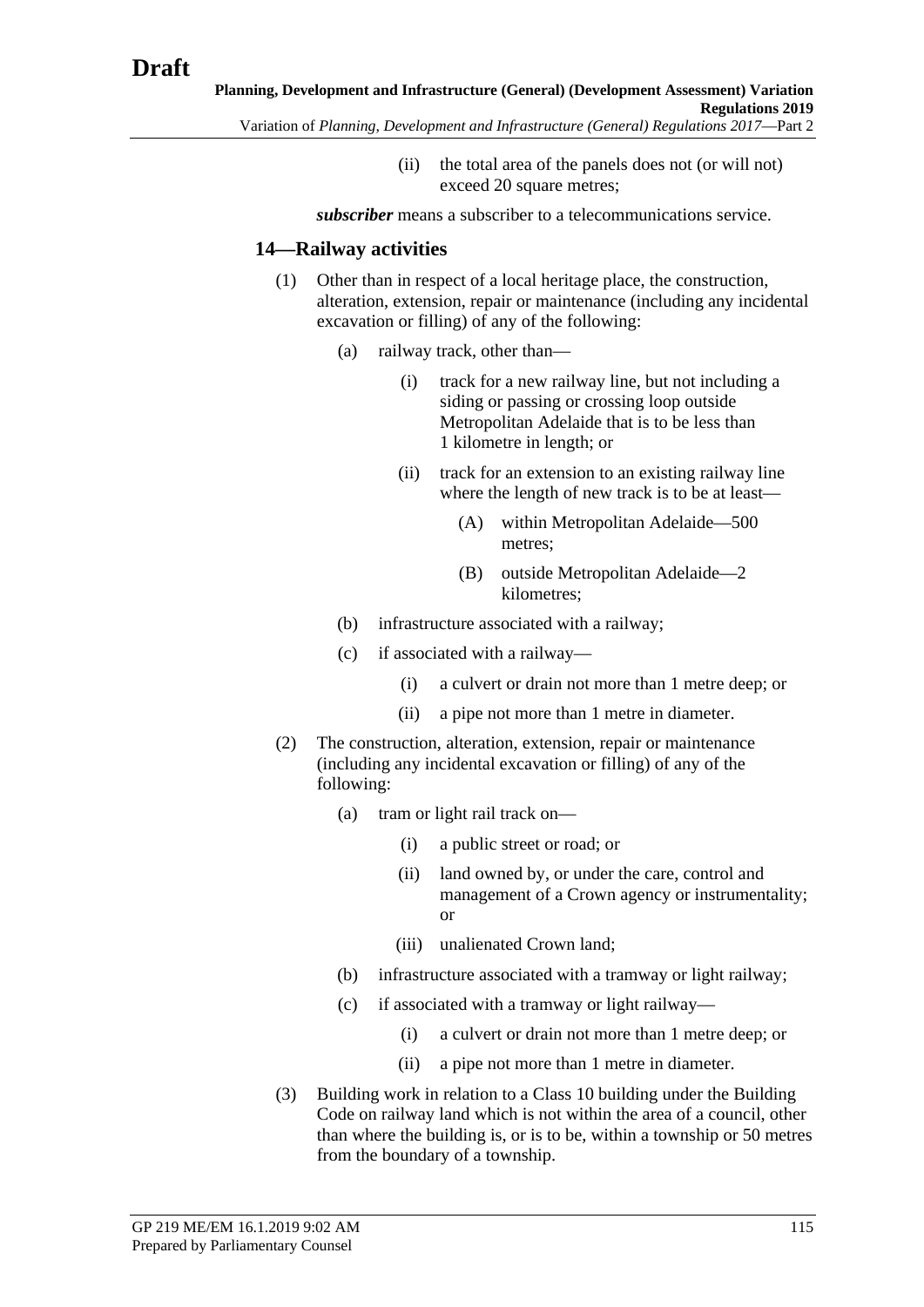- (4) The alteration, extension, repair or maintenance of—
	- (a) a bridge over railway land; or
	- (b) a railway tunnel, or a tunnel under railway land.
- (5) An alteration to an area used for vehicle access, carparking, or the standing of vehicles, in association with the use of a railway, tramway or light railway, or other railway, tramway or light railway activities.
- (6) For the purposes of this clause, a reference to infrastructure associated with a railway, tramway or light railway includes a reference to infrastructure and related works required for the operation or maintenance of activities related to the railway, tramway or light railway.
- <span id="page-115-1"></span>(7) In this clause—

*infrastructure* means any of the following:

- (a) track structures (including over or under track structures);
- (b) track supports;
- (c) any structure or equipment associated with any power, signalling, control or communications system (including signalling boxes, huts, gantries, masts, towers, poles and frames);
- (d) installations or equipment for lighting platforms or other parts of any station, yards or sidings, other than within a designated airport buildings heights area;
- (e) warning, directional or other signs;
- (f) shelters and furniture, including information boards and seating, associated with any railway, tramway or light railway;
- (g) other infrastructure related to the operation or maintenance of railway, tramway or light railway activities;

#### *railway land* means—

- (a) land within a rail corridor or rail reserve, including any associated sidings; and
- (b) railway yards; and
- (c) other land over which a railway track, or tram or light rail track, passes;

*railway line* includes sidings and crossing or passing loops.

#### <span id="page-115-0"></span>**15—Gas infrastructure**

(1) Subject to [subclause](#page-116-0) (2), the construction, alteration, extension, repair or maintenance (including any incidental excavation or filling) of gas infrastructure.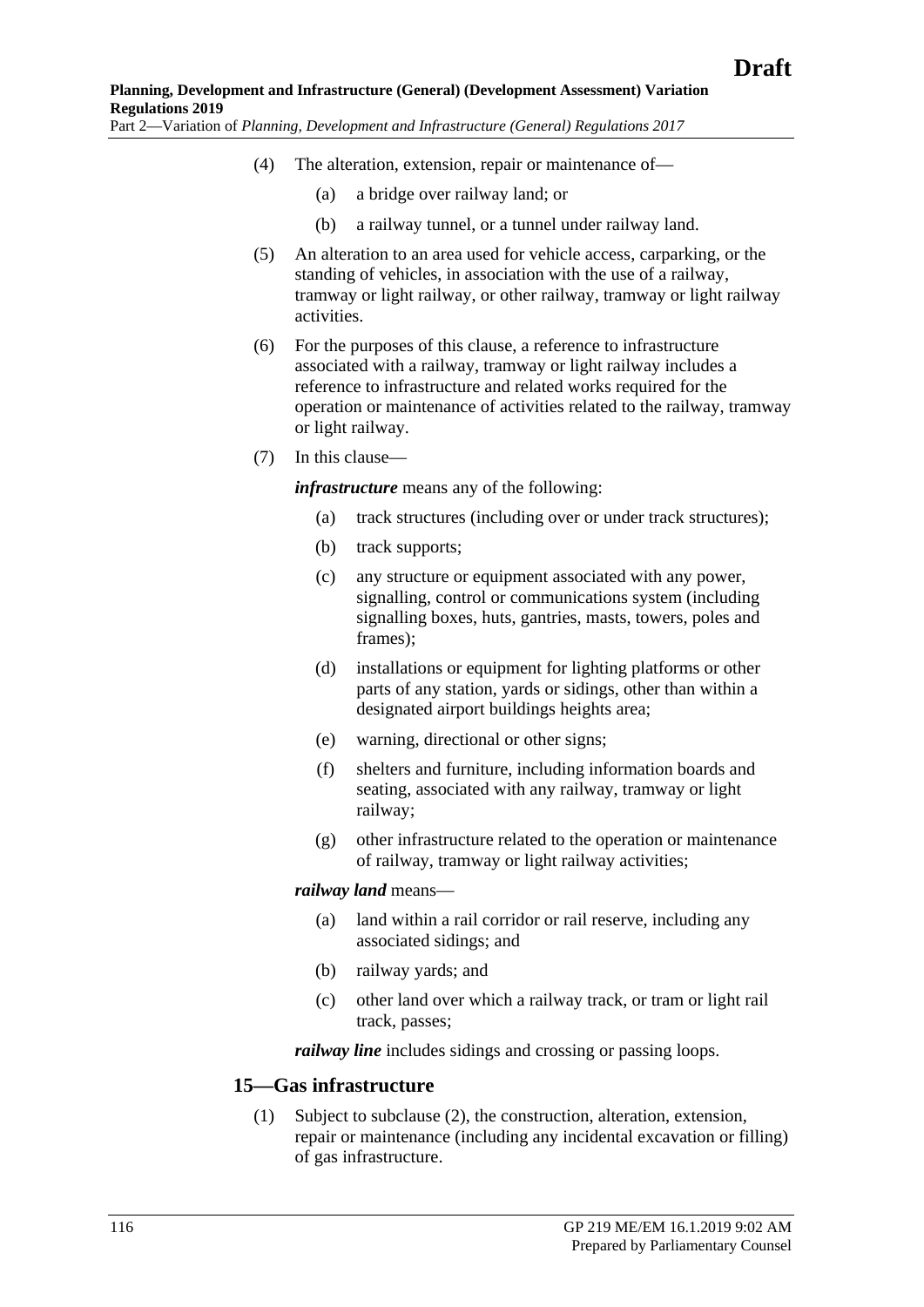<span id="page-116-0"></span>**Planning, Development and Infrastructure (General) (Development Assessment) Variation Regulations 2019**

Variation of *Planning, Development and Infrastructure (General) Regulations 2017*—Part 2

- (2) [Subclause](#page-115-0) (1) does not apply where the gas infrastructure is within—
	- (a) a local heritage place; or
	- (b) coastal land.
- (3) In this clause—

*coastal land* has the same meaning as in [Schedule 9 clause](#page-158-0) 1(1);

*gas infrastructure* has the same meaning as in the *[Gas Act](http://www.legislation.sa.gov.au/index.aspx?action=legref&type=act&legtitle=Gas%20Act%201997) 1997*, but does not include a transmission pipeline within the meaning of the *[Petroleum Act](http://www.legislation.sa.gov.au/index.aspx?action=legref&type=act&legtitle=Petroleum%20Act%202000) 2000*.

# <span id="page-116-2"></span>**16—Solar photovoltaic panels**

- (1) Subject to [subclause](#page-116-1) (2), the installation, alteration, repair or maintenance of a designated photovoltaic system on the roof of a building.
- <span id="page-116-1"></span>(2) [Subclause](#page-116-2) (1) does not apply—
	- (a) to a designated photovoltaic system with a generating capacity of more than 5 MW that is to be connected to the State's power system; or
	- (b) if the place where the designated photovoltaic system is installed is a local heritage place and, when installed, it is able to be seen by a person standing at ground level in a public street.
- (3) In this clause—

*designated photovoltaic system* means—

- (a) a photovoltaic system comprising solar photovoltaic panels that have a total weight not exceeding 100 kilograms; or
- (b) a photovoltaic system comprising solar photovoltaic panels that have a total weight exceeding 100 kilograms if—
	- (i) the weight load is distributed so that it does not exceed 100 kilograms at any 1 point of attachment to the roof; and
	- (ii) the panels (and any associated components) do not overhang any part of the roof; and
	- (iii) the panels are fitted parallel to the roof with the underside surface of the panels being not more than 100 millimetres above the surface of the roof; and
	- (iv) the panels are installed by a person who holds an accreditation under a scheme recognised by the Minister for the purposes of this paragraph.

# **17—Aquaculture development**

Any form of aquaculture development in a zone, subzone or overlay primarily designated for aquaculture development under the Planning and Design Code.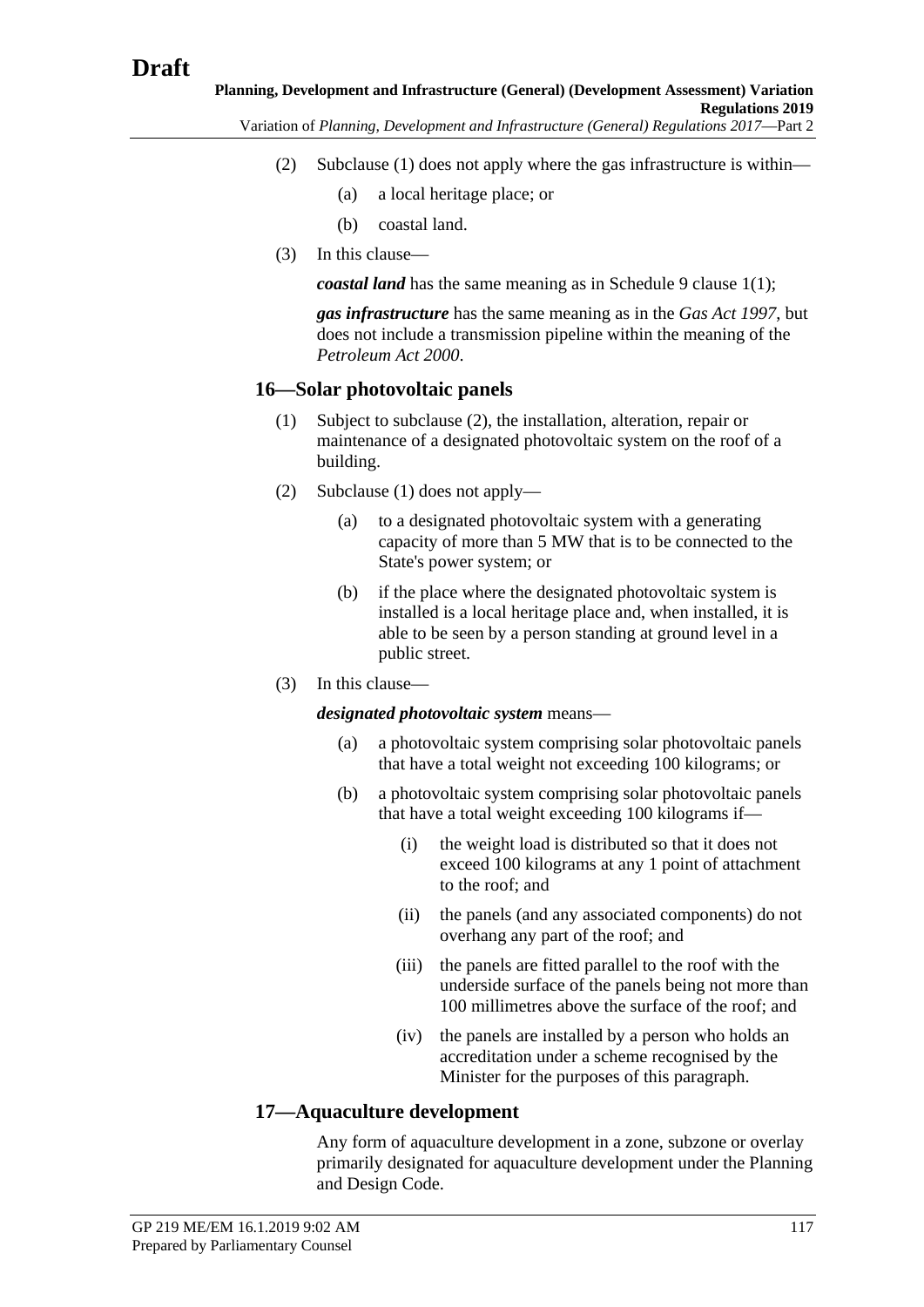#### **18—Removal of trees in certain cases**

- <span id="page-117-0"></span>(1) A tree-damaging activity in relation to a regulated tree (including a tree that also constitutes a significant tree) if—
	- (a) the tree is within 1 of the following species of trees:

Melaleuca styphelioides (Prickly-leaved Paperback)

Lagunaria patersonia (Norfolk Island Hibiscus); or

- (b) the tree is within 20 metres of a dwelling in a Bushfire Protection Area identified as Medium Bushfire Risk or High Bushfire Risk under the Planning and Design Code; or
- (c) the tree is on land under the care and control of the Minister who has primary responsibility for the environment and conservation in the State; or
- (d) the tree is on land under the care and control of the Board of the Botanic Gardens and State Herbarium; or
- (e) the tree is dead.
- (2) For the purposes of [subclause](#page-117-0)  $(1)(b)$ , the distance between a dwelling and a tree will be measured from the base of the trunk of the tree (or the nearest trunk of the tree to the dwelling) to the nearest part of the dwelling at natural ground level.

#### **19—Cultana Training Area**

- (1) An act or activity carried out within the Cultana Training Area by or on behalf of, or with the authority or permission of, the Commonwealth Department of Defence or an arm of the Australian Defence Force.
- (2) In this clause—

*Cultana Training Area* means the land comprised by the following:

- (a) the Allotment comprising Pieces 81, 82 and 83 in Deposited Plan 85852 Out of Hundreds (Port Augusta);
- (b) Allotment 6 in Deposited Plan 88907 Hundred of Handyside County of Manchester and Out of Hundreds (Port Augusta);
- (c) Sections 4, 13, 14 and 15, Hundred of Jenkins County of Manchester;
- (d) Allotment 7 in Deposited Plan 29397 Out of Hundreds (Port Augusta);
- (e) the Allotment comprising the Pieces 8, 9, 10 and 11 in Deposited Plan 29397 Out of Hundreds (Port Augusta);
- (f) Allotment 68 in Deposited Plan 85851 Hundred of Cultana County of York;
- (g) Allotment 72 in Deposited Plan 85851 Hundred of Cultana County of York;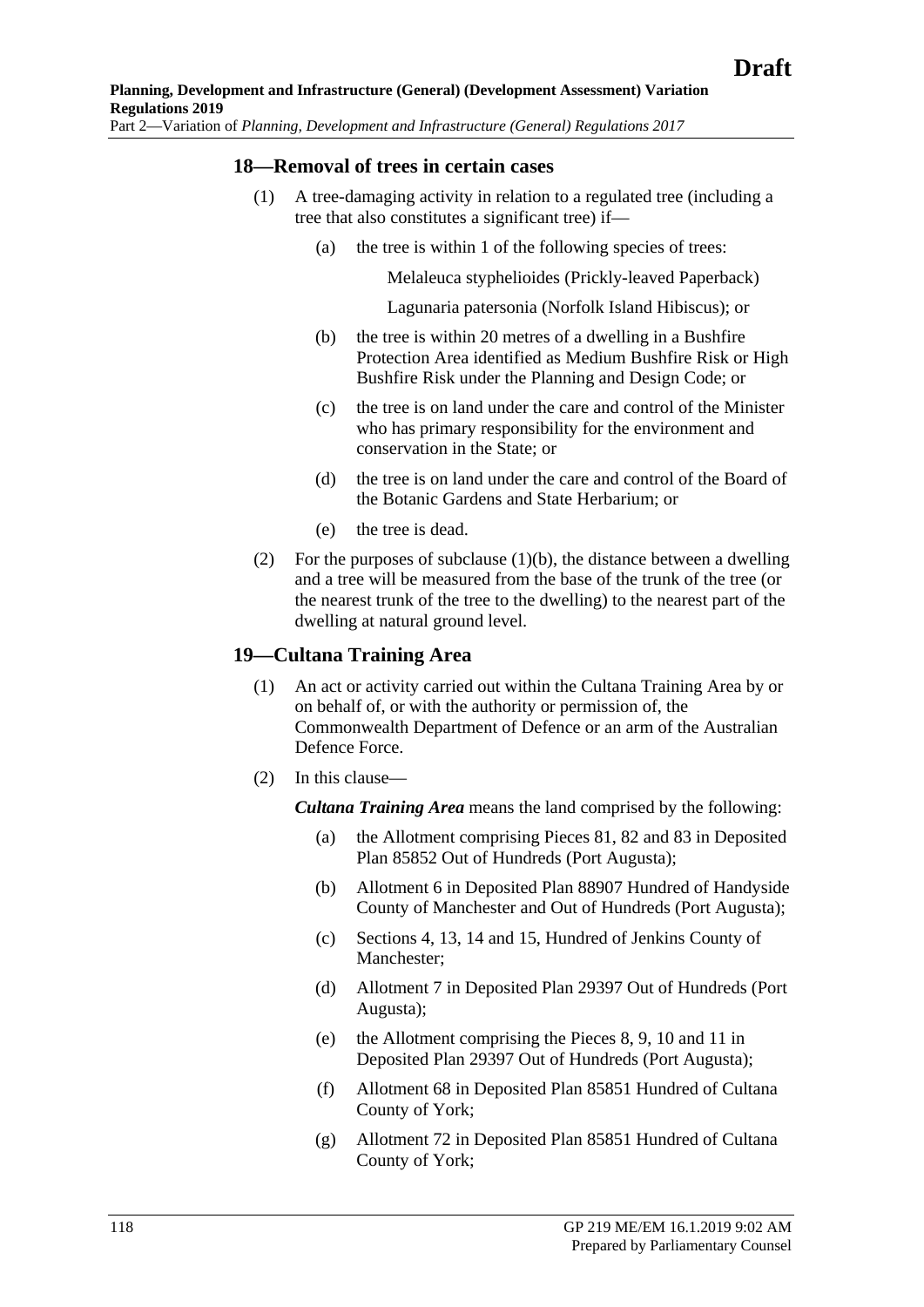- Variation of *Planning, Development and Infrastructure (General) Regulations 2017*—Part 2
	- (h) the Allotment comprising Pieces 30, 31 and 32 in Deposited Plan 85850 Out of Hundreds (Whyalla), Out of Hundreds (Port Augusta) and Hundred of Cultana County of York;
	- (i) Allotment 67 in Deposited Plan 93251, Hundred of Cultana County of York and Out of Hundreds (Port Augusta).

# **20—Recreation paths**

- (1) The following development undertaken by or on behalf of the Crown, a council or other public authority:
	- (a) the construction, reconstruction, alteration, repair or maintenance of a recreation path (including in a coastal area within the meaning of Schedule 9 clause 1);
	- (b) any ancillary development in connection with such a path, including—
		- (i) excavation, importation of fill and other earthworks; and
		- (ii) footings and other support structures; and
		- (iii) landscaping; and
		- (iv) the installation of—
			- (A) safety features; and
			- (B) directional signs, information boards, lighting, seating, weather shelters, rubbish bins or other street furniture.
- (2) In this clause—

*recreation path* means a path that—

- (a) is under the care, control and management of the Crown, a council or other public authority; and
- (b) is open to the public for walking, cycling or similar recreational activities, without payment of a charge,

and includes a boardwalk.

# **21—Car parks etc in Osborne area of City of Port Adelaide Enfield**

- <span id="page-118-0"></span>(1) The following development undertaken within the designated Osborne area:
	- (a) development—
		- (i) for the purposes of car parks and pedestrian bridges over a railway; and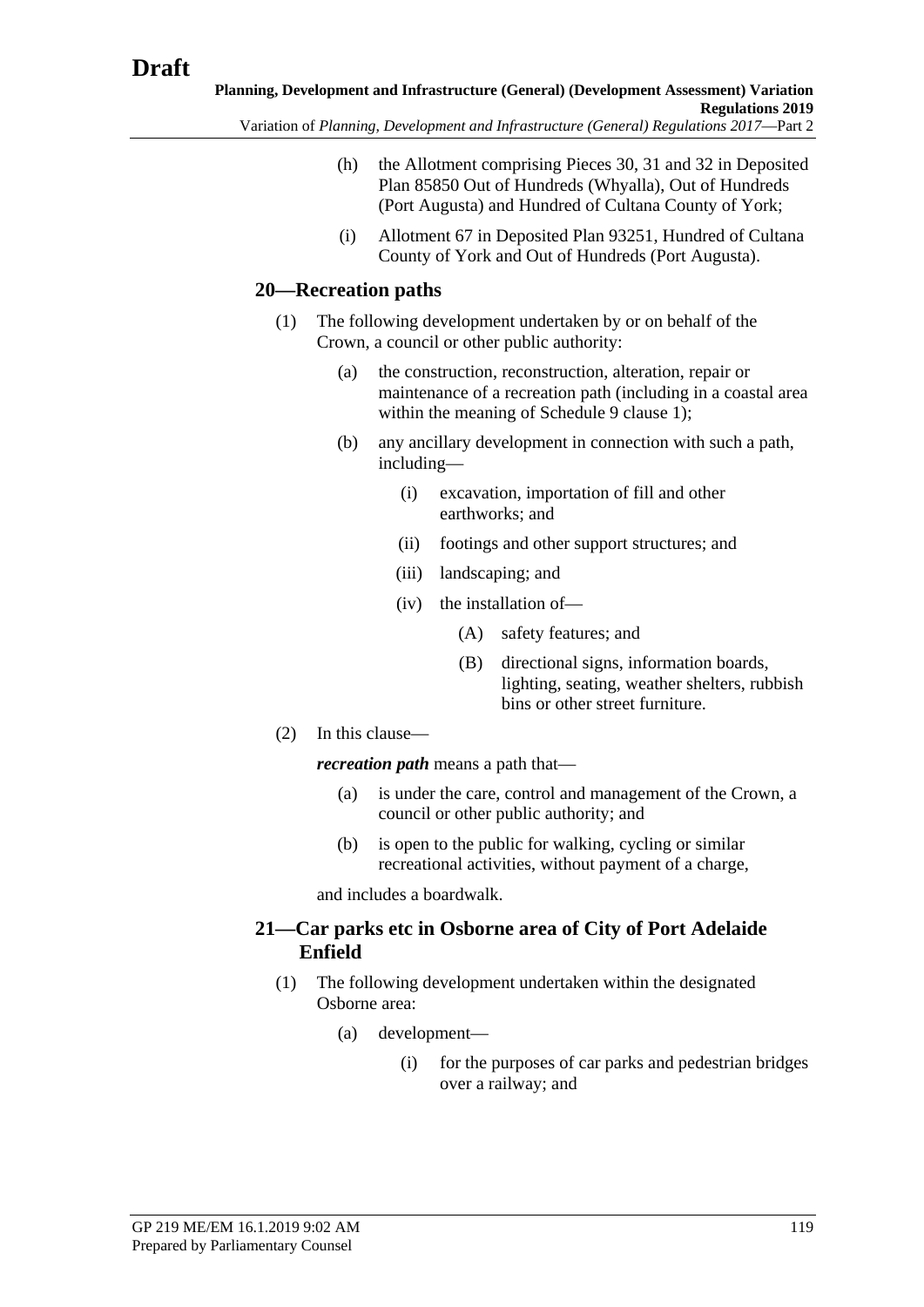- (ii) involving the temporary placement of soil and other materials related to development in the vicinity of the designated Osborne area for the purposes of constructing a facility for the making of ships or a facility for the making of submarines (or both);
- (b) development that is ancillary to development within the ambit of [paragraph](#page-118-0) (a), including—
	- (i) excavation, importation of fill and other earthworks; and
	- (ii) footings and other support structures; and
	- (iii) landscaping; and
	- (iv) the installation of—
		- (A) safety features; and
		- (B) directional signs, information boards, lighting, seating, weather shelters, rubbish bins or other street furniture.
- (2) In this clause—

*designated Osborne area*—the designated Osborne area is comprised of—

- (a) the area designated as "car park" in the map set out in Schedule 19; and
- (b) the area designated as "car park" in the map set out in Schedule 20.

#### **Drafting note—**

Schedules maps to be converted.

# **Schedule 5—Colonel Light Gardens Heritage Area**

#### **Note—**

An act or activity specified in this Schedule is declared not to constitute development for the purposes of the Act, subject to the limitations set out in regulation 3D.

#### **1—Advertising displays**

The commencement of an advertising display containing an advertisement—

- (a) that is a traffic control device displayed and erected under the *[Road Traffic Act](http://www.legislation.sa.gov.au/index.aspx?action=legref&type=act&legtitle=Road%20Traffic%20Act%201961) 1961*; or
- (b) that is displayed by reason of a statutory obligation on the Crown, a Minister of the Crown, an agency or instrumentality of the Crown, the council, or a person requiring such display; or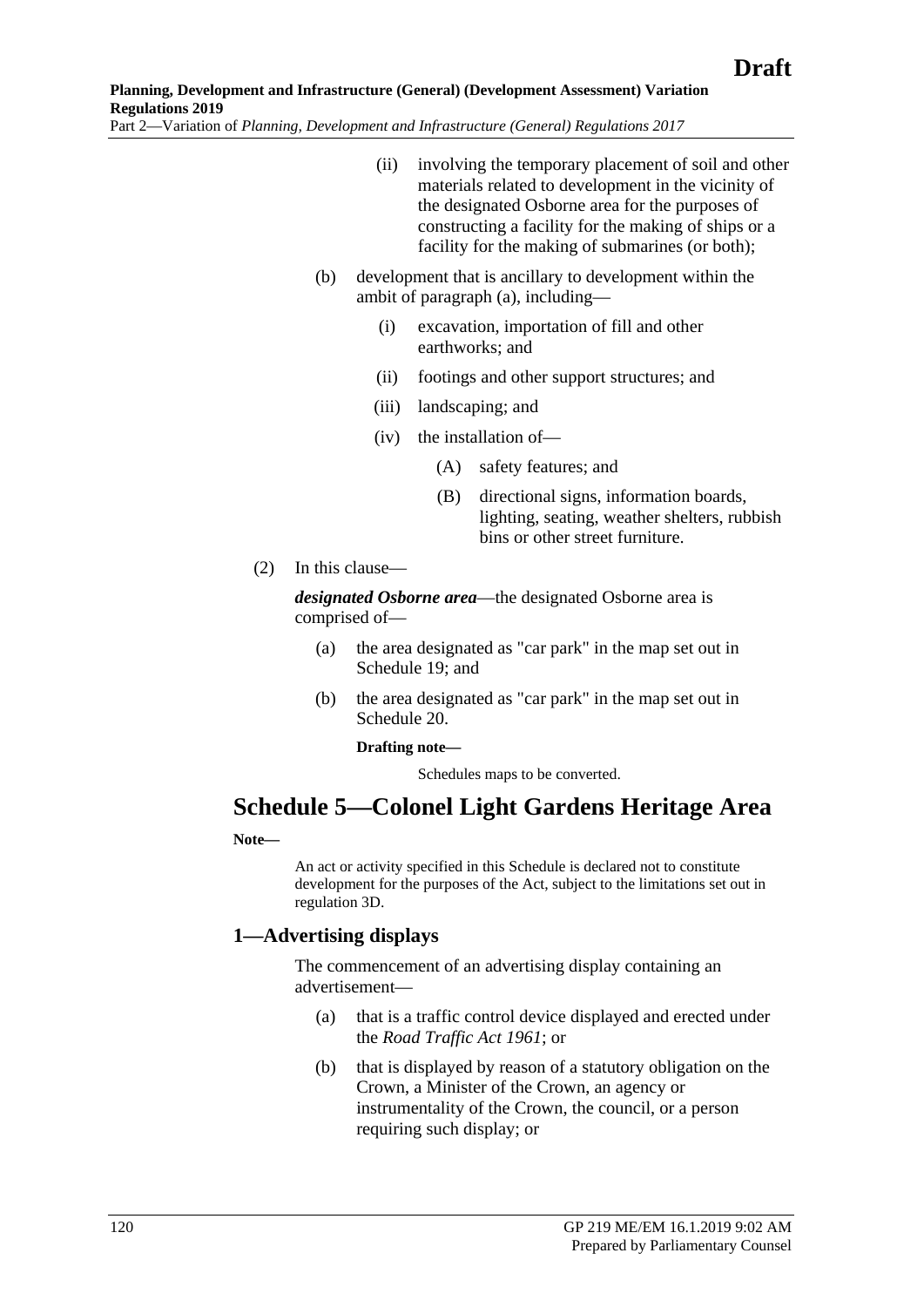- (c) that is on enclosed land or within a building and is not readily visible from land outside the enclosure or the building; or
- (d) that is displayed for the purposes of identification, direction, warning or other information in relation to a detached, semi-detached, row or multiple dwelling or residential flat building, subject to the following conditions:
	- (i) that the advertisement area is not more than 0.1 square metres;
	- (ii) that the advertising display—
		- (A) does not move; and
		- (B) does not flash; and
		- (C) does not reflect light so as to be an undue distraction to motorists; and
		- (D) is not internally illuminated;
	- (iii) that not more than 2 such advertisements are displayed in relation to the same building; or
- (e) that is displayed on a building or a building in separate occupation (other than the side or rear walls of the building) used primarily for retail, commercial, office or business purposes, subject to the following conditions:
	- (i) that the advertisement is not displayed or erected above any verandah or the fascia of a verandah or, in a case where there is no verandah, that no part of the advertisement is more than 3.7 metres above ground level;
	- (ii) that the advertising display—
		- (A) does not move; and
		- (B) does not flash; and
		- (C) does not reflect light so as to be an undue distraction to motorists; and
		- (D) is not internally illuminated; or
- (f) that announces a local event of a religious, educational, cultural, social or recreational character, or that relates to an event of a political character, subject to the following conditions:
	- (i) that the total advertisement area of all advertisements of that kind displayed on 1 building or site is not more than 2 square metres;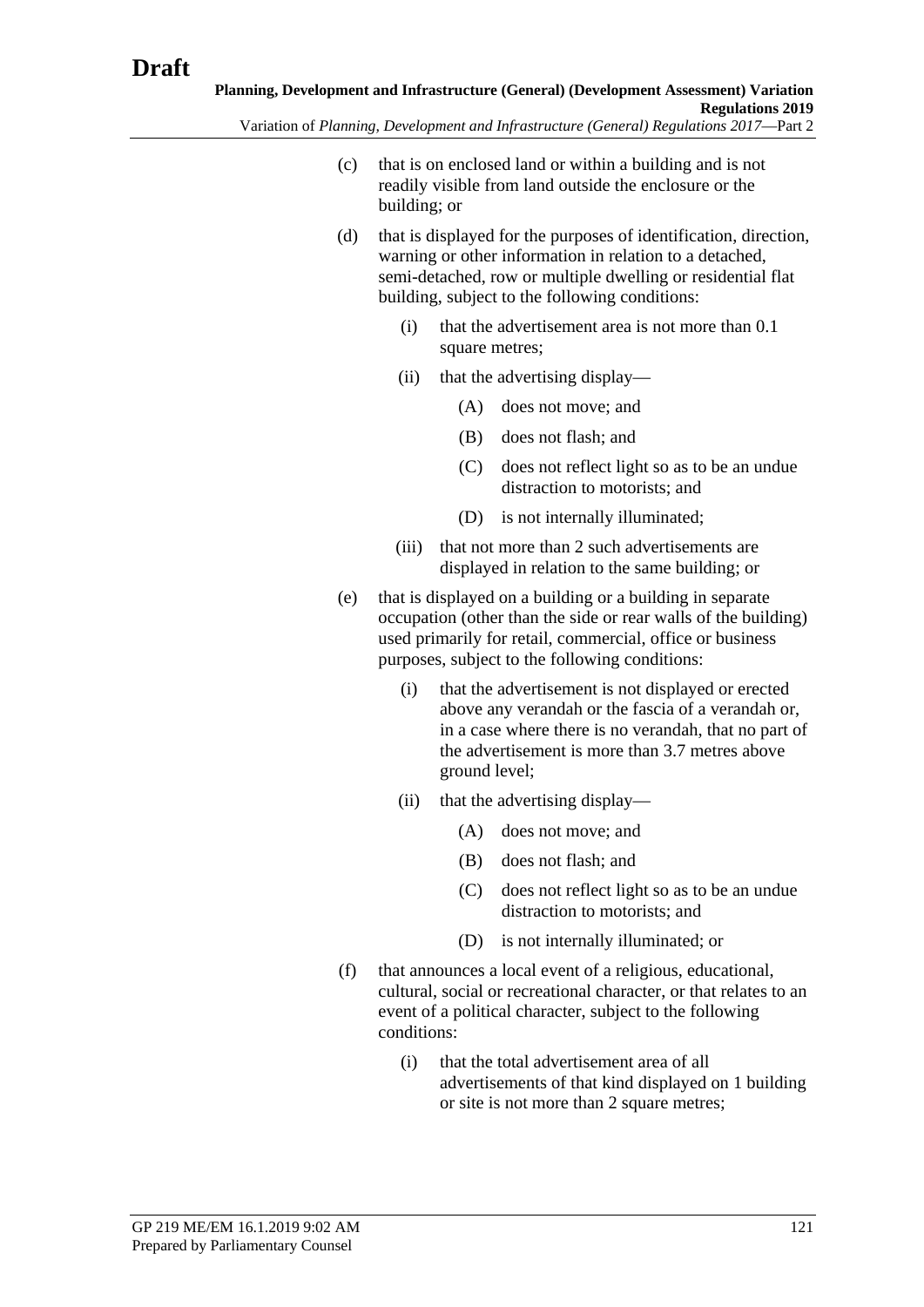- (ii) except for an advertisement that relates to a federal, State or local government election, that the advertisement is displayed for a period not exceeding 1 month prior to the event and 1 week after the conclusion of the event;
- (iii) that the advertising display—
	- (A) does not move; and
	- (B) does not flash; and
	- (C) does not reflect light so as to be an undue distraction to motorists; and
	- (D) is not internally illuminated; or
- (g) that is on land on which building work is being lawfully undertaken, subject to the following conditions:
	- (i) that the information in the advertisement refers to the work being undertaken;
	- (ii) that the advertising display—
		- (A) does not move; and
		- (B) does not flash; and
		- (C) does not reflect light so as to be an undue distraction to motorists; and
		- (D) is not internally illuminated;
	- (iii) that the advertisement area is not more than 3 square metres; or
- (h) that constitutes a moveable sign within the meaning of the *[Local Government Act](http://www.legislation.sa.gov.au/index.aspx?action=legref&type=act&legtitle=Local%20Government%20Act%201999) 1999* and is placed on a public street, road or footpath within an area of the council under that Act; or
- (i) that is a real estate "for sale" or "for lease" sign, subject to the following conditions:
	- (i) that the sign is situated on the land which is for sale or for lease;
	- (ii) that the sign—
		- (A) does not move; and
		- (B) does not flash; and
		- (C) does not reflect light so as to be an undue distraction to motorists; and
		- (D) is not internally illuminated;
	- (iii) that the sign is not more than 4 square metres in advertisement area;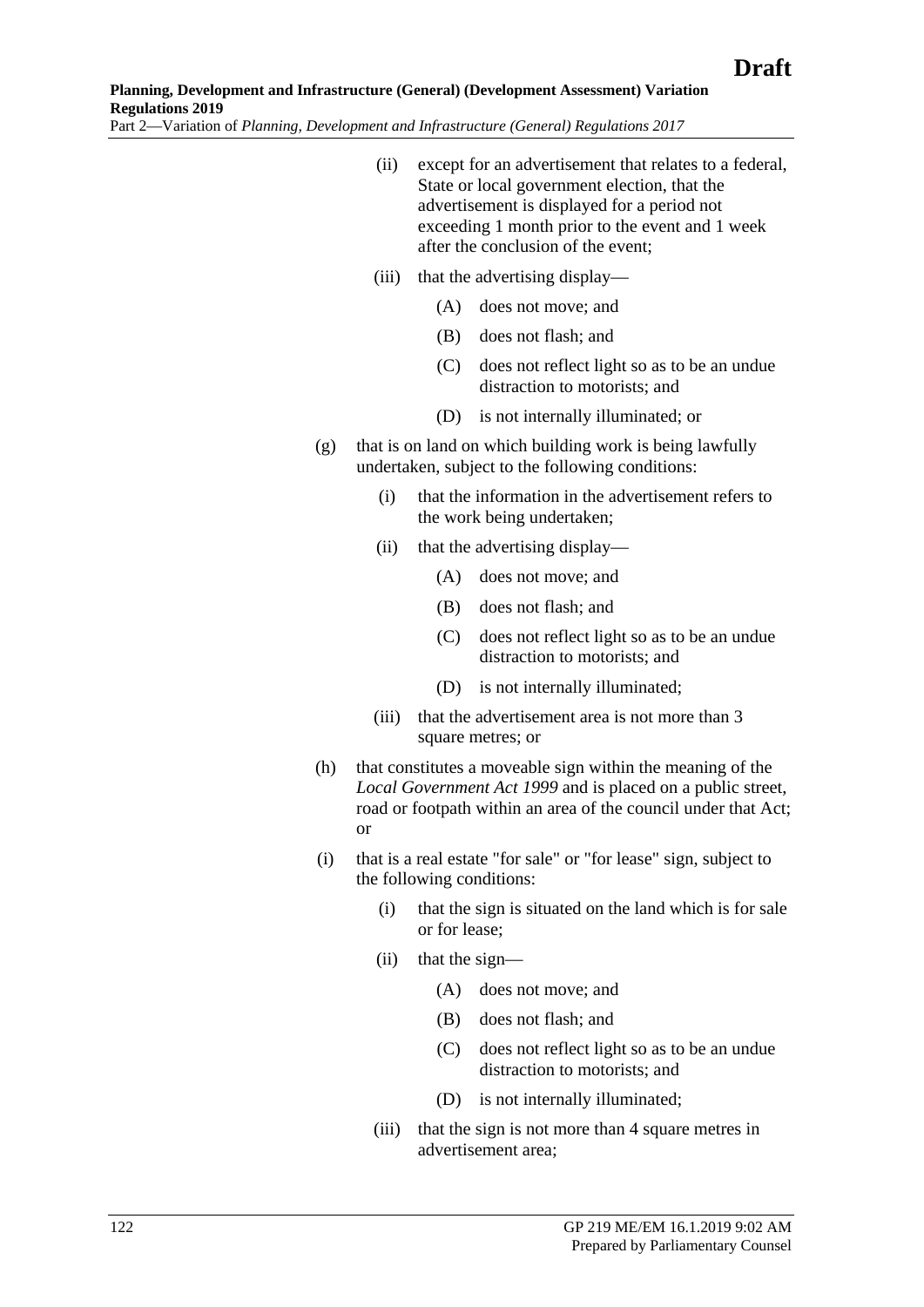(iv) that the sign is removed within 2 weeks after the completion of the sale or the entering into of the lease.

# **2—Council works**

- (1) The placement, replacement, installation, construction, reconstruction, alteration, repair or maintenance by the council of playground equipment on or in a recreation area.
- (2) The repair or maintenance by the council of an item of street furniture (including directional signs, seating or rubbish bins), other than lighting infrastructure or a weather shelter.
- (3) The replacement, construction, reconstruction, alteration, repair or maintenance by the council of a road, drain or pipe.

#### **3—Retirement units**

The conferral of a right to occupy a residential unit under the *[Retirement Villages Act](http://www.legislation.sa.gov.au/index.aspx?action=legref&type=act&legtitle=Retirement%20Villages%20Act%202016) 2016*.

# **4—Sundry minor operations**

- (1) The construction, reconstruction, repair or alteration of, or addition to, any of the following (including any incidental excavation or filling):
	- (a) an outbuilding in which human activity is secondary, and which—
		- (i) is behind a building or screened from view from a public road by a building; and
		- (ii) is detached from and ancillary to a building erected on the site, or for which consent has been granted by the relevant authority; and
		- (iii) has a total floor area not exceeding 10 square metres, no roof span (being the horizontal distance between supporting walls, posts or columns of the outbuilding) exceeding 3 metres, and no part higher than 2.5 metres above the natural surface of the ground; and
		- (iv) is not being constructed, added to or altered so that any portion of the building is nearer to an existing boundary of a road than any distance that may be prescribed in respect of set-backs by the Planning and Design Code) for the road (or a portion of the road);
	- (b) a television aerial or antenna that is attached to the rear side of a chimney and not more than 1 metre in height above the topmost point of the chimney;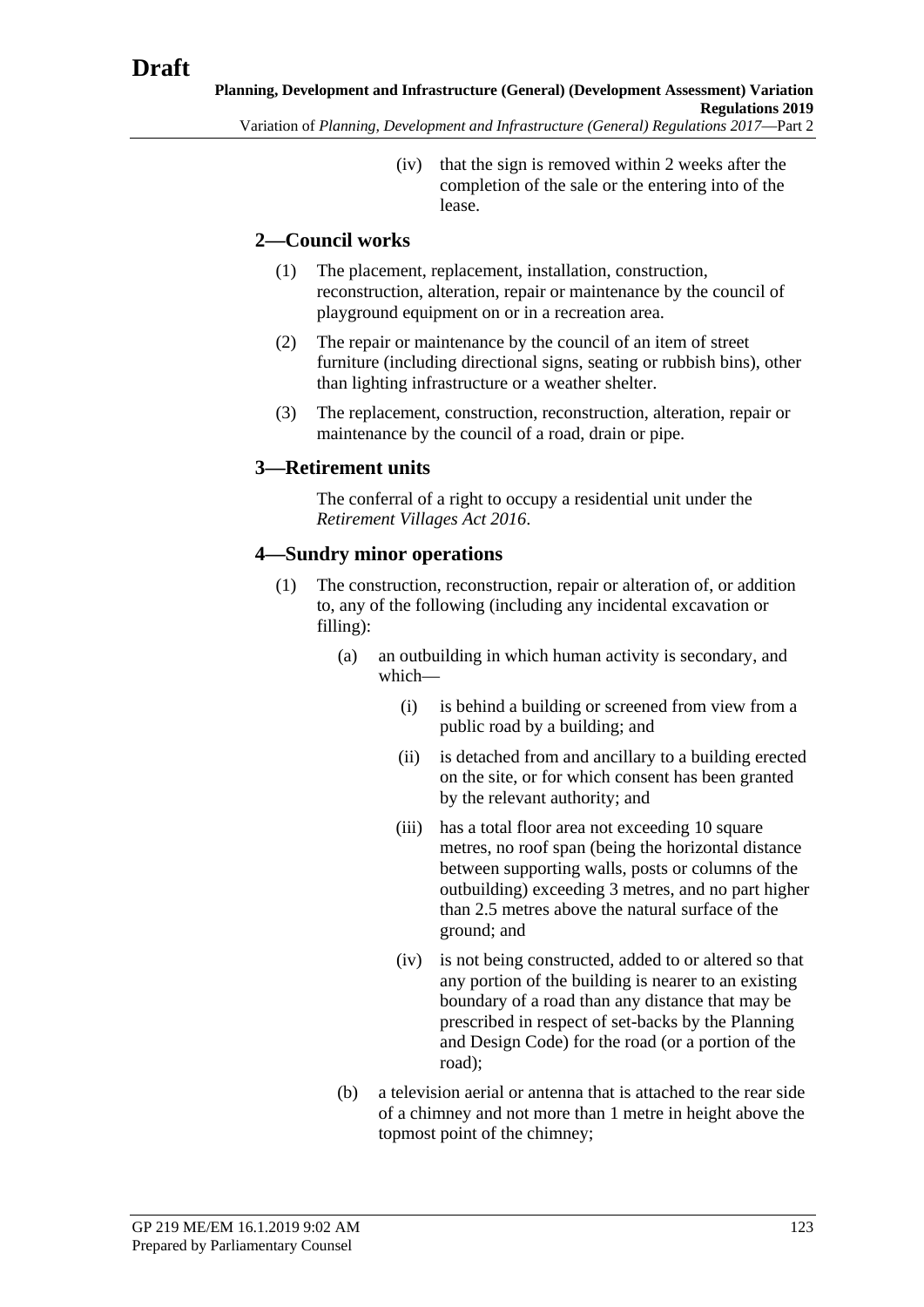- <span id="page-123-0"></span>(c) a swimming pool constructed in association with a dwelling and intended primarily for use by the occupants of that dwelling, and which—
	- (i) does not have a depth exceeding 300 mm; and
	- (ii) is not within 10 metres of a boundary of a road on to which the relevant dwelling faces, and not within 3 metres of any other boundary of the relevant allotment; and
	- (iii) does not have a finished height, and would not have any associated structure (other than a fence with a finished height), exceeding 1.5 metres (measured from ground level);
- (d) without limiting [paragraph](#page-123-0) (c), an aboveground or inflatable swimming pool constructed in association with a dwelling and intended primarily for use by the occupants of that dwelling, and which does not incorporate a filtration system;
- (e) a spa pool constructed in association with a dwelling and intended primarily for use by the occupants of that dwelling and situated behind the dwelling, and which does not have a maximum capacity exceeding 680 litres;
- (f) a fence not exceeding 2 metres in height (measured (if relevant) from the lower of the 2 adjoining finished ground levels), other than—
	- (i) a fence situated on the boundary of the relevant allotment with a road (other than a laneway); or
	- $(ii)$
- (A) if there is no adjacent building facing the same road on to which the building faces—a fence situated between the building line of the main face of a building and the road on to which the building faces; or
- (B) if there is an adjacent building facing the same road on to which the building faces—a fence situated between a notional line drawn between the nearest front corner of each building to the other building and the road on to which the buildings face,

(and for the purposes of this subparagraph buildings separated only by a laneway will still be taken to be adjacent); or

- $(iii)$
- (A) a masonry fence; or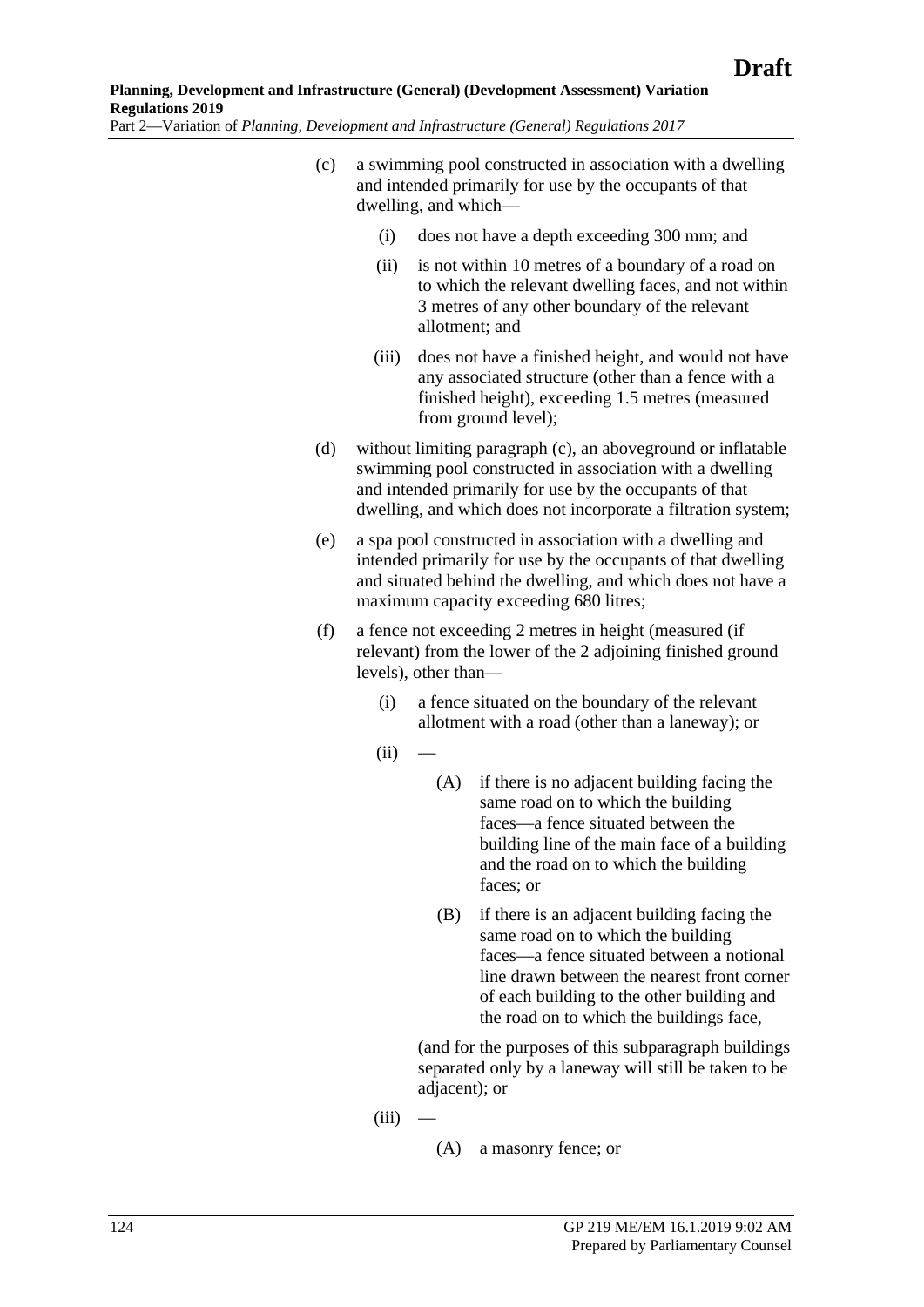(B) a fence any part of which is formed from masonry (including, for example, a fence that includes masonry piers or columns),

that exceeds (or would exceed) 1 metre in height (measured (if relevant) from the lower of the 2 adjoining finished ground levels); or

- (iv) a fence that is (or is to be) a safety fence for a swimming pool approved for construction, or requires approval for construction, on or after 1 July  $1993$ ; or
- (v) a brush fence that is (or is to be) closer than 3 metres to an existing or proposed Class 1 or 2 building under the Building Code, with the distance to be measured from any part of the brush fence and from any part of an external wall of the building (being an external wall within the meaning of the Building Code) and with this subparagraph not extending to a repair of an existing brush fence that does not enlarge or extend the brush fence;
- (g) a retaining wall that retains a difference in ground levels not exceeding 1 metre;
- (h) a water tank (and any supporting structure) that—
	- (i) is part of a roof-drainage system for a building; and
	- (ii) has a total floor area not exceeding 6 square metres; and
	- (iii) has no part higher than the eaves on the nearest part of the building; and
	- (iv) is situated behind or to the side of the building;
- (i) a temporary builder's office, shed, store or other similar building that—
	- (i) is used for the purpose of storing materials or documents, providing amenities for workers, or for any other purpose connected with the performance of building work, other than to provide overnight accommodation; and
	- (ii) is to be removed at the completion of the relevant building work; and
	- (iii) is positioned on the ground and totally within the site of the building work.
- (2) The repair, maintenance or internal alteration of a building that—
	- (a) does not involve demolition of any part of the building (other than the removal of fixtures, fittings or non load-bearing partitions); and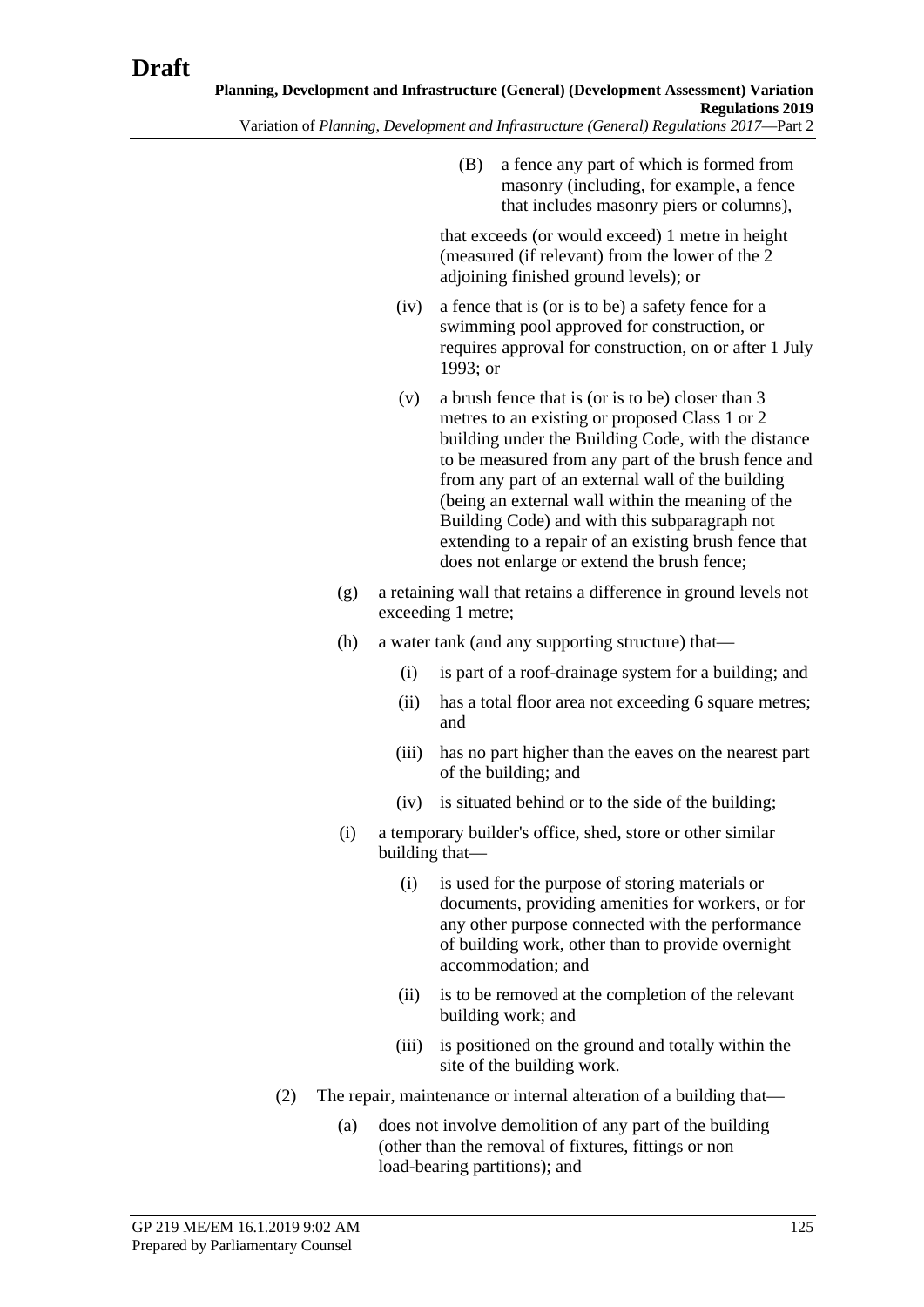- (b) will not adversely affect the structural soundness of the building or the health or safety of any person occupying or using it; and
- (c) is not inconsistent with any other provision of this Schedule.
- (3) The installation or alteration of a building, or the making of any excavation or filling, necessary for or incidental to the installation of any electrical, gas, water or sewage and sullage service (including appliances and fittings), the installation of which requires the approval of an authority other than a council, and which does not affect the ability of the building in which it is installed to resist the spread of fire.
- (4) The construction, reconstruction, repair or alteration of a pergola associated with an existing dwelling (whether attached to the building or freestanding)—
	- (a) that does not have a roof; and
	- (b) where each freestanding side of which is open; and
	- (c) where no part of which is higher than 4 metres above the ground; and
	- (d) that is not being constructed or altered so that any portion of the pergola is nearer to an existing boundary of a road than any distance that may be prescribed in respect of set-backs in the Planning and Design Code for the road (or that portion of the road); and
	- (e) that is not situated in front of the dwelling.
- (5) The installation of, or an alteration of or addition to, a building that is necessary for or incidental to the installation of—
	- (a) an individual air handling unit mounted on a wall, window or floor; or
	- (b) a ceiling or roof fan or fan coil section of air conditioning systems not exceeding 100 kilograms and installed within the ceiling space; or
	- (c) an exhaust fan,

where the item being installed—

- (d) is to be installed at the back of the building, or on the side of the building but at least 6 metres back from the front wall of the building; and
- (e) does not encroach on a public street or affect the ability of the place to resist the spread of fire.
- (6) The construction of a temporary building by, or with the authorisation of, the council where the building—
	- (a) does not remain on the site for more than 30 days; and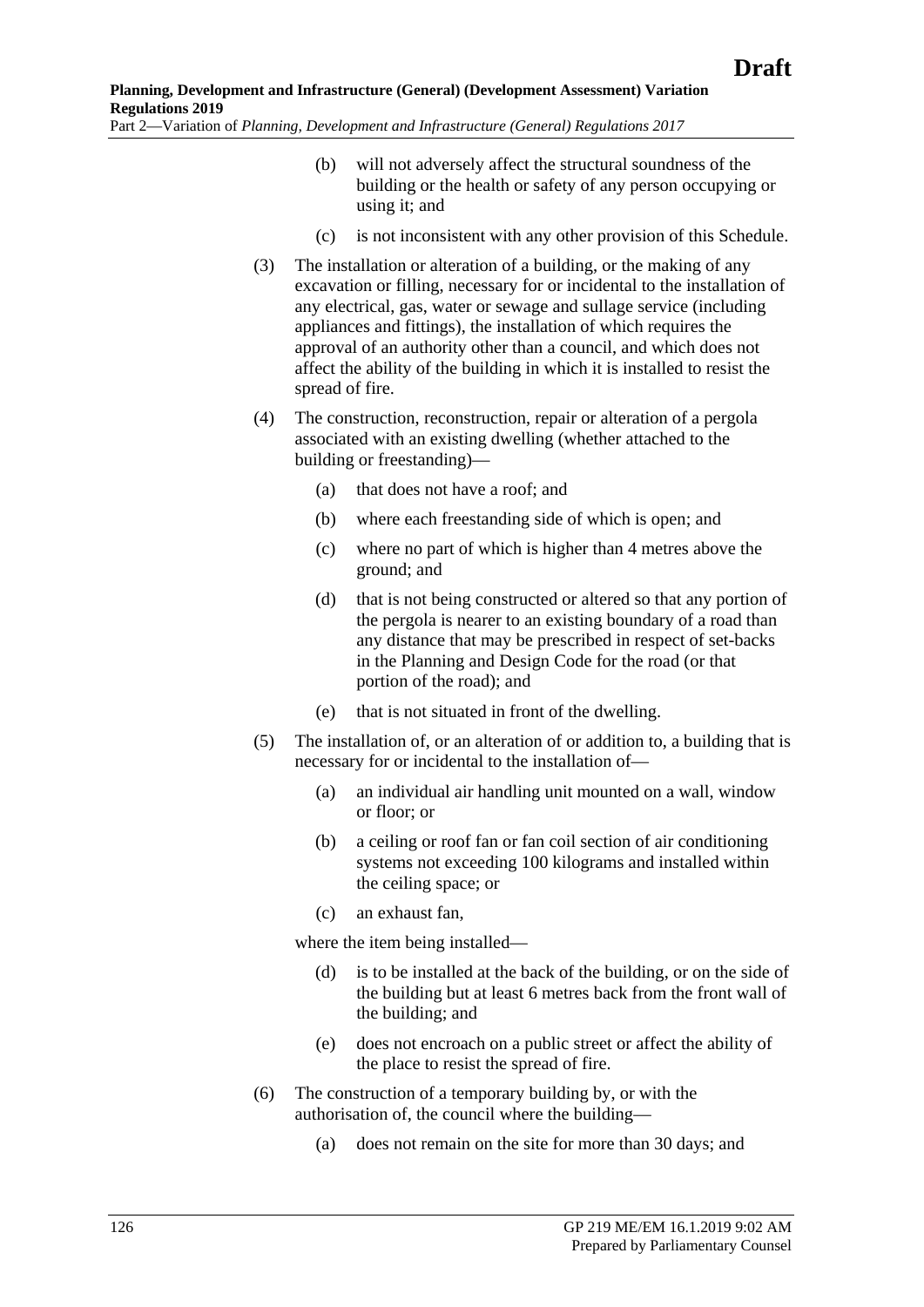Variation of *Planning, Development and Infrastructure (General) Regulations 2017*—Part 2

- (b) is erected for the use of the council, or for some other public or community purpose approved by the council; and
- (c) does not carry any advertising material (other than material incidental to the purpose for which the building is erected).
- (7) Any work undertaken solely for the purposes of—
	- (a) fitting a smoke alarm in accordance with the requirements under regulation 101; or
	- (b) installing a skylight; or
	- (c) replacing roofing materials, guttering or down-pipes with the same or similar materials or items; or
	- (d) replacing windows where the kind of materials, style and dimensions are not changing; or
	- (e) connecting a building or structure to the National Broadband Network (including the installation of fixed-line telecommunications facilities).
- (8) In this clause—

*brush* means—

- (a) Broombrush (Melaleuca uncinata); and
- (b) any other form of dried vegetation material that has similar fire characteristics to *brush*;

# *brush fence* includes—

- (a) a fence that is predominantly constituted by brush; and
- (b) a gate that is predominantly constituted by brush;

*masonry* means stone, brick, terracotta or concrete block or other similar building unit or material, or a combination of such materials;

*swimming pool* includes a paddling pool.

# **5—Use of land and buildings**

The use of land and the use of any lawfully-erected building that is ordinarily regarded as (and is in fact) reasonably incidental to any particular use of the land and the building, or the land or the building, and that is for the substantial benefit of the person or persons who, in any capacity, are making use of the land and the building, or the land or the building, including, without limiting the generality of the foregoing, the following uses of land and buildings:

- (a) the carrying on of a home activity;
- (b) the use of any land or building for the supply, conversion, transformation or control of electricity by 1 or more transformers or by any switchgear or other equipment used wholly or partly for supplying electricity to any part of such land or building;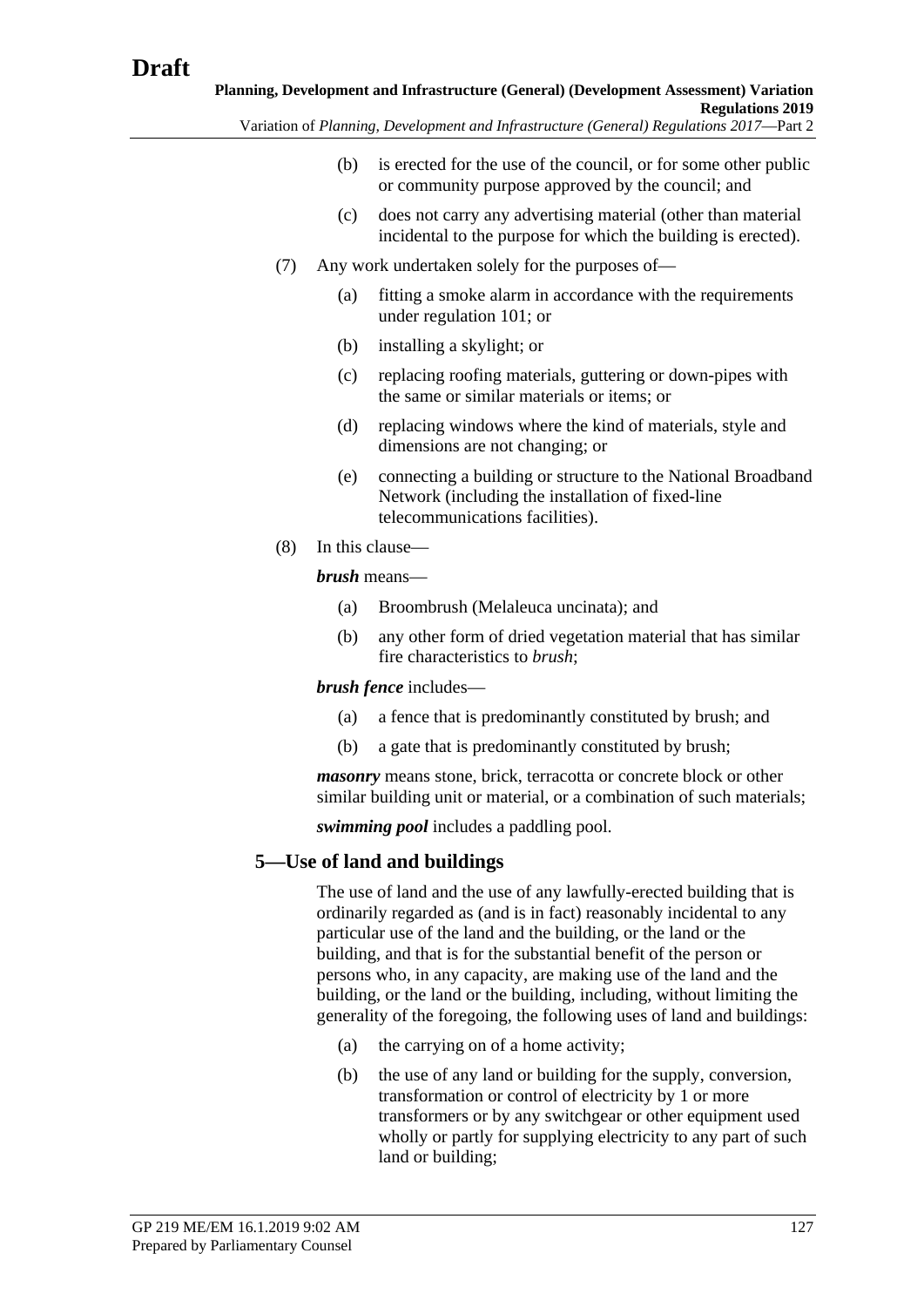- (c) the keeping of animals, birds, or other livestock (other than horses, sheep, alpacas, cattle, pigs, goats, donkeys and wild animals) solely for the domestic needs or enjoyment of the occupants of a residence (and land appurtenant to a residence);
- (d) the parking of any vehicle not exceeding 3 000 kilograms in weight (including the weight of any attached trailer) on land used for residential purposes.

# **6—Painting**

Painting of a building, other than—

- (a) painting any part of the exterior of—
	- (i) the Institute Hall situated on West Parkway in Colonel Light Gardens; or
	- (ii) the RSL Hall on Prince George Parade in Colonel Light Gardens; or
- (b) painting that involves painting a previously unpainted brick or stone exterior surface of an existing building.

# **Schedule 6—Relevant authority—Commission**

# **1—Areas of all councils**

- (1) The following classes of development in the areas of all councils:
	- (a) development undertaken by the South Australian Housing Trust, other than—
		- (i) the alteration of, or an addition to, an existing building; or
		- (ii) the construction of an outbuilding ancillary to, or associated with, an existing building; or
		- (iii) the division of land which creates not more than 4 additional allotments; or
		- (iv) the construction of a detached dwelling that will be the only dwelling on the allotment; or
		- (v) a tree-damaging activity undertaken in relation to a regulated tree; or
		- (vi) development of any kind undertaken outside Metropolitan Adelaide;
	- (b) development undertaken by the Urban Renewal Authority established under the *[Urban Renewal Act](http://www.legislation.sa.gov.au/index.aspx?action=legref&type=act&legtitle=Urban%20Renewal%20Act%201995) 1995*, either individually or jointly with other persons or bodies, other than—
		- (i) the alteration of, or an addition to, an existing building; or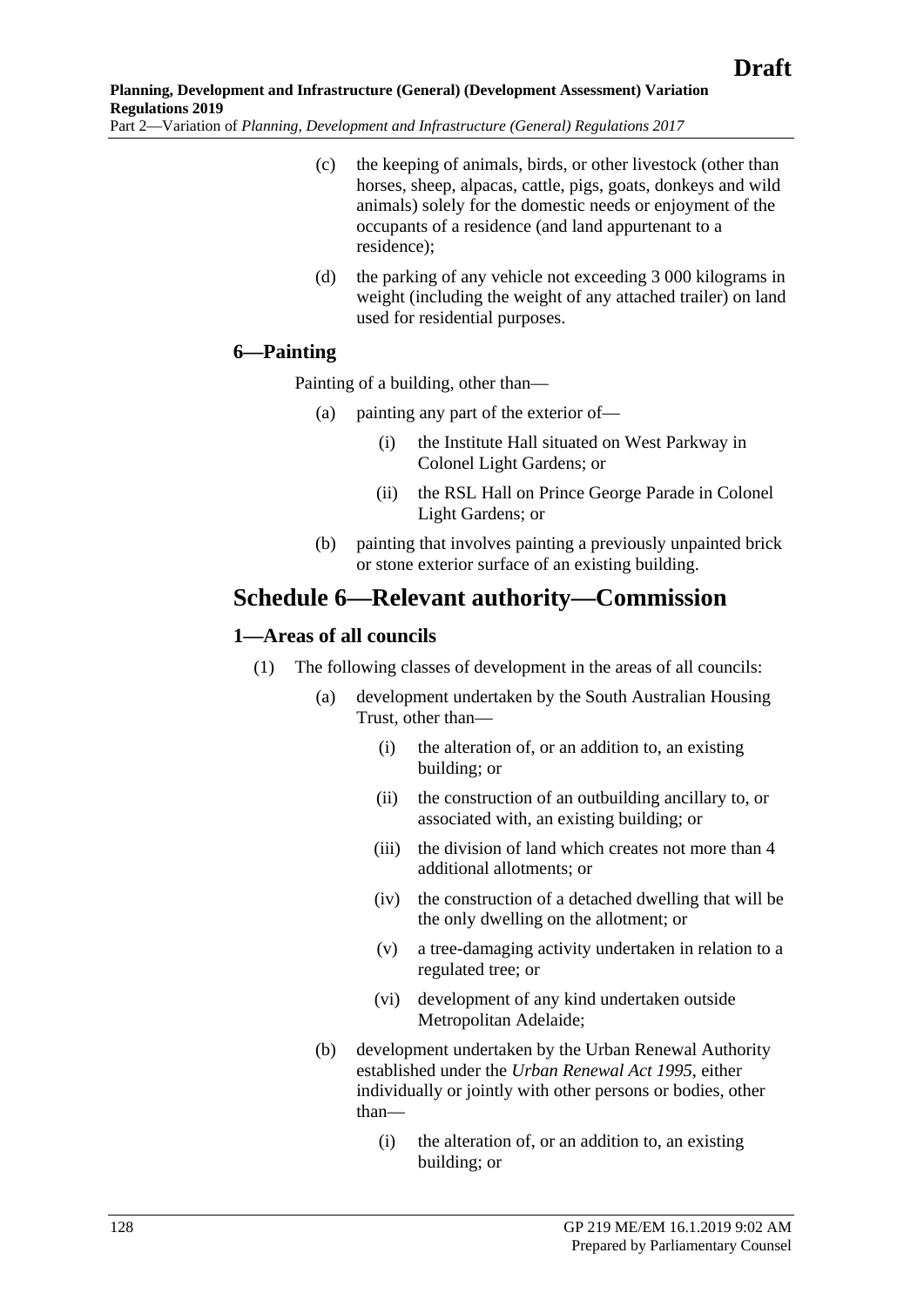- (ii) the erection of an outbuilding ancillary to, or associated with, an existing building; or
- (iii) the commencement of an advertising display in relation to a division of land if the display is not situated on the site of the division of land and if the display is a real estate "for sale" or "for lease" sign, subject to the condition that the sign—
	- (A) does not move; and
	- (B) does not flash; and
	- (C) does not reflect light so as to be an undue distraction to motorists; and
	- (D) is not internally illuminated; or
- (iv) the construction of a dwelling on a site if approval of the division of land in relation to the site on which the dwelling is to be situated has been authorised by the Commission for use for residential purposes.
- (2) The following classes of development in the areas of all councils:
	- (a) prescribed mining operations, excluding the construction or excavation of borrow pits;
	- (b) development within a precinct under the *[Urban Renewal](http://www.legislation.sa.gov.au/index.aspx?action=legref&type=act&legtitle=Urban%20Renewal%20Act%201995)  Act [1995](http://www.legislation.sa.gov.au/index.aspx?action=legref&type=act&legtitle=Urban%20Renewal%20Act%201995)*, other than development within the precinct that falls within a class of development specified as development that is to be taken to be deemed-to-satisfy development for the purposes of the *[Planning, Development and](http://www.legislation.sa.gov.au/index.aspx?action=legref&type=act&legtitle=Planning%20Development%20and%20Infrastructure%20Act%202016)  [Infrastructure Act 2016](http://www.legislation.sa.gov.au/index.aspx?action=legref&type=act&legtitle=Planning%20Development%20and%20Infrastructure%20Act%202016)*.

# <span id="page-128-0"></span>**2—Adelaide Park Lands**

- (1) The following classes of development within the Adelaide Park Lands:
	- (a) development undertaken by a State agency (other than in partnership or joint venture with a person or body that is not a State agency);
	- (b) development undertaken by a State agency for the purposes of essential infrastructure (whether or not in partnership or joint venture with a person or body that is not a State agency);
	- (c) development undertaken by a person where the development is initiated or supported by a State agency for the purposes of the provision of essential infrastructure and specifically endorsed by the State agency for the purposes of this clause;
	- (d) without limiting a preceding paragraph, development undertaken for the purposes of the provision of electricity infrastructure.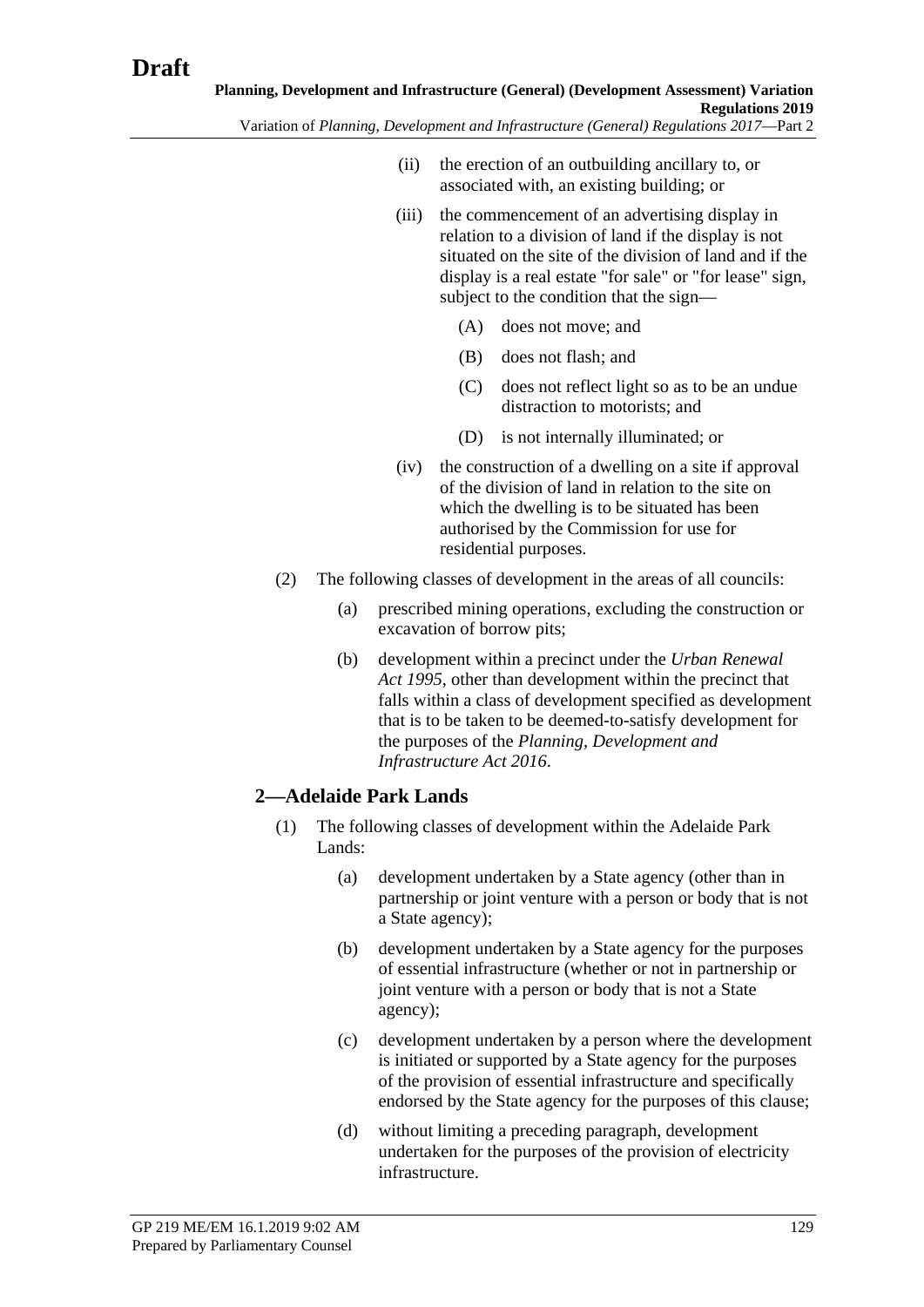(2) In [subclause](#page-128-0)  $(1)$ —

*electricity infrastructure* has the same meaning as in the *[Electricity](http://www.legislation.sa.gov.au/index.aspx?action=legref&type=act&legtitle=Electricity%20Act%201996)  Act [1996](http://www.legislation.sa.gov.au/index.aspx?action=legref&type=act&legtitle=Electricity%20Act%201996)*;

*State agency* has the same meaning as in section 131 of the Act.

#### **3—City of Adelaide—developments over \$10m**

- (1) Development in the area of The Corporation of the City of Adelaide where the total amount to be applied to any work, when all stages of the development are completed, exceeds \$10 000 000.
- <span id="page-129-1"></span>(2) Subject to [subclause](#page-129-0) (3), development—
	- (a) under an application to vary a development authorisation given by the Commission under this clause; or
	- (b) which, in the opinion of the Commission, is ancillary to or in association with a development the subject of an authorisation given by the Commission under this clause.
- (3) [Subclause](#page-129-1) (2) does not apply to development involving a building in relation to which a certificate of occupancy has been issued.

#### <span id="page-129-0"></span>**4—Inner Metropolitan Area—buildings exceeding 4 storeys**

- (1) Development that involves the erection or construction of a building that exceeds 4 storeys in height in any zone, subzone or overlay in Metropolitan Adelaide identified under the Planning and Design Code for the purposes of this clause.
- <span id="page-129-3"></span>(2) Subject to [subclause](#page-129-2) (3), development—
	- (a) under an application to vary a development authorisation given by the Commission under this clause; or
	- (b) which, in the opinion of the Commission, is ancillary to or in association with a development the subject of an authorisation given by the Commission under this clause.
- (3) [Subclause](#page-129-3) (2) does not apply to development involving a building in relation to which a certificate of occupancy has been issued.

#### <span id="page-129-2"></span>**5—City of Port Adelaide Enfield—developments over \$3m in identified area**

- (1) Development in any zone, subzone or overlay in the City of Port Adelaide Enfield identified under the Planning and Design Code for the purposes of this clause where the total amount to be applied to any work, when all stages of the development are completed, exceeds \$3 000 000.
- <span id="page-129-4"></span>(2) Subject to [subclause](#page-130-0) (3), development—
	- (a) under an application to vary a development authorisation given by the Commission under this clause; or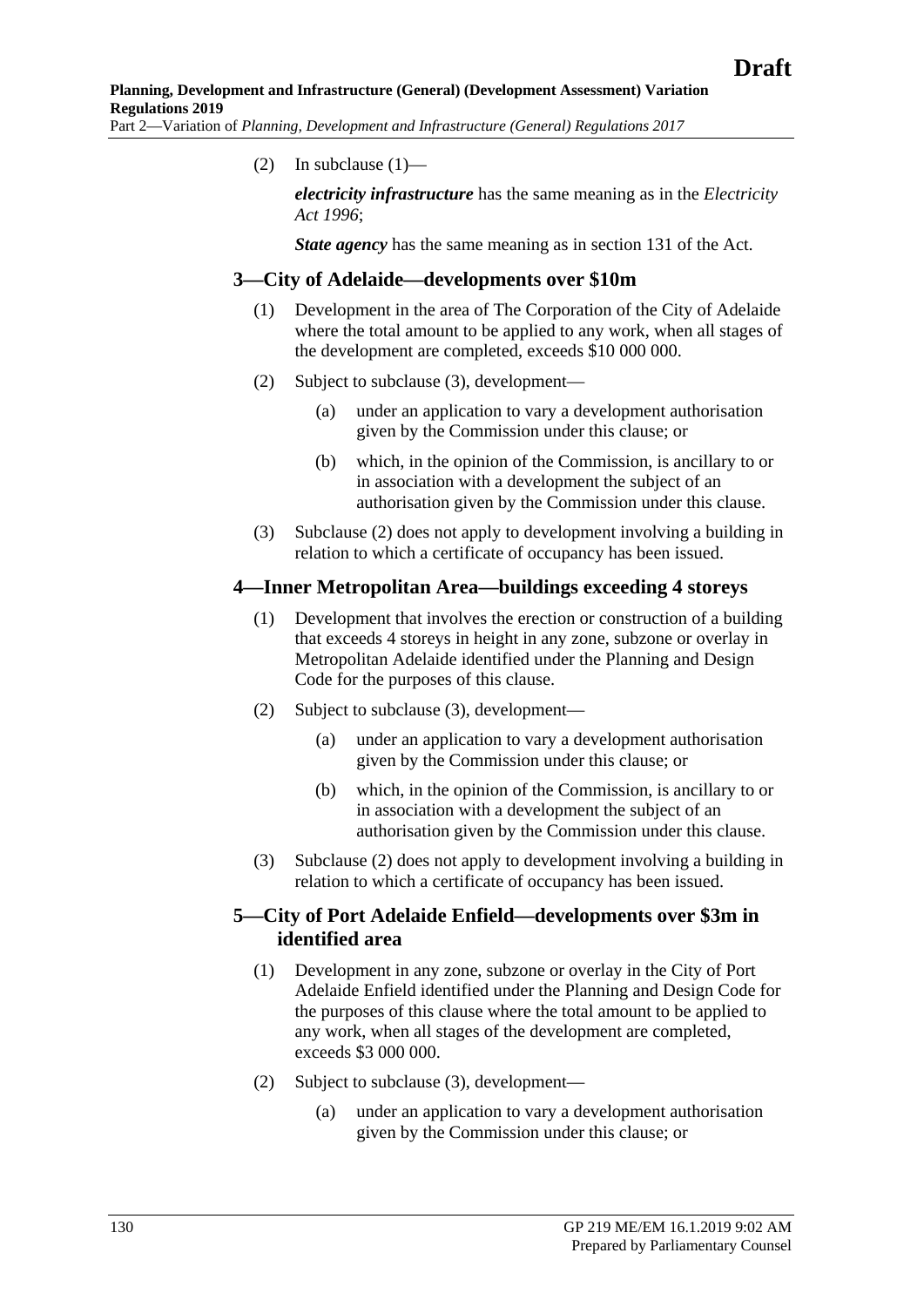- Variation of *Planning, Development and Infrastructure (General) Regulations 2017*—Part 2
	- (b) which, in the opinion of the Commission, is ancillary to or in association with a development the subject of an authorisation given by the Commission under this clause.
	- (3) [Subclause](#page-129-4) (2) does not apply to development involving a building in relation to which a certificate of occupancy has been issued.

# <span id="page-130-0"></span>**6—City of Port Adelaide Enfield—development in identified zone**

All classes of development in a zone, subzone or overlay of the City of Port Adelaide Enfield identified under the Planning and Design Code for the purposes of this clause.

#### **7—West Beach Recreation Reserve**

All classes of development on that land bounded by bold black lines in the Schedule to the *[West Beach Recreation Reserve Act](http://www.legislation.sa.gov.au/index.aspx?action=legref&type=act&legtitle=West%20Beach%20Recreation%20Reserve%20Act%201987) 1987*.

# **8—Private Open Space**

All classes of development on land subject to a proclamation continued in force and effect by virtue of Schedule 8 clause 37 of the Act or the *[Statutes Repeal and Amendment \(Development\) Act](http://www.legislation.sa.gov.au/index.aspx?action=legref&type=act&legtitle=Statutes%20Repeal%20and%20Amendment%20(Development)%20Act%201993) 1993*, being a proclamation—

- (a) made under section 62 of the *[Planning Act](http://www.legislation.sa.gov.au/index.aspx?action=legref&type=act&legtitle=Planning%20Act%201982) 1982*; or
- (b) having the force and effect of a proclamation made under section 62 of the *[Planning Act](http://www.legislation.sa.gov.au/index.aspx?action=legref&type=act&legtitle=Planning%20Act%201982) 1982*.

#### <span id="page-130-1"></span>**9—City of Charles Sturt—developments over \$3m in identified area**

- (1) Development in any zone in the City of Charles Sturt identified under the Planning and Design Code for the purposes of this clause where the total amount to be applied to any work, when all stages of the development are completed, exceeds \$3 000 000
- <span id="page-130-3"></span><span id="page-130-2"></span>(2) Without limitation, [subclause](#page-130-1) (1) applies to—
	- (a) a variation of an application for development referred to in section 119(9)(a) of the Act if the development proposed to be varied has previously been given development authorisation under this clause by the Commission; and
	- (b) proposed development that the Commission considers to be ancillary to or in association with development that has previously been given development authorisation under this clause by the Commission,

but does not apply if—

(c) the development that was previously given development authorisation is deemed-to-satisfy development or comprised of a building in relation to which a certificate of occupancy has been issued; or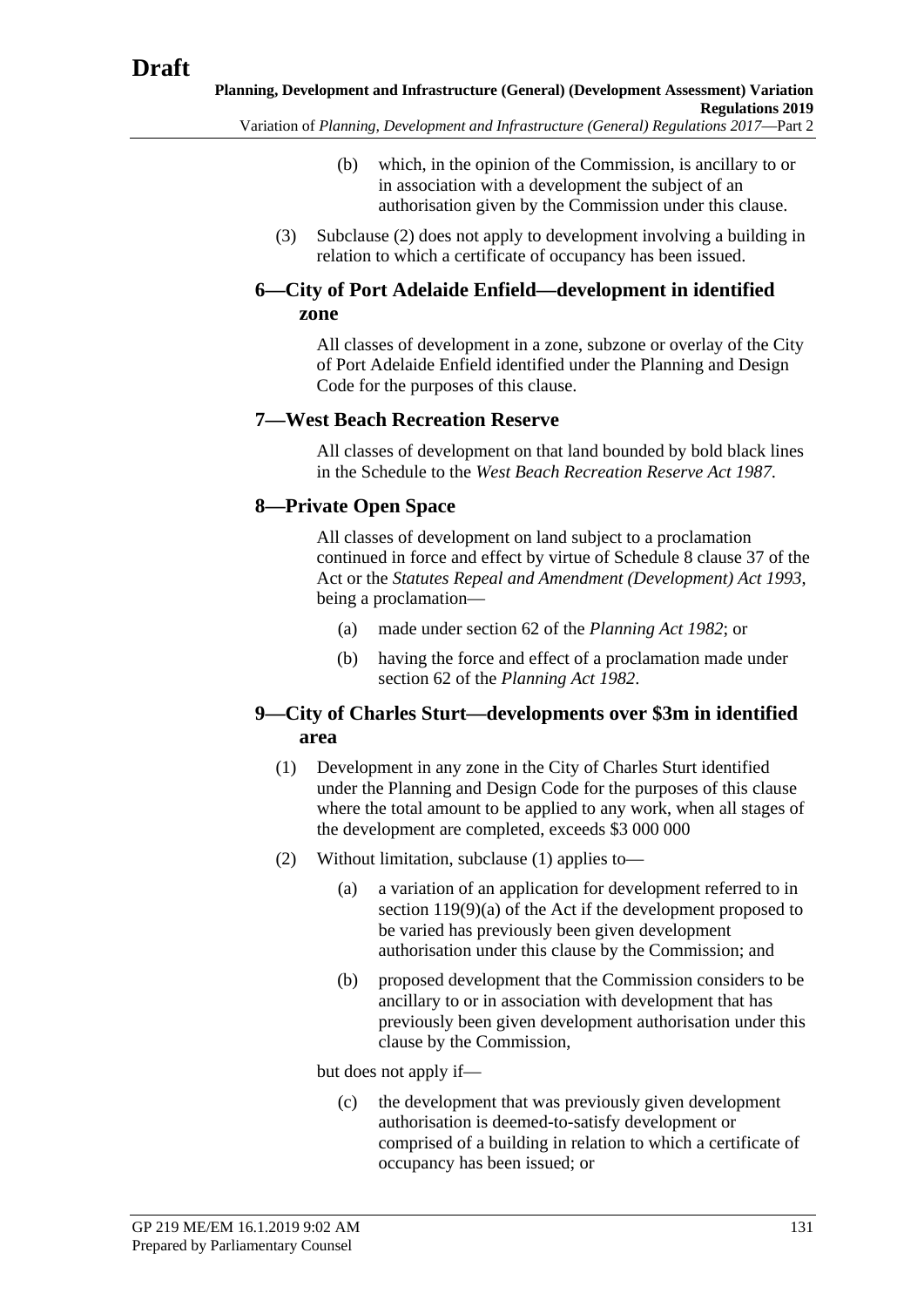- (d) in the case of [paragraph](#page-130-2) (a)—the proposed variation is deemed-to-satisfy development; or
- (e) in the case of [paragraph](#page-130-3) (b)—the proposed development is deemed-to-satisfy development.

#### <span id="page-131-0"></span>**10—Certain electricity generators**

- (1) Development for the purposes of the provision of electricity generating plant with a generating capacity of more than 5 MW that is to be connected to the State's power system.
- (2) A reference in [subclause](#page-131-0) (1) to *electricity generating plant* is a reference to electricity generating plant within the ambit of paragraph (a) of the definition of *electricity infrastructure* in section 4(1) of the *[Electricity Act](http://www.legislation.sa.gov.au/index.aspx?action=legref&type=act&legtitle=Electricity%20Act%201996) 1996*.
- (3) In this clause—

*power system* has the same meaning as in the *[Electricity Act](http://www.legislation.sa.gov.au/index.aspx?action=legref&type=act&legtitle=Electricity%20Act%201996) 1996*.

#### <span id="page-131-1"></span>**11—Railways**

- (1) Development for purposes connected with the construction or operation of a railway that is to be undertaken on railway land.
- (2) In [subclause](#page-131-1)  $(1)$ —

*railway land* has the same meaning as in [Schedule 4 clause](#page-115-1) 14(7).

#### **12—Show grounds**

Development in a zone, subzone or overlay primarily designated for use in connection with show grounds identified under the Planning and Design Code for the purposes of this clause.where the total amount to be applied to any work, when all stages of the development are completed, exceeds \$4 000 000.

#### **13—Kangaroo Island—tourism development over \$3m in certain conservation areas**

Development for the purposes of tourism in those parts of the area of the Kangaroo Island Council identified as coastal or coastal conservation zones, subzones or overlays under the Planning and Design Code for the purposes of this clause where the total amount to be applied to any work, when all stages of the development are completed, exceeds \$3 000 000.

#### **14—University developments over \$10m**

Development on land within Metropolitan Adelaide exceeding 10 000 square metres occupied by a university if the total amount to be applied to any work, when all stages of the development are completed, exceeds \$10 000 000.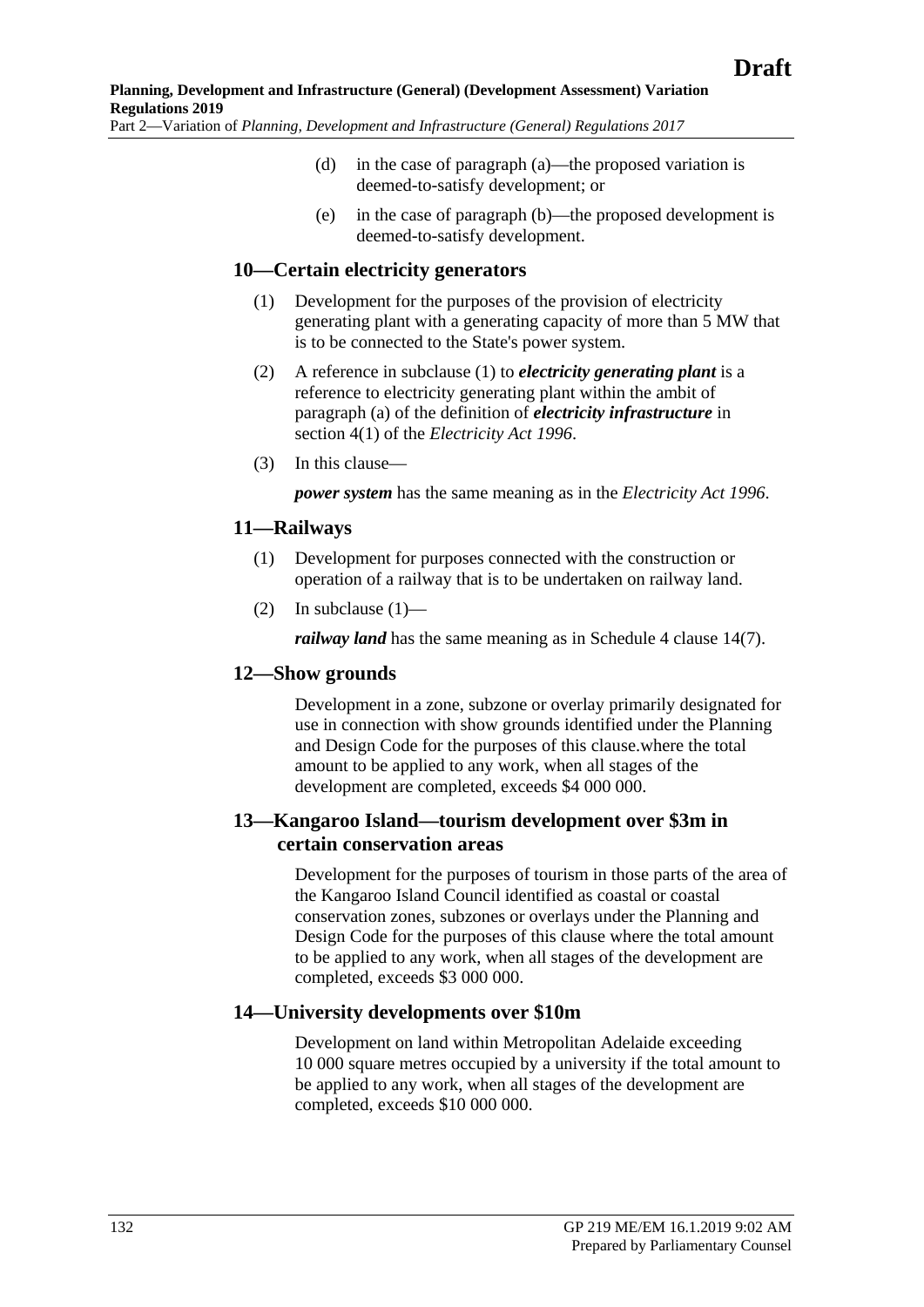# **Schedule 7—Complying building work**

# **1—Dams**

The construction, alteration or removal of a dam on land used for farming purposes, except where the dam is of masonry construction.

# **2—Pergolas**

The construction of a pergola associated with an existing dwelling (whether attached to the building or freestanding)—

- (a) which does not have a roof; and
- (b) each freestanding side of which is open; and
- (c) no part of which is higher than 4 metres above the ground.

# **3—Alterations**

An alteration to a building—

- (a) that does not involve the demolition of any part of the building (other than the removal of the fixtures, fittings or non load-bearing partitions); and
- (b) that will not adversely affect the structural soundness of the building or the health or safety of any person occupying or using it; and
- (c) that is not inconsistent with any other provision of this Schedule.

# **4—Building work outside council area**

Building work in relation to a Class 10 building under the Building Code which is not within the area of a council, other than building work within a township or 50 metres from the boundary of a township.

# **5—Haysheds etc**

The construction of—

- (a) a hayshed or implement shed not exceeding 500 square metres in total floor area; or
- (b) a Class 10a building under the Building Code not exceeding 25 square metres in total floor area,

where the hayshed, implement shed or Class 10a building—

- (c) will be at least 50 metres from any allotment boundary; and
- (d) will be within a rural, farming, horticultural, primary industry or primary production zone, subzone or overlay identified under the Planning and Design Code for the purposes of this clause and within a part of the State outside the areas of the following councils:
	- (i) The Barossa Council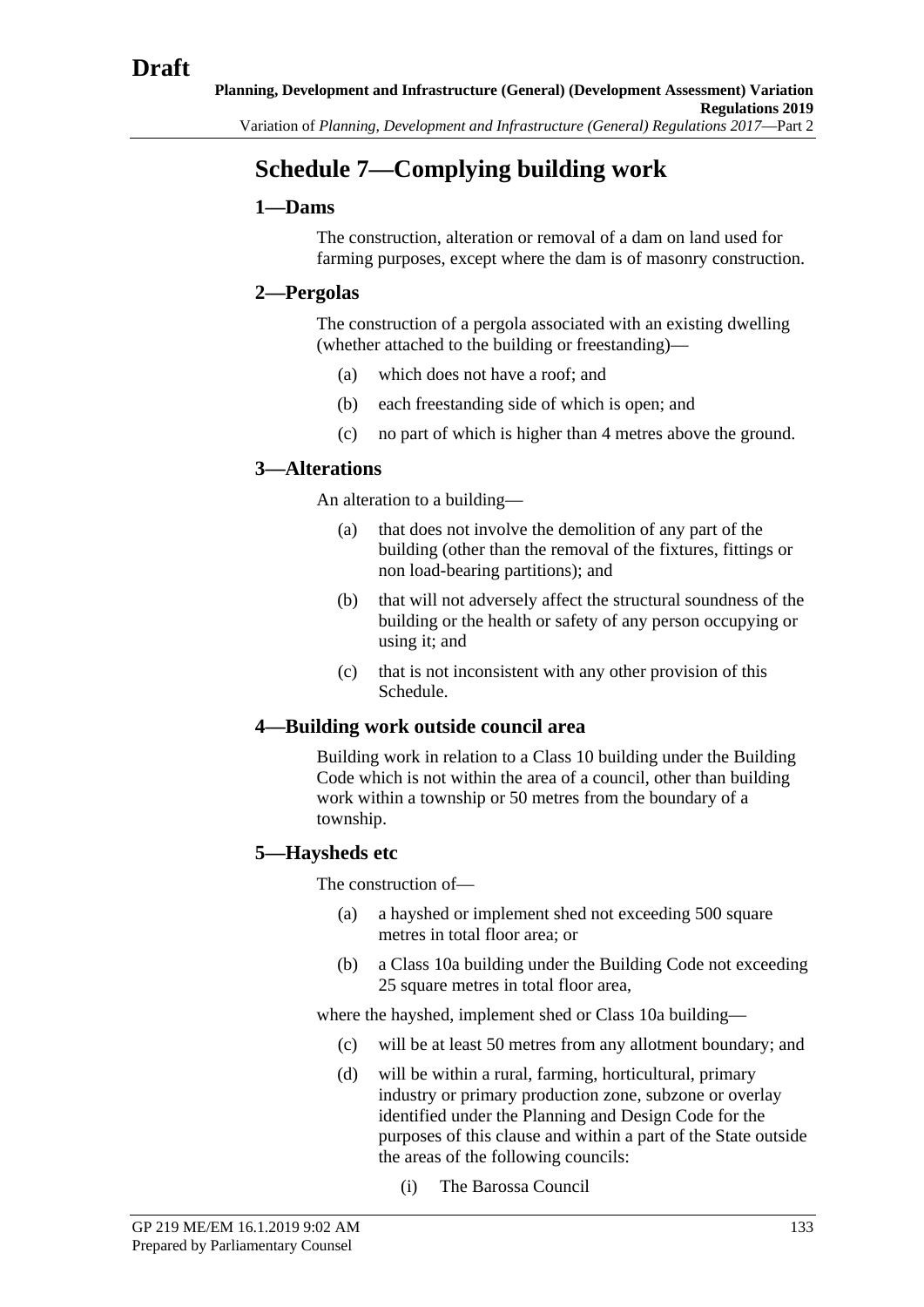- (ii) District Council of Barunga West
- (iii) The District Council of Ceduna
- (iv) Clare and Gilbert Valleys Council
- (v) The Coorong District Council
- (vi) Town of Gawler
- (vii) Regional Council of Goyder
- (viii) District Council of Kapunda and Light
- (ix) The District Council of Mallala
- (x) Mid Murray Council
- (xi) The District Council of Mount Remarkable
- (xii) City of Playford
- (xiii) City of Salisbury
- (xiv) City of Victor Harbor
- (xv) Wakefield Regional Council
- (xvi) The District Council of Yankalilla.

#### **6—Stockyards**

The construction of a stockyard (including any associated ramp or facility for loading stock onto a vehicle), but not including any walkway or steps.

#### **7—Sundry minor operations**

- (1) The construction or alteration of any of the following (including any incidental excavation or filling):
	- (a) an outbuilding in which human activity is secondary, and which has a total floor area not exceeding 15 square metres, no roof span (being the horizontal distance between supporting walls, posts or columns of the outbuilding) exceeding 3 metres, and no part of the building higher than 2.5 metres above the natural surface of the ground; or
	- (b) a fence not exceeding 2.1 metres in height, or 1 metre in the case of a masonry wall or fence (both measured from the lower of the 2 adjoining finished ground levels), other than—
		- (i) a safety fence for a swimming pool which is approved for construction, or requires approval for construction, on or after 1 July 1993; or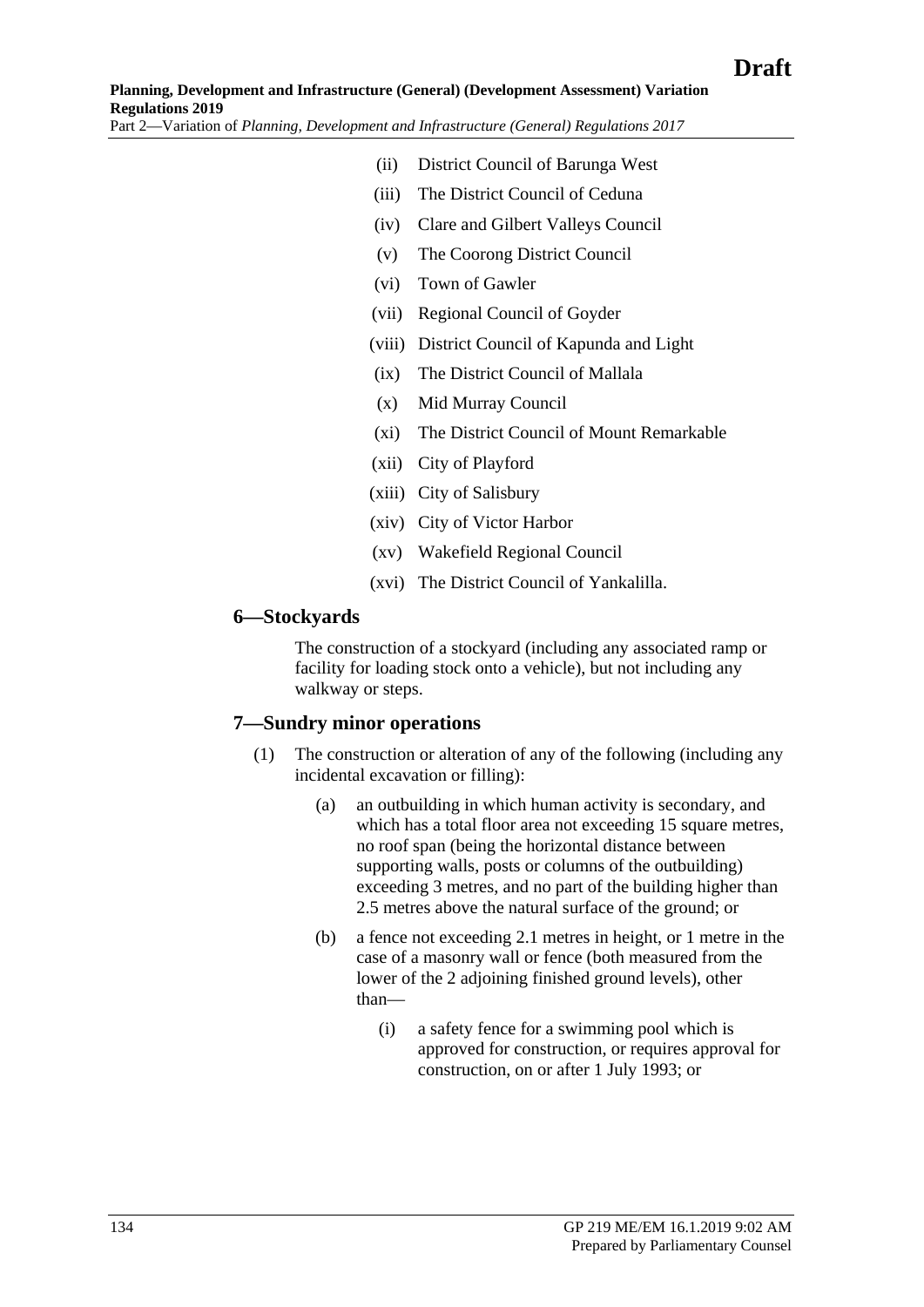(ii) a brush fence that is (or is to be) closer than 3 metres to an existing or proposed Class 1 or 2 building under the Building Code, with the distance to be measured from any part of the brush fence and from any part of an external wall of the building (being an external wall within the meaning of the Building Code) and with this subparagraph not extending to a repair of an existing brush fence that

does not enlarge or extend the brush fence; or

- $(c)$
- (i) a windmill; or
- (ii) a flagpole,

which is not attached to a building and is not more than 10 metres in height, or which is attached to a building and is not more than 4 metres in height above the topmost point of attachment to the building, exclusive of guy wires; or

- (d) a retaining wall which retains a difference in ground levels not exceeding 1 metre; or
- (e) a water tank (and any supporting structure) which—
	- (i) is part of a roof-drainage system; and
	- (ii) has a total floor area not exceeding 10 square metres; and
	- (iii) is located wholly above ground; and
	- (iv) has no part higher than 4 metres above the natural surface of the ground; or
- (f) a temporary builder's office, shed, store or other similar building—
	- (i) that is used for the purpose of storing materials or documents, providing amenities for workers, or for any other purpose connected with the performance of building work, other than to provide overnight accommodation; and
	- (ii) that is to be removed at the completion of the relevant building work; and
	- (iii) that is positioned on the ground and totally within the site of the building work; or
- (g) an electricity powerline or any associated structure.
- (2) In this clause—

#### *brush* means—

- (a) Broombrush (Melaleuca uncinata); and
- (b) any other form of dried vegetation material that constitutes *brush* for the purposes of XREF [old regulation 76C];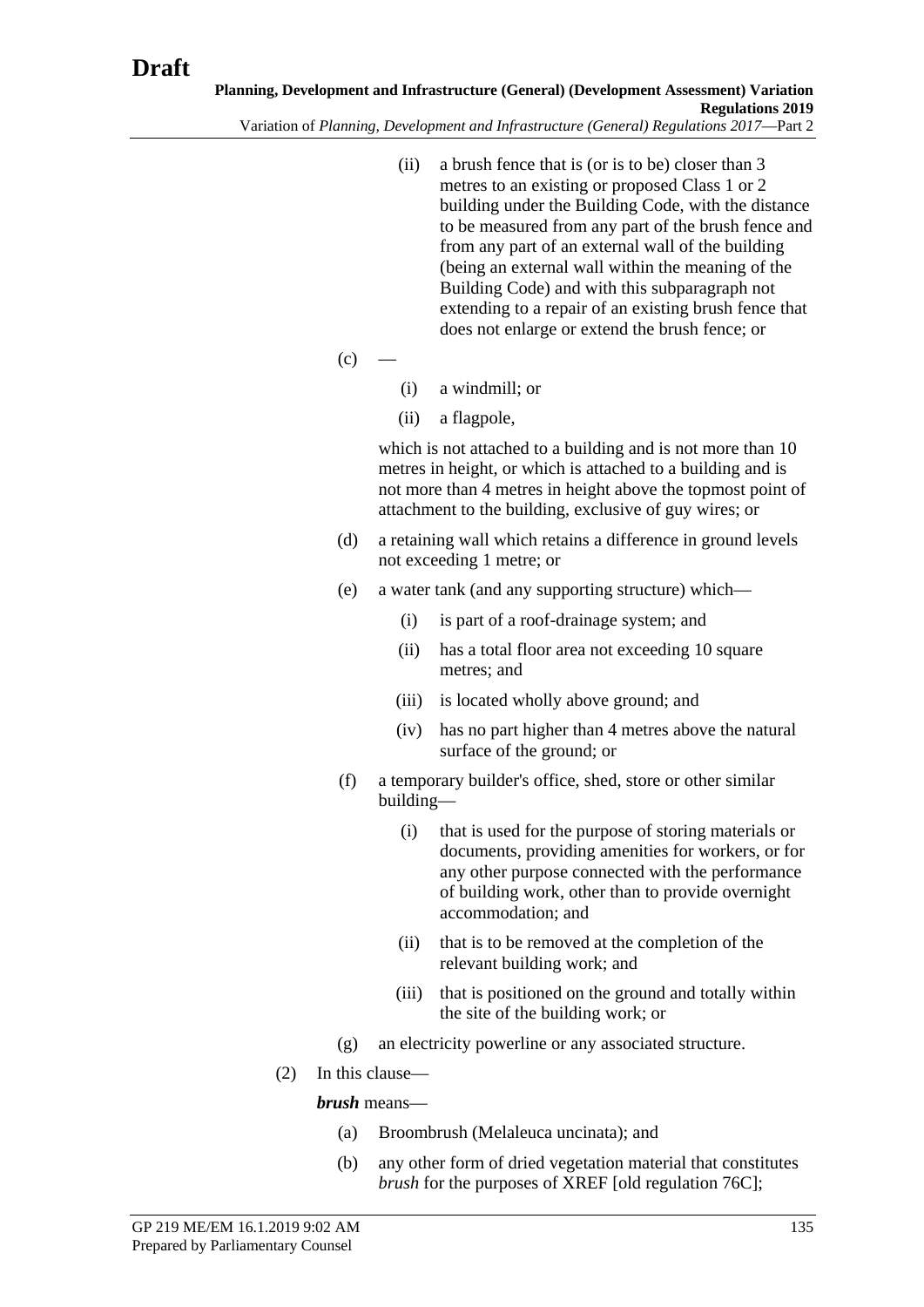#### *brush fence* includes—

- (a) a fence that is predominantly constituted by brush; and
- (b) a gate that is predominantly constituted by brush.

#### **8—Aquaculture**

The construction of an offshore marine aquaculture structure that is embedded in the sea bed or moored from a mooring point embedded in the sea bed.

#### **9—Aerials, towers etc**

- (1) Other than in respect of a local heritage place, the construction, alteration or extension of prescribed infrastructure (including any incidental excavation or filling) if the total height of the prescribed infrastructure, when constructed, altered or extended, will not exceed (taking into account attachments (if any))—
	- (a) in the case of prescribed infrastructure not attached to a building—10 metres;
	- (b) in the case of prescribed infrastructure attached to a building—4 metres above the topmost point of attachment to the building, disregarding any attachment by guy wires.
- (2) In this clause—

**building** does not include prescribed infrastructure;

*prescribed infrastructure* has the same meaning as in Schedule 4 clause 13.

#### **10—Railways**

- (1) Other than in respect of a local heritage place, building work undertaken for the purposes of the construction, alteration, extension, repair or maintenance of railway track (including track for a siding or a crossing or passing loop), other than building work associated with a new bridge or tunnel.
- (2) In this clause—

*bridge* includes a bridge designed to be used by—

- (a) vehicles other than trains; or
- (b) people.

# **Schedule 8—Plans**

#### **1—Plans for certain types of development**

An application for planning consent that relates to an outbuilding, carport, garage, verandah or pergola must be accompanied by—

- (a) a site plan, drawn to scale, being a scale of not less than 1:500, including appropriate ratio scales, showing—
	- (i) the boundaries and dimensions of the site; and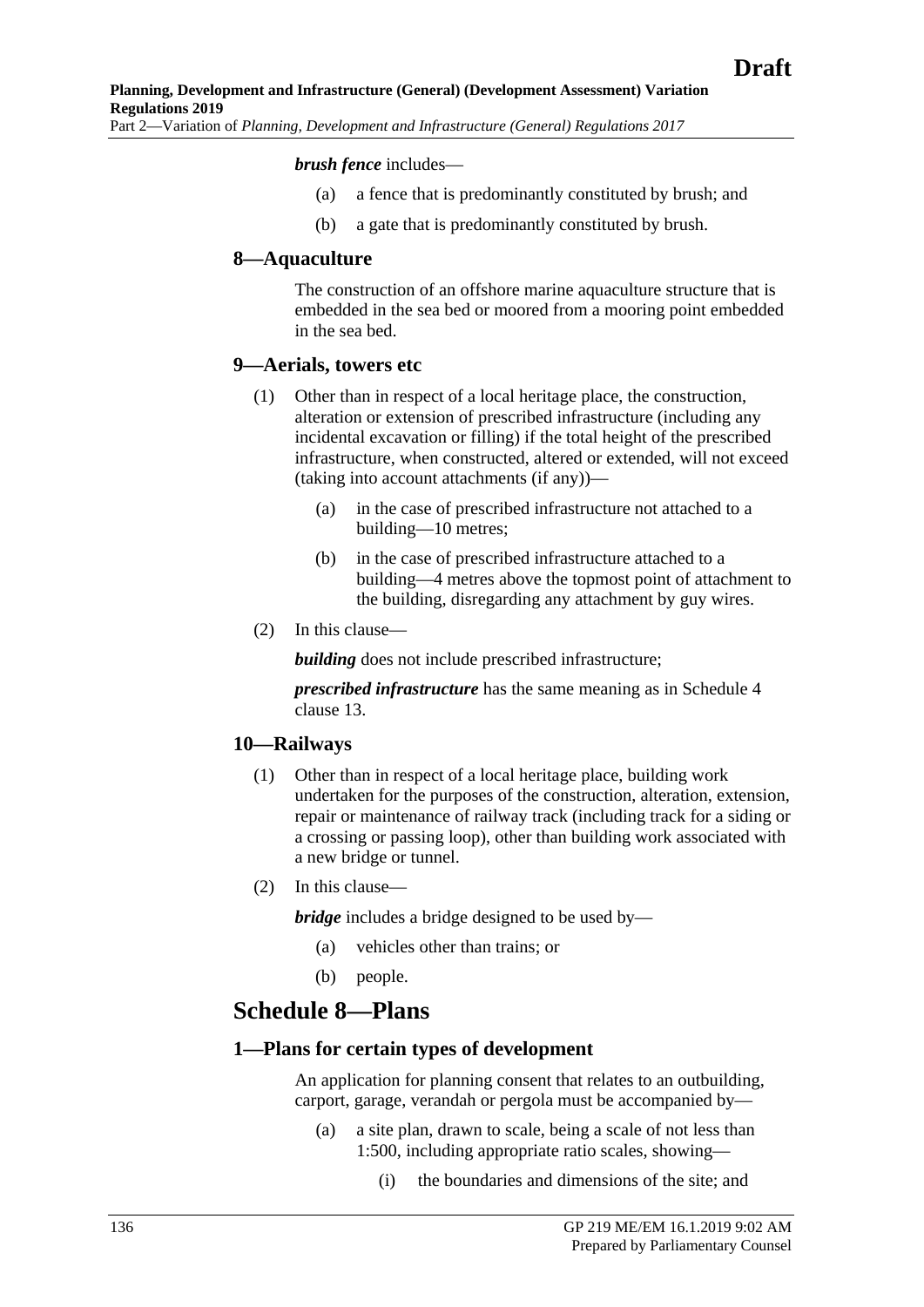- (ii) the position of any existing or proposed building on the site; and
- (iii) the minimum distance between the proposed building or structure and the front, side and rear boundaries of the site; and
- (iv) the location of any regulated tree on the site or on adjoining land that might be affected by the work, or that might affect the work, proposed to be performed; and
- (v) if the proposed building is to be a garage or carport—the location and finished ground level at each end of any driveway or proposed driveway and, if relevant, its location in relation to an existing or proposed vehicle access point under section 221 of the *[Local Government Act](http://www.legislation.sa.gov.au/index.aspx?action=legref&type=act&legtitle=Local%20Government%20Act%201999) 1999*, including a driveway or access point for which consent under the Act has been granted as part of an application for the division of land; and
- (vi) the approximate north point; and
- (vii) the location of any existing or proposed tanks and areas where the disposal of sewage may soak into the ground for an on-site sewerage or waste disposal system installed or to be installed in compliance with the *[South Australian Public Health](http://www.legislation.sa.gov.au/index.aspx?action=legref&type=act&legtitle=South%20Australian%20Public%20Health%20Act%202011)  [Act 2011](http://www.legislation.sa.gov.au/index.aspx?action=legref&type=act&legtitle=South%20Australian%20Public%20Health%20Act%202011)*; and
- (b) a plan drawn to scale, being a scale of not less than 1:200—
	- (i) in the case of a garage or outbuilding—showing the floor plan of the garage or outbuilding, its dimensions and the location of any windows or doors; or
	- (ii) in any other case—showing the dimensions of the structure and its attachment or relationship to the existing dwelling; and
- (c) elevation drawings, drawn to scale, being a scale of not less than 1:200 (including appropriate ratio scales), of building heights in relation to any relevant or proposed building or structure that show—
	- (i) the front, rear and side views of the proposed building or structure; and
	- (ii) the existing ground level, proposed floor level (if relevant), roof pitch and building or structure height (both to the gutters and to the maximum roof ridge); and
- (d) a schedule of colours for any cladding.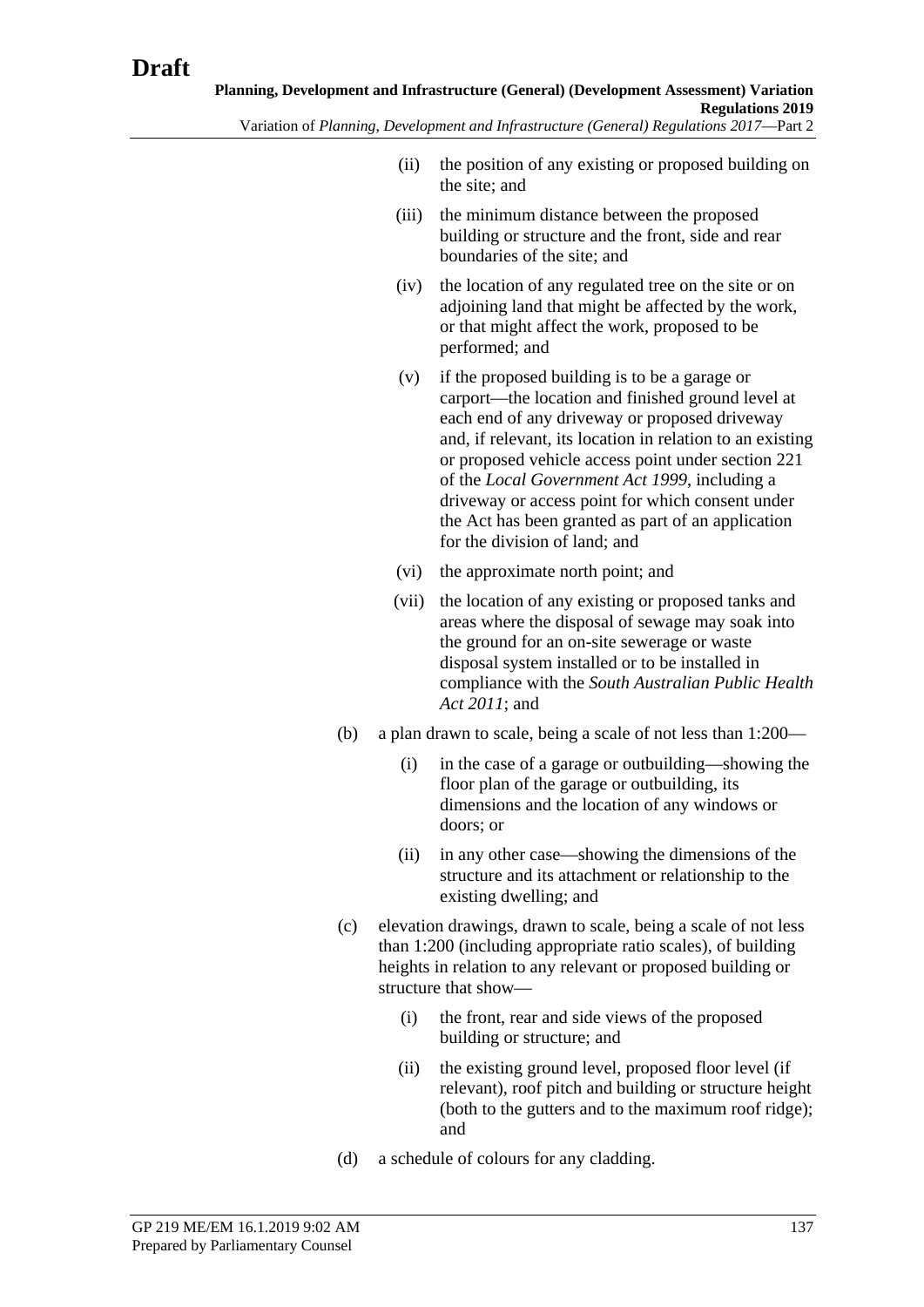#### **2—Plans for residential alterations, additions and new dwellings**

An application for planning consent that relates to 1 or more proposed dwellings, or the alteration of or addition to an existing dwelling, must be accompanied by—

- (a) a site plan, drawn to scale, being a scale of not less than 1:500, including appropriate ratio scales, showing—
	- (i) the boundaries and dimensions of the site; and
	- (ii) the minimum distance between any proposed building and the front, side and rear boundaries of the site; and
	- (iii) existing ground and floor levels (if relevant), and proposed finished floor levels and proposed site (or "bench") levels, including in relation to the top of any kerb level, showing the height and location of any earthworks or retaining walls (if relevant); and
	- (iv) the location of any regulated tree on the site or on adjoining land that might be affected by the work, or that might affect the work, proposed to be performed; and
	- (v) the location and dimension of car parking spaces that are not fully enclosed or covered before and after completion of the proposed development; and
	- (vi) if a proposed building is to be or incorporate a garage or carport—the location and finished ground level at each end of any driveway or proposed driveway and, if relevant, its location in relation to an existing or proposed vehicle access point under section 221 of the *[Local Government Act](http://www.legislation.sa.gov.au/index.aspx?action=legref&type=act&legtitle=Local%20Government%20Act%201999) 1999*, including a driveway or access point for which consent under the Act has been granted as part of an application for the division of land; and
	- (vii) the north point; and
	- (viii) the location of any existing or proposed tanks and areas where the disposal of sewage may soak into the ground for an on-site sewerage or waste disposal system installed or to be installed in compliance with the *[South Australian Public Health](http://www.legislation.sa.gov.au/index.aspx?action=legref&type=act&legtitle=South%20Australian%20Public%20Health%20Act%202011)  [Act 2011](http://www.legislation.sa.gov.au/index.aspx?action=legref&type=act&legtitle=South%20Australian%20Public%20Health%20Act%202011)*; and
	- (ix) the amount and location of private open space that will exist on the site after completion of the development; and
	- (x) any areas of landscaping and areas finished with a hard surface; and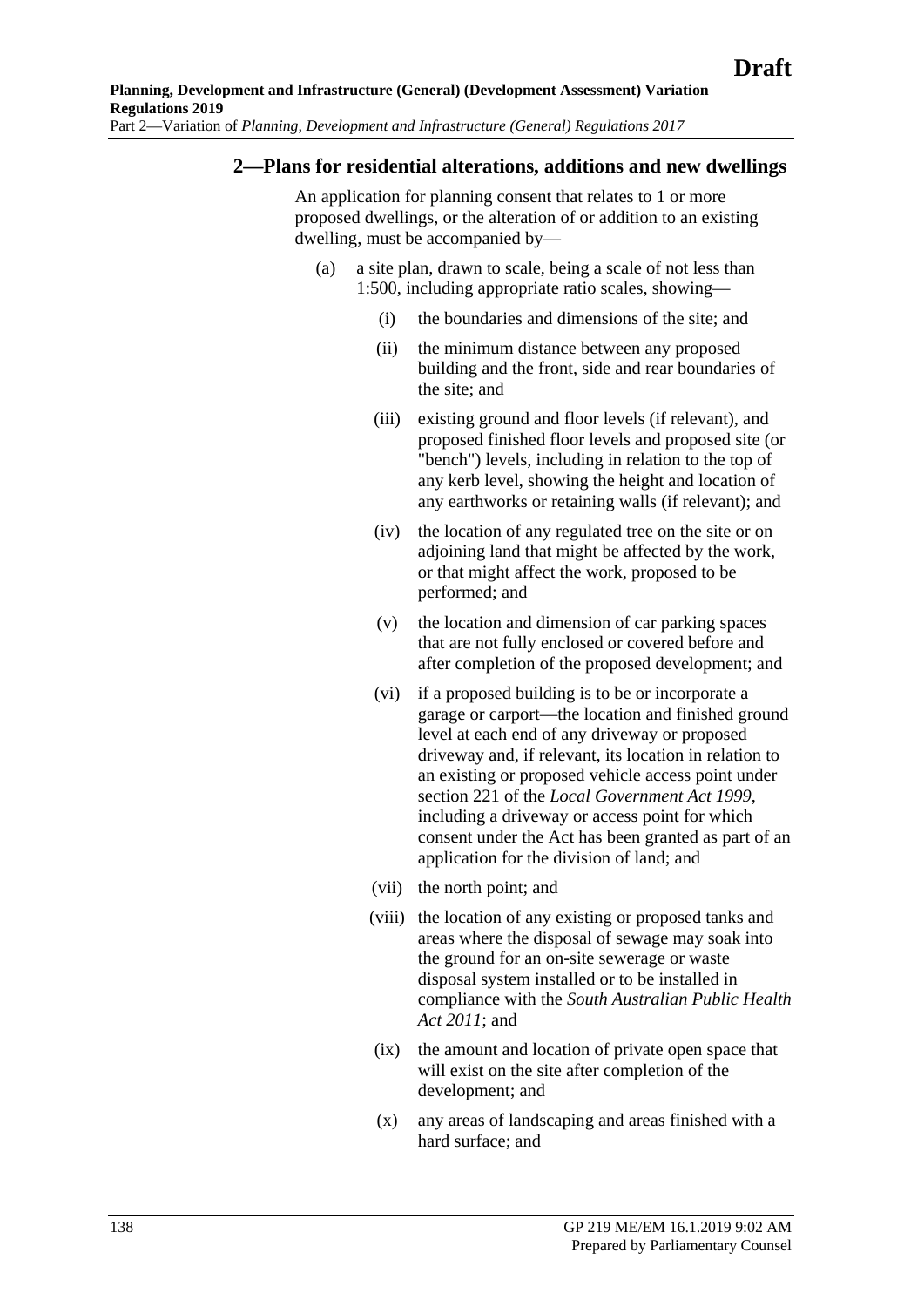Variation of *Planning, Development and Infrastructure (General) Regulations 2017*—Part 2

- (b) a floor plan drawn to scale, being a scale of not less than 1:200, showing the location and purpose of rooms and other areas at the completion of the development; and
- (c) elevation drawings, drawn to scale, being a scale of not less than 1:200 (including appropriate ratio scales), in relation to any relevant or proposed building, showing—
	- (i) the elevation of each proposed building; and
	- (ii) existing and proposed ground levels; and
	- (iii) proposed internal floor levels (relative to adjacent ground levels); and
	- (iv) ceiling heights; and
	- (v) in relation to the roof—
		- (A) the height (relative to the adjacent ground level) of the eaves and the ridge; and
		- (B) the pitch; and
		- (C) a description of the materials comprising the roof; and
	- (vi) the dimensions of proposed eave overhangs; and
	- (vii) the dimensions of proposed internal doors and windows, including door and window head heights; and
	- (viii) roof materials and roof pitch; and
	- (ix) a description of the proposed materials and finishes of all external surfaces, including walls, doors and windows; and
- (d) in the case of an application within the ambit of proposing development involving the construction of 1 or more new dwellings—
	- (i) a declaration by or on behalf of the applicant indicating whether or not, to the best of his or her knowledge and belief, the allotment is, or may have been, subject to site contamination as a result of a previous use of the land or a previous activity on the land or in the vicinity of the land; and
	- $(ii)$  if—
		- (A) the applicant has indicated; or
		- (B) the relevant authority has reason to believe,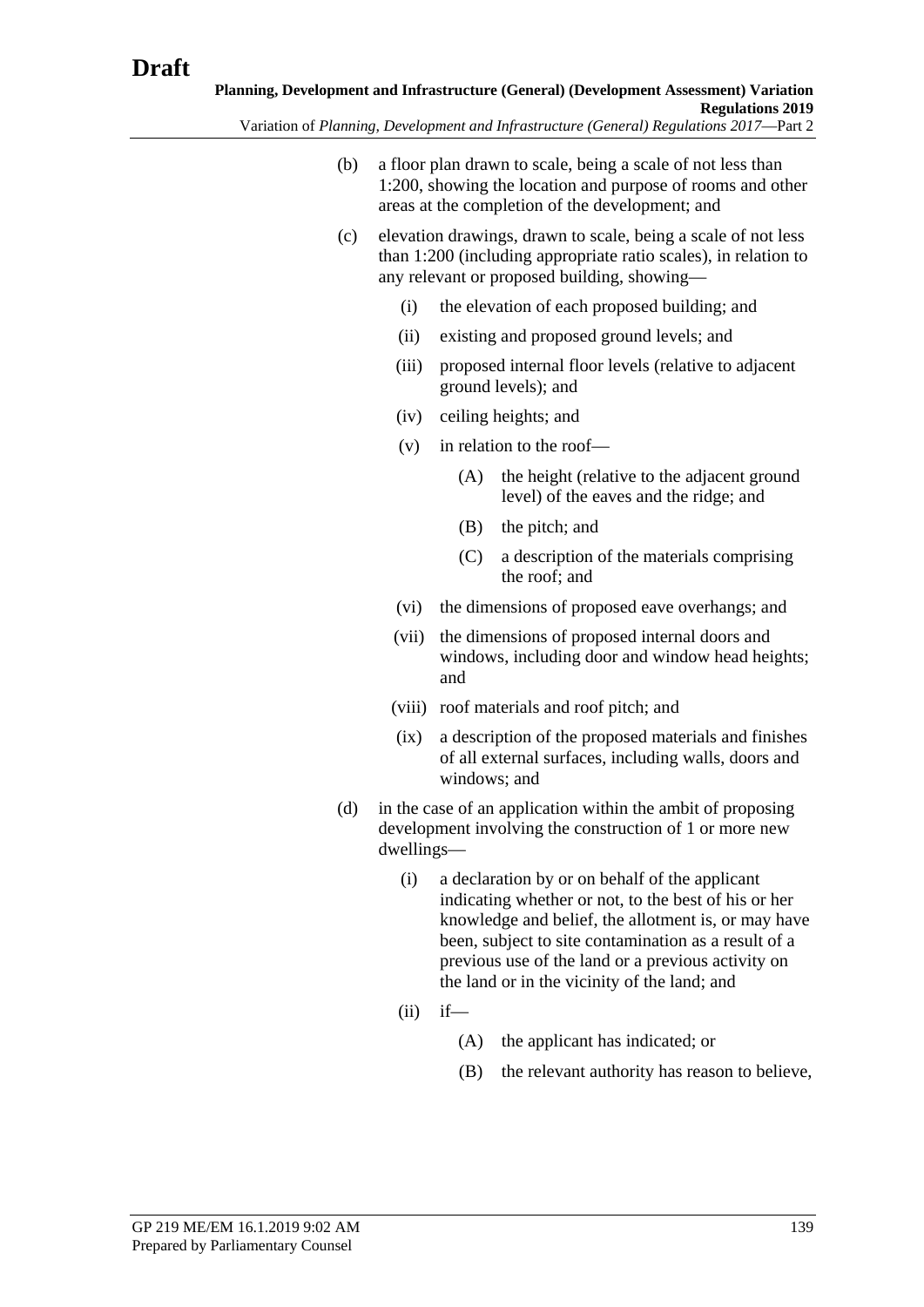that the allotment is, or may have been, subject to site contamination as a result of a previous use of the land or a previous activity on the land or in the vicinity of the land, other than if the previous use or activity was for residential purposes, a site contamination audit report (within the meaning of the *[Environment Protection Act](http://www.legislation.sa.gov.au/index.aspx?action=legref&type=act&legtitle=Environment%20Protection%20Act%201993) 1993*) which states—

- (C) that site contamination does not exist (or no longer exists) at the allotment; or
- (D) that any site contamination at the allotment has been cleared or addressed to the extent necessary to enable the allotment to be suitable for unrestricted residential use,

(unless the relevant authority is already in possession of such a report, or is otherwise satisfied that such a report is not required).

#### **3—Plans for development for non-residential purposes**

An application for planning consent that proposes a development that is not to be used for residential purposes (being a development for commercial, industrial, educational, recreational or other non-residential purposes) must be accompanied by—

- (a) a site plan, drawn to scale, being a scale of not less than 1:500, including appropriate ratio scales, showing—
	- (i) the boundaries and dimensions of the site; and
	- (ii) the minimum distance between any proposed building and the front, side and rear boundaries of the site; and
	- (iii) existing ground and floor levels (if relevant), and proposed finished floor levels and proposed site (or "bench") levels, including in relation to the top of any kerb level, showing the height and location of any earthworks or retaining walls (if relevant); and
	- (iv) the location of any regulated tree on the site or on adjoining land that might be affected by the work, or that might affect the work, proposed to be performed; and
	- (v) the location and dimension of car parking spaces that are not fully enclosed or covered before and after completion of the proposed development; and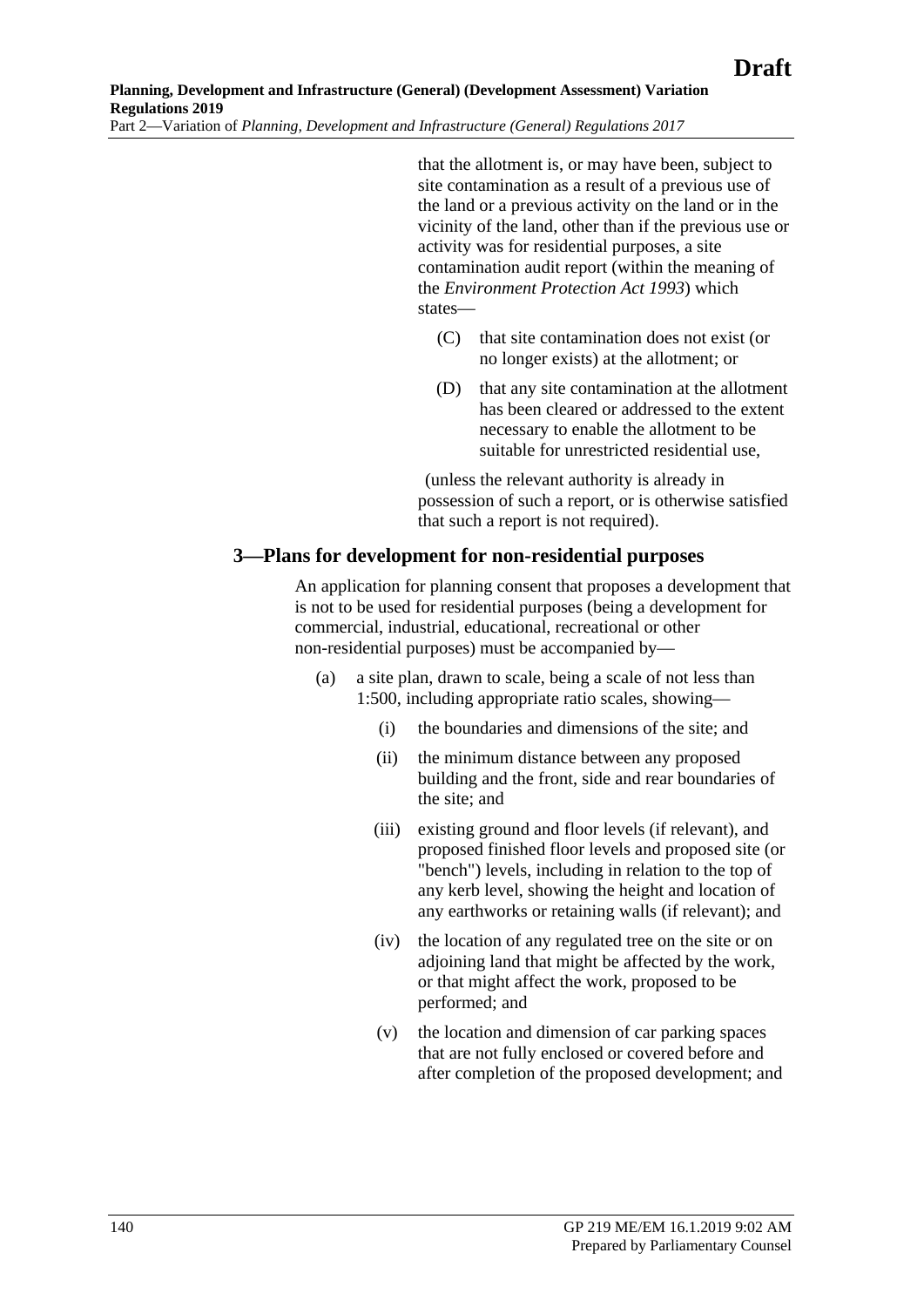- (vi) if a proposed building is to be or incorporate a garage or carport—the location and finished ground level at each end of any driveway or proposed driveway and, if relevant, its location in relation to an existing or proposed vehicle access point under section 221 of the *[Local Government Act](http://www.legislation.sa.gov.au/index.aspx?action=legref&type=act&legtitle=Local%20Government%20Act%201999) 1999*, including a driveway or access point for which consent under the Act has been granted as part of an application for the division of land; and
- (vii) the north point; and
- (viii) the location of any existing or proposed tanks and areas where the disposal of sewage may soak into the ground for an on-site sewerage or waste disposal system installed or to be installed in compliance with the *[South Australian Public Health](http://www.legislation.sa.gov.au/index.aspx?action=legref&type=act&legtitle=South%20Australian%20Public%20Health%20Act%202011)  [Act 2011](http://www.legislation.sa.gov.au/index.aspx?action=legref&type=act&legtitle=South%20Australian%20Public%20Health%20Act%202011)*; and
- (ix) any areas of landscaping and areas finished with a hard surface; and
- (b) a floor plan drawn to scale, being a scale of not less than 1:200, showing the location and purpose of rooms and other areas at the completion of the development; and
- (c) elevation drawings, drawn to scale, being a scale of not less than 1:200 (including appropriate ratio scales), in relation to any relevant or proposed building, showing—
	- (i) the elevation of each proposed building; and
	- (ii) existing and proposed ground levels; and
	- (iii) proposed internal floor levels (relative to adjacent ground levels); and
	- (iv) ceiling heights; and
	- (v) in relation to the roof—
		- (A) the height (relative to the adjacent ground level) of the eaves and the ridge; and
		- (B) the pitch; and
		- (C) a description of the materials comprising the roof; and
	- (vi) the dimensions of proposed eave overhangs; and
	- (vii) the dimensions of proposed internal doors and windows, including door and window head heights; and
	- (viii) roof materials and roof pitch; and
	- (ix) a description of the proposed materials and finishes of all external surfaces, including walls, doors and windows; and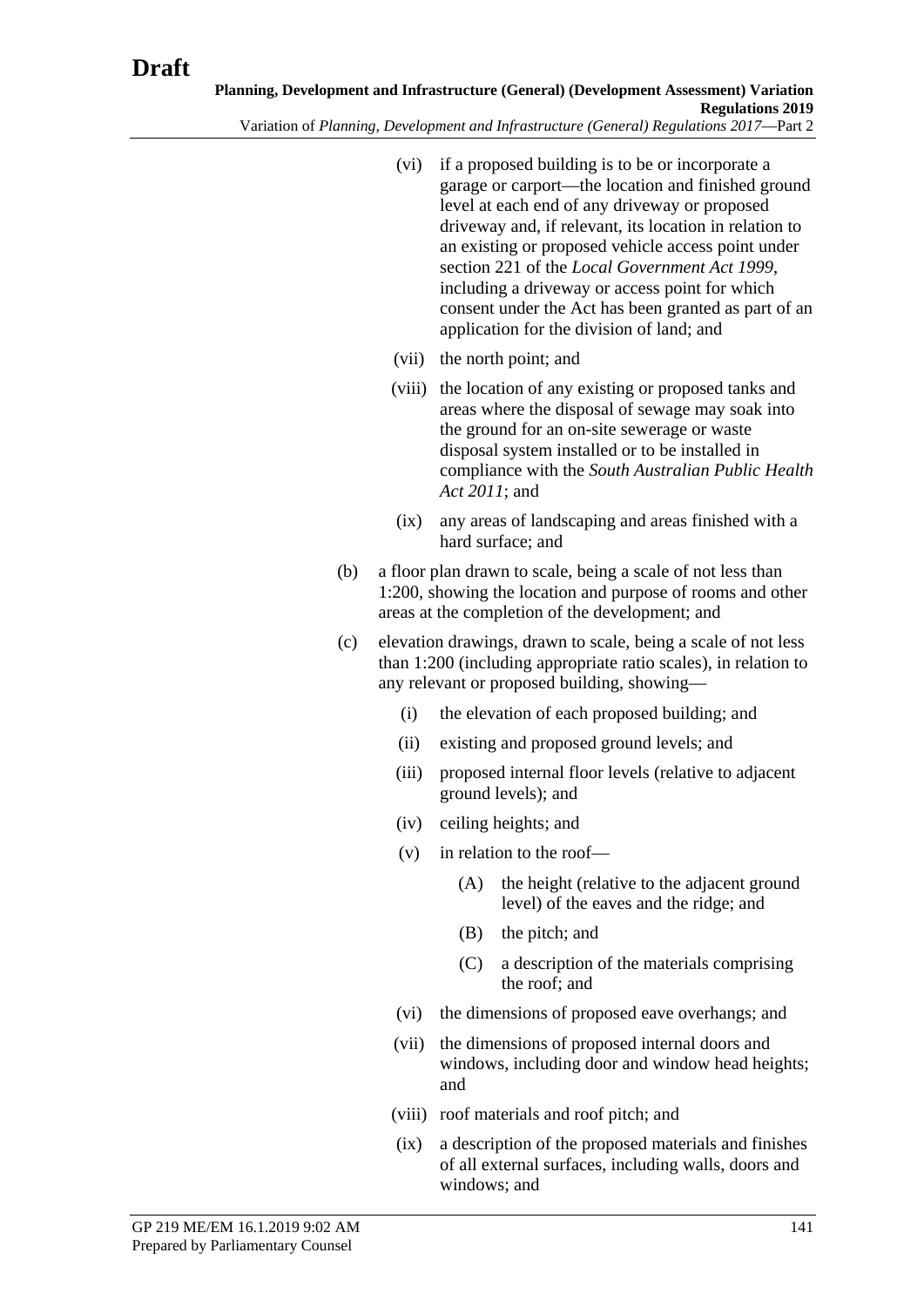- (d) a description of the activities to be undertaken at the site (including the proposed nature and operational capacity of the activities), and information on each of the following (insofar as may be relevant):
	- (i) details of activities or operations to be undertaken that will generate noise, including details of machinery to be operated;
	- (ii) details of the number of persons proposed to be—
		- (A) employed or engaged on the site; and
		- (B) attending the site (as patrons or visitors),

when operating at maximum proposed capacity;

- (iii) details of external storage areas, including waste bin storage areas;
- (iv) details of the type and volume of waste to be generated on the site, and arrangements for the management, storage and disposal of waste;
- (v) the type and number of vehicles using the site, traffic movements into, out of and around the site, and the kind of surfaces on which vehicles will be moving;
- (vi) the hours and days of operation or trading (including proposed hours of deliveries to and collections (including waste collections) from the site).

#### **4—Plans for swimming pools**

An application for planning consent that involves a swimming pool must be accompanied by a plan of the proposed swimming pool, drawn to a scale of not less than 1:200 (including appropriate ratio scales), showing—

- (a) the dimensions of the swimming pool and swimming pool safety features; and
- (b) proposed setbacks from the boundaries of the site; and
- (c) the location of the pump and other equipment.

#### **5—Plans for retaining walls**

An application for planning consent that involves the construction or alteration of, or addition to, a retaining wall, must be accompanied  $bv$ —

(a) a site plan of the proposed retaining wall, drawn to a scale of not less than 1:500, including appropriate ratio scales, showing the location and dimensions of the proposed retaining wall and specifying the minimum and maximum height of the wall at relevant points; and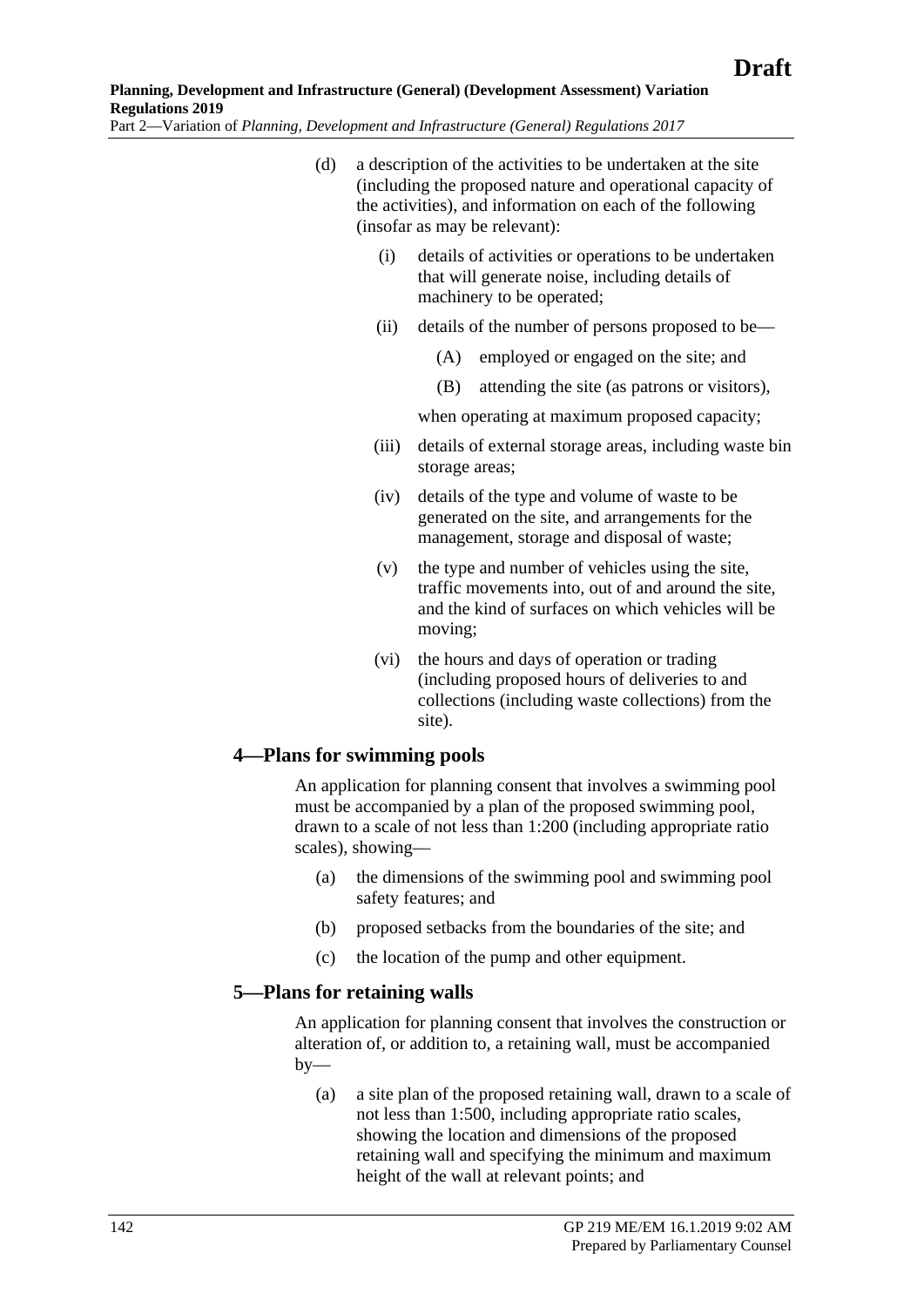Variation of *Planning, Development and Infrastructure (General) Regulations 2017*—Part 2

- (b) elevation drawings, drawn to scale, being a scale of not less than 1:200 (including appropriate ratio scales), showing a side view of the wall, existing ground level and minimum and maximum wall heights; and
- (c) a description of the material comprising the retaining wall.

# **6—Plans for application for consent for tree-damaging activity**

An application for planning consent that relates to a proposed tree-damaging activity must be accompanied by—

- (a) a site plan, drawn to scale, being a scale of not less than 1:500, including appropriate ratio scales, showing—
	- (i) the boundaries and dimensions of the site; and
	- (ii) the position of any existing or proposed building on the site; and
	- (iii) the location of any affected regulated tree; and
	- (iv) the approximate north point; and
- (b) if the tree-damaging activity involves tree pruning, photographs of the tree showing the branches to be removed, the location of cuts to be made and the reasons for the pruning; and
- (c) details of the species of tree and trunk circumference measured at 1 metre above ground level (or, in the case of a tree with multiple trunks, the circumference of each trunk measured at 1 metre above ground level).

# **7—Plans for development involving advertising signs**

An application for planning consent in respect of a proposed development that involves an advertising display must be accompanied by—

- (a) a site plan, drawn to scale, being a scale of not less than 1:500, including appropriate ratio scales, showing—
	- (i) the boundaries and dimensions of the site; and
	- (ii) the position of the proposed advertising display, including the minimum distance between the proposed sign and the boundaries of the site to which the sign will be closest; and
	- (iii) the location of any regulated tree on the site or on adjoining land that might be affected by the work, or that might affect the work, proposed to be performed; and
	- (iv) the north point; and
- (b) elevation drawings, drawn to scale, being a scale of not less than 1:200 (including appropriate ratio scales), in relation to any relevant or proposed building, showing—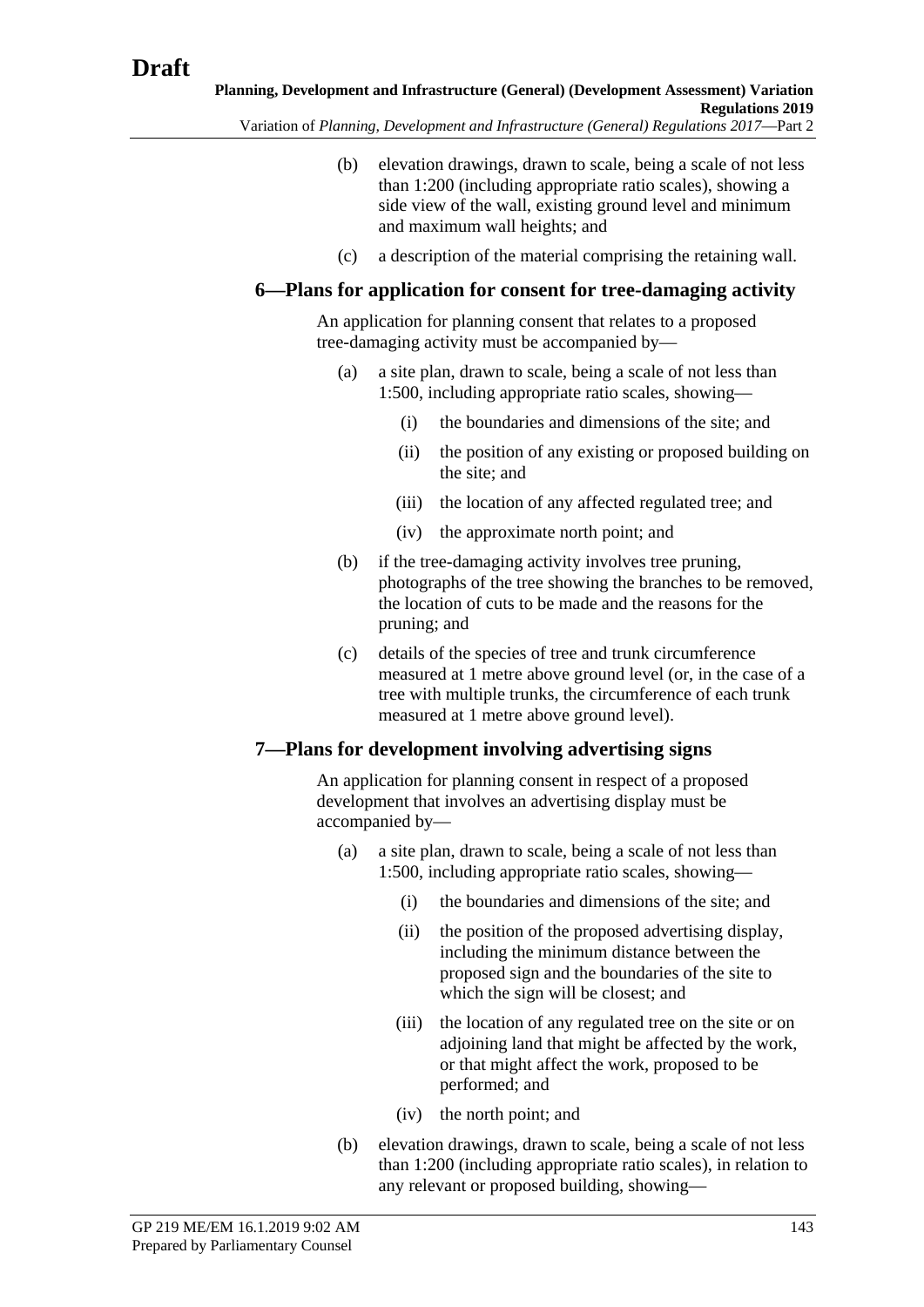- (i) the front, side and rear elevation of the display (where relevant), nominating the maximum height of the display and supporting structure (where relevant); and
- (ii) if the proposed advertising display would involve any form of illumination, the proposed colours, text and graphics on the advertisement display; and
- (c) a description of the materials comprising the advertising display, any form of illumination proposed and the method of construction or attachment of the display.

# **8—Additional requirements for certain development in designated historic or conservation zone, subzone or overlay**

An application for the assessment of development within a designated historic or conservation zone, subzone or overlay consisting of or involving—

- (a) the construction of a new building; or
- $(b)$ 
	- (i) an addition to an existing building; or
	- (ii) an alteration in the form or appearance of an existing building,

that—

- (iii) affects the front facade of the building; and
- (iv) is visible from a street frontage,

must be accompanied by—

- (c) a report describing the prevailing character attributes and design elements within the locality of the site and the extent to which the proposed development is consistent with these attributes and elements with particular reference to the desired characteristics identified in the Planning and Design Code; and
- (d) drawings demonstrating how the proposed development relates to the buildings on adjoining sites (other than any site to the rear of the site of the proposed development) by providing an elevation and site plan, drawn to a scale of not less than 1:200, that shows the proposed development on the site within the context of the buildings on those adjoining sites and includes information showing—
	- (i) topography (according to existing and proposed ground levels); and
	- (ii) the form, scale, height and floor levels of all relevant buildings; and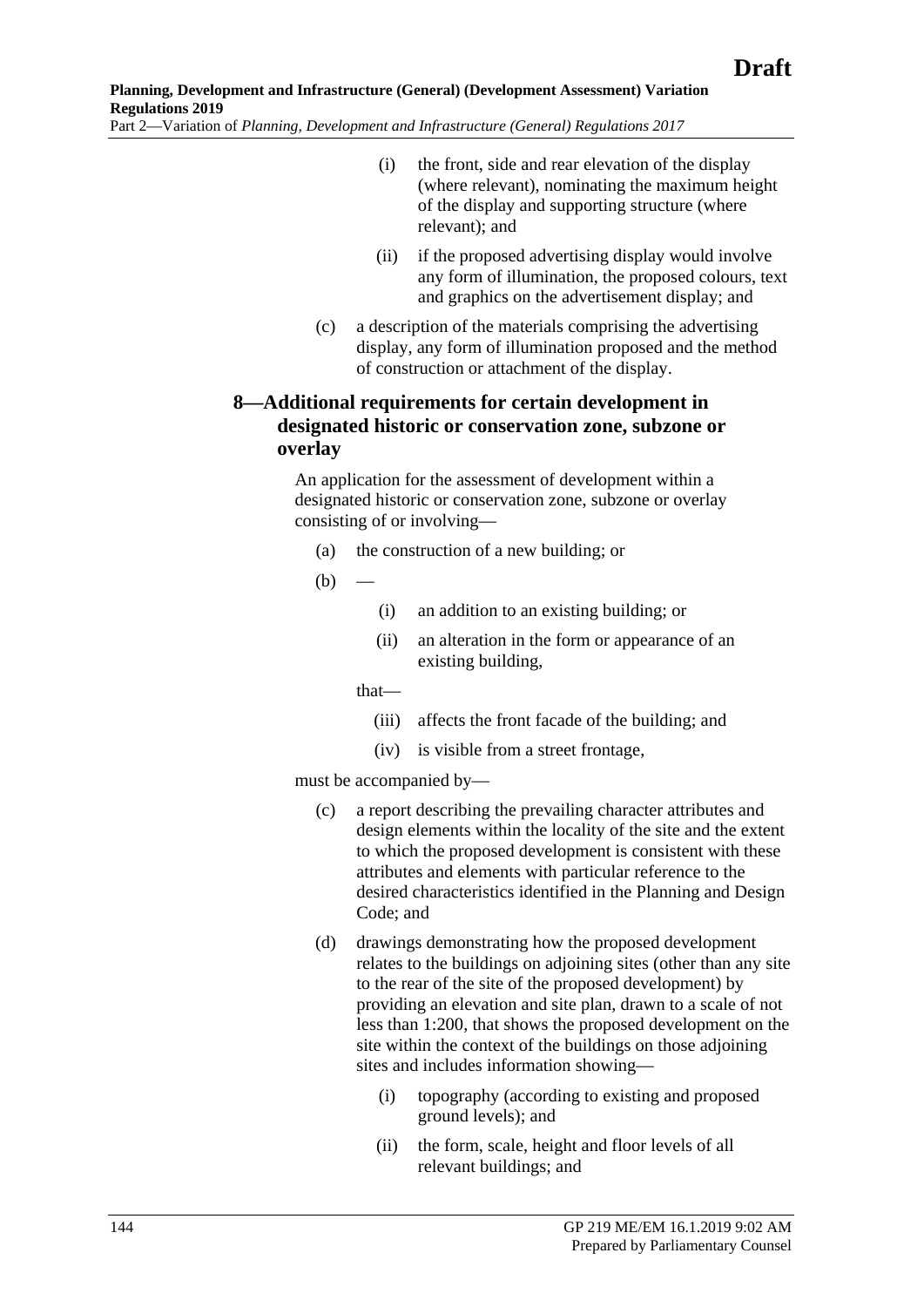- (iii) spacing between buildings; and
- (iv) materials and colours of all relevant buildings; and
- (v) driveways (as they will exist after the development); and
- (vi) fences (as they will exist after the development); and
- (vii) landscaping (as it will exist after the development); and
- (viii) visible services and street furniture.

## <span id="page-144-0"></span>**9—Plans for building work**

- (1) An application for building consent must be accompanied by—
	- (a) a site plan, drawn to a scale of not less than 1:500, showing—
		- (i) the boundaries and dimensions of the site and any relevant easements; and
		- (ii) the positions and dimensions of any proposed building and its relationship to the boundaries of the site and any other features such as other buildings or trees on the site or on adjoining land or public places that might be affected by the work or affect the work proposed to be performed; and
		- (iii) the purpose for which any existing building on the site is used and for which any proposed building on the site is intended to be used; and
		- (iv) the levels of the site and of the floors of the proposed building in relation to any street drainage channel or council drain; and
		- (v) the method of drainage and services proposed to be used; and
		- (vi) if the building work falls within the category of accepted development and involves a garage or carport—the location and gradient of any driveway or proposed driveway and, if relevant, its location in relation to an existing or proposed vehicle access point under section 221 of the *[Local Government](http://www.legislation.sa.gov.au/index.aspx?action=legref&type=act&legtitle=Local%20Government%20Act%201999)  Act [1999](http://www.legislation.sa.gov.au/index.aspx?action=legref&type=act&legtitle=Local%20Government%20Act%201999)*; and
		- (vii) the location of any regulated tree on the site or on adjoining land; and
		- (viii) the approximate north point; and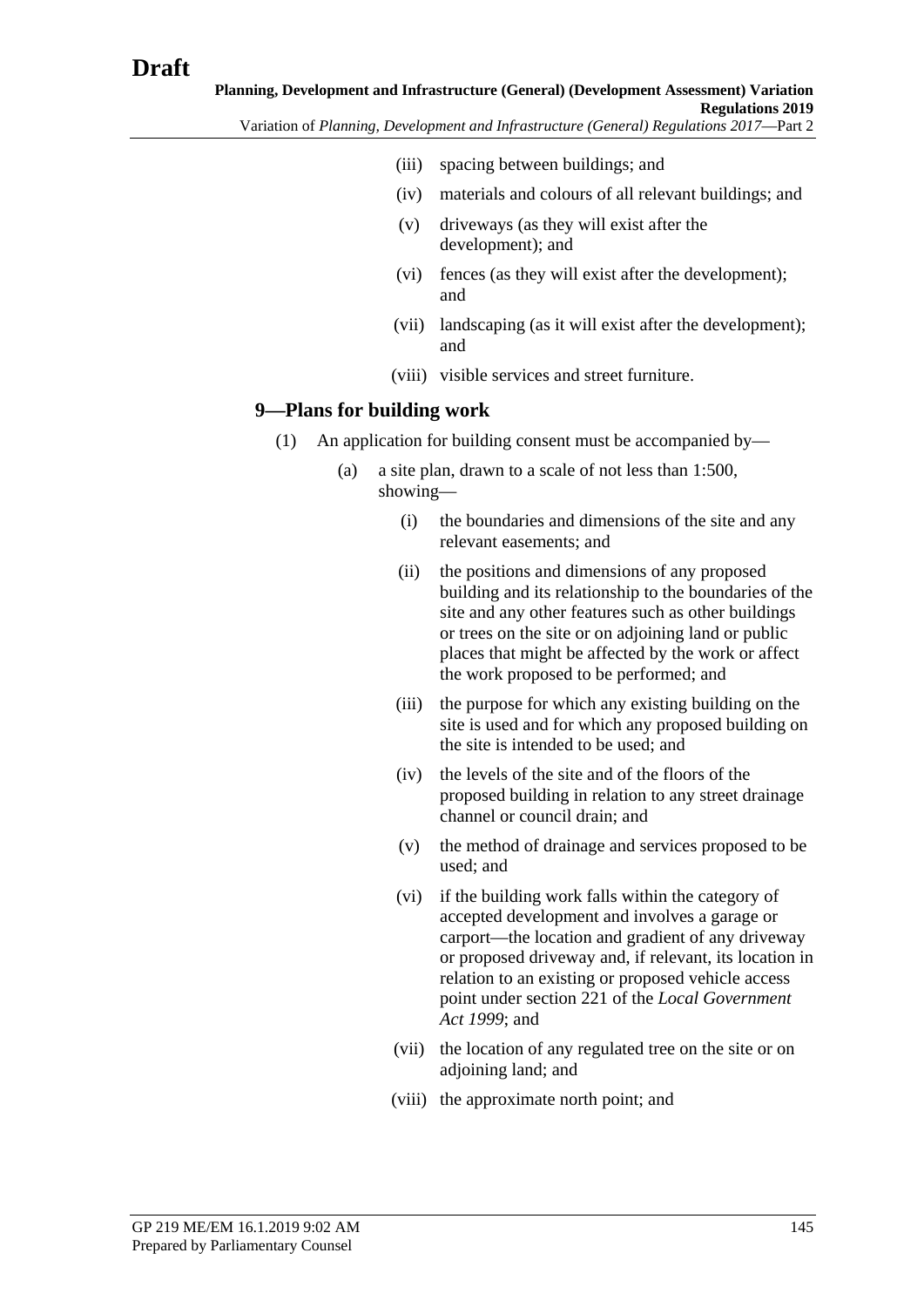- (ix) the location of any existing or proposed tanks for an on-site sewerage or waste disposal system installed or to be installed (as the case may be) in compliance with the *[South Australian Public Health Act 2011](http://www.legislation.sa.gov.au/index.aspx?action=legref&type=act&legtitle=South%20Australian%20Public%20Health%20Act%202011)*; and
- <span id="page-145-0"></span>(b) drawings showing—
	- (i) a dimensioned plan of each floor level, drawn to a scale of not less than 1:200; and
	- (ii) dimensioned elevations and sections of any proposed building, drawn to a scale of not less than 1:200; and
	- (iii) the sizes and locations of footings and other structural components, drawn to a scale of not less than 1:200; and
	- (iv) such other details as may be necessary, drawn to a scale of not less than 1:200; and
- <span id="page-145-1"></span>(c) specifications describing materials and standards of work and, where not indicated on the drawings referred to in [paragraph](#page-145-0) (b), such other information as may be necessary to show that the building work will, if performed in accordance with the specifications and drawings, comply with the Act and these regulations and provide satisfactory levels of safety on or about the site; and
- <span id="page-145-2"></span>(d) calculations or reports to show that the building work will, if performed in accordance with the calculations and reports, comply with the Act and these regulations; and
- <span id="page-145-3"></span>(e) details in writing of any foundation investigations that have been carried out; and
- (f) if the building work falls within the category of accepted development—
	- (i) if a vehicle access point is to be established—if relevant, documentary evidence that it has been authorised under section 221 of the *[Local](http://www.legislation.sa.gov.au/index.aspx?action=legref&type=act&legtitle=Local%20Government%20Act%201999)  [Government Act](http://www.legislation.sa.gov.au/index.aspx?action=legref&type=act&legtitle=Local%20Government%20Act%201999) 1999*; and
	- (ii) information about the material and colour of any cladding that is to be used; and
- (g) if the building work involves the construction or alteration of, or addition to—
	- (i) a swimming pool or spa pool; or
	- (ii) a safety fence or barrier for a swimming pool or spa pool,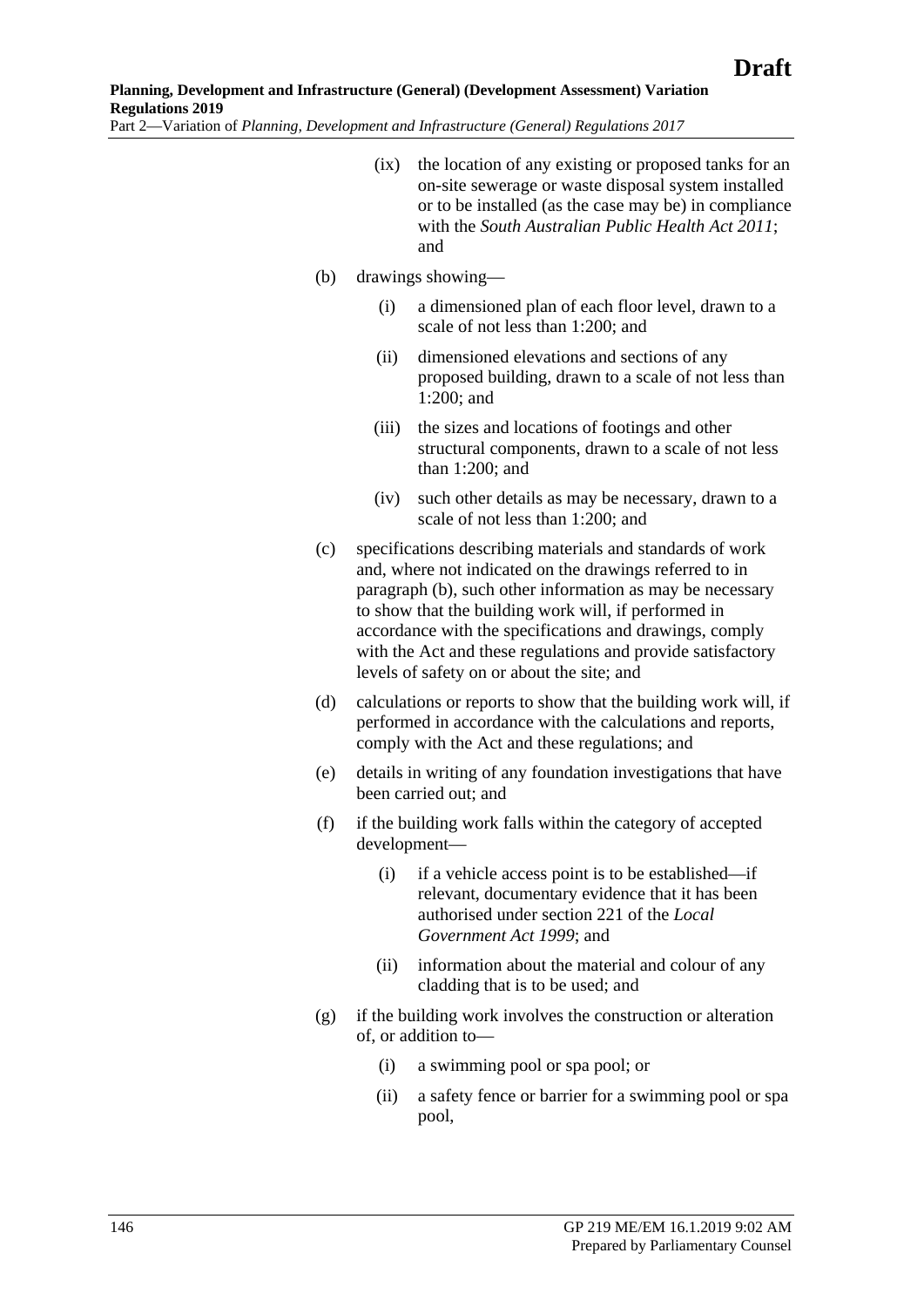details relating to the proposed swimming pool, spa pool, fence or barrier (as the case requires), including, in the case of the construction of a swimming pool, a plan of the proposed swimming pool, drawn to a scale of not less than 1:200 (including appropriate ratio scales), showing—

- (iii) the dimensions of the swimming pool and swimming pool safety features; and
- (iv) proposed setbacks from the boundaries of the site; and
- (v) the location of the pump and other equipment; and
- (h) if the building work involves the construction or alteration of, or addition to, a retaining wall, a plan of the proposed retaining wall, drawn to a scale of not less than 1:200, including appropriate ratio scales—
	- (i) showing the location and dimensions of the proposed retaining wall, specifying the minimum and maximum height of the wall of relevant points; and
	- (ii) showing elevation drawings, drawn to scale, being a scale of not less than 1:200 (including appropriate ratio scales), showing a side view of the wall, existing ground level and minimum and maximum wall heights; and
	- (iii) describing the material comprising the retaining wall; and
- <span id="page-146-0"></span>(i) if the building work involves the installation, alteration, relocation or removal and reinstatement of a roof truss within the ambit of the Minister's Schedule 5 list of roof truss information—the details relating to the truss required by the Minister's Schedule 5 list of roof truss information; and
- $(i)$  if the building work—
	- (i) relates to a building, or class of building, designated by the Minister by notice published in the Gazette; and
	- (ii) involves the use of a building product, or kind of building product, designated by the Minister in the notice in circumstances specified in that notice,

—the details relating to the building product required by the Minister in that same notice.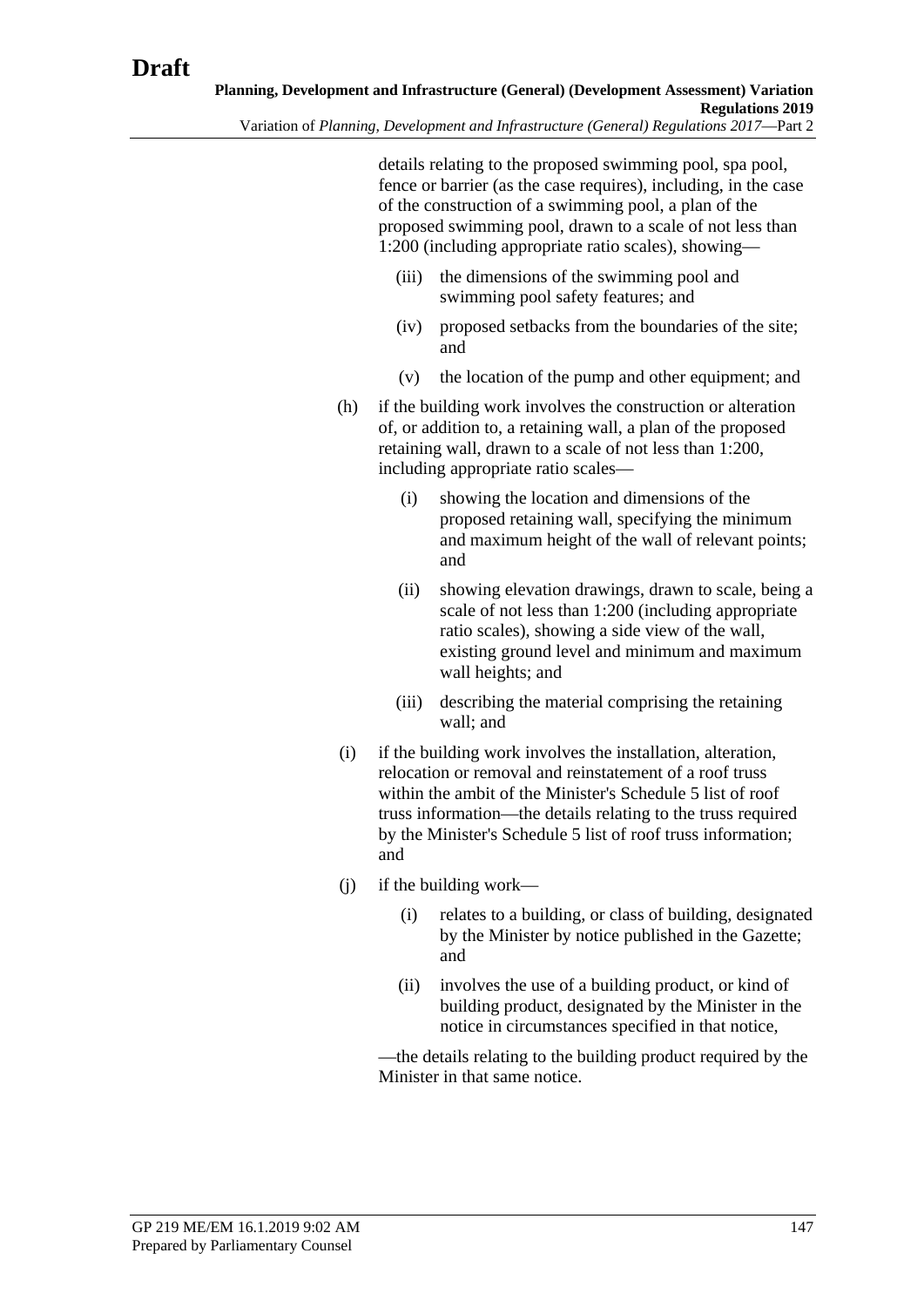- (2) An application for the building rules consent for development consisting of or involving the demolition or removal of a building (or part of a building) must be accompanied by—
	- (a) a description in writing of the construction of the building (or relevant part) to be demolished or removed; and
	- (b) a site plan showing the location of the building in relation to the boundaries of the site and any other features such as other buildings or trees on the site or on adjoining land or public places that might be affected by the work or affect the work proposed to be performed; and
	- (c) if only part of a building is to be demolished or removed, calculations or other information in writing to show that the remainder of the building will comply with the Act and these regulations, either as the building remains after the proposed demolition or removal takes place, or after other building work is performed; and
	- (d) a description in writing of the demolition procedure, including details of the measures to be taken to provide satisfactory levels of safety on or about the site.
	- (3) An application for building rules consent for development consisting of or involving an alteration to a building must, if—
		- (a) the applicant is applying for a change in the classification of the building to a classification other than Class 10 under the Building Code; or
		- (b) the building was erected before 1 January 1974 and the applicant is applying for a classification other than Class 10 under the Building Code to be assigned to the building,

be accompanied by such details, particulars, plans, drawings, specifications and other documents (in addition to the other documents required to accompany the application) as the relevant authority may reasonably require to show that the entire building will, on completion of the building work, comply with the requirements of the Act and these regulations for a building of the classification applied for or with so many of those requirements as will ensure that building is safe and conforms to a proper structural standard.

- (4) An application for the assessment of proposed building work in stages must—
	- (a) in the case of an application for consent to the siting of, excavation and filling for, and general arrangements of, a proposed building, be accompanied by—
		- (i) a site plan, drawn to a scale of not less than 1:500, showing—
			- (A) the boundaries and dimensions of the site and any relevant easements; and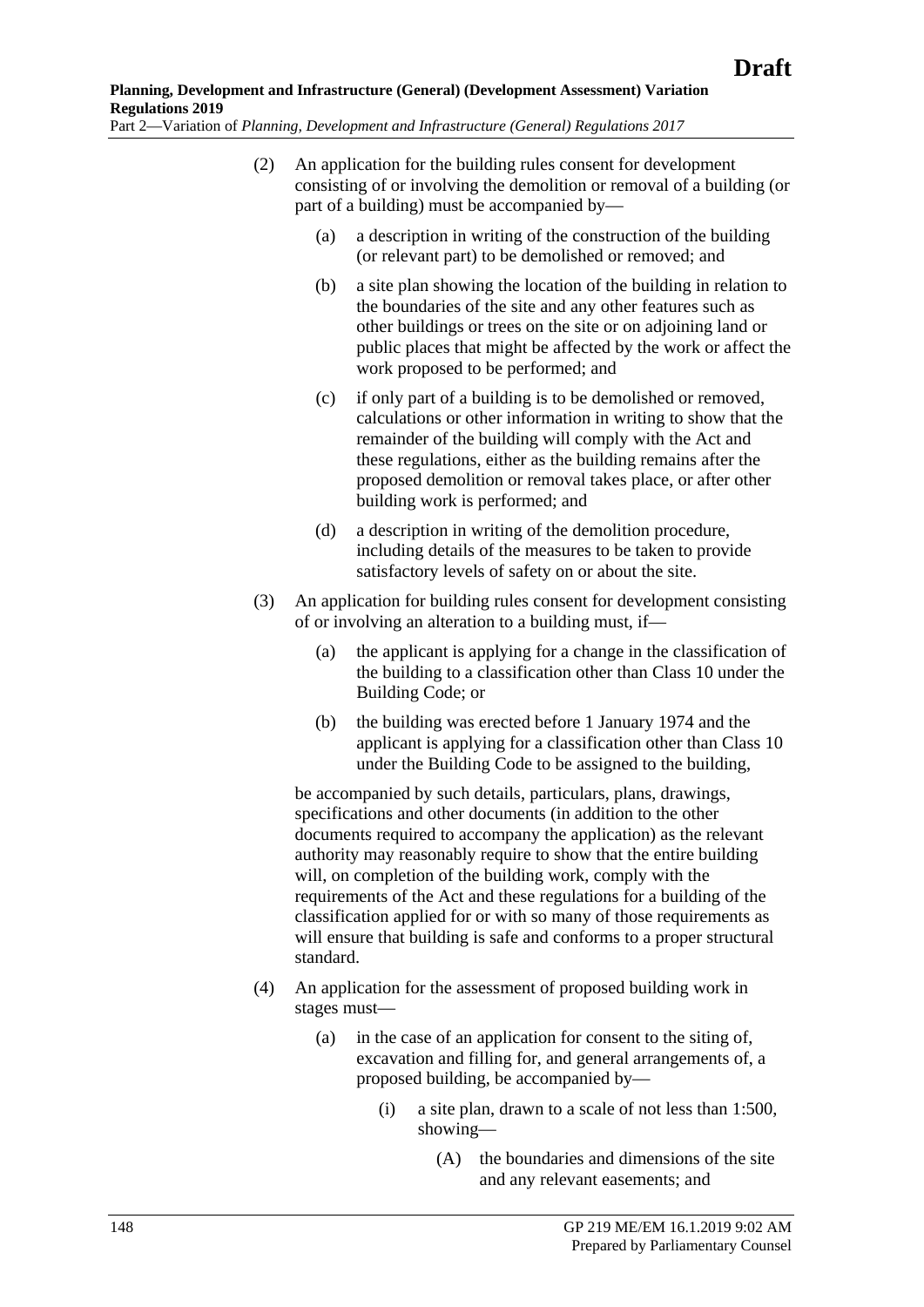- (B) the positions and dimensions of any proposed building and its relationship to the boundaries of the site and any other features such as other buildings or trees on the site or on adjoining land or public places that might be affected by the work or affect the work proposed to be performed; and
- (C) the purpose for which any existing building on the site is used and for which any proposed building on the site is intended to be used; and
- (D) the levels of the site and of the floors of the proposed building in relation to any street drainage channel or council drain; and
- (E) the method of drainage and services proposed to be used; and
- (ii) elevational drawings of the proposed building showing its relation to the ground levels of the site; and
- (iii) plans and specifications showing the extent of excavation or filling to be carried out; and
- (b) in the case of an application for consent to the construction of the substructure of a building, be accompanied by
	- (i) the documents referred to in [subclauses](#page-145-0)  $(1)(b)$ ,  $(c)$ , [\(d\)](#page-145-2) and [\(e\)](#page-145-3) (but relating to the substructure only); and
	- (ii) such other documents as may be necessary to enable the extent of the superstructure to be determined; and
- (c) in the case of an application for approval of the construction of the superstructure of a building, be accompanied by the documents referred to in [subclauses](#page-145-0)  $(1)(b)$ ,  $(c)$  and  $(d)$ .
- <span id="page-148-0"></span>(5) If a development involves—
	- (a) the construction of a fence closer than 3 metres to an existing or proposed Class 1 or 2 building under the Building Code; or
	- (b) the construction of a Class 1 or 2 building under the Building Code closer than 3 metres to an existing or proposed fence,

at least 1 plan or other document provided for the purposes of a preceding subclause must describe or indicate the material that makes up, or is proposed to make up, the fence (as the case requires).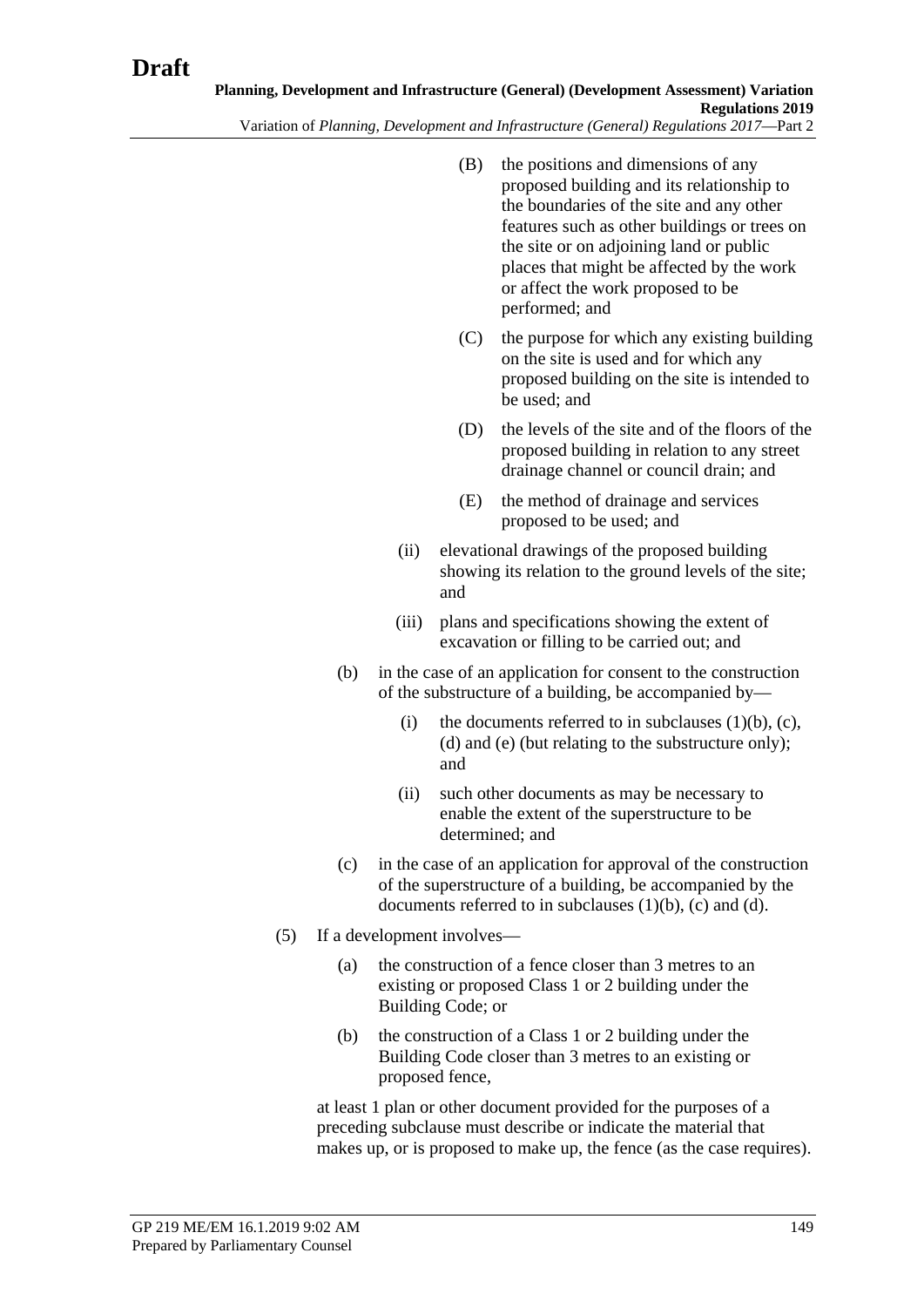- (6) For the purposes of [subclause](#page-148-0) (5), the distance of 3 metres will be measured from any part of an existing or proposed fence and from any part of an existing or proposed external wall of the relevant building (being an external wall within the meaning of the Building Code).
- (7) In [subclause](#page-144-0)  $(1)$ —

*Minister's Schedule 5 list of roof truss information* means a list of roof truss information published by the Minister in the Gazette for the purposes of [subclause](#page-146-0)  $(1)(i)$ .

(8) In [subclause](#page-148-0) (5)—

## *construction*—

- (a) in relation to a fence—includes an alteration of, or addition to, a fence but does not include the repair of an existing fence that does not enlarge or extend the fence; and
- (b) in relation to a Class 1 or 2 building—means building or re-building, erecting or re-erecting, or extending or altering, the building.

# **10—Requirements for development near the coast**

If a development is to be undertaken on a site any part of which is adjacent to the coast, the following particulars must be shown on the plan:

- (a) the distance from high water mark to the nearest point or points where buildings suitable for human occupation are likely to be constructed; and
- (b) the surface profile of the natural surface between high water mark and the points where buildings suitable for human occupation are likely to be constructed, at intervals of 30 metres, together with a written description of the nature of the exposed surface along that profile.

# <span id="page-149-0"></span>**11—Statement relating to electricity infrastructure**

- (1) An application relating to development that would involve the construction of a building may be accompanied by a declaration by or on behalf of the applicant to the effect that the erection of the building would not be contrary to the regulations prescribed for the purposes of section 86 of the *[Electricity Act](http://www.legislation.sa.gov.au/index.aspx?action=legref&type=act&legtitle=Electricity%20Act%201996) 1996*.
- (2) [Subclause](#page-149-0) (1) does not apply to a development that is intended only to house, or that constitutes, electricity infrastructure (within the meaning of the *[Electricity Act](http://www.legislation.sa.gov.au/index.aspx?action=legref&type=act&legtitle=Electricity%20Act%201996) 1996*) (so that an application relating to such a development is not required to be accompanied by the declaration referred to in that subclause).
- (3) The declaration must be in a form determined by the Minister and published in the Gazette.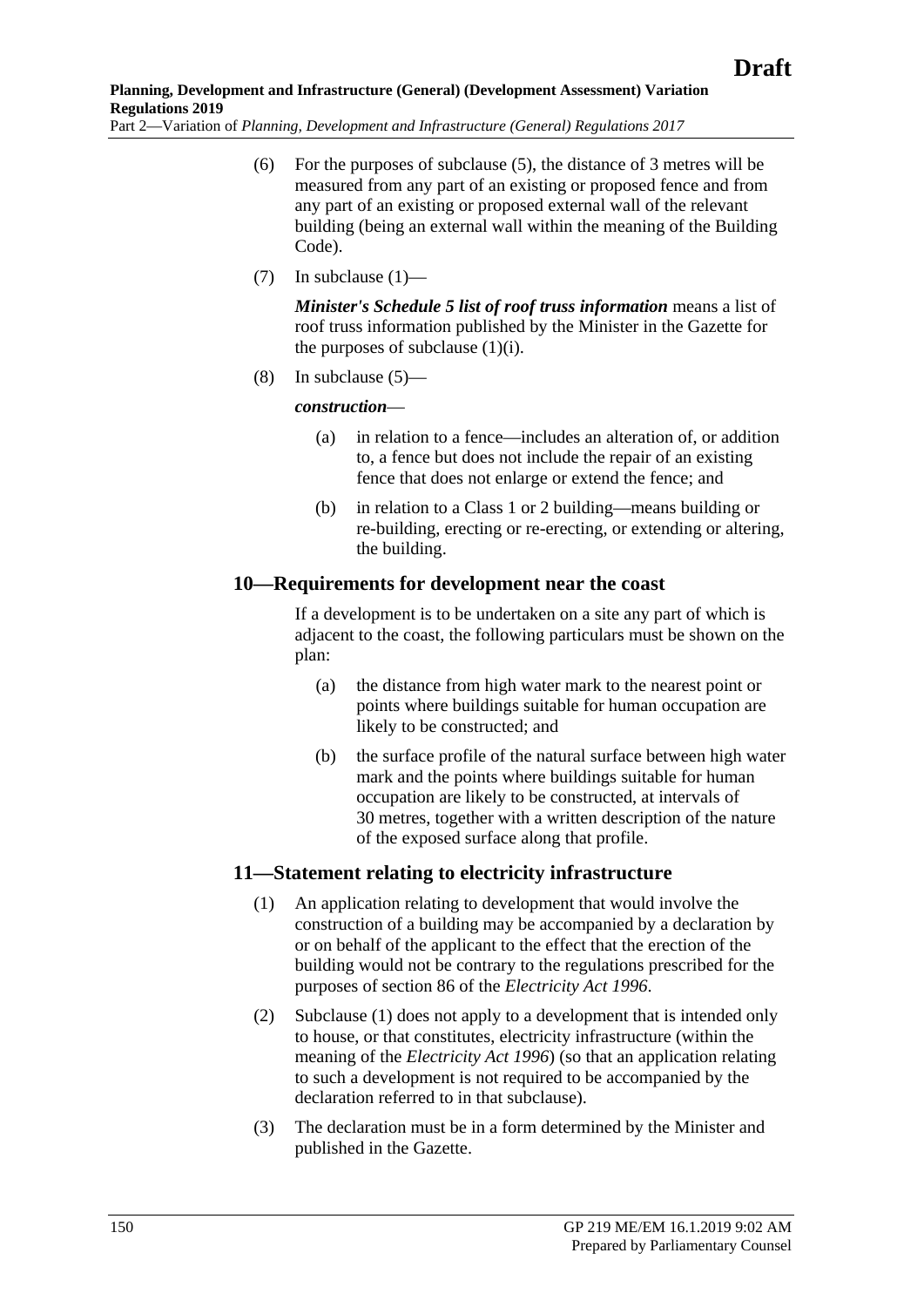# **12—Requirements for general land division applications for development approval—proposal plans**

(1) This clause does not apply with respect to a division of land which is deemed-to-satisfy development under the Planning and Design Code.

**Note—**

Only a "final plan" is required for a division of land which is deemed-to-satisfy development under the Planning and Design Code.

- <span id="page-150-0"></span>(2) A plan which provides for the division of land must—
	- (a) show the following particulars:
		- (i) all allotments, roads, streets, thoroughfares and reserves into which the land is proposed to be divided, marked with distinctive numbers, names or symbols, the measurements and areas of the proposed allotments and reserves, the widths of all proposed roads, streets or thoroughfares, and the total area (bounded by a firm, clear line) of the land proposed to be divided;
		- (ii) the names, widths and alignments of abutting, existing or proposed roads, streets and thoroughfares and of any existing or proposed roads, streets or thoroughfares intersecting or forming a junction therewith;
		- (iii) the former subdivisional and section boundaries and the number of those subdivisions and sections all shown by broken lines;
		- (iv) the north point, the scale of the plan, the names of each owner of land and agent, and references to the volumes and folios of all certificates of title relating to the land proposed to be divided;
		- (v) a heading which contains a description of the land being divided by reference to any relevant Lands Titles Registration Office or General Registry Office plan showing the block or allotment number, the section number and the name of the hundred, and, in addition—
			- (A) if the division is lodged within the boundaries of a named area assigned pursuant to the *[Geographical Names](http://www.legislation.sa.gov.au/index.aspx?action=legref&type=act&legtitle=Geographical%20Names%20Act%201991)  Act [1991](http://www.legislation.sa.gov.au/index.aspx?action=legref&type=act&legtitle=Geographical%20Names%20Act%201991)* the words "In the area named ......"; or
			- (B) if the division is lodged for residential allotments and is outside the boundaries of any area named pursuant to the *[Geographical Names Act](http://www.legislation.sa.gov.au/index.aspx?action=legref&type=act&legtitle=Geographical%20Names%20Act%201991) 1991* the words "Laid out as the Township of ......"; or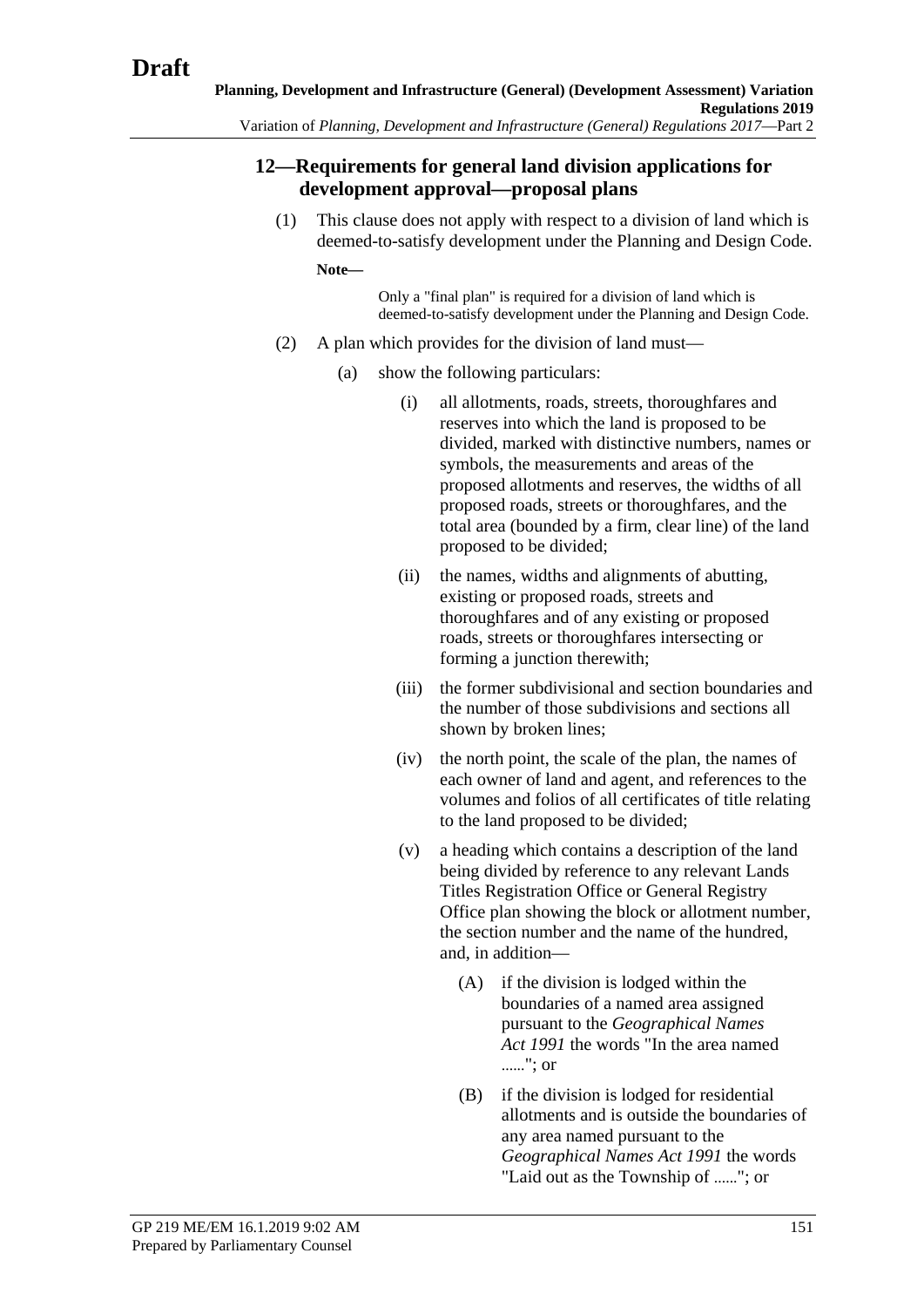- (C) if the division is lodged for residential purposes and is outside the boundaries of any area named pursuant to the *[Geographical Names Act](http://www.legislation.sa.gov.au/index.aspx?action=legref&type=act&legtitle=Geographical%20Names%20Act%201991) 1991* but is adjoining to an existing named division, the words "Laid out as Portion of the Township of ......", the name being the name of the existing named division; or
- (D) if the division is lodged for other than residential purposes and is outside the boundaries of any area named pursuant to the *[Geographical Names Act](http://www.legislation.sa.gov.au/index.aspx?action=legref&type=act&legtitle=Geographical%20Names%20Act%201991) 1991* no name is required but, if a name is used, the words "In the area named ......";
- (vi) the position of any buildings intended to be retained on the land and the approximate position of any buildings which are to be demolished or removed;
- (vii) all existing registered easements;
- (viii) all relevant topographic features;
- (ix) the location and gradient of any driveway or proposed driveway and, if relevant, its location in relation to an existing or proposed vehicle access point under section 221 of the *[Local Government](http://www.legislation.sa.gov.au/index.aspx?action=legref&type=act&legtitle=Local%20Government%20Act%201999)  Act [1999](http://www.legislation.sa.gov.au/index.aspx?action=legref&type=act&legtitle=Local%20Government%20Act%201999)*;
- (x) the location of any regulated tree on the site or on adjoining land, including details of the species of tree and trunk circumference; and
- (b) be drawn in accordance with the following rule of scale:
	- (i) if the area of the smallest allotment is one-fifth of 1 hectare or under, a scale of not less than 1:1 000;
	- (ii) if the area of the smallest allotment is over one-fifth of a hectare and under 1 hectare, a scale of not less than 1:2 500;
	- (iii) if the area of the smallest allotment is 1 hectare or over, a scale so that such allotment or block will be delineated by no less than 3 square centimetres on the plan.
- (3) A plan which provides for the division of land into more than 5 allotments, or for a new road must—
	- (a) show the following particulars in addition to those contained in [subclause](#page-150-0) (2):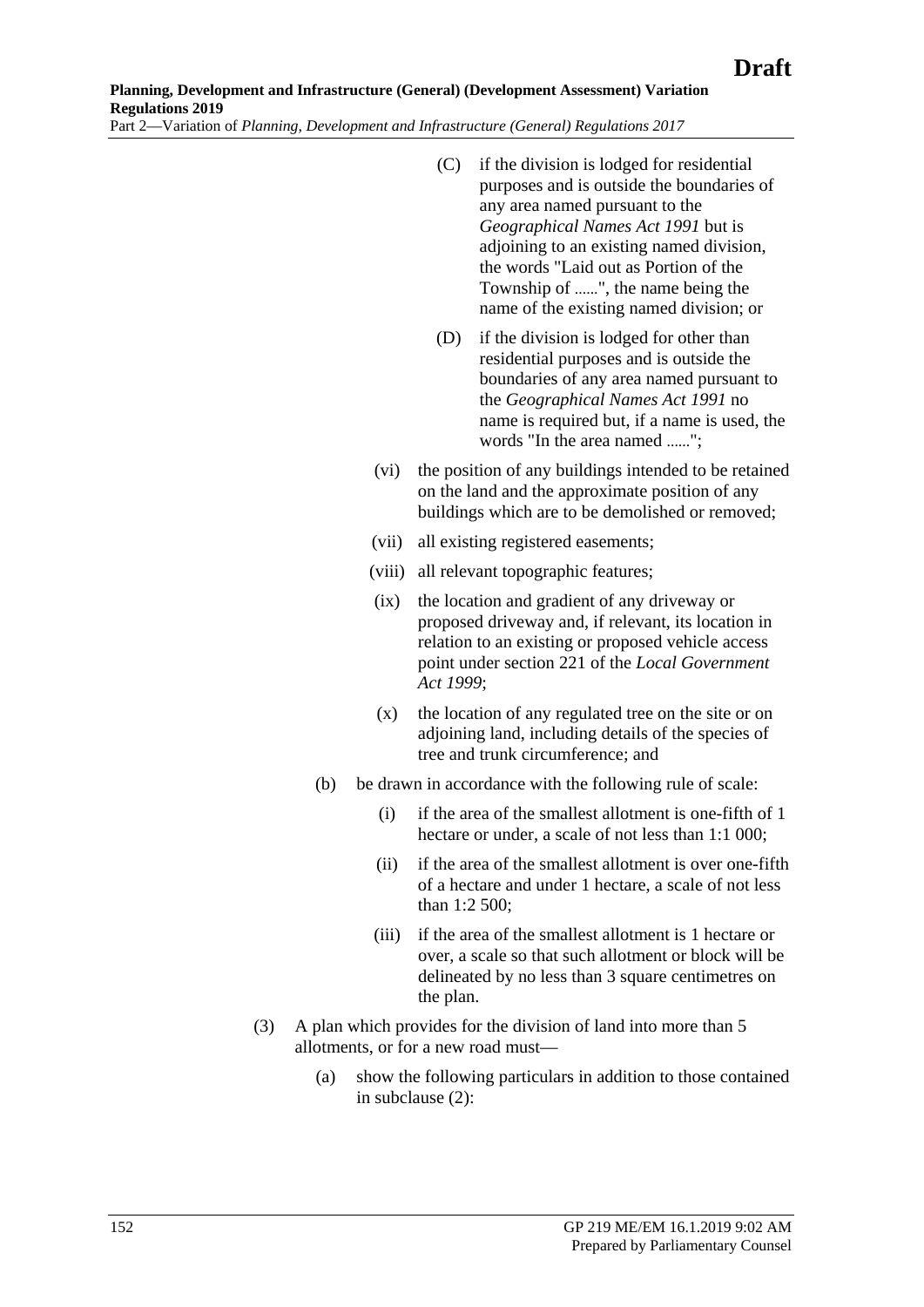- (i) the numbers of the sections, allotments or plans, and references to the volumes and folios of all certificates of title, of adjoining land, and of the land on the opposite side of any abutting road;
- (ii) the contours of the present surface of the ground above some known datum level sufficient to determine the intended level or gradient of all proposed allotments, reserves and parcels of land, all abutting and proposed roads, streets or thoroughfares, and all roads, streets or thoroughfares with which it is intended that the proposed roads, streets or thoroughfares be connected, and where the land is to be filled or graded, both existing contours or levels and proposed contours or levels must be shown;
- (iii) the positions and construction of new permanent marks; and
- (b) be vouched for by a licensed surveyor as to its reasonable accuracy.
- <span id="page-152-0"></span>(4) The land comprised in a plan for the division of land must consist of a single allotment or an aggregation of contiguous allotments.
- (5) For the purposes of [subclause](#page-152-0) (4), allotments separated only by a road or a road reserve will be regarded as contiguous.

# **13—Additional requirements for community plans**

- (1) An application for the division of land by a plan of community division under the *[Community Titles Act](http://www.legislation.sa.gov.au/index.aspx?action=legref&type=act&legtitle=Community%20Titles%20Act%201996) 1996* must be accompanied by the proposed scheme description of the relevant community scheme (unless a scheme description is not required to be lodged with the Registrar-General under section 15 of that Act).
- (2) A plan which provides for the division of land by a plan of community division under the *[Community Titles Act](http://www.legislation.sa.gov.au/index.aspx?action=legref&type=act&legtitle=Community%20Titles%20Act%201996) 1996* must state whether the plan is a primary plan, a secondary plan or a tertiary plan under that Act and—
	- (a) in the case of a secondary plan—must define the primary lot; or
	- (b) in the case of a tertiary plan—must define the secondary lot.

#### **Note—**

Section 15 of the *[Community Titles Act](http://www.legislation.sa.gov.au/index.aspx?action=legref&type=act&legtitle=Community%20Titles%20Act%201996) 1996* provides that there is no need to lodge a scheme description with the Registrar-General if—

- (a) the plan of community division under that Act—
	- (i) does not create more than 6 community lots (or such other number as is prescribed by regulation under that Act); and
	- (ii) does not create a development lot; and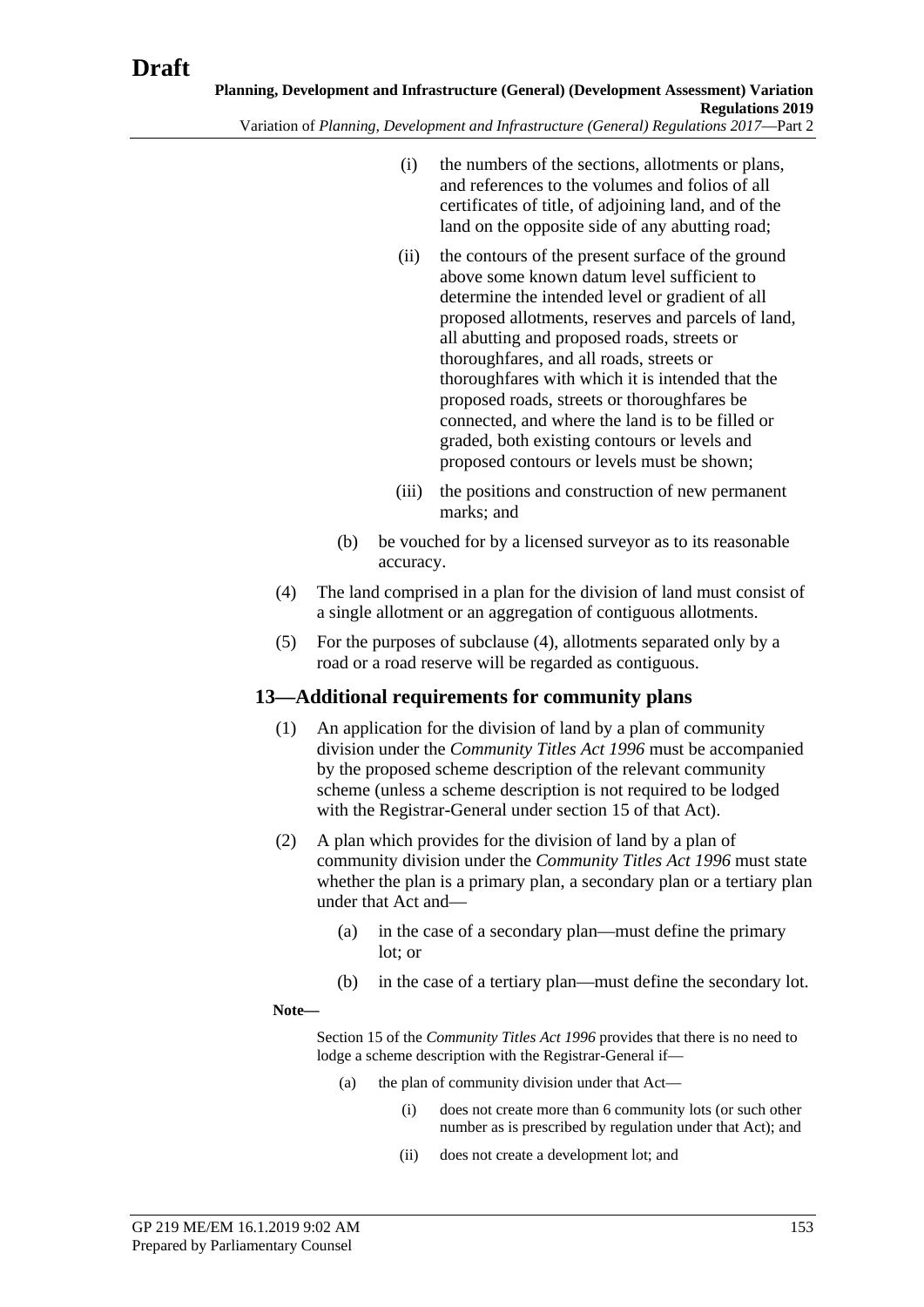(b) each of the community lots is intended to be used solely or predominantly for residential purposes.

## **14—Land division certificates—final plan**

- (1) A land division plan lodged for—
	- (a) a certificate under section 138 of the Act; and
	- (b) a division of land which is deemed-to-satisfy development under the Planning and Design Code,

must comply with—

- (c) in the case of the division of land under Part 19AB of the *[Real Property Act](http://www.legislation.sa.gov.au/index.aspx?action=legref&type=act&legtitle=Real%20Property%20Act%201886) 1886*—the requirements for plans under that Act; or
- (d) in the case of the division of land by a plan of community division under the *[Community Titles Act](http://www.legislation.sa.gov.au/index.aspx?action=legref&type=act&legtitle=Community%20Titles%20Act%201996) 1996*—the requirements for plans under that Act; or
- (e) in the case of the division of land by strata plan under the *[Strata Titles Act](http://www.legislation.sa.gov.au/index.aspx?action=legref&type=act&legtitle=Strata%20Titles%20Act%201988) 1988*—the requirements for plans under that Act.

### **15—Activities of environmental significance**

(1) This clause applies with respect to an application that involves a development that must be referred to the Environment Protection Authority under item ?? of Schedule 9.

#### **Drafting note—**

The item number will be specified when Schedule 9 is settled.

- (2) An application to which this clause applies must be accompanied by—
	- (a) a site plan, drawn to a scale of not less than 1:500, showing—
		- (i) the boundaries and dimensions of the site; and
		- (ii) the location of the proposed development and, as relevant, any place on the site where an activity specified in Schedule 17 or Schedule 18 is to be carried out; and
		- (iii) the positions, dimensions and uses of any proposed or existing structures (including fences and retaining walls), and the location and nature of any proposed or existing easements; and
		- (iv) any significant topographical features (including any creek or flood plain); and
		- (v) the levels and slope of the site; and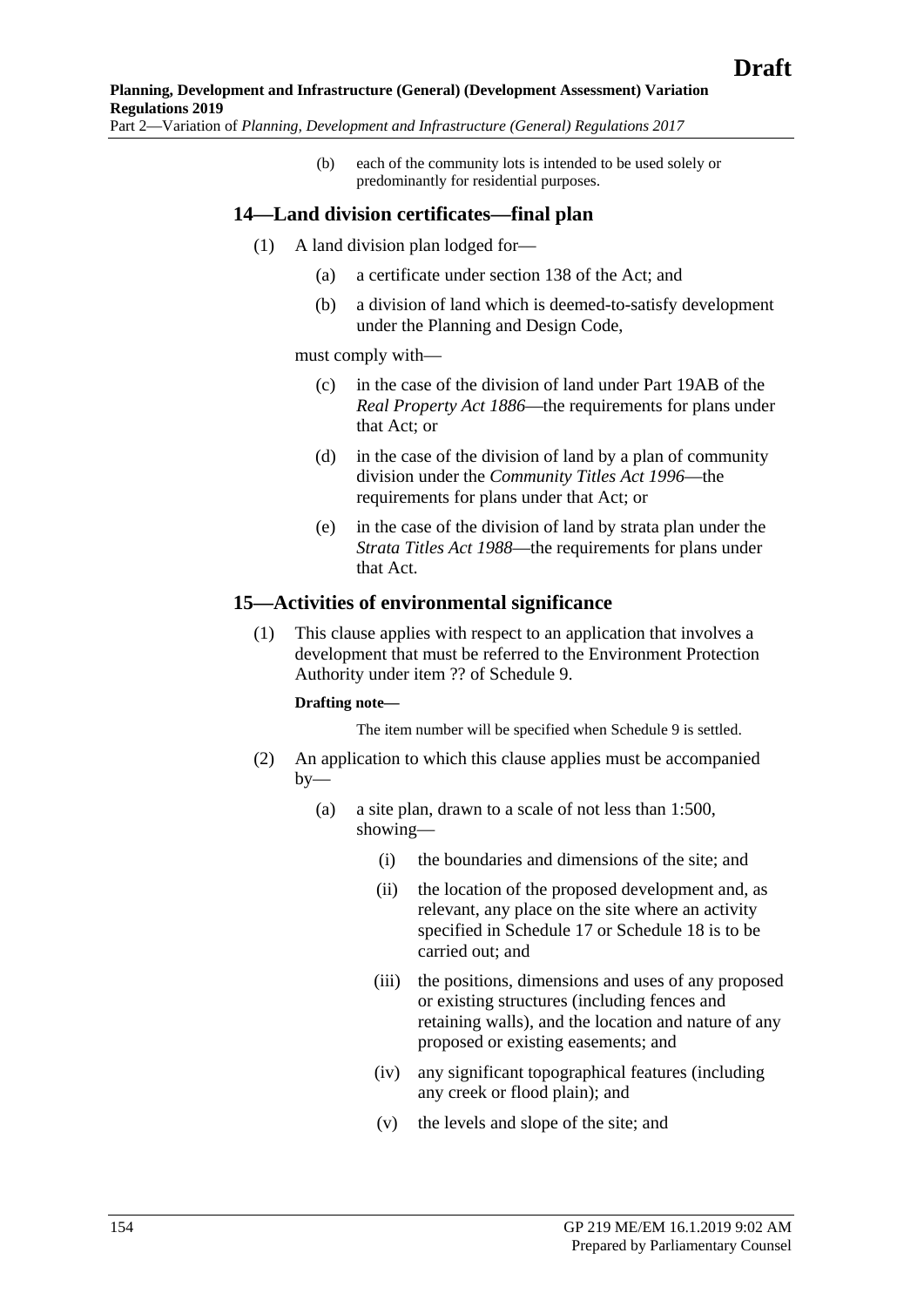- (vi) the method of drainage, and the direction of any stormwater, and any works or services that are proposed to be installed or used in connection with the management of water; and
- (vii) the location and size of any proposed or existing dams or bores; and
- (viii) the location and nature of any proposed or existing effluent disposal facilities that are not to be connected to disposal or treatment services; and
- (ix) the internal layout of any proposed or existing building to be used in connection with an activity specified in Schedule 17 or Schedule 18, and where each such activity is to be carried out; and
- (x) the location of any proposed or existing wastewater management system to be used in connection with an activity specified in Schedule 17 or Schedule 18; and
- (xi) the location of any proposed or existing waste storage, processing or disposal areas; and
- (xii) the location of any proposed or existing access points for vehicles, and any areas of the site on which vehicles may be driven; and
- (xiii) the approximate north point; and
- (b) a plan or description of the surrounding area that identifies or describes—
	- (i) the location of the site in relation to adjacent land; and
	- (ii) the distance to the nearest building (if any) on each piece of adjacent land; and
	- (iii) the use of each piece of adjacent land; and
	- (iv) the location of any lake, creek, dam or other form of surface water within 500 metres of a boundary of the site; and
- (c) a detailed description of the activities to be undertaken in the site (including the proposed nature and operational capacity of the activities), and information on each of the following (insofar as may be relevant):
	- (i) methods to be used to minimise potential impacts (including noise, odours, fumes, dust and other airborne emissions);
	- (ii) methods to be used during any works and construction for the purposes of the development to prevent soil that is eroded,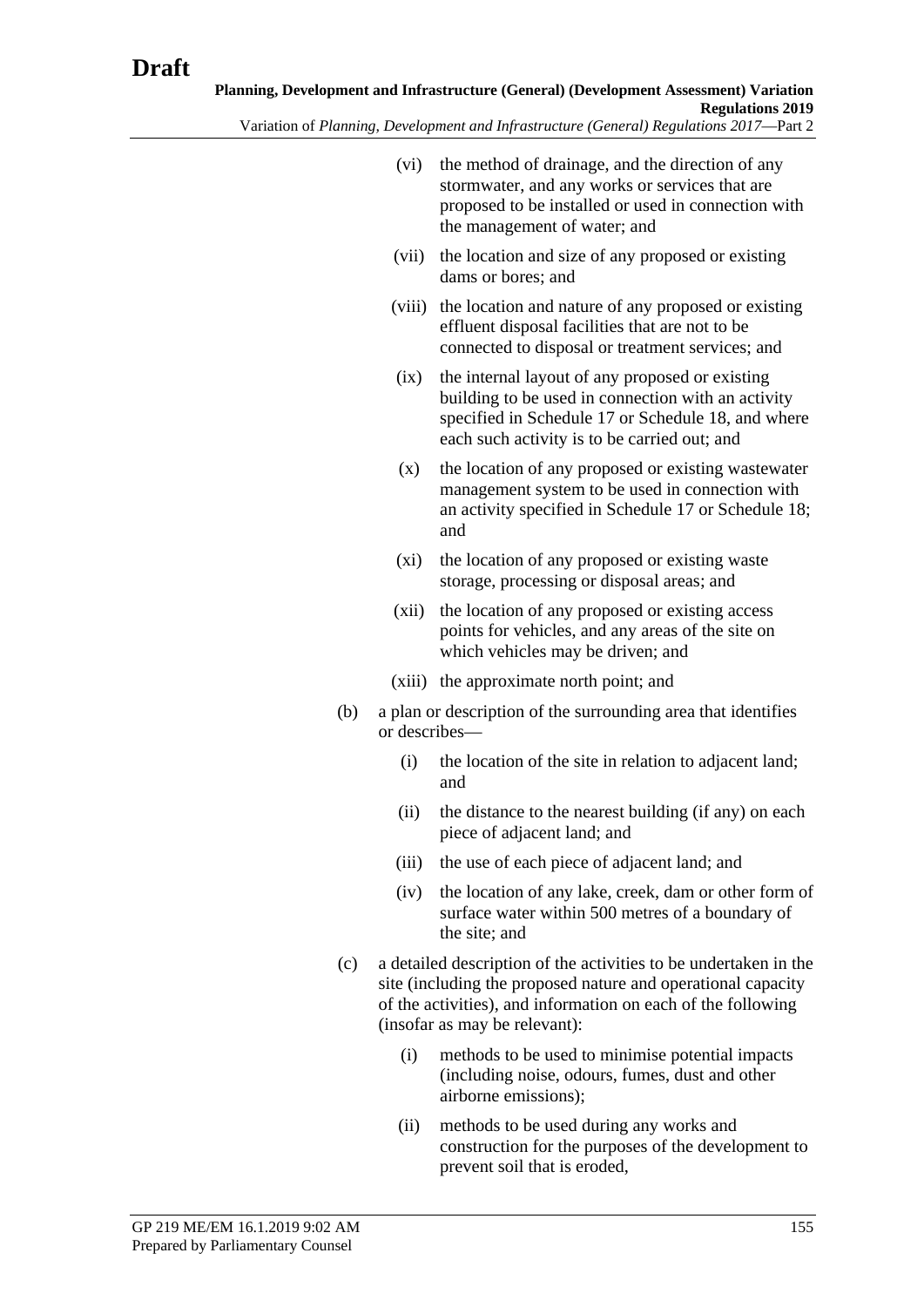- (iii) the type and volume of waste to be generated on the site;
- (iv) arrangements for the storage and disposal of waste, stormwater and sewage;
- (v) the predicted human health and environmental impacts of the activities;
- (vi) the type and number of vehicles using the site, traffic movements into, out of and around the site, and the kind of surfaces on which vehicles will be moving;
- (vii) the hours and days of operation or trading;
- (viii) the excavations, earthworks or embankments to be undertaken or created for the purposes of the development;
- (ix) how soil erosion will be prevented, and how sediment or pollutant that is generated by such works will be minimised and managed, and how it will be prevented from affecting adjoining land.

### **16—Water resources requirements**

(1) This clause applies with respect to an application that involves a development that must be referred to the Minister for the time being administering the *[Natural Resources Management Act](http://www.legislation.sa.gov.au/index.aspx?action=legref&type=act&legtitle=Natural%20Resources%20Management%20Act%202004) 2004* under item ?? of Schedule 9.

### **Drafting note—**

The item number will be specified when Schedule 9 is settled.

- (2) An application to which this clause applies must be accompanied by a document which specifies—
	- (a) the estimated water allocation requirements for the relevant development; and
	- (b) the source or sources from which it is proposed that the water required for the purposes of the relevant development will be obtained.

## **17—Referrals with respect to River Murray Protection Areas**

(1) This clause applies with respect to an application that involves a development that must be referred to the Minister for the time being administering the *[River Murray Act](http://www.legislation.sa.gov.au/index.aspx?action=legref&type=act&legtitle=River%20Murray%20Act%202003) 2003* under item ?? of Schedule 9.

### **Drafting note—**

The item number will be specified when Schedule 9 is settled.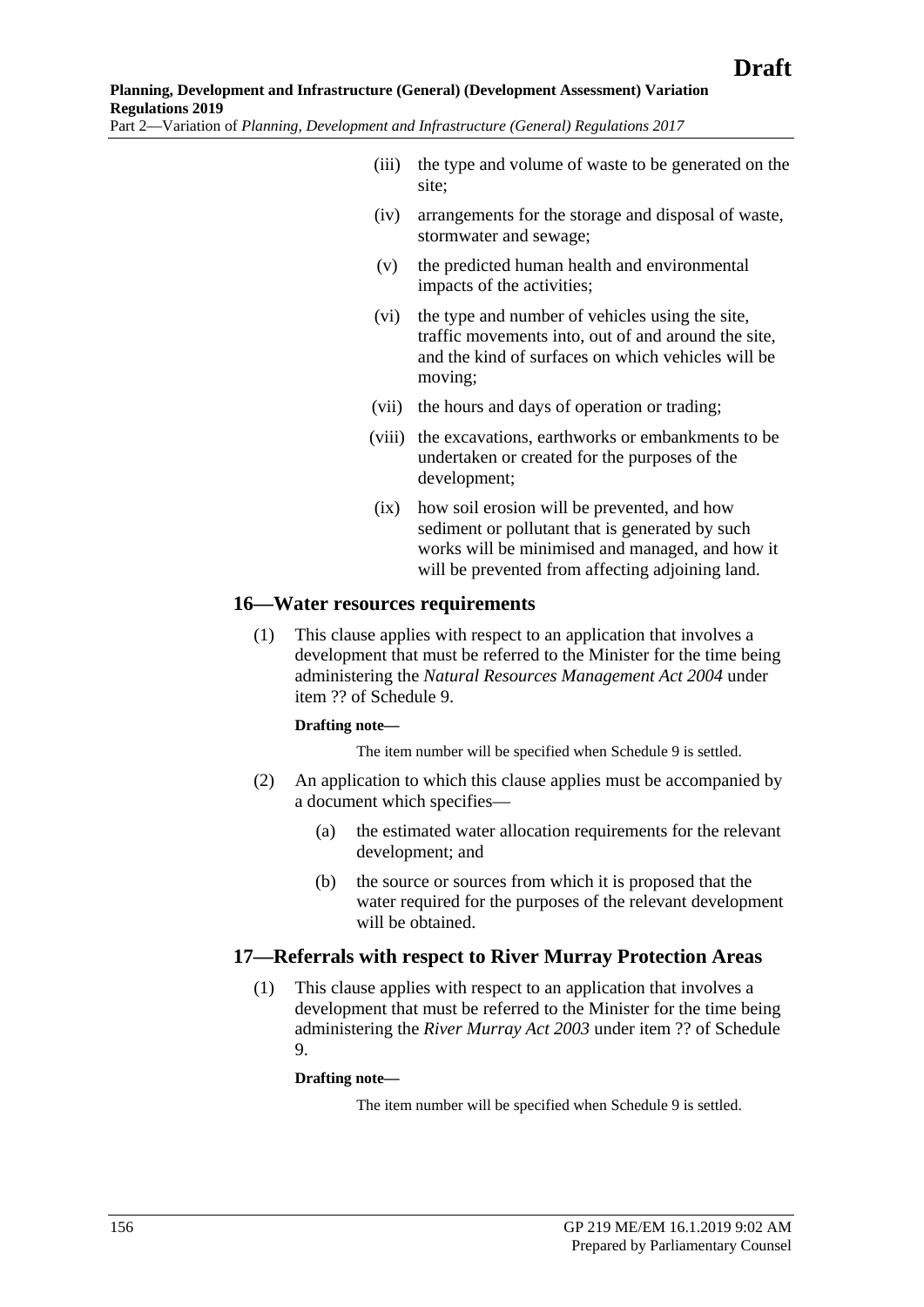- (2) An application to which this clause applies must be accompanied  $bv$ —
	- (a) a site plan, drawn to a scale of not less than 1:500, showing—
		- (i) the boundaries and dimensions of the site; and
		- (ii) the location of the proposed development and, as relevant, any place on the site where an activity specified in the relevant item under Schedule 9 is to be carried out; and

#### **Drafting note—**

The item number may be specified when Schedule 9 is settled.

- (iii) any significant topographical features (including the contours of the land and any creek or flood plain); and
- (iv) the approximate location of any native vegetation; and
- (v) the method of drainage, including drainage management, and the direction of flow of any stormwater, and the location and nature of any works or services that are proposed to be installed or used in connection with the management of water (including stormwater); and
- (vi) the location and nature of any proposed or existing effluent disposal facilities that are to be used in connection with the development and are not to be connected to disposal or treatment services; and
- (vii) the location and method of construction of any proposed access track or road which is to give access to any waterfront (if any); and
- (viii) the approximate north point; and
- (b) a plan or description of the surrounding area that identifies or describes—
	- (i) the land uses of adjacent land; and
	- (ii) the location of any watercourse, wetland, dam or other form of surface water within 500 metres of a boundary of the site; and
- (c) a detailed description of the activities to be undertaken on the site, and information on each of the following (insofar as may be relevant):
	- (i) methods to be used to minimise potential impacts on the River Murray;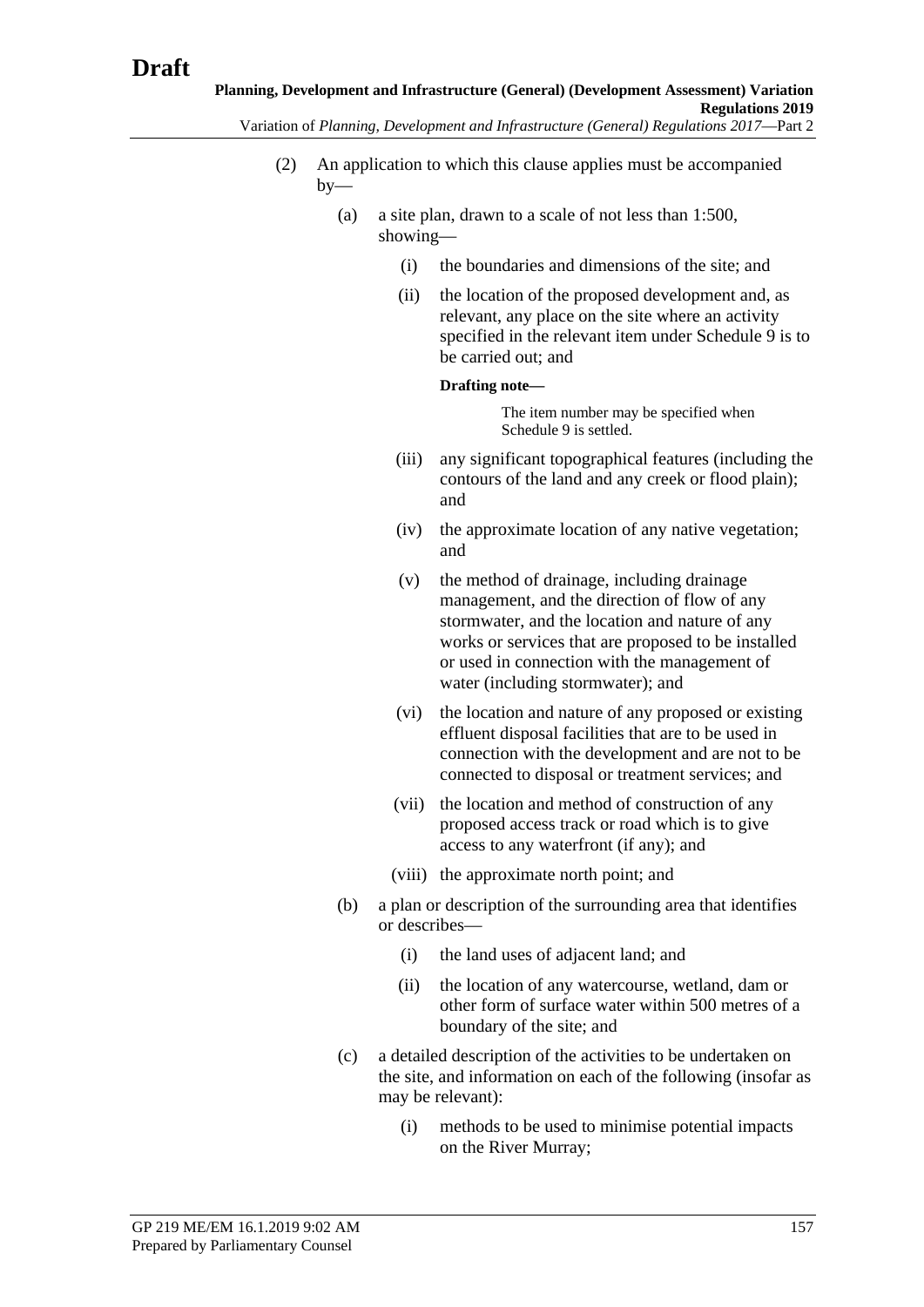- (ii) arrangements for the storage, treatment, disposal or re-use of waste, stormwater or sewage;
- (iii) the excavations, earthworks or embankments to be undertaken or created for the purposes of the development, and how soil erosion will be prevented.
- (3) In this clause—

*native vegetation* has the same meaning as in the *[Native Vegetation](http://www.legislation.sa.gov.au/index.aspx?action=legref&type=act&legtitle=Native%20Vegetation%20Act%201991)  Act [1991](http://www.legislation.sa.gov.au/index.aspx?action=legref&type=act&legtitle=Native%20Vegetation%20Act%201991)*;

*River Murray* has the same meaning as in the *[River Murray](http://www.legislation.sa.gov.au/index.aspx?action=legref&type=act&legtitle=River%20Murray%20Act%202003)  Act [2003](http://www.legislation.sa.gov.au/index.aspx?action=legref&type=act&legtitle=River%20Murray%20Act%202003)*.

## **18—Referrals with respect to the use of River Murray water within the Murray-Darling Basin**

(1) This clause applies in respect of an application that involves a development that must be referred to the Minister for the time being administering the *[River Murray Act](http://www.legislation.sa.gov.au/index.aspx?action=legref&type=act&legtitle=River%20Murray%20Act%202003) 2003* under item ?? of Schedule 9.

#### **Drafting note—**

The item number will be specified when Schedule 9 is settled.

- (2) An application to which this clause applies must be accompanied by—
	- (a) a site plan, drawn to a scale of not less than 1:500, showing—
		- (i) the boundaries and dimensions of the site; and
		- (ii) the location of any proposed or existing pumpsheds, pipes or other infrastructure for irrigation or drainage; and
		- (iii) the location and size of any proposed or existing dams or bores; and
		- (iv) the location on the site where the water is proposed to be used or applied; and
		- (v) the approximate north point; and
	- (b) detailed information on each of the following:
		- (i) the estimated water allocation requirements for the relevant development;
		- (ii) the source or sources from which it is proposed that the water required for the purposes of the relevant development will be obtained;
		- (iii) the capability of the soil on the site to sustain the proposed development;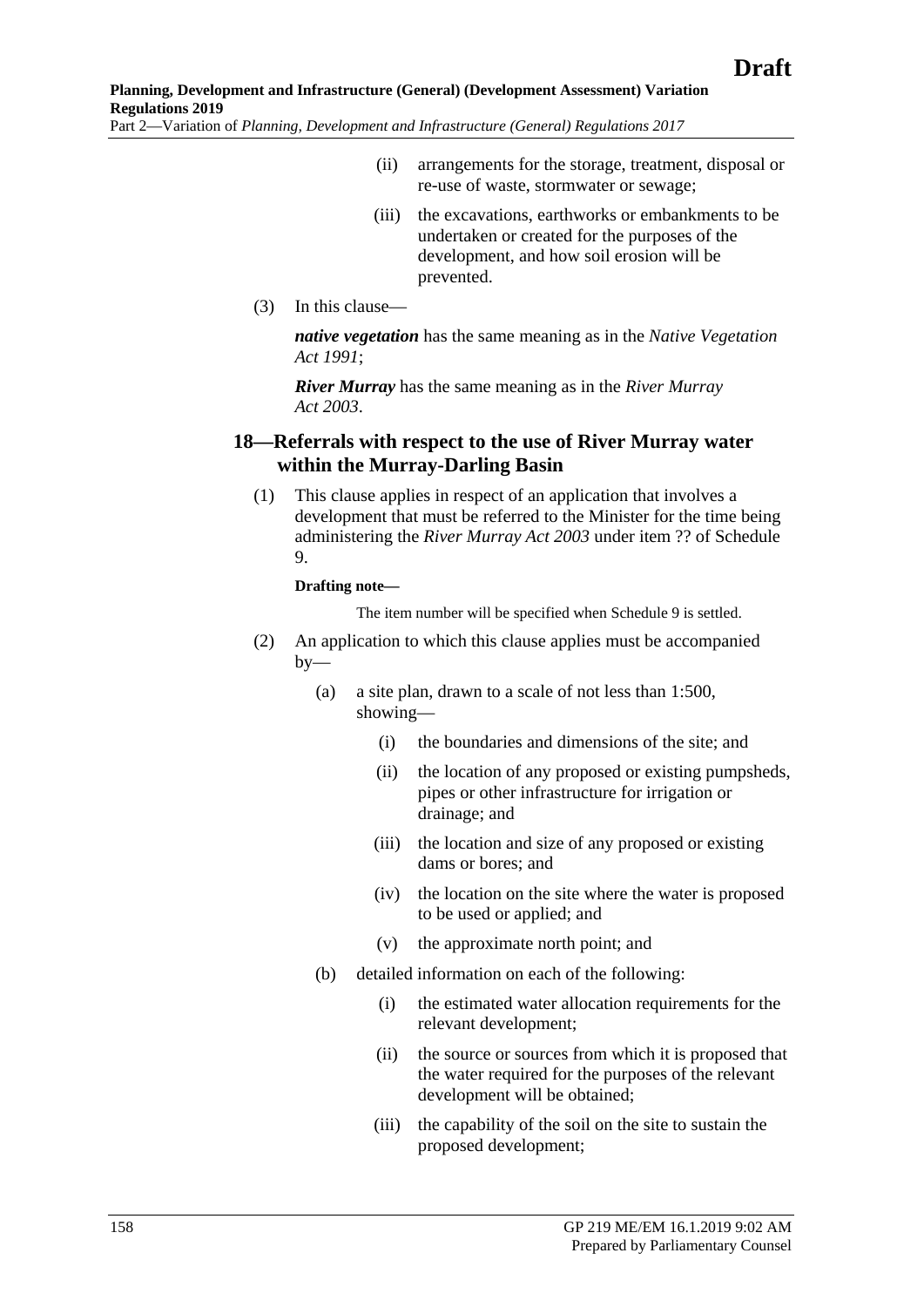(iv) the location of any place (whether or not on the site) from where water is proposed to be extracted.

# **19—Additional requirements for bushfire protection areas**

An application for planning consent, building consent or consent under section  $102(1)(c)$  or (d) of the Act that relates to development in a bushfire protection area identified under the Planning and Design Code must be accompanied by, or incorporate, the plans, drawings, specifications and other documents or drawings required under any relevant Ministerial building standard, insofar as they are relevant in the circumstances of the particular case.

# **20—Additional requirements for certain electricity generators**

- (1) An application in respect of a proposed development for which the Development Assessment Commission is the relevant authority in accordance with Schedule 6 clause 10 must be accompanied by a certificate from the Technical Regulator certifying that the proposed development complies with the requirements of the Technical Regulator in relation to the security and stability of the State's power system.
- (2) In this clause—

*power system* has the same meaning as in the *[Electricity Act](http://www.legislation.sa.gov.au/index.aspx?action=legref&type=act&legtitle=Electricity%20Act%201996) 1996*.

# **Schedule 9—Referrals**

## **Drafting note—**

This Schedule is subject to review.

# <span id="page-158-0"></span>**1—Interpretation**

(1) In this Schedule—

*coastal land* means—

- (a) land situated in a zone, subzone or overlay identified under the Planning and Design Code where the name of the zone or area includes the word "Coast" or "Coastal", or which indicates or suggests in some other way that the zone or area is situated on the coast;
- (b) if [paragraph](#page-158-0) (a) does not apply—
	- (i) land that is situated in an area that, in the opinion of the relevant authority, comprises a township or an urban area and that is within 100 metres of the coast measured mean high water mark on the sea shore at spring tide; or
	- (ii) land that is situated in an area that, in the opinion of the relevant authority, comprises rural land and that is within 500 metres landward of the coast from mean high water mark on the sea shore at spring tide,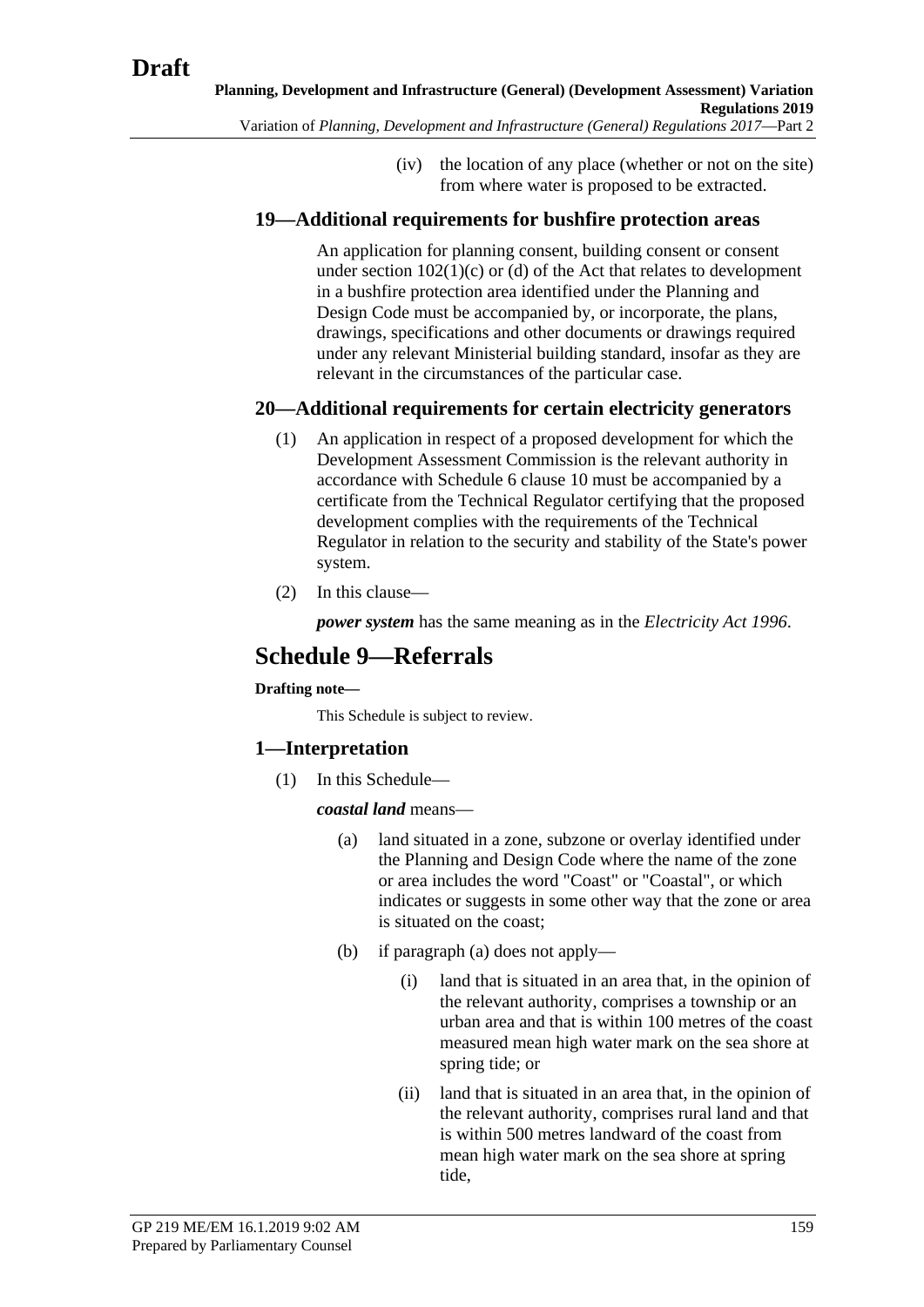if there is no zone or area of a kind referred to in [paragraph](#page-158-0) (a) between the land and the coast;

(c) an area 3 nautical miles seaward of mean high water mark on the sea shore at spring tide;

*prescribed area* means any part of the coast within the meaning of the *[Coast Protection Act](http://www.legislation.sa.gov.au/index.aspx?action=legref&type=act&legtitle=Coast%20Protection%20Act%201972) 1972*, or any other waters of the sea within the State.

- (2) In relation to each item in the table in clause 2—
	- (a) a form of development referred to in column 1 is prescribed as a class of development for the purposes of section 122 of the Act; and
	- (b) the body referred to in column 2 is prescribed as the body to which the relevant application is referred for the purposes of section 122 of the Act; and
	- (c) the period referred to in column 3 is prescribed for the purposes of section 122(1)(b) of the Act; and
	- (d) the following term or terms, when specified in column 4, have (subject to any qualification referred to in the relevant item) the meanings assigned to them as follows:
		- (i) *Concurrence*—this means that the relevant authority cannot consent to or approve the development without the concurrence of the prescribed body (which concurrence may be given by the prescribed body on such conditions as it thinks fit);
		- (ii) *Direction*—this means that the prescribed body may direct the relevant authority—
			- (A) to refuse the relevant application; or
			- (B) if the relevant authority decides to consent to or approve the development—(subject to any other Act) to impose such conditions as the prescribed body thinks fit,

(and that the relevant authority must comply with any such direction).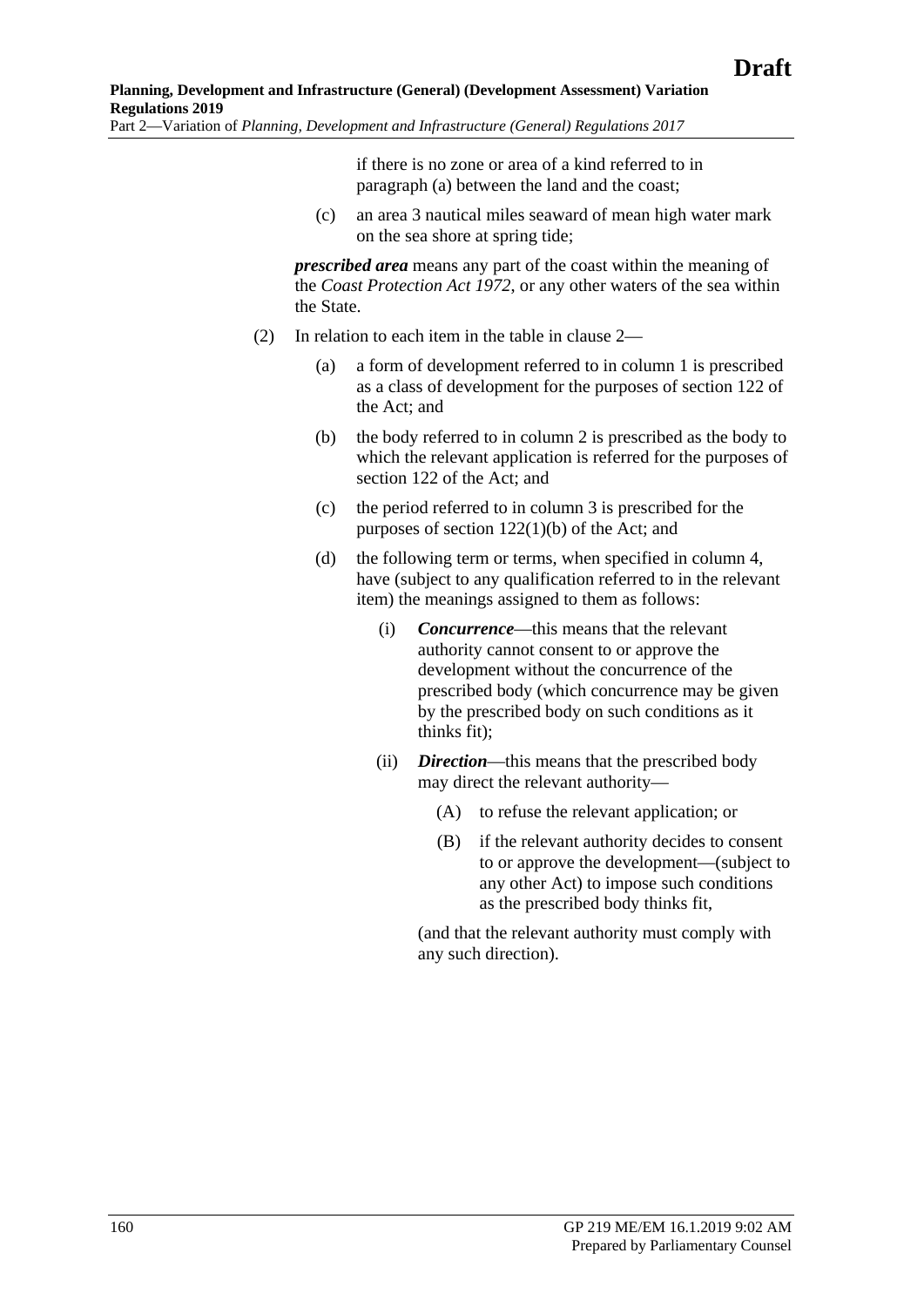Variation of *Planning, Development and Infrastructure (General) Regulations 2017*—Part 2

(3) Despite the provisions of these regulations and, in particular, items 19, 20 and 21 of this Schedule, an application within the ambit of an exemption from the requirement to be referred to the Minister for the River Murray under section 122 of the Act published by that Minister under section 22(18) of the *[River Murray Act](http://www.legislation.sa.gov.au/index.aspx?action=legref&type=act&legtitle=River%20Murray%20Act%202003) 2003* need not be referred to that Minister under this Schedule (and will not be subject to a Referral Fee under the *Planning, Development and Infrastructure (Fees, Charges and Contributions) Regulations 2019*).

**Note—**

An exemption issued by the Minister for the River Murray under section 22(18) of the *[River Murray Act](http://www.legislation.sa.gov.au/index.aspx?action=legref&type=act&legtitle=River%20Murray%20Act%202003) 2003* must be published in the Gazette. A list of the exemptions that have been issued may be found on the website of the Department for Environment and Water.

- (4) The Planning and Design Code may identify a zone, subzone or overlay as a prescribed zone, subzone or overlay for the purposes of item 19.
- (5) Despite the provisions of these regulations, a reference to a class of development in items 24, 25 and 25A of the table in clause 2 does not include a reference to a variation of an application referred to in section 119(9)(a) of the Act if the development has previously—
	- (a) been referred to the Government Architect or Associate Government Architect under section 122 of the Act; or
	- (b) been given development authorisation under the Act.
- (6) For the purposes of this Schedule—
	- (a) a reference to—
		- (i) the *River Murray Floodplain Area*; or
		- (ii) the *River Murray Tributaries Area*,

is a reference to the River Murray Protection Area so designated under the *[River Murray Act](http://www.legislation.sa.gov.au/index.aspx?action=legref&type=act&legtitle=River%20Murray%20Act%202003) 2003*; and

- (b) a reference to the *River Murray system* is a reference to the River Murray system within the meaning of the *[River](http://www.legislation.sa.gov.au/index.aspx?action=legref&type=act&legtitle=River%20Murray%20Act%202003)  [Murray Act](http://www.legislation.sa.gov.au/index.aspx?action=legref&type=act&legtitle=River%20Murray%20Act%202003) 2003*; and
- (c) native vegetation will be taken to be cleared if it is cleared within the meaning of the *[Native Vegetation Act](http://www.legislation.sa.gov.au/index.aspx?action=legref&type=act&legtitle=Native%20Vegetation%20Act%201991) 1991*; and
- (d) a reference to *substantially intact native vegetation* is a reference to a stratum of native vegetation that is to be taken for the purposes of the *[Native Vegetation Act](http://www.legislation.sa.gov.au/index.aspx?action=legref&type=act&legtitle=Native%20Vegetation%20Act%201991) 1991* to be substantially intact vegetation (see *[Native Vegetation](http://www.legislation.sa.gov.au/index.aspx?action=legref&type=act&legtitle=Native%20Vegetation%20Act%201991)  Act [1991](http://www.legislation.sa.gov.au/index.aspx?action=legref&type=act&legtitle=Native%20Vegetation%20Act%201991)* section 3A).

## **2—Table**

### **Drafting note—**

The table is the subject of review.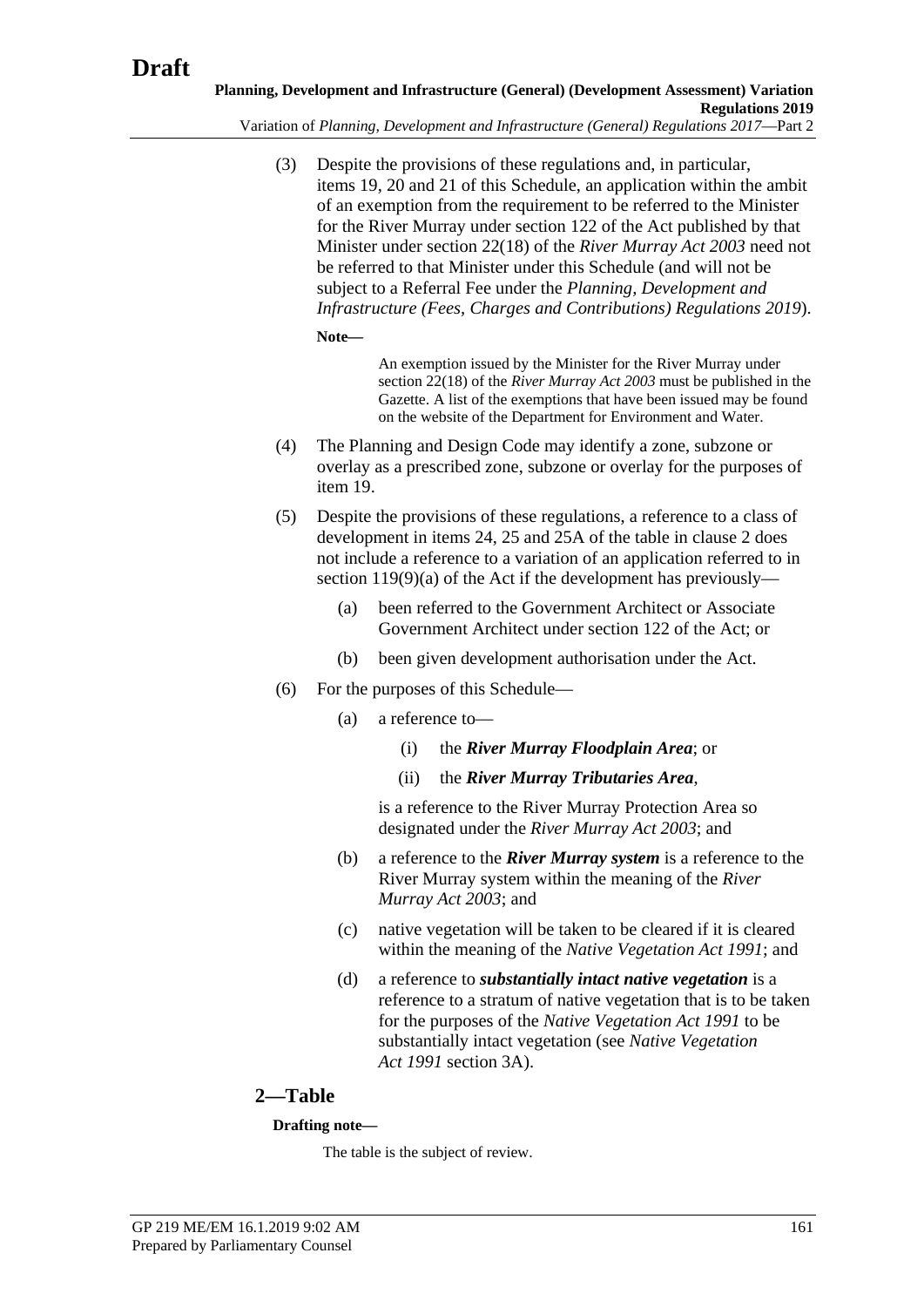# **Schedule 10—Work that affects stability of other land or premises**

**FIGURE 1** 







# **Schedule 11—Form of endorsement of scheme description—community titles**

## **Form 1—Endorsement of scheme description**

*[Planning, Development and Infrastructure Act](http://www.legislation.sa.gov.au/index.aspx?action=legref&type=act&legtitle=Planning%20Development%20and%20Infrastructure%20Act%202016) 2016* (regulation 72)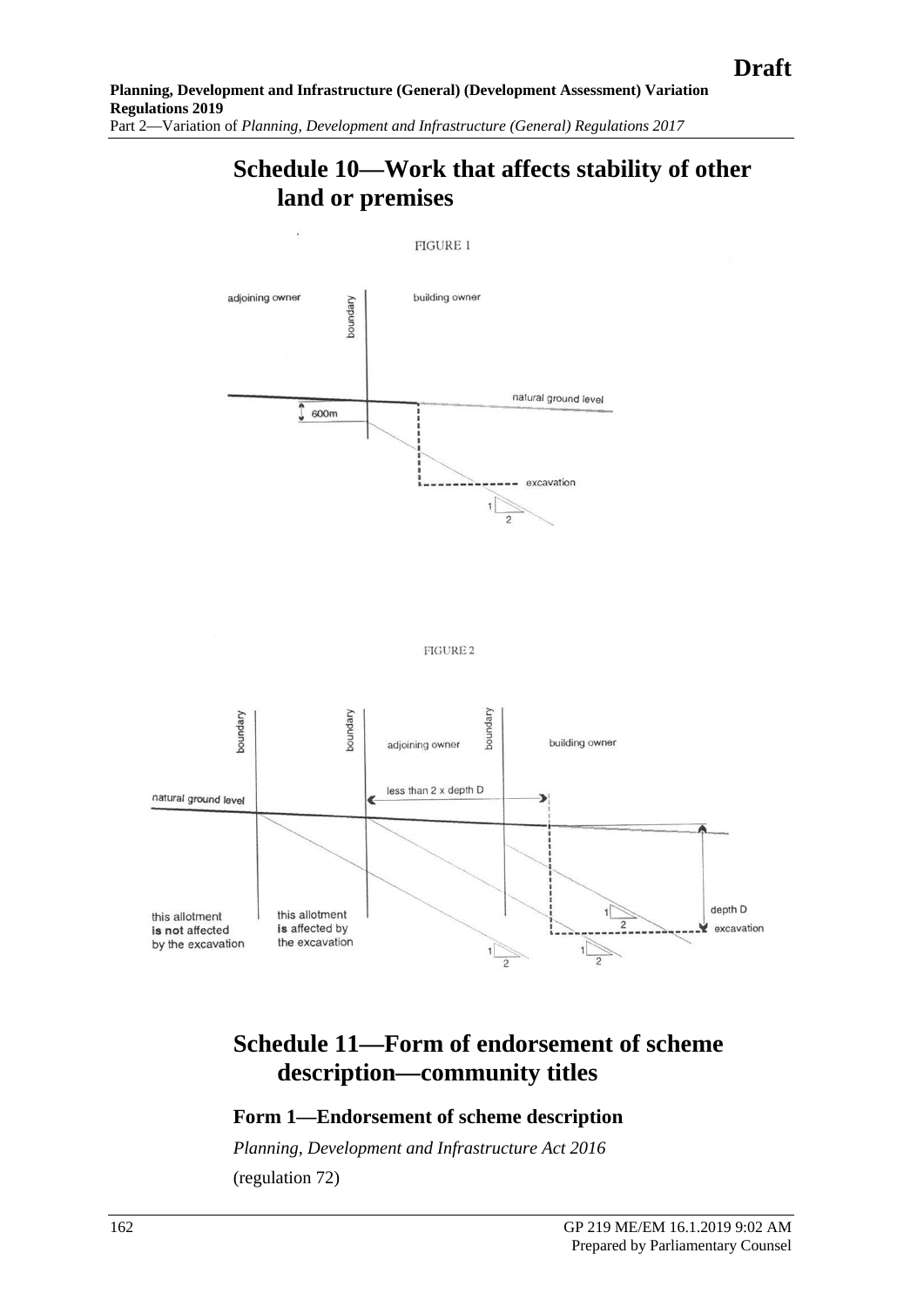**Planning, Development and Infrastructure (General) (Development Assessment) Variation Regulations 2019** Variation of *Planning, Development and Infrastructure (General) Regulations 2017*—Part 2

All the consents or approvals required under the *[Planning, Development and](http://www.legislation.sa.gov.au/index.aspx?action=legref&type=act&legtitle=Planning%20Development%20and%20Infrastructure%20Act%202016)  [Infrastructure Act](http://www.legislation.sa.gov.au/index.aspx?action=legref&type=act&legtitle=Planning%20Development%20and%20Infrastructure%20Act%202016) 2016* in relation to the division of the land (and a change in the use of the land (if any)) in accordance with this scheme description and the relevant plan of community division under the *[Community Titles Act](http://www.legislation.sa.gov.au/index.aspx?action=legref&type=act&legtitle=Community%20Titles%20Act%201996) 1996* have been granted

OR

No consent or approval is required under the *[Planning, Development and](http://www.legislation.sa.gov.au/index.aspx?action=legref&type=act&legtitle=Planning%20Development%20and%20Infrastructure%20Act%202016)  [Infrastructure Act](http://www.legislation.sa.gov.au/index.aspx?action=legref&type=act&legtitle=Planning%20Development%20and%20Infrastructure%20Act%202016) 2016* in relation to the division of the land (or a change in the use of the land) in accordance with this scheme description

[*Strike out whichever does not apply*]

This endorsement does not limit a relevant authority's right to refuse, or to place conditions on, development authorisation under the *[Planning,](http://www.legislation.sa.gov.au/index.aspx?action=legref&type=act&legtitle=Planning%20Development%20and%20Infrastructure%20Act%202016)  [Development and Infrastructure Act](http://www.legislation.sa.gov.au/index.aspx?action=legref&type=act&legtitle=Planning%20Development%20and%20Infrastructure%20Act%202016) 2016* in relation to any other development envisaged by this scheme description

Signed:

Date:

**Note—**

The endorsement may also include notes concerning conditions on any consent or approval, and notes concerning additional approvals that may be required in the future. The endorsement may be signed and dated by a duly authorised officer of the relevant authority.

# **Schedule 12—Land division certificate—prescribed form**

*[Planning, Development and Infrastructure Act](http://www.legislation.sa.gov.au/index.aspx?action=legref&type=act&legtitle=Planning%20Development%20and%20Infrastructure%20Act%202016) 2016*

(section 138)

*[Planning, Development and Infrastructure \(General\) Regulations](http://www.legislation.sa.gov.au/index.aspx?action=legref&type=subordleg&legtitle=Planning%20Development%20and%20Infrastructure%20(General)%20Regulations%202017) 2017*

(regulation 95)

Approved in accordance with the requirements of section 138 of the *[Planning, Development and Infrastructure Act](http://www.legislation.sa.gov.au/index.aspx?action=legref&type=act&legtitle=Planning%20Development%20and%20Infrastructure%20Act%202016) 2016*.

Signed:

Description of signatory:

Date:

# **Schedule 13—Statement of compliance**

*[Planning, Development and Infrastructure Act](http://www.legislation.sa.gov.au/index.aspx?action=legref&type=act&legtitle=Planning%20Development%20and%20Infrastructure%20Act%202016) 2016 [Planning, Development and Infrastructure \(General\) Regulations](http://www.legislation.sa.gov.au/index.aspx?action=legref&type=subordleg&legtitle=Planning%20Development%20and%20Infrastructure%20(General)%20Regulations%202017) 2017*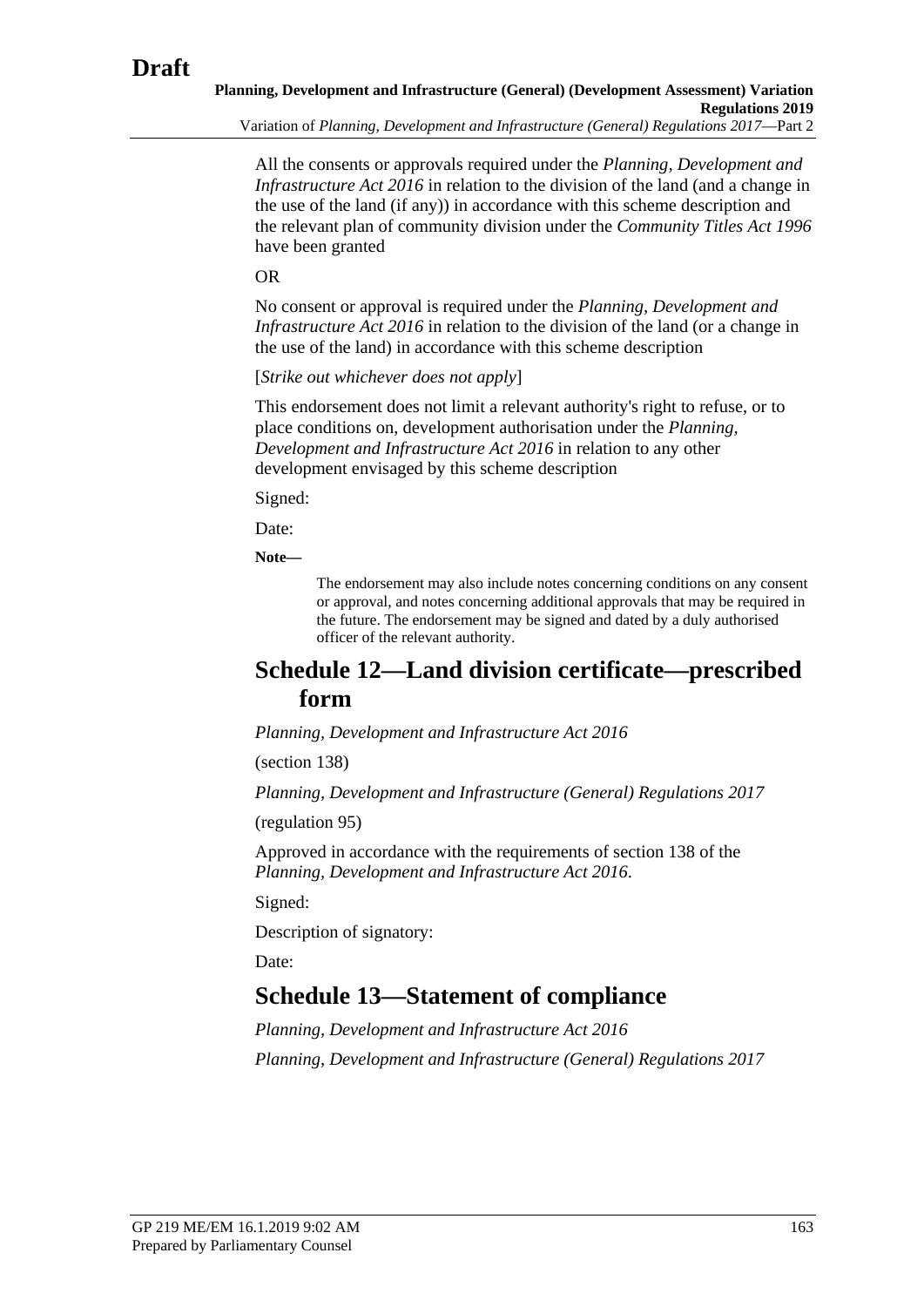#### (regulation 109)

#### **Note—**

Pursuant to section 216(1) of the *[Planning, Development and Infrastructure](http://www.legislation.sa.gov.au/index.aspx?action=legref&type=act&legtitle=Planning%20Development%20and%20Infrastructure%20Act%202016)  Act [2016](http://www.legislation.sa.gov.au/index.aspx?action=legref&type=act&legtitle=Planning%20Development%20and%20Infrastructure%20Act%202016)*, a person must not perform building work, or cause it to be performed, except in accordance with technical details, particulars, plans, drawings and specifications approved under the Act.

- 1 This statement relates to the building located at the following address or location:
- 2 Description of building work to which this statement relates:
- 3 Date of approval of building work to which the statement relates:
- 4 Development number:

**This statement must be accompanied by any certificates, reports or other documents specified by the relevant authority for the purposes of regulation 109 of the** *[Planning, Development and Infrastructure \(General\)](http://www.legislation.sa.gov.au/index.aspx?action=legref&type=subordleg&legtitle=Planning%20Development%20and%20Infrastructure%20(General)%20Regulations%202017)  [Regulations](http://www.legislation.sa.gov.au/index.aspx?action=legref&type=subordleg&legtitle=Planning%20Development%20and%20Infrastructure%20(General)%20Regulations%202017) 2017***.**

#### **Part A—Builder's statement**

*This part of the statement must be signed by the building work contractor responsible for carrying out the relevant building work or, if there is no such person, by a registered building work supervisor or a building certifier.*

I certify the following:

- (a) The building work described above (disregarding any variation of a minor nature that has no adverse effect on the structural soundness or safety of the building, or on the health of the occupants of the building, or any variation undertaken with the consent of the relevant authority) has been performed in accordance with the documents referred to in Part B.
- (b) All service connections have been made in accordance with the requirements of the relevant supply authority.\*
- (c) All requirements under regulation 100 of the *[Planning, Development](http://www.legislation.sa.gov.au/index.aspx?action=legref&type=subordleg&legtitle=Planning%20Development%20and%20Infrastructure%20(General)%20Regulations%202017)  [and Infrastructure \(General\) Regulations](http://www.legislation.sa.gov.au/index.aspx?action=legref&type=subordleg&legtitle=Planning%20Development%20and%20Infrastructure%20(General)%20Regulations%202017) 2017* relating to essential safety provisions have been satisfied.\*
- (d) All notifications required under section 146 of the *[Planning,](http://www.legislation.sa.gov.au/index.aspx?action=legref&type=act&legtitle=Planning%20Development%20and%20Infrastructure%20Act%202016)  [Development and Infrastructure Act](http://www.legislation.sa.gov.au/index.aspx?action=legref&type=act&legtitle=Planning%20Development%20and%20Infrastructure%20Act%202016) 2016* have been given in accordance with that Act and the requirements of the *[Planning,](http://www.legislation.sa.gov.au/index.aspx?action=legref&type=subordleg&legtitle=Planning%20Development%20and%20Infrastructure%20(General)%20Regulations%202017)  [Development and Infrastructure \(General\) Regulations](http://www.legislation.sa.gov.au/index.aspx?action=legref&type=subordleg&legtitle=Planning%20Development%20and%20Infrastructure%20(General)%20Regulations%202017) 2017*.\*

*\*Strike out any item that is not relevant*

Date:

Signed:

Name:

Status: Licence Number:

Address and contact telephone number: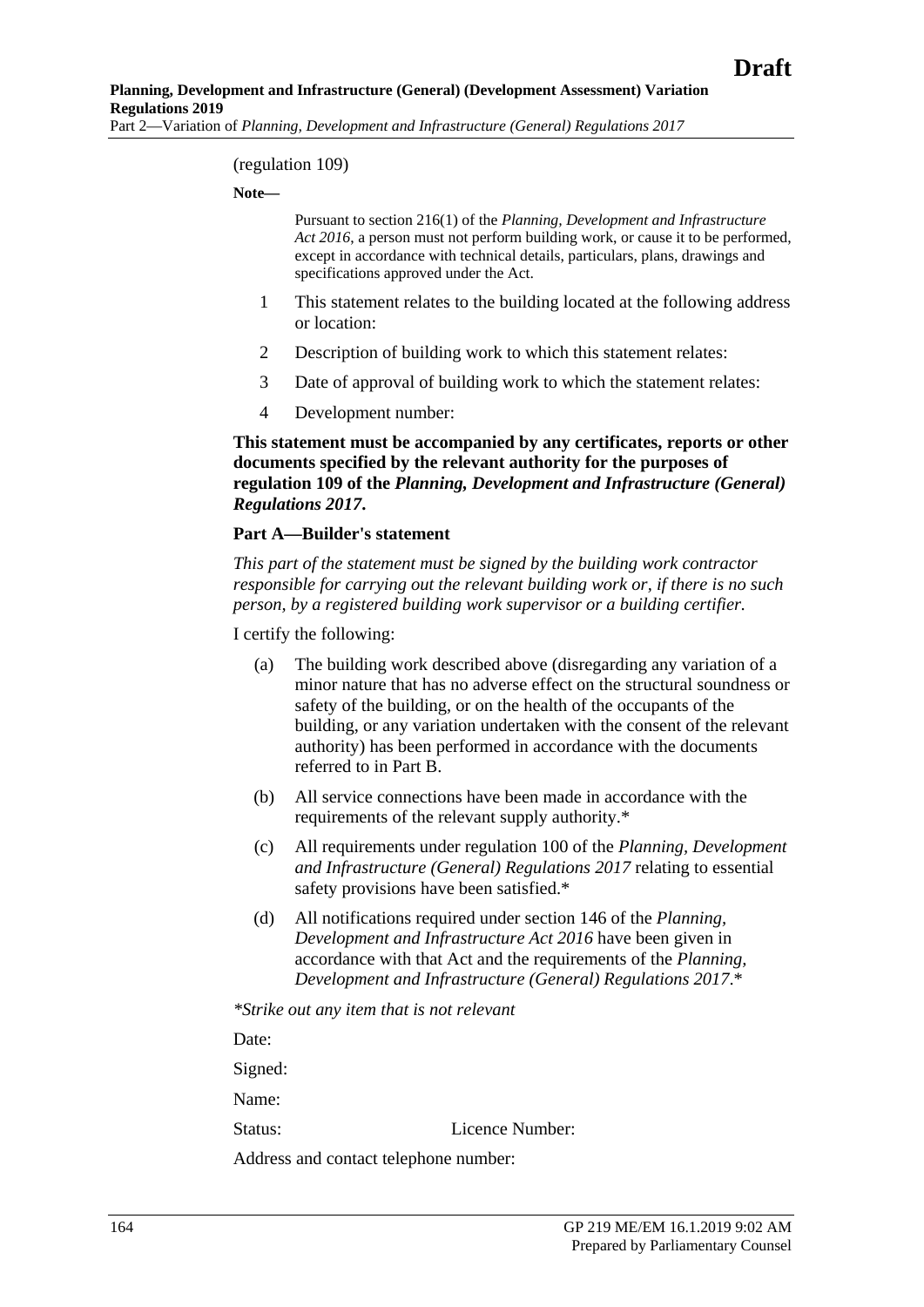## **Part B—Owner's statement**

*This part of the statement must be signed by the owner of the relevant land, or by someone acting on his or her behalf.*

I certify the following:

- (a) The documents (including all contract documents, amendments, attachments, instructions, annotations, variations and clarifying correspondence) issued for the purposes of the building work described above (disregarding any variation of a minor nature that has no adverse effect on the structural soundness or safety of the building, or on the health of the occupants of the building, or any variation undertaken with the written consent of the relevant authority) are consistent with the relevant development approval issued on (*date to be inserted*).
- (b) Any conditions of approval relating to the building work have been satisfied.

Date:

Signed:

Name:

Address and contact telephone number:

# **Schedule 14—State agency development exempt from approval**

## **1—Interpretation**

In this Schedule—

*battery storage facility* means a facility for the purposes of 1 or more batteries of a total capacity of more than 25 MW that are capable of being charged, storing energy and discharging it into the State's power system;

*electricity generating plant* means electricity generating plant within the ambit of paragraph (a) of the definition of *electricity infrastructure* in section 4(1) of the *[Electricity Act](http://www.legislation.sa.gov.au/index.aspx?action=legref&type=act&legtitle=Electricity%20Act%201996) 1996*;

*power system* has the same meaning as in the *[Electricity Act](http://www.legislation.sa.gov.au/index.aspx?action=legref&type=act&legtitle=Electricity%20Act%201996) 1996*.

## <span id="page-164-1"></span><span id="page-164-0"></span>**2—General**

(1) The following forms of development, other than in relation to a State heritage place or within the Adelaide Park Lands, are excluded from the provisions of section 131 of the Act:

 $(a)$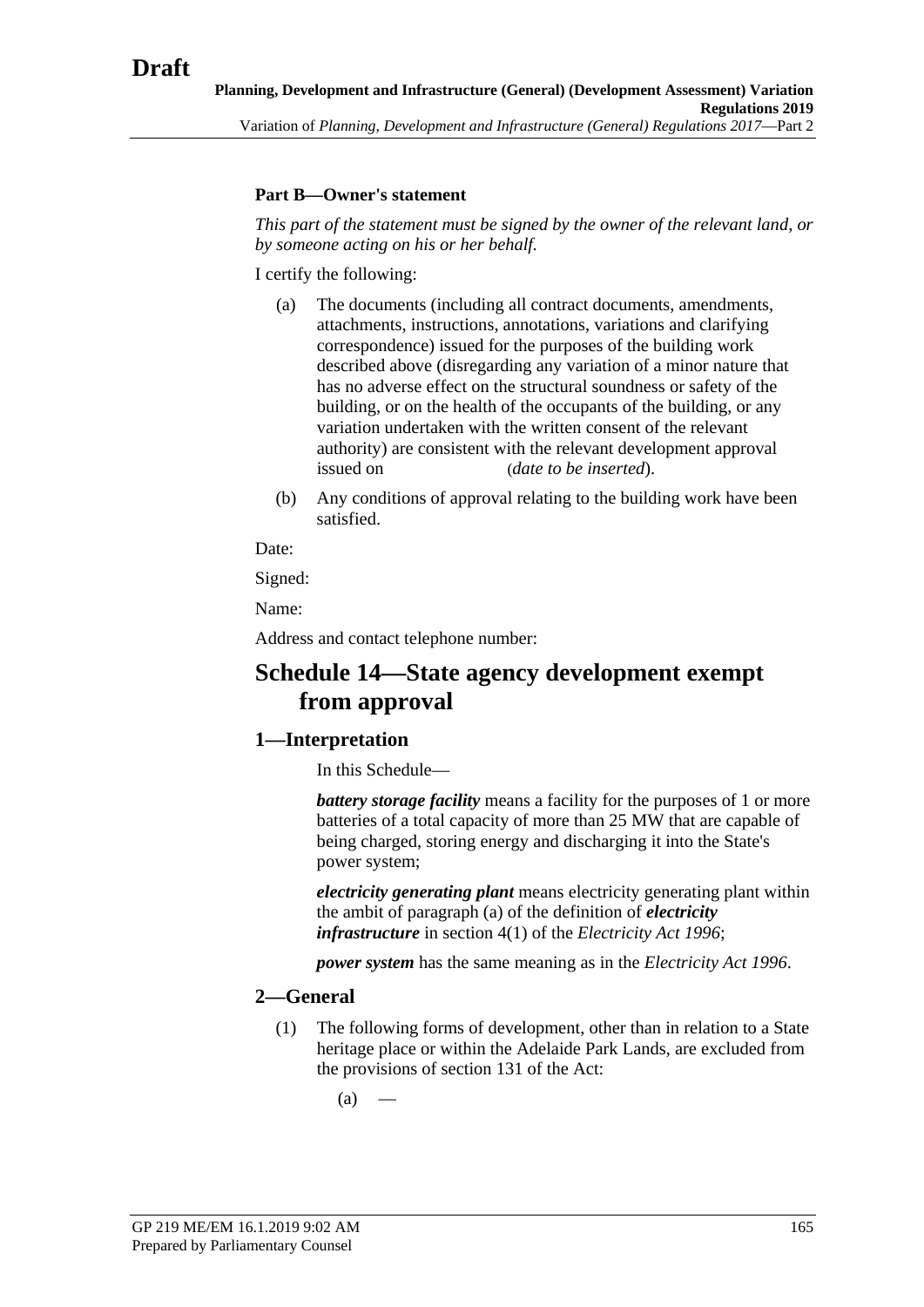- (i) the reconstruction (including widening), alteration, repair or maintenance of any road, bridge, railway, tramway, wharf, jetty or boat ramp (including pump-out facilities associated with a boat ramp); or
- (ii) the maintenance of a levee bank;
- <span id="page-165-4"></span><span id="page-165-0"></span>(b) if the work is certified by a private certifier, or by some person nominated by the Minister for the purposes of this provision, as complying with the Building Rules (or the Building Rules to the extent that is appropriate in the circumstances after taking into account the requirements of the Building Rules and, insofar as may be relevant, the matters prescribed under regulation 113 for the purposes of section 131 of the Act)—
	- (i) accepted development or deemed-to-satisfy development under the Planning and Design Code; or
	- (ii) the construction, reconstruction or alteration of any of the following items of infrastructure or works if only of a local nature, namely, a water treatment station, pressure regulating station, pumping station, desalination plant, waste water pumping station, water filtration plant, water storage tank, pump-out facility or sewerage works; or
	- (iii) the construction, reconstruction or alteration of any works or infrastructure that is ancillary to works or infrastructure referred to in [subparagraph](#page-165-0) (ii); or
	- (iv) the construction, reconstruction or alteration of a battery storage facility for the purposes of supporting the security or reliability of the State's power system; or
	- (v) the construction, reconstruction or alteration of electricity generating plant—
		- (A) that is of a temporary nature; and
		- (B) that has a generating capacity of more than 50 MW,

<span id="page-165-1"></span>for the purposes of supporting the security or reliability of the State's power system; or

<span id="page-165-3"></span><span id="page-165-2"></span>(vi) any infrastructure, structures, equipment or works associated with or ancillary to development under [subparagraph](#page-165-1) (iv) or [\(v\),](#page-165-2) including electricity powerlines, poles and fences, fuel supply infrastructure and roads or other means of access to such development; or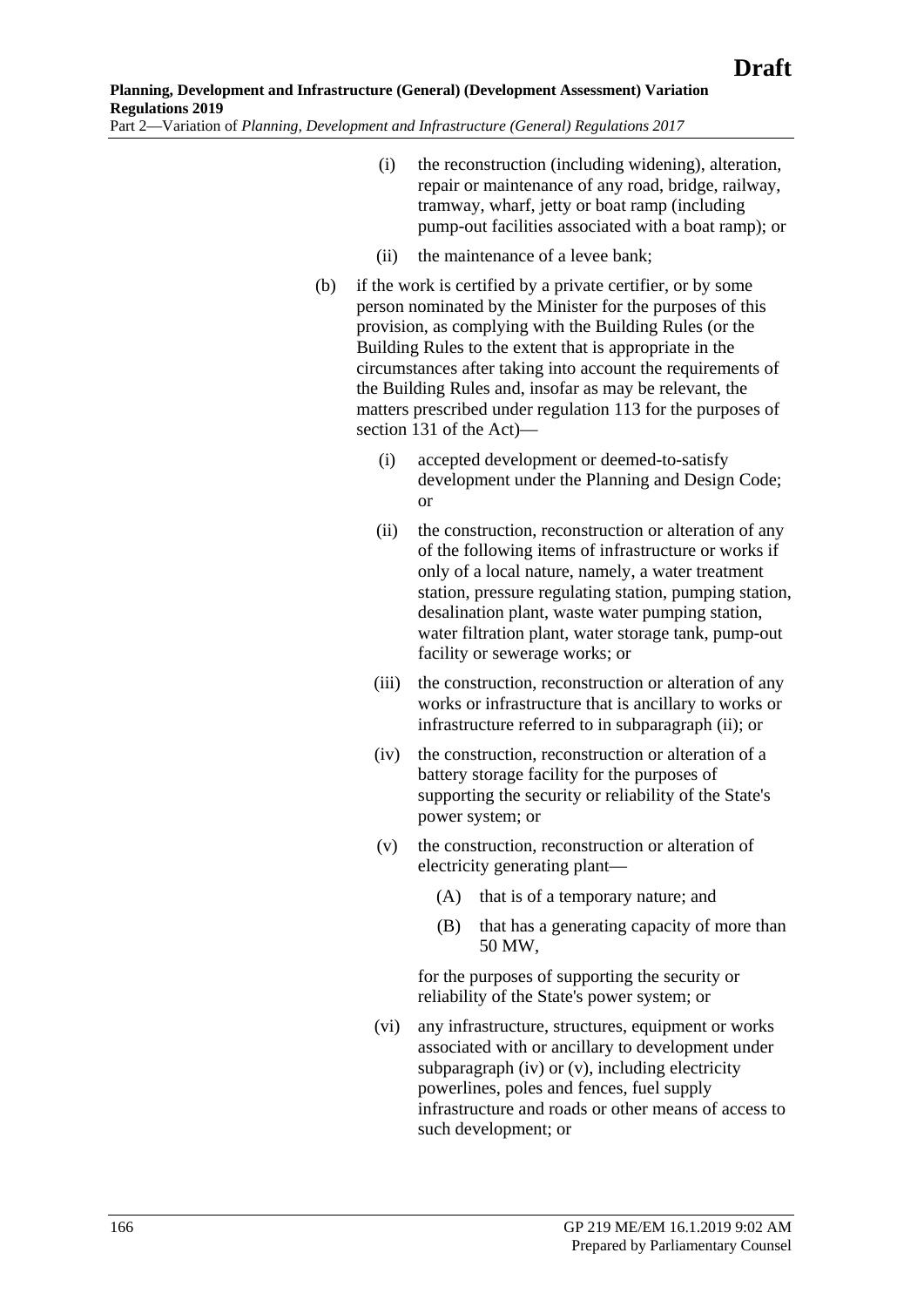- (vii) the construction, reconstruction or alteration of a building or equipment used for or associated with the supply, conversion, transformation or control of electricity (other than an electricity generating station or an electricity substation); or
- (viii) the construction, reconstruction or alteration of a dwelling within an existing township, settlement or camp on—
	- (A) Trust land within the meaning of the *[Aboriginal Lands Trust Act](http://www.legislation.sa.gov.au/index.aspx?action=legref&type=act&legtitle=Aboriginal%20Lands%20Trust%20Act%202013) 2013*; or
	- (B) "the lands" within the meaning of the *[Anangu Pitjantjatjara Yankunytjatjara](http://www.legislation.sa.gov.au/index.aspx?action=legref&type=act&legtitle=Anangu%20Pitjantjatjara%20Yankunytjatjara%20Land%20Rights%20Act%201981)  [Land Rights Act](http://www.legislation.sa.gov.au/index.aspx?action=legref&type=act&legtitle=Anangu%20Pitjantjatjara%20Yankunytjatjara%20Land%20Rights%20Act%201981) 1981*; or
	- (C) "the lands" within the meaning of the *[Maralinga Tjarutja Land Rights Act](http://www.legislation.sa.gov.au/index.aspx?action=legref&type=act&legtitle=Maralinga%20Tjarutja%20Land%20Rights%20Act%201984) 1984*; or
- (ix) the development of land dedicated under the *[National Parks and Wildlife Act](http://www.legislation.sa.gov.au/index.aspx?action=legref&type=act&legtitle=National%20Parks%20and%20Wildlife%20Act%201972) 1972*; or
- (x) the construction, reconstruction or alteration of, or addition to a building contained within the existing security-fenced area of an existing electricity substation; or
- <span id="page-166-0"></span>(xi) the construction, reconstruction or alteration of or addition to, a building which is to be located wholly underground; or
- (xii) the construction, reconstruction or alteration of, or addition to, an outbuilding (or a structure or building that is ancillary to an outbuilding), other than—
	- (A) the construction of a new building exceeding 1 storey in height; or
	- (B) where the outbuilding is not being constructed, added to or altered so that any part of the outbuilding is situated within the set back distance of the allotment prescribed under the Planning and Design Code (or, if no setback distance is so prescribed, within 900 millimetres of a boundary of the allotment); or
	- (C) where the relevant work would affect a local heritage place; or
- (xiii) the construction, reconstruction or alteration of, or addition to, a classroom or covered outdoor educational area within the area of an existing school, other than—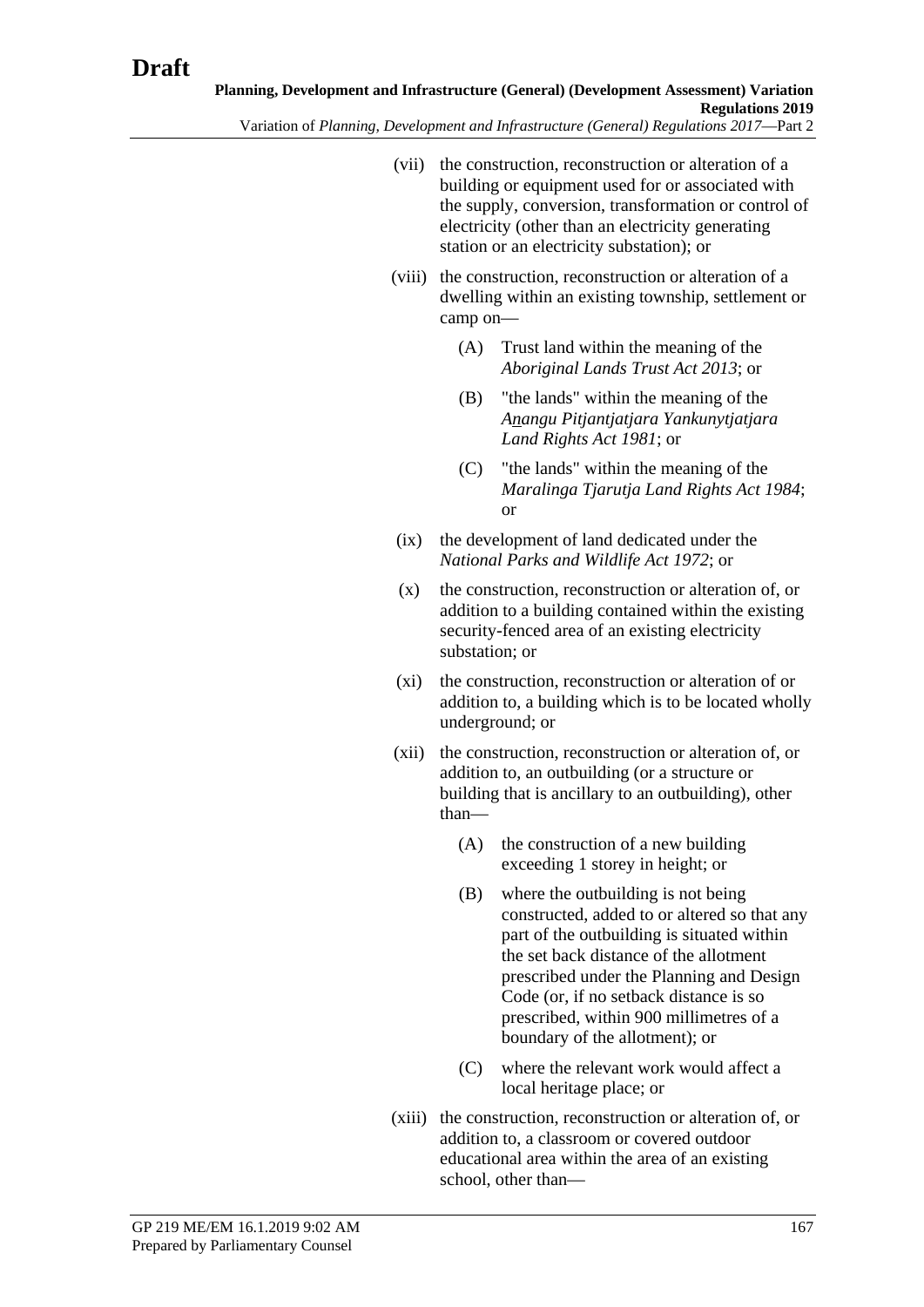- (A) where the building exceeds 1 storey in height; or
- (B) where the classroom or covered outdoor educational area is not being constructed, added to or altered so that any part of the classroom or covered outdoor educational area is situated within the set back distance of the area (of the school) prescribed under the Planning and Design Code (or, if no setback distance is so prescribed, within 900 millimetres of a boundary of the area); or
- (C) where the building work would affect a local heritage place; or
- (xiv) building work associated with the alteration of, or addition to, a building within the area of an existing school, other than—
	- (A) where the work will result in
		- the building exceeding 1 storey in height; or
		- the creation of a new access point to or from a public road or the alteration of an existing access point to or from a public road; or
		- fewer carparks on the site; or
	- (B) where the work will result in the building being situated within the set back distance of the area (of the school) prescribed under the Planning and Design Code (or, if no setback distance is so prescribed, within 900 millimetres of a boundary of the area); or
	- (C) where the building work would affect a local heritage place; or
- <span id="page-167-0"></span>(xv) building work associated with the alteration of, or addition to, any other building, other than—
	- (A) where the work will result in the building exceeding 1 storey in height; or
	- (B) where the work will result in the building being situated within the set back distance of the allotment prescribed under the Planning and Design Code (or, if no setback distance is so prescribed, within 900 millimetres of a boundary of the allotment); or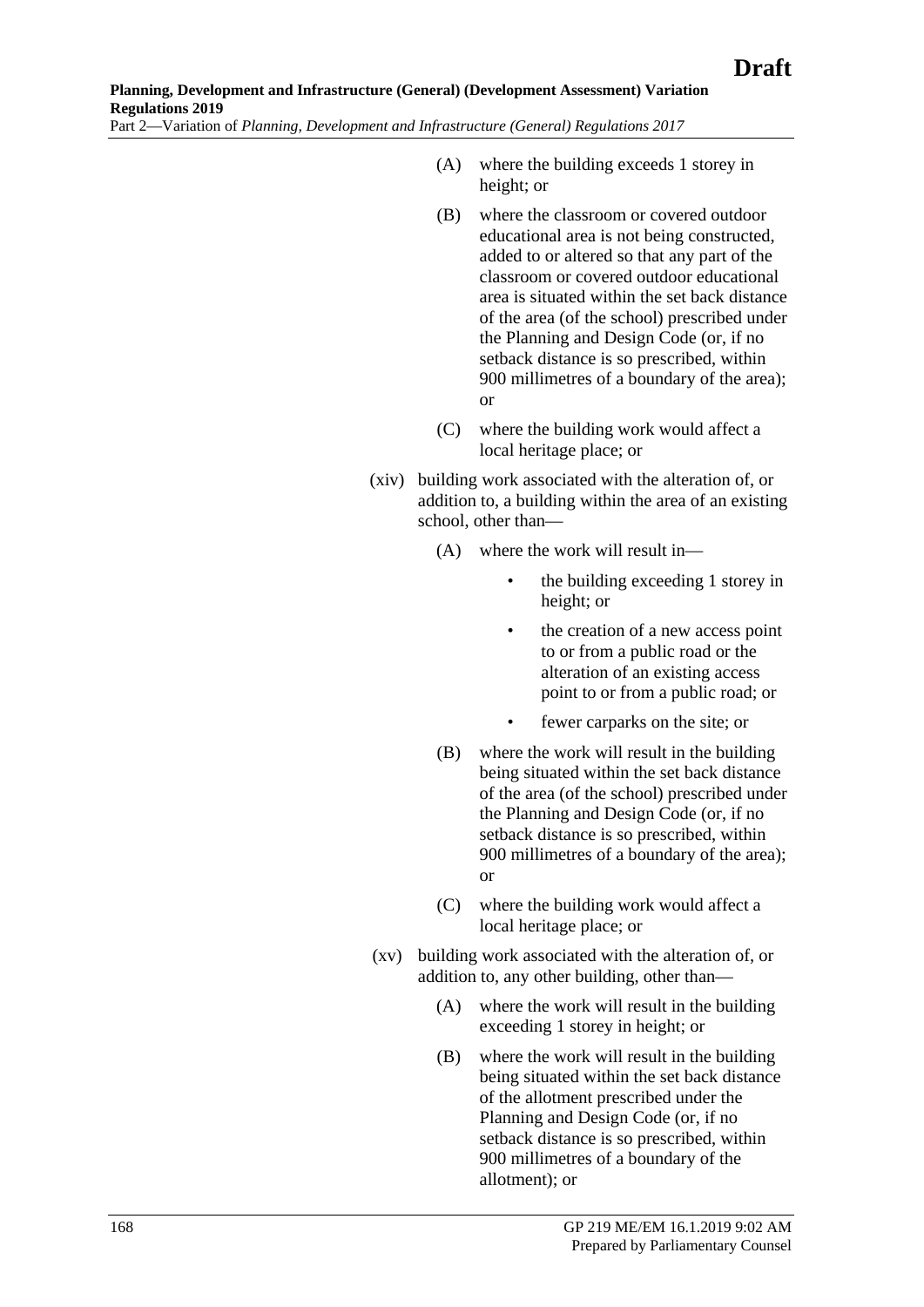- (C) where the building work would affect a local heritage place; or
- (xvi) the alteration, repair or maintenance of, or addition  $t_0$ —
	- (A) a wall of an existing dam for the purpose of increasing the water storage capacity of the dam; or
	- (B) a spillway of an existing dam; or
- (xvii) the construction of advertising displays or signs, if carried out by a State agency within the meaning of section 131 of the Act; or
- (xviii) the installation, construction or alteration of playground equipment; or
- (xix) the construction of a shade sail if no part of the sail will be 5 metres above ground or floor level (depending on where it is situated); or
- (xx) the installation or alteration of a telecommunications facility, if the facility is for the purposes of supporting communication by persons or bodies involved in the provision of emergency services;
- <span id="page-168-0"></span>(c) the construction, reconstruction, alteration, repair or maintenance of any drain, pipe or underground cable;
- (d) the undertaking of any temporary development which is required in an emergency situation in order to—
	- (i) prevent loss of life or injury; or
	- (ii) prevent loss or damage to land or buildings; or
	- (iii) maintain essential public services; or
	- (iv) prevent a health or safety hazard; or
	- (v) protect the environment where authority to undertake the development is given by or under another Act;
- (e) the undertaking of any development for a period of not more than 2 years for the purposes of research, investigation or pilot plants;
- (f) the excavation, removal or placement of sand and other beach sediment by or as authorised by the Coast Protection Board on land which is owned by, or under the care and control of, a council or Crown agency or instrumentality, where the land is between mean low water mark on the sea shore at spring tide, and the landward limit of any sandy beach or sand dune;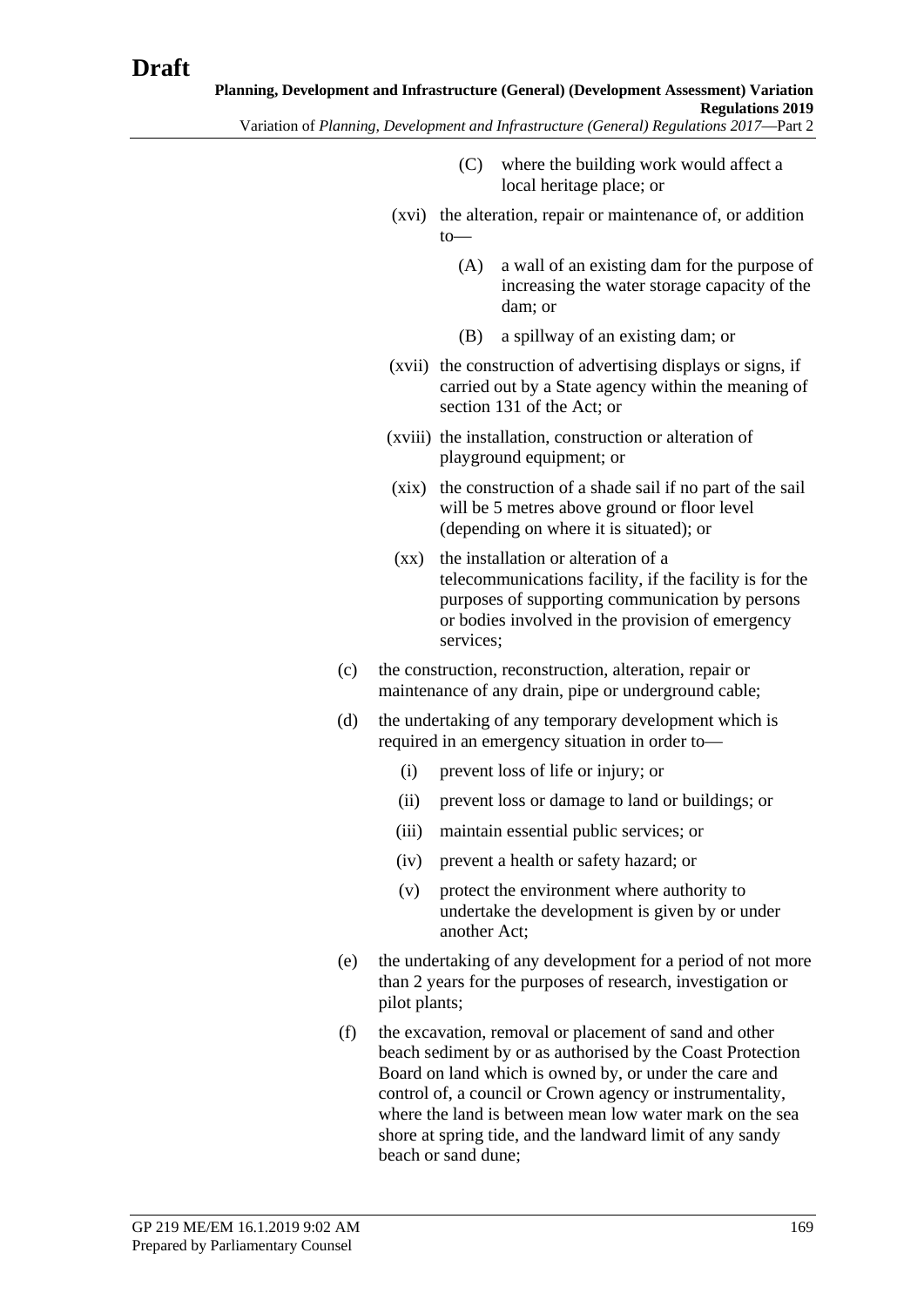- (g) the granting of a lease or licence in a dedicated forest reserve under the *[Forestry Act](http://www.legislation.sa.gov.au/index.aspx?action=legref&type=act&legtitle=Forestry%20Act%201950) 1950*;
- (h) an alteration to the cadastre arising from the administration of the *[Crown Land Management Act](http://www.legislation.sa.gov.au/index.aspx?action=legref&type=act&legtitle=Crown%20Land%20Management%20Act%202009) 2009*, the *[Pastoral](http://www.legislation.sa.gov.au/index.aspx?action=legref&type=act&legtitle=Pastoral%20Land%20Management%20and%20Conservation%20Act%201989)  [Land Management and Conservation Act](http://www.legislation.sa.gov.au/index.aspx?action=legref&type=act&legtitle=Pastoral%20Land%20Management%20and%20Conservation%20Act%201989) 1989*, or the *[Irrigation Act](http://www.legislation.sa.gov.au/index.aspx?action=legref&type=act&legtitle=Irrigation%20Act%202009) 2009*, other than where 5 or more allotments are being created;
- (i) a division of land arising out of, or reasonably incidental to, the implementation of any matter referred to above;
- (j) an alteration, or repairs, to a building—
	- (i) which are predominantly internal; and
	- (ii) which do not change the external appearance or total floor area of the building; and
	- (iii) which will not adversely affect the structural soundness of the building or the safety of any person occupying or using it;
- (k) excavating or filling (or excavating and filling) of up to 1 500 cubic metres of material for the purpose of providing proper access to an existing wharf, jetty or mooring, but excluding excavating or filling where more than 1 500 cubic metres of material has been excavated or filled at the particular place within the previous 12 months;
- (l) the division of land arising out of the granting of a lease under the *[Harbors and Navigation Act](http://www.legislation.sa.gov.au/index.aspx?action=legref&type=act&legtitle=Harbors%20and%20Navigation%20Act%201993) 1993* for the purposes of aquaculture;
- (m) the construction, reconstruction or alteration of a fire hydrant, fire plug or location indicator in a public place that is not connected with the performance of any other building work that requires approval under the Act;
- (n) the construction, reconstruction or alteration of an electricity power line, other than a transmission line of 33 000 volts or more;
- (o) the construction, reconstruction, alteration, repair or maintenance of a beacon, buoy or other mark or structure (whether or not equipped with a light) intended to be an aide to navigation, other than a lighthouse, approved by the Marine Safety Section of the administrative unit of the Public Service that is responsible for assisting a Minister in the administration of the *[Harbors and Navigation Act](http://www.legislation.sa.gov.au/index.aspx?action=legref&type=act&legtitle=Harbors%20and%20Navigation%20Act%201993) 1993*;
- (p) the construction, reconstruction, alteration, repair or maintenance of a beacon related to the provision of global position system services;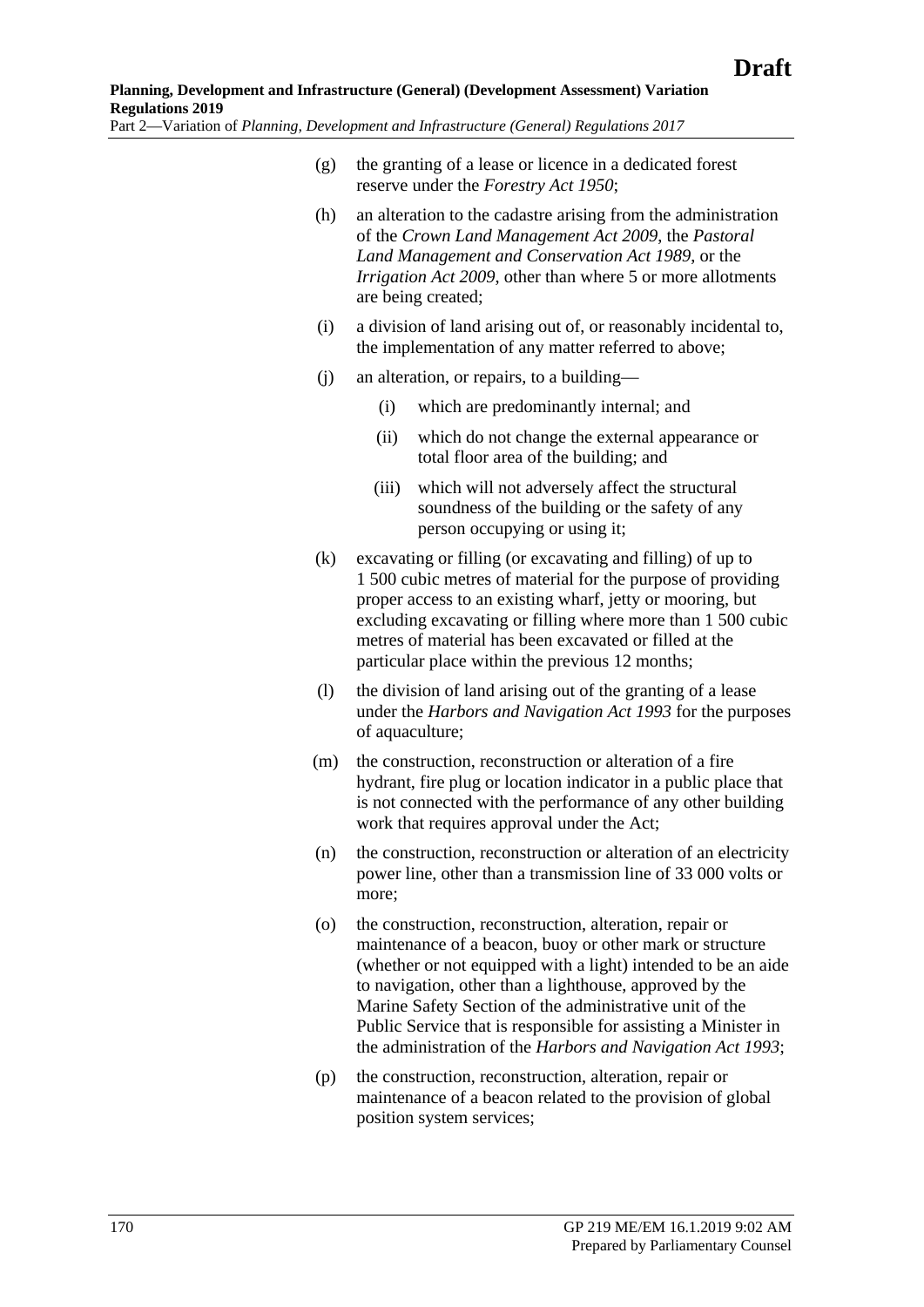Variation of *Planning, Development and Infrastructure (General) Regulations 2017*—Part 2

- (q) the construction of an item of street furniture (including directional signs, lighting, seating, weather shelters, parking meters, parking pay stations and similar items or structures) that is associated with a development approved, or exempt from approval, under the Act, and directly related to an activity carried out at the site of the development, or on account of the development (whether or not the item is located on the site of the development or in a public place nearby);
- (r) the construction of any of the following, if carried out by a State agency within the meaning of section 131 of the Act:
	- (i) tourist information or interpretative signs;
	- (ii) structures (including billboards) at roadside information bays;
	- (iii) shade-cloth structures;
	- (iv) a post and wire fence, including a chain mesh fence;
- (s) works associated with the construction of a road on land which is—
	- (i) adjacent to the road; and
	- (ii) associated with the construction of the road;
- (t) the use of any land or building, or the construction or alteration of, or addition to, a building for the purposes of an aquifer recharge scheme;
- (u) the construction, reconstruction, alteration or addition to a security fence of an existing electricity substation or other electricity infrastructure within the meaning of the *[Electricity Act](http://www.legislation.sa.gov.au/index.aspx?action=legref&type=act&legtitle=Electricity%20Act%201996) 1996* subject to the following limitations:
	- (i) the fence must not exceed a height of 3.2 metres (measured as a height above the natural surface of the ground);
	- $(ii)$
- (A) in the case of a fence that has a frontage to a public road—the fence must be a palisade or open metal fence or a chain mesh fence; or
- (B) in any other case—the fence must be a palisade or open metal fence, a chain mesh fence or a fence clad in pre-colour treated sheet metal;
- (v) the construction, reconstruction or alteration of—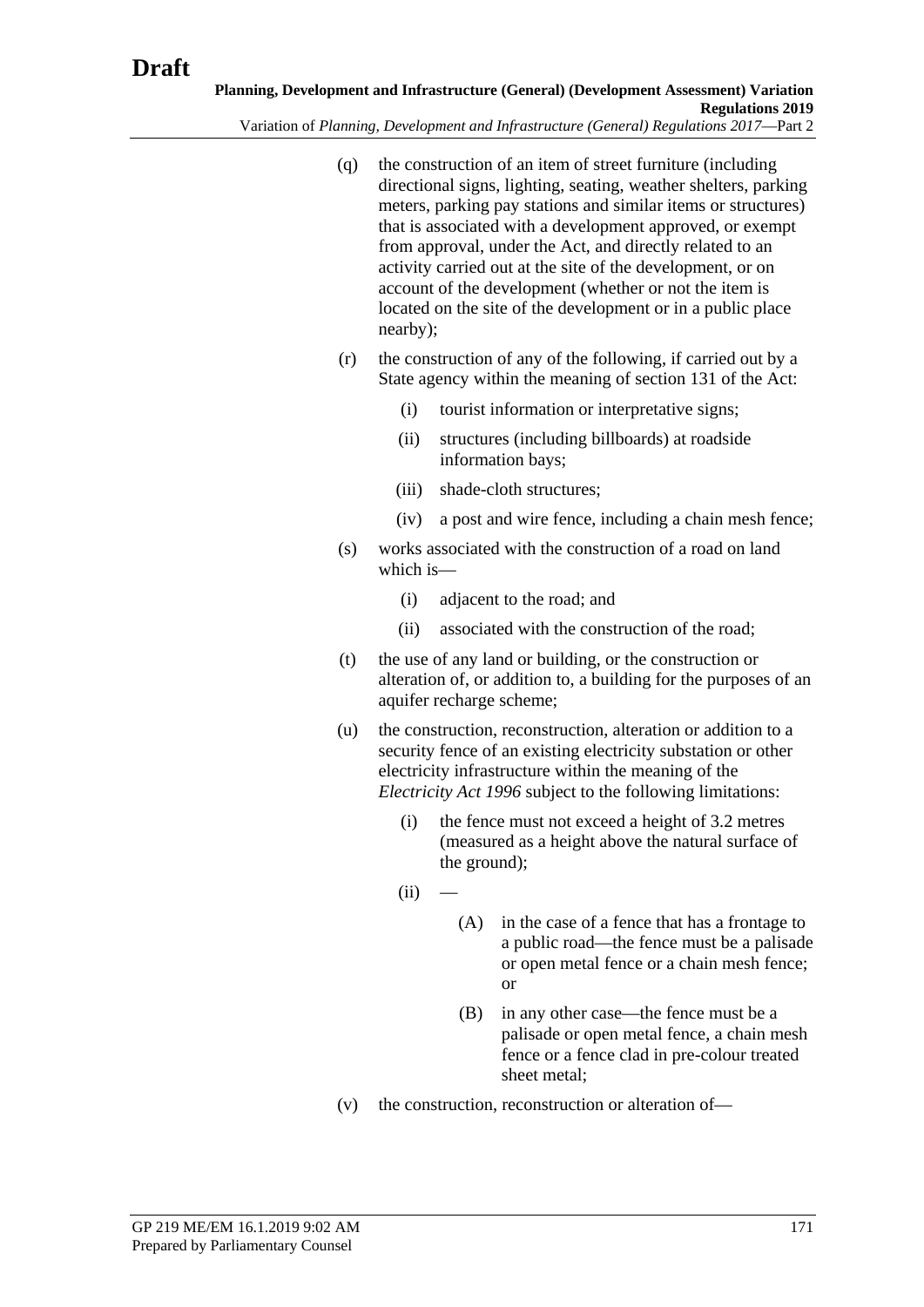- (i) a correctional institution (within the meaning of the *[Correctional Services Act](http://www.legislation.sa.gov.au/index.aspx?action=legref&type=act&legtitle=Correctional%20Services%20Act%201982) 1982*) or training centre (within the meaning of the *[Young Offenders](http://www.legislation.sa.gov.au/index.aspx?action=legref&type=act&legtitle=Young%20Offenders%20Act%201993)  Act [1993](http://www.legislation.sa.gov.au/index.aspx?action=legref&type=act&legtitle=Young%20Offenders%20Act%201993)*); or
- (ii) any works or infrastructure that is ancillary to such a correctional institution or training centre;
- (w) tree-damaging activity in relation to a regulated tree—
	- (i) that is on any land—
		- (A) on which a school, within the meaning of the *[Education and Early Childhood](http://www.legislation.sa.gov.au/index.aspx?action=legref&type=act&legtitle=Education%20and%20Early%20Childhood%20Services%20(Registration%20and%20Standards)%20Act%202011)  [Services \(Registration and Standards\)](http://www.legislation.sa.gov.au/index.aspx?action=legref&type=act&legtitle=Education%20and%20Early%20Childhood%20Services%20(Registration%20and%20Standards)%20Act%202011)  Act [2011](http://www.legislation.sa.gov.au/index.aspx?action=legref&type=act&legtitle=Education%20and%20Early%20Childhood%20Services%20(Registration%20and%20Standards)%20Act%202011)*, is located or is proposed to be built; and
		- (B) that is under the care, control or management of the Minister responsible for the administration of that Act; or
	- (ii) that is on any land—
		- (A) on which a road is located or is proposed to be built or widened; and
		- (B) that is under the care, control and management of the Commissioner for Highways; or
	- (iii) that—
		- (A) is on railway land as defined in [Schedule 4](#page-115-0)  [clause](#page-115-0) 14(7); or
		- (B) is on land adjacent to railway land and is, in the opinion of the Rail Commissioner, detrimentally affecting the use of, or activities or operations on, the railway land.
- (2) [Paragraphs](#page-164-0) (a), [\(b\)\(ii\),](#page-165-0) [\(b\)\(xi\)—](#page-166-0)[\(xv\)](#page-167-0) and [\(c\)](#page-168-0) of [subclause](#page-164-1) (1) do not apply to a proposed development if the site where the development is to be undertaken is subject to coastal processes, or in relation to which there is evidence to suggest that the site is likely to be affected by coastal processes within the foreseeable future, unless the Coast Protection Board has authorised the relevant development.
- <span id="page-171-0"></span>(3) Development of a kind referred to in [subparagraphs](#page-165-1) (iv) to [\(vi\)](#page-165-3) of [subclause](#page-165-4) (1)(b) may only be undertaken at a site identified by the Minister by notice published in the Gazette.
- (4) A notice published under [subclause](#page-171-0) (3) may—
	- (a) identify 1 or more sites for the purposes of that subclause; and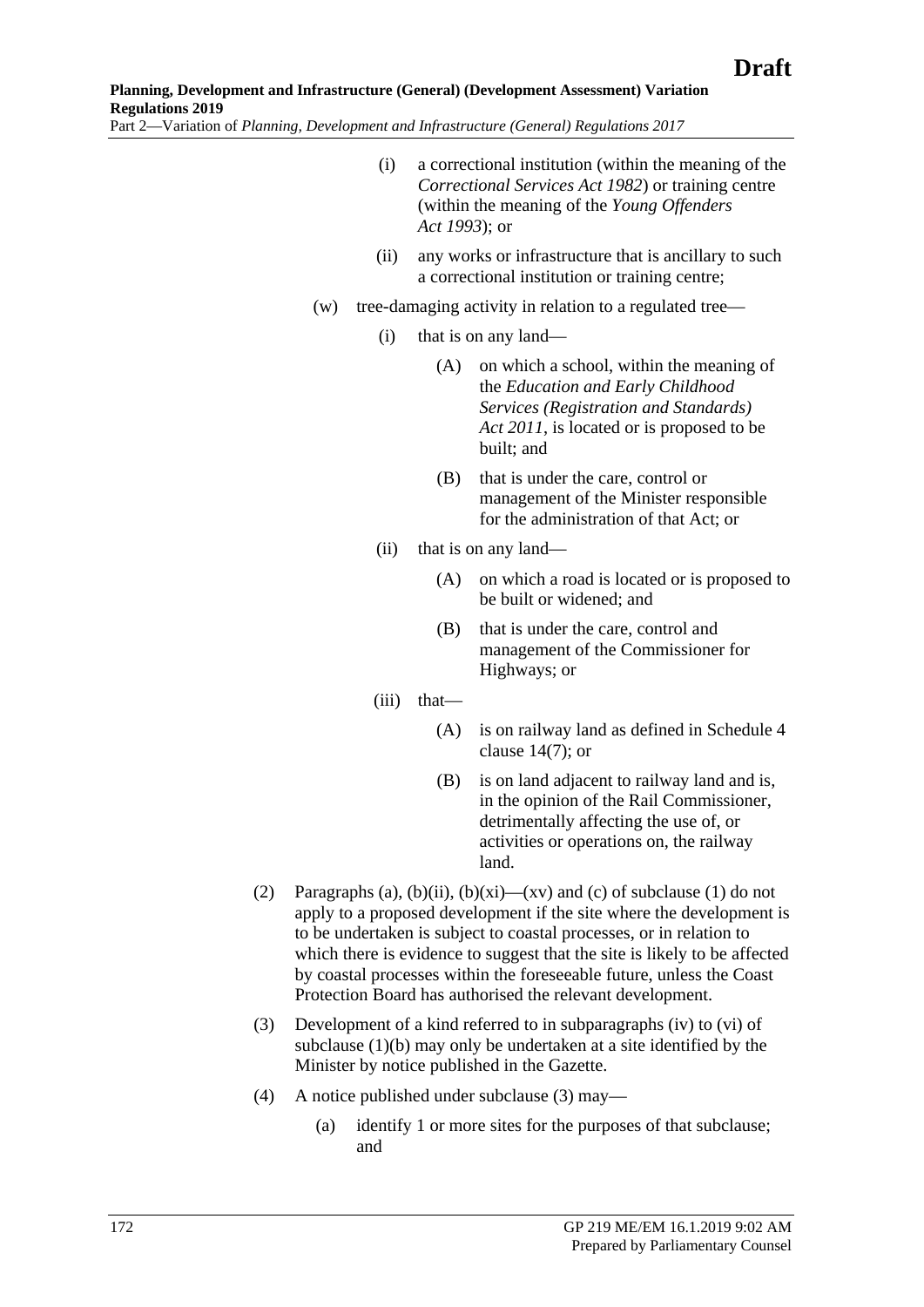- (b) be varied or revoked by further notice published in the Gazette.
- (5) Except as otherwise specified in this Schedule, [subclause](#page-164-1) (1) does not apply to any development which comprises a tree-damaging activity in relation to a regulated tree.
- (6) [Subparagraph](#page-165-2) (v) of [subclause](#page-165-4) (1)(b) expires on 1 July 2020.

## **3—Certain development in part of City of Mitcham**

The following forms of development in the a zone, subzone or overlay identified under the Planning and Design Code for the purposes of this clause (relating to the area of the City of Mitcham), are excluded from the provisions of section 131 of the Act:

- (a) the undertaking of any temporary development required in an emergency situation in order to—
	- (i) prevent loss of life or injury; or
	- (ii) prevent loss or damage to land or buildings; or
	- (iii) maintain essential public services; or
	- (iv) prevent a health or safety hazard; or
	- (v) protect the environment where authority to undertake the development is given by or under another Act;
- (b) an alteration, or repairs, to a building that—
	- (i) are predominantly internal; and
	- (ii) do not change the external appearance or total floor area of the building; and
	- (iii) will not adversely affect the structural soundness of the building or the safety of any person occupying or using it.

# **4—River Murray area**

The following forms of development are excluded from the provisions of section 131 of the Act, namely the construction, reconstruction, alteration, repair or maintenance of infrastructure within the meaning of the *[River Murray Act](http://www.legislation.sa.gov.au/index.aspx?action=legref&type=act&legtitle=River%20Murray%20Act%202003) 2003* by the Minister for the River Murray (or by a person who is acting for or on behalf of that Minister) where the work is being undertaken in connection with the management of water flows, or for other environmental purposes, within the River Murray system, as defined by that Act, for the purposes of the *[River Murray Act](http://www.legislation.sa.gov.au/index.aspx?action=legref&type=act&legtitle=River%20Murray%20Act%202003) 2003* or the *[Murray-Darling Basin](http://www.legislation.sa.gov.au/index.aspx?action=legref&type=act&legtitle=Murray-Darling%20Basin%20Act%201993)  Act [1993](http://www.legislation.sa.gov.au/index.aspx?action=legref&type=act&legtitle=Murray-Darling%20Basin%20Act%201993)*.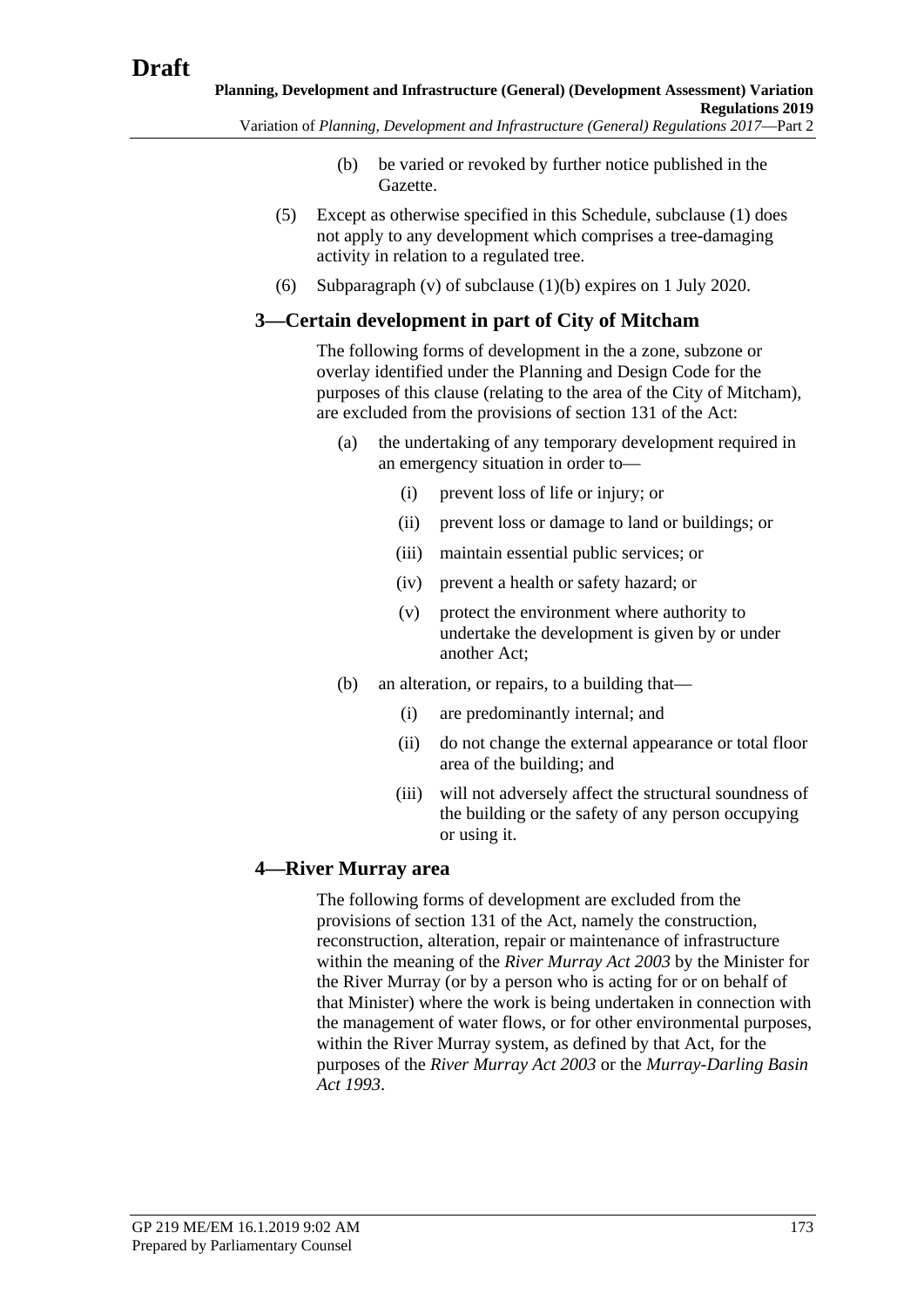## **5—Certain development within the Park Lands**

The following forms of development within the Adelaide Park Lands, other than in relation to a State heritage place, are excluded from the provisions of section 131 of the Act:

 $(a)$ 

- (i) the alteration, repair or maintenance of a road, bridge, railway or weir, or the reconstruction of a road where there is no increase in the area of road; or
- (ii) the maintenance of a levee bank; or
- (iii) the maintenance of the bank of the River Torrens or of any creek;
- <span id="page-173-0"></span>(b) if the work is certified by a private certifier, or by some other person nominated by the Minister for the purposes of this provision, as complying with the Building Rules (or the Building Rules to the extent that is appropriate in the circumstances after taking into account the requirements of the Building Rules and, insofar as may be relevant, the matters prescribed under regulation 113 for the purposes of section 131 of the Act)—
	- (i) the alteration of a local water treatment station, pressure regulating station or pumping station; or
	- (ii) the alteration of a building or equipment used for or associated with the supply, conversion, transformation or control of electricity (other than an electricity generating station or an electricity substation); or
	- (iii) the alteration of, or addition to, a building contained within the existing security-fenced area of an existing electricity substation; or
	- (iv) the alteration of, or addition to, a building—
		- (A) which is to be located wholly underground; and
		- (B) which will not result in a material change to the existing landform at the site of the development; or
	- (v) without limiting [subparagraph](#page-173-0) (iv), the construction or reconstruction of a building—
		- (A) which is to be located wholly underground; and
		- (B) which is intended only to house essential infrastructure; and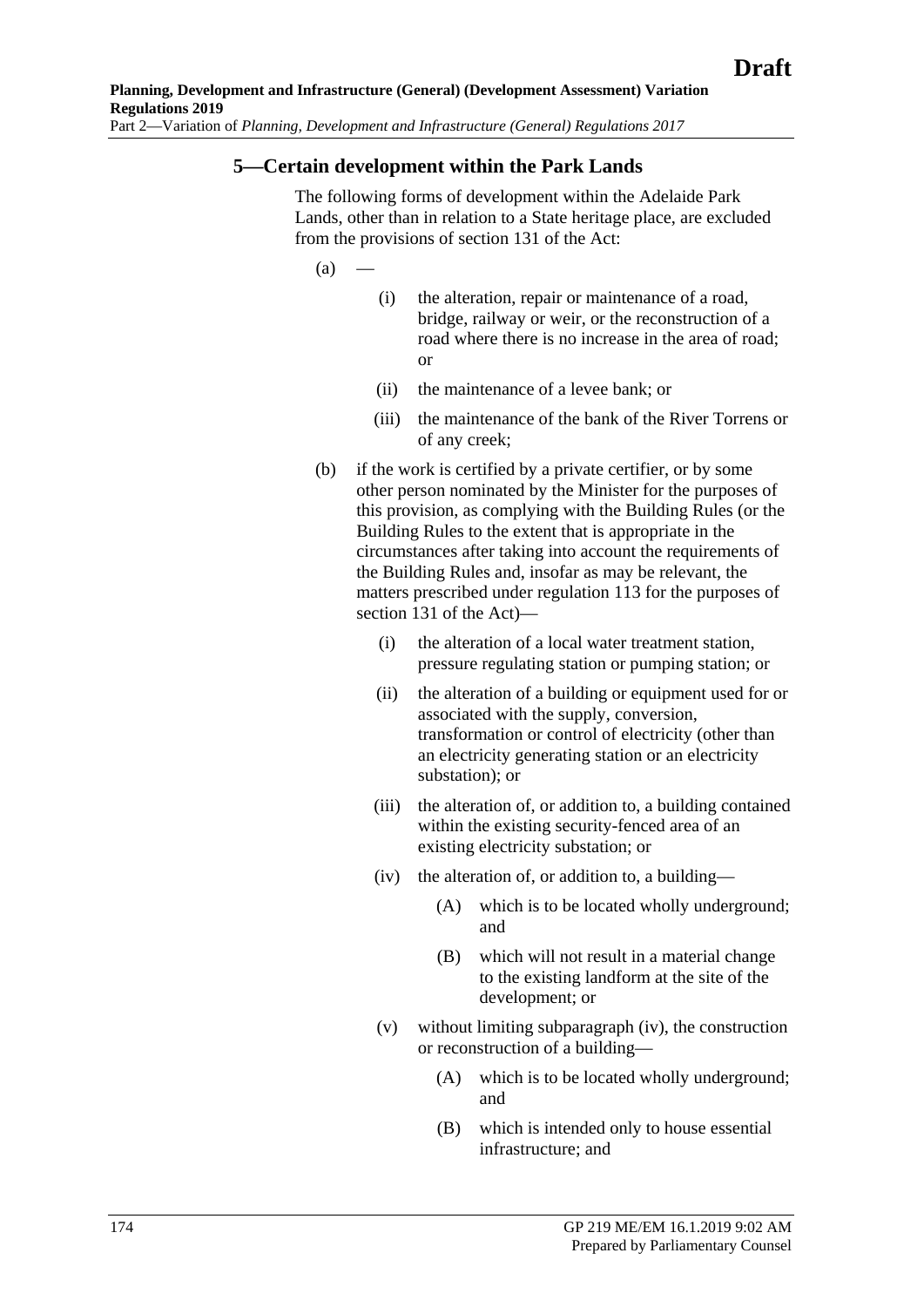- (C) which has a total floor area not exceeding 15 square metres and a depth (determined according to the distance below ground level of the base of the building) not exceeding 4 metres; and
- (D) which will not result in a material change to the existing landform at the site of the development; or
- (vi) building work associated with the alteration of, or addition to, a building within the area of an existing school, other than—
	- (A) where the work will result in—
		- the building exceeding 1 storey in height; or
		- the creation of a new access point to or from a public road or the alteration of an existing access point to or from a public road; or
		- fewer carparks on the site; or
	- (B) where the building is, or will be when the building work is completed, within 5 metres of a boundary of the area of the school; or
	- (C) where the building work would affect a local heritage place; or
- (vii) tree-damaging activity in relation to a regulated tree—
	- (A) that is on land—
		- on which a school, within the meaning of the *[Education and](http://www.legislation.sa.gov.au/index.aspx?action=legref&type=act&legtitle=Education%20and%20Early%20Childhood%20Services%20(Registration%20and%20Standards)%20Act%202011)  [Early Childhood Services](http://www.legislation.sa.gov.au/index.aspx?action=legref&type=act&legtitle=Education%20and%20Early%20Childhood%20Services%20(Registration%20and%20Standards)%20Act%202011)  [\(Registration and Standards\)](http://www.legislation.sa.gov.au/index.aspx?action=legref&type=act&legtitle=Education%20and%20Early%20Childhood%20Services%20(Registration%20and%20Standards)%20Act%202011)  Act [2011](http://www.legislation.sa.gov.au/index.aspx?action=legref&type=act&legtitle=Education%20and%20Early%20Childhood%20Services%20(Registration%20and%20Standards)%20Act%202011)*, is located or is proposed to be built; and
		- that is under the care, control or management of the Minister responsible for the administration of that Act; or
	- (B) that is on land—
		- on which a road is located or is proposed to be built or widened; and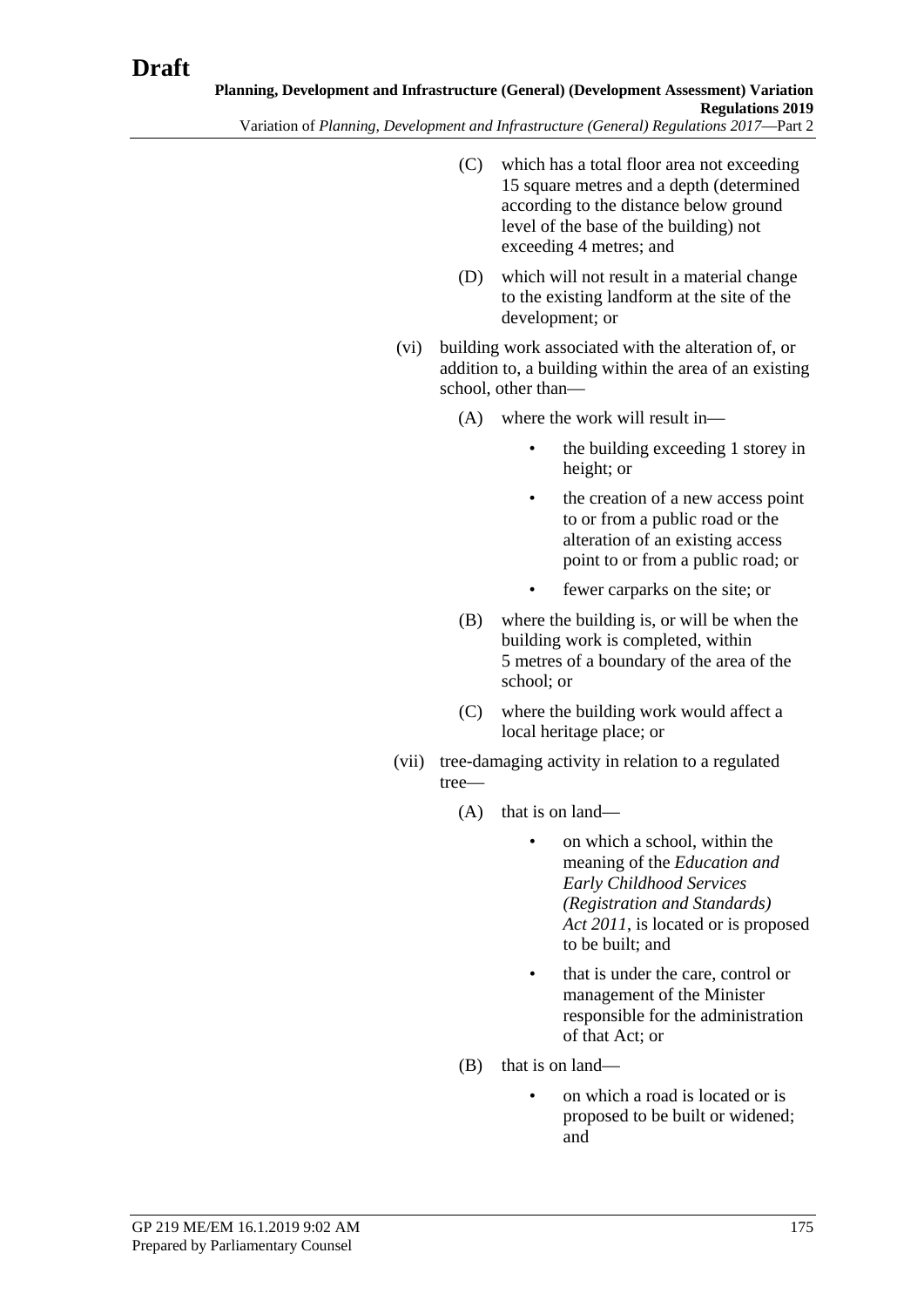- that is under the care, control and management of the Commissioner for Highways;
- (c) the construction, reconstruction, alteration, repair or maintenance of any drain, pipe or underground cable, other than the construction of a drain with a width or depth exceeding 1.5 metres or a pipe with a diameter exceeding 1.5 metres;
- (d) the undertaking of any temporary development which is required in an emergency situation in order to—
	- (i) prevent loss of life or injury; or
	- (ii) prevent loss or damage to land or buildings; or
	- (iii) maintain essential public services; or
	- (iv) prevent a health or safety hazard; or
	- (v) protect the environment where authority to undertake the development is given by or under another Act;
- (e) an alteration to the cadastre arising from the administration of the *[Adelaide Park Lands Act](http://www.legislation.sa.gov.au/index.aspx?action=legref&type=act&legtitle=Adelaide%20Park%20Lands%20Act%202005) 2005*;
- (f) a division of land arising out of, or reasonably incidental to, the implementation of any matter referred to above;
- (g) an alteration, or repairs, to a building—
	- (i) which are predominantly internal; and
	- (ii) which do not change the external appearance or total floor area of the building; and
	- (iii) which will not adversely affect the structural soundness of the building or the safety of any person occupying or using it;
- (h) the construction, reconstruction or alteration of a fire hydrant, fire plug or location indicator in a public place that is not connected with the performance of any other building work that requires approval under the Act:
- (i) the construction, reconstruction or alteration of an electricity power line, other than a transmission line of 33 000 volts or more;
- (j) the construction of information or directional signs (whether attached to a structure or freestanding) that are associated with a development approved by the Commission under Schedule 6 clause 2, and directly related to an activity carried out at the site of the development, or on account of the development;
- (k) the construction of any of the following, if carried out by a State agency within the meaning of section 131 of the Act: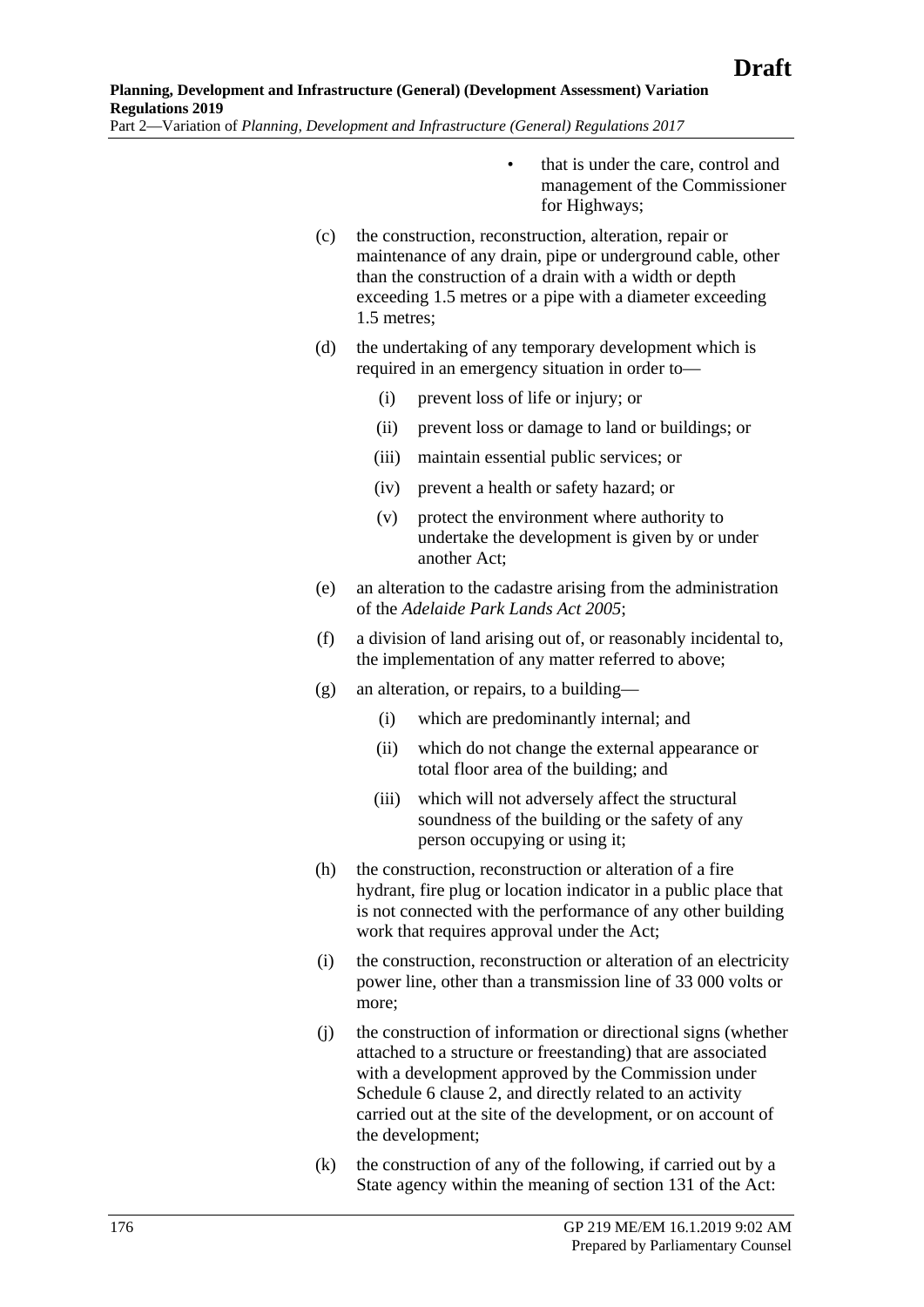- (i) tourist information or interpretative signs;
- (ii) structures (including billboards) at roadside information bays;
- (iii) shade-cloth structures;
- (iv) a post and wire fence, including a chain mesh fence;
- (v) advertising displays or signs.

# **Schedule 15—Mining production tenements**

# **1—Adelaide and Environs**

The areas of the Adelaide Hills Council, the Alexandrina Council, The Barossa Council, the City of Burnside, The Corporation of the City of Campbelltown, the City of Charles Sturt, the Town of Gawler, the City of Holdfast Bay, the District Council of Kapunda and Light, The District Council of Mallala, The Corporation of the City of Marion, the City of Mitcham, The District Council of Mount Barker, The Corporation of the City of Norwood, Payneham and St. Peters, the City of Onkaparinga, the City of Playford, the City of Port Adelaide Enfield, the City of Prospect, the City of Salisbury, the City of Tea Tree Gully, The Corporation of the City of Unley, the City of Victor Harbor, The Corporation of the Town of Walkerville and the City of West Torrens.

# **2—The Coast**

- (1) Those parts of the State situated within 800 metres of the coast measured from mean high water mark on the seashore at spring tide.
- (2) The coast as defined in the *[Coast Protection Act](http://www.legislation.sa.gov.au/index.aspx?action=legref&type=act&legtitle=Coast%20Protection%20Act%201972) 1972*.
- (3) The parts of the State proclaimed by the Governor to be a coast protection district under the *[Coast Protection Act](http://www.legislation.sa.gov.au/index.aspx?action=legref&type=act&legtitle=Coast%20Protection%20Act%201972) 1972*.

# **3—Other Areas**

The areas of the State of South Australia depicted on the series of maps deposited in the General Registry Office and numbered 156 of 1982 each map bearing the stamp *[Planning Act](http://www.legislation.sa.gov.au/index.aspx?action=legref&type=act&legtitle=Planning%20Act%201982) 1982*, *Mining Production Tenement Regulations*, and titled as follows:

- (a) Index Map (Map 1);
- (b) Eyre Plan: Those proposed open space areas generally depicted on Map 2, which are more particularly described as follows:
	- (i) County Dufferin—Sections 2 and 86, out of hundreds, and surrounding areas. Aboriginal tribal grounds. Flora and fauna. Approximately 39 000 hectares. (No 2)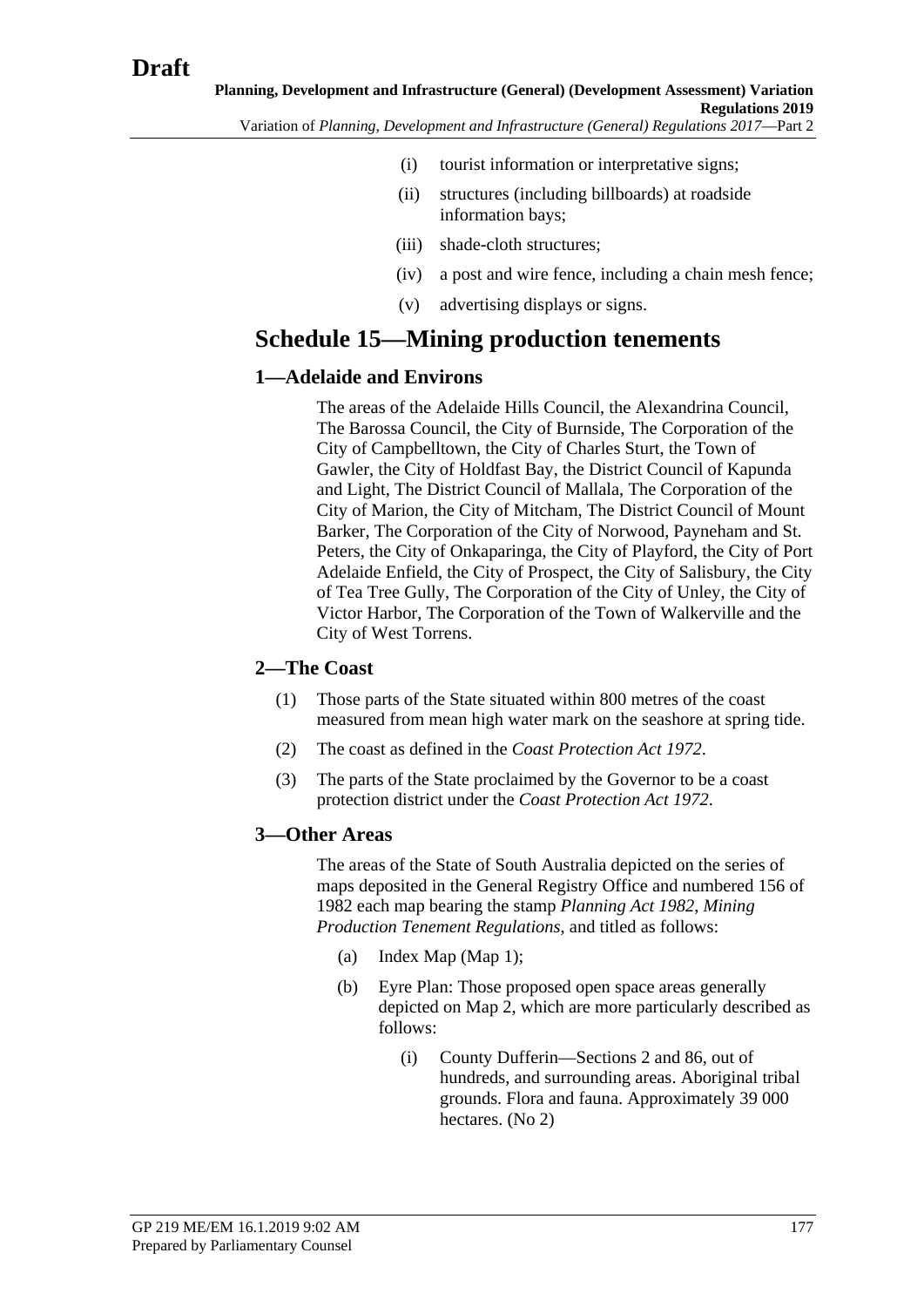- (ii) The Gawler Ranges and adjacent small ranges. Scenic interest; Spring Hill and Mount Nott worthy of special consideration. (No 3)
- (iii) Pilepudla Water Reserve—Various species of birds, small fauna and flora. Approximately 750 hectares. (No 5)
- (iv) Cortlinye Water Conservation Reserve—flora and fauna. Approximately 490 hectares. (No 6)
- (v) Pinkawillinie Area—Parts of the hundreds of Panitya, Pinkawillinie, Koogawa, Peella, Hill and Corrobinnie. Adjacent to Pinkawillinie Conservation Park. A potential wilderness reserve, approximately 92 000 hectares. (No 8)
- (vi) Yalanda Tanks—Water Conservation Reserve, hundred of Yalanda. Native flora, including acacia, cassia and orchids. Approximately 240 hectares. (No 9)
- (vii) Darke Peake Range—Area of geological interest and scenic beauty. Approximately 2 100 hectares. (No 13)
- (viii) Minbrie Range—Varying mallee, salt bush, blue bush associations and scenic views. Approximately 2 200 hectares. (No 15)
- (ix) Cleve Water Reserve—Sections 327, 328, 329, hundred of Mann. A catchment area with variety of fauna. Approximately 3 300 hectares. (No 17)
- (x) Moody Tanks—Railway Reserve—Section 48, hundred of Moody. A heavily timbered area. Approximately 77 hectares. (No 25)
- (xi) Sections 415, 416, 417, hundred of Louth—Sugar gum heath with abundance of orchid species. Approximately 535 hectares. (No 33)
- (xii) Section 99, hundred of Wanilla—Uncleared sand dune vegetation. Includes mallee, acacias and banksia. Approximately 430 hectares. (No 34)
- (xiii) Caraleu Bluff—Native pines, picnic area. Approximately 90 hectares. (No 43)
- (xiv) Tcharkulda Hill—Granite outcrop. Mallee, native pine, cassia. Picnic area. Approximately 195 hectares. (No 44)
- (xv) Pillawarta Creek—Sugar and blue gums, wildflowers. Approximately 80 hectares. (No 46)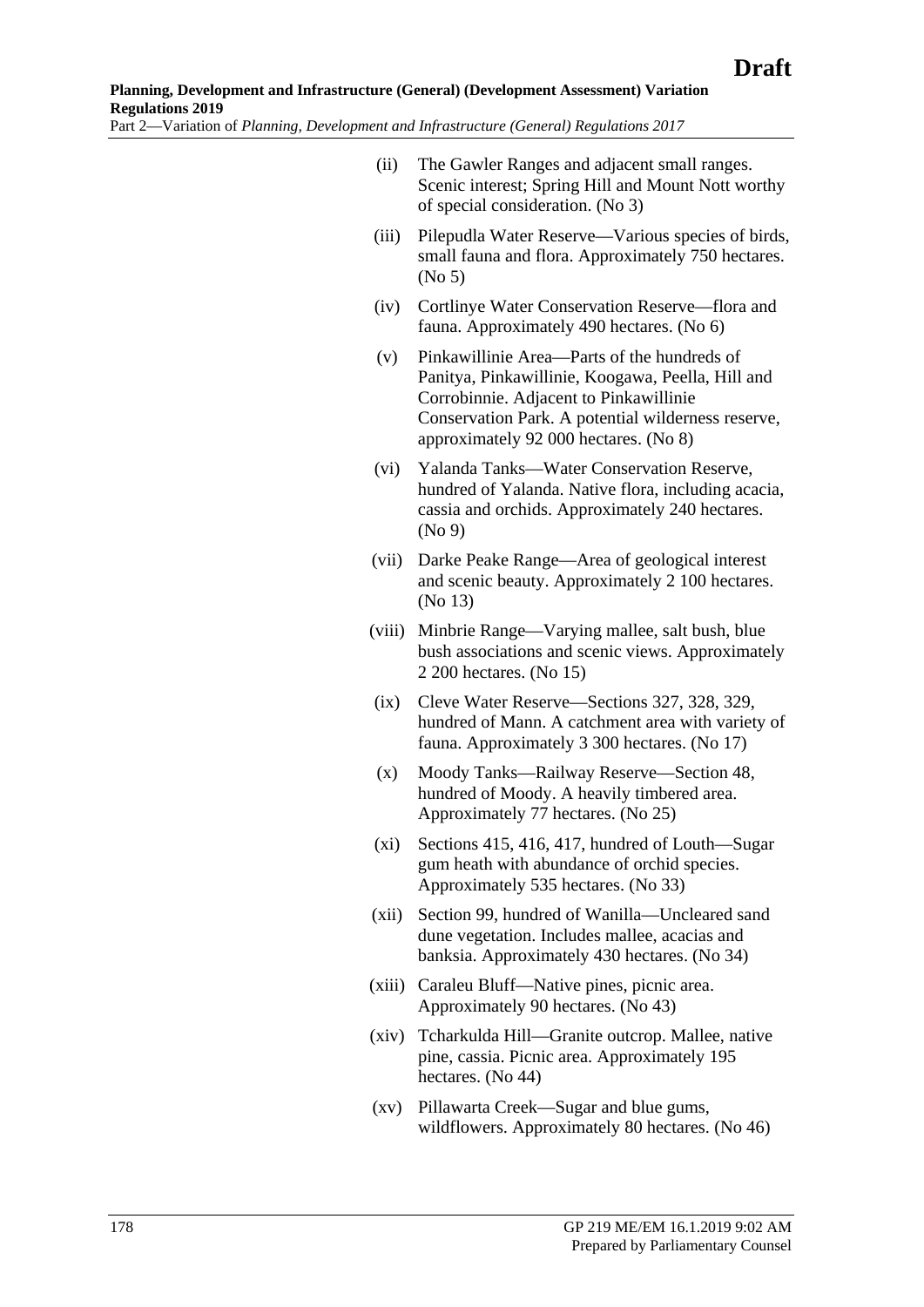- (xvi) Corunna—in the Baxter Ranges. Scenic hills, considerable native flora and fauna of scientific interest. (No 47)
- (xvii) Polda Rock and Little Wudinna Rock—Sections 48 & 52, hundred of Wudinna. Suitable for recreation and picnic area. Approximately 115 hectares. (No 48)
- (xviii) Corrobinnie Hill—Rock outcrop with unusual erosion. Mallee broom and acacias. Approximately 40 hectares. (No 49)
- (xix) Minnipa Hill—Suitable for recreation and picnic area. Approximately 75 hectares. (No 50)
- (xx) Talia Caves—Approximately 220 hectares. (No 53)
- (xxi) Waddikee Rocks—Monument to explorer Darke. Approximately 85 hectares. (No 54)
- (c) Far North Plan: All boundary referral areas as depicted on Maps 3a to 3w inclusive;
- (d) Kangaroo Island Plan: Those proposed open space areas generally depicted on Map 4 which are more particularly described as follows:
	- (i) Sections 399, 420, 421, 422 and 434, hundred of Dudley. Eastern end of island, frontage to Antechamber Bay and Chapman River. Suitable for general recreation and picnic area. Approximately 59 hectares. (No 1).
	- (ii) Land adjacent to American River and Pelican Lagoon between the township of American River and Picnic Point, with a link to the south coast. Scenic area suitable for general recreation. (No 2).
	- (iii) Land north of Sections  $7 & 8$ , hundred of Borda, adjacent to Cape Torrens Conservation Park. Includes high and spectacular cliffs. Natural vegetation largely in original state. Approximately 150 hectares. (No 3).
	- (iv) Part Section 14, hundred of McDonald. South coast, at mouth of South West River. Suitable for general recreation. Approximately 12 hectares. (No 4).
- (e) Flinders Plan: Those areas depicted on Maps 5a to 5h inclusive, all of which define areas of environmental significance in the Flinders Ranges;
- (f) Murray Mallee Plan: Those areas depicted on Maps 6a to 6f inclusive, all of which define areas of conservation significance;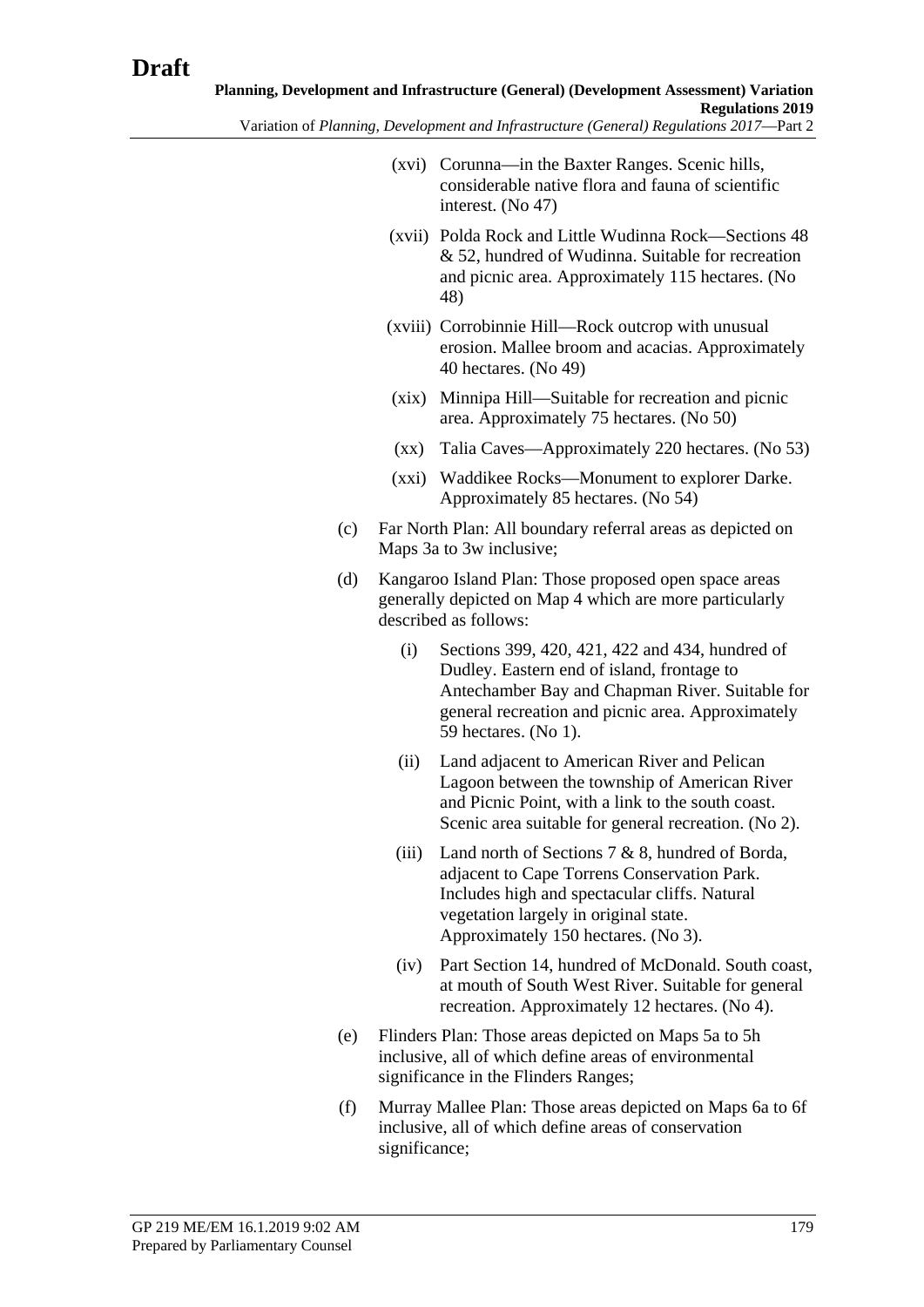- (g) River Murray Valley Plan: Those areas depicted on Maps 7a to 7b, both of which define areas known as Conservation Zones;
- (h) River Murray Valley Plan: Those areas depicted on Maps 8a and 8p inclusive, all of which define areas known as Flood Zones and Fringe Zones;
- (i) Riverland Plan: Those areas depicted on Maps 9a to 9c inclusive, all of which define possible conservation park areas;
- (j) Wetlands of the South-East: Those areas depicted on Maps 10a to 10q inclusive;
- (k) Whyalla Town Plan: Approximately 1 400 hectares of existing open space depicted on Map 11, and lying approximately 10 kilometres north of the city of Whyalla;
- (l) Yorke Peninsula Plan: Those areas depicted on Maps 12a to 12g inclusive, all of which define a boundary referral area.

# **Schedule 16—Civil penalties**

**1—Form of notice of right to elect to be prosecuted (regulation 120)**

# **Civil penalty for contravention—notice of right to elect to be prosecuted for contravention**

*[Planning, Development and Infrastructure Act](http://www.legislation.sa.gov.au/index.aspx?action=legref&type=act&legtitle=Planning%20Development%20and%20Infrastructure%20Act%202016) 2016*—section 225(3)

Reference number: Issued by: Date:

To: *[insert full name, company name (if applicable), postal address and any other information relevant for service of the notice]*

# **Notice to alleged offender**

1 The *[insert name of designated entity]* is satisfied that you have committed an offence by contravening a provision of the *[Planning, Development and Infrastructure Act](http://www.legislation.sa.gov.au/index.aspx?action=legref&type=act&legtitle=Planning%20Development%20and%20Infrastructure%20Act%202016) 2016* as follows:

> Provision contravened: Address or location of contravention: Details of contravention:

2 The purpose of this notice is to advise you that you may, by written notice to *[insert name of designated entity]*, elect to be prosecuted for the contravention (see section 225(3) of the Act).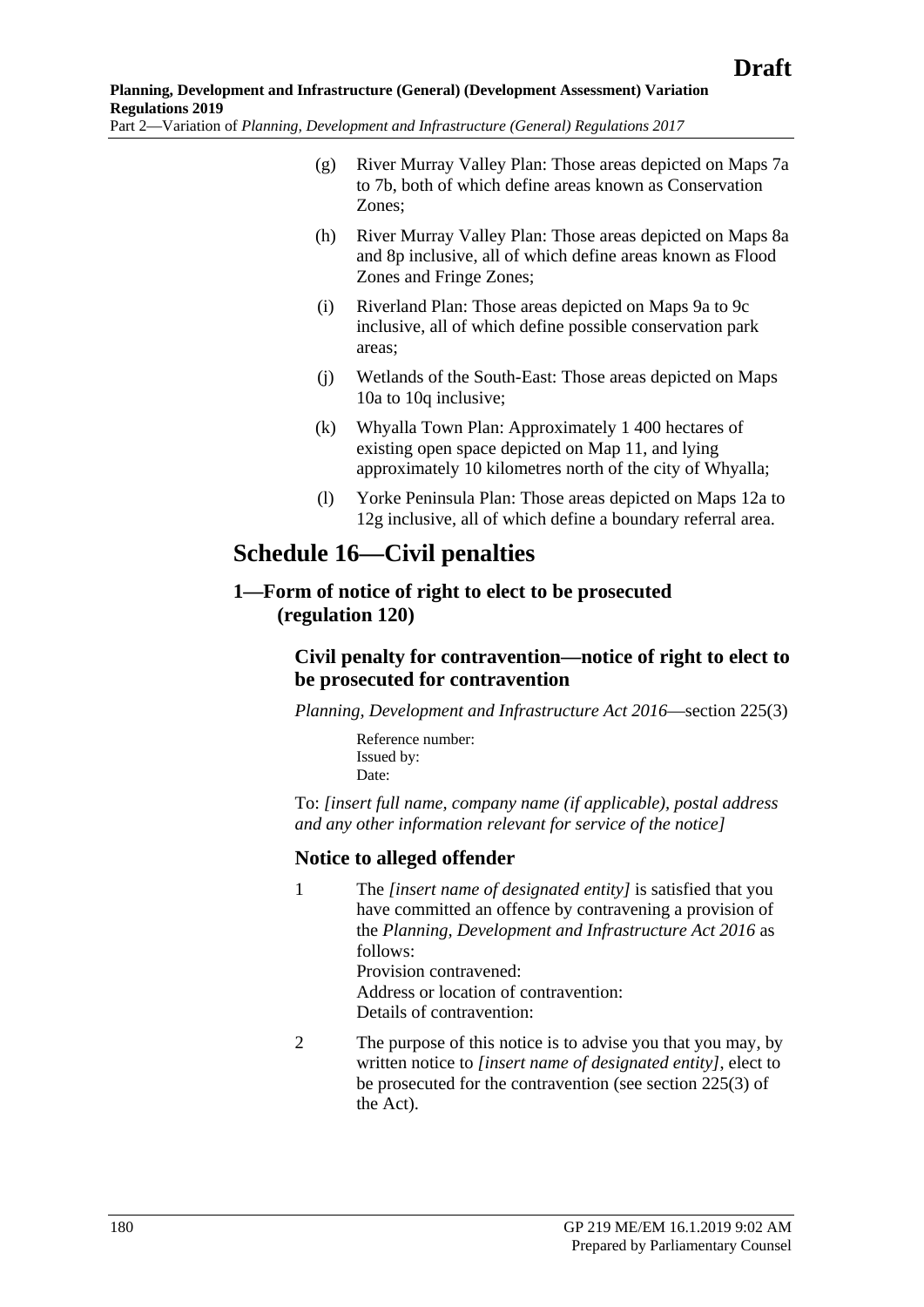**If you do not elect to be prosecuted, the** *[insert name of designated entity]* **may commence civil penalty proceedings under section 225 of the Act for the purpose of obtaining an order from the Court that you pay an amount as a civil penalty in respect of the contravention.**

In these civil proceedings, any contravention of the Act would only need to be proved on the balance of probabilities.

- 3 **If you elect to be prosecuted, rather than negotiating a civil penalty with the Authority or facing civil penalty proceedings, you must serve a written notice on the**  *[insert name of designated entity]* **within 21 days after service of this notice.**
- 4 The following matters are relevant to the provision of a notice of election to the *[insert name of designated entity]*:
	- (1) The notice must be addressed to the *[insert name of designated entity]* as follows: *[insert relevant information]*
	- (2) You may choose to use the Attachment (below) or you may inform the *[insert name of designated entity* by your own letter, quoting your name and address shown at the top of this document.
	- (3) Section 225 of the Act may be found at www.legislation.sa.gov.au and additional information about the Act can be obtained on the SA planning portal . Information concerning this notice can also be obtained by telephoning the following number *[insert telephone number of relevant contact at designated entity]*.
	- (4) If you do not, within 21 days after service of this notice, give notice to the *[insert name of designated entity]* of election to be prosecuted, proceedings may be commenced to recover a civil penalty in the Environment, Resources and Development Court.

## **Attachment—Notice to Authority of election to be prosecuted**

To: *[insert name of designated entity] [insert address]*

Reference to notice under section 225(3) of the *[Planning,](http://www.legislation.sa.gov.au/index.aspx?action=legref&type=act&legtitle=Planning%20Development%20and%20Infrastructure%20Act%202016)  [Development and Infrastructure Act](http://www.legislation.sa.gov.au/index.aspx?action=legref&type=act&legtitle=Planning%20Development%20and%20Infrastructure%20Act%202016) 2016*: *[insert reference number]*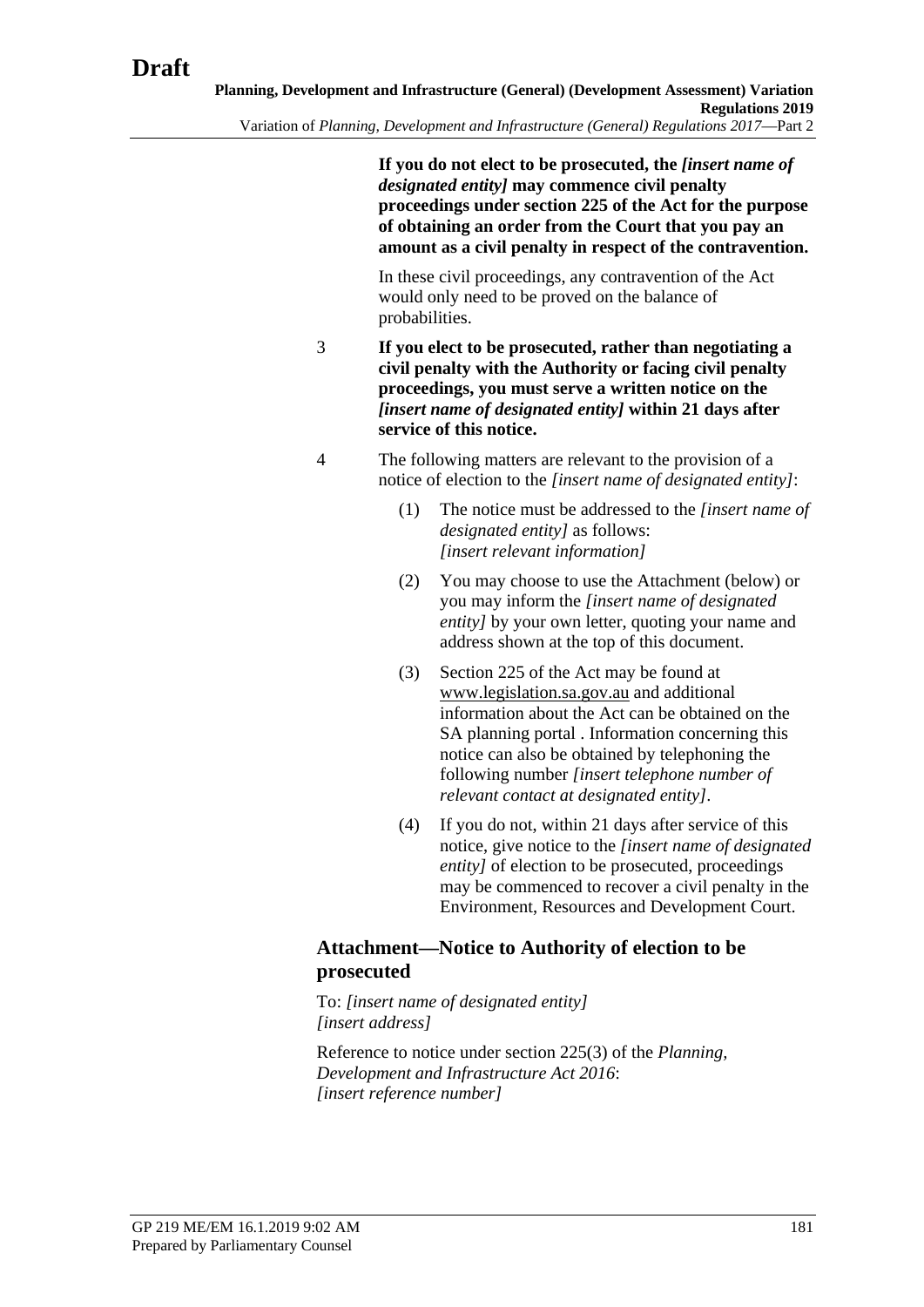## **\* Individual**

I elect to be prosecuted for the alleged contravention specified in the notice of the reference number set out above. Name in full: Contact details: Date: Signed:

### **\* Company**

I, having authority to act for and on behalf of the company in this matter, give notice that the company elects to be prosecuted for the alleged contravention specified in the notice of the reference number set out above. Name of company: Name in full of person with authority to act: Contact details: Date: Signed: \**Strike out whichever is inapplicable*

# **Schedule 17—Activities of environmental significance**

#### **Drafting note—**

This Schedule is subject to review.

# **Schedule 18—Activities of major environmental significance**

#### **Drafting note—**

This Schedule reflects the existing Schedule in the *[Development](http://www.legislation.sa.gov.au/index.aspx?action=legref&type=subordleg&legtitle=Development%20Regulations%202008)  [Regulations](http://www.legislation.sa.gov.au/index.aspx?action=legref&type=subordleg&legtitle=Development%20Regulations%202008) 2008*.

## **Part 1—Activities**

## **1—Petroleum and Chemical**

- (1) **Chemical Storage and Warehousing Facilities:** the storage or warehousing of chemicals or chemical products that are, or are to be, stored or kept in bulk or in containers having a capacity exceeding 200 litres at facilities with a total storage capacity exceeding 1 000 cubic metres.
- (2) **Chemical Works:** the conduct of—
	- (a) works with a total processing capacity exceeding 100 tonnes per year involving either or both of the following operations:
		- (i) manufacture (through chemical reaction) of any inorganic chemical, including sulphuric acid, inorganic fertilisers, soap, sodium silicate, lime or other calcium compound;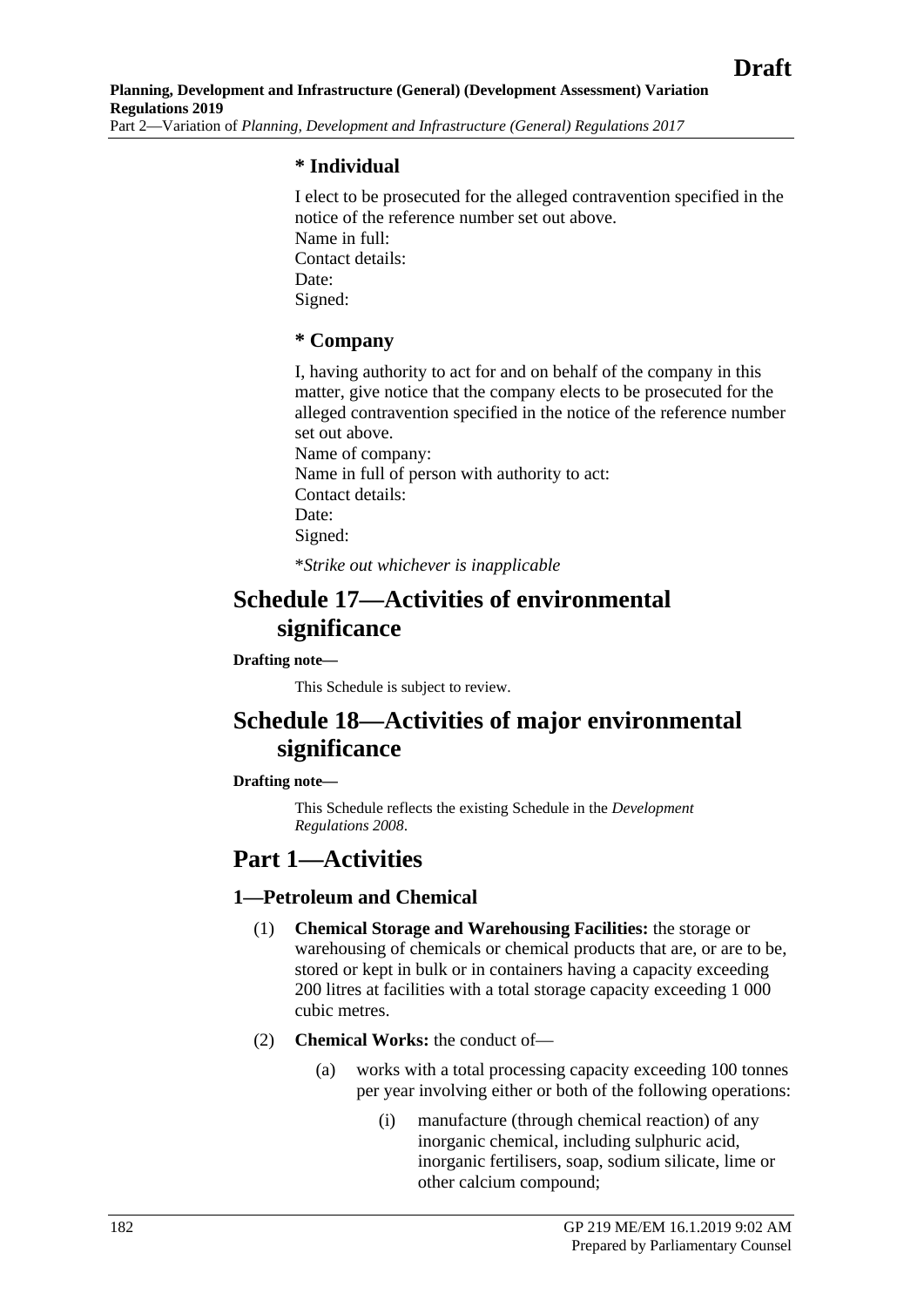- (ii) manufacture (through chemical reaction) or processing of any organic chemical or chemical product or petrochemical, including the separation of such materials into different products by distillation or other means; or
- (b) works with a total processing capacity exceeding 5 000 tonnes per year involving operations for salt production.
- (3) **Coke Works:** the production, quenching, cutting, crushing and grading of coke.
- (4) **Oil Refineries:** the conduct of works at which crude petroleum oil or shale oil is refined, or where lubricating oil is produced.
- <span id="page-182-0"></span>(5) **Petroleum Production, Storage or Processing Works or Facilities:** the conduct of works or facilities—
	- (a) at which petroleum products are stored in tanks with a total storage capacity exceeding 2 000 cubic metres; or
	- (b) with a total petroleum production rate exceeding 20 tonnes per hour.
- (6) **Wood Preservation Works:** the conduct of works for the treatment or preservation of timber by chemicals (including chemicals containing copper, chromium, arsenic or creosote), but excluding the treatment or preservation of timber by primary producers for their own primary production purposes and not for supply to others.

## **2—Manufacturing and Mineral Processing**

- (1) **Abrasive Blasting:** the cleaning of materials by the abrasive action of any metal shot or mineral particulate propelled in a gaseous or liquid medium (otherwise than solely by using blast cleaning cabinets less than 5 cubic metres in volume or totally enclosed automatic blast cleaning units).
- (2) **Hot Mix Asphalt Preparation:** the conduct of works at which crushed or ground rock aggregates are mixed with bituminous or asphaltic materials for the purposes of producing road building mixtures.
- (3) **Cement Works:** the conduct of works for the use of argillaceous and calcareous materials in the production of cement clinker or the grinding of cement clinker.
- (4) **Ceramic Works:** the conduct of works for the production of any products such as bricks, tiles, pipes, pottery goods, refractories, or glass that are manufactured or are capable of being manufactured in furnaces or kilns fired by any fuel, being works with a total capacity for the production of such products exceeding 100 tonnes per year.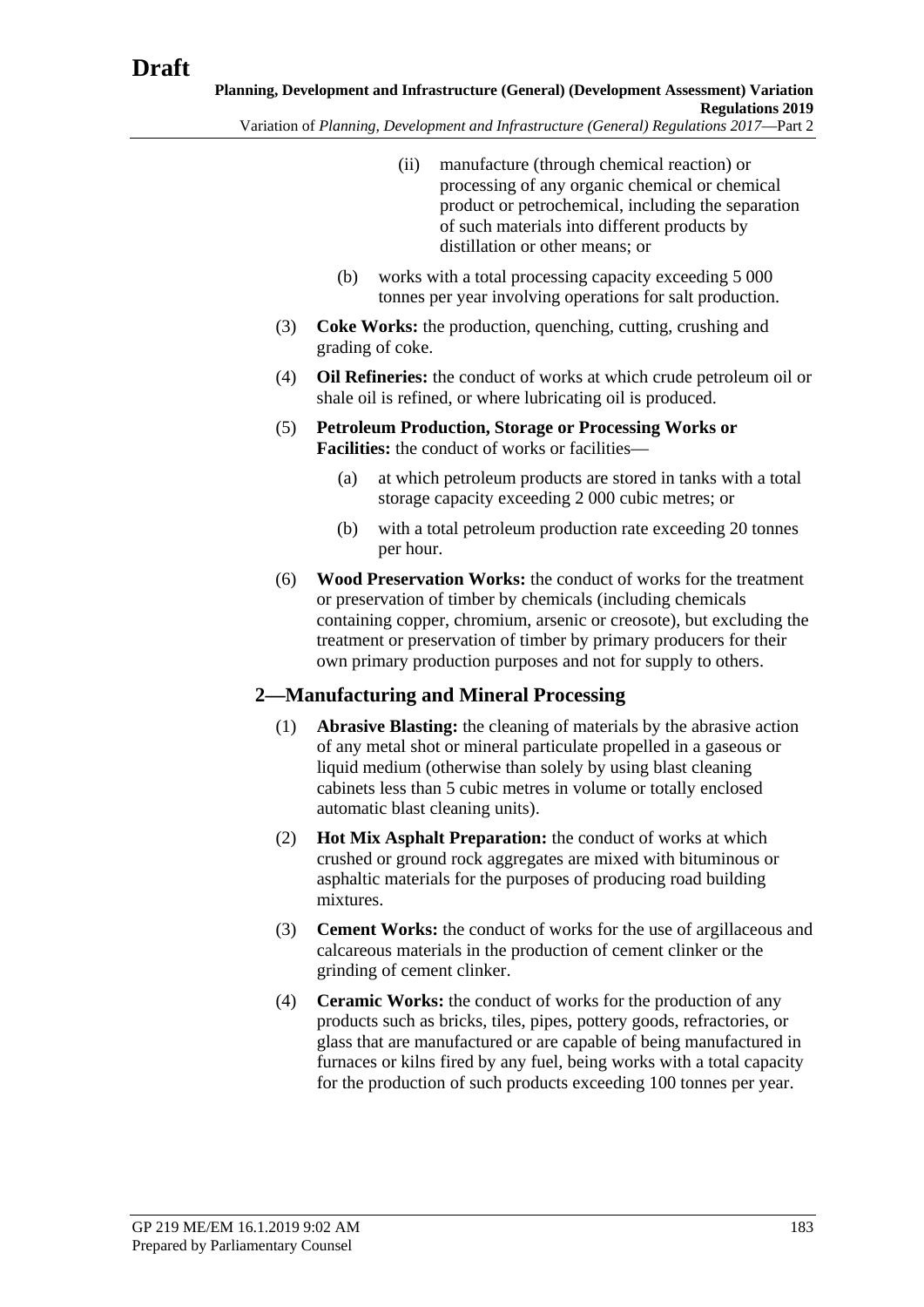- (5) **Concrete Batching Works:** the conduct of works for the production of concrete or concrete products that are manufactured or are capable of being manufactured by the mixing of cement, sand, rock, aggregate or other similar materials, being works with a total capacity for production of such products exceeding 0.5 cubic metres per production cycle.
- (6) **Drum Reconditioning:** the conduct of drum reconditioning works, including associated storage facilities.
- (7) **Ferrous and Non-ferrous Metal Melting:** the melting of ferrous or non-ferrous metal in a furnace or furnaces that alone or in aggregate have the capacity to melt in excess of 500 kilograms of metal during the normal cycle of operation.
- (8) **Metallurgical Works:** the conduct of works at which ores are smelted or reduced to produce metal.
- (9) **Mineral Works:** the conduct of works for processing mineral ores, sands or earths to produce mineral concentrates.
- (10) **Pulp or Paper Works:** the conduct of works at which paper pulp or paper is manufactured or is capable of being manufactured, being works with a total capacity for production of such products exceeding 100 tonnes per year.
- (11) **Scrap Metal Recovery:** the conduct of works at which scrap metals are treated in any type of fuel burning equipment or electrically heated furnaces or are disintegrated by mechanical means for recovery of metal, but excluding commercial printing establishments at which type metal is melted or re-melted in thermostatically controlled pots for the purpose of type casting.
- (12) **Surface Coating:** the conduct of—
	- (a) works for metal finishing, in which metal surfaces are prepared or finished by means of electroplating, electrolyse plating, anodising (chromating, phosphating and colouring), chemical etching or milling, or printed circuit board manufacture, being works producing more than 5 kilolitres per day of effluent; or
	- (b) works for hot dip galvanising; or
	- (c) works for spray painting and powder coating with a capacity to use more than 100 litres per day of paint or 10 kilograms per day of dry powder.
- (13) **Wood Processing Works:** the conduct of works (other than works at a builders supply yard or a home improvement centre) at which timber is sawn, cut, chipped, compressed, milled or machined, being works with a total processing capacity exceeding 4 000 cubic metres per year.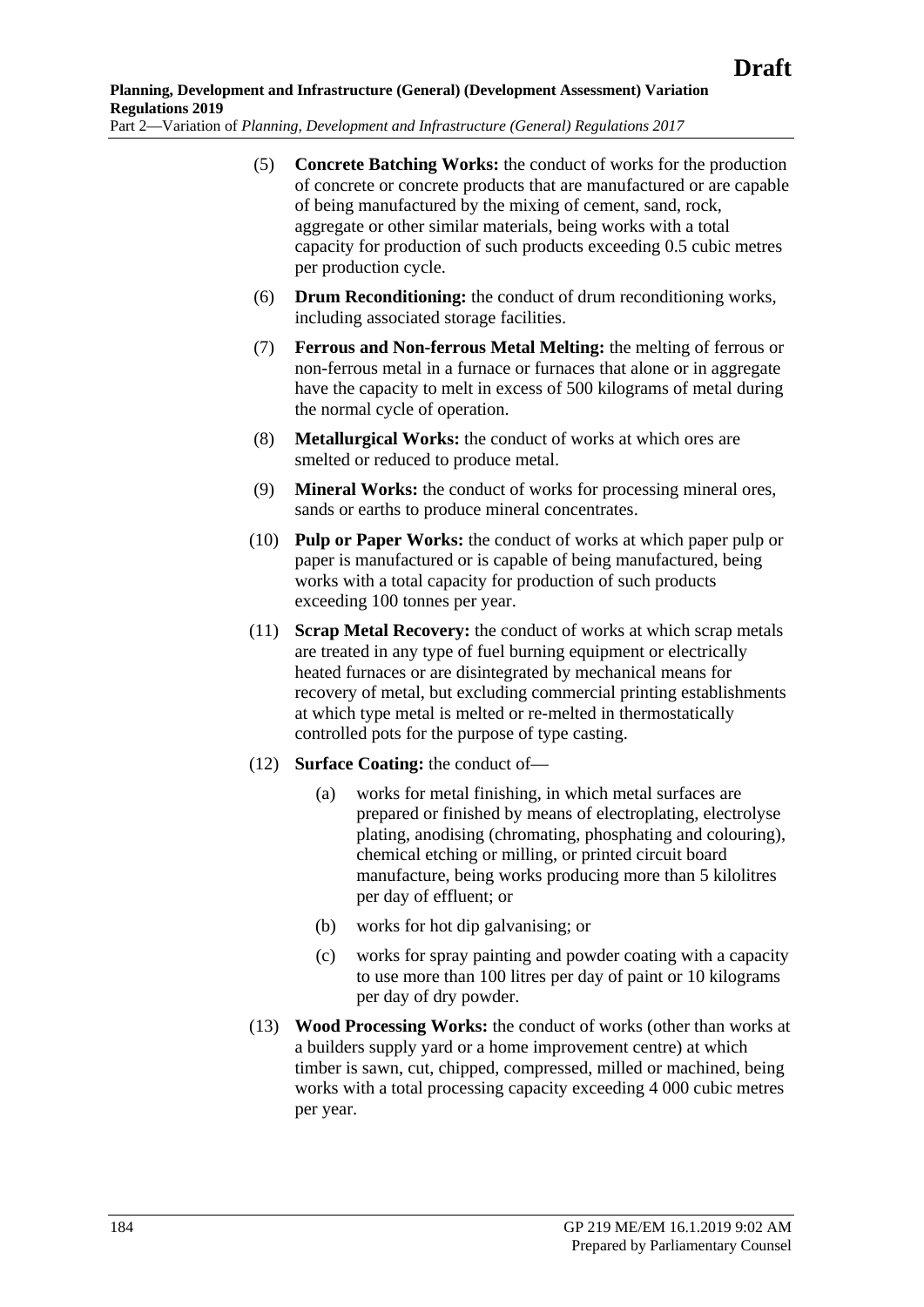Variation of *Planning, Development and Infrastructure (General) Regulations 2017*—Part 2

- (14) **Maritime Construction Works:** the conduct of works for the construction or repair of ships, vessels or floating platforms or structures, being works with the capacity to construct or repair ships, vessels or floating platforms or structures of a mass exceeding 80 tonnes.
- (15) **Vehicle Production:** the conduct of works for the production of motor vehicles, being works with a production capacity exceeding 2 000 motor vehicles per year.

## **3—Waste Treatment and Disposal**

- (1) **Incineration:** the conduct of works for incineration by way of thermal oxidation using fuel burning equipment, being—
	- (a) works for the destruction of chemical wastes (including halogenated organic compounds); or
	- (b) works for the destruction of medical wastes produced by hospitals, or by pathology, medical, dental or veterinary practices or laboratories, or of cytotoxic wastes, or for the destruction of quarantine wastes; or
	- (c) works for the cremation of bodies; or
	- (d) works for the destruction of solid municipal waste; or
	- (e) works for the disposal of solid trade waste with a processing capacity exceeding 100 kilograms per hour.
- <span id="page-184-1"></span><span id="page-184-0"></span>(2) **Sewage Treatment Works or Septic Tank Effluent Disposal Schemes:** the conduct of—
	- (a) works that involve the discharge of treated or untreated sewage or septic tank effluent to marine waters; or
	- (b) works that involve the discharge of treated or untreated sewage or septic tank effluent to land or waters in a water protection area (as declared under Part 8 of the *[Environment](http://www.legislation.sa.gov.au/index.aspx?action=legref&type=act&legtitle=Environment%20Protection%20Act%201993)  [Protection Act](http://www.legislation.sa.gov.au/index.aspx?action=legref&type=act&legtitle=Environment%20Protection%20Act%201993) 1993*), being works with a peak loading capacity designed for more than 100 persons per day; or
	- (c) works that involve the discharge of treated or untreated sewage or septic tank effluent to land or waters (other than land or waters referred to in [paragraph](#page-184-0) (a) or [\(b\)\)](#page-184-1), being works with a peak loading capacity designed for more than 1 000 persons per day.
- (3) **Waste or Recycling Depots:** the conduct of a depot for the reception, storage, treatment or disposal of waste other than—
	- (a) temporary storage at the place at which the waste (not being tyres or tyre pieces) is produced while awaiting transport to another place; or
	- (b) storage, treatment or disposal of domestic waste at residential premises; or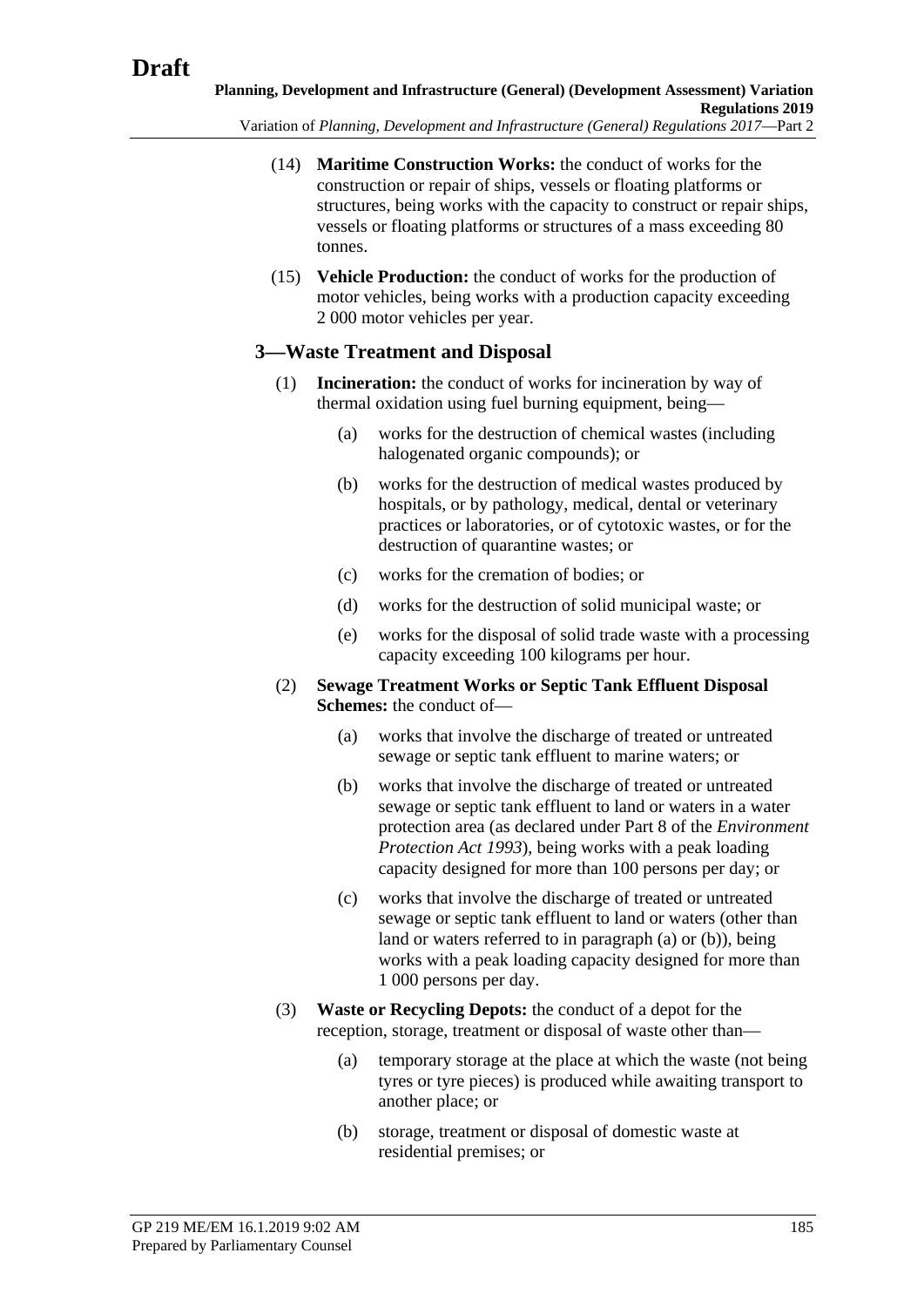- (c) a depot that the Environment Protection Authority is satisfied will be conducted for such limited purposes that a referral is not necessary and has provided written confirmation of this to the relevant authority.
- (4) **Activities Producing Listed Wastes:** an activity in which any of the substances or things listed in Part 2 of this Schedule are produced as or become waste other than any of the following activities:
	- (a) a domestic activity;
	- (b) an activity in which the waste produced is lawfully disposed of to a sewer;
	- (c) an activity consisting only of storing or distributing goods;
	- (d) building work;
	- (e) carpentry or joinery;
	- (f) retail pharmacy;
	- (g) film processing;
	- (h) dental practice;
	- (i) plumbing or gas fitting;
	- (j) dry cleaning;
	- (k) primary or secondary school education;
	- (l) agriculture or horticulture;
	- (m) french polishing;
	- (n) manufacturing jewellery;
	- (o) medical practice, not being the practice of pathology;
	- (p) painting or decorating;
	- (q) panel beating and associated spray painting;
	- (r) operation of a nursing home;
	- (s) veterinary practice;
	- (t) operation of an immunisation clinic;
	- (u) operation of a hospital with a capacity of less than 40 beds;
	- (v) an activity producing waste oil at a rate of less than 50 000 litres per year;
	- (w) an activity authorised by a lease or licence under the *[Mining](http://www.legislation.sa.gov.au/index.aspx?action=legref&type=act&legtitle=Mining%20Act%201971)  Act [1971](http://www.legislation.sa.gov.au/index.aspx?action=legref&type=act&legtitle=Mining%20Act%201971)*, the *[Petroleum Act](http://www.legislation.sa.gov.au/index.aspx?action=legref&type=act&legtitle=Petroleum%20Act%202000) 2000* or the *[Roxby Downs](http://www.legislation.sa.gov.au/index.aspx?action=legref&type=act&legtitle=Roxby%20Downs%20(Indenture%20Ratification)%20Act%201982)  [\(Indenture Ratification\) Act](http://www.legislation.sa.gov.au/index.aspx?action=legref&type=act&legtitle=Roxby%20Downs%20(Indenture%20Ratification)%20Act%201982) 1982* where the waste is disposed of to land and contained within the area of the lease or licence;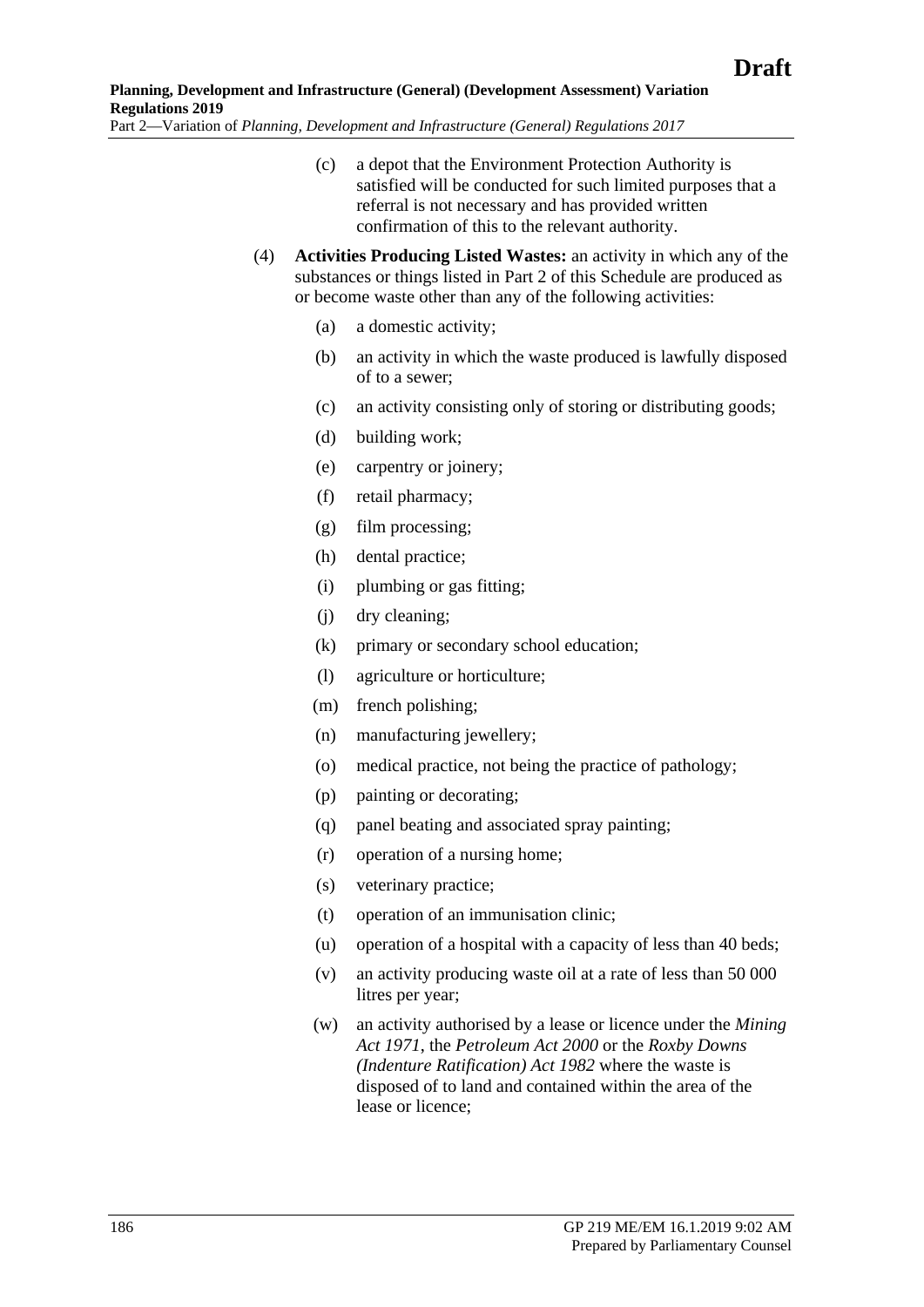Variation of *Planning, Development and Infrastructure (General) Regulations 2017*—Part 2

- (x) an activity authorised by a lease under the *[Mining Act](http://www.legislation.sa.gov.au/index.aspx?action=legref&type=act&legtitle=Mining%20Act%201971) 1971* where the waste is disposed of to land and contained within the area of a miscellaneous purposes licence under that Act adjacent to the area of the lease;
- (y) an activity that the Environment Protection Authority is satisfied will involve the production of waste in such quantities or circumstances that a referral is not necessary and has provided written confirmation of this to the relevant authority.
- (5) **Waste transport business (category A):** the collection or transport for fee or reward of—
	- (a) waste substances or things listed in Part 2 of this Schedule; or
	- (b) liquid waste (not being such waste lawfully disposed of to a sewer) arising from any commercial or industrial premises or from any teaching or research institution.
- (6) **Waste transport business (category B):** the collection or transport for fee or reward of—
	- (a) waste from domestic premises where the waste is collected or transported for or on behalf of a council; or
	- (b) solid waste from any commercial or industrial premises or from any teaching or research institution (other than building or demolition waste); or
	- (c) septic tank effluent; or
	- (d) waste soil containing substances or things listed in Part 2 of this Schedule in a concentration above that naturally occurring in soil in the area.

# **4—Activities in Specified Areas**

- (1) **Brukunga Mine Site:** the management of the abandoned Brukunga mine site and associated acid neutralisation plant situated adjacent to Dawesley Creek in the Mount Lofty Ranges.
- (2) **Discharge of Stormwater to Underground Aquifers:** discharge of stormwater from a catchment area exceeding 1 hectare to an underground aquifer by way of a well or other direct means where the stormwater drains to the aquifer from—
	- (a) land or premises situated in the area of the City of Mount Gambier or the Western Industrial Zone of the area of the District Council of Mount Gambier (as defined in the relevant Development Plan), being land or premises on which a business is carried on; or
	- (b) a stormwater drainage system in the area of the City of Mount Gambier or the Western Industrial Zone in the area of District Council of Mount Gambier (as defined in the relevant Development Plan); or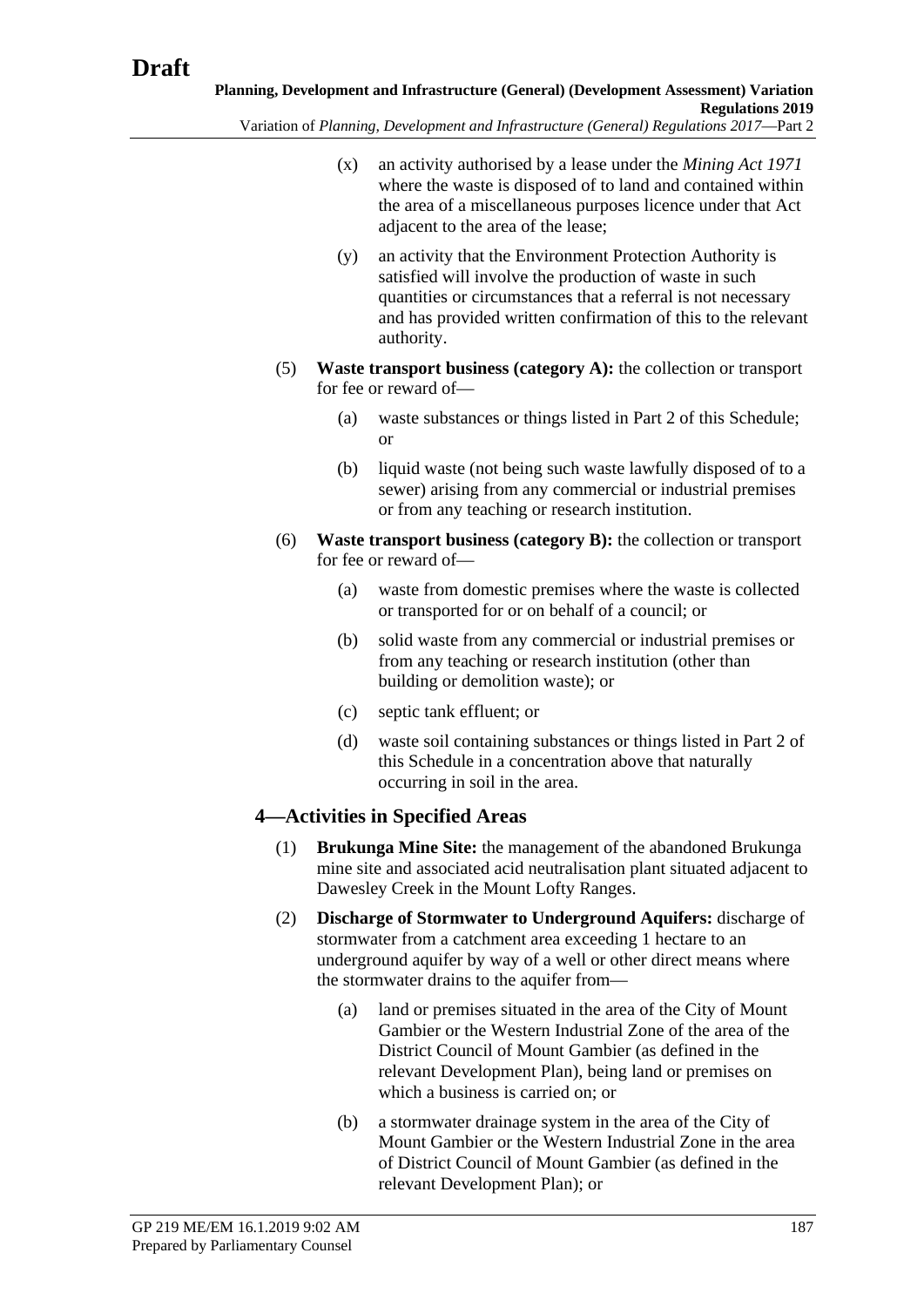(c) a stormwater drainage system in Metropolitan Adelaide.

## **5—Animal Husbandry, Aquaculture and Other Activities**

- (1) **Cattle Feedlots:** carrying on an operation for holding in a confined yard or area and feeding principally by mechanical means or by hand—
	- (a) not less than an average of 500 cattle per day over any period of 12 months; or
	- (b) where the yard or area is situated in a water protection area (as declared under Part 8 of the *[Environment Protection](http://www.legislation.sa.gov.au/index.aspx?action=legref&type=act&legtitle=Environment%20Protection%20Act%201993)  Act [1993](http://www.legislation.sa.gov.au/index.aspx?action=legref&type=act&legtitle=Environment%20Protection%20Act%201993)*)—not less than an average of 200 cattle per day over any period of 12 months,

but not including any such operation carried on at an abattoir, slaughterhouse or saleyard or for the purpose only of drought or other emergency feeding.

- (2) **Aquaculture or Fish Farming:** the propagation or rearing of marine, estuarine or fresh water fish or other marine or freshwater organisms, but not including—
	- (a) the propagation or rearing of molluscs or finfish in marine waters; or
	- (b) the propagation or rearing of other marine or freshwater organisms in an operation resulting in the harvesting of less than 1 tonne of live fish or organisms per year.
- (3) **Saleyards:** the commercial conduct of yards at which cattle, sheep or other animals are gathered or confined for the purpose of their sale, auction or exchange, including associated transport loading facilities, being yards with a throughput exceeding 50 000 sheep equivalent units per year [sheep equivalent units: 1 sheep or goat  $= 1$  unit, 1 pig  $(<$  40kg) = 1 unit, 1 pig ( $>$  40kg) = 4 units, 1 cattle  $(< 40 \text{kg}) = 3$  units, 1 cattle  $(40 - 400 \text{kg}) = 6$  units, 1 cattle  $(> 400 \text{kg})$  $= 8$  units].
- (4) **Piggeries:** the keeping or husbandry in confined or roofed structures of—
	- (a) 5 000 or more pigs at any 1 time; or
	- (b) where the structures are situated in a water protection area (as declared under Part 8 of the *[Environment Protection](http://www.legislation.sa.gov.au/index.aspx?action=legref&type=act&legtitle=Environment%20Protection%20Act%201993)  Act [1993](http://www.legislation.sa.gov.au/index.aspx?action=legref&type=act&legtitle=Environment%20Protection%20Act%201993)*)—500 or more pigs at any 1 time.

## **6—Food Production and Animal and Plant Product Processing**

- (1) **Abattoirs, Slaughterhouses or Poultry Processing Works:** the conduct of slaughtering works for commercial purposes for the production of meat or meat products for human or animal consumption, being—
	- (a) in the case of poultry or poultry meat products—works with a rate of production exceeding 200 tonnes per year; or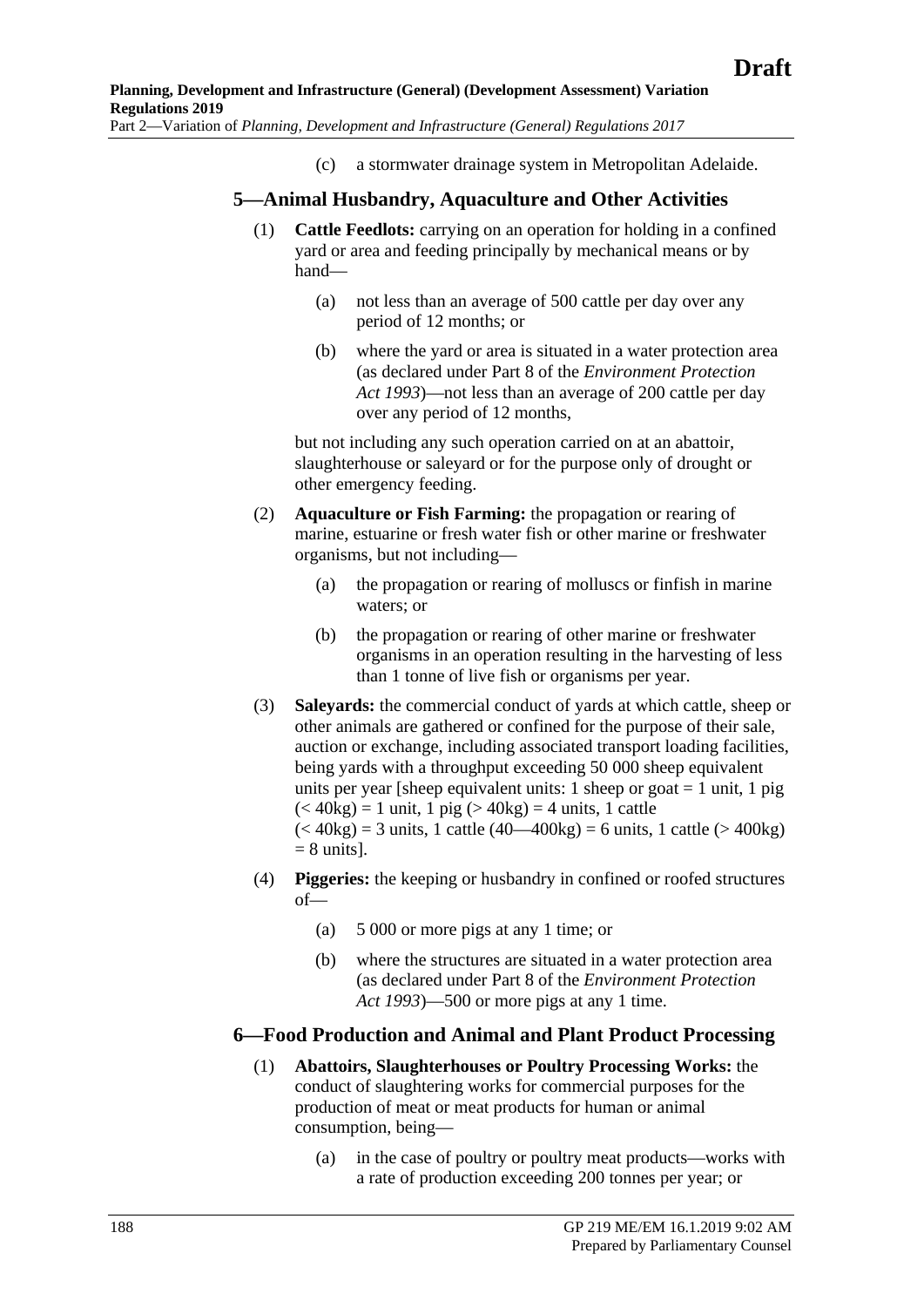- - (b) in the case of any other animal meat or animal meat products—works with a rate of production exceeding 100 tonnes per year.
	- (2) **Breweries:** the conduct of works for the production of beer by infusion, boiling or fermentation, being works with a beer production capacity exceeding 5 000 litres per day.
	- (3) **Composting Works:** the conduct of works at which mushroom or other compost is produced or is capable of being produced at a rate exceeding 200 tonnes per year.
	- (4) **Fish Processing:** the conduct of works for scaling, gilling, gutting, filleting, freezing, chilling, packing or otherwise processing fish (as defined in the *[Fisheries Management Act](http://www.legislation.sa.gov.au/index.aspx?action=legref&type=act&legtitle=Fisheries%20Management%20Act%202007) 2007*) for sale, but excluding—
		- (a) works with a processing output of less than 100 tonnes per year where waste water is disposed of to a sewer or septic tank effluent disposal system; or
		- (b) works with a processing output of less than 2 tonnes per year where waste water is disposed of otherwise than to a sewer or septic tank effluent disposal system; or
		- (c) processing of fish only in the course of a business of selling fish by retail.
	- (5) **Milk Processing Works:** the conduct of works at which milk is separated, evaporated or otherwise processed for the manufacture of evaporated or condensed milk, cheese, butter, ice cream or other similar dairy products, being works at which milk is processed at a rate exceeding 5 000 000 litres per year.
	- (6) **Produce Processing Works:** the conduct of works for processing any agricultural crop material being—
		- (a) works for the processing of agricultural crop material by deep fat frying, roasting or drying through the application of heat with a processing capacity exceeding 30 kilograms per hour; or
		- (b) works at which more than 10 000 000 litres of waste water is generated per year and disposed of otherwise than to a sewer or septic tank effluent disposal system.
	- (7) **Rendering or Fat Extraction Works:** the conduct of works at which animal, fish or grease trap wastes or other matter is processed or is capable of being processed by rendering or extraction or by some other means to produce tallow or fat or their derivatives or proteinaceous matter, being works with a total processing capacity exceeding 250 kilograms per hour.
	- (8) **Curing or Drying Works:** the conduct of works at which meat, fish or other edible products are smoked, dried or cured by the application of heat or smoke with a total processing capacity exceeding 250 kilograms per hour.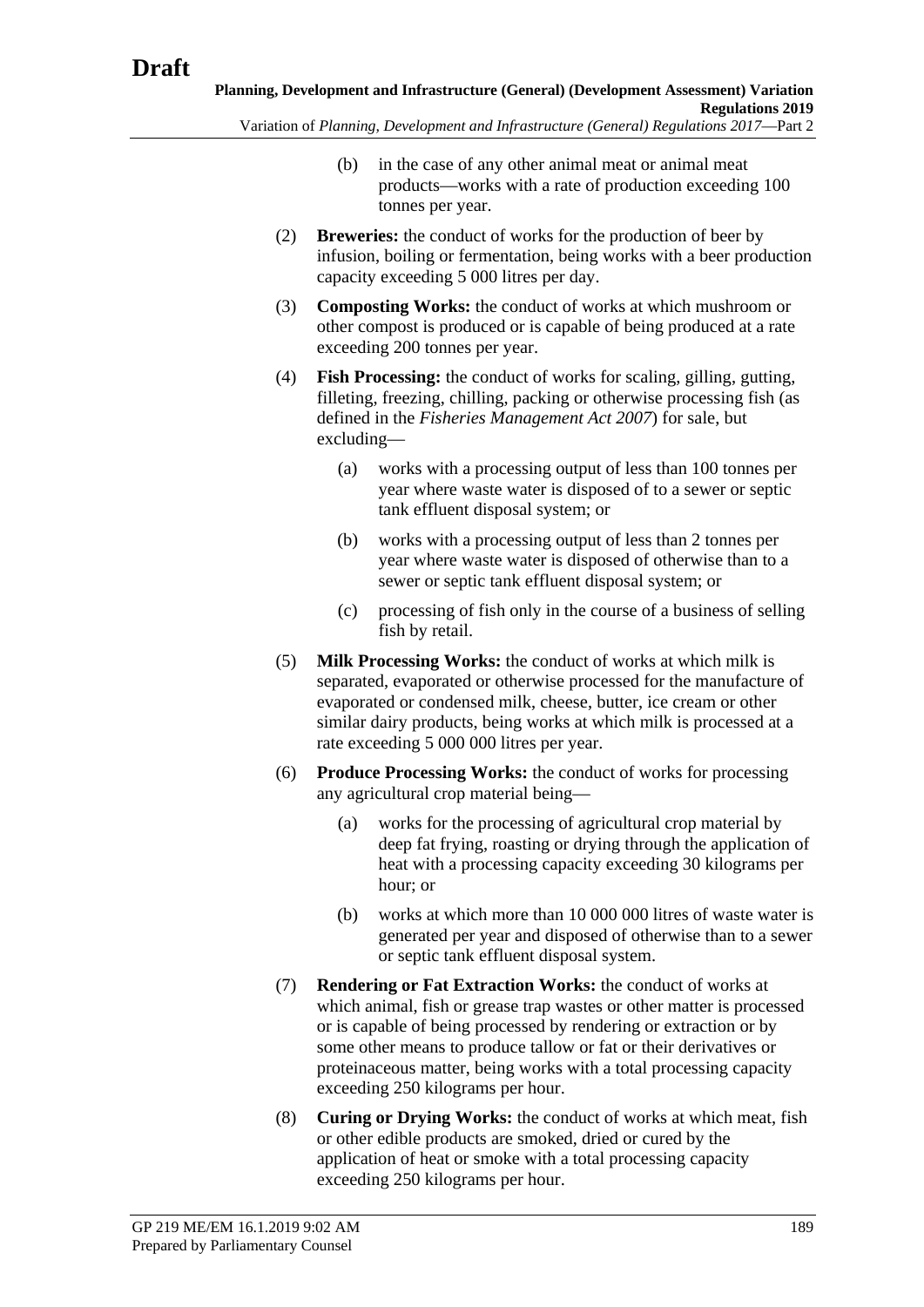- (9) **Tanneries or Fellmongeries:** the conduct of works for the commercial preservation or treatment of animal skins or hides being works processing more than 5 tonnes of skins or hides per year, but excluding—
	- (a) the processing of skins or hides by primary producers in the course of primary production activities outside township areas; or
	- (b) the processing of skins or hides in the course of taxidermy.
- (10) **Woolscouring or Wool Carbonising Works:** the conduct of works for the commercial cleaning or carbonising of wool, but excluding cleaning or carbonising of wool in the course of handicraft activities where the wool is further processed for sale by retail.
- (11) **Wineries or Distilleries:** the conduct of works for the processing of grapes or other produce to make wine or spirits, but excluding—
	- (a) works that are outside the Mount Lofty Ranges Water Protection Area, as declared under Part 8 of the *[Environment](http://www.legislation.sa.gov.au/index.aspx?action=legref&type=act&legtitle=Environment%20Protection%20Act%201993)  [Protection Act](http://www.legislation.sa.gov.au/index.aspx?action=legref&type=act&legtitle=Environment%20Protection%20Act%201993) 1993*, at which 500 tonnes or less of grapes or other produce are processed per year; or
	- (b) works that are inside the Mount Lofty Ranges Water Protection Area, as declared under Part 8 of the *[Environment](http://www.legislation.sa.gov.au/index.aspx?action=legref&type=act&legtitle=Environment%20Protection%20Act%201993)  [Protection Act](http://www.legislation.sa.gov.au/index.aspx?action=legref&type=act&legtitle=Environment%20Protection%20Act%201993) 1993*, at which 50 tonnes or less of grapes or other produce are processed per year; or
	- (c) works for bottling only.

## **7—Materials Handling and Transportation**

- (1) **Bulk Shipping Facilities:** the conduct of facilities for bulk handling of agricultural crop products, rock, ores, minerals, petroleum products or chemicals to or from any wharf or wharf side facility (including sea-port grain terminals), being facilities handling or capable of handling these materials into or from vessels at a rate exceeding 100 tonnes per day.
- (2) **Railway Operations:** the conduct of any of the following activities associated with a railway:
	- (a) the construction or operation of rail infrastructure; and
	- (b) the operation of rolling stock on a railway; and
	- (c) other activities conducted on railway land,

but excluding—

- (d) any activities associated with—
	- (i) a railway with a track gauge that is less than 600mm; or
	- (ii) a railway in a mine which is underground or predominantly underground and used in connection with the performance of mining operations; or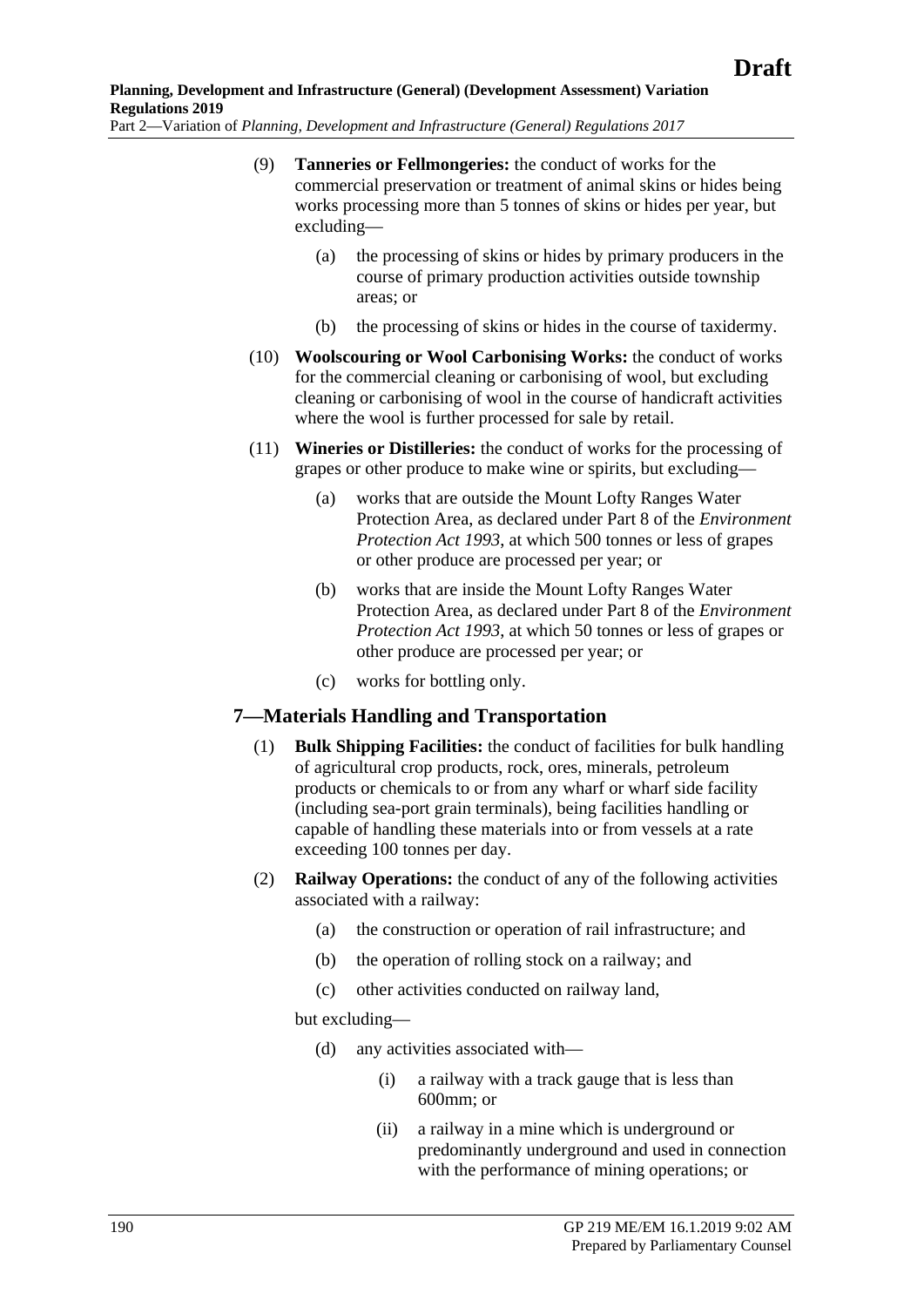- (iii) a slipway; or
- (iv) a crane-type runway; or
- (v) a railway used solely for the purposes of horse-drawn trams; or
- (vi) a railway used solely for the purposes of static displays; or
- (vii) a railway at an amusement park used solely for the purposes of an amusement structure [currently "under Schedule 2 of the *[Occupational Health,](http://www.legislation.sa.gov.au/index.aspx?action=legref&type=act&legtitle=Occupational%20Health%20Safety%20and%20Welfare%20Act%201986)  [Safety and Welfare Act](http://www.legislation.sa.gov.au/index.aspx?action=legref&type=act&legtitle=Occupational%20Health%20Safety%20and%20Welfare%20Act%201986) 1986*"]; or

#### **Drafting note—**

Cross reference to be updated.

(e) an activity that the Environment Protection Authority is satisfied will be conducted for such limited purposes or which such limited impact that requirement of an environmental authorisation under Part 6 of the *[Environment](http://www.legislation.sa.gov.au/index.aspx?action=legref&type=act&legtitle=Environment%20Protection%20Act%201993)  [Protection Act](http://www.legislation.sa.gov.au/index.aspx?action=legref&type=act&legtitle=Environment%20Protection%20Act%201993) 1993* would not be justified.

In this subclause—

*rail infrastructure* means infrastructure associated with the operation of a railway and includes (but is not limited to) railway track, associated track structures, over or under track structures, supports, tunnels, bridges, stations, platforms, train control systems, signalling systems, communication systems, electric traction infrastructure and buildings, but does not include any workshop or repair facility;

*railway* means a guided system designed for the movement of rolling stock which has the capability of transporting passengers, freight or both on a railway track, together with its infrastructure and associated sidings or crossing, or passing loops, and includes a railway in a marshalling yard or a passenger or freight terminal;

#### *railway land* means—

- (a) land within a rail corridor or rail reserve, including any associated sidings; and
- (b) railway yards; and
- (c) other land over which a railway track passes;

*rolling stock* means a vehicle (whether or not self-propelled) that operates on or uses a railway track, but does not include a vehicle designed to operate both on and off a railway track when the vehicle is not operating on a railway track.

#### **Examples—**

A locomotive, carriage, rail car, rail motor, light rail vehicle, train, tram, light inspection vehicle, road/rail vehicle, trolley, wagon.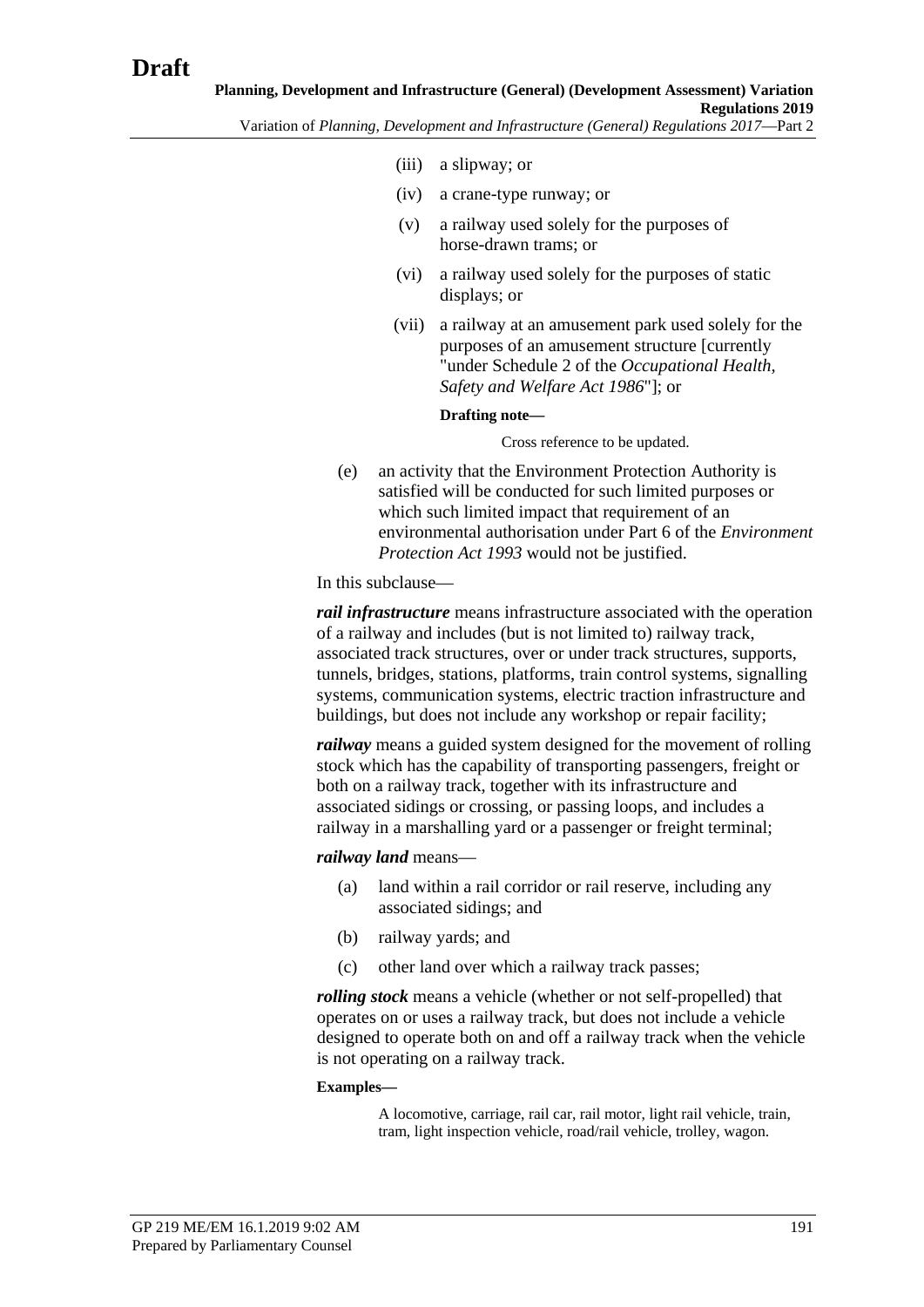#### **Note—**

Certain activities do not constitute development under the Act—see especially Schedule 4 clause 13—and therefore will not come within the operation of Schedule 9 and this subclause.

- (3) **Crushing, Grinding or Milling:** processing (by crushing, grinding, milling or separating into different sizes by sieving, air elutriation or in any other manner) of—
	- (a) chemicals or rubber at a rate in excess of 100 tonnes per year; or
	- (b) agricultural crop products at a rate in excess of 500 tonnes per year, but excluding non-commercial processing for on farm use; or
	- (c) rock, ores or minerals at a rate in excess of 1 000 tonnes per year, but excluding—
		- (i) processing on a mining lease area, or processing of material from a mining lease area on adjacent land subject to a miscellaneous purposes licence, under the *[Mining Act](http://www.legislation.sa.gov.au/index.aspx?action=legref&type=act&legtitle=Mining%20Act%201971) 1971*; and
		- (ii) processing on the area of a private mine (within the meaning of section 19 of the *[Mining Act](http://www.legislation.sa.gov.au/index.aspx?action=legref&type=act&legtitle=Mining%20Act%201971) 1971*), or processing of material from a private mine on adjacent land subject to a miscellaneous purposes licence under the *[Mining Act](http://www.legislation.sa.gov.au/index.aspx?action=legref&type=act&legtitle=Mining%20Act%201971) 1971*; and
		- (iii) processing of sand, gravel, stone, shell, shale, clay or soil as authorised under any statute other than this Act or the *[Mining Act](http://www.legislation.sa.gov.au/index.aspx?action=legref&type=act&legtitle=Mining%20Act%201971) 1971*; and
		- (iv) processing of wet sand.
- (4) **Dredging:** removing solid matter from the bed of any marine waters or inland waters by any digging or suction apparatus, but excluding works carried out for the establishment of a visual aid to navigation and any lawful fishing or recreational activity.
- (5) **Coal Handling and Storage:** the handling of coal or carbonaceous material by any means or the storage of coal, coke or carbonaceous reject material at facilities with a total handling capacity exceeding 100 tonnes per day or a storage capacity exceeding 5 000 tonnes.
- (6) **Earthworks Drainage:** the conduct of earthworks operations in the course of which more than 100 kilolitres of waste water containing suspended solids in a concentration exceeding 25 milligrams per litre is discharged directly or indirectly to marine waters or inland waters.
- (7) **Extractive Industries:** the conduct of operations involving extraction, or extraction and processing (by crushing, grinding, milling or separating into different sizes by sieving, air elutriation or in any other manner), of sand, gravel, stone, shell, shale, clay or soil, being operations with an extraction production rate exceeding 100 000 tonnes per year.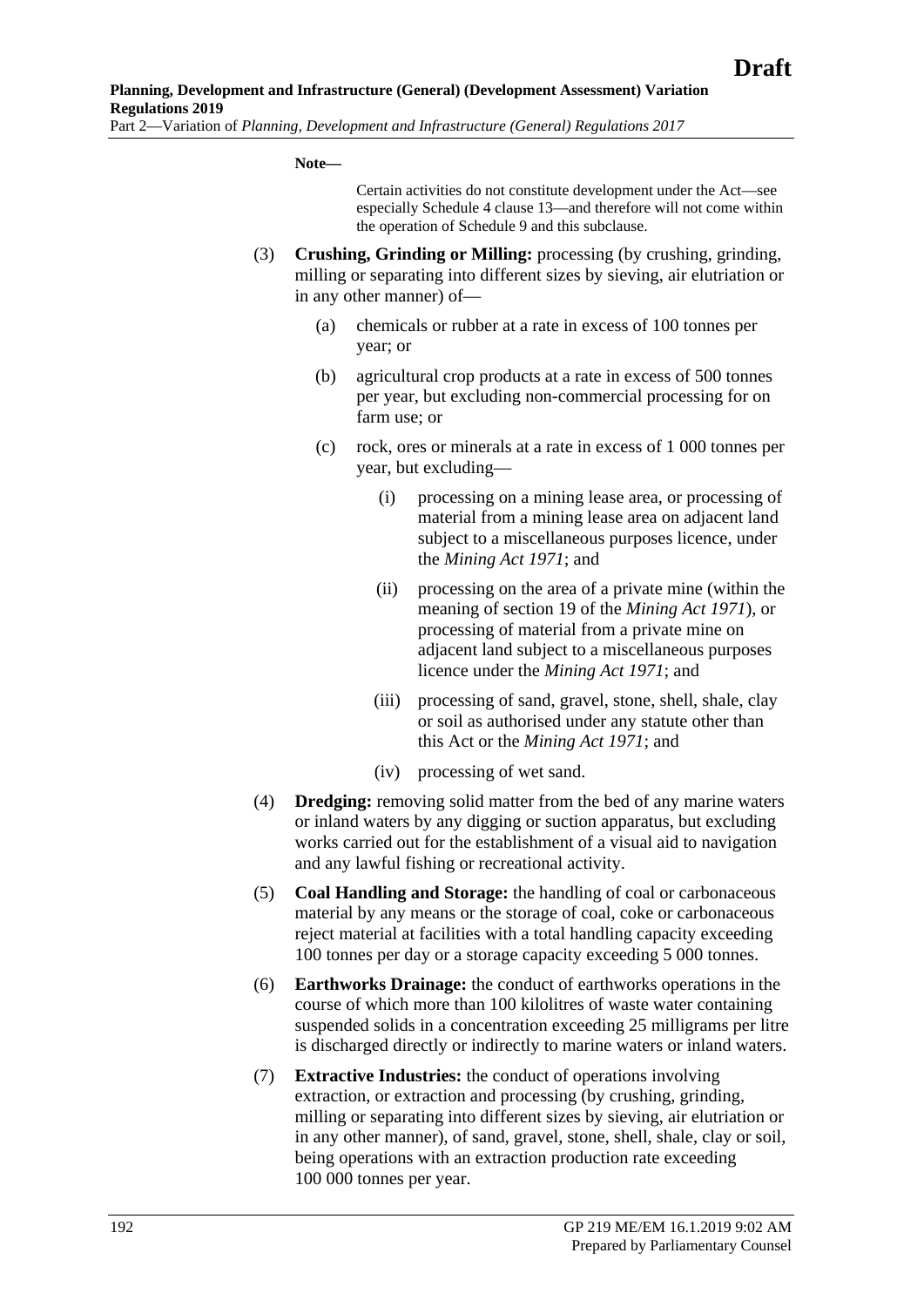## **8—Other**

- (1) **Aerodromes:** the conduct of facilities for commercial or charter aircraft take-off and landing, being facilities estimated to be used for—
	- (a) more than 200 flight movements per year but excluding facilities more than 3 kilometres from residential premises not associated with the facilities; or
	- (b) more than 2 000 flight movements per year in any case.
- (2) **Fuel Burning:** the conduct of works or facilities involving the use of fuel burning equipment, including flaring (other than flaring at petroleum production, storage or processing works or facilities that do not have a total storage capacity or total production rate exceeding the levels respectively specified in [clause](#page-182-0) 1(5)) or incineration, where the equipment alone or in aggregate is capable of burning combustible matter—
	- (a) at a rate of heat release exceeding 5 megawatts; or
	- (b) at a rate of heat release exceeding 500 kilowatts and the products of combustion are used—
		- (i) to stove enamel; or
		- (ii) to bake or dry any substance that on heating releases dust or air impurities.
- (3) **Helicopter Landing Facilities:** the conduct of facilities designed for the arrival and departure of helicopters, but excluding—
	- (a) facilities that are situated more than 3 kilometres from residential premises not associated with the facilities; or
	- (b) facilities at the site of an activity authorised under the *[Mining Act](http://www.legislation.sa.gov.au/index.aspx?action=legref&type=act&legtitle=Mining%20Act%201971) 1971*, the *[Petroleum Act](http://www.legislation.sa.gov.au/index.aspx?action=legref&type=act&legtitle=Petroleum%20Act%202000) 2000*, the *[Petroleum](http://www.legislation.sa.gov.au/index.aspx?action=legref&type=act&legtitle=Petroleum%20(Submerged%20Lands)%20Act%201982)  [\(Submerged Lands\) Act](http://www.legislation.sa.gov.au/index.aspx?action=legref&type=act&legtitle=Petroleum%20(Submerged%20Lands)%20Act%201982) 1982* or the *[Roxby Downs](http://www.legislation.sa.gov.au/index.aspx?action=legref&type=act&legtitle=Roxby%20Downs%20(Indenture%20Ratification)%20Act%201982)  [\(Indenture Ratification\) Act](http://www.legislation.sa.gov.au/index.aspx?action=legref&type=act&legtitle=Roxby%20Downs%20(Indenture%20Ratification)%20Act%201982) 1982*.
- (4) **Marinas and Boating Facilities:** the conduct of—
	- (a) facilities comprising pontoons, jetties, piers or other structures (whether on water or land) designed or used to provide moorings or dry storage for 50 or more powered vessels at any 1 time; or
	- (b) works for the repair or maintenance of vessels with the capacity to handle 5 or more vessels at any 1 time or vessels 12 metres or more in length.
- (5) **Motor Racing or Testing Venues:** the conduct of facilities designed and used for motor vehicle competitions or motor vehicle speed or performance trials, but excluding facilities that are situated more than 3 kilometres from residential premises not associated with the facilities.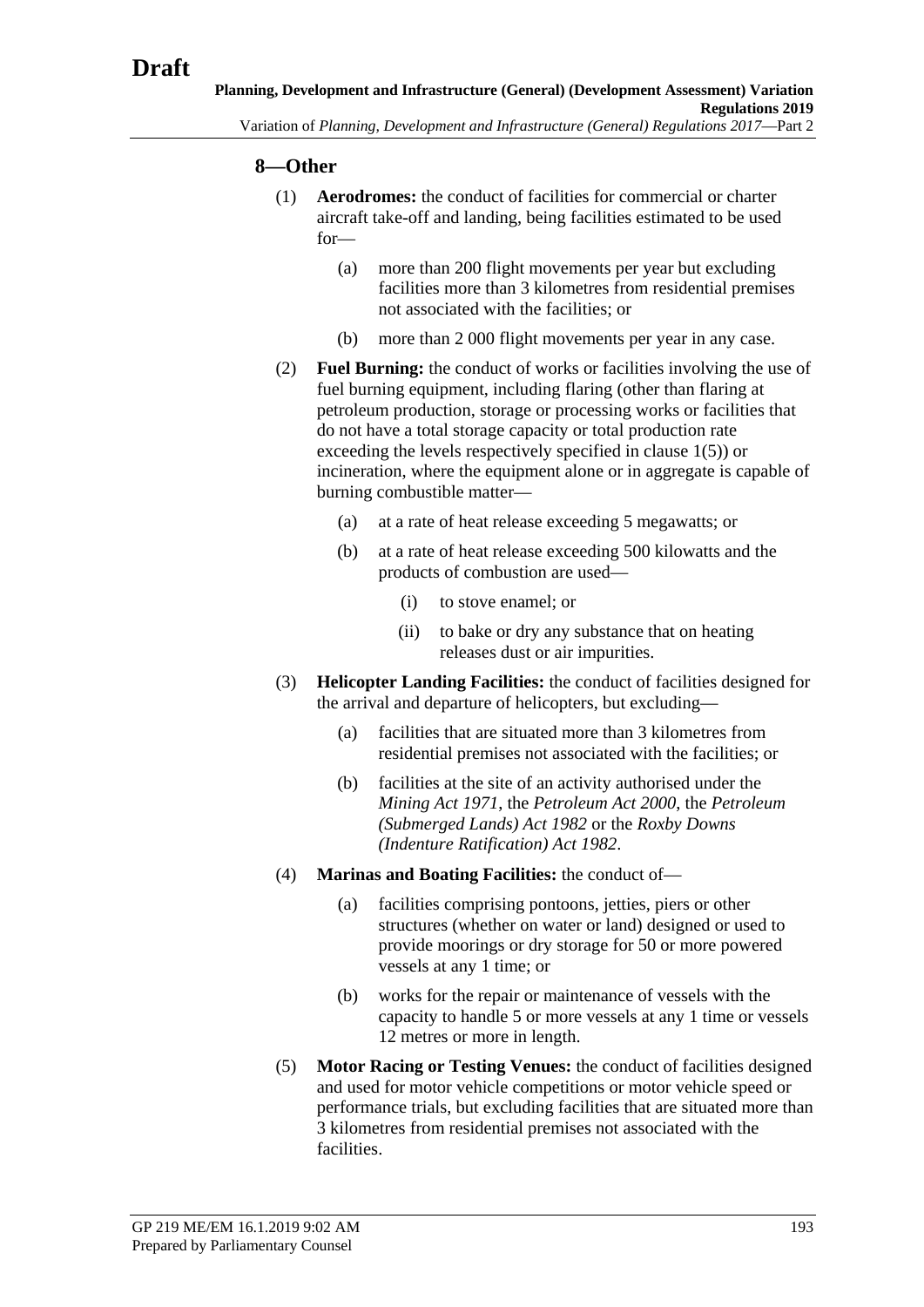- (6) **Shooting Ranges:** the conduct of facilities for shooting competitions, practice or instruction (being shooting involving the propulsion of projectiles by means of explosion), but excluding facilities that are situated more than 3 kilometres from residential premises not associated with the facilities.
- <span id="page-193-0"></span>(7) **Desalination Plants:** the conduct of a desalination plant. In this subclause—

*desalination plant* means a plant for the production of desalinated water that has a production capacity exceeding 200 kilolitres of desalinated water per day, and includes—

- (a) an underground desalination plant; and
- (b) a number of underground desalination plants within any 1 square kilometre area that, in aggregate, have a production capacity exceeding 200 kilolitres of desalinated water per day,

but does not include—

- (c) a plant that disposes of all of its wastewater to a wastewater management system that is the subject of a licence; or
- (d) a plant that produces 2 megalitres or less of wastewater per year;

*underground desalination plant* means a plant having a system comprised of a borehole, submersible pump and associated equipment for the desalination below the ground of underground water;

*underground water* means water occurring naturally under the ground or introduced to an aquifer or other area under the ground.

- (8) **Discharges to Marine or Inland Waters:** the conduct of operations, other than a desalination plant referred to in [subclause](#page-193-0) (7), involving discharges into marine waters or inland waters where—
	- (a) the discharges—
		- (i) raise the temperature of the receiving waters by more than 2 degrees Celsius at any time at a distance of 10 metres or more from the point of discharge; or
		- (ii) contain antibiotic or chemical water treatments; and
	- (b) the total volume of the discharges exceeds 50 kilolitres per day.

## **Part 2—Listed wastes**

Acids and acidic solutions

Adhesives (excluding solid inert polymeric materials)

Alkali metals and alkaline earth metals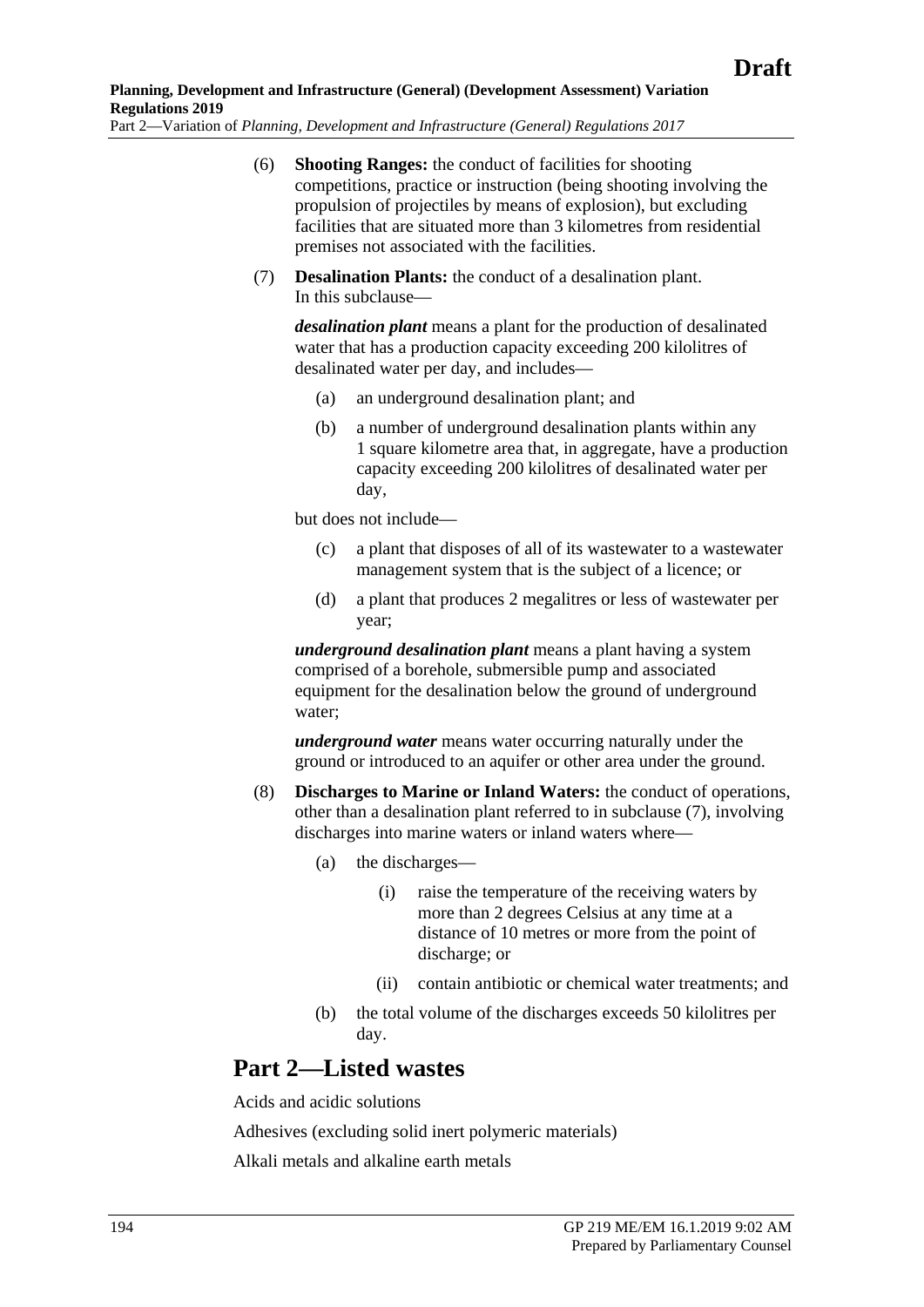# **Draft**

| Planning, Development and Infrastructure (General) (Development Assessment) Variation   |
|-----------------------------------------------------------------------------------------|
| <b>Regulations 2019</b>                                                                 |
| Variation of Planning, Development and Infrastructure (General) Regulations 2017—Part 2 |

Alkalis and alkaline solutions Antimony and antimony compounds and solutions Arsenic and arsenic compounds and solutions Asbestos Barium compounds and solutions Beryllium and beryllium compounds Boron and boron compounds Cadmium and cadmium compounds and solutions Calcium carbide Carbon disulphide Carcinogens teratogens and mutagens Chlorates Chromium compounds and solutions Copper compounds and solutions Cyanides or cyanide solutions and cyanide complexes Cytotoxic wastes Dangerous substances within the meaning of the *[Dangerous Substances](http://www.legislation.sa.gov.au/index.aspx?action=legref&type=act&legtitle=Dangerous%20Substances%20Act%201979)  Act [1979](http://www.legislation.sa.gov.au/index.aspx?action=legref&type=act&legtitle=Dangerous%20Substances%20Act%201979)* Distillation residues Fluoride compounds Halogens Heterocyclic organic compounds containing oxygen, nitrogen or sulphur Hydrocarbons and their oxygen, nitrogen and sulphur compounds (including oils) Isocyanate compounds (excluding solid inert polymeric materials) Laboratory chemicals Lead compounds and solutions Lime sludges or slurries Manganese compounds Medical waste consisting of— (a) a needle, syringe with needle, surgical instrument or other article that is discarded in the course of medical\* , dental or veterinary practice or research and has a sharp edge or point capable of inflicting a penetrating injury on a person who comes into contact with it; or

- (b) human tissue, bone, organ, body part or foetus; or
- (c) a vessel, bag or tube containing a liquid body substance; or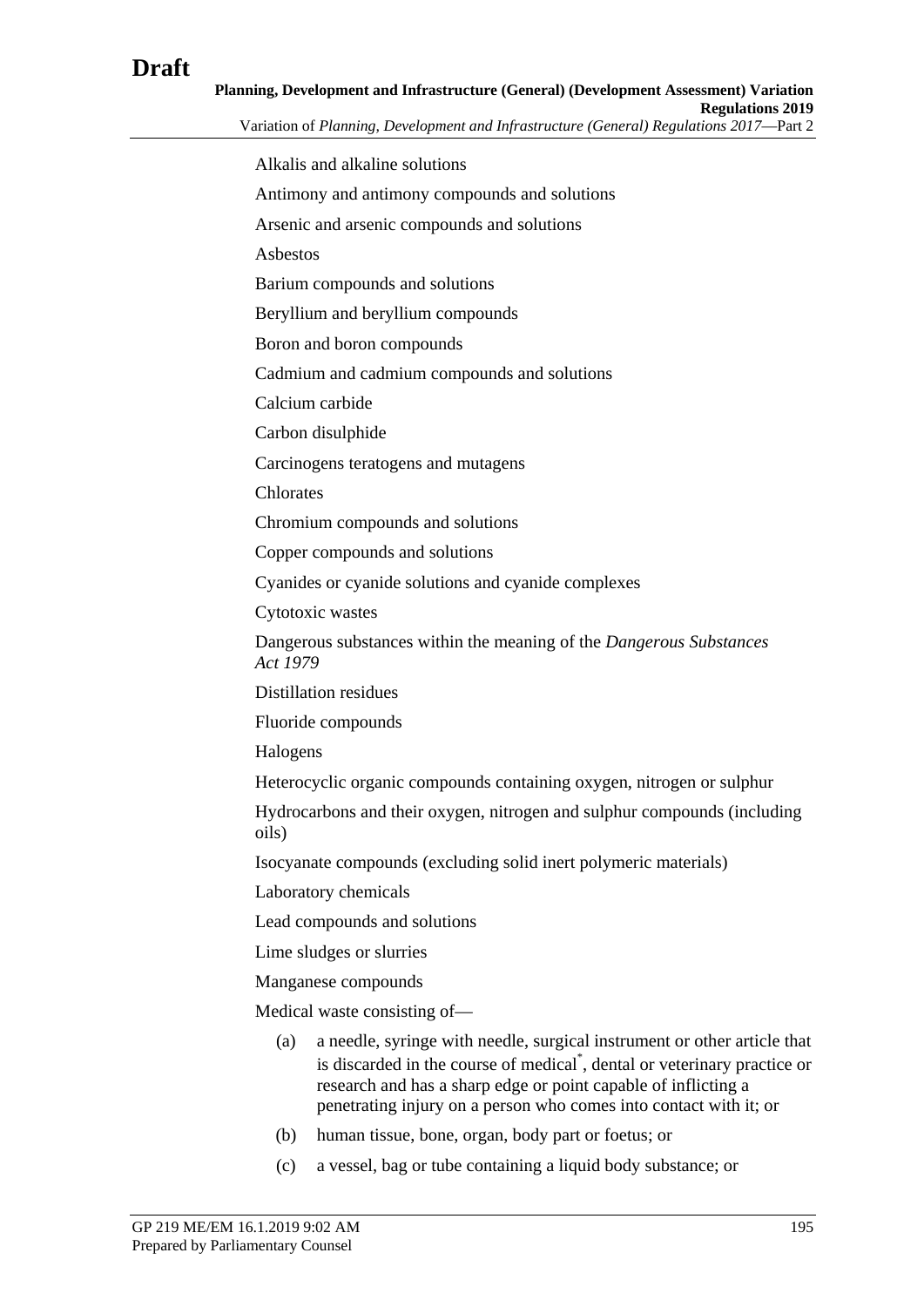- (d) an animal carcass discarded in the course of veterinary or medical\* practice or research; or
- (e) a specimen or culture discarded in the course of medical\* , dental or veterinary practice or research and any material that has come into contact with such a specimen or culture; or
- (f) any other article or matter that is discarded in the course of medical<sup>\*</sup>, dental or veterinary practice or research and that poses a significant risk to the health of a person who comes into contact with it.
- (g) *medical practice* includes the practice of pathology and the operation of an immunisation clinic.

#### **Mercaptans**

Mercury compounds and equipment containing mercury

Nickel compounds and solutions

**Nitrates** 

Organic halogen compounds (excluding solid inert polymeric materials)

Organic phosphates

Organic solvents

Organometallic residues

Oxidising agents

Paint sludges and residues

Perchlorates

Peroxides

Pesticides (including herbicides and fungicides)

Pharmaceutical wastes and residues

Phenolic compounds (excluding solid inert polymeric materials)

Phosphorus and its compounds

Polychlorinated biphenyls

Poisons within the meaning of the *[Drugs Act](http://www.legislation.sa.gov.au/index.aspx?action=legref&type=act&legtitle=Drugs%20Act%201908) 1908*

Reactive chemicals

Reducing agents

Selenium and selenium compounds and solutions

Silver compounds and solutions

Solvent recovery residues

Sulphides and sulphide solutions

Surfactants

Thallium and thallium compounds and solutions